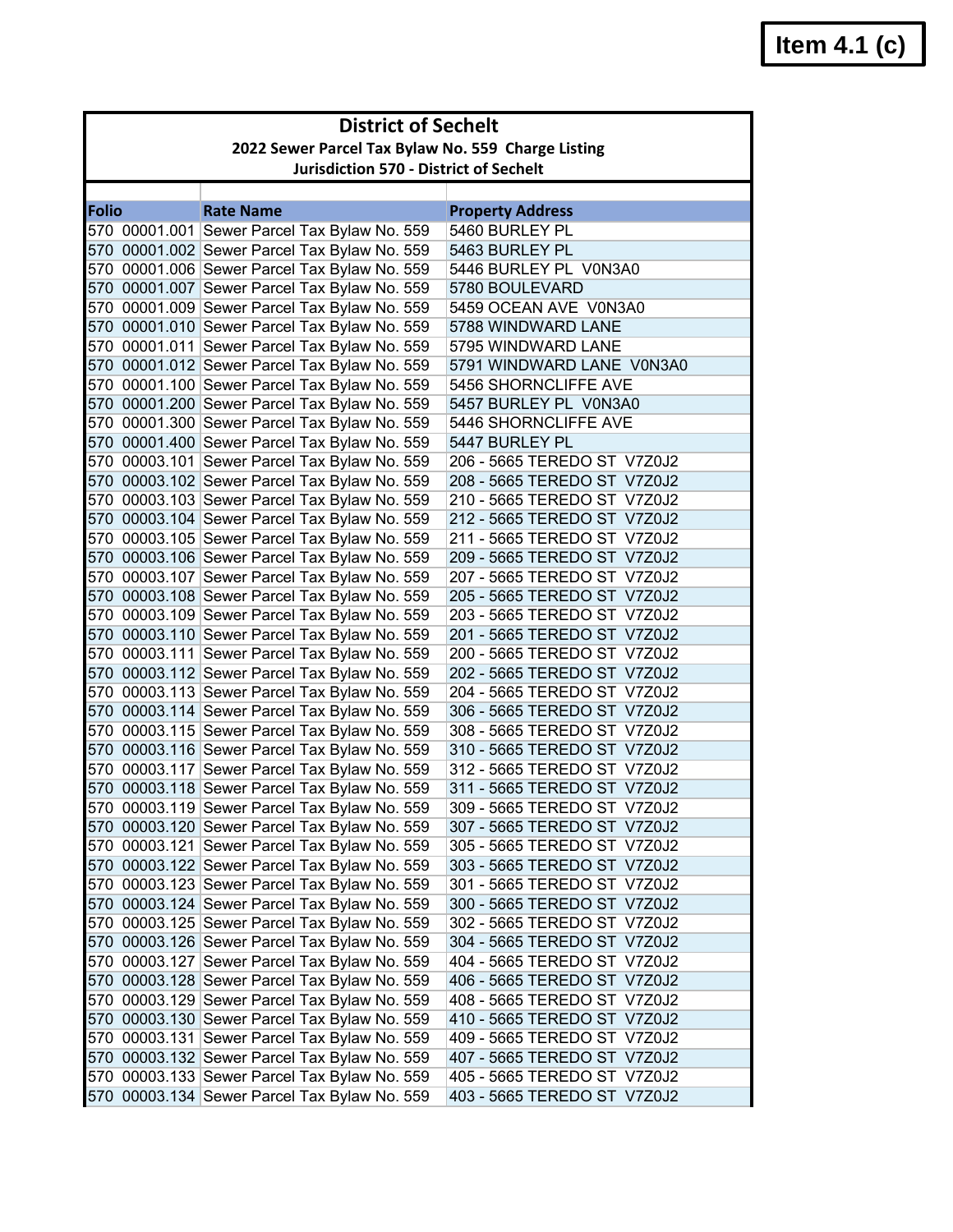|              | <b>District of Sechelt</b>                         |                                               |                             |  |  |
|--------------|----------------------------------------------------|-----------------------------------------------|-----------------------------|--|--|
|              | 2022 Sewer Parcel Tax Bylaw No. 559 Charge Listing |                                               |                             |  |  |
|              |                                                    | <b>Jurisdiction 570 - District of Sechelt</b> |                             |  |  |
|              |                                                    |                                               |                             |  |  |
| <b>Folio</b> |                                                    | <b>Rate Name</b>                              | <b>Property Address</b>     |  |  |
|              |                                                    | 570 00003.135 Sewer Parcel Tax Bylaw No. 559  | 401 - 5665 TEREDO ST V7Z0J2 |  |  |
|              |                                                    | 570 00003.136 Sewer Parcel Tax Bylaw No. 559  | 400 - 5665 TEREDO ST V7Z0J2 |  |  |
|              |                                                    | 570 00003.137 Sewer Parcel Tax Bylaw No. 559  | 402 - 5665 TEREDO ST V7Z0J2 |  |  |
|              |                                                    | 570 00003.138 Sewer Parcel Tax Bylaw No. 559  | 504 - 5665 TEREDO ST V7Z0J2 |  |  |
|              |                                                    | 570 00003.139 Sewer Parcel Tax Bylaw No. 559  | 506 - 5665 TEREDO ST V7Z0J2 |  |  |
|              |                                                    | 570 00003.140 Sewer Parcel Tax Bylaw No. 559  | 507 - 5665 TEREDO ST V7Z0J2 |  |  |
|              |                                                    | 570 00003.141 Sewer Parcel Tax Bylaw No. 559  | 505 - 5665 TEREDO ST V7Z0J2 |  |  |
|              |                                                    | 570 00003.142 Sewer Parcel Tax Bylaw No. 559  | 503 - 5665 TEREDO ST V7Z0J2 |  |  |
|              |                                                    | 570 00003.143 Sewer Parcel Tax Bylaw No. 559  | 501 - 5665 TEREDO ST V7Z0J2 |  |  |
|              |                                                    | 570 00003.144 Sewer Parcel Tax Bylaw No. 559  | 500 - 5665 TEREDO ST V7Z0J2 |  |  |
|              |                                                    | 570 00003.145 Sewer Parcel Tax Bylaw No. 559  | 502 - 5665 TEREDO ST V7Z0J2 |  |  |
|              |                                                    | 570 00003.146 Sewer Parcel Tax Bylaw No. 559  | 602 - 5665 TEREDO ST V7Z0J2 |  |  |
|              |                                                    | 570 00003.147 Sewer Parcel Tax Bylaw No. 559  | 604 - 5665 TEREDO ST V7Z0J2 |  |  |
|              |                                                    | 570 00003.148 Sewer Parcel Tax Bylaw No. 559  | 606 - 5665 TEREDO ST V7Z0J2 |  |  |
|              |                                                    | 570 00003.149 Sewer Parcel Tax Bylaw No. 559  | 605 - 5665 TEREDO ST V7Z0J2 |  |  |
|              |                                                    | 570 00003.150 Sewer Parcel Tax Bylaw No. 559  | 603 - 5665 TEREDO ST V7Z0J2 |  |  |
|              |                                                    | 570 00003.151 Sewer Parcel Tax Bylaw No. 559  | 601 - 5665 TEREDO ST V7Z0J2 |  |  |
|              |                                                    | 570 00003.152 Sewer Parcel Tax Bylaw No. 559  | 600 - 5665 TEREDO ST V7Z0J2 |  |  |
|              |                                                    | 570 00003.156 Sewer Parcel Tax Bylaw No. 559  | 104 - 5665 TEREDO ST V7Z0J2 |  |  |
|              |                                                    | 570 00003.157 Sewer Parcel Tax Bylaw No. 559  | 105 - 5665 TEREDO ST V7Z0J2 |  |  |
|              |                                                    | 570 00003.158 Sewer Parcel Tax Bylaw No. 559  | 5455 INLET AVE V0N3A3       |  |  |
|              |                                                    | 570 00003.159 Sewer Parcel Tax Bylaw No. 559  | 106 - 5725 TEREDO ST V7Z0J7 |  |  |
|              |                                                    | 570 00003.160 Sewer Parcel Tax Bylaw No. 559  | 107 - 5725 TEREDO ST V7Z0J7 |  |  |
|              |                                                    | 570 00003.161 Sewer Parcel Tax Bylaw No. 559  | 108 - 5725 TEREDO ST V7Z0J7 |  |  |
|              |                                                    | 570 00003.162 Sewer Parcel Tax Bylaw No. 559  | 205 - 5725 TEREDO ST V7Z0J7 |  |  |
|              |                                                    | 570 00003.163 Sewer Parcel Tax Bylaw No. 559  | 203 - 5725 TEREDO ST V7Z0J7 |  |  |
|              |                                                    | 570 00003.164 Sewer Parcel Tax Bylaw No. 559  | 201 - 5725 TEREDO ST V7Z0J7 |  |  |
|              |                                                    | 570 00003.165 Sewer Parcel Tax Bylaw No. 559  | 200 - 5725 TEREDO ST V7Z0J7 |  |  |
|              |                                                    | 570 00003.166 Sewer Parcel Tax Bylaw No. 559  | 202 - 5725 TEREDO ST V7Z0J7 |  |  |
|              |                                                    | 570 00003.167 Sewer Parcel Tax Bylaw No. 559  | 204 - 5725 TEREDO ST V7Z0J7 |  |  |
|              |                                                    | 570 00003.168 Sewer Parcel Tax Bylaw No. 559  | 206 - 5725 TEREDO ST V7Z0J7 |  |  |
|              |                                                    | 570 00003.169 Sewer Parcel Tax Bylaw No. 559  | 208 - 5725 TEREDO ST V7Z0J7 |  |  |
|              |                                                    | 570 00003.170 Sewer Parcel Tax Bylaw No. 559  | 210 - 5725 TEREDO ST V7Z0J7 |  |  |
|              |                                                    | 570 00003.171 Sewer Parcel Tax Bylaw No. 559  | 212 - 5725 TEREDO ST V7Z0J7 |  |  |
|              |                                                    | 570 00003.172 Sewer Parcel Tax Bylaw No. 559  | 211 - 5725 TEREDO ST V7Z0J7 |  |  |
|              |                                                    | 570 00003.173 Sewer Parcel Tax Bylaw No. 559  | 209 - 5725 TEREDO ST V7Z0J7 |  |  |
|              |                                                    | 570 00003.174 Sewer Parcel Tax Bylaw No. 559  | 207 - 5725 TEREDO ST V7Z0J7 |  |  |
|              |                                                    | 570 00003.175 Sewer Parcel Tax Bylaw No. 559  | 305 - 5725 TEREDO ST V7Z0J7 |  |  |
|              |                                                    | 570 00003.176 Sewer Parcel Tax Bylaw No. 559  | 303 - 5725 TEREDO ST V7Z0J7 |  |  |
|              |                                                    | 570 00003.177 Sewer Parcel Tax Bylaw No. 559  | 301 - 5725 TEREDO ST V7Z0J7 |  |  |
|              |                                                    | 570 00003.178 Sewer Parcel Tax Bylaw No. 559  | 300 - 5725 TEREDO ST V7Z0J7 |  |  |
|              |                                                    | 570 00003.179 Sewer Parcel Tax Bylaw No. 559  | 302 - 5725 TEREDO ST V7Z0J7 |  |  |
|              |                                                    | 570 00003.180 Sewer Parcel Tax Bylaw No. 559  | 304 - 5725 TEREDO ST V7Z0J7 |  |  |
|              |                                                    | 570 00003.181 Sewer Parcel Tax Bylaw No. 559  | 306 - 5725 TEREDO ST V7Z0J7 |  |  |
|              |                                                    | 570 00003.182 Sewer Parcel Tax Bylaw No. 559  | 308 - 5725 TEREDO ST V7Z0J7 |  |  |
|              |                                                    | 570 00003.183 Sewer Parcel Tax Bylaw No. 559  | 310 - 5725 TEREDO ST V7Z0J7 |  |  |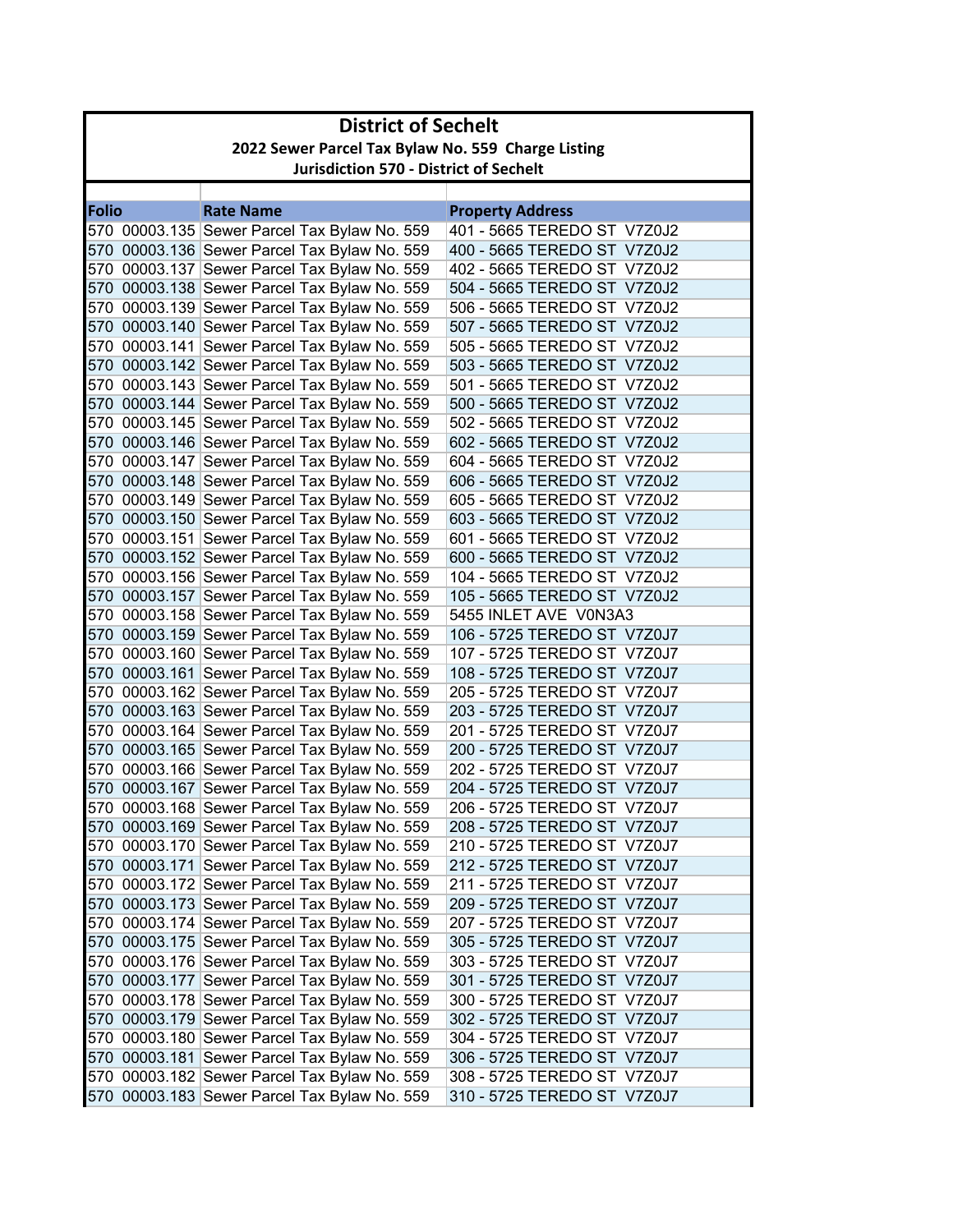| 2022 Sewer Parcel Tax Bylaw No. 559 Charge Listing<br><b>Jurisdiction 570 - District of Sechelt</b><br><b>Folio</b><br><b>Rate Name</b><br><b>Property Address</b><br>570 00003.184 Sewer Parcel Tax Bylaw No. 559<br>312 - 5725 TEREDO ST V7Z0J7<br>570 00003.185 Sewer Parcel Tax Bylaw No. 559<br>311 - 5725 TEREDO ST V7Z0J7<br>570 00003.186 Sewer Parcel Tax Bylaw No. 559<br>309 - 5725 TEREDO ST V7Z0J7<br>570 00003.187 Sewer Parcel Tax Bylaw No. 559<br>307 - 5725 TEREDO ST V7Z0J7<br>570 00003.188 Sewer Parcel Tax Bylaw No. 559<br>403 - 5725 TEREDO ST V7Z0J7<br>570 00003.189 Sewer Parcel Tax Bylaw No. 559<br>401 - 5725 TEREDO ST V7Z0J7<br>570 00003.190 Sewer Parcel Tax Bylaw No. 559<br>400 - 5725 TEREDO ST V7Z0J7<br>570 00003.191 Sewer Parcel Tax Bylaw No. 559<br>402 - 5725 TEREDO ST V7Z0J7<br>570 00003.192 Sewer Parcel Tax Bylaw No. 559<br>404 - 5725 TEREDO ST V7Z0J7<br>570 00003.193 Sewer Parcel Tax Bylaw No. 559<br>406 - 5725 TEREDO ST V7Z0J7<br>570 00003.194 Sewer Parcel Tax Bylaw No. 559<br>408 - 5725 TEREDO ST V7Z0J7<br>570 00003.195 Sewer Parcel Tax Bylaw No. 559<br>410 - 5725 TEREDO ST V7Z0J7<br>570 00003.196 Sewer Parcel Tax Bylaw No. 559<br>409 - 5725 TEREDO ST V7Z0J7<br>570 00003.197 Sewer Parcel Tax Bylaw No. 559<br>407 - 5725 TEREDO ST V7Z0J7<br>570 00003.198 Sewer Parcel Tax Bylaw No. 559<br>405 - 5725 TEREDO ST V7Z0J7<br>570 00003.199 Sewer Parcel Tax Bylaw No. 559<br>503 - 5725 TEREDO ST V7Z0J7<br>501 - 5725 TEREDO ST V7Z0J7<br>570 00003.200 Sewer Parcel Tax Bylaw No. 559<br>570 00003.201 Sewer Parcel Tax Bylaw No. 559<br>500 - 5725 TEREDO ST V7Z0J7<br>570 00003.202 Sewer Parcel Tax Bylaw No. 559<br>502 - 5725 TEREDO ST V7Z0J7<br>570 00003.203 Sewer Parcel Tax Bylaw No. 559<br>504 - 5725 TEREDO ST V7Z0J7<br>570 00003.204 Sewer Parcel Tax Bylaw No. 559<br>506 - 5725 TEREDO ST V7Z0J7<br>570 00003.205 Sewer Parcel Tax Bylaw No. 559<br>507 - 5725 TEREDO ST V7Z0J7<br>570 00003.206 Sewer Parcel Tax Bylaw No. 559<br>505 - 5725 TEREDO ST V7Z0J7<br>570 00003.207 Sewer Parcel Tax Bylaw No. 559<br>601 - 5725 TEREDO ST V7Z0J7<br>600 - 5725 TEREDO ST V7Z0J7<br>570 00003.208 Sewer Parcel Tax Bylaw No. 559<br>602 - 5725 TEREDO ST V7Z0J7<br>570 00003.209 Sewer Parcel Tax Bylaw No. 559<br>570 00003.210 Sewer Parcel Tax Bylaw No. 559<br>604 - 5725 TEREDO ST V7Z0J7<br>570 00003.211 Sewer Parcel Tax Bylaw No. 559<br>606 - 5725 TEREDO ST V7Z0J7<br>570 00003.212 Sewer Parcel Tax Bylaw No. 559<br>605 - 5725 TEREDO ST V7Z0J7<br>570 00003.213 Sewer Parcel Tax Bylaw No. 559<br>603 - 5725 TEREDO ST V7Z0J7<br>570 00003.214 Sewer Parcel Tax Bylaw No. 559<br>109 - 5725 TEREDO ST V7Z0J7<br>570 00003.215 Sewer Parcel Tax Bylaw No. 559<br>102 - 5665 TEREDO ST V7Z0J2<br>570 00003.216 Sewer Parcel Tax Bylaw No. 559<br>5665 TEREDO ST V7Z0J2<br>570 00004.000 Sewer Parcel Tax Bylaw No. 559<br>5454 TRAIL AVE<br>570 00005.000 Sewer Parcel Tax Bylaw No. 559<br>5729 TEREDO ST<br>570 00005.010 Sewer Parcel Tax Bylaw No. 559<br>5770 BOULEVARD V0N3A0<br>570 00005.020 Sewer Parcel Tax Bylaw No. 559<br>5766 BOULEVARD<br>570 00005.030 Sewer Parcel Tax Bylaw No. 559<br>5760 BOULEVARD<br>570 00005.040 Sewer Parcel Tax Bylaw No. 559<br>5754 BOULEVARD<br>570 00005.050 Sewer Parcel Tax Bylaw No. 559<br>5748 BOULEVARD<br>570 00005.060 Sewer Parcel Tax Bylaw No. 559<br>5744 BOULEVARD<br>570 00005.090 Sewer Parcel Tax Bylaw No. 559<br>5728 BOULEVARD<br>570 00005.110 Sewer Parcel Tax Bylaw No. 559<br>5740 BOULEVARD<br>570 00005.120 Sewer Parcel Tax Bylaw No. 559<br>5732 BOULEVARD<br>570 00006.050 Sewer Parcel Tax Bylaw No. 559<br>5485 WHARF AVE<br>570 00008.005 Sewer Parcel Tax Bylaw No. 559<br>5655 TEREDO ST V7Z0J2 | <b>District of Sechelt</b> |  |  |  |  |
|-------------------------------------------------------------------------------------------------------------------------------------------------------------------------------------------------------------------------------------------------------------------------------------------------------------------------------------------------------------------------------------------------------------------------------------------------------------------------------------------------------------------------------------------------------------------------------------------------------------------------------------------------------------------------------------------------------------------------------------------------------------------------------------------------------------------------------------------------------------------------------------------------------------------------------------------------------------------------------------------------------------------------------------------------------------------------------------------------------------------------------------------------------------------------------------------------------------------------------------------------------------------------------------------------------------------------------------------------------------------------------------------------------------------------------------------------------------------------------------------------------------------------------------------------------------------------------------------------------------------------------------------------------------------------------------------------------------------------------------------------------------------------------------------------------------------------------------------------------------------------------------------------------------------------------------------------------------------------------------------------------------------------------------------------------------------------------------------------------------------------------------------------------------------------------------------------------------------------------------------------------------------------------------------------------------------------------------------------------------------------------------------------------------------------------------------------------------------------------------------------------------------------------------------------------------------------------------------------------------------------------------------------------------------------------------------------------------------------------------------------------------------------------------------------------------------------------------------------------------------------------------------------------------------------------------------------------------------------------------------------------------------------------------------------------------------------------------------------------------------------------------------------------------------------------------------------------------------------------------------------------------------------------------------------------------------------------------------------------------------------------------------------------------------------------------------------------------------------------------------------------------------------------------------------------------------------------------------------------------------------------------------------------------------------------------------------------------------------------------------------------------------------------------|----------------------------|--|--|--|--|
|                                                                                                                                                                                                                                                                                                                                                                                                                                                                                                                                                                                                                                                                                                                                                                                                                                                                                                                                                                                                                                                                                                                                                                                                                                                                                                                                                                                                                                                                                                                                                                                                                                                                                                                                                                                                                                                                                                                                                                                                                                                                                                                                                                                                                                                                                                                                                                                                                                                                                                                                                                                                                                                                                                                                                                                                                                                                                                                                                                                                                                                                                                                                                                                                                                                                                                                                                                                                                                                                                                                                                                                                                                                                                                                                                                                     |                            |  |  |  |  |
|                                                                                                                                                                                                                                                                                                                                                                                                                                                                                                                                                                                                                                                                                                                                                                                                                                                                                                                                                                                                                                                                                                                                                                                                                                                                                                                                                                                                                                                                                                                                                                                                                                                                                                                                                                                                                                                                                                                                                                                                                                                                                                                                                                                                                                                                                                                                                                                                                                                                                                                                                                                                                                                                                                                                                                                                                                                                                                                                                                                                                                                                                                                                                                                                                                                                                                                                                                                                                                                                                                                                                                                                                                                                                                                                                                                     |                            |  |  |  |  |
|                                                                                                                                                                                                                                                                                                                                                                                                                                                                                                                                                                                                                                                                                                                                                                                                                                                                                                                                                                                                                                                                                                                                                                                                                                                                                                                                                                                                                                                                                                                                                                                                                                                                                                                                                                                                                                                                                                                                                                                                                                                                                                                                                                                                                                                                                                                                                                                                                                                                                                                                                                                                                                                                                                                                                                                                                                                                                                                                                                                                                                                                                                                                                                                                                                                                                                                                                                                                                                                                                                                                                                                                                                                                                                                                                                                     |                            |  |  |  |  |
|                                                                                                                                                                                                                                                                                                                                                                                                                                                                                                                                                                                                                                                                                                                                                                                                                                                                                                                                                                                                                                                                                                                                                                                                                                                                                                                                                                                                                                                                                                                                                                                                                                                                                                                                                                                                                                                                                                                                                                                                                                                                                                                                                                                                                                                                                                                                                                                                                                                                                                                                                                                                                                                                                                                                                                                                                                                                                                                                                                                                                                                                                                                                                                                                                                                                                                                                                                                                                                                                                                                                                                                                                                                                                                                                                                                     |                            |  |  |  |  |
|                                                                                                                                                                                                                                                                                                                                                                                                                                                                                                                                                                                                                                                                                                                                                                                                                                                                                                                                                                                                                                                                                                                                                                                                                                                                                                                                                                                                                                                                                                                                                                                                                                                                                                                                                                                                                                                                                                                                                                                                                                                                                                                                                                                                                                                                                                                                                                                                                                                                                                                                                                                                                                                                                                                                                                                                                                                                                                                                                                                                                                                                                                                                                                                                                                                                                                                                                                                                                                                                                                                                                                                                                                                                                                                                                                                     |                            |  |  |  |  |
|                                                                                                                                                                                                                                                                                                                                                                                                                                                                                                                                                                                                                                                                                                                                                                                                                                                                                                                                                                                                                                                                                                                                                                                                                                                                                                                                                                                                                                                                                                                                                                                                                                                                                                                                                                                                                                                                                                                                                                                                                                                                                                                                                                                                                                                                                                                                                                                                                                                                                                                                                                                                                                                                                                                                                                                                                                                                                                                                                                                                                                                                                                                                                                                                                                                                                                                                                                                                                                                                                                                                                                                                                                                                                                                                                                                     |                            |  |  |  |  |
|                                                                                                                                                                                                                                                                                                                                                                                                                                                                                                                                                                                                                                                                                                                                                                                                                                                                                                                                                                                                                                                                                                                                                                                                                                                                                                                                                                                                                                                                                                                                                                                                                                                                                                                                                                                                                                                                                                                                                                                                                                                                                                                                                                                                                                                                                                                                                                                                                                                                                                                                                                                                                                                                                                                                                                                                                                                                                                                                                                                                                                                                                                                                                                                                                                                                                                                                                                                                                                                                                                                                                                                                                                                                                                                                                                                     |                            |  |  |  |  |
|                                                                                                                                                                                                                                                                                                                                                                                                                                                                                                                                                                                                                                                                                                                                                                                                                                                                                                                                                                                                                                                                                                                                                                                                                                                                                                                                                                                                                                                                                                                                                                                                                                                                                                                                                                                                                                                                                                                                                                                                                                                                                                                                                                                                                                                                                                                                                                                                                                                                                                                                                                                                                                                                                                                                                                                                                                                                                                                                                                                                                                                                                                                                                                                                                                                                                                                                                                                                                                                                                                                                                                                                                                                                                                                                                                                     |                            |  |  |  |  |
|                                                                                                                                                                                                                                                                                                                                                                                                                                                                                                                                                                                                                                                                                                                                                                                                                                                                                                                                                                                                                                                                                                                                                                                                                                                                                                                                                                                                                                                                                                                                                                                                                                                                                                                                                                                                                                                                                                                                                                                                                                                                                                                                                                                                                                                                                                                                                                                                                                                                                                                                                                                                                                                                                                                                                                                                                                                                                                                                                                                                                                                                                                                                                                                                                                                                                                                                                                                                                                                                                                                                                                                                                                                                                                                                                                                     |                            |  |  |  |  |
|                                                                                                                                                                                                                                                                                                                                                                                                                                                                                                                                                                                                                                                                                                                                                                                                                                                                                                                                                                                                                                                                                                                                                                                                                                                                                                                                                                                                                                                                                                                                                                                                                                                                                                                                                                                                                                                                                                                                                                                                                                                                                                                                                                                                                                                                                                                                                                                                                                                                                                                                                                                                                                                                                                                                                                                                                                                                                                                                                                                                                                                                                                                                                                                                                                                                                                                                                                                                                                                                                                                                                                                                                                                                                                                                                                                     |                            |  |  |  |  |
|                                                                                                                                                                                                                                                                                                                                                                                                                                                                                                                                                                                                                                                                                                                                                                                                                                                                                                                                                                                                                                                                                                                                                                                                                                                                                                                                                                                                                                                                                                                                                                                                                                                                                                                                                                                                                                                                                                                                                                                                                                                                                                                                                                                                                                                                                                                                                                                                                                                                                                                                                                                                                                                                                                                                                                                                                                                                                                                                                                                                                                                                                                                                                                                                                                                                                                                                                                                                                                                                                                                                                                                                                                                                                                                                                                                     |                            |  |  |  |  |
|                                                                                                                                                                                                                                                                                                                                                                                                                                                                                                                                                                                                                                                                                                                                                                                                                                                                                                                                                                                                                                                                                                                                                                                                                                                                                                                                                                                                                                                                                                                                                                                                                                                                                                                                                                                                                                                                                                                                                                                                                                                                                                                                                                                                                                                                                                                                                                                                                                                                                                                                                                                                                                                                                                                                                                                                                                                                                                                                                                                                                                                                                                                                                                                                                                                                                                                                                                                                                                                                                                                                                                                                                                                                                                                                                                                     |                            |  |  |  |  |
|                                                                                                                                                                                                                                                                                                                                                                                                                                                                                                                                                                                                                                                                                                                                                                                                                                                                                                                                                                                                                                                                                                                                                                                                                                                                                                                                                                                                                                                                                                                                                                                                                                                                                                                                                                                                                                                                                                                                                                                                                                                                                                                                                                                                                                                                                                                                                                                                                                                                                                                                                                                                                                                                                                                                                                                                                                                                                                                                                                                                                                                                                                                                                                                                                                                                                                                                                                                                                                                                                                                                                                                                                                                                                                                                                                                     |                            |  |  |  |  |
|                                                                                                                                                                                                                                                                                                                                                                                                                                                                                                                                                                                                                                                                                                                                                                                                                                                                                                                                                                                                                                                                                                                                                                                                                                                                                                                                                                                                                                                                                                                                                                                                                                                                                                                                                                                                                                                                                                                                                                                                                                                                                                                                                                                                                                                                                                                                                                                                                                                                                                                                                                                                                                                                                                                                                                                                                                                                                                                                                                                                                                                                                                                                                                                                                                                                                                                                                                                                                                                                                                                                                                                                                                                                                                                                                                                     |                            |  |  |  |  |
|                                                                                                                                                                                                                                                                                                                                                                                                                                                                                                                                                                                                                                                                                                                                                                                                                                                                                                                                                                                                                                                                                                                                                                                                                                                                                                                                                                                                                                                                                                                                                                                                                                                                                                                                                                                                                                                                                                                                                                                                                                                                                                                                                                                                                                                                                                                                                                                                                                                                                                                                                                                                                                                                                                                                                                                                                                                                                                                                                                                                                                                                                                                                                                                                                                                                                                                                                                                                                                                                                                                                                                                                                                                                                                                                                                                     |                            |  |  |  |  |
|                                                                                                                                                                                                                                                                                                                                                                                                                                                                                                                                                                                                                                                                                                                                                                                                                                                                                                                                                                                                                                                                                                                                                                                                                                                                                                                                                                                                                                                                                                                                                                                                                                                                                                                                                                                                                                                                                                                                                                                                                                                                                                                                                                                                                                                                                                                                                                                                                                                                                                                                                                                                                                                                                                                                                                                                                                                                                                                                                                                                                                                                                                                                                                                                                                                                                                                                                                                                                                                                                                                                                                                                                                                                                                                                                                                     |                            |  |  |  |  |
|                                                                                                                                                                                                                                                                                                                                                                                                                                                                                                                                                                                                                                                                                                                                                                                                                                                                                                                                                                                                                                                                                                                                                                                                                                                                                                                                                                                                                                                                                                                                                                                                                                                                                                                                                                                                                                                                                                                                                                                                                                                                                                                                                                                                                                                                                                                                                                                                                                                                                                                                                                                                                                                                                                                                                                                                                                                                                                                                                                                                                                                                                                                                                                                                                                                                                                                                                                                                                                                                                                                                                                                                                                                                                                                                                                                     |                            |  |  |  |  |
|                                                                                                                                                                                                                                                                                                                                                                                                                                                                                                                                                                                                                                                                                                                                                                                                                                                                                                                                                                                                                                                                                                                                                                                                                                                                                                                                                                                                                                                                                                                                                                                                                                                                                                                                                                                                                                                                                                                                                                                                                                                                                                                                                                                                                                                                                                                                                                                                                                                                                                                                                                                                                                                                                                                                                                                                                                                                                                                                                                                                                                                                                                                                                                                                                                                                                                                                                                                                                                                                                                                                                                                                                                                                                                                                                                                     |                            |  |  |  |  |
|                                                                                                                                                                                                                                                                                                                                                                                                                                                                                                                                                                                                                                                                                                                                                                                                                                                                                                                                                                                                                                                                                                                                                                                                                                                                                                                                                                                                                                                                                                                                                                                                                                                                                                                                                                                                                                                                                                                                                                                                                                                                                                                                                                                                                                                                                                                                                                                                                                                                                                                                                                                                                                                                                                                                                                                                                                                                                                                                                                                                                                                                                                                                                                                                                                                                                                                                                                                                                                                                                                                                                                                                                                                                                                                                                                                     |                            |  |  |  |  |
|                                                                                                                                                                                                                                                                                                                                                                                                                                                                                                                                                                                                                                                                                                                                                                                                                                                                                                                                                                                                                                                                                                                                                                                                                                                                                                                                                                                                                                                                                                                                                                                                                                                                                                                                                                                                                                                                                                                                                                                                                                                                                                                                                                                                                                                                                                                                                                                                                                                                                                                                                                                                                                                                                                                                                                                                                                                                                                                                                                                                                                                                                                                                                                                                                                                                                                                                                                                                                                                                                                                                                                                                                                                                                                                                                                                     |                            |  |  |  |  |
|                                                                                                                                                                                                                                                                                                                                                                                                                                                                                                                                                                                                                                                                                                                                                                                                                                                                                                                                                                                                                                                                                                                                                                                                                                                                                                                                                                                                                                                                                                                                                                                                                                                                                                                                                                                                                                                                                                                                                                                                                                                                                                                                                                                                                                                                                                                                                                                                                                                                                                                                                                                                                                                                                                                                                                                                                                                                                                                                                                                                                                                                                                                                                                                                                                                                                                                                                                                                                                                                                                                                                                                                                                                                                                                                                                                     |                            |  |  |  |  |
|                                                                                                                                                                                                                                                                                                                                                                                                                                                                                                                                                                                                                                                                                                                                                                                                                                                                                                                                                                                                                                                                                                                                                                                                                                                                                                                                                                                                                                                                                                                                                                                                                                                                                                                                                                                                                                                                                                                                                                                                                                                                                                                                                                                                                                                                                                                                                                                                                                                                                                                                                                                                                                                                                                                                                                                                                                                                                                                                                                                                                                                                                                                                                                                                                                                                                                                                                                                                                                                                                                                                                                                                                                                                                                                                                                                     |                            |  |  |  |  |
|                                                                                                                                                                                                                                                                                                                                                                                                                                                                                                                                                                                                                                                                                                                                                                                                                                                                                                                                                                                                                                                                                                                                                                                                                                                                                                                                                                                                                                                                                                                                                                                                                                                                                                                                                                                                                                                                                                                                                                                                                                                                                                                                                                                                                                                                                                                                                                                                                                                                                                                                                                                                                                                                                                                                                                                                                                                                                                                                                                                                                                                                                                                                                                                                                                                                                                                                                                                                                                                                                                                                                                                                                                                                                                                                                                                     |                            |  |  |  |  |
|                                                                                                                                                                                                                                                                                                                                                                                                                                                                                                                                                                                                                                                                                                                                                                                                                                                                                                                                                                                                                                                                                                                                                                                                                                                                                                                                                                                                                                                                                                                                                                                                                                                                                                                                                                                                                                                                                                                                                                                                                                                                                                                                                                                                                                                                                                                                                                                                                                                                                                                                                                                                                                                                                                                                                                                                                                                                                                                                                                                                                                                                                                                                                                                                                                                                                                                                                                                                                                                                                                                                                                                                                                                                                                                                                                                     |                            |  |  |  |  |
|                                                                                                                                                                                                                                                                                                                                                                                                                                                                                                                                                                                                                                                                                                                                                                                                                                                                                                                                                                                                                                                                                                                                                                                                                                                                                                                                                                                                                                                                                                                                                                                                                                                                                                                                                                                                                                                                                                                                                                                                                                                                                                                                                                                                                                                                                                                                                                                                                                                                                                                                                                                                                                                                                                                                                                                                                                                                                                                                                                                                                                                                                                                                                                                                                                                                                                                                                                                                                                                                                                                                                                                                                                                                                                                                                                                     |                            |  |  |  |  |
|                                                                                                                                                                                                                                                                                                                                                                                                                                                                                                                                                                                                                                                                                                                                                                                                                                                                                                                                                                                                                                                                                                                                                                                                                                                                                                                                                                                                                                                                                                                                                                                                                                                                                                                                                                                                                                                                                                                                                                                                                                                                                                                                                                                                                                                                                                                                                                                                                                                                                                                                                                                                                                                                                                                                                                                                                                                                                                                                                                                                                                                                                                                                                                                                                                                                                                                                                                                                                                                                                                                                                                                                                                                                                                                                                                                     |                            |  |  |  |  |
|                                                                                                                                                                                                                                                                                                                                                                                                                                                                                                                                                                                                                                                                                                                                                                                                                                                                                                                                                                                                                                                                                                                                                                                                                                                                                                                                                                                                                                                                                                                                                                                                                                                                                                                                                                                                                                                                                                                                                                                                                                                                                                                                                                                                                                                                                                                                                                                                                                                                                                                                                                                                                                                                                                                                                                                                                                                                                                                                                                                                                                                                                                                                                                                                                                                                                                                                                                                                                                                                                                                                                                                                                                                                                                                                                                                     |                            |  |  |  |  |
|                                                                                                                                                                                                                                                                                                                                                                                                                                                                                                                                                                                                                                                                                                                                                                                                                                                                                                                                                                                                                                                                                                                                                                                                                                                                                                                                                                                                                                                                                                                                                                                                                                                                                                                                                                                                                                                                                                                                                                                                                                                                                                                                                                                                                                                                                                                                                                                                                                                                                                                                                                                                                                                                                                                                                                                                                                                                                                                                                                                                                                                                                                                                                                                                                                                                                                                                                                                                                                                                                                                                                                                                                                                                                                                                                                                     |                            |  |  |  |  |
|                                                                                                                                                                                                                                                                                                                                                                                                                                                                                                                                                                                                                                                                                                                                                                                                                                                                                                                                                                                                                                                                                                                                                                                                                                                                                                                                                                                                                                                                                                                                                                                                                                                                                                                                                                                                                                                                                                                                                                                                                                                                                                                                                                                                                                                                                                                                                                                                                                                                                                                                                                                                                                                                                                                                                                                                                                                                                                                                                                                                                                                                                                                                                                                                                                                                                                                                                                                                                                                                                                                                                                                                                                                                                                                                                                                     |                            |  |  |  |  |
|                                                                                                                                                                                                                                                                                                                                                                                                                                                                                                                                                                                                                                                                                                                                                                                                                                                                                                                                                                                                                                                                                                                                                                                                                                                                                                                                                                                                                                                                                                                                                                                                                                                                                                                                                                                                                                                                                                                                                                                                                                                                                                                                                                                                                                                                                                                                                                                                                                                                                                                                                                                                                                                                                                                                                                                                                                                                                                                                                                                                                                                                                                                                                                                                                                                                                                                                                                                                                                                                                                                                                                                                                                                                                                                                                                                     |                            |  |  |  |  |
|                                                                                                                                                                                                                                                                                                                                                                                                                                                                                                                                                                                                                                                                                                                                                                                                                                                                                                                                                                                                                                                                                                                                                                                                                                                                                                                                                                                                                                                                                                                                                                                                                                                                                                                                                                                                                                                                                                                                                                                                                                                                                                                                                                                                                                                                                                                                                                                                                                                                                                                                                                                                                                                                                                                                                                                                                                                                                                                                                                                                                                                                                                                                                                                                                                                                                                                                                                                                                                                                                                                                                                                                                                                                                                                                                                                     |                            |  |  |  |  |
|                                                                                                                                                                                                                                                                                                                                                                                                                                                                                                                                                                                                                                                                                                                                                                                                                                                                                                                                                                                                                                                                                                                                                                                                                                                                                                                                                                                                                                                                                                                                                                                                                                                                                                                                                                                                                                                                                                                                                                                                                                                                                                                                                                                                                                                                                                                                                                                                                                                                                                                                                                                                                                                                                                                                                                                                                                                                                                                                                                                                                                                                                                                                                                                                                                                                                                                                                                                                                                                                                                                                                                                                                                                                                                                                                                                     |                            |  |  |  |  |
|                                                                                                                                                                                                                                                                                                                                                                                                                                                                                                                                                                                                                                                                                                                                                                                                                                                                                                                                                                                                                                                                                                                                                                                                                                                                                                                                                                                                                                                                                                                                                                                                                                                                                                                                                                                                                                                                                                                                                                                                                                                                                                                                                                                                                                                                                                                                                                                                                                                                                                                                                                                                                                                                                                                                                                                                                                                                                                                                                                                                                                                                                                                                                                                                                                                                                                                                                                                                                                                                                                                                                                                                                                                                                                                                                                                     |                            |  |  |  |  |
|                                                                                                                                                                                                                                                                                                                                                                                                                                                                                                                                                                                                                                                                                                                                                                                                                                                                                                                                                                                                                                                                                                                                                                                                                                                                                                                                                                                                                                                                                                                                                                                                                                                                                                                                                                                                                                                                                                                                                                                                                                                                                                                                                                                                                                                                                                                                                                                                                                                                                                                                                                                                                                                                                                                                                                                                                                                                                                                                                                                                                                                                                                                                                                                                                                                                                                                                                                                                                                                                                                                                                                                                                                                                                                                                                                                     |                            |  |  |  |  |
|                                                                                                                                                                                                                                                                                                                                                                                                                                                                                                                                                                                                                                                                                                                                                                                                                                                                                                                                                                                                                                                                                                                                                                                                                                                                                                                                                                                                                                                                                                                                                                                                                                                                                                                                                                                                                                                                                                                                                                                                                                                                                                                                                                                                                                                                                                                                                                                                                                                                                                                                                                                                                                                                                                                                                                                                                                                                                                                                                                                                                                                                                                                                                                                                                                                                                                                                                                                                                                                                                                                                                                                                                                                                                                                                                                                     |                            |  |  |  |  |
|                                                                                                                                                                                                                                                                                                                                                                                                                                                                                                                                                                                                                                                                                                                                                                                                                                                                                                                                                                                                                                                                                                                                                                                                                                                                                                                                                                                                                                                                                                                                                                                                                                                                                                                                                                                                                                                                                                                                                                                                                                                                                                                                                                                                                                                                                                                                                                                                                                                                                                                                                                                                                                                                                                                                                                                                                                                                                                                                                                                                                                                                                                                                                                                                                                                                                                                                                                                                                                                                                                                                                                                                                                                                                                                                                                                     |                            |  |  |  |  |
|                                                                                                                                                                                                                                                                                                                                                                                                                                                                                                                                                                                                                                                                                                                                                                                                                                                                                                                                                                                                                                                                                                                                                                                                                                                                                                                                                                                                                                                                                                                                                                                                                                                                                                                                                                                                                                                                                                                                                                                                                                                                                                                                                                                                                                                                                                                                                                                                                                                                                                                                                                                                                                                                                                                                                                                                                                                                                                                                                                                                                                                                                                                                                                                                                                                                                                                                                                                                                                                                                                                                                                                                                                                                                                                                                                                     |                            |  |  |  |  |
|                                                                                                                                                                                                                                                                                                                                                                                                                                                                                                                                                                                                                                                                                                                                                                                                                                                                                                                                                                                                                                                                                                                                                                                                                                                                                                                                                                                                                                                                                                                                                                                                                                                                                                                                                                                                                                                                                                                                                                                                                                                                                                                                                                                                                                                                                                                                                                                                                                                                                                                                                                                                                                                                                                                                                                                                                                                                                                                                                                                                                                                                                                                                                                                                                                                                                                                                                                                                                                                                                                                                                                                                                                                                                                                                                                                     |                            |  |  |  |  |
|                                                                                                                                                                                                                                                                                                                                                                                                                                                                                                                                                                                                                                                                                                                                                                                                                                                                                                                                                                                                                                                                                                                                                                                                                                                                                                                                                                                                                                                                                                                                                                                                                                                                                                                                                                                                                                                                                                                                                                                                                                                                                                                                                                                                                                                                                                                                                                                                                                                                                                                                                                                                                                                                                                                                                                                                                                                                                                                                                                                                                                                                                                                                                                                                                                                                                                                                                                                                                                                                                                                                                                                                                                                                                                                                                                                     |                            |  |  |  |  |
|                                                                                                                                                                                                                                                                                                                                                                                                                                                                                                                                                                                                                                                                                                                                                                                                                                                                                                                                                                                                                                                                                                                                                                                                                                                                                                                                                                                                                                                                                                                                                                                                                                                                                                                                                                                                                                                                                                                                                                                                                                                                                                                                                                                                                                                                                                                                                                                                                                                                                                                                                                                                                                                                                                                                                                                                                                                                                                                                                                                                                                                                                                                                                                                                                                                                                                                                                                                                                                                                                                                                                                                                                                                                                                                                                                                     |                            |  |  |  |  |
|                                                                                                                                                                                                                                                                                                                                                                                                                                                                                                                                                                                                                                                                                                                                                                                                                                                                                                                                                                                                                                                                                                                                                                                                                                                                                                                                                                                                                                                                                                                                                                                                                                                                                                                                                                                                                                                                                                                                                                                                                                                                                                                                                                                                                                                                                                                                                                                                                                                                                                                                                                                                                                                                                                                                                                                                                                                                                                                                                                                                                                                                                                                                                                                                                                                                                                                                                                                                                                                                                                                                                                                                                                                                                                                                                                                     |                            |  |  |  |  |
|                                                                                                                                                                                                                                                                                                                                                                                                                                                                                                                                                                                                                                                                                                                                                                                                                                                                                                                                                                                                                                                                                                                                                                                                                                                                                                                                                                                                                                                                                                                                                                                                                                                                                                                                                                                                                                                                                                                                                                                                                                                                                                                                                                                                                                                                                                                                                                                                                                                                                                                                                                                                                                                                                                                                                                                                                                                                                                                                                                                                                                                                                                                                                                                                                                                                                                                                                                                                                                                                                                                                                                                                                                                                                                                                                                                     |                            |  |  |  |  |
|                                                                                                                                                                                                                                                                                                                                                                                                                                                                                                                                                                                                                                                                                                                                                                                                                                                                                                                                                                                                                                                                                                                                                                                                                                                                                                                                                                                                                                                                                                                                                                                                                                                                                                                                                                                                                                                                                                                                                                                                                                                                                                                                                                                                                                                                                                                                                                                                                                                                                                                                                                                                                                                                                                                                                                                                                                                                                                                                                                                                                                                                                                                                                                                                                                                                                                                                                                                                                                                                                                                                                                                                                                                                                                                                                                                     |                            |  |  |  |  |
|                                                                                                                                                                                                                                                                                                                                                                                                                                                                                                                                                                                                                                                                                                                                                                                                                                                                                                                                                                                                                                                                                                                                                                                                                                                                                                                                                                                                                                                                                                                                                                                                                                                                                                                                                                                                                                                                                                                                                                                                                                                                                                                                                                                                                                                                                                                                                                                                                                                                                                                                                                                                                                                                                                                                                                                                                                                                                                                                                                                                                                                                                                                                                                                                                                                                                                                                                                                                                                                                                                                                                                                                                                                                                                                                                                                     |                            |  |  |  |  |
|                                                                                                                                                                                                                                                                                                                                                                                                                                                                                                                                                                                                                                                                                                                                                                                                                                                                                                                                                                                                                                                                                                                                                                                                                                                                                                                                                                                                                                                                                                                                                                                                                                                                                                                                                                                                                                                                                                                                                                                                                                                                                                                                                                                                                                                                                                                                                                                                                                                                                                                                                                                                                                                                                                                                                                                                                                                                                                                                                                                                                                                                                                                                                                                                                                                                                                                                                                                                                                                                                                                                                                                                                                                                                                                                                                                     |                            |  |  |  |  |
|                                                                                                                                                                                                                                                                                                                                                                                                                                                                                                                                                                                                                                                                                                                                                                                                                                                                                                                                                                                                                                                                                                                                                                                                                                                                                                                                                                                                                                                                                                                                                                                                                                                                                                                                                                                                                                                                                                                                                                                                                                                                                                                                                                                                                                                                                                                                                                                                                                                                                                                                                                                                                                                                                                                                                                                                                                                                                                                                                                                                                                                                                                                                                                                                                                                                                                                                                                                                                                                                                                                                                                                                                                                                                                                                                                                     |                            |  |  |  |  |
|                                                                                                                                                                                                                                                                                                                                                                                                                                                                                                                                                                                                                                                                                                                                                                                                                                                                                                                                                                                                                                                                                                                                                                                                                                                                                                                                                                                                                                                                                                                                                                                                                                                                                                                                                                                                                                                                                                                                                                                                                                                                                                                                                                                                                                                                                                                                                                                                                                                                                                                                                                                                                                                                                                                                                                                                                                                                                                                                                                                                                                                                                                                                                                                                                                                                                                                                                                                                                                                                                                                                                                                                                                                                                                                                                                                     |                            |  |  |  |  |
|                                                                                                                                                                                                                                                                                                                                                                                                                                                                                                                                                                                                                                                                                                                                                                                                                                                                                                                                                                                                                                                                                                                                                                                                                                                                                                                                                                                                                                                                                                                                                                                                                                                                                                                                                                                                                                                                                                                                                                                                                                                                                                                                                                                                                                                                                                                                                                                                                                                                                                                                                                                                                                                                                                                                                                                                                                                                                                                                                                                                                                                                                                                                                                                                                                                                                                                                                                                                                                                                                                                                                                                                                                                                                                                                                                                     |                            |  |  |  |  |
|                                                                                                                                                                                                                                                                                                                                                                                                                                                                                                                                                                                                                                                                                                                                                                                                                                                                                                                                                                                                                                                                                                                                                                                                                                                                                                                                                                                                                                                                                                                                                                                                                                                                                                                                                                                                                                                                                                                                                                                                                                                                                                                                                                                                                                                                                                                                                                                                                                                                                                                                                                                                                                                                                                                                                                                                                                                                                                                                                                                                                                                                                                                                                                                                                                                                                                                                                                                                                                                                                                                                                                                                                                                                                                                                                                                     |                            |  |  |  |  |
|                                                                                                                                                                                                                                                                                                                                                                                                                                                                                                                                                                                                                                                                                                                                                                                                                                                                                                                                                                                                                                                                                                                                                                                                                                                                                                                                                                                                                                                                                                                                                                                                                                                                                                                                                                                                                                                                                                                                                                                                                                                                                                                                                                                                                                                                                                                                                                                                                                                                                                                                                                                                                                                                                                                                                                                                                                                                                                                                                                                                                                                                                                                                                                                                                                                                                                                                                                                                                                                                                                                                                                                                                                                                                                                                                                                     |                            |  |  |  |  |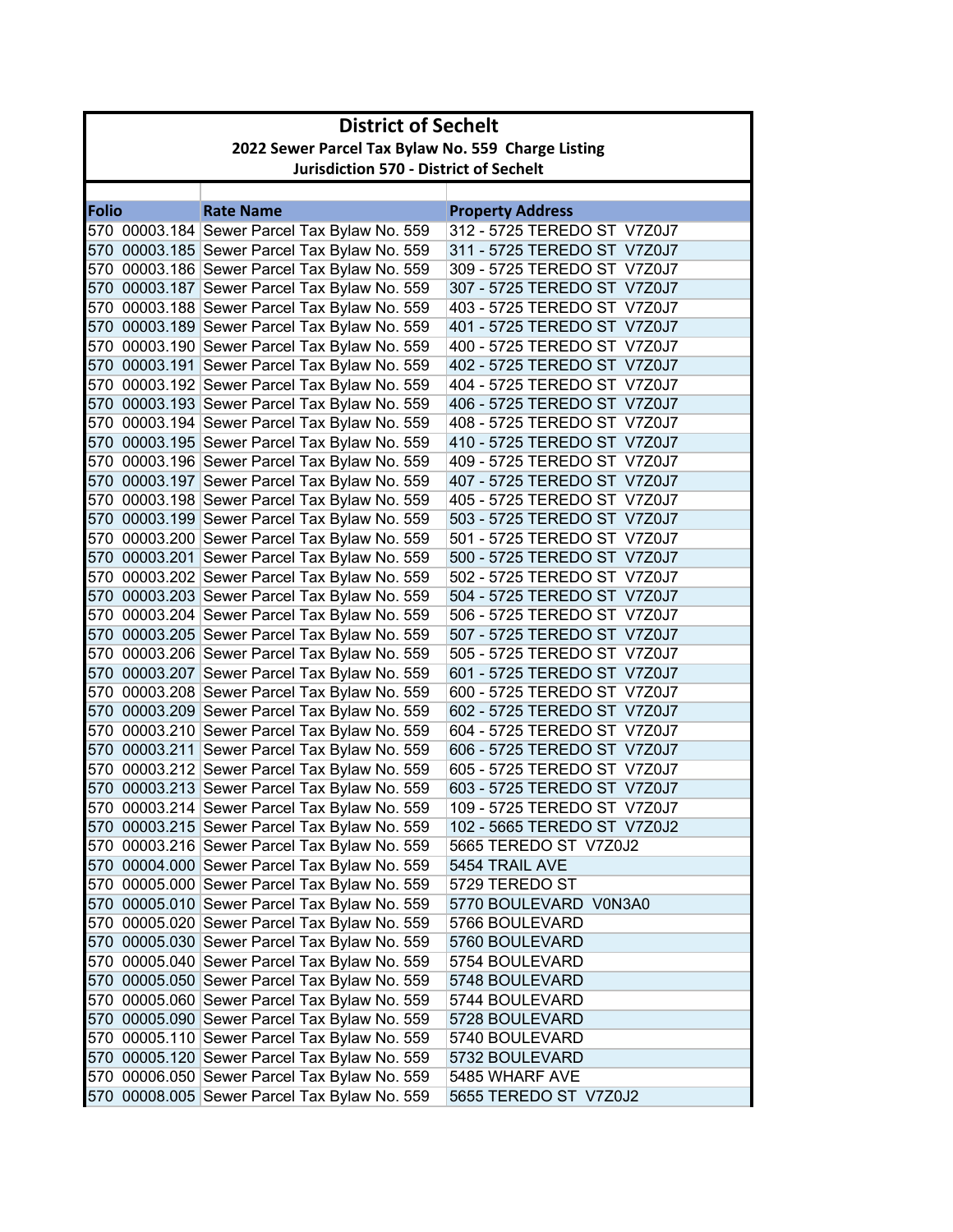|              | <b>District of Sechelt</b>                         |                                                                                              |                                                            |  |
|--------------|----------------------------------------------------|----------------------------------------------------------------------------------------------|------------------------------------------------------------|--|
|              | 2022 Sewer Parcel Tax Bylaw No. 559 Charge Listing |                                                                                              |                                                            |  |
|              |                                                    | <b>Jurisdiction 570 - District of Sechelt</b>                                                |                                                            |  |
|              |                                                    |                                                                                              |                                                            |  |
| <b>Folio</b> |                                                    | <b>Rate Name</b>                                                                             | <b>Property Address</b>                                    |  |
|              |                                                    | 570 00008.006 Sewer Parcel Tax Bylaw No. 559                                                 | 5477 WHARF AVE V7Z0H5                                      |  |
|              |                                                    | 570 00008.007 Sewer Parcel Tax Bylaw No. 559                                                 | 5477 WHARF AVE V7Z0H5                                      |  |
|              |                                                    | 570 00008.008 Sewer Parcel Tax Bylaw No. 559                                                 | 5477 WHARF AVE V7Z0H5                                      |  |
|              |                                                    | 570 00008.009 Sewer Parcel Tax Bylaw No. 559                                                 | 5477 WHARF AVE V7Z0H5                                      |  |
|              |                                                    | 570 00008.010 Sewer Parcel Tax Bylaw No. 559                                                 | 5477 WHARF AVE V7Z0H5                                      |  |
|              |                                                    | 570 00008.011 Sewer Parcel Tax Bylaw No. 559                                                 | 5477 WHARF AVE V7Z0H5                                      |  |
|              |                                                    | 570 00008.012 Sewer Parcel Tax Bylaw No. 559                                                 | 5477 WHARF AVE V7Z0H5                                      |  |
|              |                                                    | 570 00008.013 Sewer Parcel Tax Bylaw No. 559                                                 | 5477 WHARF AVE V7Z0H5                                      |  |
|              |                                                    | 570 00008.014 Sewer Parcel Tax Bylaw No. 559                                                 | 101 - 5477 WHARF AVE V7Z0H5                                |  |
|              |                                                    | 570 00008.015 Sewer Parcel Tax Bylaw No. 559                                                 | 102 - 5477 WHARF AVE V7Z0H5                                |  |
|              |                                                    | 570 00008.016 Sewer Parcel Tax Bylaw No. 559                                                 | 103 - 5477 WHARF AVE V7Z0H5                                |  |
|              |                                                    | 570 00008.017 Sewer Parcel Tax Bylaw No. 559                                                 | 104 - 5477 WHARF AVE V7Z0H5                                |  |
|              |                                                    | 570 00008.018 Sewer Parcel Tax Bylaw No. 559                                                 | 105 - 5477 WHARF AVE V7Z0H5                                |  |
|              |                                                    | 570 00008.019 Sewer Parcel Tax Bylaw No. 559                                                 | 106 - 5477 WHARF AVE V7Z0H5                                |  |
|              |                                                    | 570 00008.020 Sewer Parcel Tax Bylaw No. 559                                                 | 107 - 5477 WHARF AVE V7Z0H5                                |  |
|              |                                                    | 570 00008.021 Sewer Parcel Tax Bylaw No. 559                                                 | 108 - 5477 WHARF AVE V7Z0H5                                |  |
|              |                                                    | 570 00008.022 Sewer Parcel Tax Bylaw No. 559                                                 | 109 - 5477 WHARF AVE V7Z0H5                                |  |
|              |                                                    | 570 00008.023 Sewer Parcel Tax Bylaw No. 559                                                 | 110 - 5477 WHARF AVE V7Z0H5                                |  |
|              |                                                    | 570 00008.024 Sewer Parcel Tax Bylaw No. 559                                                 | 111 - 5477 WHARF AVE V7Z0H5                                |  |
|              |                                                    | 570 00008.025 Sewer Parcel Tax Bylaw No. 559                                                 | 201 - 5477 WHARF AVE V7Z0H5                                |  |
|              |                                                    | 570 00008.026 Sewer Parcel Tax Bylaw No. 559                                                 | 202 - 5477 WHARF AVE V7Z0H5                                |  |
|              |                                                    | 570 00008.027 Sewer Parcel Tax Bylaw No. 559                                                 | 203 - 5477 WHARF AVE V7Z0H5                                |  |
|              |                                                    | 570 00008.028 Sewer Parcel Tax Bylaw No. 559                                                 | 204 - 5477 WHARF AVE V7Z0H5                                |  |
|              |                                                    | 570 00008.029 Sewer Parcel Tax Bylaw No. 559                                                 | 205 - 5477 WHARF AVE V7Z0H5                                |  |
|              |                                                    | 570 00008.030 Sewer Parcel Tax Bylaw No. 559                                                 | 206 - 5477 WHARF AVE V7Z0H5                                |  |
|              |                                                    | 570 00008.031 Sewer Parcel Tax Bylaw No. 559                                                 | 207 - 5477 WHARF AVE V7Z0H5<br>208 - 5477 WHARF AVE V7Z0H5 |  |
|              |                                                    | 570 00008.032 Sewer Parcel Tax Bylaw No. 559<br>570 00008.033 Sewer Parcel Tax Bylaw No. 559 | 209 - 5477 WHARF AVE V7Z0H5                                |  |
|              |                                                    | 570 00008.034 Sewer Parcel Tax Bylaw No. 559                                                 | 210 - 5477 WHARF AVE V7Z0H5                                |  |
|              |                                                    | 570 00008.035 Sewer Parcel Tax Bylaw No. 559                                                 | 211 - 5477 WHARF AVE V7Z0H5                                |  |
|              |                                                    | 570 00008.036 Sewer Parcel Tax Bylaw No. 559                                                 | 301 - 5477 WHARF AVE V7Z0H5                                |  |
|              |                                                    | 570 00008.037 Sewer Parcel Tax Bylaw No. 559                                                 | 302 - 5477 WHARF AVE V7Z0H5                                |  |
|              |                                                    | 570 00008.038 Sewer Parcel Tax Bylaw No. 559                                                 | 303 - 5477 WHARF AVE V7Z0H5                                |  |
|              |                                                    | 570 00008.039 Sewer Parcel Tax Bylaw No. 559                                                 | 304 - 5477 WHARF AVE V7Z0H5                                |  |
|              |                                                    | 570 00008.040 Sewer Parcel Tax Bylaw No. 559                                                 | 305 - 5477 WHARF AVE V7Z0H5                                |  |
|              |                                                    | 570 00008.041 Sewer Parcel Tax Bylaw No. 559                                                 | 306 - 5477 WHARF AVE V7Z0H5                                |  |
|              |                                                    | 570 00008.042 Sewer Parcel Tax Bylaw No. 559                                                 | 309 - 5477 WHARF AVE V7Z0H5                                |  |
|              |                                                    | 570 00008.043 Sewer Parcel Tax Bylaw No. 559                                                 | 310 - 5477 WHARF AVE V7Z0H5                                |  |
|              |                                                    | 570 00008.044 Sewer Parcel Tax Bylaw No. 559                                                 | 311 - 5477 WHARF AVE V7Z0H5                                |  |
|              |                                                    | 570 00009.001 Sewer Parcel Tax Bylaw No. 559                                                 | 101 - 5470 INLET AVE V7Z0H4                                |  |
|              |                                                    | 570 00009.002 Sewer Parcel Tax Bylaw No. 559                                                 | 102 - 5470 INLET AVE V7Z0H4                                |  |
|              |                                                    | 570 00009.003 Sewer Parcel Tax Bylaw No. 559                                                 | 103 - 5470 INLET AVE V7Z0H4                                |  |
|              |                                                    | 570 00009.004 Sewer Parcel Tax Bylaw No. 559                                                 | 104 - 5470 INLET AVE V7Z0H4                                |  |
|              |                                                    | 570 00009.005 Sewer Parcel Tax Bylaw No. 559                                                 | 105 - 5470 INLET AVE V7Z0H4                                |  |
|              |                                                    | 570 00009.006 Sewer Parcel Tax Bylaw No. 559                                                 | 106 - 5470 INLET AVE V7Z0H4                                |  |
|              |                                                    | 570 00009.007 Sewer Parcel Tax Bylaw No. 559                                                 | 107 - 5470 INLET AVE V7Z0H4                                |  |
|              |                                                    |                                                                                              |                                                            |  |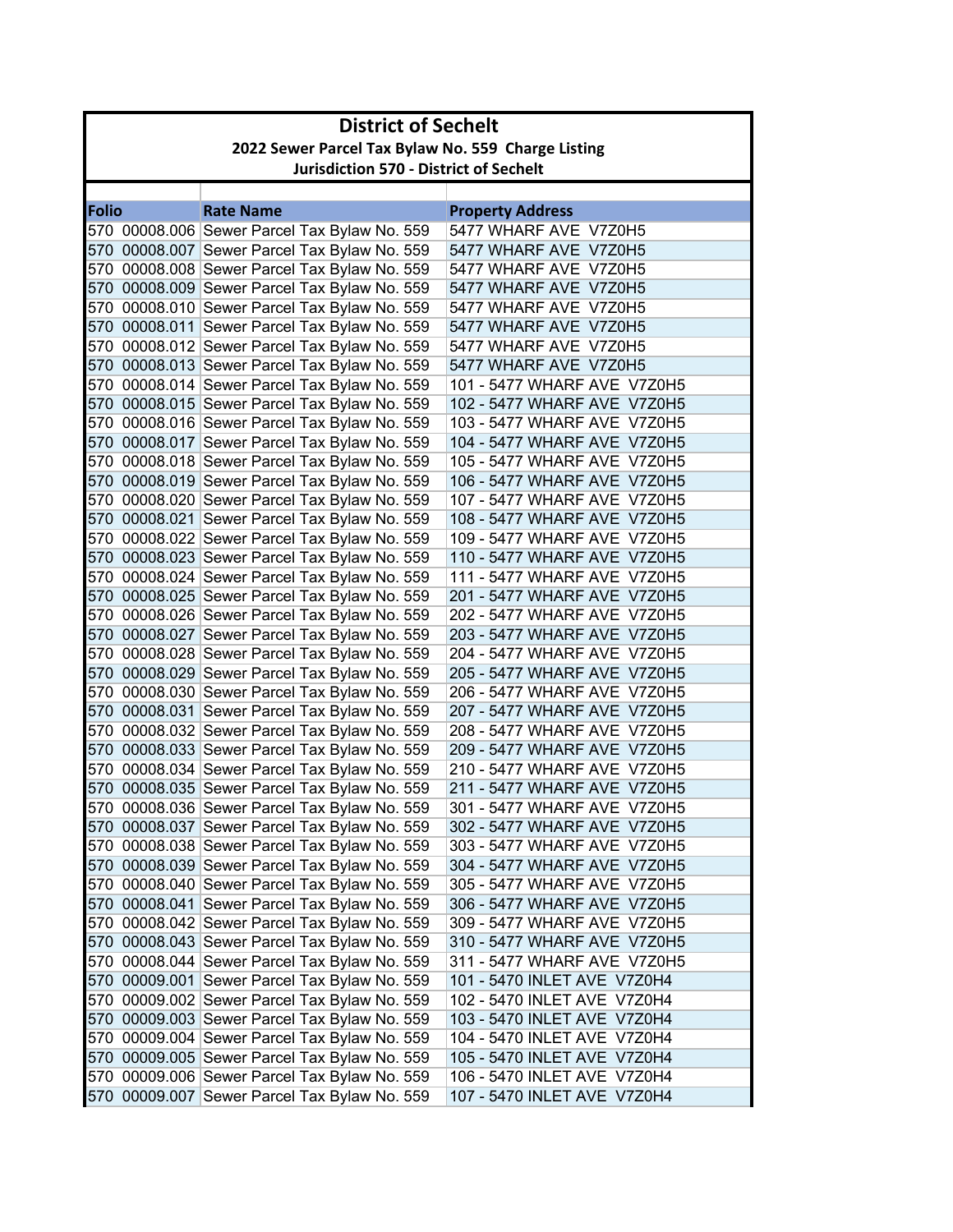|              | <b>District of Sechelt</b>                         |                                                                                              |                                  |  |
|--------------|----------------------------------------------------|----------------------------------------------------------------------------------------------|----------------------------------|--|
|              | 2022 Sewer Parcel Tax Bylaw No. 559 Charge Listing |                                                                                              |                                  |  |
|              |                                                    | <b>Jurisdiction 570 - District of Sechelt</b>                                                |                                  |  |
|              |                                                    |                                                                                              |                                  |  |
| <b>Folio</b> |                                                    | <b>Rate Name</b>                                                                             | <b>Property Address</b>          |  |
|              |                                                    | 570 00009.008 Sewer Parcel Tax Bylaw No. 559                                                 | 108 - 5470 INLET AVE V7Z0H4      |  |
|              |                                                    | 570 00009.009 Sewer Parcel Tax Bylaw No. 559                                                 | 201 - 5470 INLET AVE V7Z0H4      |  |
|              |                                                    | 570 00009.010 Sewer Parcel Tax Bylaw No. 559                                                 | 202 - 5470 INLET AVE V7Z0H4      |  |
|              |                                                    | 570 00009.011 Sewer Parcel Tax Bylaw No. 559                                                 | 203 - 5470 INLET AVE V7Z0H4      |  |
|              |                                                    | 570 00009.012 Sewer Parcel Tax Bylaw No. 559                                                 | 204 - 5470 INLET AVE V7Z0H4      |  |
|              |                                                    | 570 00009.013 Sewer Parcel Tax Bylaw No. 559                                                 | 205 - 5470 INLET AVE V7Z0H4      |  |
|              |                                                    | 570 00009.014 Sewer Parcel Tax Bylaw No. 559                                                 | 206 - 5470 INLET AVE V7Z0H4      |  |
|              |                                                    | 570 00009.015 Sewer Parcel Tax Bylaw No. 559                                                 | 207 - 5470 INLET AVE V7Z0H4      |  |
|              |                                                    | 570 00009.016 Sewer Parcel Tax Bylaw No. 559                                                 | 208 - 5470 INLET AVE V7Z0H4      |  |
|              |                                                    | 570 00009.017 Sewer Parcel Tax Bylaw No. 559                                                 | 301 - 5470 INLET AVE V7Z0H4      |  |
|              |                                                    | 570 00009.018 Sewer Parcel Tax Bylaw No. 559                                                 | 302 - 5470 INLET AVE V7Z0H4      |  |
|              |                                                    | 570 00009.019 Sewer Parcel Tax Bylaw No. 559                                                 | 303 - 5470 INLET AVE V7Z0H4      |  |
|              |                                                    | 570 00009.020 Sewer Parcel Tax Bylaw No. 559                                                 | 304 - 5470 INLET AVE V7Z0H4      |  |
|              |                                                    | 570 00009.021 Sewer Parcel Tax Bylaw No. 559                                                 | 305 - 5470 INLET AVE V7Z0H4      |  |
|              |                                                    | 570 00009.022 Sewer Parcel Tax Bylaw No. 559                                                 | 306 - 5470 INLET AVE V7Z0H4      |  |
|              |                                                    | 570 00009.023 Sewer Parcel Tax Bylaw No. 559                                                 | 307 - 5470 INLET AVE V7Z0H4      |  |
|              |                                                    | 570 00009.024 Sewer Parcel Tax Bylaw No. 559                                                 | 308 - 5470 INLET AVE V7Z0H4      |  |
|              |                                                    | 570 00009.025 Sewer Parcel Tax Bylaw No. 559                                                 | 5470 INLET AVE V7Z0H4            |  |
|              |                                                    | 570 00010.000 Sewer Parcel Tax Bylaw No. 559                                                 | 5663 COWRIE ST                   |  |
|              |                                                    | 570 00011.000 Sewer Parcel Tax Bylaw No. 559                                                 | 5651 COWRIE ST                   |  |
|              |                                                    | 570 00012.000 Sewer Parcel Tax Bylaw No. 559                                                 | 5647 COWRIE ST                   |  |
|              |                                                    | 570 00013.000 Sewer Parcel Tax Bylaw No. 559                                                 | 5641 COWRIE ST                   |  |
|              |                                                    | 570 00018.000 Sewer Parcel Tax Bylaw No. 559                                                 | 5792 WINDWARD LANE               |  |
|              |                                                    | 570 00019.200 Sewer Parcel Tax Bylaw No. 559                                                 | 5705 COWRIE ST                   |  |
|              |                                                    | 570 00019.300 Sewer Parcel Tax Bylaw No. 559                                                 | 5476 TRAIL AVE                   |  |
|              |                                                    | 570 00020.000 Sewer Parcel Tax Bylaw No. 559                                                 | 5798 WINDWARD LANE               |  |
|              |                                                    | 570 00020.110 Sewer Parcel Tax Bylaw No. 559                                                 | 5710 TEREDO ST                   |  |
|              |                                                    | 570 00021.505 Sewer Parcel Tax Bylaw No. 559<br>570 00022.200 Sewer Parcel Tax Bylaw No. 559 | 5670 TEREDO ST<br>5501 INLET AVE |  |
|              |                                                    | 570 00024.000 Sewer Parcel Tax Bylaw No. 559                                                 | 5679 COWRIE ST                   |  |
|              |                                                    | 570 00025.000 Sewer Parcel Tax Bylaw No. 559                                                 | 5683 COWRIE ST                   |  |
|              |                                                    | 570 00027.100 Sewer Parcel Tax Bylaw No. 559                                                 | 5685 COWRIE ST                   |  |
|              |                                                    | 570 00028.010 Sewer Parcel Tax Bylaw No. 559                                                 | 5693 COWRIE ST                   |  |
|              |                                                    | 570 00029.000 Sewer Parcel Tax Bylaw No. 559                                                 | 5697 COWRIE ST                   |  |
|              |                                                    | 570 00031.000 Sewer Parcel Tax Bylaw No. 559                                                 | 5699 COWRIE ST                   |  |
|              |                                                    | 570 00031.010 Sewer Parcel Tax Bylaw No. 559                                                 | 5770 TEREDO ST                   |  |
|              |                                                    | 570 00032.120 Sewer Parcel Tax Bylaw No. 559                                                 | 5740 TEREDO ST V0N3A0            |  |
|              |                                                    | 570 00033.000 Sewer Parcel Tax Bylaw No. 559                                                 | 5550 WHARF AVE                   |  |
|              |                                                    | 570 00034.000 Sewer Parcel Tax Bylaw No. 559                                                 | 5556 WHARF AVE                   |  |
|              |                                                    | 570 00035.000 Sewer Parcel Tax Bylaw No. 559                                                 | 5629 SUNSHINE COAST HWY          |  |
|              |                                                    | 570 00036.000 Sewer Parcel Tax Bylaw No. 559                                                 | 5550 WHARF AVE                   |  |
|              |                                                    | 570 00037.000 Sewer Parcel Tax Bylaw No. 559                                                 | 5546 WHARF AVE                   |  |
|              |                                                    | 570 00038.000 Sewer Parcel Tax Bylaw No. 559                                                 | 5536 WHARF AVE                   |  |
|              |                                                    | 570 00040.001 Sewer Parcel Tax Bylaw No. 559                                                 | 113 - 5530 WHARF AVE             |  |
|              |                                                    | 570 00041.000 Sewer Parcel Tax Bylaw No. 559                                                 | 5514 WHARF AVE                   |  |
|              |                                                    | 570 00042.000 Sewer Parcel Tax Bylaw No. 559                                                 | 5512 ORCHARD ST                  |  |
|              |                                                    |                                                                                              |                                  |  |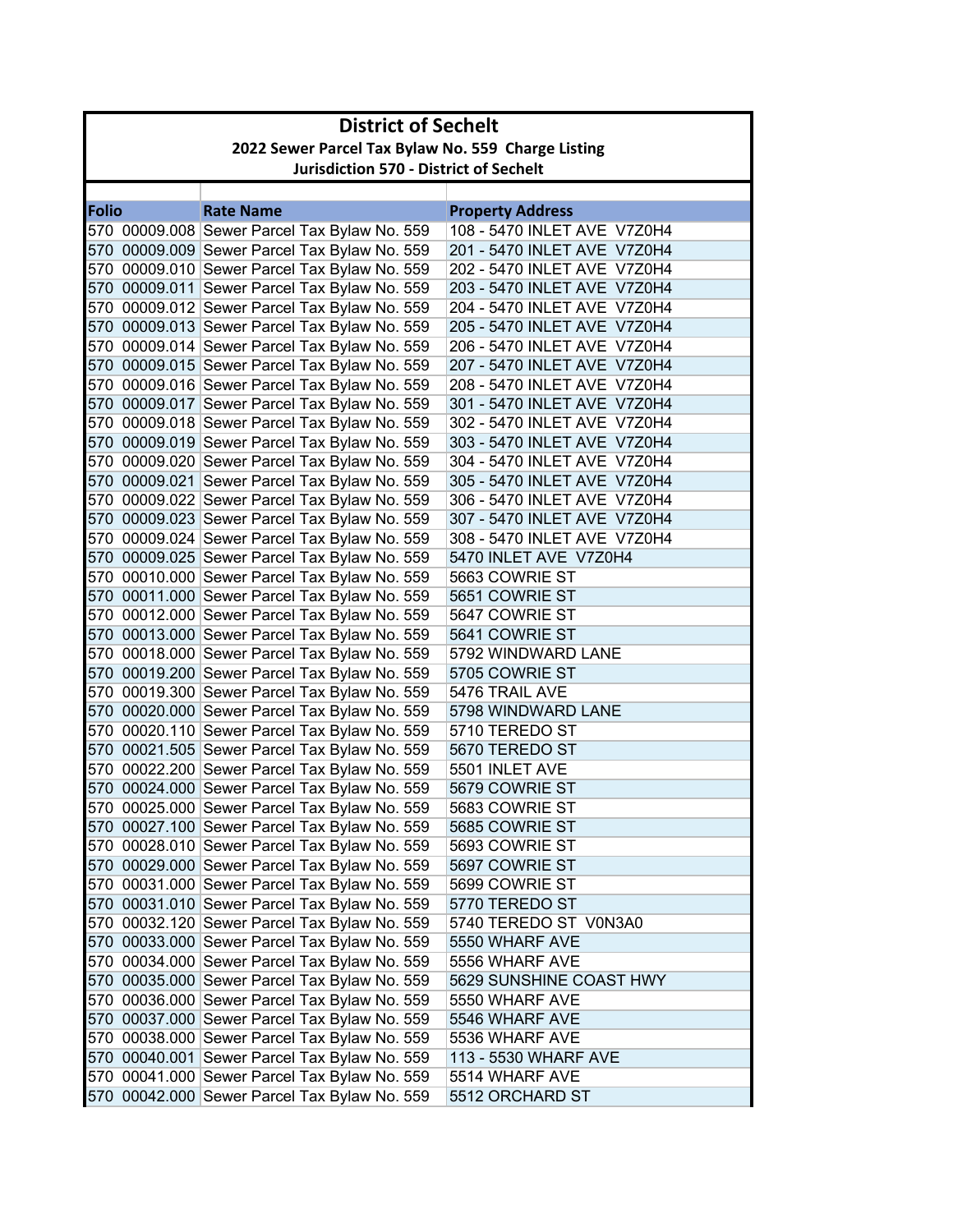|              | <b>District of Sechelt</b>                         |                                                                                              |                                    |  |  |  |
|--------------|----------------------------------------------------|----------------------------------------------------------------------------------------------|------------------------------------|--|--|--|
|              | 2022 Sewer Parcel Tax Bylaw No. 559 Charge Listing |                                                                                              |                                    |  |  |  |
|              | <b>Jurisdiction 570 - District of Sechelt</b>      |                                                                                              |                                    |  |  |  |
|              |                                                    |                                                                                              |                                    |  |  |  |
| <b>Folio</b> |                                                    | <b>Rate Name</b>                                                                             | <b>Property Address</b>            |  |  |  |
|              |                                                    | 570 00043.000 Sewer Parcel Tax Bylaw No. 559                                                 | 5510 ORCHARD ST                    |  |  |  |
|              |                                                    | 570 00044.000 Sewer Parcel Tax Bylaw No. 559                                                 | 5508 ORCHARD ST                    |  |  |  |
|              |                                                    | 570 00045.000 Sewer Parcel Tax Bylaw No. 559                                                 | 5506 ORCHARD ST                    |  |  |  |
|              |                                                    | 570 00046.000 Sewer Parcel Tax Bylaw No. 559                                                 | 5504 ORCHARD ST                    |  |  |  |
|              |                                                    | 570 00047.000 Sewer Parcel Tax Bylaw No. 559                                                 | 5502 ORCHARD ST                    |  |  |  |
|              |                                                    | 570 00048.000 Sewer Parcel Tax Bylaw No. 559                                                 | 101 - 5500 WHARF AVE               |  |  |  |
|              |                                                    | 570 00049.100 Sewer Parcel Tax Bylaw No. 559                                                 | 5494 WHARF AVE                     |  |  |  |
|              |                                                    | 570 00050.100 Sewer Parcel Tax Bylaw No. 559                                                 | 5498 WHARF AVE                     |  |  |  |
|              |                                                    | 570 00055.005 Sewer Parcel Tax Bylaw No. 559                                                 | 5606 WHARF AVE V0N3A0              |  |  |  |
|              |                                                    | 570 00058.005 Sewer Parcel Tax Bylaw No. 559                                                 | 5636 WHARF AVE                     |  |  |  |
|              |                                                    | 570 00059.000 Sewer Parcel Tax Bylaw No. 559                                                 | 5644 WHARF AVE                     |  |  |  |
|              |                                                    | 570 00060.000 Sewer Parcel Tax Bylaw No. 559                                                 | 5640 WHARF AVE                     |  |  |  |
|              |                                                    | 570 00061.005 Sewer Parcel Tax Bylaw No. 559<br>570 00062.005 Sewer Parcel Tax Bylaw No. 559 | <b>WHARF AVE</b><br>5654 WHARF AVE |  |  |  |
|              |                                                    | 570 00063.000 Sewer Parcel Tax Bylaw No. 559                                                 | 5658 TRIDENT AVE                   |  |  |  |
|              |                                                    | 570 00064.001 Sewer Parcel Tax Bylaw No. 559                                                 | 5664 TRIDENT AVE                   |  |  |  |
|              |                                                    | 570 00064.002 Sewer Parcel Tax Bylaw No. 559                                                 | 5662 TRIDENT AVE V0N3A0            |  |  |  |
|              |                                                    | 570 00065.000 Sewer Parcel Tax Bylaw No. 559                                                 | 5670 TRIDENT AVE                   |  |  |  |
|              |                                                    | 570 00066.000 Sewer Parcel Tax Bylaw No. 559                                                 | 5676 TRIDENT AVE                   |  |  |  |
|              |                                                    | 570 00067.000 Sewer Parcel Tax Bylaw No. 559                                                 | 5684 TRIDENT AVE                   |  |  |  |
|              |                                                    | 570 00068.000 Sewer Parcel Tax Bylaw No. 559                                                 | 5692 TRIDENT AVE V0N3A0            |  |  |  |
|              |                                                    | 570 00069.000 Sewer Parcel Tax Bylaw No. 559                                                 | 5696 TRIDENT AVE                   |  |  |  |
|              |                                                    | 570 00069.100 Sewer Parcel Tax Bylaw No. 559                                                 | 5698 TRIDENT AVE                   |  |  |  |
|              |                                                    | 570 00070.000 Sewer Parcel Tax Bylaw No. 559                                                 | 5724 PORPOISE BAY RD E V0N3A3      |  |  |  |
|              |                                                    | 570 00071.000 Sewer Parcel Tax Bylaw No. 559                                                 | 5716 PORPOISE BAY RD               |  |  |  |
|              |                                                    | 570 00071.100 Sewer Parcel Tax Bylaw No. 559                                                 | 5700 TRIDENT AVE V0N3A0            |  |  |  |
|              |                                                    | 570 00072.000 Sewer Parcel Tax Bylaw No. 559                                                 | 5705 TRIDENT AVE                   |  |  |  |
|              |                                                    | 570 00072.010 Sewer Parcel Tax Bylaw No. 559                                                 | 5699 TRIDENT AVE                   |  |  |  |
|              |                                                    | 570 00073.000 Sewer Parcel Tax Bylaw No. 559                                                 | 5700 PORPOISE BAY RD               |  |  |  |
|              |                                                    | 570 00074.000 Sewer Parcel Tax Bylaw No. 559                                                 | 5694 WHARF AVE V0N3A0              |  |  |  |
|              |                                                    | 570 00075.000 Sewer Parcel Tax Bylaw No. 559                                                 | 5686 WHARF AVE                     |  |  |  |
|              |                                                    | 570 00076.005 Sewer Parcel Tax Bylaw No. 559                                                 | 101 - 5682 WHARF AVE V7Z0J3        |  |  |  |
|              |                                                    | 570 00076.010 Sewer Parcel Tax Bylaw No. 559                                                 | 102 - 5682 WHARF AVE V7Z0J3        |  |  |  |
|              |                                                    | 570 00076.015 Sewer Parcel Tax Bylaw No. 559                                                 | 103 - 5682 WHARF AVE V7Z0J3        |  |  |  |
|              |                                                    | 570 00076.020 Sewer Parcel Tax Bylaw No. 559                                                 | 104 - 5682 WHARF AVE V7Z0J3        |  |  |  |
|              |                                                    | 570 00076.025 Sewer Parcel Tax Bylaw No. 559                                                 | 105 - 5682 WHARF AVE V7Z0J3        |  |  |  |
|              |                                                    | 570 00076.030 Sewer Parcel Tax Bylaw No. 559                                                 | 106 - 5682 WHARF AVE V7Z0J3        |  |  |  |
|              |                                                    | 570 00076.035 Sewer Parcel Tax Bylaw No. 559                                                 | 204 - 5682 WHARF AVE V7Z0J3        |  |  |  |
|              |                                                    | 570 00076.040 Sewer Parcel Tax Bylaw No. 559                                                 | 205 - 5682 WHARF AVE V7Z0J3        |  |  |  |
|              |                                                    | 570 00076.045 Sewer Parcel Tax Bylaw No. 559                                                 | 206 - 5682 WHARF AVE V7Z0J3        |  |  |  |
|              |                                                    | 570 00076.050 Sewer Parcel Tax Bylaw No. 559                                                 | 207 - 5682 WHARF AVE V7Z0J3        |  |  |  |
|              |                                                    | 570 00076.055 Sewer Parcel Tax Bylaw No. 559                                                 | 208 - 5682 WHARF AVE V7Z0J3        |  |  |  |
|              |                                                    | 570 00076.060 Sewer Parcel Tax Bylaw No. 559                                                 | 209 - 5682 WHARF AVE V7Z0J3        |  |  |  |
|              |                                                    | 570 00076.065 Sewer Parcel Tax Bylaw No. 559                                                 | 210 - 5682 WHARF AVE V7Z0J3        |  |  |  |
|              |                                                    | 570 00076.070 Sewer Parcel Tax Bylaw No. 559                                                 | 211 - 5682 WHARF AVE V7Z0J3        |  |  |  |
|              |                                                    | 570 00076.075 Sewer Parcel Tax Bylaw No. 559                                                 | 212 - 5682 WHARF AVE V7Z0J3        |  |  |  |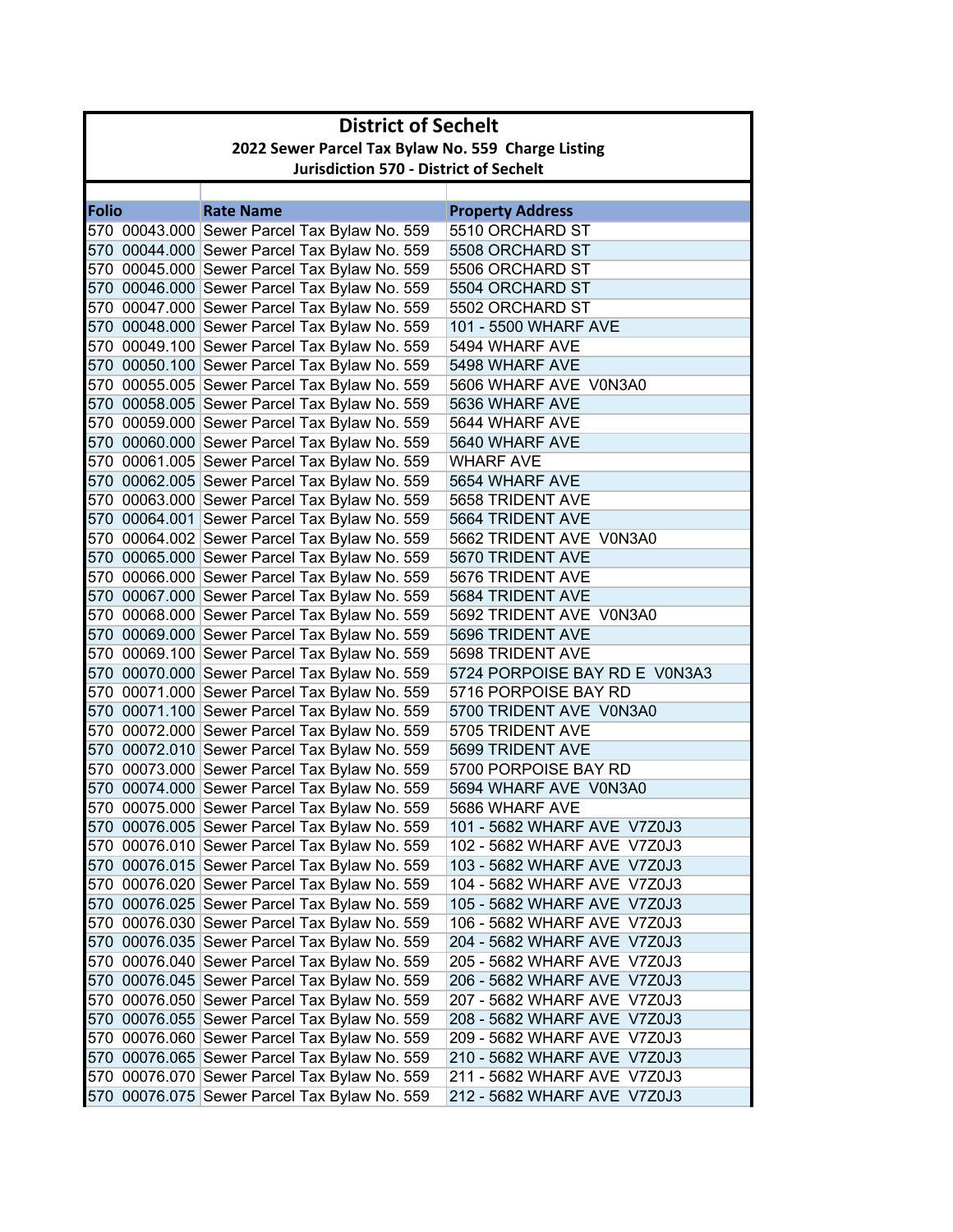| 2022 Sewer Parcel Tax Bylaw No. 559 Charge Listing<br><b>Jurisdiction 570 - District of Sechelt</b><br><b>Folio</b><br><b>Rate Name</b><br><b>Property Address</b><br>570 00076.080 Sewer Parcel Tax Bylaw No. 559<br>201 - 5682 WHARF AVE V7Z0J3<br>570 00076.085 Sewer Parcel Tax Bylaw No. 559<br>202 - 5682 WHARF AVE V7Z0J3<br>570 00076.090 Sewer Parcel Tax Bylaw No. 559<br>203 - 5682 WHARF AVE V7Z0J3<br>570 00076.095 Sewer Parcel Tax Bylaw No. 559<br>304 - 5682 WHARF AVE V7Z0J3<br>570 00076.100 Sewer Parcel Tax Bylaw No. 559<br>305 - 5682 WHARF AVE V7Z0J3<br>570 00076.105 Sewer Parcel Tax Bylaw No. 559<br>306 - 5682 WHARF AVE V7Z0J3<br>570 00076.110 Sewer Parcel Tax Bylaw No. 559<br>307 - 5682 WHARF AVE V7Z0J3<br>570 00076.115 Sewer Parcel Tax Bylaw No. 559<br>308 - 5682 WHARF AVE V7Z0J3<br>570 00076.120 Sewer Parcel Tax Bylaw No. 559<br>309 - 5682 WHARF AVE V7Z0J3<br>570 00076.125 Sewer Parcel Tax Bylaw No. 559<br>310 - 5682 WHARF AVE V7Z0J3<br>570 00076.130 Sewer Parcel Tax Bylaw No. 559<br>311 - 5682 WHARF AVE V7Z0J3<br>570 00076.135 Sewer Parcel Tax Bylaw No. 559<br>312 - 5682 WHARF AVE V7Z0J3<br>570 00076.140 Sewer Parcel Tax Bylaw No. 559<br>301 - 5682 WHARF AVE V7Z0J3<br>570 00076.145 Sewer Parcel Tax Bylaw No. 559<br>302 - 5682 WHARF AVE V7Z0J3<br>570 00076.150 Sewer Parcel Tax Bylaw No. 559<br>303 - 5682 WHARF AVE V7Z0J3<br>570 00077.000 Sewer Parcel Tax Bylaw No. 559<br>5689 TRIDENT AVE<br>570 00078.000 Sewer Parcel Tax Bylaw No. 559<br>5683 TRIDENT AVE<br>570 00078.100 Sewer Parcel Tax Bylaw No. 559<br>5679 TRIDENT AVE<br>570 00078.900 Sewer Parcel Tax Bylaw No. 559<br>5668 WHARF AVE<br>570 00079.000 Sewer Parcel Tax Bylaw No. 559<br>5667 TRIDENT AVE<br>570 00080.010 Sewer Parcel Tax Bylaw No. 559<br>5662 WHARF AVE<br>570 00080.020 Sewer Parcel Tax Bylaw No. 559<br>5663 TRIDENT AVE<br>570 00081.000 Sewer Parcel Tax Bylaw No. 559<br>5598 WHARF AVE<br>570 00082.000 Sewer Parcel Tax Bylaw No. 559<br>5590 WHARF AVE<br>570 00082.100 Sewer Parcel Tax Bylaw No. 559<br>5580 WHARF AVE<br>570 00083.000 Sewer Parcel Tax Bylaw No. 559<br>5689 PORPOISE BAY RD<br>570 00084.000 Sewer Parcel Tax Bylaw No. 559<br>5693 PORPOISE BAY RD V0N3A4<br>570 00085.000 Sewer Parcel Tax Bylaw No. 559<br>5697 PORPOISE BAY RD E V0N3A4<br>570 00086.000 Sewer Parcel Tax Bylaw No. 559<br>5701 PORPOISE BAY RD E V0N3A4<br>570 00087.000 Sewer Parcel Tax Bylaw No. 559<br>5705 PORPOISE BAY RD<br>570 00088.000 Sewer Parcel Tax Bylaw No. 559<br>5709 PORPOISE BAY RD<br>570 00089.000 Sewer Parcel Tax Bylaw No. 559<br>5713 PORPOISE BAY RD V0N3A0<br>570 00090.000 Sewer Parcel Tax Bylaw No. 559<br>5717 PORPOISE BAY RD<br>570 00091.000 Sewer Parcel Tax Bylaw No. 559<br>5721 PORPOISE BAY RD<br>570 00092.000 Sewer Parcel Tax Bylaw No. 559<br>5725 PORPOISE BAY RD<br>570 00093.000 Sewer Parcel Tax Bylaw No. 559<br>5623 OSPREY ST V0N3A0<br>570 00093.101 Sewer Parcel Tax Bylaw No. 559<br>5653 OSPREY ST<br>570 00093.102 Sewer Parcel Tax Bylaw No. 559<br>5661 OSPREY ST<br>570 00093.103 Sewer Parcel Tax Bylaw No. 559<br>5669 OSPREY ST<br>570 00093.104 Sewer Parcel Tax Bylaw No. 559<br>5673 OSPREY ST<br>570 00093.105 Sewer Parcel Tax Bylaw No. 559<br>5676 OSPREY ST<br>570 00093.107 Sewer Parcel Tax Bylaw No. 559 | <b>District of Sechelt</b> |  |                |  |  |  |
|------------------------------------------------------------------------------------------------------------------------------------------------------------------------------------------------------------------------------------------------------------------------------------------------------------------------------------------------------------------------------------------------------------------------------------------------------------------------------------------------------------------------------------------------------------------------------------------------------------------------------------------------------------------------------------------------------------------------------------------------------------------------------------------------------------------------------------------------------------------------------------------------------------------------------------------------------------------------------------------------------------------------------------------------------------------------------------------------------------------------------------------------------------------------------------------------------------------------------------------------------------------------------------------------------------------------------------------------------------------------------------------------------------------------------------------------------------------------------------------------------------------------------------------------------------------------------------------------------------------------------------------------------------------------------------------------------------------------------------------------------------------------------------------------------------------------------------------------------------------------------------------------------------------------------------------------------------------------------------------------------------------------------------------------------------------------------------------------------------------------------------------------------------------------------------------------------------------------------------------------------------------------------------------------------------------------------------------------------------------------------------------------------------------------------------------------------------------------------------------------------------------------------------------------------------------------------------------------------------------------------------------------------------------------------------------------------------------------------------------------------------------------------------------------------------------------------------------------------------------------------------------------------------------------------------------------------------------------------------------------------------------------------------------------------------------------------------------------------------------------------------------------------------------------------------------------------------------------------------------------------------------------------------------------------------------------------------------------------|----------------------------|--|----------------|--|--|--|
|                                                                                                                                                                                                                                                                                                                                                                                                                                                                                                                                                                                                                                                                                                                                                                                                                                                                                                                                                                                                                                                                                                                                                                                                                                                                                                                                                                                                                                                                                                                                                                                                                                                                                                                                                                                                                                                                                                                                                                                                                                                                                                                                                                                                                                                                                                                                                                                                                                                                                                                                                                                                                                                                                                                                                                                                                                                                                                                                                                                                                                                                                                                                                                                                                                                                                                                                                      |                            |  |                |  |  |  |
|                                                                                                                                                                                                                                                                                                                                                                                                                                                                                                                                                                                                                                                                                                                                                                                                                                                                                                                                                                                                                                                                                                                                                                                                                                                                                                                                                                                                                                                                                                                                                                                                                                                                                                                                                                                                                                                                                                                                                                                                                                                                                                                                                                                                                                                                                                                                                                                                                                                                                                                                                                                                                                                                                                                                                                                                                                                                                                                                                                                                                                                                                                                                                                                                                                                                                                                                                      |                            |  |                |  |  |  |
|                                                                                                                                                                                                                                                                                                                                                                                                                                                                                                                                                                                                                                                                                                                                                                                                                                                                                                                                                                                                                                                                                                                                                                                                                                                                                                                                                                                                                                                                                                                                                                                                                                                                                                                                                                                                                                                                                                                                                                                                                                                                                                                                                                                                                                                                                                                                                                                                                                                                                                                                                                                                                                                                                                                                                                                                                                                                                                                                                                                                                                                                                                                                                                                                                                                                                                                                                      |                            |  |                |  |  |  |
|                                                                                                                                                                                                                                                                                                                                                                                                                                                                                                                                                                                                                                                                                                                                                                                                                                                                                                                                                                                                                                                                                                                                                                                                                                                                                                                                                                                                                                                                                                                                                                                                                                                                                                                                                                                                                                                                                                                                                                                                                                                                                                                                                                                                                                                                                                                                                                                                                                                                                                                                                                                                                                                                                                                                                                                                                                                                                                                                                                                                                                                                                                                                                                                                                                                                                                                                                      |                            |  |                |  |  |  |
|                                                                                                                                                                                                                                                                                                                                                                                                                                                                                                                                                                                                                                                                                                                                                                                                                                                                                                                                                                                                                                                                                                                                                                                                                                                                                                                                                                                                                                                                                                                                                                                                                                                                                                                                                                                                                                                                                                                                                                                                                                                                                                                                                                                                                                                                                                                                                                                                                                                                                                                                                                                                                                                                                                                                                                                                                                                                                                                                                                                                                                                                                                                                                                                                                                                                                                                                                      |                            |  |                |  |  |  |
|                                                                                                                                                                                                                                                                                                                                                                                                                                                                                                                                                                                                                                                                                                                                                                                                                                                                                                                                                                                                                                                                                                                                                                                                                                                                                                                                                                                                                                                                                                                                                                                                                                                                                                                                                                                                                                                                                                                                                                                                                                                                                                                                                                                                                                                                                                                                                                                                                                                                                                                                                                                                                                                                                                                                                                                                                                                                                                                                                                                                                                                                                                                                                                                                                                                                                                                                                      |                            |  |                |  |  |  |
|                                                                                                                                                                                                                                                                                                                                                                                                                                                                                                                                                                                                                                                                                                                                                                                                                                                                                                                                                                                                                                                                                                                                                                                                                                                                                                                                                                                                                                                                                                                                                                                                                                                                                                                                                                                                                                                                                                                                                                                                                                                                                                                                                                                                                                                                                                                                                                                                                                                                                                                                                                                                                                                                                                                                                                                                                                                                                                                                                                                                                                                                                                                                                                                                                                                                                                                                                      |                            |  |                |  |  |  |
|                                                                                                                                                                                                                                                                                                                                                                                                                                                                                                                                                                                                                                                                                                                                                                                                                                                                                                                                                                                                                                                                                                                                                                                                                                                                                                                                                                                                                                                                                                                                                                                                                                                                                                                                                                                                                                                                                                                                                                                                                                                                                                                                                                                                                                                                                                                                                                                                                                                                                                                                                                                                                                                                                                                                                                                                                                                                                                                                                                                                                                                                                                                                                                                                                                                                                                                                                      |                            |  |                |  |  |  |
|                                                                                                                                                                                                                                                                                                                                                                                                                                                                                                                                                                                                                                                                                                                                                                                                                                                                                                                                                                                                                                                                                                                                                                                                                                                                                                                                                                                                                                                                                                                                                                                                                                                                                                                                                                                                                                                                                                                                                                                                                                                                                                                                                                                                                                                                                                                                                                                                                                                                                                                                                                                                                                                                                                                                                                                                                                                                                                                                                                                                                                                                                                                                                                                                                                                                                                                                                      |                            |  |                |  |  |  |
|                                                                                                                                                                                                                                                                                                                                                                                                                                                                                                                                                                                                                                                                                                                                                                                                                                                                                                                                                                                                                                                                                                                                                                                                                                                                                                                                                                                                                                                                                                                                                                                                                                                                                                                                                                                                                                                                                                                                                                                                                                                                                                                                                                                                                                                                                                                                                                                                                                                                                                                                                                                                                                                                                                                                                                                                                                                                                                                                                                                                                                                                                                                                                                                                                                                                                                                                                      |                            |  |                |  |  |  |
|                                                                                                                                                                                                                                                                                                                                                                                                                                                                                                                                                                                                                                                                                                                                                                                                                                                                                                                                                                                                                                                                                                                                                                                                                                                                                                                                                                                                                                                                                                                                                                                                                                                                                                                                                                                                                                                                                                                                                                                                                                                                                                                                                                                                                                                                                                                                                                                                                                                                                                                                                                                                                                                                                                                                                                                                                                                                                                                                                                                                                                                                                                                                                                                                                                                                                                                                                      |                            |  |                |  |  |  |
|                                                                                                                                                                                                                                                                                                                                                                                                                                                                                                                                                                                                                                                                                                                                                                                                                                                                                                                                                                                                                                                                                                                                                                                                                                                                                                                                                                                                                                                                                                                                                                                                                                                                                                                                                                                                                                                                                                                                                                                                                                                                                                                                                                                                                                                                                                                                                                                                                                                                                                                                                                                                                                                                                                                                                                                                                                                                                                                                                                                                                                                                                                                                                                                                                                                                                                                                                      |                            |  |                |  |  |  |
|                                                                                                                                                                                                                                                                                                                                                                                                                                                                                                                                                                                                                                                                                                                                                                                                                                                                                                                                                                                                                                                                                                                                                                                                                                                                                                                                                                                                                                                                                                                                                                                                                                                                                                                                                                                                                                                                                                                                                                                                                                                                                                                                                                                                                                                                                                                                                                                                                                                                                                                                                                                                                                                                                                                                                                                                                                                                                                                                                                                                                                                                                                                                                                                                                                                                                                                                                      |                            |  |                |  |  |  |
|                                                                                                                                                                                                                                                                                                                                                                                                                                                                                                                                                                                                                                                                                                                                                                                                                                                                                                                                                                                                                                                                                                                                                                                                                                                                                                                                                                                                                                                                                                                                                                                                                                                                                                                                                                                                                                                                                                                                                                                                                                                                                                                                                                                                                                                                                                                                                                                                                                                                                                                                                                                                                                                                                                                                                                                                                                                                                                                                                                                                                                                                                                                                                                                                                                                                                                                                                      |                            |  |                |  |  |  |
|                                                                                                                                                                                                                                                                                                                                                                                                                                                                                                                                                                                                                                                                                                                                                                                                                                                                                                                                                                                                                                                                                                                                                                                                                                                                                                                                                                                                                                                                                                                                                                                                                                                                                                                                                                                                                                                                                                                                                                                                                                                                                                                                                                                                                                                                                                                                                                                                                                                                                                                                                                                                                                                                                                                                                                                                                                                                                                                                                                                                                                                                                                                                                                                                                                                                                                                                                      |                            |  |                |  |  |  |
|                                                                                                                                                                                                                                                                                                                                                                                                                                                                                                                                                                                                                                                                                                                                                                                                                                                                                                                                                                                                                                                                                                                                                                                                                                                                                                                                                                                                                                                                                                                                                                                                                                                                                                                                                                                                                                                                                                                                                                                                                                                                                                                                                                                                                                                                                                                                                                                                                                                                                                                                                                                                                                                                                                                                                                                                                                                                                                                                                                                                                                                                                                                                                                                                                                                                                                                                                      |                            |  |                |  |  |  |
|                                                                                                                                                                                                                                                                                                                                                                                                                                                                                                                                                                                                                                                                                                                                                                                                                                                                                                                                                                                                                                                                                                                                                                                                                                                                                                                                                                                                                                                                                                                                                                                                                                                                                                                                                                                                                                                                                                                                                                                                                                                                                                                                                                                                                                                                                                                                                                                                                                                                                                                                                                                                                                                                                                                                                                                                                                                                                                                                                                                                                                                                                                                                                                                                                                                                                                                                                      |                            |  |                |  |  |  |
|                                                                                                                                                                                                                                                                                                                                                                                                                                                                                                                                                                                                                                                                                                                                                                                                                                                                                                                                                                                                                                                                                                                                                                                                                                                                                                                                                                                                                                                                                                                                                                                                                                                                                                                                                                                                                                                                                                                                                                                                                                                                                                                                                                                                                                                                                                                                                                                                                                                                                                                                                                                                                                                                                                                                                                                                                                                                                                                                                                                                                                                                                                                                                                                                                                                                                                                                                      |                            |  |                |  |  |  |
|                                                                                                                                                                                                                                                                                                                                                                                                                                                                                                                                                                                                                                                                                                                                                                                                                                                                                                                                                                                                                                                                                                                                                                                                                                                                                                                                                                                                                                                                                                                                                                                                                                                                                                                                                                                                                                                                                                                                                                                                                                                                                                                                                                                                                                                                                                                                                                                                                                                                                                                                                                                                                                                                                                                                                                                                                                                                                                                                                                                                                                                                                                                                                                                                                                                                                                                                                      |                            |  |                |  |  |  |
|                                                                                                                                                                                                                                                                                                                                                                                                                                                                                                                                                                                                                                                                                                                                                                                                                                                                                                                                                                                                                                                                                                                                                                                                                                                                                                                                                                                                                                                                                                                                                                                                                                                                                                                                                                                                                                                                                                                                                                                                                                                                                                                                                                                                                                                                                                                                                                                                                                                                                                                                                                                                                                                                                                                                                                                                                                                                                                                                                                                                                                                                                                                                                                                                                                                                                                                                                      |                            |  |                |  |  |  |
|                                                                                                                                                                                                                                                                                                                                                                                                                                                                                                                                                                                                                                                                                                                                                                                                                                                                                                                                                                                                                                                                                                                                                                                                                                                                                                                                                                                                                                                                                                                                                                                                                                                                                                                                                                                                                                                                                                                                                                                                                                                                                                                                                                                                                                                                                                                                                                                                                                                                                                                                                                                                                                                                                                                                                                                                                                                                                                                                                                                                                                                                                                                                                                                                                                                                                                                                                      |                            |  |                |  |  |  |
|                                                                                                                                                                                                                                                                                                                                                                                                                                                                                                                                                                                                                                                                                                                                                                                                                                                                                                                                                                                                                                                                                                                                                                                                                                                                                                                                                                                                                                                                                                                                                                                                                                                                                                                                                                                                                                                                                                                                                                                                                                                                                                                                                                                                                                                                                                                                                                                                                                                                                                                                                                                                                                                                                                                                                                                                                                                                                                                                                                                                                                                                                                                                                                                                                                                                                                                                                      |                            |  |                |  |  |  |
|                                                                                                                                                                                                                                                                                                                                                                                                                                                                                                                                                                                                                                                                                                                                                                                                                                                                                                                                                                                                                                                                                                                                                                                                                                                                                                                                                                                                                                                                                                                                                                                                                                                                                                                                                                                                                                                                                                                                                                                                                                                                                                                                                                                                                                                                                                                                                                                                                                                                                                                                                                                                                                                                                                                                                                                                                                                                                                                                                                                                                                                                                                                                                                                                                                                                                                                                                      |                            |  |                |  |  |  |
|                                                                                                                                                                                                                                                                                                                                                                                                                                                                                                                                                                                                                                                                                                                                                                                                                                                                                                                                                                                                                                                                                                                                                                                                                                                                                                                                                                                                                                                                                                                                                                                                                                                                                                                                                                                                                                                                                                                                                                                                                                                                                                                                                                                                                                                                                                                                                                                                                                                                                                                                                                                                                                                                                                                                                                                                                                                                                                                                                                                                                                                                                                                                                                                                                                                                                                                                                      |                            |  |                |  |  |  |
|                                                                                                                                                                                                                                                                                                                                                                                                                                                                                                                                                                                                                                                                                                                                                                                                                                                                                                                                                                                                                                                                                                                                                                                                                                                                                                                                                                                                                                                                                                                                                                                                                                                                                                                                                                                                                                                                                                                                                                                                                                                                                                                                                                                                                                                                                                                                                                                                                                                                                                                                                                                                                                                                                                                                                                                                                                                                                                                                                                                                                                                                                                                                                                                                                                                                                                                                                      |                            |  |                |  |  |  |
|                                                                                                                                                                                                                                                                                                                                                                                                                                                                                                                                                                                                                                                                                                                                                                                                                                                                                                                                                                                                                                                                                                                                                                                                                                                                                                                                                                                                                                                                                                                                                                                                                                                                                                                                                                                                                                                                                                                                                                                                                                                                                                                                                                                                                                                                                                                                                                                                                                                                                                                                                                                                                                                                                                                                                                                                                                                                                                                                                                                                                                                                                                                                                                                                                                                                                                                                                      |                            |  |                |  |  |  |
|                                                                                                                                                                                                                                                                                                                                                                                                                                                                                                                                                                                                                                                                                                                                                                                                                                                                                                                                                                                                                                                                                                                                                                                                                                                                                                                                                                                                                                                                                                                                                                                                                                                                                                                                                                                                                                                                                                                                                                                                                                                                                                                                                                                                                                                                                                                                                                                                                                                                                                                                                                                                                                                                                                                                                                                                                                                                                                                                                                                                                                                                                                                                                                                                                                                                                                                                                      |                            |  |                |  |  |  |
|                                                                                                                                                                                                                                                                                                                                                                                                                                                                                                                                                                                                                                                                                                                                                                                                                                                                                                                                                                                                                                                                                                                                                                                                                                                                                                                                                                                                                                                                                                                                                                                                                                                                                                                                                                                                                                                                                                                                                                                                                                                                                                                                                                                                                                                                                                                                                                                                                                                                                                                                                                                                                                                                                                                                                                                                                                                                                                                                                                                                                                                                                                                                                                                                                                                                                                                                                      |                            |  |                |  |  |  |
|                                                                                                                                                                                                                                                                                                                                                                                                                                                                                                                                                                                                                                                                                                                                                                                                                                                                                                                                                                                                                                                                                                                                                                                                                                                                                                                                                                                                                                                                                                                                                                                                                                                                                                                                                                                                                                                                                                                                                                                                                                                                                                                                                                                                                                                                                                                                                                                                                                                                                                                                                                                                                                                                                                                                                                                                                                                                                                                                                                                                                                                                                                                                                                                                                                                                                                                                                      |                            |  |                |  |  |  |
|                                                                                                                                                                                                                                                                                                                                                                                                                                                                                                                                                                                                                                                                                                                                                                                                                                                                                                                                                                                                                                                                                                                                                                                                                                                                                                                                                                                                                                                                                                                                                                                                                                                                                                                                                                                                                                                                                                                                                                                                                                                                                                                                                                                                                                                                                                                                                                                                                                                                                                                                                                                                                                                                                                                                                                                                                                                                                                                                                                                                                                                                                                                                                                                                                                                                                                                                                      |                            |  |                |  |  |  |
|                                                                                                                                                                                                                                                                                                                                                                                                                                                                                                                                                                                                                                                                                                                                                                                                                                                                                                                                                                                                                                                                                                                                                                                                                                                                                                                                                                                                                                                                                                                                                                                                                                                                                                                                                                                                                                                                                                                                                                                                                                                                                                                                                                                                                                                                                                                                                                                                                                                                                                                                                                                                                                                                                                                                                                                                                                                                                                                                                                                                                                                                                                                                                                                                                                                                                                                                                      |                            |  |                |  |  |  |
|                                                                                                                                                                                                                                                                                                                                                                                                                                                                                                                                                                                                                                                                                                                                                                                                                                                                                                                                                                                                                                                                                                                                                                                                                                                                                                                                                                                                                                                                                                                                                                                                                                                                                                                                                                                                                                                                                                                                                                                                                                                                                                                                                                                                                                                                                                                                                                                                                                                                                                                                                                                                                                                                                                                                                                                                                                                                                                                                                                                                                                                                                                                                                                                                                                                                                                                                                      |                            |  |                |  |  |  |
|                                                                                                                                                                                                                                                                                                                                                                                                                                                                                                                                                                                                                                                                                                                                                                                                                                                                                                                                                                                                                                                                                                                                                                                                                                                                                                                                                                                                                                                                                                                                                                                                                                                                                                                                                                                                                                                                                                                                                                                                                                                                                                                                                                                                                                                                                                                                                                                                                                                                                                                                                                                                                                                                                                                                                                                                                                                                                                                                                                                                                                                                                                                                                                                                                                                                                                                                                      |                            |  |                |  |  |  |
|                                                                                                                                                                                                                                                                                                                                                                                                                                                                                                                                                                                                                                                                                                                                                                                                                                                                                                                                                                                                                                                                                                                                                                                                                                                                                                                                                                                                                                                                                                                                                                                                                                                                                                                                                                                                                                                                                                                                                                                                                                                                                                                                                                                                                                                                                                                                                                                                                                                                                                                                                                                                                                                                                                                                                                                                                                                                                                                                                                                                                                                                                                                                                                                                                                                                                                                                                      |                            |  |                |  |  |  |
|                                                                                                                                                                                                                                                                                                                                                                                                                                                                                                                                                                                                                                                                                                                                                                                                                                                                                                                                                                                                                                                                                                                                                                                                                                                                                                                                                                                                                                                                                                                                                                                                                                                                                                                                                                                                                                                                                                                                                                                                                                                                                                                                                                                                                                                                                                                                                                                                                                                                                                                                                                                                                                                                                                                                                                                                                                                                                                                                                                                                                                                                                                                                                                                                                                                                                                                                                      |                            |  |                |  |  |  |
|                                                                                                                                                                                                                                                                                                                                                                                                                                                                                                                                                                                                                                                                                                                                                                                                                                                                                                                                                                                                                                                                                                                                                                                                                                                                                                                                                                                                                                                                                                                                                                                                                                                                                                                                                                                                                                                                                                                                                                                                                                                                                                                                                                                                                                                                                                                                                                                                                                                                                                                                                                                                                                                                                                                                                                                                                                                                                                                                                                                                                                                                                                                                                                                                                                                                                                                                                      |                            |  |                |  |  |  |
|                                                                                                                                                                                                                                                                                                                                                                                                                                                                                                                                                                                                                                                                                                                                                                                                                                                                                                                                                                                                                                                                                                                                                                                                                                                                                                                                                                                                                                                                                                                                                                                                                                                                                                                                                                                                                                                                                                                                                                                                                                                                                                                                                                                                                                                                                                                                                                                                                                                                                                                                                                                                                                                                                                                                                                                                                                                                                                                                                                                                                                                                                                                                                                                                                                                                                                                                                      |                            |  |                |  |  |  |
|                                                                                                                                                                                                                                                                                                                                                                                                                                                                                                                                                                                                                                                                                                                                                                                                                                                                                                                                                                                                                                                                                                                                                                                                                                                                                                                                                                                                                                                                                                                                                                                                                                                                                                                                                                                                                                                                                                                                                                                                                                                                                                                                                                                                                                                                                                                                                                                                                                                                                                                                                                                                                                                                                                                                                                                                                                                                                                                                                                                                                                                                                                                                                                                                                                                                                                                                                      |                            |  |                |  |  |  |
|                                                                                                                                                                                                                                                                                                                                                                                                                                                                                                                                                                                                                                                                                                                                                                                                                                                                                                                                                                                                                                                                                                                                                                                                                                                                                                                                                                                                                                                                                                                                                                                                                                                                                                                                                                                                                                                                                                                                                                                                                                                                                                                                                                                                                                                                                                                                                                                                                                                                                                                                                                                                                                                                                                                                                                                                                                                                                                                                                                                                                                                                                                                                                                                                                                                                                                                                                      |                            |  |                |  |  |  |
|                                                                                                                                                                                                                                                                                                                                                                                                                                                                                                                                                                                                                                                                                                                                                                                                                                                                                                                                                                                                                                                                                                                                                                                                                                                                                                                                                                                                                                                                                                                                                                                                                                                                                                                                                                                                                                                                                                                                                                                                                                                                                                                                                                                                                                                                                                                                                                                                                                                                                                                                                                                                                                                                                                                                                                                                                                                                                                                                                                                                                                                                                                                                                                                                                                                                                                                                                      |                            |  |                |  |  |  |
|                                                                                                                                                                                                                                                                                                                                                                                                                                                                                                                                                                                                                                                                                                                                                                                                                                                                                                                                                                                                                                                                                                                                                                                                                                                                                                                                                                                                                                                                                                                                                                                                                                                                                                                                                                                                                                                                                                                                                                                                                                                                                                                                                                                                                                                                                                                                                                                                                                                                                                                                                                                                                                                                                                                                                                                                                                                                                                                                                                                                                                                                                                                                                                                                                                                                                                                                                      |                            |  |                |  |  |  |
|                                                                                                                                                                                                                                                                                                                                                                                                                                                                                                                                                                                                                                                                                                                                                                                                                                                                                                                                                                                                                                                                                                                                                                                                                                                                                                                                                                                                                                                                                                                                                                                                                                                                                                                                                                                                                                                                                                                                                                                                                                                                                                                                                                                                                                                                                                                                                                                                                                                                                                                                                                                                                                                                                                                                                                                                                                                                                                                                                                                                                                                                                                                                                                                                                                                                                                                                                      |                            |  |                |  |  |  |
|                                                                                                                                                                                                                                                                                                                                                                                                                                                                                                                                                                                                                                                                                                                                                                                                                                                                                                                                                                                                                                                                                                                                                                                                                                                                                                                                                                                                                                                                                                                                                                                                                                                                                                                                                                                                                                                                                                                                                                                                                                                                                                                                                                                                                                                                                                                                                                                                                                                                                                                                                                                                                                                                                                                                                                                                                                                                                                                                                                                                                                                                                                                                                                                                                                                                                                                                                      |                            |  |                |  |  |  |
|                                                                                                                                                                                                                                                                                                                                                                                                                                                                                                                                                                                                                                                                                                                                                                                                                                                                                                                                                                                                                                                                                                                                                                                                                                                                                                                                                                                                                                                                                                                                                                                                                                                                                                                                                                                                                                                                                                                                                                                                                                                                                                                                                                                                                                                                                                                                                                                                                                                                                                                                                                                                                                                                                                                                                                                                                                                                                                                                                                                                                                                                                                                                                                                                                                                                                                                                                      |                            |  |                |  |  |  |
|                                                                                                                                                                                                                                                                                                                                                                                                                                                                                                                                                                                                                                                                                                                                                                                                                                                                                                                                                                                                                                                                                                                                                                                                                                                                                                                                                                                                                                                                                                                                                                                                                                                                                                                                                                                                                                                                                                                                                                                                                                                                                                                                                                                                                                                                                                                                                                                                                                                                                                                                                                                                                                                                                                                                                                                                                                                                                                                                                                                                                                                                                                                                                                                                                                                                                                                                                      |                            |  |                |  |  |  |
|                                                                                                                                                                                                                                                                                                                                                                                                                                                                                                                                                                                                                                                                                                                                                                                                                                                                                                                                                                                                                                                                                                                                                                                                                                                                                                                                                                                                                                                                                                                                                                                                                                                                                                                                                                                                                                                                                                                                                                                                                                                                                                                                                                                                                                                                                                                                                                                                                                                                                                                                                                                                                                                                                                                                                                                                                                                                                                                                                                                                                                                                                                                                                                                                                                                                                                                                                      |                            |  | 5672 OSPREY ST |  |  |  |
| 570 00093.109 Sewer Parcel Tax Bylaw No. 559<br>5666 OSPREY ST                                                                                                                                                                                                                                                                                                                                                                                                                                                                                                                                                                                                                                                                                                                                                                                                                                                                                                                                                                                                                                                                                                                                                                                                                                                                                                                                                                                                                                                                                                                                                                                                                                                                                                                                                                                                                                                                                                                                                                                                                                                                                                                                                                                                                                                                                                                                                                                                                                                                                                                                                                                                                                                                                                                                                                                                                                                                                                                                                                                                                                                                                                                                                                                                                                                                                       |                            |  |                |  |  |  |
| 570 00093.111 Sewer Parcel Tax Bylaw No. 559<br>5660 OSPREY ST V0N3A6                                                                                                                                                                                                                                                                                                                                                                                                                                                                                                                                                                                                                                                                                                                                                                                                                                                                                                                                                                                                                                                                                                                                                                                                                                                                                                                                                                                                                                                                                                                                                                                                                                                                                                                                                                                                                                                                                                                                                                                                                                                                                                                                                                                                                                                                                                                                                                                                                                                                                                                                                                                                                                                                                                                                                                                                                                                                                                                                                                                                                                                                                                                                                                                                                                                                                |                            |  |                |  |  |  |
| 570 00093.113 Sewer Parcel Tax Bylaw No. 559<br>5656 OSPREY ST                                                                                                                                                                                                                                                                                                                                                                                                                                                                                                                                                                                                                                                                                                                                                                                                                                                                                                                                                                                                                                                                                                                                                                                                                                                                                                                                                                                                                                                                                                                                                                                                                                                                                                                                                                                                                                                                                                                                                                                                                                                                                                                                                                                                                                                                                                                                                                                                                                                                                                                                                                                                                                                                                                                                                                                                                                                                                                                                                                                                                                                                                                                                                                                                                                                                                       |                            |  |                |  |  |  |
| 570 00093.115 Sewer Parcel Tax Bylaw No. 559<br>5646 OSPREY ST                                                                                                                                                                                                                                                                                                                                                                                                                                                                                                                                                                                                                                                                                                                                                                                                                                                                                                                                                                                                                                                                                                                                                                                                                                                                                                                                                                                                                                                                                                                                                                                                                                                                                                                                                                                                                                                                                                                                                                                                                                                                                                                                                                                                                                                                                                                                                                                                                                                                                                                                                                                                                                                                                                                                                                                                                                                                                                                                                                                                                                                                                                                                                                                                                                                                                       |                            |  |                |  |  |  |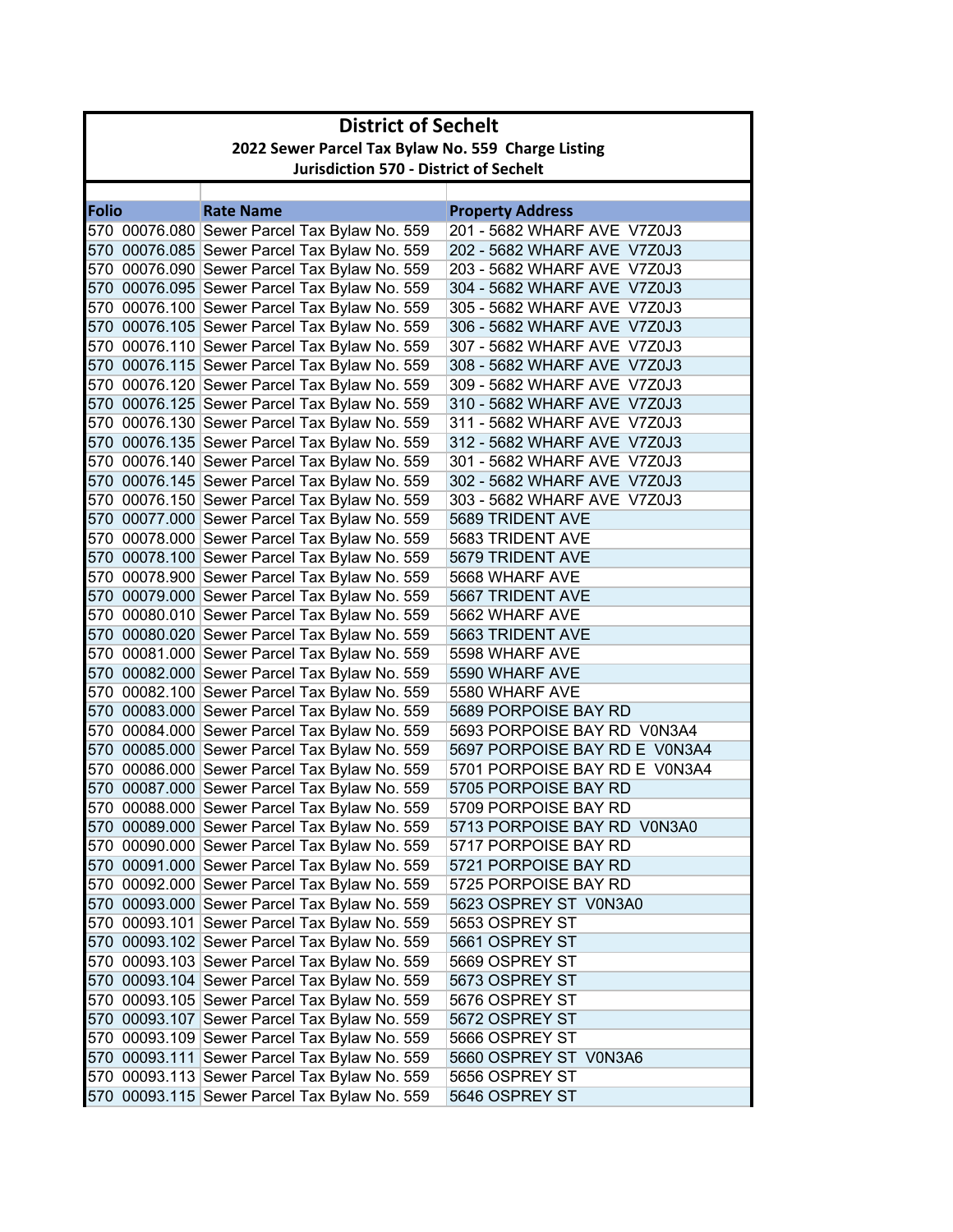| 2022 Sewer Parcel Tax Bylaw No. 559 Charge Listing<br><b>Jurisdiction 570 - District of Sechelt</b><br><b>Folio</b><br><b>Rate Name</b><br><b>Property Address</b><br>5642 OSPREY ST<br>570 00093.117 Sewer Parcel Tax Bylaw No. 559<br>570 00093.119 Sewer Parcel Tax Bylaw No. 559<br>5636 OSPREY ST<br>570 00093.121 Sewer Parcel Tax Bylaw No. 559<br>5630 OSPREY ST<br>570 00093.123 Sewer Parcel Tax Bylaw No. 559<br>5626 OSPREY ST V0N3A0<br>570 00093.510 Sewer Parcel Tax Bylaw No. 559<br>1 - 5768 MARINE WAY V7Z0K4<br>570 00093.520 Sewer Parcel Tax Bylaw No. 559<br>2 - 5768 MARINE WAY V7Z0K4<br>570 00093.530 Sewer Parcel Tax Bylaw No. 559<br>3 - 5768 MARINE WAY V7Z0K4<br>570 00093.540 Sewer Parcel Tax Bylaw No. 559<br>4 - 5768 MARINE WAY V7Z0K4<br>570 00093.550 Sewer Parcel Tax Bylaw No. 559<br>5 - 5768 MARINE WAY V7Z0K4<br>570 00093.560 Sewer Parcel Tax Bylaw No. 559<br>6 - 5768 MARINE WAY V7Z0K4<br>570 00093.570 Sewer Parcel Tax Bylaw No. 559<br>7 - 5768 MARINE WAY V7Z0K4<br>570 00093.580 Sewer Parcel Tax Bylaw No. 559<br>8 - 5768 MARINE WAY V7Z0K4<br>570 00093.590 Sewer Parcel Tax Bylaw No. 559<br>9 - 5768 MARINE WAY V7Z0K4<br>570 00093.600 Sewer Parcel Tax Bylaw No. 559<br>10 - 5768 MARINE WAY V7Z0K4<br>570 00093.610 Sewer Parcel Tax Bylaw No. 559<br>11 - 5768 MARINE WAY V7Z0K4<br>570 00093.620 Sewer Parcel Tax Bylaw No. 559<br>12 - 5768 MARINE WAY V7Z0K4<br>570 00093.630 Sewer Parcel Tax Bylaw No. 559<br>101 - 5768 MARINE WAY V7Z0K4<br>570 00093.640 Sewer Parcel Tax Bylaw No. 559<br>102 - 5768 MARINE WAY V7Z0K4<br>570 00093.650 Sewer Parcel Tax Bylaw No. 559<br>103 - 5768 MARINE WAY V7Z0K4<br>570 00093.660 Sewer Parcel Tax Bylaw No. 559<br>104 - 5768 MARINE WAY V7Z0K4<br>570 00093.670 Sewer Parcel Tax Bylaw No. 559<br>105 - 5768 MARINE WAY V7Z0K4<br>570 00093.680 Sewer Parcel Tax Bylaw No. 559<br>106 - 5768 MARINE WAY V7Z0K4<br>570 00093.690 Sewer Parcel Tax Bylaw No. 559<br>201 - 5768 MARINE WAY V7Z0K4<br>570 00093.700 Sewer Parcel Tax Bylaw No. 559<br>202 - 5768 MARINE WAY V7Z0K4<br>570 00093.710 Sewer Parcel Tax Bylaw No. 559<br>203 - 5768 MARINE WAY V7Z0K4<br>570 00093.720 Sewer Parcel Tax Bylaw No. 559<br>204 - 5768 MARINE WAY V7Z0K4<br>570 00093.730 Sewer Parcel Tax Bylaw No. 559<br>205 - 5768 MARINE WAY V7Z0K4<br>570 00093.740 Sewer Parcel Tax Bylaw No. 559<br>206 - 5768 MARINE WAY V7Z0K4<br>570 00093.750 Sewer Parcel Tax Bylaw No. 559<br>301 - 5768 MARINE WAY V7Z0K4<br>570 00093.760 Sewer Parcel Tax Bylaw No. 559<br>302 - 5768 MARINE WAY V7Z0K4<br>570 00093.770 Sewer Parcel Tax Bylaw No. 559<br>303 - 5768 MARINE WAY V7Z0K4<br>570 00093.780 Sewer Parcel Tax Bylaw No. 559<br>304 - 5768 MARINE WAY V7Z0K4<br>570 00094.005 Sewer Parcel Tax Bylaw No. 559<br>5790 MARINE WAY V7Z0L8<br>570 00094.012 Sewer Parcel Tax Bylaw No. 559<br>5794 MARINE WAY V7Z0L8<br>570 00094.013 Sewer Parcel Tax Bylaw No. 559<br>5794 MARINE WAY V7Z0L8<br>570 00094.015 Sewer Parcel Tax Bylaw No. 559<br>5798 MARINE WAY V7Z0L8<br>570 00094.019 Sewer Parcel Tax Bylaw No. 559<br>5778 MARINE WAY V7Z0L8<br>570 00094.020 Sewer Parcel Tax Bylaw No. 559<br>5802 MARINE WAY V7Z0L8<br>570 00094.025 Sewer Parcel Tax Bylaw No. 559<br>5806 MARINE WAY V7Z0L8<br>570 00094.030 Sewer Parcel Tax Bylaw No. 559<br>5810 MARINE WAY V7Z0L8<br>570 00094.035 Sewer Parcel Tax Bylaw No. 559<br>5814 MARINE WAY V7Z0L8<br>570 00094.050 Sewer Parcel Tax Bylaw No. 559<br>5820 ANCHOR RD<br>570 00094.100 Sewer Parcel Tax Bylaw No. 559<br>5816 ANCHOR RD<br>570 00094.102 Sewer Parcel Tax Bylaw No. 559 | <b>District of Sechelt</b> |  |                |  |  |  |
|--------------------------------------------------------------------------------------------------------------------------------------------------------------------------------------------------------------------------------------------------------------------------------------------------------------------------------------------------------------------------------------------------------------------------------------------------------------------------------------------------------------------------------------------------------------------------------------------------------------------------------------------------------------------------------------------------------------------------------------------------------------------------------------------------------------------------------------------------------------------------------------------------------------------------------------------------------------------------------------------------------------------------------------------------------------------------------------------------------------------------------------------------------------------------------------------------------------------------------------------------------------------------------------------------------------------------------------------------------------------------------------------------------------------------------------------------------------------------------------------------------------------------------------------------------------------------------------------------------------------------------------------------------------------------------------------------------------------------------------------------------------------------------------------------------------------------------------------------------------------------------------------------------------------------------------------------------------------------------------------------------------------------------------------------------------------------------------------------------------------------------------------------------------------------------------------------------------------------------------------------------------------------------------------------------------------------------------------------------------------------------------------------------------------------------------------------------------------------------------------------------------------------------------------------------------------------------------------------------------------------------------------------------------------------------------------------------------------------------------------------------------------------------------------------------------------------------------------------------------------------------------------------------------------------------------------------------------------------------------------------------------------------------------------------------------------------------------------------------------------------------------------------------------------------------------------------------------------------------------------------------------------------------------------------------------------------------------------------------------------------------------------------------------------------------------------------------------------------------------------------------------------------------------------------------------------------------------------------------------------------------------------|----------------------------|--|----------------|--|--|--|
|                                                                                                                                                                                                                                                                                                                                                                                                                                                                                                                                                                                                                                                                                                                                                                                                                                                                                                                                                                                                                                                                                                                                                                                                                                                                                                                                                                                                                                                                                                                                                                                                                                                                                                                                                                                                                                                                                                                                                                                                                                                                                                                                                                                                                                                                                                                                                                                                                                                                                                                                                                                                                                                                                                                                                                                                                                                                                                                                                                                                                                                                                                                                                                                                                                                                                                                                                                                                                                                                                                                                                                                                                                            |                            |  |                |  |  |  |
|                                                                                                                                                                                                                                                                                                                                                                                                                                                                                                                                                                                                                                                                                                                                                                                                                                                                                                                                                                                                                                                                                                                                                                                                                                                                                                                                                                                                                                                                                                                                                                                                                                                                                                                                                                                                                                                                                                                                                                                                                                                                                                                                                                                                                                                                                                                                                                                                                                                                                                                                                                                                                                                                                                                                                                                                                                                                                                                                                                                                                                                                                                                                                                                                                                                                                                                                                                                                                                                                                                                                                                                                                                            |                            |  |                |  |  |  |
|                                                                                                                                                                                                                                                                                                                                                                                                                                                                                                                                                                                                                                                                                                                                                                                                                                                                                                                                                                                                                                                                                                                                                                                                                                                                                                                                                                                                                                                                                                                                                                                                                                                                                                                                                                                                                                                                                                                                                                                                                                                                                                                                                                                                                                                                                                                                                                                                                                                                                                                                                                                                                                                                                                                                                                                                                                                                                                                                                                                                                                                                                                                                                                                                                                                                                                                                                                                                                                                                                                                                                                                                                                            |                            |  |                |  |  |  |
|                                                                                                                                                                                                                                                                                                                                                                                                                                                                                                                                                                                                                                                                                                                                                                                                                                                                                                                                                                                                                                                                                                                                                                                                                                                                                                                                                                                                                                                                                                                                                                                                                                                                                                                                                                                                                                                                                                                                                                                                                                                                                                                                                                                                                                                                                                                                                                                                                                                                                                                                                                                                                                                                                                                                                                                                                                                                                                                                                                                                                                                                                                                                                                                                                                                                                                                                                                                                                                                                                                                                                                                                                                            |                            |  |                |  |  |  |
|                                                                                                                                                                                                                                                                                                                                                                                                                                                                                                                                                                                                                                                                                                                                                                                                                                                                                                                                                                                                                                                                                                                                                                                                                                                                                                                                                                                                                                                                                                                                                                                                                                                                                                                                                                                                                                                                                                                                                                                                                                                                                                                                                                                                                                                                                                                                                                                                                                                                                                                                                                                                                                                                                                                                                                                                                                                                                                                                                                                                                                                                                                                                                                                                                                                                                                                                                                                                                                                                                                                                                                                                                                            |                            |  |                |  |  |  |
|                                                                                                                                                                                                                                                                                                                                                                                                                                                                                                                                                                                                                                                                                                                                                                                                                                                                                                                                                                                                                                                                                                                                                                                                                                                                                                                                                                                                                                                                                                                                                                                                                                                                                                                                                                                                                                                                                                                                                                                                                                                                                                                                                                                                                                                                                                                                                                                                                                                                                                                                                                                                                                                                                                                                                                                                                                                                                                                                                                                                                                                                                                                                                                                                                                                                                                                                                                                                                                                                                                                                                                                                                                            |                            |  |                |  |  |  |
|                                                                                                                                                                                                                                                                                                                                                                                                                                                                                                                                                                                                                                                                                                                                                                                                                                                                                                                                                                                                                                                                                                                                                                                                                                                                                                                                                                                                                                                                                                                                                                                                                                                                                                                                                                                                                                                                                                                                                                                                                                                                                                                                                                                                                                                                                                                                                                                                                                                                                                                                                                                                                                                                                                                                                                                                                                                                                                                                                                                                                                                                                                                                                                                                                                                                                                                                                                                                                                                                                                                                                                                                                                            |                            |  |                |  |  |  |
|                                                                                                                                                                                                                                                                                                                                                                                                                                                                                                                                                                                                                                                                                                                                                                                                                                                                                                                                                                                                                                                                                                                                                                                                                                                                                                                                                                                                                                                                                                                                                                                                                                                                                                                                                                                                                                                                                                                                                                                                                                                                                                                                                                                                                                                                                                                                                                                                                                                                                                                                                                                                                                                                                                                                                                                                                                                                                                                                                                                                                                                                                                                                                                                                                                                                                                                                                                                                                                                                                                                                                                                                                                            |                            |  |                |  |  |  |
|                                                                                                                                                                                                                                                                                                                                                                                                                                                                                                                                                                                                                                                                                                                                                                                                                                                                                                                                                                                                                                                                                                                                                                                                                                                                                                                                                                                                                                                                                                                                                                                                                                                                                                                                                                                                                                                                                                                                                                                                                                                                                                                                                                                                                                                                                                                                                                                                                                                                                                                                                                                                                                                                                                                                                                                                                                                                                                                                                                                                                                                                                                                                                                                                                                                                                                                                                                                                                                                                                                                                                                                                                                            |                            |  |                |  |  |  |
|                                                                                                                                                                                                                                                                                                                                                                                                                                                                                                                                                                                                                                                                                                                                                                                                                                                                                                                                                                                                                                                                                                                                                                                                                                                                                                                                                                                                                                                                                                                                                                                                                                                                                                                                                                                                                                                                                                                                                                                                                                                                                                                                                                                                                                                                                                                                                                                                                                                                                                                                                                                                                                                                                                                                                                                                                                                                                                                                                                                                                                                                                                                                                                                                                                                                                                                                                                                                                                                                                                                                                                                                                                            |                            |  |                |  |  |  |
|                                                                                                                                                                                                                                                                                                                                                                                                                                                                                                                                                                                                                                                                                                                                                                                                                                                                                                                                                                                                                                                                                                                                                                                                                                                                                                                                                                                                                                                                                                                                                                                                                                                                                                                                                                                                                                                                                                                                                                                                                                                                                                                                                                                                                                                                                                                                                                                                                                                                                                                                                                                                                                                                                                                                                                                                                                                                                                                                                                                                                                                                                                                                                                                                                                                                                                                                                                                                                                                                                                                                                                                                                                            |                            |  |                |  |  |  |
|                                                                                                                                                                                                                                                                                                                                                                                                                                                                                                                                                                                                                                                                                                                                                                                                                                                                                                                                                                                                                                                                                                                                                                                                                                                                                                                                                                                                                                                                                                                                                                                                                                                                                                                                                                                                                                                                                                                                                                                                                                                                                                                                                                                                                                                                                                                                                                                                                                                                                                                                                                                                                                                                                                                                                                                                                                                                                                                                                                                                                                                                                                                                                                                                                                                                                                                                                                                                                                                                                                                                                                                                                                            |                            |  |                |  |  |  |
|                                                                                                                                                                                                                                                                                                                                                                                                                                                                                                                                                                                                                                                                                                                                                                                                                                                                                                                                                                                                                                                                                                                                                                                                                                                                                                                                                                                                                                                                                                                                                                                                                                                                                                                                                                                                                                                                                                                                                                                                                                                                                                                                                                                                                                                                                                                                                                                                                                                                                                                                                                                                                                                                                                                                                                                                                                                                                                                                                                                                                                                                                                                                                                                                                                                                                                                                                                                                                                                                                                                                                                                                                                            |                            |  |                |  |  |  |
|                                                                                                                                                                                                                                                                                                                                                                                                                                                                                                                                                                                                                                                                                                                                                                                                                                                                                                                                                                                                                                                                                                                                                                                                                                                                                                                                                                                                                                                                                                                                                                                                                                                                                                                                                                                                                                                                                                                                                                                                                                                                                                                                                                                                                                                                                                                                                                                                                                                                                                                                                                                                                                                                                                                                                                                                                                                                                                                                                                                                                                                                                                                                                                                                                                                                                                                                                                                                                                                                                                                                                                                                                                            |                            |  |                |  |  |  |
|                                                                                                                                                                                                                                                                                                                                                                                                                                                                                                                                                                                                                                                                                                                                                                                                                                                                                                                                                                                                                                                                                                                                                                                                                                                                                                                                                                                                                                                                                                                                                                                                                                                                                                                                                                                                                                                                                                                                                                                                                                                                                                                                                                                                                                                                                                                                                                                                                                                                                                                                                                                                                                                                                                                                                                                                                                                                                                                                                                                                                                                                                                                                                                                                                                                                                                                                                                                                                                                                                                                                                                                                                                            |                            |  |                |  |  |  |
|                                                                                                                                                                                                                                                                                                                                                                                                                                                                                                                                                                                                                                                                                                                                                                                                                                                                                                                                                                                                                                                                                                                                                                                                                                                                                                                                                                                                                                                                                                                                                                                                                                                                                                                                                                                                                                                                                                                                                                                                                                                                                                                                                                                                                                                                                                                                                                                                                                                                                                                                                                                                                                                                                                                                                                                                                                                                                                                                                                                                                                                                                                                                                                                                                                                                                                                                                                                                                                                                                                                                                                                                                                            |                            |  |                |  |  |  |
|                                                                                                                                                                                                                                                                                                                                                                                                                                                                                                                                                                                                                                                                                                                                                                                                                                                                                                                                                                                                                                                                                                                                                                                                                                                                                                                                                                                                                                                                                                                                                                                                                                                                                                                                                                                                                                                                                                                                                                                                                                                                                                                                                                                                                                                                                                                                                                                                                                                                                                                                                                                                                                                                                                                                                                                                                                                                                                                                                                                                                                                                                                                                                                                                                                                                                                                                                                                                                                                                                                                                                                                                                                            |                            |  |                |  |  |  |
|                                                                                                                                                                                                                                                                                                                                                                                                                                                                                                                                                                                                                                                                                                                                                                                                                                                                                                                                                                                                                                                                                                                                                                                                                                                                                                                                                                                                                                                                                                                                                                                                                                                                                                                                                                                                                                                                                                                                                                                                                                                                                                                                                                                                                                                                                                                                                                                                                                                                                                                                                                                                                                                                                                                                                                                                                                                                                                                                                                                                                                                                                                                                                                                                                                                                                                                                                                                                                                                                                                                                                                                                                                            |                            |  |                |  |  |  |
|                                                                                                                                                                                                                                                                                                                                                                                                                                                                                                                                                                                                                                                                                                                                                                                                                                                                                                                                                                                                                                                                                                                                                                                                                                                                                                                                                                                                                                                                                                                                                                                                                                                                                                                                                                                                                                                                                                                                                                                                                                                                                                                                                                                                                                                                                                                                                                                                                                                                                                                                                                                                                                                                                                                                                                                                                                                                                                                                                                                                                                                                                                                                                                                                                                                                                                                                                                                                                                                                                                                                                                                                                                            |                            |  |                |  |  |  |
|                                                                                                                                                                                                                                                                                                                                                                                                                                                                                                                                                                                                                                                                                                                                                                                                                                                                                                                                                                                                                                                                                                                                                                                                                                                                                                                                                                                                                                                                                                                                                                                                                                                                                                                                                                                                                                                                                                                                                                                                                                                                                                                                                                                                                                                                                                                                                                                                                                                                                                                                                                                                                                                                                                                                                                                                                                                                                                                                                                                                                                                                                                                                                                                                                                                                                                                                                                                                                                                                                                                                                                                                                                            |                            |  |                |  |  |  |
|                                                                                                                                                                                                                                                                                                                                                                                                                                                                                                                                                                                                                                                                                                                                                                                                                                                                                                                                                                                                                                                                                                                                                                                                                                                                                                                                                                                                                                                                                                                                                                                                                                                                                                                                                                                                                                                                                                                                                                                                                                                                                                                                                                                                                                                                                                                                                                                                                                                                                                                                                                                                                                                                                                                                                                                                                                                                                                                                                                                                                                                                                                                                                                                                                                                                                                                                                                                                                                                                                                                                                                                                                                            |                            |  |                |  |  |  |
|                                                                                                                                                                                                                                                                                                                                                                                                                                                                                                                                                                                                                                                                                                                                                                                                                                                                                                                                                                                                                                                                                                                                                                                                                                                                                                                                                                                                                                                                                                                                                                                                                                                                                                                                                                                                                                                                                                                                                                                                                                                                                                                                                                                                                                                                                                                                                                                                                                                                                                                                                                                                                                                                                                                                                                                                                                                                                                                                                                                                                                                                                                                                                                                                                                                                                                                                                                                                                                                                                                                                                                                                                                            |                            |  |                |  |  |  |
|                                                                                                                                                                                                                                                                                                                                                                                                                                                                                                                                                                                                                                                                                                                                                                                                                                                                                                                                                                                                                                                                                                                                                                                                                                                                                                                                                                                                                                                                                                                                                                                                                                                                                                                                                                                                                                                                                                                                                                                                                                                                                                                                                                                                                                                                                                                                                                                                                                                                                                                                                                                                                                                                                                                                                                                                                                                                                                                                                                                                                                                                                                                                                                                                                                                                                                                                                                                                                                                                                                                                                                                                                                            |                            |  |                |  |  |  |
|                                                                                                                                                                                                                                                                                                                                                                                                                                                                                                                                                                                                                                                                                                                                                                                                                                                                                                                                                                                                                                                                                                                                                                                                                                                                                                                                                                                                                                                                                                                                                                                                                                                                                                                                                                                                                                                                                                                                                                                                                                                                                                                                                                                                                                                                                                                                                                                                                                                                                                                                                                                                                                                                                                                                                                                                                                                                                                                                                                                                                                                                                                                                                                                                                                                                                                                                                                                                                                                                                                                                                                                                                                            |                            |  |                |  |  |  |
|                                                                                                                                                                                                                                                                                                                                                                                                                                                                                                                                                                                                                                                                                                                                                                                                                                                                                                                                                                                                                                                                                                                                                                                                                                                                                                                                                                                                                                                                                                                                                                                                                                                                                                                                                                                                                                                                                                                                                                                                                                                                                                                                                                                                                                                                                                                                                                                                                                                                                                                                                                                                                                                                                                                                                                                                                                                                                                                                                                                                                                                                                                                                                                                                                                                                                                                                                                                                                                                                                                                                                                                                                                            |                            |  |                |  |  |  |
|                                                                                                                                                                                                                                                                                                                                                                                                                                                                                                                                                                                                                                                                                                                                                                                                                                                                                                                                                                                                                                                                                                                                                                                                                                                                                                                                                                                                                                                                                                                                                                                                                                                                                                                                                                                                                                                                                                                                                                                                                                                                                                                                                                                                                                                                                                                                                                                                                                                                                                                                                                                                                                                                                                                                                                                                                                                                                                                                                                                                                                                                                                                                                                                                                                                                                                                                                                                                                                                                                                                                                                                                                                            |                            |  |                |  |  |  |
|                                                                                                                                                                                                                                                                                                                                                                                                                                                                                                                                                                                                                                                                                                                                                                                                                                                                                                                                                                                                                                                                                                                                                                                                                                                                                                                                                                                                                                                                                                                                                                                                                                                                                                                                                                                                                                                                                                                                                                                                                                                                                                                                                                                                                                                                                                                                                                                                                                                                                                                                                                                                                                                                                                                                                                                                                                                                                                                                                                                                                                                                                                                                                                                                                                                                                                                                                                                                                                                                                                                                                                                                                                            |                            |  |                |  |  |  |
|                                                                                                                                                                                                                                                                                                                                                                                                                                                                                                                                                                                                                                                                                                                                                                                                                                                                                                                                                                                                                                                                                                                                                                                                                                                                                                                                                                                                                                                                                                                                                                                                                                                                                                                                                                                                                                                                                                                                                                                                                                                                                                                                                                                                                                                                                                                                                                                                                                                                                                                                                                                                                                                                                                                                                                                                                                                                                                                                                                                                                                                                                                                                                                                                                                                                                                                                                                                                                                                                                                                                                                                                                                            |                            |  |                |  |  |  |
|                                                                                                                                                                                                                                                                                                                                                                                                                                                                                                                                                                                                                                                                                                                                                                                                                                                                                                                                                                                                                                                                                                                                                                                                                                                                                                                                                                                                                                                                                                                                                                                                                                                                                                                                                                                                                                                                                                                                                                                                                                                                                                                                                                                                                                                                                                                                                                                                                                                                                                                                                                                                                                                                                                                                                                                                                                                                                                                                                                                                                                                                                                                                                                                                                                                                                                                                                                                                                                                                                                                                                                                                                                            |                            |  |                |  |  |  |
|                                                                                                                                                                                                                                                                                                                                                                                                                                                                                                                                                                                                                                                                                                                                                                                                                                                                                                                                                                                                                                                                                                                                                                                                                                                                                                                                                                                                                                                                                                                                                                                                                                                                                                                                                                                                                                                                                                                                                                                                                                                                                                                                                                                                                                                                                                                                                                                                                                                                                                                                                                                                                                                                                                                                                                                                                                                                                                                                                                                                                                                                                                                                                                                                                                                                                                                                                                                                                                                                                                                                                                                                                                            |                            |  |                |  |  |  |
|                                                                                                                                                                                                                                                                                                                                                                                                                                                                                                                                                                                                                                                                                                                                                                                                                                                                                                                                                                                                                                                                                                                                                                                                                                                                                                                                                                                                                                                                                                                                                                                                                                                                                                                                                                                                                                                                                                                                                                                                                                                                                                                                                                                                                                                                                                                                                                                                                                                                                                                                                                                                                                                                                                                                                                                                                                                                                                                                                                                                                                                                                                                                                                                                                                                                                                                                                                                                                                                                                                                                                                                                                                            |                            |  |                |  |  |  |
|                                                                                                                                                                                                                                                                                                                                                                                                                                                                                                                                                                                                                                                                                                                                                                                                                                                                                                                                                                                                                                                                                                                                                                                                                                                                                                                                                                                                                                                                                                                                                                                                                                                                                                                                                                                                                                                                                                                                                                                                                                                                                                                                                                                                                                                                                                                                                                                                                                                                                                                                                                                                                                                                                                                                                                                                                                                                                                                                                                                                                                                                                                                                                                                                                                                                                                                                                                                                                                                                                                                                                                                                                                            |                            |  |                |  |  |  |
|                                                                                                                                                                                                                                                                                                                                                                                                                                                                                                                                                                                                                                                                                                                                                                                                                                                                                                                                                                                                                                                                                                                                                                                                                                                                                                                                                                                                                                                                                                                                                                                                                                                                                                                                                                                                                                                                                                                                                                                                                                                                                                                                                                                                                                                                                                                                                                                                                                                                                                                                                                                                                                                                                                                                                                                                                                                                                                                                                                                                                                                                                                                                                                                                                                                                                                                                                                                                                                                                                                                                                                                                                                            |                            |  |                |  |  |  |
|                                                                                                                                                                                                                                                                                                                                                                                                                                                                                                                                                                                                                                                                                                                                                                                                                                                                                                                                                                                                                                                                                                                                                                                                                                                                                                                                                                                                                                                                                                                                                                                                                                                                                                                                                                                                                                                                                                                                                                                                                                                                                                                                                                                                                                                                                                                                                                                                                                                                                                                                                                                                                                                                                                                                                                                                                                                                                                                                                                                                                                                                                                                                                                                                                                                                                                                                                                                                                                                                                                                                                                                                                                            |                            |  |                |  |  |  |
|                                                                                                                                                                                                                                                                                                                                                                                                                                                                                                                                                                                                                                                                                                                                                                                                                                                                                                                                                                                                                                                                                                                                                                                                                                                                                                                                                                                                                                                                                                                                                                                                                                                                                                                                                                                                                                                                                                                                                                                                                                                                                                                                                                                                                                                                                                                                                                                                                                                                                                                                                                                                                                                                                                                                                                                                                                                                                                                                                                                                                                                                                                                                                                                                                                                                                                                                                                                                                                                                                                                                                                                                                                            |                            |  |                |  |  |  |
|                                                                                                                                                                                                                                                                                                                                                                                                                                                                                                                                                                                                                                                                                                                                                                                                                                                                                                                                                                                                                                                                                                                                                                                                                                                                                                                                                                                                                                                                                                                                                                                                                                                                                                                                                                                                                                                                                                                                                                                                                                                                                                                                                                                                                                                                                                                                                                                                                                                                                                                                                                                                                                                                                                                                                                                                                                                                                                                                                                                                                                                                                                                                                                                                                                                                                                                                                                                                                                                                                                                                                                                                                                            |                            |  |                |  |  |  |
|                                                                                                                                                                                                                                                                                                                                                                                                                                                                                                                                                                                                                                                                                                                                                                                                                                                                                                                                                                                                                                                                                                                                                                                                                                                                                                                                                                                                                                                                                                                                                                                                                                                                                                                                                                                                                                                                                                                                                                                                                                                                                                                                                                                                                                                                                                                                                                                                                                                                                                                                                                                                                                                                                                                                                                                                                                                                                                                                                                                                                                                                                                                                                                                                                                                                                                                                                                                                                                                                                                                                                                                                                                            |                            |  |                |  |  |  |
|                                                                                                                                                                                                                                                                                                                                                                                                                                                                                                                                                                                                                                                                                                                                                                                                                                                                                                                                                                                                                                                                                                                                                                                                                                                                                                                                                                                                                                                                                                                                                                                                                                                                                                                                                                                                                                                                                                                                                                                                                                                                                                                                                                                                                                                                                                                                                                                                                                                                                                                                                                                                                                                                                                                                                                                                                                                                                                                                                                                                                                                                                                                                                                                                                                                                                                                                                                                                                                                                                                                                                                                                                                            |                            |  |                |  |  |  |
|                                                                                                                                                                                                                                                                                                                                                                                                                                                                                                                                                                                                                                                                                                                                                                                                                                                                                                                                                                                                                                                                                                                                                                                                                                                                                                                                                                                                                                                                                                                                                                                                                                                                                                                                                                                                                                                                                                                                                                                                                                                                                                                                                                                                                                                                                                                                                                                                                                                                                                                                                                                                                                                                                                                                                                                                                                                                                                                                                                                                                                                                                                                                                                                                                                                                                                                                                                                                                                                                                                                                                                                                                                            |                            |  |                |  |  |  |
|                                                                                                                                                                                                                                                                                                                                                                                                                                                                                                                                                                                                                                                                                                                                                                                                                                                                                                                                                                                                                                                                                                                                                                                                                                                                                                                                                                                                                                                                                                                                                                                                                                                                                                                                                                                                                                                                                                                                                                                                                                                                                                                                                                                                                                                                                                                                                                                                                                                                                                                                                                                                                                                                                                                                                                                                                                                                                                                                                                                                                                                                                                                                                                                                                                                                                                                                                                                                                                                                                                                                                                                                                                            |                            |  |                |  |  |  |
|                                                                                                                                                                                                                                                                                                                                                                                                                                                                                                                                                                                                                                                                                                                                                                                                                                                                                                                                                                                                                                                                                                                                                                                                                                                                                                                                                                                                                                                                                                                                                                                                                                                                                                                                                                                                                                                                                                                                                                                                                                                                                                                                                                                                                                                                                                                                                                                                                                                                                                                                                                                                                                                                                                                                                                                                                                                                                                                                                                                                                                                                                                                                                                                                                                                                                                                                                                                                                                                                                                                                                                                                                                            |                            |  |                |  |  |  |
|                                                                                                                                                                                                                                                                                                                                                                                                                                                                                                                                                                                                                                                                                                                                                                                                                                                                                                                                                                                                                                                                                                                                                                                                                                                                                                                                                                                                                                                                                                                                                                                                                                                                                                                                                                                                                                                                                                                                                                                                                                                                                                                                                                                                                                                                                                                                                                                                                                                                                                                                                                                                                                                                                                                                                                                                                                                                                                                                                                                                                                                                                                                                                                                                                                                                                                                                                                                                                                                                                                                                                                                                                                            |                            |  |                |  |  |  |
|                                                                                                                                                                                                                                                                                                                                                                                                                                                                                                                                                                                                                                                                                                                                                                                                                                                                                                                                                                                                                                                                                                                                                                                                                                                                                                                                                                                                                                                                                                                                                                                                                                                                                                                                                                                                                                                                                                                                                                                                                                                                                                                                                                                                                                                                                                                                                                                                                                                                                                                                                                                                                                                                                                                                                                                                                                                                                                                                                                                                                                                                                                                                                                                                                                                                                                                                                                                                                                                                                                                                                                                                                                            |                            |  |                |  |  |  |
|                                                                                                                                                                                                                                                                                                                                                                                                                                                                                                                                                                                                                                                                                                                                                                                                                                                                                                                                                                                                                                                                                                                                                                                                                                                                                                                                                                                                                                                                                                                                                                                                                                                                                                                                                                                                                                                                                                                                                                                                                                                                                                                                                                                                                                                                                                                                                                                                                                                                                                                                                                                                                                                                                                                                                                                                                                                                                                                                                                                                                                                                                                                                                                                                                                                                                                                                                                                                                                                                                                                                                                                                                                            |                            |  |                |  |  |  |
|                                                                                                                                                                                                                                                                                                                                                                                                                                                                                                                                                                                                                                                                                                                                                                                                                                                                                                                                                                                                                                                                                                                                                                                                                                                                                                                                                                                                                                                                                                                                                                                                                                                                                                                                                                                                                                                                                                                                                                                                                                                                                                                                                                                                                                                                                                                                                                                                                                                                                                                                                                                                                                                                                                                                                                                                                                                                                                                                                                                                                                                                                                                                                                                                                                                                                                                                                                                                                                                                                                                                                                                                                                            |                            |  |                |  |  |  |
|                                                                                                                                                                                                                                                                                                                                                                                                                                                                                                                                                                                                                                                                                                                                                                                                                                                                                                                                                                                                                                                                                                                                                                                                                                                                                                                                                                                                                                                                                                                                                                                                                                                                                                                                                                                                                                                                                                                                                                                                                                                                                                                                                                                                                                                                                                                                                                                                                                                                                                                                                                                                                                                                                                                                                                                                                                                                                                                                                                                                                                                                                                                                                                                                                                                                                                                                                                                                                                                                                                                                                                                                                                            |                            |  |                |  |  |  |
|                                                                                                                                                                                                                                                                                                                                                                                                                                                                                                                                                                                                                                                                                                                                                                                                                                                                                                                                                                                                                                                                                                                                                                                                                                                                                                                                                                                                                                                                                                                                                                                                                                                                                                                                                                                                                                                                                                                                                                                                                                                                                                                                                                                                                                                                                                                                                                                                                                                                                                                                                                                                                                                                                                                                                                                                                                                                                                                                                                                                                                                                                                                                                                                                                                                                                                                                                                                                                                                                                                                                                                                                                                            |                            |  | 5814 ANCHOR RD |  |  |  |
| 570 00094.104 Sewer Parcel Tax Bylaw No. 559<br>5808 ANCHOR RD                                                                                                                                                                                                                                                                                                                                                                                                                                                                                                                                                                                                                                                                                                                                                                                                                                                                                                                                                                                                                                                                                                                                                                                                                                                                                                                                                                                                                                                                                                                                                                                                                                                                                                                                                                                                                                                                                                                                                                                                                                                                                                                                                                                                                                                                                                                                                                                                                                                                                                                                                                                                                                                                                                                                                                                                                                                                                                                                                                                                                                                                                                                                                                                                                                                                                                                                                                                                                                                                                                                                                                             |                            |  |                |  |  |  |
| 570 00094.106 Sewer Parcel Tax Bylaw No. 559<br>5802 ANCHOR RD V0N3A0                                                                                                                                                                                                                                                                                                                                                                                                                                                                                                                                                                                                                                                                                                                                                                                                                                                                                                                                                                                                                                                                                                                                                                                                                                                                                                                                                                                                                                                                                                                                                                                                                                                                                                                                                                                                                                                                                                                                                                                                                                                                                                                                                                                                                                                                                                                                                                                                                                                                                                                                                                                                                                                                                                                                                                                                                                                                                                                                                                                                                                                                                                                                                                                                                                                                                                                                                                                                                                                                                                                                                                      |                            |  |                |  |  |  |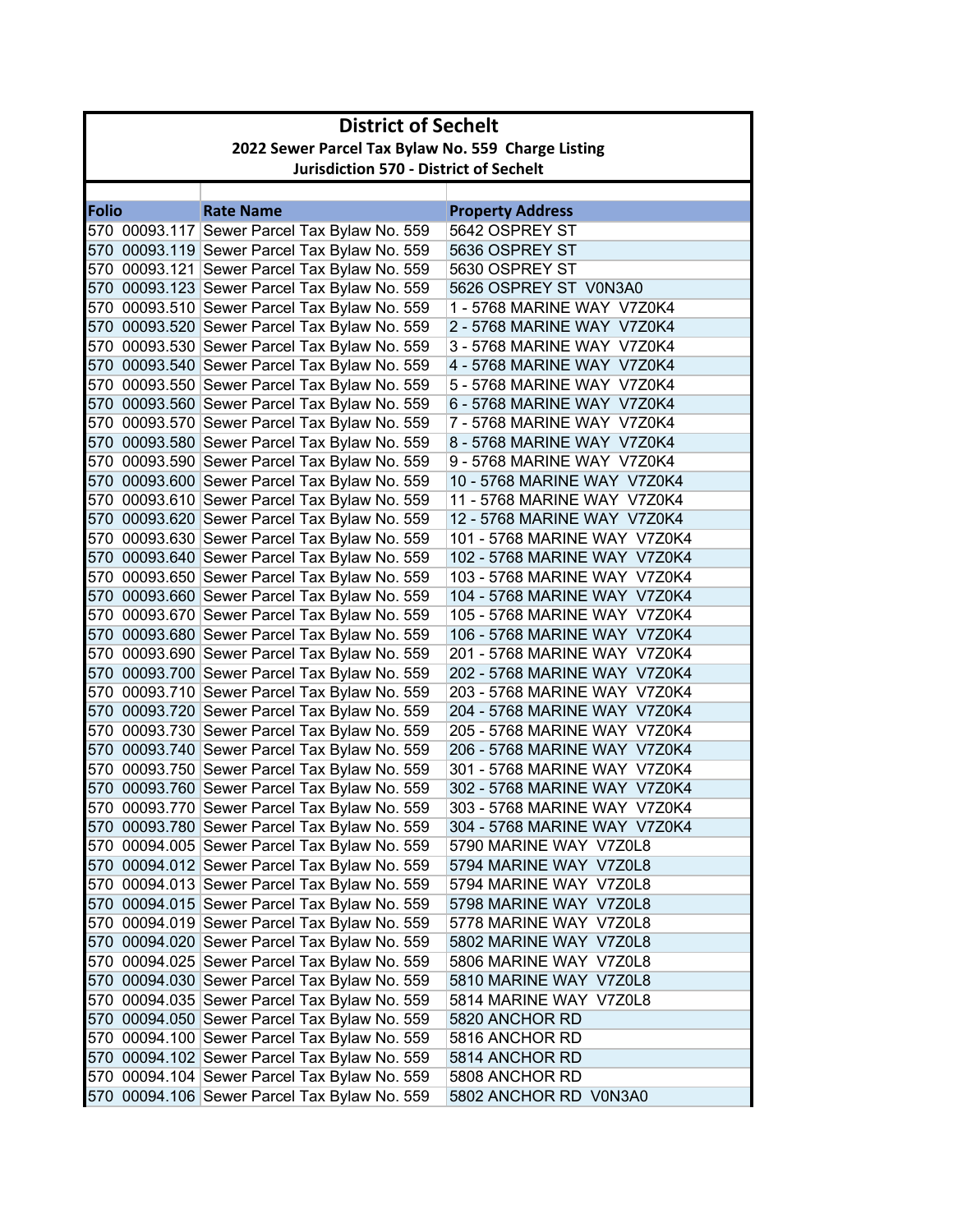|              | <b>District of Sechelt</b>                         |                                              |                             |  |  |  |
|--------------|----------------------------------------------------|----------------------------------------------|-----------------------------|--|--|--|
|              | 2022 Sewer Parcel Tax Bylaw No. 559 Charge Listing |                                              |                             |  |  |  |
|              | <b>Jurisdiction 570 - District of Sechelt</b>      |                                              |                             |  |  |  |
|              |                                                    |                                              |                             |  |  |  |
| <b>Folio</b> |                                                    | <b>Rate Name</b>                             | <b>Property Address</b>     |  |  |  |
|              |                                                    | 570 00094.108 Sewer Parcel Tax Bylaw No. 559 | 5747 TRAIL AVE V7Z0L8       |  |  |  |
|              |                                                    | 570 00094.120 Sewer Parcel Tax Bylaw No. 559 | 5759 TRAIL AVE V7Z0L8       |  |  |  |
|              |                                                    | 570 00094.125 Sewer Parcel Tax Bylaw No. 559 | 5755 TRAIL AVE V7Z0L8       |  |  |  |
|              |                                                    | 570 00094.130 Sewer Parcel Tax Bylaw No. 559 | 5751 TRAIL AVE V7Z0L8       |  |  |  |
|              |                                                    | 570 00094.135 Sewer Parcel Tax Bylaw No. 559 | 5754 TRAIL AVE V7Z0L8       |  |  |  |
|              |                                                    | 570 00094.140 Sewer Parcel Tax Bylaw No. 559 | 5790 ANCHOR RD              |  |  |  |
|              |                                                    | 570 00094.145 Sewer Parcel Tax Bylaw No. 559 | 5758 TRAIL AVE V7Z0L8       |  |  |  |
|              |                                                    | 570 00094.150 Sewer Parcel Tax Bylaw No. 559 | 5784 ANCHOR RD              |  |  |  |
|              |                                                    | 570 00094.155 Sewer Parcel Tax Bylaw No. 559 | 5780 ANCHOR RD V0N3A8       |  |  |  |
|              |                                                    | 570 00094.160 Sewer Parcel Tax Bylaw No. 559 | 5776 ANCHOR RD              |  |  |  |
|              |                                                    | 570 00094.165 Sewer Parcel Tax Bylaw No. 559 | 5772 ANCHOR RD V0N3A0       |  |  |  |
|              |                                                    | 570 00094.185 Sewer Parcel Tax Bylaw No. 559 | 5750 ANCHOR RD              |  |  |  |
|              |                                                    | 570 00094.190 Sewer Parcel Tax Bylaw No. 559 | 5720 ANCHOR RD              |  |  |  |
|              |                                                    | 570 00094.200 Sewer Parcel Tax Bylaw No. 559 | 5788 MARINE WAY V7Z0L8      |  |  |  |
|              |                                                    | 570 00094.210 Sewer Parcel Tax Bylaw No. 559 | 1 - 5740 MARINE WAY V7Z0K3  |  |  |  |
|              |                                                    | 570 00094.215 Sewer Parcel Tax Bylaw No. 559 | 2 - 5740 MARINE WAY V7Z0K3  |  |  |  |
|              |                                                    | 570 00094.220 Sewer Parcel Tax Bylaw No. 559 | 3 - 5740 MARINE WAY V7Z0K3  |  |  |  |
|              |                                                    | 570 00094.225 Sewer Parcel Tax Bylaw No. 559 | 4 - 5740 MARINE WAY V7Z0K3  |  |  |  |
|              |                                                    | 570 00094.230 Sewer Parcel Tax Bylaw No. 559 | 5 - 5740 MARINE WAY V7Z0K3  |  |  |  |
|              |                                                    | 570 00094.235 Sewer Parcel Tax Bylaw No. 559 | 6 - 5740 MARINE WAY V7Z0K3  |  |  |  |
|              |                                                    | 570 00094.240 Sewer Parcel Tax Bylaw No. 559 | 7 - 5740 MARINE WAY V7Z0K3  |  |  |  |
|              |                                                    | 570 00094.245 Sewer Parcel Tax Bylaw No. 559 | 8 - 5740 MARINE WAY V7Z0K3  |  |  |  |
|              |                                                    | 570 00094.250 Sewer Parcel Tax Bylaw No. 559 | 10 - 5740 MARINE WAY V7Z0K3 |  |  |  |
|              |                                                    | 570 00094.255 Sewer Parcel Tax Bylaw No. 559 | 9 - 5740 MARINE WAY V7Z0K3  |  |  |  |
|              |                                                    | 570 00094.260 Sewer Parcel Tax Bylaw No. 559 | 12 - 5740 MARINE WAY V7Z0K3 |  |  |  |
|              |                                                    | 570 00094.265 Sewer Parcel Tax Bylaw No. 559 | 11 - 5740 MARINE WAY V7Z0K3 |  |  |  |
|              |                                                    | 570 00094.270 Sewer Parcel Tax Bylaw No. 559 | 14 - 5740 MARINE WAY V7Z0K3 |  |  |  |
|              |                                                    | 570 00094.275 Sewer Parcel Tax Bylaw No. 559 | 13 - 5740 MARINE WAY V7Z0K3 |  |  |  |
|              |                                                    | 570 00094.280 Sewer Parcel Tax Bylaw No. 559 | 15 - 5740 MARINE WAY V7Z0K3 |  |  |  |
|              |                                                    | 570 00094.285 Sewer Parcel Tax Bylaw No. 559 | 16 - 5740 MARINE WAY V7Z0K3 |  |  |  |
|              |                                                    | 570 00094.290 Sewer Parcel Tax Bylaw No. 559 | 17 - 5740 MARINE WAY V7Z0K3 |  |  |  |
|              |                                                    | 570 00094.295 Sewer Parcel Tax Bylaw No. 559 | 18 - 5740 MARINE WAY V7Z0K3 |  |  |  |
|              |                                                    | 570 00094.300 Sewer Parcel Tax Bylaw No. 559 | 5 - 5778 MARINE WAY V7Z0L8  |  |  |  |
|              |                                                    | 570 00094.305 Sewer Parcel Tax Bylaw No. 559 | 6 - 5778 MARINE WAY V7Z0L8  |  |  |  |
|              |                                                    | 570 00094.310 Sewer Parcel Tax Bylaw No. 559 | 7 - 5778 MARINE WAY V7Z0L8  |  |  |  |
|              |                                                    | 570 00094.315 Sewer Parcel Tax Bylaw No. 559 | 1 - 5778 MARINE WAY V7Z0L8  |  |  |  |
|              |                                                    | 570 00094.320 Sewer Parcel Tax Bylaw No. 559 | 2 - 5778 MARINE WAY V7Z0L8  |  |  |  |
|              |                                                    | 570 00094.325 Sewer Parcel Tax Bylaw No. 559 | 3 - 5778 MARINE WAY V7Z0L8  |  |  |  |
|              |                                                    | 570 00094.330 Sewer Parcel Tax Bylaw No. 559 | 4 - 5778 MARINE WAY V7Z0L8  |  |  |  |
|              |                                                    | 570 00094.335 Sewer Parcel Tax Bylaw No. 559 | 8 - 5778 MARINE WAY V7Z0L8  |  |  |  |
|              |                                                    | 570 00094.340 Sewer Parcel Tax Bylaw No. 559 | 9 - 5778 MARINE WAY V7Z0L8  |  |  |  |
|              |                                                    | 570 00094.345 Sewer Parcel Tax Bylaw No. 559 | 10 - 5778 MARINE WAY V7Z0L8 |  |  |  |
|              |                                                    | 570 00094.500 Sewer Parcel Tax Bylaw No. 559 | 1 - 5746 MARINE WAY V7Z0L8  |  |  |  |
|              |                                                    | 570 00094.505 Sewer Parcel Tax Bylaw No. 559 | 2 - 5746 MARINE WAY V7Z0L8  |  |  |  |
|              |                                                    | 570 00094.510 Sewer Parcel Tax Bylaw No. 559 | 3 - 5746 MARINE WAY V7Z0L8  |  |  |  |
|              |                                                    | 570 00094.515 Sewer Parcel Tax Bylaw No. 559 | 4 - 5746 MARINE WAY V7Z0L8  |  |  |  |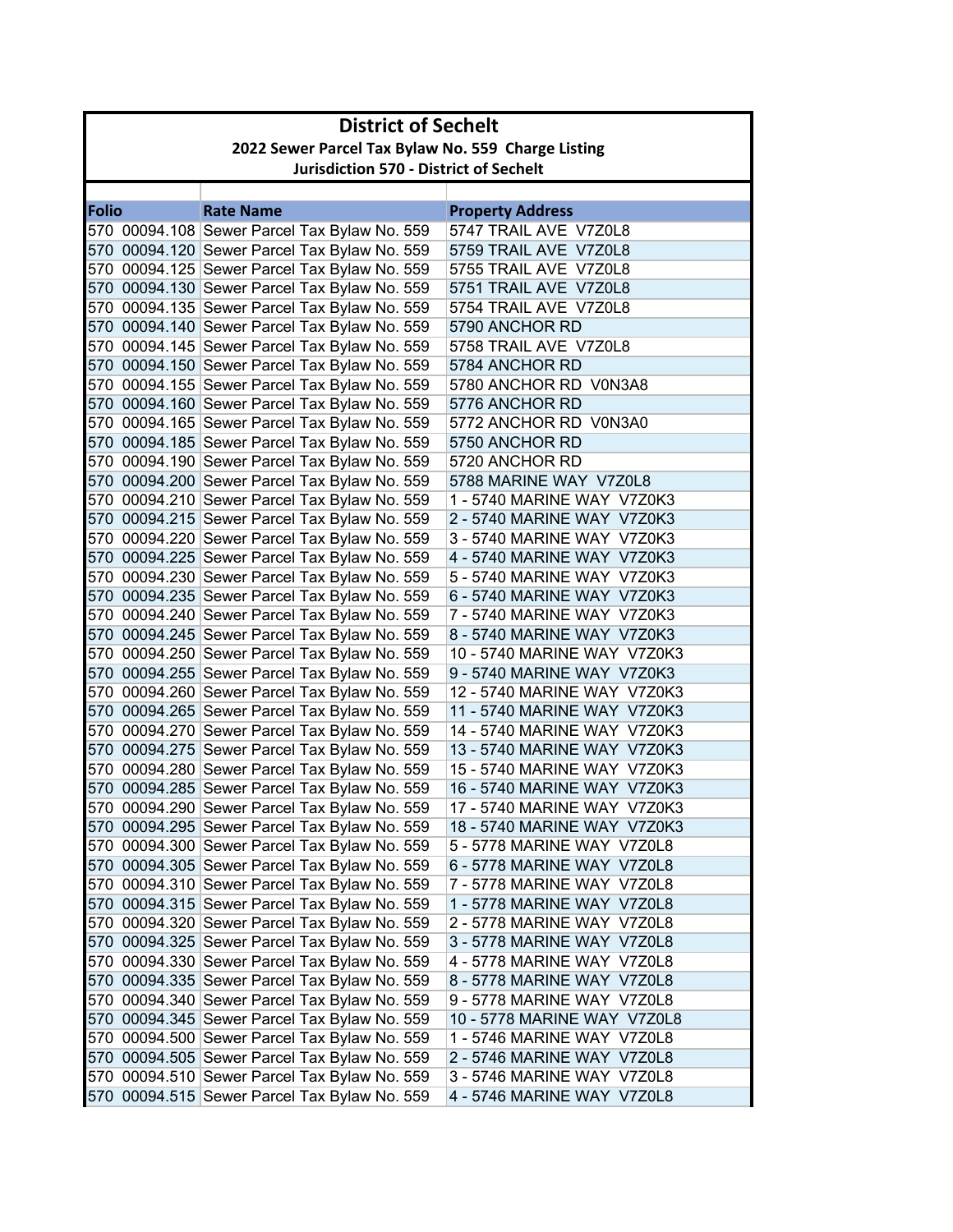| <b>District of Sechelt</b> |                                                    |                                               |                              |  |
|----------------------------|----------------------------------------------------|-----------------------------------------------|------------------------------|--|
|                            | 2022 Sewer Parcel Tax Bylaw No. 559 Charge Listing |                                               |                              |  |
|                            |                                                    | <b>Jurisdiction 570 - District of Sechelt</b> |                              |  |
|                            |                                                    |                                               |                              |  |
| <b>Folio</b>               |                                                    | <b>Rate Name</b>                              | <b>Property Address</b>      |  |
|                            |                                                    | 570 00094.520 Sewer Parcel Tax Bylaw No. 559  | 5 - 5746 MARINE WAY V7Z0L8   |  |
|                            |                                                    | 570 00094.525 Sewer Parcel Tax Bylaw No. 559  | 6 - 5746 MARINE WAY V7Z0L8   |  |
|                            |                                                    | 570 00094.530 Sewer Parcel Tax Bylaw No. 559  | 7 - 5746 MARINE WAY V7Z0L8   |  |
|                            |                                                    | 570 00094.535 Sewer Parcel Tax Bylaw No. 559  | 8 - 5746 MARINE WAY V7Z0L8   |  |
|                            |                                                    | 570 00094.601 Sewer Parcel Tax Bylaw No. 559  | 101 - 5780 MARINE WAY V7Z0L8 |  |
|                            |                                                    | 570 00094.602 Sewer Parcel Tax Bylaw No. 559  | 201 - 5780 MARINE WAY V7Z0L8 |  |
|                            |                                                    | 570 00094.603 Sewer Parcel Tax Bylaw No. 559  | 202 - 5780 MARINE WAY V7Z0L8 |  |
|                            |                                                    | 570 00094.604 Sewer Parcel Tax Bylaw No. 559  | 203 - 5780 MARINE WAY V7Z0L8 |  |
|                            |                                                    | 570 00094.605 Sewer Parcel Tax Bylaw No. 559  | 101 - 5782 MARINE WAY V7Z0L8 |  |
|                            |                                                    | 570 00094.606 Sewer Parcel Tax Bylaw No. 559  | 301 - 5780 MARINE WAY V7Z0L8 |  |
|                            |                                                    | 570 00094.607 Sewer Parcel Tax Bylaw No. 559  | 302 - 5780 MARINE WAY V7Z0L8 |  |
|                            |                                                    | 570 00094.608 Sewer Parcel Tax Bylaw No. 559  | 303 - 5780 MARINE WAY V7Z0L8 |  |
|                            |                                                    | 570 00094.609 Sewer Parcel Tax Bylaw No. 559  | 201 - 5782 MARINE WAY V7Z0L8 |  |
|                            |                                                    | 570 00096.010 Sewer Parcel Tax Bylaw No. 559  | 5784 MEDUSA ST               |  |
|                            |                                                    | 570 00096.015 Sewer Parcel Tax Bylaw No. 559  | 5780 MEDUSA ST V0N3A0        |  |
|                            |                                                    | 570 00096.020 Sewer Parcel Tax Bylaw No. 559  | 5776 MEDUSA ST               |  |
|                            |                                                    | 570 00096.025 Sewer Parcel Tax Bylaw No. 559  | 5772 MEDUSA ST               |  |
|                            |                                                    | 570 00096.030 Sewer Parcel Tax Bylaw No. 559  | 5760 MEDUSA ST               |  |
|                            |                                                    | 570 00096.036 Sewer Parcel Tax Bylaw No. 559  | 5758 MEDUSA ST               |  |
|                            |                                                    | 570 00096.045 Sewer Parcel Tax Bylaw No. 559  | 5752 MEDUSA ST               |  |
|                            |                                                    | 570 00096.050 Sewer Parcel Tax Bylaw No. 559  | 5748 MEDUSA ST               |  |
|                            |                                                    | 570 00096.055 Sewer Parcel Tax Bylaw No. 559  | 5742 MEDUSA ST V0N3A3        |  |
|                            |                                                    | 570 00096.060 Sewer Parcel Tax Bylaw No. 559  | 5738 MEDUSA ST               |  |
|                            |                                                    | 570 00096.065 Sewer Parcel Tax Bylaw No. 559  | 5732 MEDUSA ST               |  |
|                            |                                                    | 570 00096.070 Sewer Parcel Tax Bylaw No. 559  | 5728 MEDUSA ST               |  |
|                            |                                                    | 570 00096.080 Sewer Parcel Tax Bylaw No. 559  | 101 - 5604 INLET AVE V7Z0H7  |  |
|                            |                                                    | 570 00096.081 Sewer Parcel Tax Bylaw No. 559  | 102 - 5604 INLET AVE V7Z0H7  |  |
|                            |                                                    | 570 00096.082 Sewer Parcel Tax Bylaw No. 559  | 103 - 5604 INLET AVE V7Z0H7  |  |
|                            |                                                    | 570 00096.083 Sewer Parcel Tax Bylaw No. 559  | 104 - 5604 INLET AVE V7Z0H7  |  |
|                            |                                                    | 570 00096.084 Sewer Parcel Tax Bylaw No. 559  | 205 - 5604 INLET AVE V7Z0H7  |  |
|                            |                                                    | 570 00096.085 Sewer Parcel Tax Bylaw No. 559  | 206 - 5604 INLET AVE V7Z0H7  |  |
|                            |                                                    | 570 00096.086 Sewer Parcel Tax Bylaw No. 559  | 207 - 5604 INLET AVE V7Z0H7  |  |
|                            |                                                    | 570 00096.087 Sewer Parcel Tax Bylaw No. 559  | 208 - 5604 INLET AVE V7Z0H7  |  |
|                            |                                                    | 570 00096.088 Sewer Parcel Tax Bylaw No. 559  | 309 - 5604 INLET AVE V7Z0H7  |  |
|                            |                                                    | 570 00096.089 Sewer Parcel Tax Bylaw No. 559  | 310 - 5604 INLET AVE V7Z0H7  |  |
|                            |                                                    | 570 00096.090 Sewer Parcel Tax Bylaw No. 559  | 311 - 5604 INLET AVE V7Z0H7  |  |
|                            |                                                    | 570 00096.091 Sewer Parcel Tax Bylaw No. 559  | 312 - 5604 INLET AVE V7Z0H7  |  |
|                            |                                                    | 570 00096.092 Sewer Parcel Tax Bylaw No. 559  | 213 - 5604 INLET AVE V7Z0H7  |  |
|                            |                                                    | 570 00096.093 Sewer Parcel Tax Bylaw No. 559  | 214 - 5604 INLET AVE V7Z0H7  |  |
|                            |                                                    | 570 00096.094 Sewer Parcel Tax Bylaw No. 559  | 215 - 5604 INLET AVE V7Z0H7  |  |
|                            |                                                    | 570 00096.095 Sewer Parcel Tax Bylaw No. 559  | 216 - 5604 INLET AVE V7Z0H7  |  |
|                            |                                                    | 570 00096.096 Sewer Parcel Tax Bylaw No. 559  | 317 - 5604 INLET AVE V7Z0H7  |  |
|                            |                                                    | 570 00096.097 Sewer Parcel Tax Bylaw No. 559  | 318 - 5604 INLET AVE V7Z0H7  |  |
|                            |                                                    | 570 00096.098 Sewer Parcel Tax Bylaw No. 559  | 319 - 5604 INLET AVE V7Z0H7  |  |
|                            |                                                    | 570 00096.099 Sewer Parcel Tax Bylaw No. 559  | 320 - 5604 INLET AVE V7Z0H7  |  |
|                            |                                                    | 570 00096.100 Sewer Parcel Tax Bylaw No. 559  | 421 - 5604 INLET AVE V7Z0H7  |  |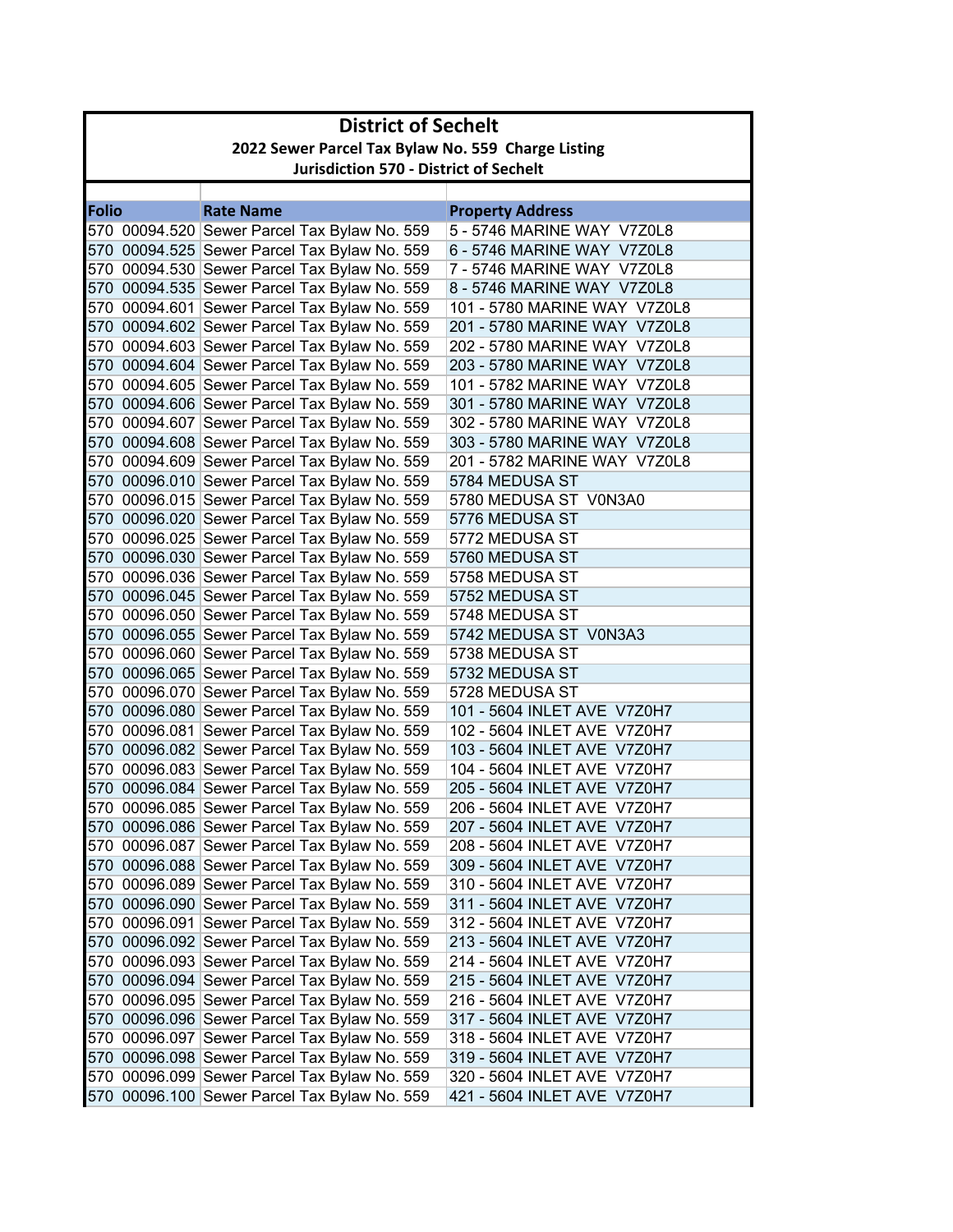|              | <b>District of Sechelt</b>                         |                                                                                              |                                               |  |  |  |
|--------------|----------------------------------------------------|----------------------------------------------------------------------------------------------|-----------------------------------------------|--|--|--|
|              | 2022 Sewer Parcel Tax Bylaw No. 559 Charge Listing |                                                                                              |                                               |  |  |  |
|              | <b>Jurisdiction 570 - District of Sechelt</b>      |                                                                                              |                                               |  |  |  |
|              |                                                    |                                                                                              |                                               |  |  |  |
| <b>Folio</b> |                                                    | <b>Rate Name</b>                                                                             | <b>Property Address</b>                       |  |  |  |
|              |                                                    | 570 00096.101 Sewer Parcel Tax Bylaw No. 559                                                 | 422 - 5604 INLET AVE V7Z0H7                   |  |  |  |
|              |                                                    | 570 00096.102 Sewer Parcel Tax Bylaw No. 559                                                 | 423 - 5604 INLET AVE V7Z0H7                   |  |  |  |
|              |                                                    | 570 00096.103 Sewer Parcel Tax Bylaw No. 559                                                 | 424 - 5604 INLET AVE V7Z0H7                   |  |  |  |
|              |                                                    | 570 00096.115 Sewer Parcel Tax Bylaw No. 559                                                 | 5592 INLET AVE                                |  |  |  |
|              |                                                    | 570 00096.120 Sewer Parcel Tax Bylaw No. 559                                                 | 5588 INLET AVE                                |  |  |  |
|              |                                                    | 570 00096.125 Sewer Parcel Tax Bylaw No. 559                                                 | 5582 INLET AVE                                |  |  |  |
|              |                                                    | 570 00096.153 Sewer Parcel Tax Bylaw No. 559                                                 | 5614 INLET AVE V0N3A3                         |  |  |  |
|              |                                                    | 570 00096.155 Sewer Parcel Tax Bylaw No. 559                                                 | 5626 INLET AVE                                |  |  |  |
|              |                                                    | 570 00096.160 Sewer Parcel Tax Bylaw No. 559                                                 | 5630 INLET AVE                                |  |  |  |
|              |                                                    | 570 00096.181 Sewer Parcel Tax Bylaw No. 559                                                 | 5638 INLET AVE                                |  |  |  |
|              |                                                    | 570 00096.210 Sewer Parcel Tax Bylaw No. 559                                                 | 5821 ANCHOR RD V0N3A0                         |  |  |  |
|              |                                                    | 570 00096.215 Sewer Parcel Tax Bylaw No. 559                                                 | 5817 ANCHOR RD                                |  |  |  |
|              |                                                    | 570 00096.220 Sewer Parcel Tax Bylaw No. 559                                                 | 5813 ANCHOR RD V0N3A0                         |  |  |  |
|              |                                                    | 570 00096.225 Sewer Parcel Tax Bylaw No. 559                                                 | 5809 ANCHOR RD                                |  |  |  |
|              |                                                    | 570 00096.230 Sewer Parcel Tax Bylaw No. 559                                                 | 5805 ANCHOR RD V0N3A8                         |  |  |  |
|              |                                                    | 570 00096.235 Sewer Parcel Tax Bylaw No. 559                                                 | 5803 ANCHOR RD V0N3A8                         |  |  |  |
|              |                                                    | 570 00096.240 Sewer Parcel Tax Bylaw No. 559                                                 | 5799 ANCHOR RD                                |  |  |  |
|              |                                                    | 570 00096.245 Sewer Parcel Tax Bylaw No. 559                                                 | 5733 TRAIL AVE                                |  |  |  |
|              |                                                    | 570 00096.250 Sewer Parcel Tax Bylaw No. 559                                                 | 5785 ANCHOR RD                                |  |  |  |
|              |                                                    | 570 00096.255 Sewer Parcel Tax Bylaw No. 559                                                 | 5781 ANCHOR RD                                |  |  |  |
|              |                                                    | 570 00096.260 Sewer Parcel Tax Bylaw No. 559                                                 | 5777 ANCHOR RD V0N3A0                         |  |  |  |
|              |                                                    | 570 00096.265 Sewer Parcel Tax Bylaw No. 559                                                 | 5773 ANCHOR RD V0N3A8                         |  |  |  |
|              |                                                    | 570 00096.272 Sewer Parcel Tax Bylaw No. 559                                                 | 5769 ANCHOR RD V0N3A0                         |  |  |  |
|              |                                                    | 570 00096.273 Sewer Parcel Tax Bylaw No. 559                                                 | 5767 ANCHOR RD                                |  |  |  |
|              |                                                    | 570 00096.280 Sewer Parcel Tax Bylaw No. 559                                                 | 5757 ANCHOR RD V0N3A0                         |  |  |  |
|              |                                                    | 570 00096.285 Sewer Parcel Tax Bylaw No. 559                                                 | 5755 ANCHOR RD V0N3A0                         |  |  |  |
|              |                                                    | 570 00096.290 Sewer Parcel Tax Bylaw No. 559                                                 | 5751 ANCHOR RD V0N3A0                         |  |  |  |
|              |                                                    | 570 00096.295 Sewer Parcel Tax Bylaw No. 559                                                 | 5747 ANCHOR RD V0N3A0                         |  |  |  |
|              |                                                    | 570 00096.300 Sewer Parcel Tax Bylaw No. 559                                                 | 5743 ANCHOR RD                                |  |  |  |
|              |                                                    | 570 00096.305 Sewer Parcel Tax Bylaw No. 559                                                 | 5739 ANCHOR RD V0N3A0                         |  |  |  |
|              |                                                    | 570 00096.310 Sewer Parcel Tax Bylaw No. 559                                                 | 5733 ANCHOR RD                                |  |  |  |
|              |                                                    | 570 00096.315 Sewer Parcel Tax Bylaw No. 559                                                 | 5729 ANCHOR RD<br>5725 ANCHOR RD              |  |  |  |
|              |                                                    | 570 00096.320 Sewer Parcel Tax Bylaw No. 559                                                 | 5619 TRAIL AVE V0N3A0                         |  |  |  |
|              |                                                    | 570 00096.400 Sewer Parcel Tax Bylaw No. 559<br>570 00096.405 Sewer Parcel Tax Bylaw No. 559 | 5613 TRAIL AVE                                |  |  |  |
|              |                                                    | 570 00096.410 Sewer Parcel Tax Bylaw No. 559                                                 | 5609 TRAIL AVE                                |  |  |  |
|              |                                                    | 570 00096.415 Sewer Parcel Tax Bylaw No. 559                                                 | 5605 TRAIL AVE                                |  |  |  |
|              |                                                    | 570 00096.420 Sewer Parcel Tax Bylaw No. 559                                                 | 5738 SPINDRIFT ST                             |  |  |  |
|              |                                                    |                                                                                              |                                               |  |  |  |
|              |                                                    | 570 00096.425 Sewer Parcel Tax Bylaw No. 559<br>570 00096.430 Sewer Parcel Tax Bylaw No. 559 | 5742 SPINDRIFT ST                             |  |  |  |
|              |                                                    | 570 00096.435 Sewer Parcel Tax Bylaw No. 559                                                 | 5746 SPINDRIFT ST                             |  |  |  |
|              |                                                    |                                                                                              | 5750 SPINDRIFT ST V0N3A0<br>5754 SPINDRIFT ST |  |  |  |
|              |                                                    | 570 00096.440 Sewer Parcel Tax Bylaw No. 559<br>570 00096.445 Sewer Parcel Tax Bylaw No. 559 | 5758 SPINDRIFT ST                             |  |  |  |
|              |                                                    | 570 00096.450 Sewer Parcel Tax Bylaw No. 559                                                 | 5762 SPINDRIFT ST                             |  |  |  |
|              |                                                    | 570 00096.455 Sewer Parcel Tax Bylaw No. 559                                                 | 5766 SPINDRIFT ST                             |  |  |  |
|              |                                                    |                                                                                              |                                               |  |  |  |
|              |                                                    | 570 00096.460 Sewer Parcel Tax Bylaw No. 559                                                 | 5772 SPINDRIFT ST                             |  |  |  |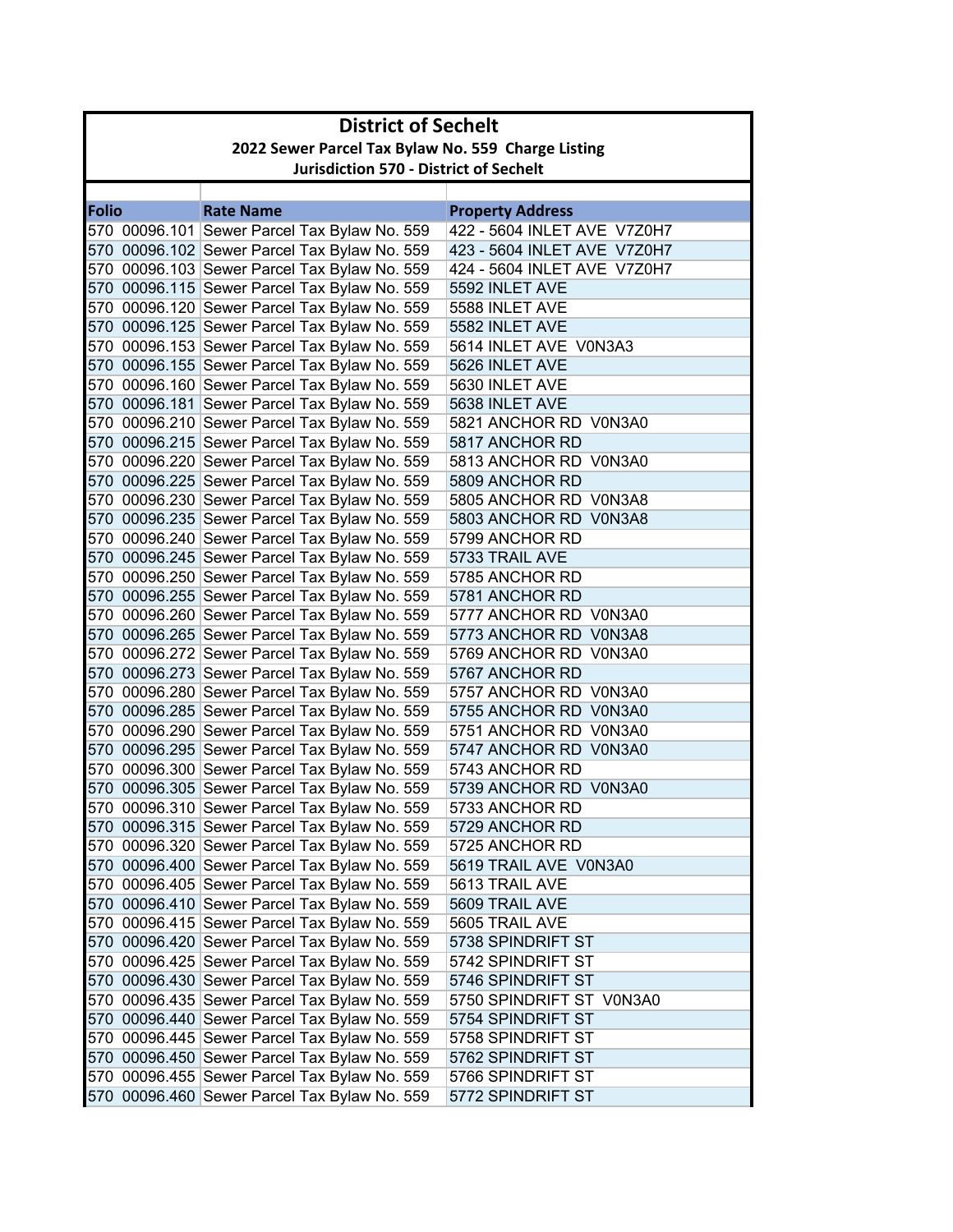| 2022 Sewer Parcel Tax Bylaw No. 559 Charge Listing<br><b>Jurisdiction 570 - District of Sechelt</b><br><b>Folio</b><br><b>Rate Name</b><br><b>Property Address</b><br>5776 SPINDRIFT ST<br>570 00096.465 Sewer Parcel Tax Bylaw No. 559<br>570 00096.470 Sewer Parcel Tax Bylaw No. 559<br>5780 SPINDRIFT ST<br>570 00096.475 Sewer Parcel Tax Bylaw No. 559<br>5784 SPINDRIFT ST V0N3A0<br>570 00096.480 Sewer Parcel Tax Bylaw No. 559<br>5610 OCEAN AVE<br>570 00096.485 Sewer Parcel Tax Bylaw No. 559<br>5620 OCEAN AVE<br>570 00096.490 Sewer Parcel Tax Bylaw No. 559<br>5781 PEBBLE CRES<br>570 00096.495 Sewer Parcel Tax Bylaw No. 559<br>5779 PEBBLE CRES<br>570 00096.500 Sewer Parcel Tax Bylaw No. 559<br>5773 PEBBLE CRES<br>570 00096.505 Sewer Parcel Tax Bylaw No. 559<br>5769 PEBBLE CRES V0N3A0<br>5765 PEBBLE CRES<br>570 00096.510 Sewer Parcel Tax Bylaw No. 559<br>570 00096.515 Sewer Parcel Tax Bylaw No. 559<br>5761 PEBBLE CRES<br>570 00096.520 Sewer Parcel Tax Bylaw No. 559<br>5757 PEBBLE CRES<br>570 00096.525 Sewer Parcel Tax Bylaw No. 559<br>5753 PEBBLE CRES<br>570 00096.530 Sewer Parcel Tax Bylaw No. 559<br>5749 PEBBLE CRES V0N3A0<br>570 00096.535 Sewer Parcel Tax Bylaw No. 559<br>5745 PEBBLE CRES<br>570 00096.540 Sewer Parcel Tax Bylaw No. 559<br>5741 PEBBLE CRES<br>570 00096.545 Sewer Parcel Tax Bylaw No. 559<br>5737 PEBBLE CRES<br>570 00096.550 Sewer Parcel Tax Bylaw No. 559<br>5804 PEBBLE CRES<br>570 00096.555 Sewer Parcel Tax Bylaw No. 559<br>5810 PEBBLE CRES V0N3A0<br>570 00096.560 Sewer Parcel Tax Bylaw No. 559<br>5812 PEBBLE CRES<br>570 00096.565 Sewer Parcel Tax Bylaw No. 559<br>5816 PEBBLE CRES<br>570 00096.570 Sewer Parcel Tax Bylaw No. 559<br>5817 PEBBLE CRES<br>570 00096.575 Sewer Parcel Tax Bylaw No. 559<br>5813 PEBBLE CRES<br>570 00096.580 Sewer Parcel Tax Bylaw No. 559<br>5805 PEBBLE CRES<br>570 00096.585 Sewer Parcel Tax Bylaw No. 559<br>5801 PEBBLE CRES<br>570 00096.590 Sewer Parcel Tax Bylaw No. 559<br>5797 PEBBLE CRES<br>570 00096.595 Sewer Parcel Tax Bylaw No. 559<br>5613 OCEAN AVE V0N3A0<br>570 00096.600 Sewer Parcel Tax Bylaw No. 559<br>5605 OCEAN AVE<br>570 00096.605 Sewer Parcel Tax Bylaw No. 559<br>5798 SPINDRIFT ST<br>570 00096.610 Sewer Parcel Tax Bylaw No. 559<br>5800 SPINDRIFT ST<br>570 00096.615 Sewer Parcel Tax Bylaw No. 559<br>5806 SPINDRIFT ST<br>570 00096.620 Sewer Parcel Tax Bylaw No. 559<br>5810 SPINDRIFT ST V0N3A0<br>570 00096.625 Sewer Parcel Tax Bylaw No. 559<br>5812 SPINDRIFT ST<br>570 00096.630 Sewer Parcel Tax Bylaw No. 559<br>5816 SPINDRIFT ST V0N3A0<br>570 00096.635 Sewer Parcel Tax Bylaw No. 559<br>5818 SPINDRIFT ST V0N3A0<br>570 00096.640 Sewer Parcel Tax Bylaw No. 559<br>5798 PEBBLE CRES<br>570 00096.645 Sewer Parcel Tax Bylaw No. 559<br>5792 PEBBLE CRES<br>570 00096.650 Sewer Parcel Tax Bylaw No. 559<br>5786 PEBBLE CRES<br>570 00096.655 Sewer Parcel Tax Bylaw No. 559<br>5782 PEBBLE CRES<br>570 00096.660 Sewer Parcel Tax Bylaw No. 559<br>5778 PEBBLE CRES<br>570 00096.665 Sewer Parcel Tax Bylaw No. 559<br>5772 PEBBLE CRES<br>570 00096.670 Sewer Parcel Tax Bylaw No. 559<br>5768 PEBBLE CRES<br>570 00096.675 Sewer Parcel Tax Bylaw No. 559 | <b>District of Sechelt</b> |  |                  |  |  |  |
|------------------------------------------------------------------------------------------------------------------------------------------------------------------------------------------------------------------------------------------------------------------------------------------------------------------------------------------------------------------------------------------------------------------------------------------------------------------------------------------------------------------------------------------------------------------------------------------------------------------------------------------------------------------------------------------------------------------------------------------------------------------------------------------------------------------------------------------------------------------------------------------------------------------------------------------------------------------------------------------------------------------------------------------------------------------------------------------------------------------------------------------------------------------------------------------------------------------------------------------------------------------------------------------------------------------------------------------------------------------------------------------------------------------------------------------------------------------------------------------------------------------------------------------------------------------------------------------------------------------------------------------------------------------------------------------------------------------------------------------------------------------------------------------------------------------------------------------------------------------------------------------------------------------------------------------------------------------------------------------------------------------------------------------------------------------------------------------------------------------------------------------------------------------------------------------------------------------------------------------------------------------------------------------------------------------------------------------------------------------------------------------------------------------------------------------------------------------------------------------------------------------------------------------------------------------------------------------------------------------------------------------------------------------------------------------------------------------------------------------------------------------------------------------------------------------------------------------------------------------------------------------------------------------------------------------------------------------------------------------------------------------------------------------------------------------------------------------------------------------------------------------------------------------------------------------------------------------------------------------------------|----------------------------|--|------------------|--|--|--|
|                                                                                                                                                                                                                                                                                                                                                                                                                                                                                                                                                                                                                                                                                                                                                                                                                                                                                                                                                                                                                                                                                                                                                                                                                                                                                                                                                                                                                                                                                                                                                                                                                                                                                                                                                                                                                                                                                                                                                                                                                                                                                                                                                                                                                                                                                                                                                                                                                                                                                                                                                                                                                                                                                                                                                                                                                                                                                                                                                                                                                                                                                                                                                                                                                                                      |                            |  |                  |  |  |  |
|                                                                                                                                                                                                                                                                                                                                                                                                                                                                                                                                                                                                                                                                                                                                                                                                                                                                                                                                                                                                                                                                                                                                                                                                                                                                                                                                                                                                                                                                                                                                                                                                                                                                                                                                                                                                                                                                                                                                                                                                                                                                                                                                                                                                                                                                                                                                                                                                                                                                                                                                                                                                                                                                                                                                                                                                                                                                                                                                                                                                                                                                                                                                                                                                                                                      |                            |  |                  |  |  |  |
|                                                                                                                                                                                                                                                                                                                                                                                                                                                                                                                                                                                                                                                                                                                                                                                                                                                                                                                                                                                                                                                                                                                                                                                                                                                                                                                                                                                                                                                                                                                                                                                                                                                                                                                                                                                                                                                                                                                                                                                                                                                                                                                                                                                                                                                                                                                                                                                                                                                                                                                                                                                                                                                                                                                                                                                                                                                                                                                                                                                                                                                                                                                                                                                                                                                      |                            |  |                  |  |  |  |
|                                                                                                                                                                                                                                                                                                                                                                                                                                                                                                                                                                                                                                                                                                                                                                                                                                                                                                                                                                                                                                                                                                                                                                                                                                                                                                                                                                                                                                                                                                                                                                                                                                                                                                                                                                                                                                                                                                                                                                                                                                                                                                                                                                                                                                                                                                                                                                                                                                                                                                                                                                                                                                                                                                                                                                                                                                                                                                                                                                                                                                                                                                                                                                                                                                                      |                            |  |                  |  |  |  |
|                                                                                                                                                                                                                                                                                                                                                                                                                                                                                                                                                                                                                                                                                                                                                                                                                                                                                                                                                                                                                                                                                                                                                                                                                                                                                                                                                                                                                                                                                                                                                                                                                                                                                                                                                                                                                                                                                                                                                                                                                                                                                                                                                                                                                                                                                                                                                                                                                                                                                                                                                                                                                                                                                                                                                                                                                                                                                                                                                                                                                                                                                                                                                                                                                                                      |                            |  |                  |  |  |  |
|                                                                                                                                                                                                                                                                                                                                                                                                                                                                                                                                                                                                                                                                                                                                                                                                                                                                                                                                                                                                                                                                                                                                                                                                                                                                                                                                                                                                                                                                                                                                                                                                                                                                                                                                                                                                                                                                                                                                                                                                                                                                                                                                                                                                                                                                                                                                                                                                                                                                                                                                                                                                                                                                                                                                                                                                                                                                                                                                                                                                                                                                                                                                                                                                                                                      |                            |  |                  |  |  |  |
|                                                                                                                                                                                                                                                                                                                                                                                                                                                                                                                                                                                                                                                                                                                                                                                                                                                                                                                                                                                                                                                                                                                                                                                                                                                                                                                                                                                                                                                                                                                                                                                                                                                                                                                                                                                                                                                                                                                                                                                                                                                                                                                                                                                                                                                                                                                                                                                                                                                                                                                                                                                                                                                                                                                                                                                                                                                                                                                                                                                                                                                                                                                                                                                                                                                      |                            |  |                  |  |  |  |
|                                                                                                                                                                                                                                                                                                                                                                                                                                                                                                                                                                                                                                                                                                                                                                                                                                                                                                                                                                                                                                                                                                                                                                                                                                                                                                                                                                                                                                                                                                                                                                                                                                                                                                                                                                                                                                                                                                                                                                                                                                                                                                                                                                                                                                                                                                                                                                                                                                                                                                                                                                                                                                                                                                                                                                                                                                                                                                                                                                                                                                                                                                                                                                                                                                                      |                            |  |                  |  |  |  |
|                                                                                                                                                                                                                                                                                                                                                                                                                                                                                                                                                                                                                                                                                                                                                                                                                                                                                                                                                                                                                                                                                                                                                                                                                                                                                                                                                                                                                                                                                                                                                                                                                                                                                                                                                                                                                                                                                                                                                                                                                                                                                                                                                                                                                                                                                                                                                                                                                                                                                                                                                                                                                                                                                                                                                                                                                                                                                                                                                                                                                                                                                                                                                                                                                                                      |                            |  |                  |  |  |  |
|                                                                                                                                                                                                                                                                                                                                                                                                                                                                                                                                                                                                                                                                                                                                                                                                                                                                                                                                                                                                                                                                                                                                                                                                                                                                                                                                                                                                                                                                                                                                                                                                                                                                                                                                                                                                                                                                                                                                                                                                                                                                                                                                                                                                                                                                                                                                                                                                                                                                                                                                                                                                                                                                                                                                                                                                                                                                                                                                                                                                                                                                                                                                                                                                                                                      |                            |  |                  |  |  |  |
|                                                                                                                                                                                                                                                                                                                                                                                                                                                                                                                                                                                                                                                                                                                                                                                                                                                                                                                                                                                                                                                                                                                                                                                                                                                                                                                                                                                                                                                                                                                                                                                                                                                                                                                                                                                                                                                                                                                                                                                                                                                                                                                                                                                                                                                                                                                                                                                                                                                                                                                                                                                                                                                                                                                                                                                                                                                                                                                                                                                                                                                                                                                                                                                                                                                      |                            |  |                  |  |  |  |
|                                                                                                                                                                                                                                                                                                                                                                                                                                                                                                                                                                                                                                                                                                                                                                                                                                                                                                                                                                                                                                                                                                                                                                                                                                                                                                                                                                                                                                                                                                                                                                                                                                                                                                                                                                                                                                                                                                                                                                                                                                                                                                                                                                                                                                                                                                                                                                                                                                                                                                                                                                                                                                                                                                                                                                                                                                                                                                                                                                                                                                                                                                                                                                                                                                                      |                            |  |                  |  |  |  |
|                                                                                                                                                                                                                                                                                                                                                                                                                                                                                                                                                                                                                                                                                                                                                                                                                                                                                                                                                                                                                                                                                                                                                                                                                                                                                                                                                                                                                                                                                                                                                                                                                                                                                                                                                                                                                                                                                                                                                                                                                                                                                                                                                                                                                                                                                                                                                                                                                                                                                                                                                                                                                                                                                                                                                                                                                                                                                                                                                                                                                                                                                                                                                                                                                                                      |                            |  |                  |  |  |  |
|                                                                                                                                                                                                                                                                                                                                                                                                                                                                                                                                                                                                                                                                                                                                                                                                                                                                                                                                                                                                                                                                                                                                                                                                                                                                                                                                                                                                                                                                                                                                                                                                                                                                                                                                                                                                                                                                                                                                                                                                                                                                                                                                                                                                                                                                                                                                                                                                                                                                                                                                                                                                                                                                                                                                                                                                                                                                                                                                                                                                                                                                                                                                                                                                                                                      |                            |  |                  |  |  |  |
|                                                                                                                                                                                                                                                                                                                                                                                                                                                                                                                                                                                                                                                                                                                                                                                                                                                                                                                                                                                                                                                                                                                                                                                                                                                                                                                                                                                                                                                                                                                                                                                                                                                                                                                                                                                                                                                                                                                                                                                                                                                                                                                                                                                                                                                                                                                                                                                                                                                                                                                                                                                                                                                                                                                                                                                                                                                                                                                                                                                                                                                                                                                                                                                                                                                      |                            |  |                  |  |  |  |
|                                                                                                                                                                                                                                                                                                                                                                                                                                                                                                                                                                                                                                                                                                                                                                                                                                                                                                                                                                                                                                                                                                                                                                                                                                                                                                                                                                                                                                                                                                                                                                                                                                                                                                                                                                                                                                                                                                                                                                                                                                                                                                                                                                                                                                                                                                                                                                                                                                                                                                                                                                                                                                                                                                                                                                                                                                                                                                                                                                                                                                                                                                                                                                                                                                                      |                            |  |                  |  |  |  |
|                                                                                                                                                                                                                                                                                                                                                                                                                                                                                                                                                                                                                                                                                                                                                                                                                                                                                                                                                                                                                                                                                                                                                                                                                                                                                                                                                                                                                                                                                                                                                                                                                                                                                                                                                                                                                                                                                                                                                                                                                                                                                                                                                                                                                                                                                                                                                                                                                                                                                                                                                                                                                                                                                                                                                                                                                                                                                                                                                                                                                                                                                                                                                                                                                                                      |                            |  |                  |  |  |  |
|                                                                                                                                                                                                                                                                                                                                                                                                                                                                                                                                                                                                                                                                                                                                                                                                                                                                                                                                                                                                                                                                                                                                                                                                                                                                                                                                                                                                                                                                                                                                                                                                                                                                                                                                                                                                                                                                                                                                                                                                                                                                                                                                                                                                                                                                                                                                                                                                                                                                                                                                                                                                                                                                                                                                                                                                                                                                                                                                                                                                                                                                                                                                                                                                                                                      |                            |  |                  |  |  |  |
|                                                                                                                                                                                                                                                                                                                                                                                                                                                                                                                                                                                                                                                                                                                                                                                                                                                                                                                                                                                                                                                                                                                                                                                                                                                                                                                                                                                                                                                                                                                                                                                                                                                                                                                                                                                                                                                                                                                                                                                                                                                                                                                                                                                                                                                                                                                                                                                                                                                                                                                                                                                                                                                                                                                                                                                                                                                                                                                                                                                                                                                                                                                                                                                                                                                      |                            |  |                  |  |  |  |
|                                                                                                                                                                                                                                                                                                                                                                                                                                                                                                                                                                                                                                                                                                                                                                                                                                                                                                                                                                                                                                                                                                                                                                                                                                                                                                                                                                                                                                                                                                                                                                                                                                                                                                                                                                                                                                                                                                                                                                                                                                                                                                                                                                                                                                                                                                                                                                                                                                                                                                                                                                                                                                                                                                                                                                                                                                                                                                                                                                                                                                                                                                                                                                                                                                                      |                            |  |                  |  |  |  |
|                                                                                                                                                                                                                                                                                                                                                                                                                                                                                                                                                                                                                                                                                                                                                                                                                                                                                                                                                                                                                                                                                                                                                                                                                                                                                                                                                                                                                                                                                                                                                                                                                                                                                                                                                                                                                                                                                                                                                                                                                                                                                                                                                                                                                                                                                                                                                                                                                                                                                                                                                                                                                                                                                                                                                                                                                                                                                                                                                                                                                                                                                                                                                                                                                                                      |                            |  |                  |  |  |  |
|                                                                                                                                                                                                                                                                                                                                                                                                                                                                                                                                                                                                                                                                                                                                                                                                                                                                                                                                                                                                                                                                                                                                                                                                                                                                                                                                                                                                                                                                                                                                                                                                                                                                                                                                                                                                                                                                                                                                                                                                                                                                                                                                                                                                                                                                                                                                                                                                                                                                                                                                                                                                                                                                                                                                                                                                                                                                                                                                                                                                                                                                                                                                                                                                                                                      |                            |  |                  |  |  |  |
|                                                                                                                                                                                                                                                                                                                                                                                                                                                                                                                                                                                                                                                                                                                                                                                                                                                                                                                                                                                                                                                                                                                                                                                                                                                                                                                                                                                                                                                                                                                                                                                                                                                                                                                                                                                                                                                                                                                                                                                                                                                                                                                                                                                                                                                                                                                                                                                                                                                                                                                                                                                                                                                                                                                                                                                                                                                                                                                                                                                                                                                                                                                                                                                                                                                      |                            |  |                  |  |  |  |
|                                                                                                                                                                                                                                                                                                                                                                                                                                                                                                                                                                                                                                                                                                                                                                                                                                                                                                                                                                                                                                                                                                                                                                                                                                                                                                                                                                                                                                                                                                                                                                                                                                                                                                                                                                                                                                                                                                                                                                                                                                                                                                                                                                                                                                                                                                                                                                                                                                                                                                                                                                                                                                                                                                                                                                                                                                                                                                                                                                                                                                                                                                                                                                                                                                                      |                            |  |                  |  |  |  |
|                                                                                                                                                                                                                                                                                                                                                                                                                                                                                                                                                                                                                                                                                                                                                                                                                                                                                                                                                                                                                                                                                                                                                                                                                                                                                                                                                                                                                                                                                                                                                                                                                                                                                                                                                                                                                                                                                                                                                                                                                                                                                                                                                                                                                                                                                                                                                                                                                                                                                                                                                                                                                                                                                                                                                                                                                                                                                                                                                                                                                                                                                                                                                                                                                                                      |                            |  |                  |  |  |  |
|                                                                                                                                                                                                                                                                                                                                                                                                                                                                                                                                                                                                                                                                                                                                                                                                                                                                                                                                                                                                                                                                                                                                                                                                                                                                                                                                                                                                                                                                                                                                                                                                                                                                                                                                                                                                                                                                                                                                                                                                                                                                                                                                                                                                                                                                                                                                                                                                                                                                                                                                                                                                                                                                                                                                                                                                                                                                                                                                                                                                                                                                                                                                                                                                                                                      |                            |  |                  |  |  |  |
|                                                                                                                                                                                                                                                                                                                                                                                                                                                                                                                                                                                                                                                                                                                                                                                                                                                                                                                                                                                                                                                                                                                                                                                                                                                                                                                                                                                                                                                                                                                                                                                                                                                                                                                                                                                                                                                                                                                                                                                                                                                                                                                                                                                                                                                                                                                                                                                                                                                                                                                                                                                                                                                                                                                                                                                                                                                                                                                                                                                                                                                                                                                                                                                                                                                      |                            |  |                  |  |  |  |
|                                                                                                                                                                                                                                                                                                                                                                                                                                                                                                                                                                                                                                                                                                                                                                                                                                                                                                                                                                                                                                                                                                                                                                                                                                                                                                                                                                                                                                                                                                                                                                                                                                                                                                                                                                                                                                                                                                                                                                                                                                                                                                                                                                                                                                                                                                                                                                                                                                                                                                                                                                                                                                                                                                                                                                                                                                                                                                                                                                                                                                                                                                                                                                                                                                                      |                            |  |                  |  |  |  |
|                                                                                                                                                                                                                                                                                                                                                                                                                                                                                                                                                                                                                                                                                                                                                                                                                                                                                                                                                                                                                                                                                                                                                                                                                                                                                                                                                                                                                                                                                                                                                                                                                                                                                                                                                                                                                                                                                                                                                                                                                                                                                                                                                                                                                                                                                                                                                                                                                                                                                                                                                                                                                                                                                                                                                                                                                                                                                                                                                                                                                                                                                                                                                                                                                                                      |                            |  |                  |  |  |  |
|                                                                                                                                                                                                                                                                                                                                                                                                                                                                                                                                                                                                                                                                                                                                                                                                                                                                                                                                                                                                                                                                                                                                                                                                                                                                                                                                                                                                                                                                                                                                                                                                                                                                                                                                                                                                                                                                                                                                                                                                                                                                                                                                                                                                                                                                                                                                                                                                                                                                                                                                                                                                                                                                                                                                                                                                                                                                                                                                                                                                                                                                                                                                                                                                                                                      |                            |  |                  |  |  |  |
|                                                                                                                                                                                                                                                                                                                                                                                                                                                                                                                                                                                                                                                                                                                                                                                                                                                                                                                                                                                                                                                                                                                                                                                                                                                                                                                                                                                                                                                                                                                                                                                                                                                                                                                                                                                                                                                                                                                                                                                                                                                                                                                                                                                                                                                                                                                                                                                                                                                                                                                                                                                                                                                                                                                                                                                                                                                                                                                                                                                                                                                                                                                                                                                                                                                      |                            |  |                  |  |  |  |
|                                                                                                                                                                                                                                                                                                                                                                                                                                                                                                                                                                                                                                                                                                                                                                                                                                                                                                                                                                                                                                                                                                                                                                                                                                                                                                                                                                                                                                                                                                                                                                                                                                                                                                                                                                                                                                                                                                                                                                                                                                                                                                                                                                                                                                                                                                                                                                                                                                                                                                                                                                                                                                                                                                                                                                                                                                                                                                                                                                                                                                                                                                                                                                                                                                                      |                            |  |                  |  |  |  |
|                                                                                                                                                                                                                                                                                                                                                                                                                                                                                                                                                                                                                                                                                                                                                                                                                                                                                                                                                                                                                                                                                                                                                                                                                                                                                                                                                                                                                                                                                                                                                                                                                                                                                                                                                                                                                                                                                                                                                                                                                                                                                                                                                                                                                                                                                                                                                                                                                                                                                                                                                                                                                                                                                                                                                                                                                                                                                                                                                                                                                                                                                                                                                                                                                                                      |                            |  |                  |  |  |  |
|                                                                                                                                                                                                                                                                                                                                                                                                                                                                                                                                                                                                                                                                                                                                                                                                                                                                                                                                                                                                                                                                                                                                                                                                                                                                                                                                                                                                                                                                                                                                                                                                                                                                                                                                                                                                                                                                                                                                                                                                                                                                                                                                                                                                                                                                                                                                                                                                                                                                                                                                                                                                                                                                                                                                                                                                                                                                                                                                                                                                                                                                                                                                                                                                                                                      |                            |  |                  |  |  |  |
|                                                                                                                                                                                                                                                                                                                                                                                                                                                                                                                                                                                                                                                                                                                                                                                                                                                                                                                                                                                                                                                                                                                                                                                                                                                                                                                                                                                                                                                                                                                                                                                                                                                                                                                                                                                                                                                                                                                                                                                                                                                                                                                                                                                                                                                                                                                                                                                                                                                                                                                                                                                                                                                                                                                                                                                                                                                                                                                                                                                                                                                                                                                                                                                                                                                      |                            |  |                  |  |  |  |
|                                                                                                                                                                                                                                                                                                                                                                                                                                                                                                                                                                                                                                                                                                                                                                                                                                                                                                                                                                                                                                                                                                                                                                                                                                                                                                                                                                                                                                                                                                                                                                                                                                                                                                                                                                                                                                                                                                                                                                                                                                                                                                                                                                                                                                                                                                                                                                                                                                                                                                                                                                                                                                                                                                                                                                                                                                                                                                                                                                                                                                                                                                                                                                                                                                                      |                            |  |                  |  |  |  |
|                                                                                                                                                                                                                                                                                                                                                                                                                                                                                                                                                                                                                                                                                                                                                                                                                                                                                                                                                                                                                                                                                                                                                                                                                                                                                                                                                                                                                                                                                                                                                                                                                                                                                                                                                                                                                                                                                                                                                                                                                                                                                                                                                                                                                                                                                                                                                                                                                                                                                                                                                                                                                                                                                                                                                                                                                                                                                                                                                                                                                                                                                                                                                                                                                                                      |                            |  |                  |  |  |  |
|                                                                                                                                                                                                                                                                                                                                                                                                                                                                                                                                                                                                                                                                                                                                                                                                                                                                                                                                                                                                                                                                                                                                                                                                                                                                                                                                                                                                                                                                                                                                                                                                                                                                                                                                                                                                                                                                                                                                                                                                                                                                                                                                                                                                                                                                                                                                                                                                                                                                                                                                                                                                                                                                                                                                                                                                                                                                                                                                                                                                                                                                                                                                                                                                                                                      |                            |  |                  |  |  |  |
|                                                                                                                                                                                                                                                                                                                                                                                                                                                                                                                                                                                                                                                                                                                                                                                                                                                                                                                                                                                                                                                                                                                                                                                                                                                                                                                                                                                                                                                                                                                                                                                                                                                                                                                                                                                                                                                                                                                                                                                                                                                                                                                                                                                                                                                                                                                                                                                                                                                                                                                                                                                                                                                                                                                                                                                                                                                                                                                                                                                                                                                                                                                                                                                                                                                      |                            |  |                  |  |  |  |
|                                                                                                                                                                                                                                                                                                                                                                                                                                                                                                                                                                                                                                                                                                                                                                                                                                                                                                                                                                                                                                                                                                                                                                                                                                                                                                                                                                                                                                                                                                                                                                                                                                                                                                                                                                                                                                                                                                                                                                                                                                                                                                                                                                                                                                                                                                                                                                                                                                                                                                                                                                                                                                                                                                                                                                                                                                                                                                                                                                                                                                                                                                                                                                                                                                                      |                            |  |                  |  |  |  |
|                                                                                                                                                                                                                                                                                                                                                                                                                                                                                                                                                                                                                                                                                                                                                                                                                                                                                                                                                                                                                                                                                                                                                                                                                                                                                                                                                                                                                                                                                                                                                                                                                                                                                                                                                                                                                                                                                                                                                                                                                                                                                                                                                                                                                                                                                                                                                                                                                                                                                                                                                                                                                                                                                                                                                                                                                                                                                                                                                                                                                                                                                                                                                                                                                                                      |                            |  |                  |  |  |  |
|                                                                                                                                                                                                                                                                                                                                                                                                                                                                                                                                                                                                                                                                                                                                                                                                                                                                                                                                                                                                                                                                                                                                                                                                                                                                                                                                                                                                                                                                                                                                                                                                                                                                                                                                                                                                                                                                                                                                                                                                                                                                                                                                                                                                                                                                                                                                                                                                                                                                                                                                                                                                                                                                                                                                                                                                                                                                                                                                                                                                                                                                                                                                                                                                                                                      |                            |  |                  |  |  |  |
|                                                                                                                                                                                                                                                                                                                                                                                                                                                                                                                                                                                                                                                                                                                                                                                                                                                                                                                                                                                                                                                                                                                                                                                                                                                                                                                                                                                                                                                                                                                                                                                                                                                                                                                                                                                                                                                                                                                                                                                                                                                                                                                                                                                                                                                                                                                                                                                                                                                                                                                                                                                                                                                                                                                                                                                                                                                                                                                                                                                                                                                                                                                                                                                                                                                      |                            |  |                  |  |  |  |
|                                                                                                                                                                                                                                                                                                                                                                                                                                                                                                                                                                                                                                                                                                                                                                                                                                                                                                                                                                                                                                                                                                                                                                                                                                                                                                                                                                                                                                                                                                                                                                                                                                                                                                                                                                                                                                                                                                                                                                                                                                                                                                                                                                                                                                                                                                                                                                                                                                                                                                                                                                                                                                                                                                                                                                                                                                                                                                                                                                                                                                                                                                                                                                                                                                                      |                            |  |                  |  |  |  |
|                                                                                                                                                                                                                                                                                                                                                                                                                                                                                                                                                                                                                                                                                                                                                                                                                                                                                                                                                                                                                                                                                                                                                                                                                                                                                                                                                                                                                                                                                                                                                                                                                                                                                                                                                                                                                                                                                                                                                                                                                                                                                                                                                                                                                                                                                                                                                                                                                                                                                                                                                                                                                                                                                                                                                                                                                                                                                                                                                                                                                                                                                                                                                                                                                                                      |                            |  |                  |  |  |  |
|                                                                                                                                                                                                                                                                                                                                                                                                                                                                                                                                                                                                                                                                                                                                                                                                                                                                                                                                                                                                                                                                                                                                                                                                                                                                                                                                                                                                                                                                                                                                                                                                                                                                                                                                                                                                                                                                                                                                                                                                                                                                                                                                                                                                                                                                                                                                                                                                                                                                                                                                                                                                                                                                                                                                                                                                                                                                                                                                                                                                                                                                                                                                                                                                                                                      |                            |  | 5762 PEBBLE CRES |  |  |  |
| 570 00096.680 Sewer Parcel Tax Bylaw No. 559<br>5758 PEBBLE CRES                                                                                                                                                                                                                                                                                                                                                                                                                                                                                                                                                                                                                                                                                                                                                                                                                                                                                                                                                                                                                                                                                                                                                                                                                                                                                                                                                                                                                                                                                                                                                                                                                                                                                                                                                                                                                                                                                                                                                                                                                                                                                                                                                                                                                                                                                                                                                                                                                                                                                                                                                                                                                                                                                                                                                                                                                                                                                                                                                                                                                                                                                                                                                                                     |                            |  |                  |  |  |  |
| 570 00096.685 Sewer Parcel Tax Bylaw No. 559<br>5754 PEBBLE CRES                                                                                                                                                                                                                                                                                                                                                                                                                                                                                                                                                                                                                                                                                                                                                                                                                                                                                                                                                                                                                                                                                                                                                                                                                                                                                                                                                                                                                                                                                                                                                                                                                                                                                                                                                                                                                                                                                                                                                                                                                                                                                                                                                                                                                                                                                                                                                                                                                                                                                                                                                                                                                                                                                                                                                                                                                                                                                                                                                                                                                                                                                                                                                                                     |                            |  |                  |  |  |  |
| 570 00096.690 Sewer Parcel Tax Bylaw No. 559<br>5752 PEBBLE CRES                                                                                                                                                                                                                                                                                                                                                                                                                                                                                                                                                                                                                                                                                                                                                                                                                                                                                                                                                                                                                                                                                                                                                                                                                                                                                                                                                                                                                                                                                                                                                                                                                                                                                                                                                                                                                                                                                                                                                                                                                                                                                                                                                                                                                                                                                                                                                                                                                                                                                                                                                                                                                                                                                                                                                                                                                                                                                                                                                                                                                                                                                                                                                                                     |                            |  |                  |  |  |  |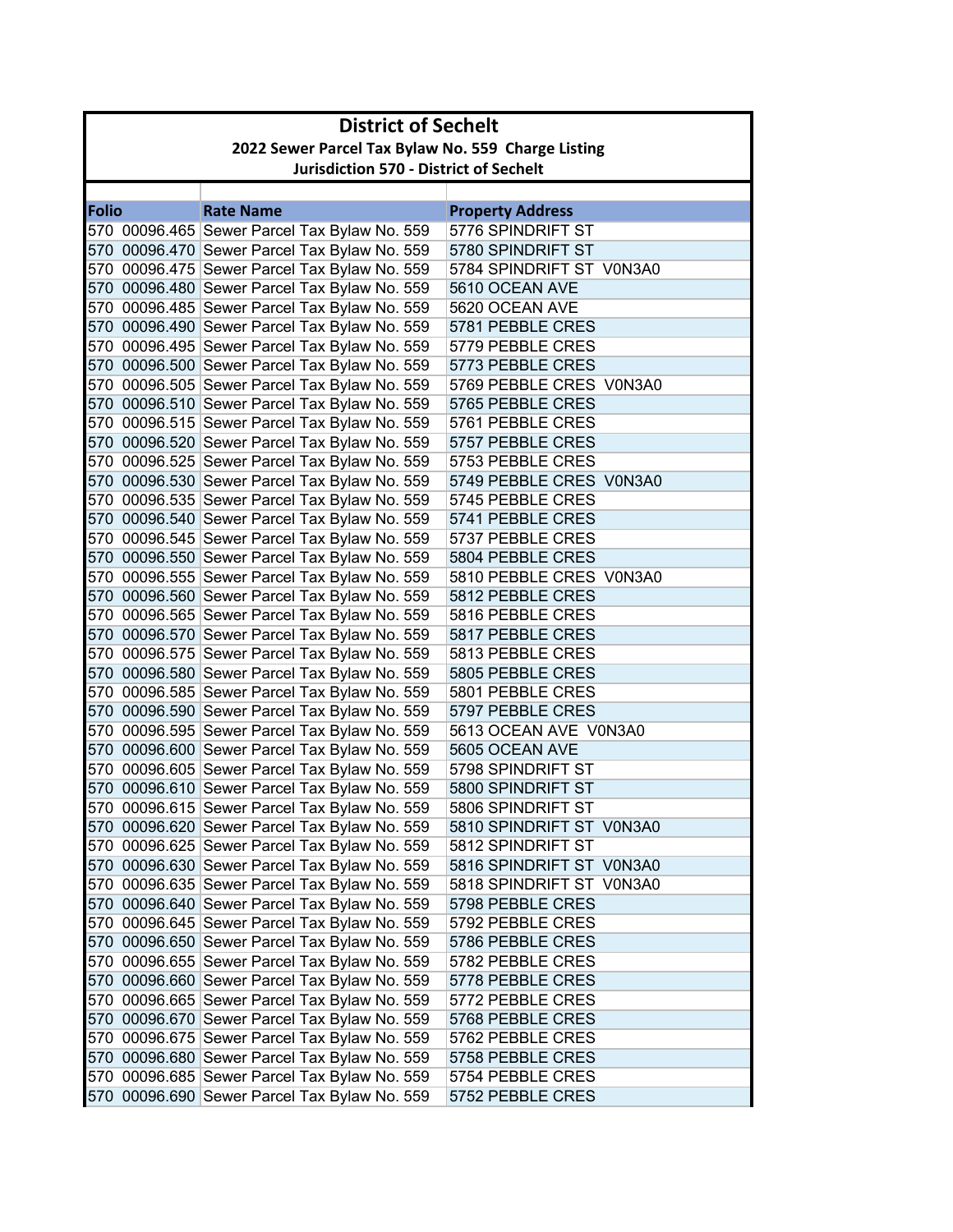|              | <b>District of Sechelt</b>                         |                                                                                              |                                           |  |  |
|--------------|----------------------------------------------------|----------------------------------------------------------------------------------------------|-------------------------------------------|--|--|
|              | 2022 Sewer Parcel Tax Bylaw No. 559 Charge Listing |                                                                                              |                                           |  |  |
|              | <b>Jurisdiction 570 - District of Sechelt</b>      |                                                                                              |                                           |  |  |
|              |                                                    |                                                                                              |                                           |  |  |
| <b>Folio</b> |                                                    | <b>Rate Name</b>                                                                             | <b>Property Address</b>                   |  |  |
|              |                                                    | 570 00096.695 Sewer Parcel Tax Bylaw No. 559                                                 | 5744 PEBBLE CRES V0N3A0                   |  |  |
|              |                                                    | 570 00096.700 Sewer Parcel Tax Bylaw No. 559                                                 | 5740 PEBBLE CRES V0N3A0                   |  |  |
|              |                                                    | 570 00096.705 Sewer Parcel Tax Bylaw No. 559                                                 | 5734 PEBBLE CRES V0N3A0                   |  |  |
|              |                                                    | 570 00096.710 Sewer Parcel Tax Bylaw No. 559                                                 | 5730 PEBBLE CRES V0N3A0                   |  |  |
|              |                                                    | 570 00096.715 Sewer Parcel Tax Bylaw No. 559                                                 |                                           |  |  |
|              |                                                    | 570 00096.750 Sewer Parcel Tax Bylaw No. 559                                                 | 5797 EBBTIDE ST                           |  |  |
|              |                                                    | 570 00096.755 Sewer Parcel Tax Bylaw No. 559                                                 | 5793 EBBTIDE ST V0N3A0                    |  |  |
|              |                                                    | 570 00096.760 Sewer Parcel Tax Bylaw No. 559                                                 | 5787 EBBTIDE ST                           |  |  |
|              |                                                    | 570 00096.765 Sewer Parcel Tax Bylaw No. 559                                                 | 5783 EBBTIDE ST                           |  |  |
|              |                                                    | 570 00096.770 Sewer Parcel Tax Bylaw No. 559                                                 | 5775 EBBTIDE ST V0N3A0                    |  |  |
|              |                                                    | 570 00096.775 Sewer Parcel Tax Bylaw No. 559                                                 | 5767 EBBTIDE ST V0N3A0                    |  |  |
|              |                                                    | 570 00096.780 Sewer Parcel Tax Bylaw No. 559                                                 | 5763 EBBTIDE ST V0N3A3                    |  |  |
|              |                                                    | 570 00096.785 Sewer Parcel Tax Bylaw No. 559                                                 | 5757 EBBTIDE ST                           |  |  |
|              |                                                    | 570 00096.790 Sewer Parcel Tax Bylaw No. 559                                                 | 5753 EBBTIDE ST                           |  |  |
|              |                                                    | 570 00096.795 Sewer Parcel Tax Bylaw No. 559                                                 | 5749 EBBTIDE ST V0N3A0                    |  |  |
|              |                                                    | 570 00096.800 Sewer Parcel Tax Bylaw No. 559                                                 | 5743 EBBTIDE ST                           |  |  |
|              |                                                    | 570 00096.805 Sewer Parcel Tax Bylaw No. 559                                                 | 5659 TRAIL AVE                            |  |  |
|              |                                                    | 570 00096.810 Sewer Parcel Tax Bylaw No. 559                                                 | 5746 NEPTUNE RD                           |  |  |
|              |                                                    | 570 00096.815 Sewer Parcel Tax Bylaw No. 559                                                 | 5750 NEPTUNE RD V0N3A0                    |  |  |
|              |                                                    | 570 00096.820 Sewer Parcel Tax Bylaw No. 559                                                 | 5756 NEPTUNE RD V0N3A0                    |  |  |
|              |                                                    | 570 00096.825 Sewer Parcel Tax Bylaw No. 559                                                 | 5760 NEPTUNE RD                           |  |  |
|              |                                                    | 570 00096.830 Sewer Parcel Tax Bylaw No. 559                                                 | 5764 NEPTUNE RD                           |  |  |
|              |                                                    | 570 00096.835 Sewer Parcel Tax Bylaw No. 559                                                 | 5772 NEPTUNE RD V0N3A0                    |  |  |
|              |                                                    | 570 00096.840 Sewer Parcel Tax Bylaw No. 559                                                 | 5778 NEPTUNE RD                           |  |  |
|              |                                                    | 570 00096.845 Sewer Parcel Tax Bylaw No. 559                                                 | 5784 NEPTUNE RD                           |  |  |
|              |                                                    | 570 00096.861 Sewer Parcel Tax Bylaw No. 559                                                 | 5798 NEPTUNE RD V0N3A0                    |  |  |
|              |                                                    | 570 00096.863 Sewer Parcel Tax Bylaw No. 559                                                 | 5790 NEPTUNE RD                           |  |  |
|              |                                                    | 570 00096.865 Sewer Parcel Tax Bylaw No. 559                                                 | 5660 SALMON DR                            |  |  |
|              |                                                    | 570 00096.900 Sewer Parcel Tax Bylaw No. 559                                                 | 5787 SURF CIR<br>5781 SURF CIR            |  |  |
|              |                                                    | 570 00096.905 Sewer Parcel Tax Bylaw No. 559                                                 |                                           |  |  |
|              |                                                    | 570 00096.910 Sewer Parcel Tax Bylaw No. 559                                                 | 5777 SURF CIR<br>5773 SURF CIR            |  |  |
|              |                                                    | 570 00096.915 Sewer Parcel Tax Bylaw No. 559<br>570 00096.920 Sewer Parcel Tax Bylaw No. 559 |                                           |  |  |
|              |                                                    |                                                                                              | 5769 SURF CIR V0N3A0                      |  |  |
|              |                                                    | 570 00096.925 Sewer Parcel Tax Bylaw No. 559                                                 | 5693 TRAIL AVE<br>5754 EBBTIDE ST         |  |  |
|              |                                                    | 570 00096.930 Sewer Parcel Tax Bylaw No. 559                                                 |                                           |  |  |
|              |                                                    | 570 00096.935 Sewer Parcel Tax Bylaw No. 559<br>570 00096.940 Sewer Parcel Tax Bylaw No. 559 | 5760 EBBTIDE ST                           |  |  |
|              |                                                    | 570 00096.945 Sewer Parcel Tax Bylaw No. 559                                                 | 5764 EBBTIDE ST<br>5768 EBBTIDE ST V0N3A3 |  |  |
|              |                                                    | 570 00096.950 Sewer Parcel Tax Bylaw No. 559                                                 | 5774 EBBTIDE ST                           |  |  |
|              |                                                    | 570 00096.955 Sewer Parcel Tax Bylaw No. 559                                                 | 5778 EBBTIDE ST V0N3A3                    |  |  |
|              |                                                    | 570 00096.960 Sewer Parcel Tax Bylaw No. 559                                                 | 5784 EBBTIDE ST                           |  |  |
|              |                                                    | 570 00096.965 Sewer Parcel Tax Bylaw No. 559                                                 | 5684 SALMON DR V0N3A0                     |  |  |
|              |                                                    | 570 00097.000 Sewer Parcel Tax Bylaw No. 559                                                 | 5524 OCEAN AVE                            |  |  |
|              |                                                    | 570 00097.005 Sewer Parcel Tax Bylaw No. 559                                                 | 5727 TRAIL AVE V0N3A5                     |  |  |
|              |                                                    | 570 00097.010 Sewer Parcel Tax Bylaw No. 559                                                 | 5723 TRAIL AVE                            |  |  |
|              |                                                    | 570 00097.015 Sewer Parcel Tax Bylaw No. 559                                                 | 5717 TRAIL AVE V0N3A0                     |  |  |
|              |                                                    |                                                                                              |                                           |  |  |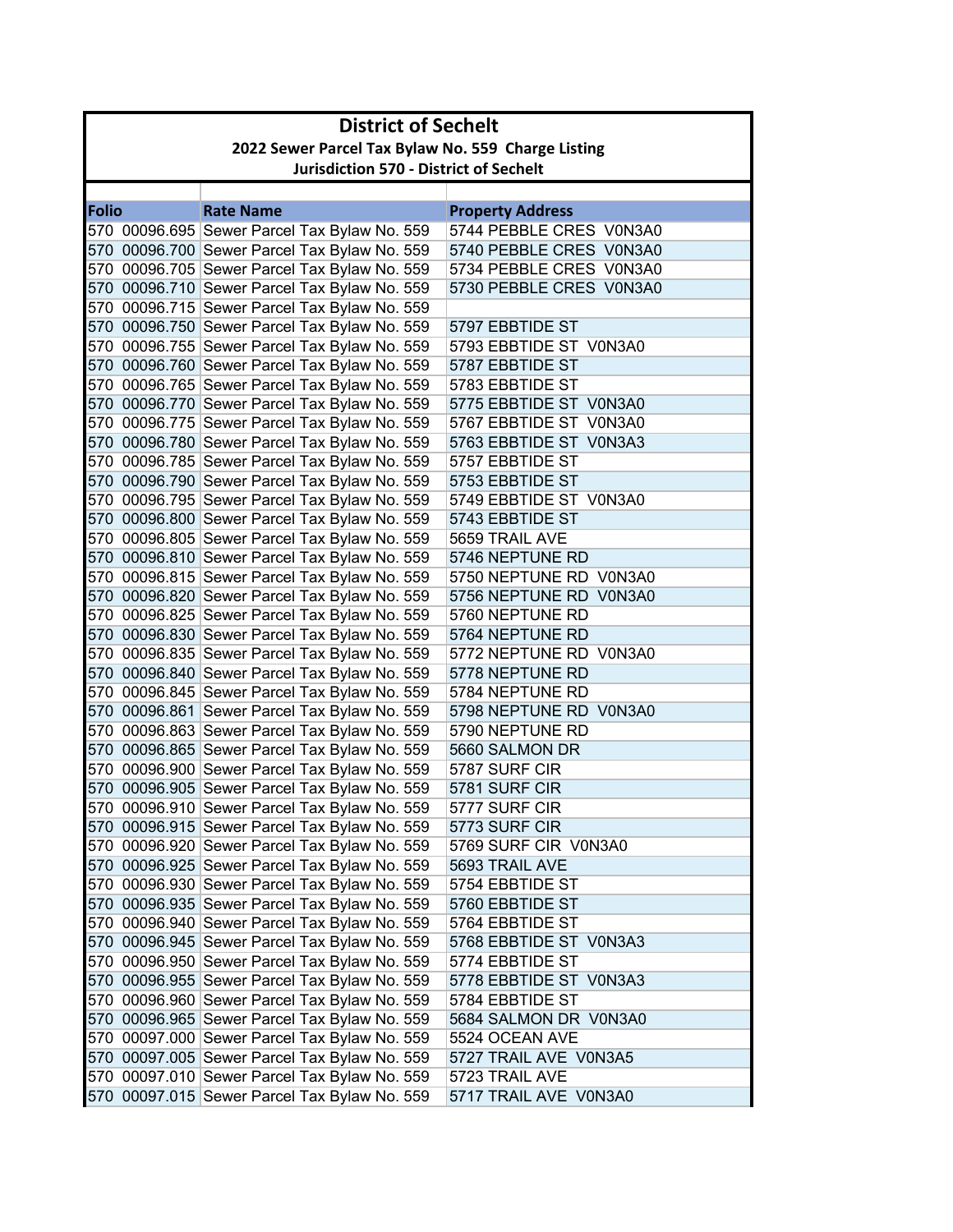|              | <b>District of Sechelt</b>                         |                                                                                              |                                  |  |  |
|--------------|----------------------------------------------------|----------------------------------------------------------------------------------------------|----------------------------------|--|--|
|              | 2022 Sewer Parcel Tax Bylaw No. 559 Charge Listing |                                                                                              |                                  |  |  |
|              | <b>Jurisdiction 570 - District of Sechelt</b>      |                                                                                              |                                  |  |  |
|              |                                                    |                                                                                              |                                  |  |  |
| <b>Folio</b> |                                                    | <b>Rate Name</b>                                                                             | <b>Property Address</b>          |  |  |
|              |                                                    | 570 00097.020 Sewer Parcel Tax Bylaw No. 559                                                 | 5711 TRAIL AVE V0N3A0            |  |  |
|              |                                                    | 570 00097.025 Sewer Parcel Tax Bylaw No. 559                                                 | 5703 TRAIL AVE                   |  |  |
|              |                                                    | 570 00097.030 Sewer Parcel Tax Bylaw No. 559                                                 | 5788 SURF CIR                    |  |  |
|              |                                                    | 570 00097.035 Sewer Parcel Tax Bylaw No. 559                                                 | 5708 SALMON DR                   |  |  |
|              |                                                    | 570 00097.040 Sewer Parcel Tax Bylaw No. 559                                                 | 5712 SALMON DR                   |  |  |
|              |                                                    | 570 00097.045 Sewer Parcel Tax Bylaw No. 559                                                 | 5716 SALMON DR                   |  |  |
|              |                                                    | 570 00097.050 Sewer Parcel Tax Bylaw No. 559                                                 | 5720 SALMON DR                   |  |  |
|              |                                                    | 570 00097.055 Sewer Parcel Tax Bylaw No. 559                                                 | 5724 SALMON DR                   |  |  |
|              |                                                    | 570 00097.060 Sewer Parcel Tax Bylaw No. 559                                                 | 5717 SALMON DR                   |  |  |
|              |                                                    | 570 00097.065 Sewer Parcel Tax Bylaw No. 559                                                 | 5713 SALMON DR                   |  |  |
|              |                                                    | 570 00097.070 Sewer Parcel Tax Bylaw No. 559                                                 | 5711 SALMON DR                   |  |  |
|              |                                                    | 570 00097.075 Sewer Parcel Tax Bylaw No. 559                                                 | 5709 SALMON DR                   |  |  |
|              |                                                    | 570 00097.080 Sewer Parcel Tax Bylaw No. 559                                                 | 5707 SALMON DR V0N3A0            |  |  |
|              |                                                    | 570 00097.085 Sewer Parcel Tax Bylaw No. 559                                                 | 5703 SALMON DR                   |  |  |
|              |                                                    | 570 00097.211 Sewer Parcel Tax Bylaw No. 559                                                 | 5661 SALMON DR                   |  |  |
|              |                                                    | 570 00097.212 Sewer Parcel Tax Bylaw No. 559                                                 | 5663 SALMON DR                   |  |  |
|              |                                                    | 570 00097.213 Sewer Parcel Tax Bylaw No. 559                                                 | 5665 SALMON DR                   |  |  |
|              |                                                    | 570 00097.214 Sewer Parcel Tax Bylaw No. 559                                                 | 5673 SALMON DR V0N3A0            |  |  |
|              |                                                    | 570 00097.215 Sewer Parcel Tax Bylaw No. 559                                                 | 5677 SALMON DR V0N3A6            |  |  |
|              |                                                    | 570 00097.216 Sewer Parcel Tax Bylaw No. 559                                                 | 5683 SALMON DR                   |  |  |
|              |                                                    | 570 00097.217 Sewer Parcel Tax Bylaw No. 559                                                 | 5689 SALMON DR                   |  |  |
|              |                                                    | 570 00097.218 Sewer Parcel Tax Bylaw No. 559                                                 | 5701 SALMON DR                   |  |  |
|              |                                                    | 570 00097.219 Sewer Parcel Tax Bylaw No. 559                                                 | 5669 SALMON DR                   |  |  |
|              |                                                    | 570 00097.252 Sewer Parcel Tax Bylaw No. 559                                                 | 5732 TRAIL AVE V0N3A0            |  |  |
|              |                                                    | 570 00097.254 Sewer Parcel Tax Bylaw No. 559                                                 | 5728 TRAIL AVE<br>5724 TRAIL AVE |  |  |
|              |                                                    | 570 00097.256 Sewer Parcel Tax Bylaw No. 559<br>570 00097.258 Sewer Parcel Tax Bylaw No. 559 | 5718 TRAIL AVE                   |  |  |
|              |                                                    | 570 00097.260 Sewer Parcel Tax Bylaw No. 559                                                 | 5714 TRAIL AVE                   |  |  |
|              |                                                    | 570 00097.262 Sewer Parcel Tax Bylaw No. 559                                                 | 5710 TRAIL AVE                   |  |  |
|              |                                                    | 570 00097.264 Sewer Parcel Tax Bylaw No. 559                                                 | 5762 SURF CIR                    |  |  |
|              |                                                    | 570 00097.266 Sewer Parcel Tax Bylaw No. 559                                                 | 5750 SURF CIR                    |  |  |
|              |                                                    | 570 00097.268 Sewer Parcel Tax Bylaw No. 559                                                 | 5746 SURF CIR                    |  |  |
|              |                                                    | 570 00097.270 Sewer Parcel Tax Bylaw No. 559                                                 | 5742 SURF CIR V0N3A0             |  |  |
|              |                                                    | 570 00097.272 Sewer Parcel Tax Bylaw No. 559                                                 | 5738 SURF CIR                    |  |  |
|              |                                                    | 570 00097.274 Sewer Parcel Tax Bylaw No. 559                                                 | 5736 SURF CIR                    |  |  |
|              |                                                    | 570 00097.276 Sewer Parcel Tax Bylaw No. 559                                                 | 5734 SURF CIR V0N3A0             |  |  |
|              |                                                    | 570 00097.278 Sewer Parcel Tax Bylaw No. 559                                                 | 5730 SURF CIR V0N3A0             |  |  |
|              |                                                    | 570 00097.280 Sewer Parcel Tax Bylaw No. 559                                                 | 5726 SURF CIR V0N3A0             |  |  |
|              |                                                    | 570 00097.282 Sewer Parcel Tax Bylaw No. 559                                                 | 5722 SURF CIR                    |  |  |
|              |                                                    | 570 00097.284 Sewer Parcel Tax Bylaw No. 559                                                 | 5716 SURF CIR                    |  |  |
|              |                                                    | 570 00097.286 Sewer Parcel Tax Bylaw No. 559                                                 | 5712 SURF CIR                    |  |  |
|              |                                                    | 570 00097.288 Sewer Parcel Tax Bylaw No. 559                                                 | 5710 SURF CIR                    |  |  |
|              |                                                    | 570 00097.290 Sewer Parcel Tax Bylaw No. 559                                                 | 5708 SURF CIR                    |  |  |
|              |                                                    | 570 00097.292 Sewer Parcel Tax Bylaw No. 559                                                 | 5706 SURF CIR                    |  |  |
|              |                                                    | 570 00097.294 Sewer Parcel Tax Bylaw No. 559                                                 | 5700 SURF CIR                    |  |  |
|              |                                                    | 570 00097.320 Sewer Parcel Tax Bylaw No. 559                                                 | 5650 TRAIL AVE                   |  |  |
|              |                                                    |                                                                                              |                                  |  |  |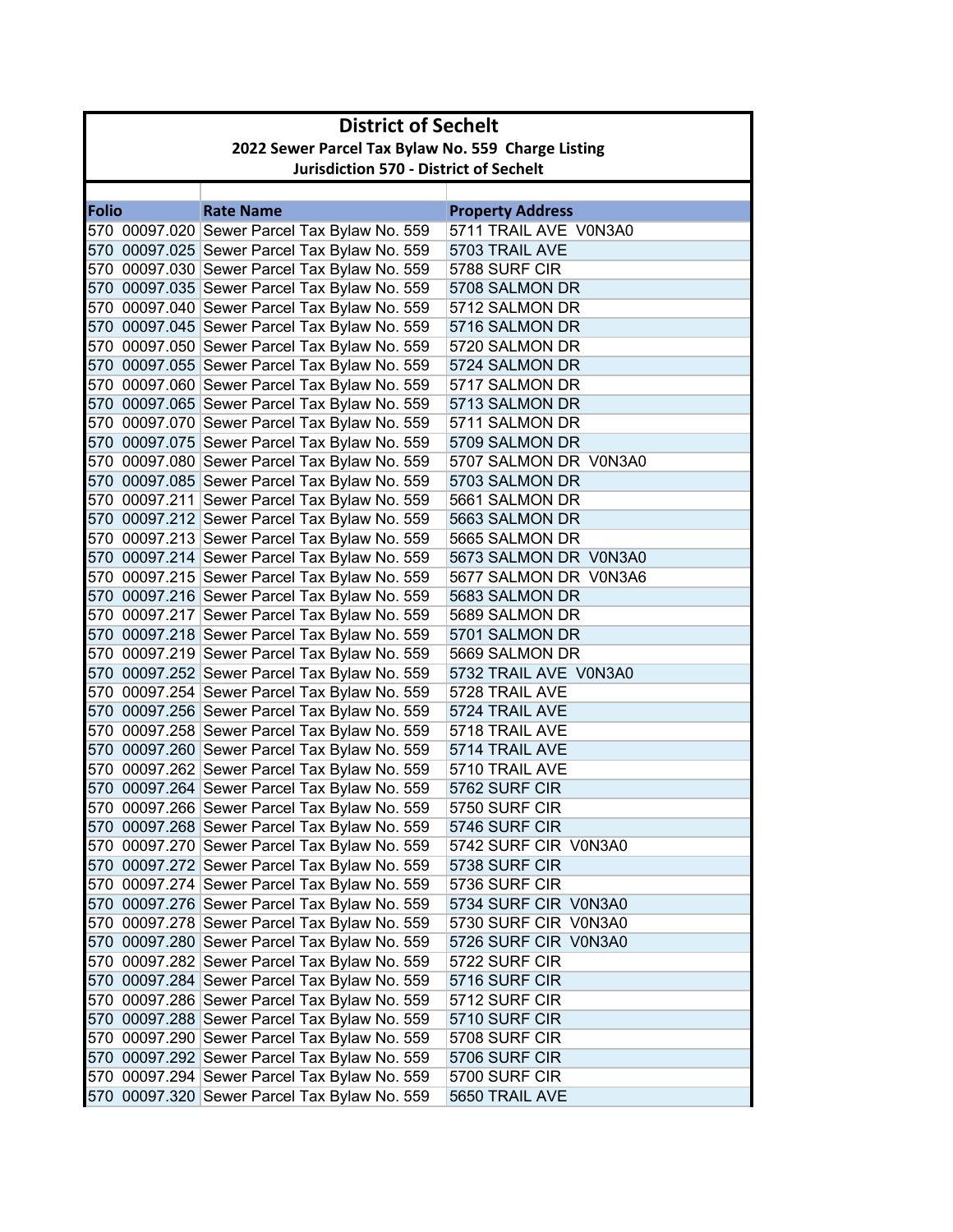| 2022 Sewer Parcel Tax Bylaw No. 559 Charge Listing<br><b>Jurisdiction 570 - District of Sechelt</b><br><b>Folio</b><br><b>Rate Name</b><br><b>Property Address</b><br>5763 SURF CIR<br>570 00097.324 Sewer Parcel Tax Bylaw No. 559<br>570 00097.326 Sewer Parcel Tax Bylaw No. 559<br>5696 TRAIL AVE V0N3A3<br>570 00097.328 Sewer Parcel Tax Bylaw No. 559<br>5692 TRAIL AVE V0N3A0<br>570 00097.330 Sewer Parcel Tax Bylaw No. 559<br>5665 SURF CIR V0N3A0<br>570 00097.332 Sewer Parcel Tax Bylaw No. 559<br>5669 SURF CIR<br>570 00097.334 Sewer Parcel Tax Bylaw No. 559<br>5675 SURF CIR<br>570 00097.336 Sewer Parcel Tax Bylaw No. 559<br>5681 SURF CIR<br>570 00097.338 Sewer Parcel Tax Bylaw No. 559<br>5687 SURF CIR V0N3A0<br>570 00097.340 Sewer Parcel Tax Bylaw No. 559<br>5691 SURF CIR V0N3A0<br>5697 SURF CIR V0N3A0<br>570 00097.342 Sewer Parcel Tax Bylaw No. 559<br>570 00097.344 Sewer Parcel Tax Bylaw No. 559<br>5701 SURF CIR<br>570 00097.346 Sewer Parcel Tax Bylaw No. 559<br>5723 SURF CIR<br>570 00097.348 Sewer Parcel Tax Bylaw No. 559<br>5741 SURF CIR V0N3A0<br>570 00097.350 Sewer Parcel Tax Bylaw No. 559<br>5745 SURF CIR<br>570 00097.352 Sewer Parcel Tax Bylaw No. 559<br>5749 SURF CIR V0N3A0<br>570 00097.354 Sewer Parcel Tax Bylaw No. 559<br>5753 SURF CIR V0N3A0<br>570 00097.356 Sewer Parcel Tax Bylaw No. 559<br>5757 SURF CIR V0N3A0<br>570 00097.701 Sewer Parcel Tax Bylaw No. 559<br>1 - 5706 EBBTIDE ST V7Z0J4<br>570 00097.702 Sewer Parcel Tax Bylaw No. 559<br>2 - 5706 EBBTIDE ST V7Z0J4<br>570 00097.703 Sewer Parcel Tax Bylaw No. 559<br>3 - 5706 EBBTIDE ST V7Z0J4<br>570 00097.704 Sewer Parcel Tax Bylaw No. 559<br>4 - 5706 EBBTIDE ST V7Z0J4<br>570 00097.705 Sewer Parcel Tax Bylaw No. 559<br>5 - 5706 EBBTIDE ST V7Z0J4<br>570 00097.706 Sewer Parcel Tax Bylaw No. 559<br>6 - 5706 EBBTIDE ST V7Z0J4<br>570 00097.707 Sewer Parcel Tax Bylaw No. 559<br>7 - 5706 EBBTIDE ST V7Z0J4<br>570 00097.708 Sewer Parcel Tax Bylaw No. 559<br>8 - 5706 EBBTIDE ST V7Z0J4<br>570 00097.709 Sewer Parcel Tax Bylaw No. 559<br>9 - 5706 EBBTIDE ST V7Z0J4<br>570 00097.710 Sewer Parcel Tax Bylaw No. 559<br>10 - 5706 EBBTIDE ST V7Z0J4<br>11 - 5706 EBBTIDE ST V7Z0J4<br>570 00097.711 Sewer Parcel Tax Bylaw No. 559<br>570 00097.712 Sewer Parcel Tax Bylaw No. 559<br>12 - 5706 EBBTIDE ST V7Z0J4<br>570 00097.713 Sewer Parcel Tax Bylaw No. 559<br>14 - 5706 EBBTIDE ST V7Z0J4<br>570 00097.714 Sewer Parcel Tax Bylaw No. 559<br>15 - 5706 EBBTIDE ST V7Z0J4<br>570 00097.715 Sewer Parcel Tax Bylaw No. 559<br>16 - 5706 EBBTIDE ST V7Z0J4<br>570 00097.716 Sewer Parcel Tax Bylaw No. 559<br>17 - 5706 EBBTIDE ST V7Z0J4<br>570 00097.717 Sewer Parcel Tax Bylaw No. 559<br>18 - 5706 EBBTIDE ST V7Z0J4<br>570 00097.718 Sewer Parcel Tax Bylaw No. 559<br>19 - 5706 EBBTIDE ST V7Z0J4<br>570 00097.755 Sewer Parcel Tax Bylaw No. 559<br>5711 EBBTIDE ST V7Z0J5<br>570 00097.756 Sewer Parcel Tax Bylaw No. 559<br>101 - 5711 EBBTIDE ST V7Z0J5<br>570 00097.757 Sewer Parcel Tax Bylaw No. 559<br>102 - 5711 EBBTIDE ST V7Z0J5<br>570 00097.758 Sewer Parcel Tax Bylaw No. 559<br>103 - 5711 EBBTIDE ST V7Z0J5<br>570 00097.759 Sewer Parcel Tax Bylaw No. 559<br>104 - 5711 EBBTIDE ST V7Z0J5<br>570 00097.760 Sewer Parcel Tax Bylaw No. 559<br>105 - 5711 EBBTIDE ST V7Z0J5<br>570 00097.761 Sewer Parcel Tax Bylaw No. 559<br>106 - 5711 EBBTIDE ST V7Z0J5<br>570 00097.762 Sewer Parcel Tax Bylaw No. 559<br>107 - 5711 EBBTIDE ST V7Z0J5<br>570 00097.763 Sewer Parcel Tax Bylaw No. 559<br>108 - 5711 EBBTIDE ST V7Z0J5<br>570 00097.764 Sewer Parcel Tax Bylaw No. 559<br>109 - 5711 EBBTIDE ST V7Z0J5<br>570 00097.765 Sewer Parcel Tax Bylaw No. 559<br>110 - 5711 EBBTIDE ST V7Z0J5 | <b>District of Sechelt</b> |  |  |  |  |
|----------------------------------------------------------------------------------------------------------------------------------------------------------------------------------------------------------------------------------------------------------------------------------------------------------------------------------------------------------------------------------------------------------------------------------------------------------------------------------------------------------------------------------------------------------------------------------------------------------------------------------------------------------------------------------------------------------------------------------------------------------------------------------------------------------------------------------------------------------------------------------------------------------------------------------------------------------------------------------------------------------------------------------------------------------------------------------------------------------------------------------------------------------------------------------------------------------------------------------------------------------------------------------------------------------------------------------------------------------------------------------------------------------------------------------------------------------------------------------------------------------------------------------------------------------------------------------------------------------------------------------------------------------------------------------------------------------------------------------------------------------------------------------------------------------------------------------------------------------------------------------------------------------------------------------------------------------------------------------------------------------------------------------------------------------------------------------------------------------------------------------------------------------------------------------------------------------------------------------------------------------------------------------------------------------------------------------------------------------------------------------------------------------------------------------------------------------------------------------------------------------------------------------------------------------------------------------------------------------------------------------------------------------------------------------------------------------------------------------------------------------------------------------------------------------------------------------------------------------------------------------------------------------------------------------------------------------------------------------------------------------------------------------------------------------------------------------------------------------------------------------------------------------------------------------------------------------------------------------------------------------------------------------------------------------------------------------------------------------------------------------------------------------------------------------------------------------------------------------------------------------------------------------------------------------------------------------------------------------------------------------------------------------------------------------------------------------------------------------------------------------------------------|----------------------------|--|--|--|--|
|                                                                                                                                                                                                                                                                                                                                                                                                                                                                                                                                                                                                                                                                                                                                                                                                                                                                                                                                                                                                                                                                                                                                                                                                                                                                                                                                                                                                                                                                                                                                                                                                                                                                                                                                                                                                                                                                                                                                                                                                                                                                                                                                                                                                                                                                                                                                                                                                                                                                                                                                                                                                                                                                                                                                                                                                                                                                                                                                                                                                                                                                                                                                                                                                                                                                                                                                                                                                                                                                                                                                                                                                                                                                                                                                                                            |                            |  |  |  |  |
|                                                                                                                                                                                                                                                                                                                                                                                                                                                                                                                                                                                                                                                                                                                                                                                                                                                                                                                                                                                                                                                                                                                                                                                                                                                                                                                                                                                                                                                                                                                                                                                                                                                                                                                                                                                                                                                                                                                                                                                                                                                                                                                                                                                                                                                                                                                                                                                                                                                                                                                                                                                                                                                                                                                                                                                                                                                                                                                                                                                                                                                                                                                                                                                                                                                                                                                                                                                                                                                                                                                                                                                                                                                                                                                                                                            |                            |  |  |  |  |
|                                                                                                                                                                                                                                                                                                                                                                                                                                                                                                                                                                                                                                                                                                                                                                                                                                                                                                                                                                                                                                                                                                                                                                                                                                                                                                                                                                                                                                                                                                                                                                                                                                                                                                                                                                                                                                                                                                                                                                                                                                                                                                                                                                                                                                                                                                                                                                                                                                                                                                                                                                                                                                                                                                                                                                                                                                                                                                                                                                                                                                                                                                                                                                                                                                                                                                                                                                                                                                                                                                                                                                                                                                                                                                                                                                            |                            |  |  |  |  |
|                                                                                                                                                                                                                                                                                                                                                                                                                                                                                                                                                                                                                                                                                                                                                                                                                                                                                                                                                                                                                                                                                                                                                                                                                                                                                                                                                                                                                                                                                                                                                                                                                                                                                                                                                                                                                                                                                                                                                                                                                                                                                                                                                                                                                                                                                                                                                                                                                                                                                                                                                                                                                                                                                                                                                                                                                                                                                                                                                                                                                                                                                                                                                                                                                                                                                                                                                                                                                                                                                                                                                                                                                                                                                                                                                                            |                            |  |  |  |  |
|                                                                                                                                                                                                                                                                                                                                                                                                                                                                                                                                                                                                                                                                                                                                                                                                                                                                                                                                                                                                                                                                                                                                                                                                                                                                                                                                                                                                                                                                                                                                                                                                                                                                                                                                                                                                                                                                                                                                                                                                                                                                                                                                                                                                                                                                                                                                                                                                                                                                                                                                                                                                                                                                                                                                                                                                                                                                                                                                                                                                                                                                                                                                                                                                                                                                                                                                                                                                                                                                                                                                                                                                                                                                                                                                                                            |                            |  |  |  |  |
|                                                                                                                                                                                                                                                                                                                                                                                                                                                                                                                                                                                                                                                                                                                                                                                                                                                                                                                                                                                                                                                                                                                                                                                                                                                                                                                                                                                                                                                                                                                                                                                                                                                                                                                                                                                                                                                                                                                                                                                                                                                                                                                                                                                                                                                                                                                                                                                                                                                                                                                                                                                                                                                                                                                                                                                                                                                                                                                                                                                                                                                                                                                                                                                                                                                                                                                                                                                                                                                                                                                                                                                                                                                                                                                                                                            |                            |  |  |  |  |
|                                                                                                                                                                                                                                                                                                                                                                                                                                                                                                                                                                                                                                                                                                                                                                                                                                                                                                                                                                                                                                                                                                                                                                                                                                                                                                                                                                                                                                                                                                                                                                                                                                                                                                                                                                                                                                                                                                                                                                                                                                                                                                                                                                                                                                                                                                                                                                                                                                                                                                                                                                                                                                                                                                                                                                                                                                                                                                                                                                                                                                                                                                                                                                                                                                                                                                                                                                                                                                                                                                                                                                                                                                                                                                                                                                            |                            |  |  |  |  |
|                                                                                                                                                                                                                                                                                                                                                                                                                                                                                                                                                                                                                                                                                                                                                                                                                                                                                                                                                                                                                                                                                                                                                                                                                                                                                                                                                                                                                                                                                                                                                                                                                                                                                                                                                                                                                                                                                                                                                                                                                                                                                                                                                                                                                                                                                                                                                                                                                                                                                                                                                                                                                                                                                                                                                                                                                                                                                                                                                                                                                                                                                                                                                                                                                                                                                                                                                                                                                                                                                                                                                                                                                                                                                                                                                                            |                            |  |  |  |  |
|                                                                                                                                                                                                                                                                                                                                                                                                                                                                                                                                                                                                                                                                                                                                                                                                                                                                                                                                                                                                                                                                                                                                                                                                                                                                                                                                                                                                                                                                                                                                                                                                                                                                                                                                                                                                                                                                                                                                                                                                                                                                                                                                                                                                                                                                                                                                                                                                                                                                                                                                                                                                                                                                                                                                                                                                                                                                                                                                                                                                                                                                                                                                                                                                                                                                                                                                                                                                                                                                                                                                                                                                                                                                                                                                                                            |                            |  |  |  |  |
|                                                                                                                                                                                                                                                                                                                                                                                                                                                                                                                                                                                                                                                                                                                                                                                                                                                                                                                                                                                                                                                                                                                                                                                                                                                                                                                                                                                                                                                                                                                                                                                                                                                                                                                                                                                                                                                                                                                                                                                                                                                                                                                                                                                                                                                                                                                                                                                                                                                                                                                                                                                                                                                                                                                                                                                                                                                                                                                                                                                                                                                                                                                                                                                                                                                                                                                                                                                                                                                                                                                                                                                                                                                                                                                                                                            |                            |  |  |  |  |
|                                                                                                                                                                                                                                                                                                                                                                                                                                                                                                                                                                                                                                                                                                                                                                                                                                                                                                                                                                                                                                                                                                                                                                                                                                                                                                                                                                                                                                                                                                                                                                                                                                                                                                                                                                                                                                                                                                                                                                                                                                                                                                                                                                                                                                                                                                                                                                                                                                                                                                                                                                                                                                                                                                                                                                                                                                                                                                                                                                                                                                                                                                                                                                                                                                                                                                                                                                                                                                                                                                                                                                                                                                                                                                                                                                            |                            |  |  |  |  |
|                                                                                                                                                                                                                                                                                                                                                                                                                                                                                                                                                                                                                                                                                                                                                                                                                                                                                                                                                                                                                                                                                                                                                                                                                                                                                                                                                                                                                                                                                                                                                                                                                                                                                                                                                                                                                                                                                                                                                                                                                                                                                                                                                                                                                                                                                                                                                                                                                                                                                                                                                                                                                                                                                                                                                                                                                                                                                                                                                                                                                                                                                                                                                                                                                                                                                                                                                                                                                                                                                                                                                                                                                                                                                                                                                                            |                            |  |  |  |  |
|                                                                                                                                                                                                                                                                                                                                                                                                                                                                                                                                                                                                                                                                                                                                                                                                                                                                                                                                                                                                                                                                                                                                                                                                                                                                                                                                                                                                                                                                                                                                                                                                                                                                                                                                                                                                                                                                                                                                                                                                                                                                                                                                                                                                                                                                                                                                                                                                                                                                                                                                                                                                                                                                                                                                                                                                                                                                                                                                                                                                                                                                                                                                                                                                                                                                                                                                                                                                                                                                                                                                                                                                                                                                                                                                                                            |                            |  |  |  |  |
|                                                                                                                                                                                                                                                                                                                                                                                                                                                                                                                                                                                                                                                                                                                                                                                                                                                                                                                                                                                                                                                                                                                                                                                                                                                                                                                                                                                                                                                                                                                                                                                                                                                                                                                                                                                                                                                                                                                                                                                                                                                                                                                                                                                                                                                                                                                                                                                                                                                                                                                                                                                                                                                                                                                                                                                                                                                                                                                                                                                                                                                                                                                                                                                                                                                                                                                                                                                                                                                                                                                                                                                                                                                                                                                                                                            |                            |  |  |  |  |
|                                                                                                                                                                                                                                                                                                                                                                                                                                                                                                                                                                                                                                                                                                                                                                                                                                                                                                                                                                                                                                                                                                                                                                                                                                                                                                                                                                                                                                                                                                                                                                                                                                                                                                                                                                                                                                                                                                                                                                                                                                                                                                                                                                                                                                                                                                                                                                                                                                                                                                                                                                                                                                                                                                                                                                                                                                                                                                                                                                                                                                                                                                                                                                                                                                                                                                                                                                                                                                                                                                                                                                                                                                                                                                                                                                            |                            |  |  |  |  |
|                                                                                                                                                                                                                                                                                                                                                                                                                                                                                                                                                                                                                                                                                                                                                                                                                                                                                                                                                                                                                                                                                                                                                                                                                                                                                                                                                                                                                                                                                                                                                                                                                                                                                                                                                                                                                                                                                                                                                                                                                                                                                                                                                                                                                                                                                                                                                                                                                                                                                                                                                                                                                                                                                                                                                                                                                                                                                                                                                                                                                                                                                                                                                                                                                                                                                                                                                                                                                                                                                                                                                                                                                                                                                                                                                                            |                            |  |  |  |  |
|                                                                                                                                                                                                                                                                                                                                                                                                                                                                                                                                                                                                                                                                                                                                                                                                                                                                                                                                                                                                                                                                                                                                                                                                                                                                                                                                                                                                                                                                                                                                                                                                                                                                                                                                                                                                                                                                                                                                                                                                                                                                                                                                                                                                                                                                                                                                                                                                                                                                                                                                                                                                                                                                                                                                                                                                                                                                                                                                                                                                                                                                                                                                                                                                                                                                                                                                                                                                                                                                                                                                                                                                                                                                                                                                                                            |                            |  |  |  |  |
|                                                                                                                                                                                                                                                                                                                                                                                                                                                                                                                                                                                                                                                                                                                                                                                                                                                                                                                                                                                                                                                                                                                                                                                                                                                                                                                                                                                                                                                                                                                                                                                                                                                                                                                                                                                                                                                                                                                                                                                                                                                                                                                                                                                                                                                                                                                                                                                                                                                                                                                                                                                                                                                                                                                                                                                                                                                                                                                                                                                                                                                                                                                                                                                                                                                                                                                                                                                                                                                                                                                                                                                                                                                                                                                                                                            |                            |  |  |  |  |
|                                                                                                                                                                                                                                                                                                                                                                                                                                                                                                                                                                                                                                                                                                                                                                                                                                                                                                                                                                                                                                                                                                                                                                                                                                                                                                                                                                                                                                                                                                                                                                                                                                                                                                                                                                                                                                                                                                                                                                                                                                                                                                                                                                                                                                                                                                                                                                                                                                                                                                                                                                                                                                                                                                                                                                                                                                                                                                                                                                                                                                                                                                                                                                                                                                                                                                                                                                                                                                                                                                                                                                                                                                                                                                                                                                            |                            |  |  |  |  |
|                                                                                                                                                                                                                                                                                                                                                                                                                                                                                                                                                                                                                                                                                                                                                                                                                                                                                                                                                                                                                                                                                                                                                                                                                                                                                                                                                                                                                                                                                                                                                                                                                                                                                                                                                                                                                                                                                                                                                                                                                                                                                                                                                                                                                                                                                                                                                                                                                                                                                                                                                                                                                                                                                                                                                                                                                                                                                                                                                                                                                                                                                                                                                                                                                                                                                                                                                                                                                                                                                                                                                                                                                                                                                                                                                                            |                            |  |  |  |  |
|                                                                                                                                                                                                                                                                                                                                                                                                                                                                                                                                                                                                                                                                                                                                                                                                                                                                                                                                                                                                                                                                                                                                                                                                                                                                                                                                                                                                                                                                                                                                                                                                                                                                                                                                                                                                                                                                                                                                                                                                                                                                                                                                                                                                                                                                                                                                                                                                                                                                                                                                                                                                                                                                                                                                                                                                                                                                                                                                                                                                                                                                                                                                                                                                                                                                                                                                                                                                                                                                                                                                                                                                                                                                                                                                                                            |                            |  |  |  |  |
|                                                                                                                                                                                                                                                                                                                                                                                                                                                                                                                                                                                                                                                                                                                                                                                                                                                                                                                                                                                                                                                                                                                                                                                                                                                                                                                                                                                                                                                                                                                                                                                                                                                                                                                                                                                                                                                                                                                                                                                                                                                                                                                                                                                                                                                                                                                                                                                                                                                                                                                                                                                                                                                                                                                                                                                                                                                                                                                                                                                                                                                                                                                                                                                                                                                                                                                                                                                                                                                                                                                                                                                                                                                                                                                                                                            |                            |  |  |  |  |
|                                                                                                                                                                                                                                                                                                                                                                                                                                                                                                                                                                                                                                                                                                                                                                                                                                                                                                                                                                                                                                                                                                                                                                                                                                                                                                                                                                                                                                                                                                                                                                                                                                                                                                                                                                                                                                                                                                                                                                                                                                                                                                                                                                                                                                                                                                                                                                                                                                                                                                                                                                                                                                                                                                                                                                                                                                                                                                                                                                                                                                                                                                                                                                                                                                                                                                                                                                                                                                                                                                                                                                                                                                                                                                                                                                            |                            |  |  |  |  |
|                                                                                                                                                                                                                                                                                                                                                                                                                                                                                                                                                                                                                                                                                                                                                                                                                                                                                                                                                                                                                                                                                                                                                                                                                                                                                                                                                                                                                                                                                                                                                                                                                                                                                                                                                                                                                                                                                                                                                                                                                                                                                                                                                                                                                                                                                                                                                                                                                                                                                                                                                                                                                                                                                                                                                                                                                                                                                                                                                                                                                                                                                                                                                                                                                                                                                                                                                                                                                                                                                                                                                                                                                                                                                                                                                                            |                            |  |  |  |  |
|                                                                                                                                                                                                                                                                                                                                                                                                                                                                                                                                                                                                                                                                                                                                                                                                                                                                                                                                                                                                                                                                                                                                                                                                                                                                                                                                                                                                                                                                                                                                                                                                                                                                                                                                                                                                                                                                                                                                                                                                                                                                                                                                                                                                                                                                                                                                                                                                                                                                                                                                                                                                                                                                                                                                                                                                                                                                                                                                                                                                                                                                                                                                                                                                                                                                                                                                                                                                                                                                                                                                                                                                                                                                                                                                                                            |                            |  |  |  |  |
|                                                                                                                                                                                                                                                                                                                                                                                                                                                                                                                                                                                                                                                                                                                                                                                                                                                                                                                                                                                                                                                                                                                                                                                                                                                                                                                                                                                                                                                                                                                                                                                                                                                                                                                                                                                                                                                                                                                                                                                                                                                                                                                                                                                                                                                                                                                                                                                                                                                                                                                                                                                                                                                                                                                                                                                                                                                                                                                                                                                                                                                                                                                                                                                                                                                                                                                                                                                                                                                                                                                                                                                                                                                                                                                                                                            |                            |  |  |  |  |
|                                                                                                                                                                                                                                                                                                                                                                                                                                                                                                                                                                                                                                                                                                                                                                                                                                                                                                                                                                                                                                                                                                                                                                                                                                                                                                                                                                                                                                                                                                                                                                                                                                                                                                                                                                                                                                                                                                                                                                                                                                                                                                                                                                                                                                                                                                                                                                                                                                                                                                                                                                                                                                                                                                                                                                                                                                                                                                                                                                                                                                                                                                                                                                                                                                                                                                                                                                                                                                                                                                                                                                                                                                                                                                                                                                            |                            |  |  |  |  |
|                                                                                                                                                                                                                                                                                                                                                                                                                                                                                                                                                                                                                                                                                                                                                                                                                                                                                                                                                                                                                                                                                                                                                                                                                                                                                                                                                                                                                                                                                                                                                                                                                                                                                                                                                                                                                                                                                                                                                                                                                                                                                                                                                                                                                                                                                                                                                                                                                                                                                                                                                                                                                                                                                                                                                                                                                                                                                                                                                                                                                                                                                                                                                                                                                                                                                                                                                                                                                                                                                                                                                                                                                                                                                                                                                                            |                            |  |  |  |  |
|                                                                                                                                                                                                                                                                                                                                                                                                                                                                                                                                                                                                                                                                                                                                                                                                                                                                                                                                                                                                                                                                                                                                                                                                                                                                                                                                                                                                                                                                                                                                                                                                                                                                                                                                                                                                                                                                                                                                                                                                                                                                                                                                                                                                                                                                                                                                                                                                                                                                                                                                                                                                                                                                                                                                                                                                                                                                                                                                                                                                                                                                                                                                                                                                                                                                                                                                                                                                                                                                                                                                                                                                                                                                                                                                                                            |                            |  |  |  |  |
|                                                                                                                                                                                                                                                                                                                                                                                                                                                                                                                                                                                                                                                                                                                                                                                                                                                                                                                                                                                                                                                                                                                                                                                                                                                                                                                                                                                                                                                                                                                                                                                                                                                                                                                                                                                                                                                                                                                                                                                                                                                                                                                                                                                                                                                                                                                                                                                                                                                                                                                                                                                                                                                                                                                                                                                                                                                                                                                                                                                                                                                                                                                                                                                                                                                                                                                                                                                                                                                                                                                                                                                                                                                                                                                                                                            |                            |  |  |  |  |
|                                                                                                                                                                                                                                                                                                                                                                                                                                                                                                                                                                                                                                                                                                                                                                                                                                                                                                                                                                                                                                                                                                                                                                                                                                                                                                                                                                                                                                                                                                                                                                                                                                                                                                                                                                                                                                                                                                                                                                                                                                                                                                                                                                                                                                                                                                                                                                                                                                                                                                                                                                                                                                                                                                                                                                                                                                                                                                                                                                                                                                                                                                                                                                                                                                                                                                                                                                                                                                                                                                                                                                                                                                                                                                                                                                            |                            |  |  |  |  |
|                                                                                                                                                                                                                                                                                                                                                                                                                                                                                                                                                                                                                                                                                                                                                                                                                                                                                                                                                                                                                                                                                                                                                                                                                                                                                                                                                                                                                                                                                                                                                                                                                                                                                                                                                                                                                                                                                                                                                                                                                                                                                                                                                                                                                                                                                                                                                                                                                                                                                                                                                                                                                                                                                                                                                                                                                                                                                                                                                                                                                                                                                                                                                                                                                                                                                                                                                                                                                                                                                                                                                                                                                                                                                                                                                                            |                            |  |  |  |  |
|                                                                                                                                                                                                                                                                                                                                                                                                                                                                                                                                                                                                                                                                                                                                                                                                                                                                                                                                                                                                                                                                                                                                                                                                                                                                                                                                                                                                                                                                                                                                                                                                                                                                                                                                                                                                                                                                                                                                                                                                                                                                                                                                                                                                                                                                                                                                                                                                                                                                                                                                                                                                                                                                                                                                                                                                                                                                                                                                                                                                                                                                                                                                                                                                                                                                                                                                                                                                                                                                                                                                                                                                                                                                                                                                                                            |                            |  |  |  |  |
|                                                                                                                                                                                                                                                                                                                                                                                                                                                                                                                                                                                                                                                                                                                                                                                                                                                                                                                                                                                                                                                                                                                                                                                                                                                                                                                                                                                                                                                                                                                                                                                                                                                                                                                                                                                                                                                                                                                                                                                                                                                                                                                                                                                                                                                                                                                                                                                                                                                                                                                                                                                                                                                                                                                                                                                                                                                                                                                                                                                                                                                                                                                                                                                                                                                                                                                                                                                                                                                                                                                                                                                                                                                                                                                                                                            |                            |  |  |  |  |
|                                                                                                                                                                                                                                                                                                                                                                                                                                                                                                                                                                                                                                                                                                                                                                                                                                                                                                                                                                                                                                                                                                                                                                                                                                                                                                                                                                                                                                                                                                                                                                                                                                                                                                                                                                                                                                                                                                                                                                                                                                                                                                                                                                                                                                                                                                                                                                                                                                                                                                                                                                                                                                                                                                                                                                                                                                                                                                                                                                                                                                                                                                                                                                                                                                                                                                                                                                                                                                                                                                                                                                                                                                                                                                                                                                            |                            |  |  |  |  |
|                                                                                                                                                                                                                                                                                                                                                                                                                                                                                                                                                                                                                                                                                                                                                                                                                                                                                                                                                                                                                                                                                                                                                                                                                                                                                                                                                                                                                                                                                                                                                                                                                                                                                                                                                                                                                                                                                                                                                                                                                                                                                                                                                                                                                                                                                                                                                                                                                                                                                                                                                                                                                                                                                                                                                                                                                                                                                                                                                                                                                                                                                                                                                                                                                                                                                                                                                                                                                                                                                                                                                                                                                                                                                                                                                                            |                            |  |  |  |  |
|                                                                                                                                                                                                                                                                                                                                                                                                                                                                                                                                                                                                                                                                                                                                                                                                                                                                                                                                                                                                                                                                                                                                                                                                                                                                                                                                                                                                                                                                                                                                                                                                                                                                                                                                                                                                                                                                                                                                                                                                                                                                                                                                                                                                                                                                                                                                                                                                                                                                                                                                                                                                                                                                                                                                                                                                                                                                                                                                                                                                                                                                                                                                                                                                                                                                                                                                                                                                                                                                                                                                                                                                                                                                                                                                                                            |                            |  |  |  |  |
|                                                                                                                                                                                                                                                                                                                                                                                                                                                                                                                                                                                                                                                                                                                                                                                                                                                                                                                                                                                                                                                                                                                                                                                                                                                                                                                                                                                                                                                                                                                                                                                                                                                                                                                                                                                                                                                                                                                                                                                                                                                                                                                                                                                                                                                                                                                                                                                                                                                                                                                                                                                                                                                                                                                                                                                                                                                                                                                                                                                                                                                                                                                                                                                                                                                                                                                                                                                                                                                                                                                                                                                                                                                                                                                                                                            |                            |  |  |  |  |
|                                                                                                                                                                                                                                                                                                                                                                                                                                                                                                                                                                                                                                                                                                                                                                                                                                                                                                                                                                                                                                                                                                                                                                                                                                                                                                                                                                                                                                                                                                                                                                                                                                                                                                                                                                                                                                                                                                                                                                                                                                                                                                                                                                                                                                                                                                                                                                                                                                                                                                                                                                                                                                                                                                                                                                                                                                                                                                                                                                                                                                                                                                                                                                                                                                                                                                                                                                                                                                                                                                                                                                                                                                                                                                                                                                            |                            |  |  |  |  |
|                                                                                                                                                                                                                                                                                                                                                                                                                                                                                                                                                                                                                                                                                                                                                                                                                                                                                                                                                                                                                                                                                                                                                                                                                                                                                                                                                                                                                                                                                                                                                                                                                                                                                                                                                                                                                                                                                                                                                                                                                                                                                                                                                                                                                                                                                                                                                                                                                                                                                                                                                                                                                                                                                                                                                                                                                                                                                                                                                                                                                                                                                                                                                                                                                                                                                                                                                                                                                                                                                                                                                                                                                                                                                                                                                                            |                            |  |  |  |  |
|                                                                                                                                                                                                                                                                                                                                                                                                                                                                                                                                                                                                                                                                                                                                                                                                                                                                                                                                                                                                                                                                                                                                                                                                                                                                                                                                                                                                                                                                                                                                                                                                                                                                                                                                                                                                                                                                                                                                                                                                                                                                                                                                                                                                                                                                                                                                                                                                                                                                                                                                                                                                                                                                                                                                                                                                                                                                                                                                                                                                                                                                                                                                                                                                                                                                                                                                                                                                                                                                                                                                                                                                                                                                                                                                                                            |                            |  |  |  |  |
|                                                                                                                                                                                                                                                                                                                                                                                                                                                                                                                                                                                                                                                                                                                                                                                                                                                                                                                                                                                                                                                                                                                                                                                                                                                                                                                                                                                                                                                                                                                                                                                                                                                                                                                                                                                                                                                                                                                                                                                                                                                                                                                                                                                                                                                                                                                                                                                                                                                                                                                                                                                                                                                                                                                                                                                                                                                                                                                                                                                                                                                                                                                                                                                                                                                                                                                                                                                                                                                                                                                                                                                                                                                                                                                                                                            |                            |  |  |  |  |
|                                                                                                                                                                                                                                                                                                                                                                                                                                                                                                                                                                                                                                                                                                                                                                                                                                                                                                                                                                                                                                                                                                                                                                                                                                                                                                                                                                                                                                                                                                                                                                                                                                                                                                                                                                                                                                                                                                                                                                                                                                                                                                                                                                                                                                                                                                                                                                                                                                                                                                                                                                                                                                                                                                                                                                                                                                                                                                                                                                                                                                                                                                                                                                                                                                                                                                                                                                                                                                                                                                                                                                                                                                                                                                                                                                            |                            |  |  |  |  |
|                                                                                                                                                                                                                                                                                                                                                                                                                                                                                                                                                                                                                                                                                                                                                                                                                                                                                                                                                                                                                                                                                                                                                                                                                                                                                                                                                                                                                                                                                                                                                                                                                                                                                                                                                                                                                                                                                                                                                                                                                                                                                                                                                                                                                                                                                                                                                                                                                                                                                                                                                                                                                                                                                                                                                                                                                                                                                                                                                                                                                                                                                                                                                                                                                                                                                                                                                                                                                                                                                                                                                                                                                                                                                                                                                                            |                            |  |  |  |  |
|                                                                                                                                                                                                                                                                                                                                                                                                                                                                                                                                                                                                                                                                                                                                                                                                                                                                                                                                                                                                                                                                                                                                                                                                                                                                                                                                                                                                                                                                                                                                                                                                                                                                                                                                                                                                                                                                                                                                                                                                                                                                                                                                                                                                                                                                                                                                                                                                                                                                                                                                                                                                                                                                                                                                                                                                                                                                                                                                                                                                                                                                                                                                                                                                                                                                                                                                                                                                                                                                                                                                                                                                                                                                                                                                                                            |                            |  |  |  |  |
|                                                                                                                                                                                                                                                                                                                                                                                                                                                                                                                                                                                                                                                                                                                                                                                                                                                                                                                                                                                                                                                                                                                                                                                                                                                                                                                                                                                                                                                                                                                                                                                                                                                                                                                                                                                                                                                                                                                                                                                                                                                                                                                                                                                                                                                                                                                                                                                                                                                                                                                                                                                                                                                                                                                                                                                                                                                                                                                                                                                                                                                                                                                                                                                                                                                                                                                                                                                                                                                                                                                                                                                                                                                                                                                                                                            |                            |  |  |  |  |
|                                                                                                                                                                                                                                                                                                                                                                                                                                                                                                                                                                                                                                                                                                                                                                                                                                                                                                                                                                                                                                                                                                                                                                                                                                                                                                                                                                                                                                                                                                                                                                                                                                                                                                                                                                                                                                                                                                                                                                                                                                                                                                                                                                                                                                                                                                                                                                                                                                                                                                                                                                                                                                                                                                                                                                                                                                                                                                                                                                                                                                                                                                                                                                                                                                                                                                                                                                                                                                                                                                                                                                                                                                                                                                                                                                            |                            |  |  |  |  |
|                                                                                                                                                                                                                                                                                                                                                                                                                                                                                                                                                                                                                                                                                                                                                                                                                                                                                                                                                                                                                                                                                                                                                                                                                                                                                                                                                                                                                                                                                                                                                                                                                                                                                                                                                                                                                                                                                                                                                                                                                                                                                                                                                                                                                                                                                                                                                                                                                                                                                                                                                                                                                                                                                                                                                                                                                                                                                                                                                                                                                                                                                                                                                                                                                                                                                                                                                                                                                                                                                                                                                                                                                                                                                                                                                                            |                            |  |  |  |  |
|                                                                                                                                                                                                                                                                                                                                                                                                                                                                                                                                                                                                                                                                                                                                                                                                                                                                                                                                                                                                                                                                                                                                                                                                                                                                                                                                                                                                                                                                                                                                                                                                                                                                                                                                                                                                                                                                                                                                                                                                                                                                                                                                                                                                                                                                                                                                                                                                                                                                                                                                                                                                                                                                                                                                                                                                                                                                                                                                                                                                                                                                                                                                                                                                                                                                                                                                                                                                                                                                                                                                                                                                                                                                                                                                                                            |                            |  |  |  |  |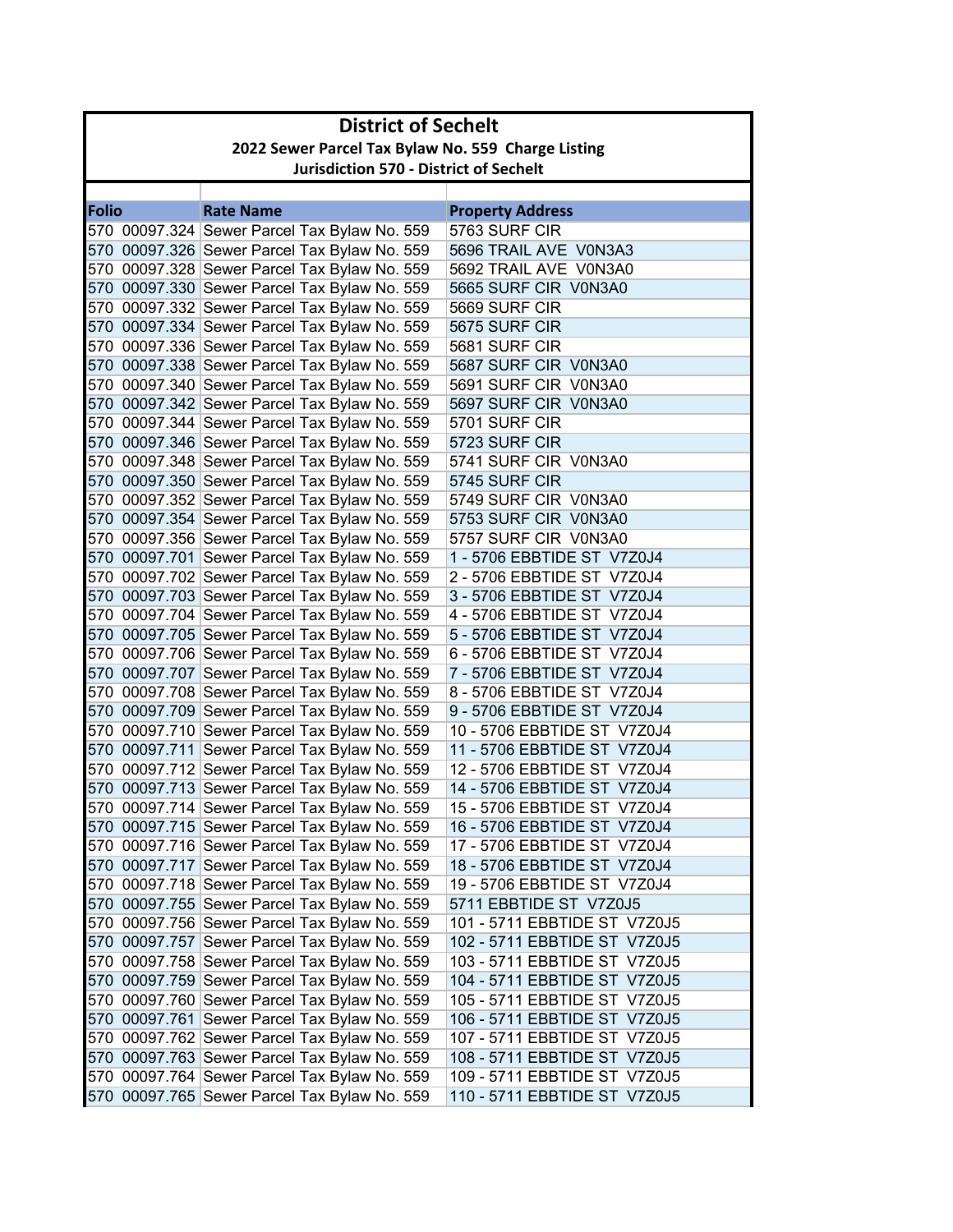|              | <b>District of Sechelt</b> |                                                    |                              |  |
|--------------|----------------------------|----------------------------------------------------|------------------------------|--|
|              |                            | 2022 Sewer Parcel Tax Bylaw No. 559 Charge Listing |                              |  |
|              |                            | <b>Jurisdiction 570 - District of Sechelt</b>      |                              |  |
|              |                            |                                                    |                              |  |
| <b>Folio</b> |                            | <b>Rate Name</b>                                   | <b>Property Address</b>      |  |
|              |                            | 570 00097.766 Sewer Parcel Tax Bylaw No. 559       | 111 - 5711 EBBTIDE ST V7Z0J5 |  |
|              |                            | 570 00097.767 Sewer Parcel Tax Bylaw No. 559       | 112 - 5711 EBBTIDE ST V7Z0J5 |  |
|              |                            | 570 00097.768 Sewer Parcel Tax Bylaw No. 559       | 113 - 5711 EBBTIDE ST V7Z0J5 |  |
|              |                            | 570 00097.769 Sewer Parcel Tax Bylaw No. 559       | 114 - 5711 EBBTIDE ST V7Z0J5 |  |
|              |                            | 570 00097.770 Sewer Parcel Tax Bylaw No. 559       | 115 - 5711 EBBTIDE ST V7Z0J5 |  |
|              |                            | 570 00097.771 Sewer Parcel Tax Bylaw No. 559       | 116 - 5711 EBBTIDE ST V7Z0J5 |  |
|              |                            | 570 00097.772 Sewer Parcel Tax Bylaw No. 559       | 117 - 5711 EBBTIDE ST V7Z0J5 |  |
|              |                            | 570 00097.773 Sewer Parcel Tax Bylaw No. 559       | 118 - 5711 EBBTIDE ST V7Z0J5 |  |
|              |                            | 570 00097.774 Sewer Parcel Tax Bylaw No. 559       | 119 - 5711 EBBTIDE ST V7Z0J5 |  |
|              |                            | 570 00097.775 Sewer Parcel Tax Bylaw No. 559       | 120 - 5711 EBBTIDE ST V7Z0J5 |  |
|              |                            | 570 00097.776 Sewer Parcel Tax Bylaw No. 559       | 121 - 5711 EBBTIDE ST V7Z0J5 |  |
|              |                            | 570 00097.777 Sewer Parcel Tax Bylaw No. 559       | 122 - 5711 EBBTIDE ST V7Z0J5 |  |
|              |                            | 570 00097.778 Sewer Parcel Tax Bylaw No. 559       | 123 - 5711 EBBTIDE ST V7Z0J5 |  |
|              |                            | 570 00097.779 Sewer Parcel Tax Bylaw No. 559       | 124 - 5711 EBBTIDE ST V7Z0J5 |  |
|              |                            | 570 00097.780 Sewer Parcel Tax Bylaw No. 559       | 125 - 5711 EBBTIDE ST V7Z0J5 |  |
|              |                            | 570 00097.781 Sewer Parcel Tax Bylaw No. 559       | 126 - 5711 EBBTIDE ST V7Z0J5 |  |
|              |                            | 570 00097.782 Sewer Parcel Tax Bylaw No. 559       | 127 - 5711 EBBTIDE ST V7Z0J5 |  |
|              |                            | 570 00097.783 Sewer Parcel Tax Bylaw No. 559       | 201 - 5711 EBBTIDE ST V7Z0J5 |  |
|              |                            | 570 00097.784 Sewer Parcel Tax Bylaw No. 559       | 202 - 5711 EBBTIDE ST V7Z0J5 |  |
|              |                            | 570 00097.785 Sewer Parcel Tax Bylaw No. 559       | 128 - 5711 EBBTIDE ST V7Z0J5 |  |
|              |                            | 570 00097.786 Sewer Parcel Tax Bylaw No. 559       | 129 - 5711 EBBTIDE ST V7Z0J5 |  |
|              |                            | 570 00097.788 Sewer Parcel Tax Bylaw No. 559       | 203 - 5711 EBBTIDE ST V7Z0J5 |  |
|              |                            | 570 00097.789 Sewer Parcel Tax Bylaw No. 559       | 204 - 5711 EBBTIDE ST V7Z0J5 |  |
|              |                            | 570 00097.790 Sewer Parcel Tax Bylaw No. 559       | 205 - 5711 EBBTIDE ST V7Z0J5 |  |
|              |                            | 570 00097.791 Sewer Parcel Tax Bylaw No. 559       | 301 - 5711 EBBTIDE ST V7Z0J5 |  |
|              |                            | 570 00097.792 Sewer Parcel Tax Bylaw No. 559       | 302 - 5711 EBBTIDE ST V7Z0J5 |  |
|              |                            | 570 00097.793 Sewer Parcel Tax Bylaw No. 559       | 303 - 5711 EBBTIDE ST V7Z0J5 |  |
|              |                            | 570 00097.794 Sewer Parcel Tax Bylaw No. 559       | 304 - 5711 EBBTIDE ST V7Z0J5 |  |
|              |                            | 570 00097.795 Sewer Parcel Tax Bylaw No. 559       | 305 - 5711 EBBTIDE ST V7Z0J5 |  |
|              |                            | 570 00097.810 Sewer Parcel Tax Bylaw No. 559       | 10 - 5630 TRAIL AVE V7Z0H9   |  |
|              |                            | 570 00097.811 Sewer Parcel Tax Bylaw No. 559       | 11 - 5630 TRAIL AVE V7Z0H9   |  |
|              |                            | 570 00097.812 Sewer Parcel Tax Bylaw No. 559       | 12 - 5630 TRAIL AVE V7Z0H9   |  |
|              |                            | 570 00097.813 Sewer Parcel Tax Bylaw No. 559       | 13 - 5630 TRAIL AVE V7Z0H9   |  |
|              |                            | 570 00097.814 Sewer Parcel Tax Bylaw No. 559       | 14 - 5630 TRAIL AVE V7Z0H9   |  |
|              |                            | 570 00097.815 Sewer Parcel Tax Bylaw No. 559       | 15 - 5630 TRAIL AVE V7Z0H9   |  |
|              |                            | 570 00097.816 Sewer Parcel Tax Bylaw No. 559       | 16 - 5630 TRAIL AVE V7Z0H9   |  |
|              |                            | 570 00097.817 Sewer Parcel Tax Bylaw No. 559       | 17 - 5630 TRAIL AVE V7Z0H9   |  |
|              |                            | 570 00097.818 Sewer Parcel Tax Bylaw No. 559       | 18 - 5610 TRAIL AVE V7Z0H8   |  |
|              |                            | 570 00097.819 Sewer Parcel Tax Bylaw No. 559       | 19 - 5610 TRAIL AVE V7Z0H8   |  |
|              |                            | 570 00097.820 Sewer Parcel Tax Bylaw No. 559       | 20 - 5610 TRAIL AVE V7Z0H8   |  |
|              |                            | 570 00097.821 Sewer Parcel Tax Bylaw No. 559       | 21 - 5610 TRAIL AVE V7Z0H8   |  |
|              |                            | 570 00097.822 Sewer Parcel Tax Bylaw No. 559       | 22 - 5630 TRAIL AVE V7Z0H9   |  |
|              |                            | 570 00097.823 Sewer Parcel Tax Bylaw No. 559       | 23 - 5610 TRAIL AVE V7Z0H8   |  |
|              |                            | 570 00097.901 Sewer Parcel Tax Bylaw No. 559       | 1 - 5630 TRAIL AVE V7Z0H9    |  |
|              |                            | 570 00097.902 Sewer Parcel Tax Bylaw No. 559       | 2 - 5630 TRAIL AVE V7Z0H9    |  |
|              |                            | 570 00097.903 Sewer Parcel Tax Bylaw No. 559       | 3 - 5630 TRAIL AVE V7Z0H9    |  |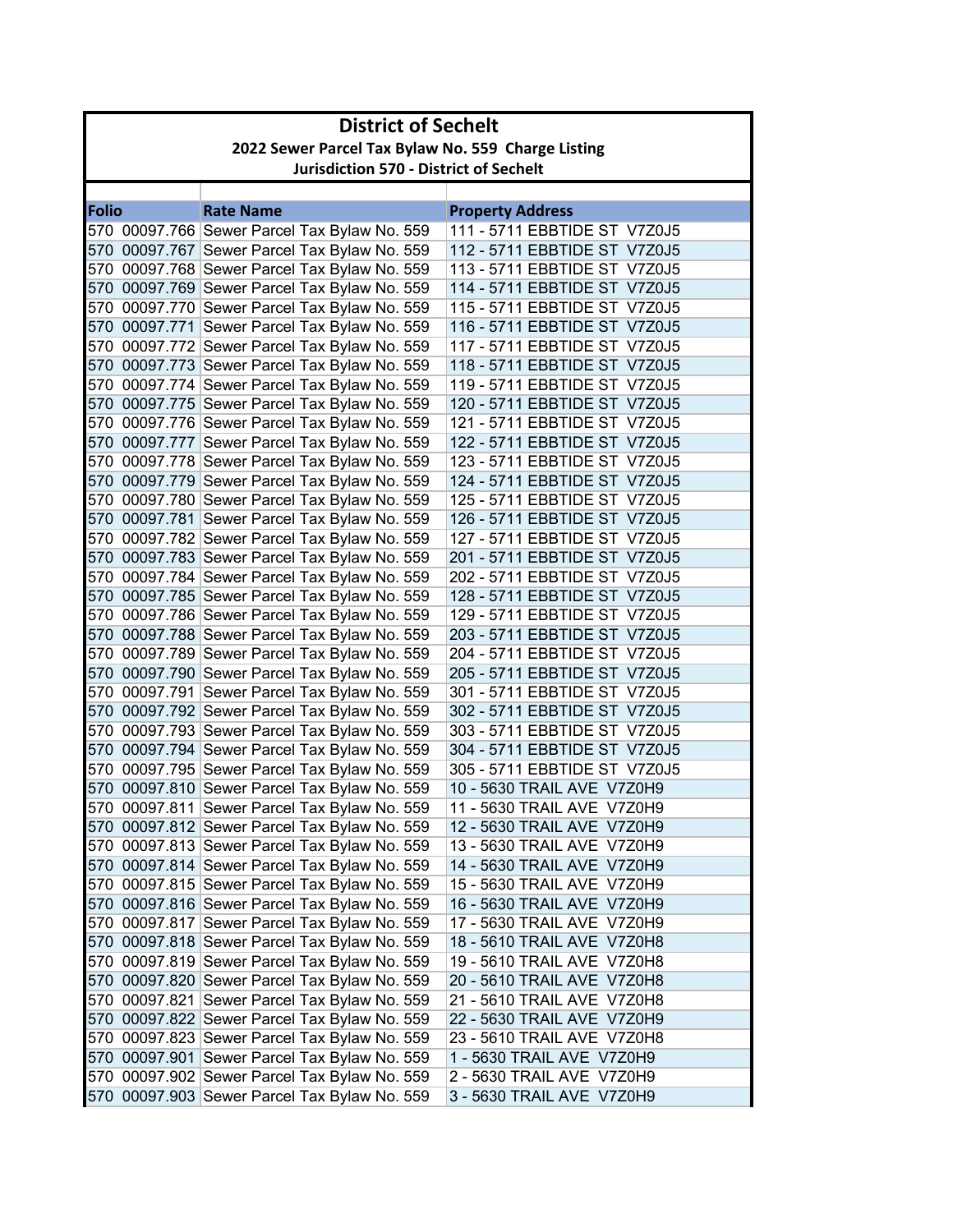|              | <b>District of Sechelt</b>                         |                                              |                            |  |  |  |
|--------------|----------------------------------------------------|----------------------------------------------|----------------------------|--|--|--|
|              | 2022 Sewer Parcel Tax Bylaw No. 559 Charge Listing |                                              |                            |  |  |  |
|              | <b>Jurisdiction 570 - District of Sechelt</b>      |                                              |                            |  |  |  |
|              |                                                    |                                              |                            |  |  |  |
| <b>Folio</b> |                                                    | <b>Rate Name</b>                             | <b>Property Address</b>    |  |  |  |
|              |                                                    | 570 00097.904 Sewer Parcel Tax Bylaw No. 559 | 4 - 5630 TRAIL AVE V7Z0H9  |  |  |  |
|              |                                                    | 570 00097.905 Sewer Parcel Tax Bylaw No. 559 | 5 - 5630 TRAIL AVE V7Z0H9  |  |  |  |
|              |                                                    | 570 00097.906 Sewer Parcel Tax Bylaw No. 559 | 6 - 5630 TRAIL AVE V7Z0H9  |  |  |  |
|              |                                                    | 570 00097.907 Sewer Parcel Tax Bylaw No. 559 | 7 - 5630 TRAIL AVE V7Z0H9  |  |  |  |
|              |                                                    | 570 00097.908 Sewer Parcel Tax Bylaw No. 559 | 8 - 5630 TRAIL AVE V7Z0H9  |  |  |  |
|              |                                                    | 570 00097.909 Sewer Parcel Tax Bylaw No. 559 | 9 - 5630 TRAIL AVE V7Z0H9  |  |  |  |
|              |                                                    | 570 00097.911 Sewer Parcel Tax Bylaw No. 559 | 5610 TRAIL AVE V7Z0H8      |  |  |  |
|              |                                                    | 570 00097.924 Sewer Parcel Tax Bylaw No. 559 | 24 - 5610 TRAIL AVE V7Z0H8 |  |  |  |
|              |                                                    | 570 00097.925 Sewer Parcel Tax Bylaw No. 559 | 25 - 5610 TRAIL AVE V7Z0H8 |  |  |  |
|              |                                                    | 570 00097.926 Sewer Parcel Tax Bylaw No. 559 | 26 - 5610 TRAIL AVE V7Z0H8 |  |  |  |
|              |                                                    | 570 00097.927 Sewer Parcel Tax Bylaw No. 559 | 27 - 5610 TRAIL AVE V7Z0H8 |  |  |  |
|              |                                                    | 570 00097.935 Sewer Parcel Tax Bylaw No. 559 | 5627 INLET AVE             |  |  |  |
|              |                                                    | 570 00097.950 Sewer Parcel Tax Bylaw No. 559 | 5604 TRAIL AVE             |  |  |  |
|              |                                                    | 570 00098.000 Sewer Parcel Tax Bylaw No. 559 | 5783 MERMAID ST            |  |  |  |
|              |                                                    | 570 00099.000 Sewer Parcel Tax Bylaw No. 559 | 5779 MERMAID ST            |  |  |  |
|              |                                                    | 570 00100.000 Sewer Parcel Tax Bylaw No. 559 | 5773 MERMAID ST            |  |  |  |
|              |                                                    | 570 00101.000 Sewer Parcel Tax Bylaw No. 559 | 5769 MERMAID ST V0N3A3     |  |  |  |
|              |                                                    | 570 00102.000 Sewer Parcel Tax Bylaw No. 559 | 5763 MERMAID ST            |  |  |  |
|              |                                                    | 570 00103.000 Sewer Parcel Tax Bylaw No. 559 | 5757 MERMAID ST            |  |  |  |
|              |                                                    | 570 00104.000 Sewer Parcel Tax Bylaw No. 559 | 5753 MERMAID ST            |  |  |  |
|              |                                                    | 570 00105.000 Sewer Parcel Tax Bylaw No. 559 | 5749 MERMAID ST            |  |  |  |
|              |                                                    | 570 00106.000 Sewer Parcel Tax Bylaw No. 559 | 5743 MERMAID ST            |  |  |  |
|              |                                                    | 570 00110.000 Sewer Parcel Tax Bylaw No. 559 | 5728 COWRIE ST             |  |  |  |
|              |                                                    | 570 00111.000 Sewer Parcel Tax Bylaw No. 559 | 5732 COWRIE ST             |  |  |  |
|              |                                                    | 570 00112.000 Sewer Parcel Tax Bylaw No. 559 | 5736 COWRIE ST             |  |  |  |
|              |                                                    | 570 00113.000 Sewer Parcel Tax Bylaw No. 559 | 5740 COWRIE ST             |  |  |  |
|              |                                                    | 570 00115.000 Sewer Parcel Tax Bylaw No. 559 | 5754 COWRIE ST V0N3A0      |  |  |  |
|              |                                                    | 570 00116.000 Sewer Parcel Tax Bylaw No. 559 | 5758 COWRIE ST             |  |  |  |
|              |                                                    | 570 00117.000 Sewer Parcel Tax Bylaw No. 559 | 5762 COWRIE ST             |  |  |  |
|              |                                                    | 570 00118.000 Sewer Parcel Tax Bylaw No. 559 | 5768 COWRIE ST             |  |  |  |
|              |                                                    | 570 00119.000 Sewer Parcel Tax Bylaw No. 559 | 5772 COWRIE ST             |  |  |  |
|              |                                                    | 570 00120.000 Sewer Parcel Tax Bylaw No. 559 | 5778 COWRIE ST             |  |  |  |
|              |                                                    | 570 00121.000 Sewer Parcel Tax Bylaw No. 559 | 5782 COWRIE ST             |  |  |  |
|              |                                                    | 570 00122.000 Sewer Parcel Tax Bylaw No. 559 | 5788 COWRIE ST             |  |  |  |
|              |                                                    | 570 00123.000 Sewer Parcel Tax Bylaw No. 559 | 5788 MERMAID ST            |  |  |  |
|              |                                                    | 570 00124.000 Sewer Parcel Tax Bylaw No. 559 | 5782 MERMAID ST V0N3A0     |  |  |  |
|              |                                                    | 570 00125.000 Sewer Parcel Tax Bylaw No. 559 | 5778 MERMAID ST            |  |  |  |
|              |                                                    | 570 00126.000 Sewer Parcel Tax Bylaw No. 559 | 5774 MERMAID ST            |  |  |  |
|              |                                                    | 570 00127.000 Sewer Parcel Tax Bylaw No. 559 | 5768 MERMAID ST V0N3A3     |  |  |  |
|              |                                                    | 570 00128.000 Sewer Parcel Tax Bylaw No. 559 | 5764 MERMAID ST            |  |  |  |
|              |                                                    | 570 00129.000 Sewer Parcel Tax Bylaw No. 559 | 5758 MERMAID ST V0N3A0     |  |  |  |
|              |                                                    | 570 00130.000 Sewer Parcel Tax Bylaw No. 559 | 5754 MERMAID ST            |  |  |  |
|              |                                                    | 570 00131.000 Sewer Parcel Tax Bylaw No. 559 | 5748 MERMAID ST            |  |  |  |
|              |                                                    | 570 00132.000 Sewer Parcel Tax Bylaw No. 559 | 5744 MERMAID ST V0N3A0     |  |  |  |
|              |                                                    | 570 00133.000 Sewer Parcel Tax Bylaw No. 559 | 5740 MERMAID ST            |  |  |  |
|              |                                                    | 570 00134.000 Sewer Parcel Tax Bylaw No. 559 | 5734 MERMAID ST V0N3A0     |  |  |  |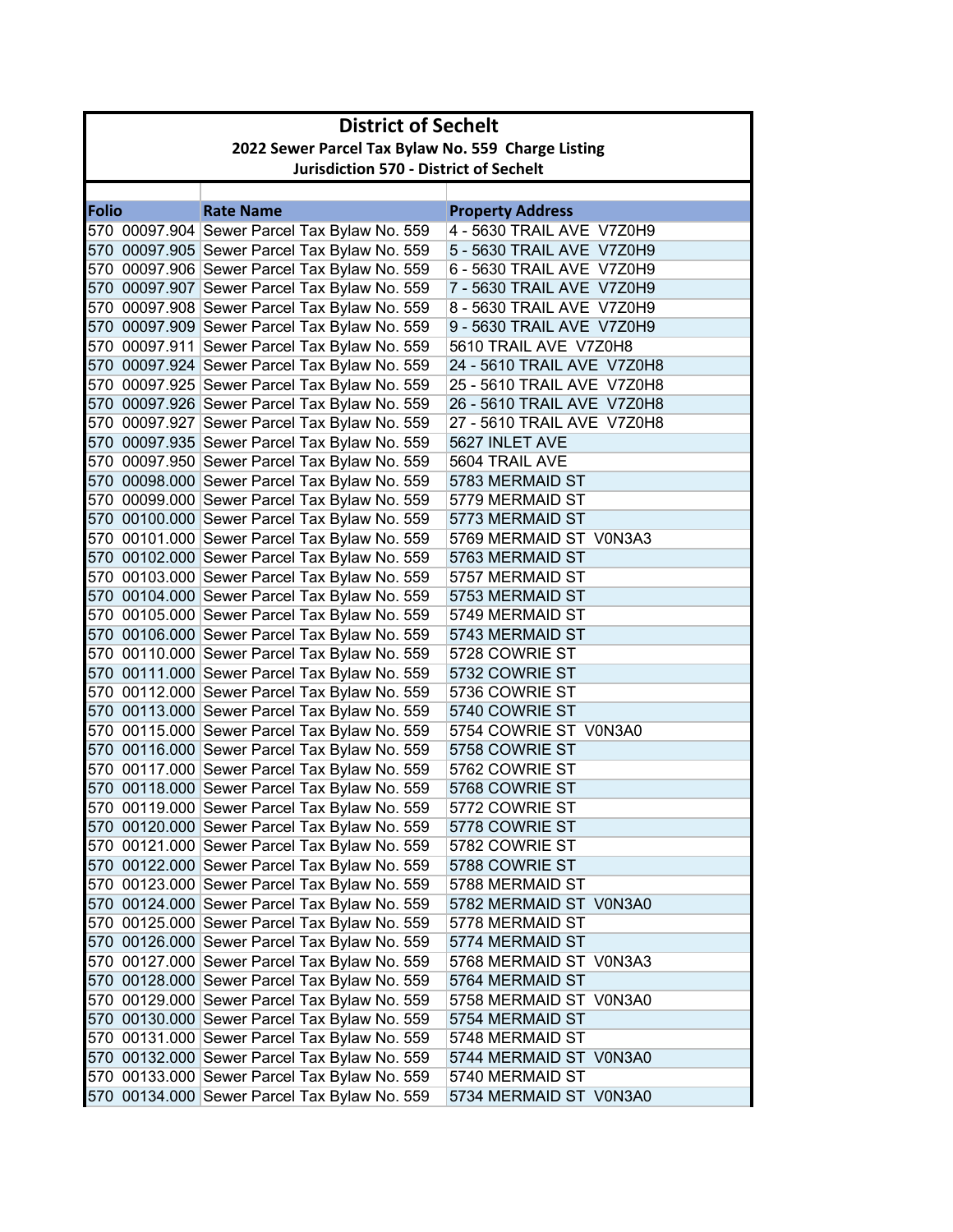|              | <b>District of Sechelt</b>                         |                                                                                              |                                    |  |  |  |
|--------------|----------------------------------------------------|----------------------------------------------------------------------------------------------|------------------------------------|--|--|--|
|              | 2022 Sewer Parcel Tax Bylaw No. 559 Charge Listing |                                                                                              |                                    |  |  |  |
|              | <b>Jurisdiction 570 - District of Sechelt</b>      |                                                                                              |                                    |  |  |  |
|              |                                                    |                                                                                              |                                    |  |  |  |
| <b>Folio</b> |                                                    | <b>Rate Name</b>                                                                             | <b>Property Address</b>            |  |  |  |
|              |                                                    | 570 00135.000 Sewer Parcel Tax Bylaw No. 559                                                 | 5547 TRAIL AVE                     |  |  |  |
|              |                                                    | 570 00135.100 Sewer Parcel Tax Bylaw No. 559                                                 | 5729 DOLPHIN ST                    |  |  |  |
|              |                                                    | 570 00135.101 Sewer Parcel Tax Bylaw No. 559                                                 | 5733 DOLPHIN ST                    |  |  |  |
|              |                                                    | 570 00135.102 Sewer Parcel Tax Bylaw No. 559                                                 | 5737 DOLPHIN ST                    |  |  |  |
|              |                                                    | 570 00135.103 Sewer Parcel Tax Bylaw No. 559                                                 | 5743 DOLPHIN ST                    |  |  |  |
|              |                                                    | 570 00135.104 Sewer Parcel Tax Bylaw No. 559                                                 | 5747 DOLPHIN ST                    |  |  |  |
|              |                                                    | 570 00135.105 Sewer Parcel Tax Bylaw No. 559                                                 | 5755 DOLPHIN ST V0N3A3             |  |  |  |
|              |                                                    | 570 00135.106 Sewer Parcel Tax Bylaw No. 559                                                 | 5759 DOLPHIN ST                    |  |  |  |
|              |                                                    | 570 00135.107 Sewer Parcel Tax Bylaw No. 559                                                 | 5763 DOLPHIN ST                    |  |  |  |
|              |                                                    | 570 00135.108 Sewer Parcel Tax Bylaw No. 559                                                 | 5767 DOLPHIN ST                    |  |  |  |
|              |                                                    | 570 00135.109 Sewer Parcel Tax Bylaw No. 559<br>570 00135.110 Sewer Parcel Tax Bylaw No. 559 | 5771 DOLPHIN ST                    |  |  |  |
|              |                                                    |                                                                                              | 5775 DOLPHIN ST<br>5781 DOLPHIN ST |  |  |  |
|              |                                                    | 570 00135.111 Sewer Parcel Tax Bylaw No. 559<br>570 00135.112 Sewer Parcel Tax Bylaw No. 559 | 5787 DOLPHIN ST                    |  |  |  |
|              |                                                    | 570 00136.000 Sewer Parcel Tax Bylaw No. 559                                                 | 5520 INLET AVE                     |  |  |  |
|              |                                                    | 570 00137.000 Sewer Parcel Tax Bylaw No. 559                                                 | 5522 INLET AVE                     |  |  |  |
|              |                                                    | 570 00138.000 Sewer Parcel Tax Bylaw No. 559                                                 | 5642 COWRIE ST                     |  |  |  |
|              |                                                    | 570 00139.005 Sewer Parcel Tax Bylaw No. 559                                                 | LT5 - 5511 WHARF AVE               |  |  |  |
|              |                                                    | 570 00141.000 Sewer Parcel Tax Bylaw No. 559                                                 | 5517 WHARF AVE                     |  |  |  |
|              |                                                    | 570 00142.000 Sewer Parcel Tax Bylaw No. 559                                                 | 5523 WHARF AVE                     |  |  |  |
|              |                                                    | 570 00143.100 Sewer Parcel Tax Bylaw No. 559                                                 | 5531 WHARF AVE                     |  |  |  |
|              |                                                    | 570 00145.000 Sewer Parcel Tax Bylaw No. 559                                                 | 5549 WHARF AVE                     |  |  |  |
|              |                                                    | 570 00146.000 Sewer Parcel Tax Bylaw No. 559                                                 | 5555 WHARF AVE V0N3A0              |  |  |  |
|              |                                                    | 570 00148.000 Sewer Parcel Tax Bylaw No. 559                                                 | 5559 WHARF AVE                     |  |  |  |
|              |                                                    | 570 00150.000 Sewer Parcel Tax Bylaw No. 559                                                 | 5550 INLET AVE                     |  |  |  |
|              |                                                    | 570 00151.000 Sewer Parcel Tax Bylaw No. 559                                                 | 5546 INLET AVE                     |  |  |  |
|              |                                                    | 570 00152.000 Sewer Parcel Tax Bylaw No. 559                                                 | 5540 INLET AVE                     |  |  |  |
|              |                                                    | 570 00153.000 Sewer Parcel Tax Bylaw No. 559                                                 | 5536 INLET AVE                     |  |  |  |
|              |                                                    | 570 00155.001 Sewer Parcel Tax Bylaw No. 559                                                 | 5528 INLET AVE V0N3A3              |  |  |  |
|              |                                                    | 570 00157.000 Sewer Parcel Tax Bylaw No. 559                                                 | 5720 MERMAID ST                    |  |  |  |
|              |                                                    | 570 00159.000 Sewer Parcel Tax Bylaw No. 559                                                 | 5710 MERMAID ST                    |  |  |  |
|              |                                                    | 570 00160.000 Sewer Parcel Tax Bylaw No. 559                                                 | 5704 MERMAID ST                    |  |  |  |
|              |                                                    | 570 00161.000 Sewer Parcel Tax Bylaw No. 559                                                 | 5700 MERMAID ST                    |  |  |  |
|              |                                                    | 570 00162.000 Sewer Parcel Tax Bylaw No. 559                                                 | 5694 MERMAID ST                    |  |  |  |
|              |                                                    | 570 00163.000 Sewer Parcel Tax Bylaw No. 559                                                 | 5690 MERMAID ST                    |  |  |  |
|              |                                                    | 570 00164.000 Sewer Parcel Tax Bylaw No. 559                                                 | 5684 MERMAID ST                    |  |  |  |
|              |                                                    | 570 00165.000 Sewer Parcel Tax Bylaw No. 559                                                 | 5545 INLET AVE                     |  |  |  |
|              |                                                    | 570 00167.110 Sewer Parcel Tax Bylaw No. 559                                                 | 5557 INLET AVE V0N3A0              |  |  |  |
|              |                                                    | 570 00168.100 Sewer Parcel Tax Bylaw No. 559                                                 | 5689 DOLPHIN ST                    |  |  |  |
|              |                                                    | 570 00169.000 Sewer Parcel Tax Bylaw No. 559                                                 | 5693 DOLPHIN ST V0N3A0             |  |  |  |
|              |                                                    | 570 00170.000 Sewer Parcel Tax Bylaw No. 559                                                 | 5699 DOLPHIN ST V0N3A0             |  |  |  |
|              |                                                    | 570 00171.000 Sewer Parcel Tax Bylaw No. 559                                                 | 5703 DOLPHIN ST                    |  |  |  |
|              |                                                    | 570 00172.000 Sewer Parcel Tax Bylaw No. 559                                                 | 5709 DOLPHIN ST                    |  |  |  |
|              |                                                    | 570 00173.000 Sewer Parcel Tax Bylaw No. 559                                                 | 5713 DOLPHIN ST                    |  |  |  |
|              |                                                    | 570 00174.000 Sewer Parcel Tax Bylaw No. 559                                                 | 5719 DOLPHIN ST                    |  |  |  |
|              |                                                    | 570 00176.000 Sewer Parcel Tax Bylaw No. 559                                                 | 5697 WHARF AVE                     |  |  |  |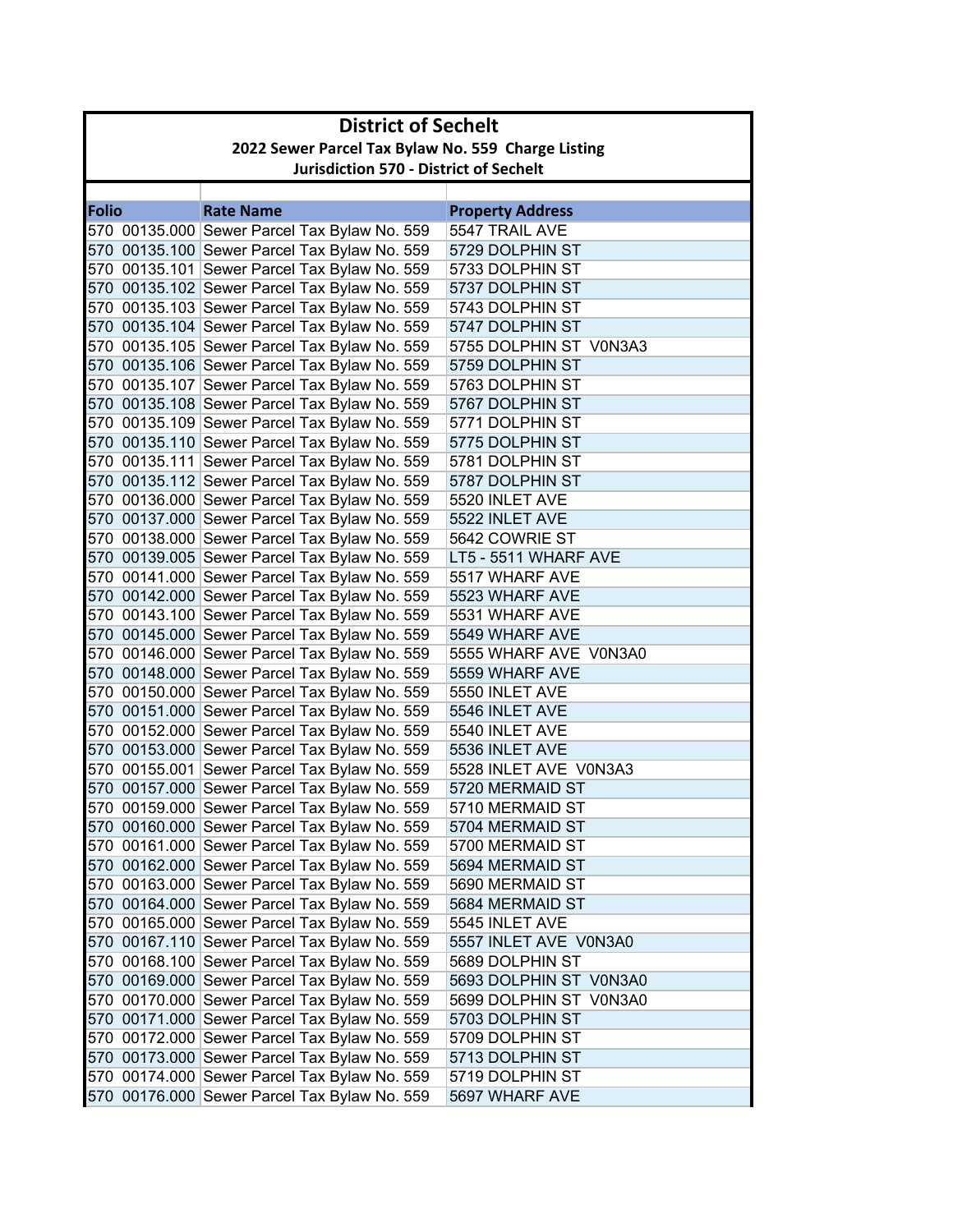|              | <b>District of Sechelt</b>                         |                                              |                         |  |  |
|--------------|----------------------------------------------------|----------------------------------------------|-------------------------|--|--|
|              | 2022 Sewer Parcel Tax Bylaw No. 559 Charge Listing |                                              |                         |  |  |
|              | <b>Jurisdiction 570 - District of Sechelt</b>      |                                              |                         |  |  |
|              |                                                    |                                              |                         |  |  |
| <b>Folio</b> |                                                    | <b>Rate Name</b>                             | <b>Property Address</b> |  |  |
|              |                                                    | 570 00177.000 Sewer Parcel Tax Bylaw No. 559 | 5701 WHARF AVE V0N3A3   |  |  |
|              |                                                    | 570 00178.000 Sewer Parcel Tax Bylaw No. 559 | 5705 WHARF AVE          |  |  |
|              |                                                    | 570 00178.505 Sewer Parcel Tax Bylaw No. 559 | 5709 WHARF AVE          |  |  |
|              |                                                    | 570 00178.555 Sewer Parcel Tax Bylaw No. 559 | 5723 WHARF AVE          |  |  |
|              |                                                    | 570 00179.001 Sewer Parcel Tax Bylaw No. 559 | 5673 EBBTIDE ST         |  |  |
|              |                                                    | 570 00179.003 Sewer Parcel Tax Bylaw No. 559 | 5681 WHARF AVE          |  |  |
|              |                                                    | 570 00179.007 Sewer Parcel Tax Bylaw No. 559 | 5675 WHARF AVE          |  |  |
|              |                                                    | 570 00179.009 Sewer Parcel Tax Bylaw No. 559 | 5671 WHARF AVE V0N3A0   |  |  |
|              |                                                    | 570 00179.011 Sewer Parcel Tax Bylaw No. 559 | 5667 WHARF AVE          |  |  |
|              |                                                    | 570 00179.013 Sewer Parcel Tax Bylaw No. 559 | 5661 WHARF AVE          |  |  |
|              |                                                    | 570 00179.015 Sewer Parcel Tax Bylaw No. 559 | 5657 WHARF AVE          |  |  |
|              |                                                    | 570 00179.019 Sewer Parcel Tax Bylaw No. 559 |                         |  |  |
|              |                                                    | 570 00179.022 Sewer Parcel Tax Bylaw No. 559 | 5643 WHARF AVE          |  |  |
|              |                                                    | 570 00179.024 Sewer Parcel Tax Bylaw No. 559 | 5633 WHARF AVE          |  |  |
|              |                                                    | 570 00179.025 Sewer Parcel Tax Bylaw No. 559 | 5631 WHARF AVE          |  |  |
|              |                                                    | 570 00179.027 Sewer Parcel Tax Bylaw No. 559 | 5627 WHARF AVE          |  |  |
|              |                                                    | 570 00179.029 Sewer Parcel Tax Bylaw No. 559 | 5623 WHARF AVE          |  |  |
|              |                                                    | 570 00179.042 Sewer Parcel Tax Bylaw No. 559 | 5568 INLET AVE          |  |  |
|              |                                                    | 570 00179.044 Sewer Parcel Tax Bylaw No. 559 | 5575 WHARF AVE          |  |  |
|              |                                                    | 570 00179.046 Sewer Parcel Tax Bylaw No. 559 | 5620 DOLPHIN ST         |  |  |
|              |                                                    | 570 00179.051 Sewer Parcel Tax Bylaw No. 559 | 5720 DOLPHIN ST         |  |  |
|              |                                                    | 570 00179.052 Sewer Parcel Tax Bylaw No. 559 | 5714 DOLPHIN ST         |  |  |
|              |                                                    | 570 00179.053 Sewer Parcel Tax Bylaw No. 559 | 5710 DOLPHIN ST V0N3A3  |  |  |
|              |                                                    | 570 00179.054 Sewer Parcel Tax Bylaw No. 559 | 5704 DOLPHIN ST V0N3A0  |  |  |
|              |                                                    | 570 00179.055 Sewer Parcel Tax Bylaw No. 559 | 5700 DOLPHIN ST         |  |  |
|              |                                                    | 570 00179.056 Sewer Parcel Tax Bylaw No. 559 | 5694 DOLPHIN ST         |  |  |
|              |                                                    | 570 00179.057 Sewer Parcel Tax Bylaw No. 559 | 5690 DOLPHIN ST         |  |  |
|              |                                                    | 570 00179.060 Sewer Parcel Tax Bylaw No. 559 | 5587 INLET AVE          |  |  |
|              |                                                    | 570 00179.061 Sewer Parcel Tax Bylaw No. 559 | 5683 MEDUSA ST          |  |  |
|              |                                                    | 570 00179.062 Sewer Parcel Tax Bylaw No. 559 | 5687 MEDUSA ST          |  |  |
|              |                                                    | 570 00179.063 Sewer Parcel Tax Bylaw No. 559 | 5691 MEDUSA ST          |  |  |
|              |                                                    | 570 00179.064 Sewer Parcel Tax Bylaw No. 559 | 5697 MEDUSA ST          |  |  |
|              |                                                    | 570 00179.065 Sewer Parcel Tax Bylaw No. 559 | 5701 MEDUSA ST          |  |  |
|              |                                                    | 570 00179.066 Sewer Parcel Tax Bylaw No. 559 | 5707 MEDUSA ST V0N3A0   |  |  |
|              |                                                    | 570 00179.067 Sewer Parcel Tax Bylaw No. 559 | 5713 MEDUSA ST          |  |  |
|              |                                                    | 570 00179.068 Sewer Parcel Tax Bylaw No. 559 | 5580 TRAIL AVE V0N3A0   |  |  |
|              |                                                    | 570 00179.072 Sewer Parcel Tax Bylaw No. 559 | 5702 MEDUSA ST          |  |  |
|              |                                                    | 570 00179.073 Sewer Parcel Tax Bylaw No. 559 | 5698 MEDUSA ST          |  |  |
|              |                                                    | 570 00179.074 Sewer Parcel Tax Bylaw No. 559 | 5692 MEDUSA ST V0N3A6   |  |  |
|              |                                                    | 570 00179.075 Sewer Parcel Tax Bylaw No. 559 | 5688 MEDUSA ST          |  |  |
|              |                                                    | 570 00179.076 Sewer Parcel Tax Bylaw No. 559 | 5684 MEDUSA ST          |  |  |
|              |                                                    | 570 00179.077 Sewer Parcel Tax Bylaw No. 559 | 5591 INLET AVE V0N3A3   |  |  |
|              |                                                    | 570 00179.078 Sewer Parcel Tax Bylaw No. 559 | 5680 DOLPHIN ST         |  |  |
|              |                                                    | 570 00179.095 Sewer Parcel Tax Bylaw No. 559 | 5538 SHORNCLIFFE AVE    |  |  |
|              |                                                    | 570 00179.101 Sewer Parcel Tax Bylaw No. 559 | 5717 MERMAID ST V0N3A3  |  |  |
|              |                                                    | 570 00179.106 Sewer Parcel Tax Bylaw No. 559 | 5821 MEDUSA ST V7Z0J9   |  |  |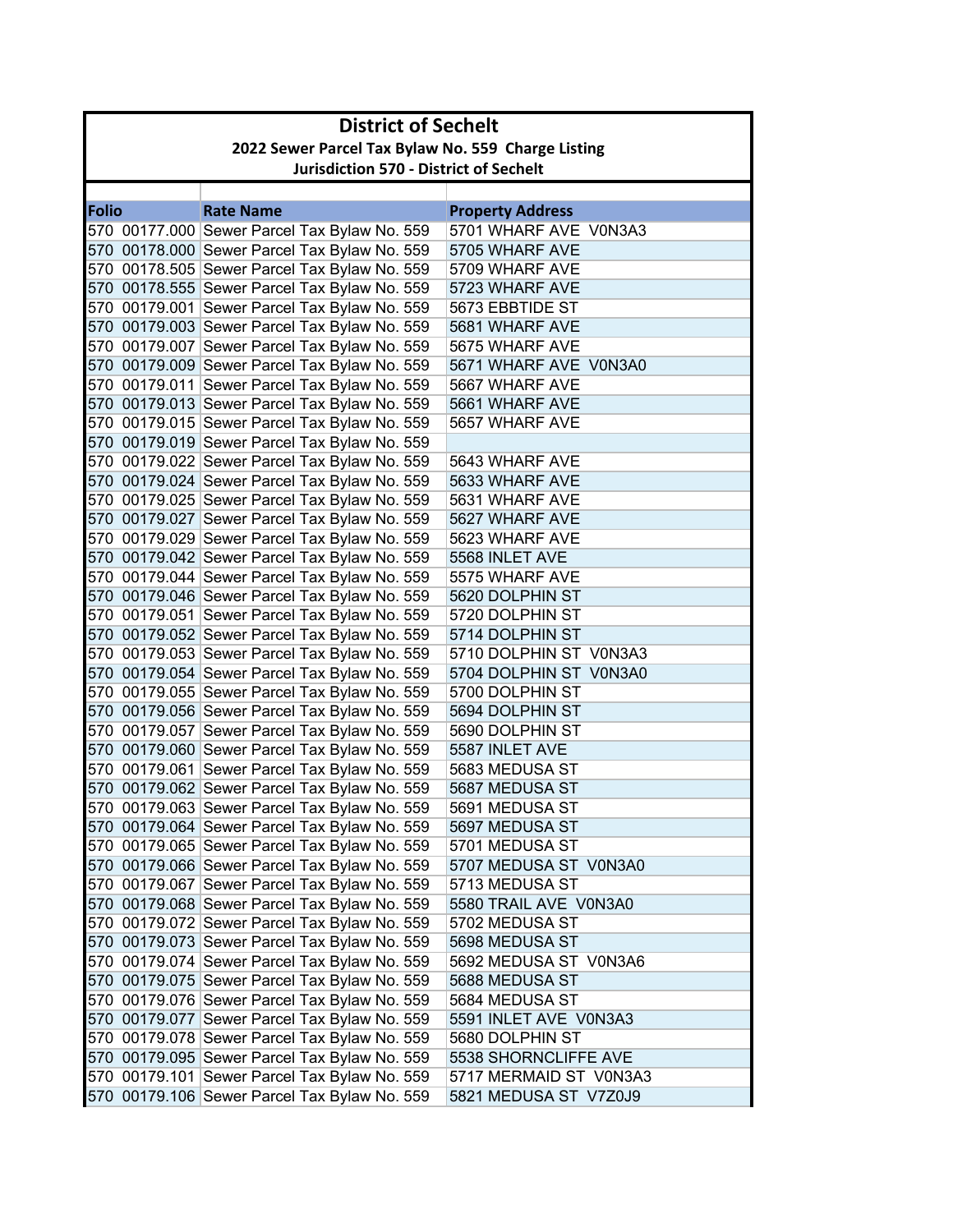|              | <b>District of Sechelt</b>                         |                                              |                              |  |  |
|--------------|----------------------------------------------------|----------------------------------------------|------------------------------|--|--|
|              | 2022 Sewer Parcel Tax Bylaw No. 559 Charge Listing |                                              |                              |  |  |
|              | <b>Jurisdiction 570 - District of Sechelt</b>      |                                              |                              |  |  |
|              |                                                    |                                              |                              |  |  |
| <b>Folio</b> |                                                    | <b>Rate Name</b>                             | <b>Property Address</b>      |  |  |
|              |                                                    | 570 00179.115 Sewer Parcel Tax Bylaw No. 559 | 5601 WHARF AVE V0N3A3        |  |  |
|              |                                                    | 570 00179.120 Sewer Parcel Tax Bylaw No. 559 | 5591 WHARF AVE               |  |  |
|              |                                                    | 570 00179.201 Sewer Parcel Tax Bylaw No. 559 | 5681 EBBTIDE ST V0N3A3       |  |  |
|              |                                                    | 570 00179.221 Sewer Parcel Tax Bylaw No. 559 | 5687 EBBTIDE ST V0N3A3       |  |  |
|              |                                                    | 570 00179.222 Sewer Parcel Tax Bylaw No. 559 | 5685 EBBTIDE ST              |  |  |
|              |                                                    | 570 00179.238 Sewer Parcel Tax Bylaw No. 559 | 5662 HIGHTIDE AVE            |  |  |
|              |                                                    | 570 00179.250 Sewer Parcel Tax Bylaw No. 559 | 5657 LAMPREY LANE            |  |  |
|              |                                                    | 570 00179.300 Sewer Parcel Tax Bylaw No. 559 | 5803 MEDUSA ST               |  |  |
|              |                                                    | 570 00179.310 Sewer Parcel Tax Bylaw No. 559 | 5583 OCEAN AVE V7Z0H6        |  |  |
|              |                                                    | 570 00179.400 Sewer Parcel Tax Bylaw No. 559 | 1 - 5653 WHARF AVE           |  |  |
|              |                                                    | 570 00179.401 Sewer Parcel Tax Bylaw No. 559 | 6 - 5653 WHARF AVE           |  |  |
|              |                                                    | 570 00181.050 Sewer Parcel Tax Bylaw No. 559 | 5522 TRAIL AVE               |  |  |
|              |                                                    | 570 00182.000 Sewer Parcel Tax Bylaw No. 559 | 5520 TRAIL AVE               |  |  |
|              |                                                    | 570 00183.000 Sewer Parcel Tax Bylaw No. 559 | 5723 COWRIE ST               |  |  |
|              |                                                    | 570 00183.010 Sewer Parcel Tax Bylaw No. 559 | 5723 COWRIE ST               |  |  |
|              |                                                    | 570 00184.000 Sewer Parcel Tax Bylaw No. 559 | 5722 COWRIE ST               |  |  |
|              |                                                    | 570 00186.000 Sewer Parcel Tax Bylaw No. 559 | 5712 COWRIE ST               |  |  |
|              |                                                    | 570 00186.100 Sewer Parcel Tax Bylaw No. 559 | 5700 COWRIE ST               |  |  |
|              |                                                    | 570 00187.000 Sewer Parcel Tax Bylaw No. 559 | 5698 COWRIE ST               |  |  |
|              |                                                    | 570 00188.000 Sewer Parcel Tax Bylaw No. 559 | 5688 COWRIE ST               |  |  |
|              |                                                    | 570 00189.000 Sewer Parcel Tax Bylaw No. 559 | 5686 COWRIE ST               |  |  |
|              |                                                    | 570 00190.000 Sewer Parcel Tax Bylaw No. 559 | 5672 COWRIE ST               |  |  |
|              |                                                    | 570 00191.000 Sewer Parcel Tax Bylaw No. 559 | 5662 COWRIE ST V0N3A0        |  |  |
|              |                                                    | 570 00191.100 Sewer Parcel Tax Bylaw No. 559 | 5670 COWRIE ST               |  |  |
|              |                                                    | 570 00192.100 Sewer Parcel Tax Bylaw No. 559 | 5531 INLET AVE               |  |  |
|              |                                                    | 570 00195.001 Sewer Parcel Tax Bylaw No. 559 | 5691 MERMAID ST              |  |  |
|              |                                                    | 570 00196.000 Sewer Parcel Tax Bylaw No. 559 | 5695 MERMAID ST              |  |  |
|              |                                                    | 570 00197.928 Sewer Parcel Tax Bylaw No. 559 | 28 - 5610 TRAIL AVE V7Z0H8   |  |  |
|              |                                                    | 570 00197.929 Sewer Parcel Tax Bylaw No. 559 | 29 - 5610 TRAIL AVE V7Z0H8   |  |  |
|              |                                                    | 570 00197.930 Sewer Parcel Tax Bylaw No. 559 | 30 - 5610 TRAIL AVE V7Z0H8   |  |  |
|              |                                                    | 570 00197.931 Sewer Parcel Tax Bylaw No. 559 | 31 - 5610 TRAIL AVE V7Z0H8   |  |  |
|              |                                                    | 570 00197.932 Sewer Parcel Tax Bylaw No. 559 | 32 - 5610 TRAIL AVE V7Z0H8   |  |  |
|              |                                                    | 570 00197.933 Sewer Parcel Tax Bylaw No. 559 | 33 - 5610 TRAIL AVE V7Z0H8   |  |  |
|              |                                                    | 570 00200.005 Sewer Parcel Tax Bylaw No. 559 | 5812 MEDUSA ST               |  |  |
|              |                                                    | 570 00200.010 Sewer Parcel Tax Bylaw No. 559 | 5808 MEDUSA ST               |  |  |
|              |                                                    | 570 00200.020 Sewer Parcel Tax Bylaw No. 559 | 5804 MEDUSA ST               |  |  |
|              |                                                    | 570 00200.025 Sewer Parcel Tax Bylaw No. 559 | 5800 MEDUSA ST V0N3A4        |  |  |
|              |                                                    | 570 00200.030 Sewer Parcel Tax Bylaw No. 559 | 5796 MEDUSA ST               |  |  |
|              |                                                    | 570 00200.101 Sewer Parcel Tax Bylaw No. 559 | 101 - 5711 MERMAID ST V7Z0J6 |  |  |
|              |                                                    | 570 00200.102 Sewer Parcel Tax Bylaw No. 559 | 102 - 5711 MERMAID ST V7Z0J6 |  |  |
|              |                                                    | 570 00200.103 Sewer Parcel Tax Bylaw No. 559 | 103 - 5711 MERMAID ST V7Z0J6 |  |  |
|              |                                                    | 570 00200.104 Sewer Parcel Tax Bylaw No. 559 | 104 - 5711 MERMAID ST V7Z0J6 |  |  |
|              |                                                    | 570 00200.105 Sewer Parcel Tax Bylaw No. 559 | 105 - 5711 MERMAID ST V7Z0J6 |  |  |
|              |                                                    | 570 00200.106 Sewer Parcel Tax Bylaw No. 559 | 207 - 5711 MERMAID ST V7Z0J6 |  |  |
|              |                                                    | 570 00200.107 Sewer Parcel Tax Bylaw No. 559 | 205 - 5711 MERMAID ST V7Z0J6 |  |  |
|              |                                                    | 570 00200.108 Sewer Parcel Tax Bylaw No. 559 | 203 - 5711 MERMAID ST V7Z0J6 |  |  |
|              |                                                    |                                              |                              |  |  |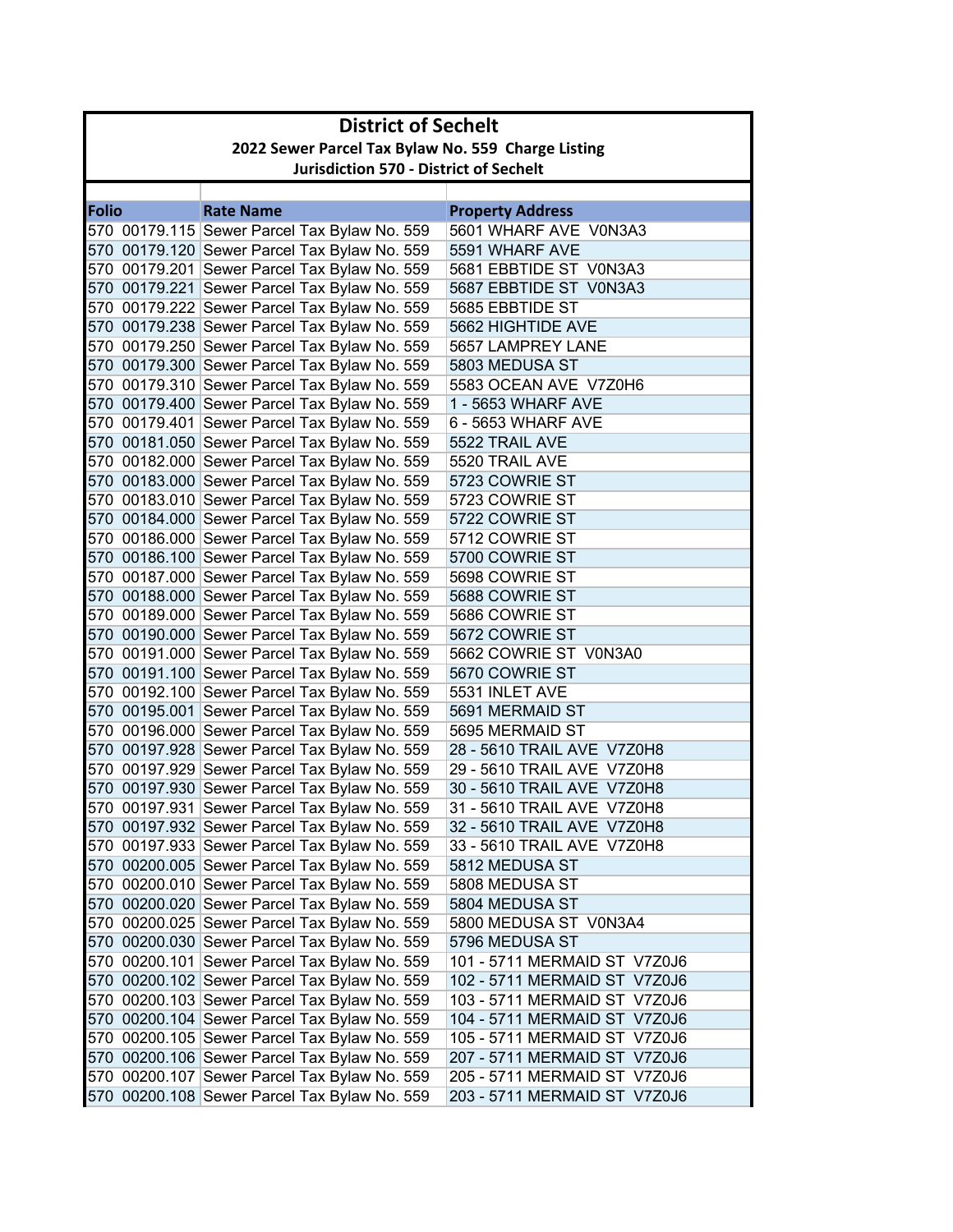|              | <b>District of Sechelt</b>                         |                                                                                              |                                                    |  |  |  |
|--------------|----------------------------------------------------|----------------------------------------------------------------------------------------------|----------------------------------------------------|--|--|--|
|              | 2022 Sewer Parcel Tax Bylaw No. 559 Charge Listing |                                                                                              |                                                    |  |  |  |
|              | <b>Jurisdiction 570 - District of Sechelt</b>      |                                                                                              |                                                    |  |  |  |
|              |                                                    |                                                                                              |                                                    |  |  |  |
| <b>Folio</b> |                                                    | <b>Rate Name</b>                                                                             | <b>Property Address</b>                            |  |  |  |
|              |                                                    | 570 00200.109 Sewer Parcel Tax Bylaw No. 559                                                 | 201 - 5711 MERMAID ST V7Z0J6                       |  |  |  |
|              |                                                    | 570 00200.110 Sewer Parcel Tax Bylaw No. 559                                                 | 202 - 5711 MERMAID ST V7Z0J6                       |  |  |  |
|              |                                                    | 570 00200.111 Sewer Parcel Tax Bylaw No. 559                                                 | 204 - 5711 MERMAID ST V7Z0J6                       |  |  |  |
|              |                                                    | 570 00200.112 Sewer Parcel Tax Bylaw No. 559                                                 | 206 - 5711 MERMAID ST V7Z0J6                       |  |  |  |
|              |                                                    | 570 00200.113 Sewer Parcel Tax Bylaw No. 559                                                 | 208 - 5711 MERMAID ST V7Z0J6                       |  |  |  |
|              |                                                    | 570 00200.114 Sewer Parcel Tax Bylaw No. 559                                                 | 307 - 5711 MERMAID ST V7Z0J6                       |  |  |  |
|              |                                                    | 570 00200.115 Sewer Parcel Tax Bylaw No. 559                                                 | 305 - 5711 MERMAID ST V7Z0J6                       |  |  |  |
|              |                                                    | 570 00200.116 Sewer Parcel Tax Bylaw No. 559                                                 | 303 - 5711 MERMAID ST V7Z0J6                       |  |  |  |
|              |                                                    | 570 00200.117 Sewer Parcel Tax Bylaw No. 559                                                 | 301 - 5711 MERMAID ST V7Z0J6                       |  |  |  |
|              |                                                    | 570 00200.118 Sewer Parcel Tax Bylaw No. 559                                                 | 302 - 5711 MERMAID ST V7Z0J6                       |  |  |  |
|              |                                                    | 570 00200.119 Sewer Parcel Tax Bylaw No. 559                                                 | 304 - 5711 MERMAID ST V7Z0J6                       |  |  |  |
|              |                                                    | 570 00200.120 Sewer Parcel Tax Bylaw No. 559                                                 | 306 - 5711 MERMAID ST V7Z0J6                       |  |  |  |
|              |                                                    | 570 00200.121 Sewer Parcel Tax Bylaw No. 559                                                 | 308 - 5711 MERMAID ST V7Z0J6                       |  |  |  |
|              |                                                    | 570 00300.000 Sewer Parcel Tax Bylaw No. 559                                                 | 5917 SUNSHINE COAST HWY                            |  |  |  |
|              |                                                    | 570 00300.010 Sewer Parcel Tax Bylaw No. 559                                                 | 5907 SUNSHINE COAST HWY                            |  |  |  |
|              |                                                    | 570 00301.000 Sewer Parcel Tax Bylaw No. 559                                                 | 5901 SUNSHINE COAST HWY                            |  |  |  |
|              |                                                    | 570 00302.000 Sewer Parcel Tax Bylaw No. 559                                                 | 5893 SUNSHINE COAST HWY                            |  |  |  |
|              |                                                    | 570 00303.000 Sewer Parcel Tax Bylaw No. 559                                                 | 5887 SUNSHINE COAST HWY                            |  |  |  |
|              |                                                    | 570 00303.100 Sewer Parcel Tax Bylaw No. 559                                                 | 5879 SUNSHINE COAST HWY                            |  |  |  |
|              |                                                    | 570 00304.005 Sewer Parcel Tax Bylaw No. 559                                                 | 5871 SUNSHINE COAST HWY                            |  |  |  |
|              |                                                    | 570 00305.000 Sewer Parcel Tax Bylaw No. 559                                                 | 5857 SUNSHINE COAST HWY                            |  |  |  |
|              |                                                    | 570 00306.000 Sewer Parcel Tax Bylaw No. 559                                                 | 5853 SUNSHINE COAST HWY                            |  |  |  |
|              |                                                    | 570 00307.000 Sewer Parcel Tax Bylaw No. 559                                                 | <b>SHORNCLIFFE AVE</b>                             |  |  |  |
|              |                                                    | 570 00307.005 Sewer Parcel Tax Bylaw No. 559                                                 | 5845 SUNSHINE COAST HWY<br>5841 BARNACLE ST V7Z0V4 |  |  |  |
|              |                                                    | 570 00309.000 Sewer Parcel Tax Bylaw No. 559                                                 | 5849 BARNACLE ST V7Z0V4                            |  |  |  |
|              |                                                    | 570 00310.000 Sewer Parcel Tax Bylaw No. 559                                                 | 5857 BARNACLE ST V7Z0V4                            |  |  |  |
|              |                                                    | 570 00311.000 Sewer Parcel Tax Bylaw No. 559<br>570 00312.000 Sewer Parcel Tax Bylaw No. 559 | 5860 BARNACLE ST V7Z0V4                            |  |  |  |
|              |                                                    | 570 00313.000 Sewer Parcel Tax Bylaw No. 559                                                 | 5872 SUNSHINE COAST HWY                            |  |  |  |
|              |                                                    | 570 00314.000 Sewer Parcel Tax Bylaw No. 559                                                 | 5880 SUNSHINE COAST HWY                            |  |  |  |
|              |                                                    | 570 00315.000 Sewer Parcel Tax Bylaw No. 559                                                 | 5886 SUNSHINE COAST HWY                            |  |  |  |
|              |                                                    | 570 00316.000 Sewer Parcel Tax Bylaw No. 559                                                 | 5896 SUNSHINE COAST HWY V0N3A0                     |  |  |  |
|              |                                                    | 570 00317.000 Sewer Parcel Tax Bylaw No. 559                                                 | 5910 SUNSHINE COAST HWY V0N3A0                     |  |  |  |
|              |                                                    | 570 00318.000 Sewer Parcel Tax Bylaw No. 559                                                 | 5915 BARNACLE ST V7Z0V4                            |  |  |  |
|              |                                                    | 570 00319.005 Sewer Parcel Tax Bylaw No. 559                                                 | 5918 SUNSHINE COAST HWY                            |  |  |  |
|              |                                                    | 570 00320.010 Sewer Parcel Tax Bylaw No. 559                                                 | 5527 SHORNCLIFFE AVE                               |  |  |  |
|              |                                                    | 570 00322.000 Sewer Parcel Tax Bylaw No. 559                                                 | 5535 SHORNCLIFFE AVE                               |  |  |  |
|              |                                                    | 570 00323.101 Sewer Parcel Tax Bylaw No. 559                                                 | 5846 TRAIL AVE V7Z0R4                              |  |  |  |
|              |                                                    | 570 00323.102 Sewer Parcel Tax Bylaw No. 559                                                 | 5850 TRAIL AVE V7Z0R4                              |  |  |  |
|              |                                                    | 570 00323.103 Sewer Parcel Tax Bylaw No. 559                                                 | 5856 TRAIL AVE V7Z0R4                              |  |  |  |
|              |                                                    | 570 00323.104 Sewer Parcel Tax Bylaw No. 559                                                 | 5798 REEF RD V7Z0R4                                |  |  |  |
|              |                                                    | 570 00323.105 Sewer Parcel Tax Bylaw No. 559                                                 | 5804 REEF RD V7Z0R4                                |  |  |  |
|              |                                                    | 570 00323.106 Sewer Parcel Tax Bylaw No. 559                                                 | 5810 REEF RD V7Z0R4                                |  |  |  |
|              |                                                    | 570 00323.107 Sewer Parcel Tax Bylaw No. 559                                                 | 5812 REEF RD V7Z0R4                                |  |  |  |
|              |                                                    | 570 00323.108 Sewer Parcel Tax Bylaw No. 559                                                 | 5818 REEF RD V7Z0R4                                |  |  |  |
|              |                                                    | 570 00323.109 Sewer Parcel Tax Bylaw No. 559                                                 | 5822 REEF RD V7Z0R4                                |  |  |  |
|              |                                                    |                                                                                              |                                                    |  |  |  |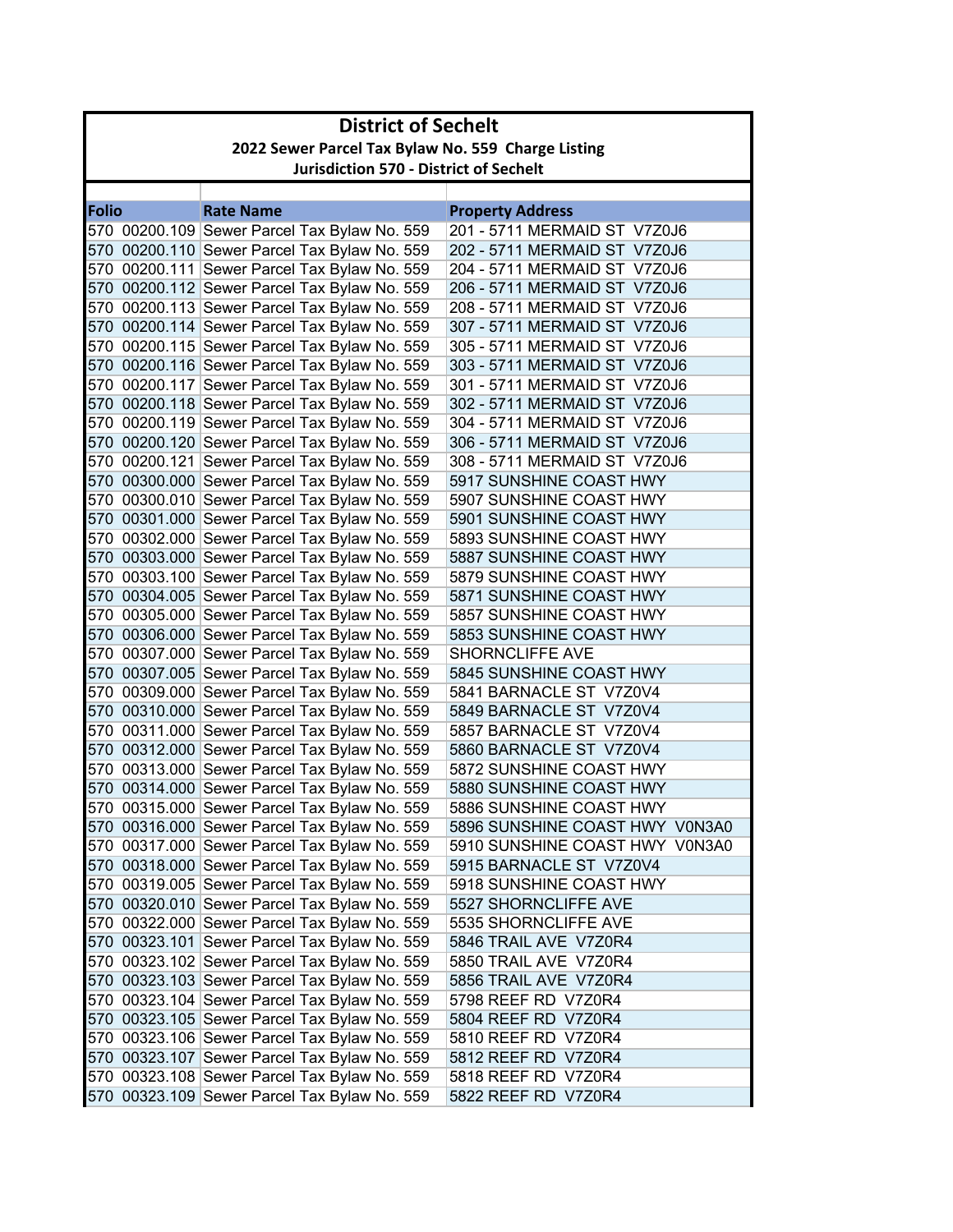| 2022 Sewer Parcel Tax Bylaw No. 559 Charge Listing<br><b>Jurisdiction 570 - District of Sechelt</b><br><b>Rate Name</b><br><b>Property Address</b><br>5828 REEF RD V7Z0R4<br>570 00323.110 Sewer Parcel Tax Bylaw No. 559<br>570 00323.111 Sewer Parcel Tax Bylaw No. 559<br>5834 REEF RD V7Z0R4<br>570 00323.112 Sewer Parcel Tax Bylaw No. 559<br>5873 MARINE WAY V7Z0R3<br>570 00323.113 Sewer Parcel Tax Bylaw No. 559<br>5869 MARINE WAY V7Z0R3<br>570 00323.114 Sewer Parcel Tax Bylaw No. 559<br>5865 MARINE WAY V7Z0R3<br>570 00323.115 Sewer Parcel Tax Bylaw No. 559<br>5833 HERON PL V7Z0R3<br>570 00323.116 Sewer Parcel Tax Bylaw No. 559<br>5831 HERON PL V7Z0R3<br>570 00323.117 Sewer Parcel Tax Bylaw No. 559<br>5825 HERON PL V7Z0R3<br>570 00323.118 Sewer Parcel Tax Bylaw No. 559<br>5819 HERON PL V7Z0R3<br>570 00323.119 Sewer Parcel Tax Bylaw No. 559<br>5815 HERON PL V7Z0R3<br>570 00323.120 Sewer Parcel Tax Bylaw No. 559<br>5811 HERON PL V7Z0R3<br>570 00323.121 Sewer Parcel Tax Bylaw No. 559<br>5810 HERON PL V7Z0R3<br>570 00323.122 Sewer Parcel Tax Bylaw No. 559<br>5814 HERON PL V7Z0R3<br>570 00323.123 Sewer Parcel Tax Bylaw No. 559<br>5816 HERON PL V7Z0R3<br>570 00323.124 Sewer Parcel Tax Bylaw No. 559<br>5820 HERON PL V7Z0R3<br>570 00323.125 Sewer Parcel Tax Bylaw No. 559<br>5824 HERON PL V7Z0R3<br>570 00323.126 Sewer Parcel Tax Bylaw No. 559<br>5830 HERON PL V7Z0R3<br>570 00323.127 Sewer Parcel Tax Bylaw No. 559<br>5832 HERON PL V7Z0R3<br>570 00323.128 Sewer Parcel Tax Bylaw No. 559<br>5855 MARINE WAY V7Z0R3<br>570 00323.129 Sewer Parcel Tax Bylaw No. 559<br>5851 MARINE WAY V7Z0R3<br>570 00323.130 Sewer Parcel Tax Bylaw No. 559<br>5847 MARINE WAY V7Z0R3<br>570 00323.131 Sewer Parcel Tax Bylaw No. 559<br>5843 MARINE WAY V7Z0R3<br>570 00323.132 Sewer Parcel Tax Bylaw No. 559<br>5841 MARINE WAY V7Z0R3<br>570 00323.133 Sewer Parcel Tax Bylaw No. 559<br>5837 MARINE WAY V7Z0R3<br>570 00323.134 Sewer Parcel Tax Bylaw No. 559<br>5833 MARINE WAY V7Z0R3<br>570 00323.135 Sewer Parcel Tax Bylaw No. 559<br>5829 MARINE WAY V7Z0R3<br>570 00323.136 Sewer Parcel Tax Bylaw No. 559<br>5827 MARINE WAY V7Z0R3<br>570 00323.137 Sewer Parcel Tax Bylaw No. 559<br>5823 MARINE WAY V7Z0L8<br>570 00323.138 Sewer Parcel Tax Bylaw No. 559<br>5866A TURNSTONE CRES V7Z0L9<br>570 00323.139 Sewer Parcel Tax Bylaw No. 559<br>5866B TURNSTONE CRES V7Z0L9<br>570 00323.140 Sewer Parcel Tax Bylaw No. 559<br>5866C TURNSTONE CRES V7Z0L9<br>570 00323.141 Sewer Parcel Tax Bylaw No. 559<br>5866D TURNSTONE CRES V7Z0L9<br>570 00323.142 Sewer Parcel Tax Bylaw No. 559<br>5805 MARINE WAY V7Z0L8<br>570 00323.143 Sewer Parcel Tax Bylaw No. 559<br>5803 MARINE WAY V7Z0L8<br>570 00323.144 Sewer Parcel Tax Bylaw No. 559<br>5852 TURNSTONE CRES V7Z0L9<br>570 00323.145 Sewer Parcel Tax Bylaw No. 559<br>5856 TURNSTONE CRES V7Z0L9<br>570 00323.146 Sewer Parcel Tax Bylaw No. 559<br>5860 TURNSTONE CRES V7Z0L9<br>570 00323.147 Sewer Parcel Tax Bylaw No. 559<br>5862 TURNSTONE CRES V7Z0L9<br>570 00323.148 Sewer Parcel Tax Bylaw No. 559<br>5864 TURNSTONE CRES V7Z0L9<br>570 00323.149 Sewer Parcel Tax Bylaw No. 559<br>5868 TURNSTONE CRES V7Z0L9<br>570 00323.150 Sewer Parcel Tax Bylaw No. 559<br>5870 TURNSTONE CRES V7Z0L9<br>570 00323.151 Sewer Parcel Tax Bylaw No. 559<br>5874 TURNSTONE CRES V7Z0L9<br>570 00323.152 Sewer Parcel Tax Bylaw No. 559<br>5878 TURNSTONE CRES V7Z0L9<br>570 00323.153 Sewer Parcel Tax Bylaw No. 559<br>5884 TURNSTONE CRES V7Z0L9<br>570 00323.154 Sewer Parcel Tax Bylaw No. 559<br>TURNSTONE CRES V7Z0L9<br>570 00323.155 Sewer Parcel Tax Bylaw No. 559<br>5888A TURNSTONE CRES V7Z0L9 |              | <b>District of Sechelt</b> |  |  |  |  |
|--------------------------------------------------------------------------------------------------------------------------------------------------------------------------------------------------------------------------------------------------------------------------------------------------------------------------------------------------------------------------------------------------------------------------------------------------------------------------------------------------------------------------------------------------------------------------------------------------------------------------------------------------------------------------------------------------------------------------------------------------------------------------------------------------------------------------------------------------------------------------------------------------------------------------------------------------------------------------------------------------------------------------------------------------------------------------------------------------------------------------------------------------------------------------------------------------------------------------------------------------------------------------------------------------------------------------------------------------------------------------------------------------------------------------------------------------------------------------------------------------------------------------------------------------------------------------------------------------------------------------------------------------------------------------------------------------------------------------------------------------------------------------------------------------------------------------------------------------------------------------------------------------------------------------------------------------------------------------------------------------------------------------------------------------------------------------------------------------------------------------------------------------------------------------------------------------------------------------------------------------------------------------------------------------------------------------------------------------------------------------------------------------------------------------------------------------------------------------------------------------------------------------------------------------------------------------------------------------------------------------------------------------------------------------------------------------------------------------------------------------------------------------------------------------------------------------------------------------------------------------------------------------------------------------------------------------------------------------------------------------------------------------------------------------------------------------------------------------------------------------------------------------------------------------------------------------------------------------------------------------------------------------------------------------------------------------------------------------------------------------------------------------------------------------------------------------------------------------------------------------------------------------------------------------------------------------------------------------------------------------------------------------------------------------------------------------------------------------------|--------------|----------------------------|--|--|--|--|
|                                                                                                                                                                                                                                                                                                                                                                                                                                                                                                                                                                                                                                                                                                                                                                                                                                                                                                                                                                                                                                                                                                                                                                                                                                                                                                                                                                                                                                                                                                                                                                                                                                                                                                                                                                                                                                                                                                                                                                                                                                                                                                                                                                                                                                                                                                                                                                                                                                                                                                                                                                                                                                                                                                                                                                                                                                                                                                                                                                                                                                                                                                                                                                                                                                                                                                                                                                                                                                                                                                                                                                                                                                                                                                                                |              |                            |  |  |  |  |
|                                                                                                                                                                                                                                                                                                                                                                                                                                                                                                                                                                                                                                                                                                                                                                                                                                                                                                                                                                                                                                                                                                                                                                                                                                                                                                                                                                                                                                                                                                                                                                                                                                                                                                                                                                                                                                                                                                                                                                                                                                                                                                                                                                                                                                                                                                                                                                                                                                                                                                                                                                                                                                                                                                                                                                                                                                                                                                                                                                                                                                                                                                                                                                                                                                                                                                                                                                                                                                                                                                                                                                                                                                                                                                                                |              |                            |  |  |  |  |
|                                                                                                                                                                                                                                                                                                                                                                                                                                                                                                                                                                                                                                                                                                                                                                                                                                                                                                                                                                                                                                                                                                                                                                                                                                                                                                                                                                                                                                                                                                                                                                                                                                                                                                                                                                                                                                                                                                                                                                                                                                                                                                                                                                                                                                                                                                                                                                                                                                                                                                                                                                                                                                                                                                                                                                                                                                                                                                                                                                                                                                                                                                                                                                                                                                                                                                                                                                                                                                                                                                                                                                                                                                                                                                                                |              |                            |  |  |  |  |
|                                                                                                                                                                                                                                                                                                                                                                                                                                                                                                                                                                                                                                                                                                                                                                                                                                                                                                                                                                                                                                                                                                                                                                                                                                                                                                                                                                                                                                                                                                                                                                                                                                                                                                                                                                                                                                                                                                                                                                                                                                                                                                                                                                                                                                                                                                                                                                                                                                                                                                                                                                                                                                                                                                                                                                                                                                                                                                                                                                                                                                                                                                                                                                                                                                                                                                                                                                                                                                                                                                                                                                                                                                                                                                                                | <b>Folio</b> |                            |  |  |  |  |
|                                                                                                                                                                                                                                                                                                                                                                                                                                                                                                                                                                                                                                                                                                                                                                                                                                                                                                                                                                                                                                                                                                                                                                                                                                                                                                                                                                                                                                                                                                                                                                                                                                                                                                                                                                                                                                                                                                                                                                                                                                                                                                                                                                                                                                                                                                                                                                                                                                                                                                                                                                                                                                                                                                                                                                                                                                                                                                                                                                                                                                                                                                                                                                                                                                                                                                                                                                                                                                                                                                                                                                                                                                                                                                                                |              |                            |  |  |  |  |
|                                                                                                                                                                                                                                                                                                                                                                                                                                                                                                                                                                                                                                                                                                                                                                                                                                                                                                                                                                                                                                                                                                                                                                                                                                                                                                                                                                                                                                                                                                                                                                                                                                                                                                                                                                                                                                                                                                                                                                                                                                                                                                                                                                                                                                                                                                                                                                                                                                                                                                                                                                                                                                                                                                                                                                                                                                                                                                                                                                                                                                                                                                                                                                                                                                                                                                                                                                                                                                                                                                                                                                                                                                                                                                                                |              |                            |  |  |  |  |
|                                                                                                                                                                                                                                                                                                                                                                                                                                                                                                                                                                                                                                                                                                                                                                                                                                                                                                                                                                                                                                                                                                                                                                                                                                                                                                                                                                                                                                                                                                                                                                                                                                                                                                                                                                                                                                                                                                                                                                                                                                                                                                                                                                                                                                                                                                                                                                                                                                                                                                                                                                                                                                                                                                                                                                                                                                                                                                                                                                                                                                                                                                                                                                                                                                                                                                                                                                                                                                                                                                                                                                                                                                                                                                                                |              |                            |  |  |  |  |
|                                                                                                                                                                                                                                                                                                                                                                                                                                                                                                                                                                                                                                                                                                                                                                                                                                                                                                                                                                                                                                                                                                                                                                                                                                                                                                                                                                                                                                                                                                                                                                                                                                                                                                                                                                                                                                                                                                                                                                                                                                                                                                                                                                                                                                                                                                                                                                                                                                                                                                                                                                                                                                                                                                                                                                                                                                                                                                                                                                                                                                                                                                                                                                                                                                                                                                                                                                                                                                                                                                                                                                                                                                                                                                                                |              |                            |  |  |  |  |
|                                                                                                                                                                                                                                                                                                                                                                                                                                                                                                                                                                                                                                                                                                                                                                                                                                                                                                                                                                                                                                                                                                                                                                                                                                                                                                                                                                                                                                                                                                                                                                                                                                                                                                                                                                                                                                                                                                                                                                                                                                                                                                                                                                                                                                                                                                                                                                                                                                                                                                                                                                                                                                                                                                                                                                                                                                                                                                                                                                                                                                                                                                                                                                                                                                                                                                                                                                                                                                                                                                                                                                                                                                                                                                                                |              |                            |  |  |  |  |
|                                                                                                                                                                                                                                                                                                                                                                                                                                                                                                                                                                                                                                                                                                                                                                                                                                                                                                                                                                                                                                                                                                                                                                                                                                                                                                                                                                                                                                                                                                                                                                                                                                                                                                                                                                                                                                                                                                                                                                                                                                                                                                                                                                                                                                                                                                                                                                                                                                                                                                                                                                                                                                                                                                                                                                                                                                                                                                                                                                                                                                                                                                                                                                                                                                                                                                                                                                                                                                                                                                                                                                                                                                                                                                                                |              |                            |  |  |  |  |
|                                                                                                                                                                                                                                                                                                                                                                                                                                                                                                                                                                                                                                                                                                                                                                                                                                                                                                                                                                                                                                                                                                                                                                                                                                                                                                                                                                                                                                                                                                                                                                                                                                                                                                                                                                                                                                                                                                                                                                                                                                                                                                                                                                                                                                                                                                                                                                                                                                                                                                                                                                                                                                                                                                                                                                                                                                                                                                                                                                                                                                                                                                                                                                                                                                                                                                                                                                                                                                                                                                                                                                                                                                                                                                                                |              |                            |  |  |  |  |
|                                                                                                                                                                                                                                                                                                                                                                                                                                                                                                                                                                                                                                                                                                                                                                                                                                                                                                                                                                                                                                                                                                                                                                                                                                                                                                                                                                                                                                                                                                                                                                                                                                                                                                                                                                                                                                                                                                                                                                                                                                                                                                                                                                                                                                                                                                                                                                                                                                                                                                                                                                                                                                                                                                                                                                                                                                                                                                                                                                                                                                                                                                                                                                                                                                                                                                                                                                                                                                                                                                                                                                                                                                                                                                                                |              |                            |  |  |  |  |
|                                                                                                                                                                                                                                                                                                                                                                                                                                                                                                                                                                                                                                                                                                                                                                                                                                                                                                                                                                                                                                                                                                                                                                                                                                                                                                                                                                                                                                                                                                                                                                                                                                                                                                                                                                                                                                                                                                                                                                                                                                                                                                                                                                                                                                                                                                                                                                                                                                                                                                                                                                                                                                                                                                                                                                                                                                                                                                                                                                                                                                                                                                                                                                                                                                                                                                                                                                                                                                                                                                                                                                                                                                                                                                                                |              |                            |  |  |  |  |
|                                                                                                                                                                                                                                                                                                                                                                                                                                                                                                                                                                                                                                                                                                                                                                                                                                                                                                                                                                                                                                                                                                                                                                                                                                                                                                                                                                                                                                                                                                                                                                                                                                                                                                                                                                                                                                                                                                                                                                                                                                                                                                                                                                                                                                                                                                                                                                                                                                                                                                                                                                                                                                                                                                                                                                                                                                                                                                                                                                                                                                                                                                                                                                                                                                                                                                                                                                                                                                                                                                                                                                                                                                                                                                                                |              |                            |  |  |  |  |
|                                                                                                                                                                                                                                                                                                                                                                                                                                                                                                                                                                                                                                                                                                                                                                                                                                                                                                                                                                                                                                                                                                                                                                                                                                                                                                                                                                                                                                                                                                                                                                                                                                                                                                                                                                                                                                                                                                                                                                                                                                                                                                                                                                                                                                                                                                                                                                                                                                                                                                                                                                                                                                                                                                                                                                                                                                                                                                                                                                                                                                                                                                                                                                                                                                                                                                                                                                                                                                                                                                                                                                                                                                                                                                                                |              |                            |  |  |  |  |
|                                                                                                                                                                                                                                                                                                                                                                                                                                                                                                                                                                                                                                                                                                                                                                                                                                                                                                                                                                                                                                                                                                                                                                                                                                                                                                                                                                                                                                                                                                                                                                                                                                                                                                                                                                                                                                                                                                                                                                                                                                                                                                                                                                                                                                                                                                                                                                                                                                                                                                                                                                                                                                                                                                                                                                                                                                                                                                                                                                                                                                                                                                                                                                                                                                                                                                                                                                                                                                                                                                                                                                                                                                                                                                                                |              |                            |  |  |  |  |
|                                                                                                                                                                                                                                                                                                                                                                                                                                                                                                                                                                                                                                                                                                                                                                                                                                                                                                                                                                                                                                                                                                                                                                                                                                                                                                                                                                                                                                                                                                                                                                                                                                                                                                                                                                                                                                                                                                                                                                                                                                                                                                                                                                                                                                                                                                                                                                                                                                                                                                                                                                                                                                                                                                                                                                                                                                                                                                                                                                                                                                                                                                                                                                                                                                                                                                                                                                                                                                                                                                                                                                                                                                                                                                                                |              |                            |  |  |  |  |
|                                                                                                                                                                                                                                                                                                                                                                                                                                                                                                                                                                                                                                                                                                                                                                                                                                                                                                                                                                                                                                                                                                                                                                                                                                                                                                                                                                                                                                                                                                                                                                                                                                                                                                                                                                                                                                                                                                                                                                                                                                                                                                                                                                                                                                                                                                                                                                                                                                                                                                                                                                                                                                                                                                                                                                                                                                                                                                                                                                                                                                                                                                                                                                                                                                                                                                                                                                                                                                                                                                                                                                                                                                                                                                                                |              |                            |  |  |  |  |
|                                                                                                                                                                                                                                                                                                                                                                                                                                                                                                                                                                                                                                                                                                                                                                                                                                                                                                                                                                                                                                                                                                                                                                                                                                                                                                                                                                                                                                                                                                                                                                                                                                                                                                                                                                                                                                                                                                                                                                                                                                                                                                                                                                                                                                                                                                                                                                                                                                                                                                                                                                                                                                                                                                                                                                                                                                                                                                                                                                                                                                                                                                                                                                                                                                                                                                                                                                                                                                                                                                                                                                                                                                                                                                                                |              |                            |  |  |  |  |
|                                                                                                                                                                                                                                                                                                                                                                                                                                                                                                                                                                                                                                                                                                                                                                                                                                                                                                                                                                                                                                                                                                                                                                                                                                                                                                                                                                                                                                                                                                                                                                                                                                                                                                                                                                                                                                                                                                                                                                                                                                                                                                                                                                                                                                                                                                                                                                                                                                                                                                                                                                                                                                                                                                                                                                                                                                                                                                                                                                                                                                                                                                                                                                                                                                                                                                                                                                                                                                                                                                                                                                                                                                                                                                                                |              |                            |  |  |  |  |
|                                                                                                                                                                                                                                                                                                                                                                                                                                                                                                                                                                                                                                                                                                                                                                                                                                                                                                                                                                                                                                                                                                                                                                                                                                                                                                                                                                                                                                                                                                                                                                                                                                                                                                                                                                                                                                                                                                                                                                                                                                                                                                                                                                                                                                                                                                                                                                                                                                                                                                                                                                                                                                                                                                                                                                                                                                                                                                                                                                                                                                                                                                                                                                                                                                                                                                                                                                                                                                                                                                                                                                                                                                                                                                                                |              |                            |  |  |  |  |
|                                                                                                                                                                                                                                                                                                                                                                                                                                                                                                                                                                                                                                                                                                                                                                                                                                                                                                                                                                                                                                                                                                                                                                                                                                                                                                                                                                                                                                                                                                                                                                                                                                                                                                                                                                                                                                                                                                                                                                                                                                                                                                                                                                                                                                                                                                                                                                                                                                                                                                                                                                                                                                                                                                                                                                                                                                                                                                                                                                                                                                                                                                                                                                                                                                                                                                                                                                                                                                                                                                                                                                                                                                                                                                                                |              |                            |  |  |  |  |
|                                                                                                                                                                                                                                                                                                                                                                                                                                                                                                                                                                                                                                                                                                                                                                                                                                                                                                                                                                                                                                                                                                                                                                                                                                                                                                                                                                                                                                                                                                                                                                                                                                                                                                                                                                                                                                                                                                                                                                                                                                                                                                                                                                                                                                                                                                                                                                                                                                                                                                                                                                                                                                                                                                                                                                                                                                                                                                                                                                                                                                                                                                                                                                                                                                                                                                                                                                                                                                                                                                                                                                                                                                                                                                                                |              |                            |  |  |  |  |
|                                                                                                                                                                                                                                                                                                                                                                                                                                                                                                                                                                                                                                                                                                                                                                                                                                                                                                                                                                                                                                                                                                                                                                                                                                                                                                                                                                                                                                                                                                                                                                                                                                                                                                                                                                                                                                                                                                                                                                                                                                                                                                                                                                                                                                                                                                                                                                                                                                                                                                                                                                                                                                                                                                                                                                                                                                                                                                                                                                                                                                                                                                                                                                                                                                                                                                                                                                                                                                                                                                                                                                                                                                                                                                                                |              |                            |  |  |  |  |
|                                                                                                                                                                                                                                                                                                                                                                                                                                                                                                                                                                                                                                                                                                                                                                                                                                                                                                                                                                                                                                                                                                                                                                                                                                                                                                                                                                                                                                                                                                                                                                                                                                                                                                                                                                                                                                                                                                                                                                                                                                                                                                                                                                                                                                                                                                                                                                                                                                                                                                                                                                                                                                                                                                                                                                                                                                                                                                                                                                                                                                                                                                                                                                                                                                                                                                                                                                                                                                                                                                                                                                                                                                                                                                                                |              |                            |  |  |  |  |
|                                                                                                                                                                                                                                                                                                                                                                                                                                                                                                                                                                                                                                                                                                                                                                                                                                                                                                                                                                                                                                                                                                                                                                                                                                                                                                                                                                                                                                                                                                                                                                                                                                                                                                                                                                                                                                                                                                                                                                                                                                                                                                                                                                                                                                                                                                                                                                                                                                                                                                                                                                                                                                                                                                                                                                                                                                                                                                                                                                                                                                                                                                                                                                                                                                                                                                                                                                                                                                                                                                                                                                                                                                                                                                                                |              |                            |  |  |  |  |
|                                                                                                                                                                                                                                                                                                                                                                                                                                                                                                                                                                                                                                                                                                                                                                                                                                                                                                                                                                                                                                                                                                                                                                                                                                                                                                                                                                                                                                                                                                                                                                                                                                                                                                                                                                                                                                                                                                                                                                                                                                                                                                                                                                                                                                                                                                                                                                                                                                                                                                                                                                                                                                                                                                                                                                                                                                                                                                                                                                                                                                                                                                                                                                                                                                                                                                                                                                                                                                                                                                                                                                                                                                                                                                                                |              |                            |  |  |  |  |
|                                                                                                                                                                                                                                                                                                                                                                                                                                                                                                                                                                                                                                                                                                                                                                                                                                                                                                                                                                                                                                                                                                                                                                                                                                                                                                                                                                                                                                                                                                                                                                                                                                                                                                                                                                                                                                                                                                                                                                                                                                                                                                                                                                                                                                                                                                                                                                                                                                                                                                                                                                                                                                                                                                                                                                                                                                                                                                                                                                                                                                                                                                                                                                                                                                                                                                                                                                                                                                                                                                                                                                                                                                                                                                                                |              |                            |  |  |  |  |
|                                                                                                                                                                                                                                                                                                                                                                                                                                                                                                                                                                                                                                                                                                                                                                                                                                                                                                                                                                                                                                                                                                                                                                                                                                                                                                                                                                                                                                                                                                                                                                                                                                                                                                                                                                                                                                                                                                                                                                                                                                                                                                                                                                                                                                                                                                                                                                                                                                                                                                                                                                                                                                                                                                                                                                                                                                                                                                                                                                                                                                                                                                                                                                                                                                                                                                                                                                                                                                                                                                                                                                                                                                                                                                                                |              |                            |  |  |  |  |
|                                                                                                                                                                                                                                                                                                                                                                                                                                                                                                                                                                                                                                                                                                                                                                                                                                                                                                                                                                                                                                                                                                                                                                                                                                                                                                                                                                                                                                                                                                                                                                                                                                                                                                                                                                                                                                                                                                                                                                                                                                                                                                                                                                                                                                                                                                                                                                                                                                                                                                                                                                                                                                                                                                                                                                                                                                                                                                                                                                                                                                                                                                                                                                                                                                                                                                                                                                                                                                                                                                                                                                                                                                                                                                                                |              |                            |  |  |  |  |
|                                                                                                                                                                                                                                                                                                                                                                                                                                                                                                                                                                                                                                                                                                                                                                                                                                                                                                                                                                                                                                                                                                                                                                                                                                                                                                                                                                                                                                                                                                                                                                                                                                                                                                                                                                                                                                                                                                                                                                                                                                                                                                                                                                                                                                                                                                                                                                                                                                                                                                                                                                                                                                                                                                                                                                                                                                                                                                                                                                                                                                                                                                                                                                                                                                                                                                                                                                                                                                                                                                                                                                                                                                                                                                                                |              |                            |  |  |  |  |
|                                                                                                                                                                                                                                                                                                                                                                                                                                                                                                                                                                                                                                                                                                                                                                                                                                                                                                                                                                                                                                                                                                                                                                                                                                                                                                                                                                                                                                                                                                                                                                                                                                                                                                                                                                                                                                                                                                                                                                                                                                                                                                                                                                                                                                                                                                                                                                                                                                                                                                                                                                                                                                                                                                                                                                                                                                                                                                                                                                                                                                                                                                                                                                                                                                                                                                                                                                                                                                                                                                                                                                                                                                                                                                                                |              |                            |  |  |  |  |
|                                                                                                                                                                                                                                                                                                                                                                                                                                                                                                                                                                                                                                                                                                                                                                                                                                                                                                                                                                                                                                                                                                                                                                                                                                                                                                                                                                                                                                                                                                                                                                                                                                                                                                                                                                                                                                                                                                                                                                                                                                                                                                                                                                                                                                                                                                                                                                                                                                                                                                                                                                                                                                                                                                                                                                                                                                                                                                                                                                                                                                                                                                                                                                                                                                                                                                                                                                                                                                                                                                                                                                                                                                                                                                                                |              |                            |  |  |  |  |
|                                                                                                                                                                                                                                                                                                                                                                                                                                                                                                                                                                                                                                                                                                                                                                                                                                                                                                                                                                                                                                                                                                                                                                                                                                                                                                                                                                                                                                                                                                                                                                                                                                                                                                                                                                                                                                                                                                                                                                                                                                                                                                                                                                                                                                                                                                                                                                                                                                                                                                                                                                                                                                                                                                                                                                                                                                                                                                                                                                                                                                                                                                                                                                                                                                                                                                                                                                                                                                                                                                                                                                                                                                                                                                                                |              |                            |  |  |  |  |
|                                                                                                                                                                                                                                                                                                                                                                                                                                                                                                                                                                                                                                                                                                                                                                                                                                                                                                                                                                                                                                                                                                                                                                                                                                                                                                                                                                                                                                                                                                                                                                                                                                                                                                                                                                                                                                                                                                                                                                                                                                                                                                                                                                                                                                                                                                                                                                                                                                                                                                                                                                                                                                                                                                                                                                                                                                                                                                                                                                                                                                                                                                                                                                                                                                                                                                                                                                                                                                                                                                                                                                                                                                                                                                                                |              |                            |  |  |  |  |
|                                                                                                                                                                                                                                                                                                                                                                                                                                                                                                                                                                                                                                                                                                                                                                                                                                                                                                                                                                                                                                                                                                                                                                                                                                                                                                                                                                                                                                                                                                                                                                                                                                                                                                                                                                                                                                                                                                                                                                                                                                                                                                                                                                                                                                                                                                                                                                                                                                                                                                                                                                                                                                                                                                                                                                                                                                                                                                                                                                                                                                                                                                                                                                                                                                                                                                                                                                                                                                                                                                                                                                                                                                                                                                                                |              |                            |  |  |  |  |
|                                                                                                                                                                                                                                                                                                                                                                                                                                                                                                                                                                                                                                                                                                                                                                                                                                                                                                                                                                                                                                                                                                                                                                                                                                                                                                                                                                                                                                                                                                                                                                                                                                                                                                                                                                                                                                                                                                                                                                                                                                                                                                                                                                                                                                                                                                                                                                                                                                                                                                                                                                                                                                                                                                                                                                                                                                                                                                                                                                                                                                                                                                                                                                                                                                                                                                                                                                                                                                                                                                                                                                                                                                                                                                                                |              |                            |  |  |  |  |
|                                                                                                                                                                                                                                                                                                                                                                                                                                                                                                                                                                                                                                                                                                                                                                                                                                                                                                                                                                                                                                                                                                                                                                                                                                                                                                                                                                                                                                                                                                                                                                                                                                                                                                                                                                                                                                                                                                                                                                                                                                                                                                                                                                                                                                                                                                                                                                                                                                                                                                                                                                                                                                                                                                                                                                                                                                                                                                                                                                                                                                                                                                                                                                                                                                                                                                                                                                                                                                                                                                                                                                                                                                                                                                                                |              |                            |  |  |  |  |
|                                                                                                                                                                                                                                                                                                                                                                                                                                                                                                                                                                                                                                                                                                                                                                                                                                                                                                                                                                                                                                                                                                                                                                                                                                                                                                                                                                                                                                                                                                                                                                                                                                                                                                                                                                                                                                                                                                                                                                                                                                                                                                                                                                                                                                                                                                                                                                                                                                                                                                                                                                                                                                                                                                                                                                                                                                                                                                                                                                                                                                                                                                                                                                                                                                                                                                                                                                                                                                                                                                                                                                                                                                                                                                                                |              |                            |  |  |  |  |
|                                                                                                                                                                                                                                                                                                                                                                                                                                                                                                                                                                                                                                                                                                                                                                                                                                                                                                                                                                                                                                                                                                                                                                                                                                                                                                                                                                                                                                                                                                                                                                                                                                                                                                                                                                                                                                                                                                                                                                                                                                                                                                                                                                                                                                                                                                                                                                                                                                                                                                                                                                                                                                                                                                                                                                                                                                                                                                                                                                                                                                                                                                                                                                                                                                                                                                                                                                                                                                                                                                                                                                                                                                                                                                                                |              |                            |  |  |  |  |
|                                                                                                                                                                                                                                                                                                                                                                                                                                                                                                                                                                                                                                                                                                                                                                                                                                                                                                                                                                                                                                                                                                                                                                                                                                                                                                                                                                                                                                                                                                                                                                                                                                                                                                                                                                                                                                                                                                                                                                                                                                                                                                                                                                                                                                                                                                                                                                                                                                                                                                                                                                                                                                                                                                                                                                                                                                                                                                                                                                                                                                                                                                                                                                                                                                                                                                                                                                                                                                                                                                                                                                                                                                                                                                                                |              |                            |  |  |  |  |
|                                                                                                                                                                                                                                                                                                                                                                                                                                                                                                                                                                                                                                                                                                                                                                                                                                                                                                                                                                                                                                                                                                                                                                                                                                                                                                                                                                                                                                                                                                                                                                                                                                                                                                                                                                                                                                                                                                                                                                                                                                                                                                                                                                                                                                                                                                                                                                                                                                                                                                                                                                                                                                                                                                                                                                                                                                                                                                                                                                                                                                                                                                                                                                                                                                                                                                                                                                                                                                                                                                                                                                                                                                                                                                                                |              |                            |  |  |  |  |
|                                                                                                                                                                                                                                                                                                                                                                                                                                                                                                                                                                                                                                                                                                                                                                                                                                                                                                                                                                                                                                                                                                                                                                                                                                                                                                                                                                                                                                                                                                                                                                                                                                                                                                                                                                                                                                                                                                                                                                                                                                                                                                                                                                                                                                                                                                                                                                                                                                                                                                                                                                                                                                                                                                                                                                                                                                                                                                                                                                                                                                                                                                                                                                                                                                                                                                                                                                                                                                                                                                                                                                                                                                                                                                                                |              |                            |  |  |  |  |
|                                                                                                                                                                                                                                                                                                                                                                                                                                                                                                                                                                                                                                                                                                                                                                                                                                                                                                                                                                                                                                                                                                                                                                                                                                                                                                                                                                                                                                                                                                                                                                                                                                                                                                                                                                                                                                                                                                                                                                                                                                                                                                                                                                                                                                                                                                                                                                                                                                                                                                                                                                                                                                                                                                                                                                                                                                                                                                                                                                                                                                                                                                                                                                                                                                                                                                                                                                                                                                                                                                                                                                                                                                                                                                                                |              |                            |  |  |  |  |
|                                                                                                                                                                                                                                                                                                                                                                                                                                                                                                                                                                                                                                                                                                                                                                                                                                                                                                                                                                                                                                                                                                                                                                                                                                                                                                                                                                                                                                                                                                                                                                                                                                                                                                                                                                                                                                                                                                                                                                                                                                                                                                                                                                                                                                                                                                                                                                                                                                                                                                                                                                                                                                                                                                                                                                                                                                                                                                                                                                                                                                                                                                                                                                                                                                                                                                                                                                                                                                                                                                                                                                                                                                                                                                                                |              |                            |  |  |  |  |
|                                                                                                                                                                                                                                                                                                                                                                                                                                                                                                                                                                                                                                                                                                                                                                                                                                                                                                                                                                                                                                                                                                                                                                                                                                                                                                                                                                                                                                                                                                                                                                                                                                                                                                                                                                                                                                                                                                                                                                                                                                                                                                                                                                                                                                                                                                                                                                                                                                                                                                                                                                                                                                                                                                                                                                                                                                                                                                                                                                                                                                                                                                                                                                                                                                                                                                                                                                                                                                                                                                                                                                                                                                                                                                                                |              |                            |  |  |  |  |
|                                                                                                                                                                                                                                                                                                                                                                                                                                                                                                                                                                                                                                                                                                                                                                                                                                                                                                                                                                                                                                                                                                                                                                                                                                                                                                                                                                                                                                                                                                                                                                                                                                                                                                                                                                                                                                                                                                                                                                                                                                                                                                                                                                                                                                                                                                                                                                                                                                                                                                                                                                                                                                                                                                                                                                                                                                                                                                                                                                                                                                                                                                                                                                                                                                                                                                                                                                                                                                                                                                                                                                                                                                                                                                                                |              |                            |  |  |  |  |
|                                                                                                                                                                                                                                                                                                                                                                                                                                                                                                                                                                                                                                                                                                                                                                                                                                                                                                                                                                                                                                                                                                                                                                                                                                                                                                                                                                                                                                                                                                                                                                                                                                                                                                                                                                                                                                                                                                                                                                                                                                                                                                                                                                                                                                                                                                                                                                                                                                                                                                                                                                                                                                                                                                                                                                                                                                                                                                                                                                                                                                                                                                                                                                                                                                                                                                                                                                                                                                                                                                                                                                                                                                                                                                                                |              |                            |  |  |  |  |
|                                                                                                                                                                                                                                                                                                                                                                                                                                                                                                                                                                                                                                                                                                                                                                                                                                                                                                                                                                                                                                                                                                                                                                                                                                                                                                                                                                                                                                                                                                                                                                                                                                                                                                                                                                                                                                                                                                                                                                                                                                                                                                                                                                                                                                                                                                                                                                                                                                                                                                                                                                                                                                                                                                                                                                                                                                                                                                                                                                                                                                                                                                                                                                                                                                                                                                                                                                                                                                                                                                                                                                                                                                                                                                                                |              |                            |  |  |  |  |
|                                                                                                                                                                                                                                                                                                                                                                                                                                                                                                                                                                                                                                                                                                                                                                                                                                                                                                                                                                                                                                                                                                                                                                                                                                                                                                                                                                                                                                                                                                                                                                                                                                                                                                                                                                                                                                                                                                                                                                                                                                                                                                                                                                                                                                                                                                                                                                                                                                                                                                                                                                                                                                                                                                                                                                                                                                                                                                                                                                                                                                                                                                                                                                                                                                                                                                                                                                                                                                                                                                                                                                                                                                                                                                                                |              |                            |  |  |  |  |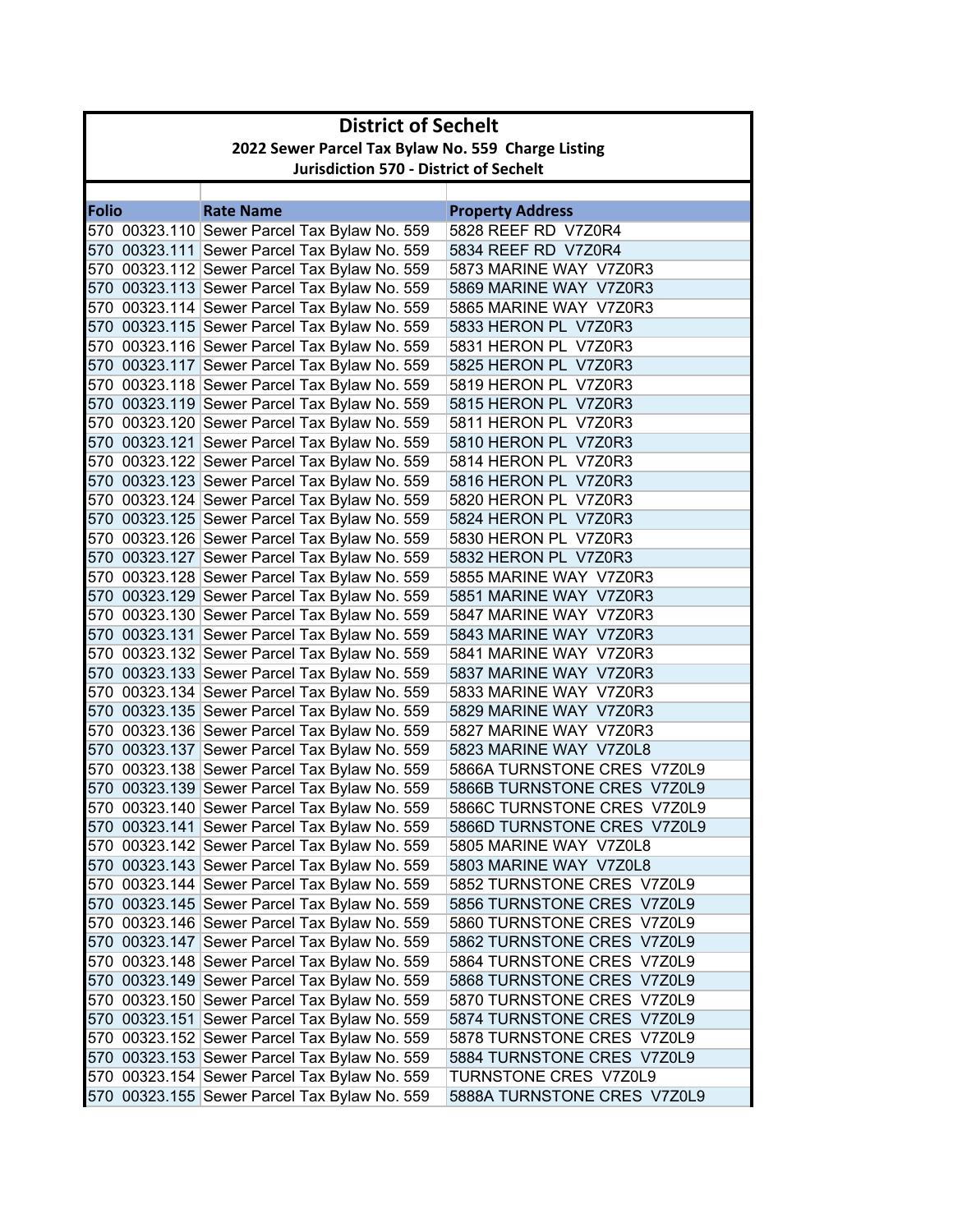|       | <b>District of Sechelt</b>                         |                                              |                            |  |  |
|-------|----------------------------------------------------|----------------------------------------------|----------------------------|--|--|
|       | 2022 Sewer Parcel Tax Bylaw No. 559 Charge Listing |                                              |                            |  |  |
|       | <b>Jurisdiction 570 - District of Sechelt</b>      |                                              |                            |  |  |
|       |                                                    |                                              |                            |  |  |
| Folio |                                                    | <b>Rate Name</b>                             | <b>Property Address</b>    |  |  |
|       |                                                    | 570 00323.156 Sewer Parcel Tax Bylaw No. 559 | 5890 TURNSTONE CRES V7Z0L9 |  |  |
|       |                                                    | 570 00323.157 Sewer Parcel Tax Bylaw No. 559 | 5892 TURNSTONE CRES V7Z0L9 |  |  |
|       |                                                    | 570 00323.158 Sewer Parcel Tax Bylaw No. 559 | 5894 TURNSTONE CRES V7Z0L9 |  |  |
|       |                                                    | 570 00323.159 Sewer Parcel Tax Bylaw No. 559 | 5900 TURNSTONE CRES V7Z0L9 |  |  |
|       |                                                    | 570 00323.160 Sewer Parcel Tax Bylaw No. 559 | 5906 TURNSTONE CRES V7Z0L9 |  |  |
|       |                                                    | 570 00323.161 Sewer Parcel Tax Bylaw No. 559 | 5910 TURNSTONE CRES V7Z0L9 |  |  |
|       |                                                    | 570 00323.162 Sewer Parcel Tax Bylaw No. 559 | 5907 TURNSTONE CRES V7Z0L9 |  |  |
|       |                                                    | 570 00323.163 Sewer Parcel Tax Bylaw No. 559 | 5903 TURNSTONE CRES V7Z0L9 |  |  |
|       |                                                    | 570 00323.164 Sewer Parcel Tax Bylaw No. 559 | 5885 TURNSTONE CRES V7Z0L9 |  |  |
|       |                                                    | 570 00323.165 Sewer Parcel Tax Bylaw No. 559 | 5879 TURNSTONE CRES V7Z0L9 |  |  |
|       |                                                    | 570 00323.166 Sewer Parcel Tax Bylaw No. 559 | 5875 TURNSTONE CRES V7Z0L9 |  |  |
|       |                                                    | 570 00323.167 Sewer Parcel Tax Bylaw No. 559 | 5865 TURNSTONE CRES V7Z0L9 |  |  |
|       |                                                    | 570 00323.168 Sewer Parcel Tax Bylaw No. 559 | 5857 TURNSTONE CRES V7Z0L9 |  |  |
|       |                                                    | 570 00323.169 Sewer Parcel Tax Bylaw No. 559 | 5853 TURNSTONE CRES V7Z0L9 |  |  |
|       |                                                    | 570 00323.300 Sewer Parcel Tax Bylaw No. 559 |                            |  |  |
|       |                                                    | 570 00323.412 Sewer Parcel Tax Bylaw No. 559 | 5751 BINNACLE AVE V7Z0R4   |  |  |
|       |                                                    | 570 00323.414 Sewer Parcel Tax Bylaw No. 559 | 5755 BINNACLE AVE V7Z0R4   |  |  |
|       |                                                    | 570 00323.416 Sewer Parcel Tax Bylaw No. 559 | 5761 BINNACLE AVE V7Z0R4   |  |  |
|       |                                                    | 570 00323.418 Sewer Parcel Tax Bylaw No. 559 | 5765 BINNACLE AVE V7Z0R4   |  |  |
|       |                                                    | 570 00323.420 Sewer Parcel Tax Bylaw No. 559 | 5769 BINNACLE AVE V7Z0R4   |  |  |
|       |                                                    | 570 00323.422 Sewer Parcel Tax Bylaw No. 559 | 5775 BINNACLE AVE V7Z0R4   |  |  |
|       |                                                    | 570 00323.424 Sewer Parcel Tax Bylaw No. 559 | 5788 BINNACLE AVE V7Z0R4   |  |  |
|       |                                                    | 570 00323.434 Sewer Parcel Tax Bylaw No. 559 | 5787 BINNACLE AVE V7Z0K6   |  |  |
|       |                                                    | 570 00323.436 Sewer Parcel Tax Bylaw No. 559 | 5780 BINNACLE AVE V7Z0R4   |  |  |
|       |                                                    | 570 00323.438 Sewer Parcel Tax Bylaw No. 559 | 5774 BINNACLE AVE V7Z0R4   |  |  |
|       |                                                    | 570 00323.440 Sewer Parcel Tax Bylaw No. 559 | 5768 BINNACLE AVE V7Z0R4   |  |  |
|       |                                                    | 570 00323.442 Sewer Parcel Tax Bylaw No. 559 | 5764 BINNACLE AVE V7Z0R4   |  |  |
|       |                                                    | 570 00323.444 Sewer Parcel Tax Bylaw No. 559 | 5760 BINNACLE AVE V7Z0R4   |  |  |
|       |                                                    | 570 00323.446 Sewer Parcel Tax Bylaw No. 559 | 5754 BINNACLE AVE V7Z0R4   |  |  |
|       |                                                    | 570 00323.448 Sewer Parcel Tax Bylaw No. 559 | 5750 BINNACLE AVE V7Z0R4   |  |  |
|       |                                                    | 570 00323.450 Sewer Parcel Tax Bylaw No. 559 | 5746 BINNACLE AVE V7Z0R4   |  |  |
|       |                                                    | 570 00323.455 Sewer Parcel Tax Bylaw No. 559 | 5839 TRAIL AVE V7Z0L9      |  |  |
|       |                                                    | 570 00323.460 Sewer Parcel Tax Bylaw No. 559 | 5835 TRAIL AVE V7Z0L9      |  |  |
|       |                                                    | 570 00323.465 Sewer Parcel Tax Bylaw No. 559 | 5833 TRAIL AVE V7Z0L9      |  |  |
|       |                                                    | 570 00323.470 Sewer Parcel Tax Bylaw No. 559 | 5829 TRAIL AVE V7Z0L9      |  |  |
|       |                                                    | 570 00323.475 Sewer Parcel Tax Bylaw No. 559 | TRAIL AVE                  |  |  |
|       |                                                    | 570 00323.480 Sewer Parcel Tax Bylaw No. 559 | 5819 TRAIL AVE V7Z0L9      |  |  |
|       |                                                    | 570 00323.485 Sewer Parcel Tax Bylaw No. 559 | 5815 TRAIL AVE V7Z0L8      |  |  |
|       |                                                    | 570 00323.490 Sewer Parcel Tax Bylaw No. 559 | 5809 TRAIL AVE V7Z0L8      |  |  |
|       |                                                    | 570 00323.495 Sewer Parcel Tax Bylaw No. 559 | 5805 TRAIL AVE V7Z0N8      |  |  |
|       |                                                    | 570 00323.500 Sewer Parcel Tax Bylaw No. 559 | 5795 TRAIL AVE V7Z0L8      |  |  |
|       |                                                    | 570 00323.505 Sewer Parcel Tax Bylaw No. 559 | 5793 TRAIL AVE V7Z0L8      |  |  |
|       |                                                    | 570 00323.510 Sewer Parcel Tax Bylaw No. 559 | 5791 TRAIL AVE V7Z0L8      |  |  |
|       |                                                    | 570 00323.515 Sewer Parcel Tax Bylaw No. 559 | 5789 TRAIL AVE V7Z0L8      |  |  |
|       |                                                    | 570 00323.520 Sewer Parcel Tax Bylaw No. 559 | 5787 TRAIL AVE V7Z0L8      |  |  |
|       |                                                    | 570 00323.525 Sewer Parcel Tax Bylaw No. 559 | 5785 TRAIL AVE V7Z0L8      |  |  |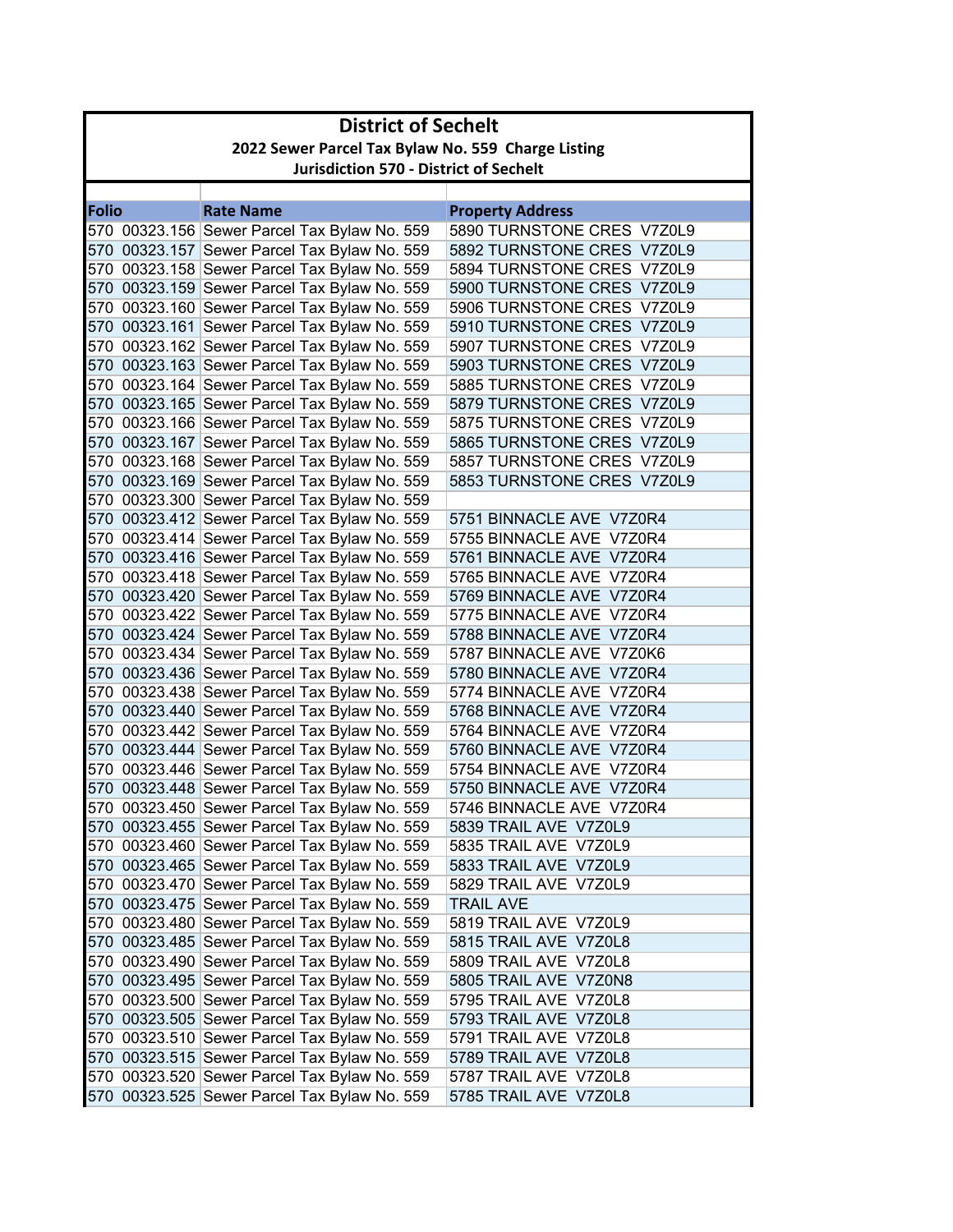|              | <b>District of Sechelt</b>                         |                                              |                              |  |  |
|--------------|----------------------------------------------------|----------------------------------------------|------------------------------|--|--|
|              | 2022 Sewer Parcel Tax Bylaw No. 559 Charge Listing |                                              |                              |  |  |
|              | <b>Jurisdiction 570 - District of Sechelt</b>      |                                              |                              |  |  |
|              |                                                    |                                              |                              |  |  |
| <b>Folio</b> |                                                    | <b>Rate Name</b>                             | <b>Property Address</b>      |  |  |
|              |                                                    | 570 00323.530 Sewer Parcel Tax Bylaw No. 559 | 5781 TRAIL AVE V7Z0L8        |  |  |
|              |                                                    | 570 00323.535 Sewer Parcel Tax Bylaw No. 559 | 5779 GENNI'S WAY V7Z0N8      |  |  |
|              |                                                    | 570 00323.545 Sewer Parcel Tax Bylaw No. 559 | 5769 TRAIL AVE V7Z0L8        |  |  |
|              |                                                    | 570 00323.550 Sewer Parcel Tax Bylaw No. 559 | 5765 TRAIL AVE V7Z0L8        |  |  |
|              |                                                    | 570 00323.555 Sewer Parcel Tax Bylaw No. 559 | 5842 TRAIL AVE V7Z0R4        |  |  |
|              |                                                    | 570 00323.560 Sewer Parcel Tax Bylaw No. 559 | 5836 TRAIL AVE               |  |  |
|              |                                                    | 570 00323.565 Sewer Parcel Tax Bylaw No. 559 | 5830 TRAIL AVE V7Z0L9        |  |  |
|              |                                                    | 570 00323.570 Sewer Parcel Tax Bylaw No. 559 | 5818 TRAIL AVE V7Z0L9        |  |  |
|              |                                                    | 570 00323.575 Sewer Parcel Tax Bylaw No. 559 | 5812 TRAIL AVE V7Z0L8        |  |  |
|              |                                                    | 570 00323.580 Sewer Parcel Tax Bylaw No. 559 | 5800 TRAIL AVE V7Z0L8        |  |  |
|              |                                                    | 570 00323.585 Sewer Parcel Tax Bylaw No. 559 | 5798 TRAIL AVE V7Z0L8        |  |  |
|              |                                                    | 570 00323.590 Sewer Parcel Tax Bylaw No. 559 | 5796 TRAIL AVE V7Z0L8        |  |  |
|              |                                                    | 570 00323.595 Sewer Parcel Tax Bylaw No. 559 | 5794 TRAIL AVE V7Z0L8        |  |  |
|              |                                                    | 570 00323.600 Sewer Parcel Tax Bylaw No. 559 | 5792 TRAIL AVE V7Z0L8        |  |  |
|              |                                                    | 570 00323.605 Sewer Parcel Tax Bylaw No. 559 | 5790 TRAIL AVE V7Z0L8        |  |  |
|              |                                                    | 570 00323.610 Sewer Parcel Tax Bylaw No. 559 | 5801 MARINE WAY V7Z0L8       |  |  |
|              |                                                    | 570 00323.615 Sewer Parcel Tax Bylaw No. 559 | 5797 MARINE WAY V7Z0L8       |  |  |
|              |                                                    | 570 00323.620 Sewer Parcel Tax Bylaw No. 559 | 5793 MARINE WAY V7Z0L8       |  |  |
|              |                                                    | 570 00323.625 Sewer Parcel Tax Bylaw No. 559 | 5789 MARINE WAY V7Z0L8       |  |  |
|              |                                                    | 570 00323.630 Sewer Parcel Tax Bylaw No. 559 | 5788 TRAIL AVE V7Z0L8        |  |  |
|              |                                                    | 570 00323.635 Sewer Parcel Tax Bylaw No. 559 | 5786 TRAIL AVE V7Z0L8        |  |  |
|              |                                                    | 570 00323.640 Sewer Parcel Tax Bylaw No. 559 | 5784 TRAIL AVE V7Z0L8        |  |  |
|              |                                                    | 570 00323.645 Sewer Parcel Tax Bylaw No. 559 | 5782 TRAIL AVE V7Z0L8        |  |  |
|              |                                                    | 570 00323.660 Sewer Parcel Tax Bylaw No. 559 |                              |  |  |
|              |                                                    | 570 00323.710 Sewer Parcel Tax Bylaw No. 559 | W101 - 5780 TRAIL AVE V7Z0K5 |  |  |
|              |                                                    | 570 00323.711 Sewer Parcel Tax Bylaw No. 559 | W102 - 5780 TRAIL AVE V7Z0K5 |  |  |
|              |                                                    | 570 00323.712 Sewer Parcel Tax Bylaw No. 559 | W103 - 5780 TRAIL AVE V7Z0K5 |  |  |
|              |                                                    | 570 00323.713 Sewer Parcel Tax Bylaw No. 559 | W104 - 5780 TRAIL AVE V7Z0K5 |  |  |
|              |                                                    | 570 00323.714 Sewer Parcel Tax Bylaw No. 559 | W201 - 5780 TRAIL AVE V7Z0K5 |  |  |
|              |                                                    | 570 00323.715 Sewer Parcel Tax Bylaw No. 559 | W202 - 5780 TRAIL AVE V7Z0K5 |  |  |
|              |                                                    | 570 00323.716 Sewer Parcel Tax Bylaw No. 559 | W203 - 5780 TRAIL AVE V7Z0K5 |  |  |
|              |                                                    | 570 00323.717 Sewer Parcel Tax Bylaw No. 559 | W204 - 5780 TRAIL AVE V7Z0K5 |  |  |
|              |                                                    | 570 00323.718 Sewer Parcel Tax Bylaw No. 559 | W301 - 5780 TRAIL AVE V7Z0K5 |  |  |
|              |                                                    | 570 00323.719 Sewer Parcel Tax Bylaw No. 559 | W302 - 5780 TRAIL AVE V7Z0K5 |  |  |
|              |                                                    | 570 00323.720 Sewer Parcel Tax Bylaw No. 559 | W303 - 5780 TRAIL AVE V7Z0K5 |  |  |
|              |                                                    | 570 00323.721 Sewer Parcel Tax Bylaw No. 559 | W304 - 5780 TRAIL AVE V7Z0K5 |  |  |
|              |                                                    | 570 00323.730 Sewer Parcel Tax Bylaw No. 559 | 1 - 5780 TRAIL AVE V7Z0K5    |  |  |
|              |                                                    | 570 00323.731 Sewer Parcel Tax Bylaw No. 559 | 2 - 5780 TRAIL AVE V7Z0K5    |  |  |
|              |                                                    | 570 00323.732 Sewer Parcel Tax Bylaw No. 559 | 3 - 5780 TRAIL AVE V7Z0K5    |  |  |
|              |                                                    | 570 00323.733 Sewer Parcel Tax Bylaw No. 559 | 4 - 5780 TRAIL AVE V7Z0K5    |  |  |
|              |                                                    | 570 00323.734 Sewer Parcel Tax Bylaw No. 559 | 5 - 5780 TRAIL AVE V7Z0K5    |  |  |
|              |                                                    | 570 00323.735 Sewer Parcel Tax Bylaw No. 559 | 6 - 5780 TRAIL AVE V7Z0K5    |  |  |
|              |                                                    | 570 00323.736 Sewer Parcel Tax Bylaw No. 559 | 7 - 5780 TRAIL AVE V7Z0K5    |  |  |
|              |                                                    | 570 00323.737 Sewer Parcel Tax Bylaw No. 559 | 8 - 5780 TRAIL AVE V7Z0K5    |  |  |
|              |                                                    | 570 00323.738 Sewer Parcel Tax Bylaw No. 559 | 9 - 5780 TRAIL AVE V7Z0K5    |  |  |
|              |                                                    | 570 00323.739 Sewer Parcel Tax Bylaw No. 559 | 10 - 5780 TRAIL AVE V7Z0K5   |  |  |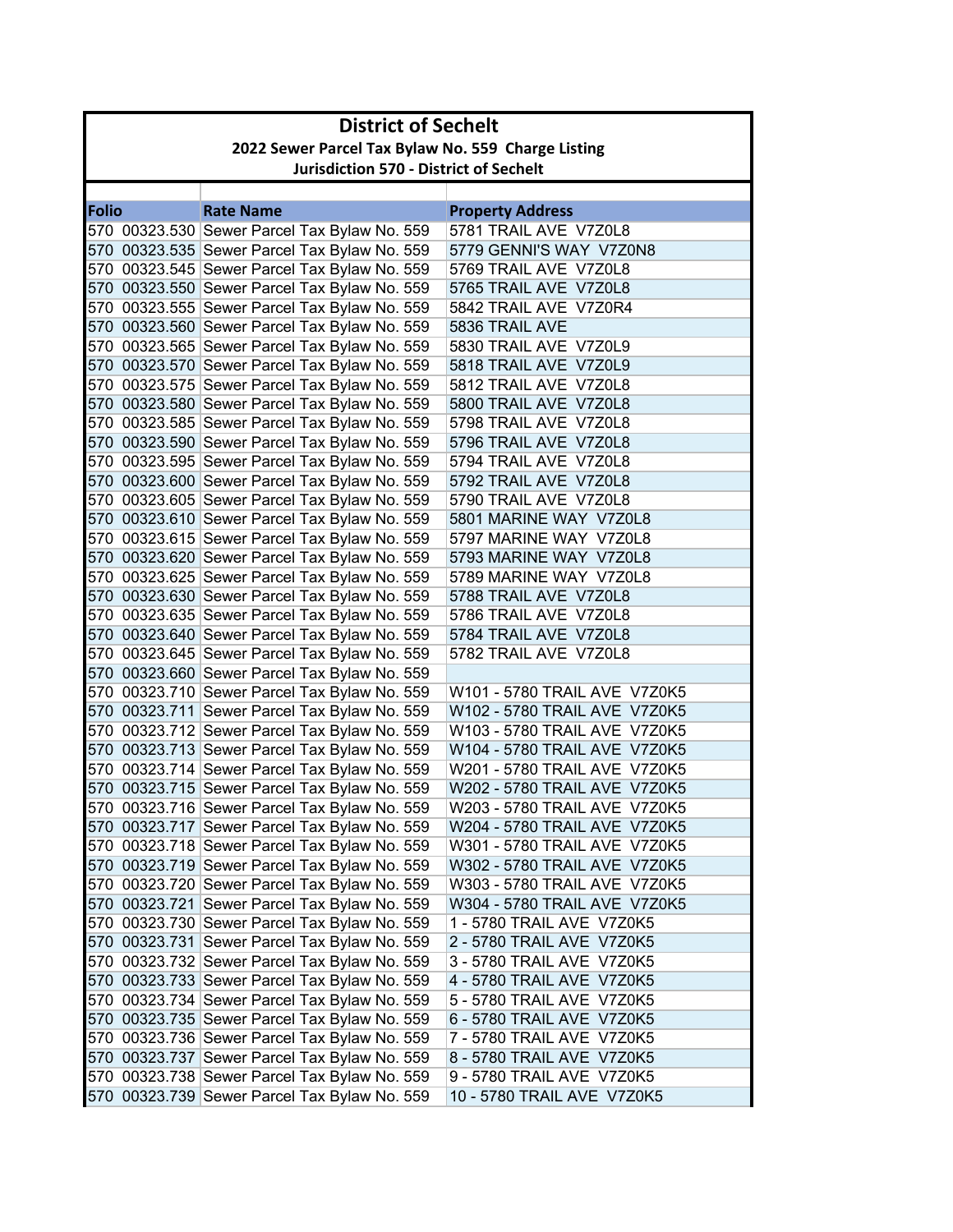|              | <b>District of Sechelt</b>                         |                                               |                            |  |
|--------------|----------------------------------------------------|-----------------------------------------------|----------------------------|--|
|              | 2022 Sewer Parcel Tax Bylaw No. 559 Charge Listing |                                               |                            |  |
|              |                                                    | <b>Jurisdiction 570 - District of Sechelt</b> |                            |  |
|              |                                                    |                                               |                            |  |
| <b>Folio</b> |                                                    | <b>Rate Name</b>                              | <b>Property Address</b>    |  |
|              |                                                    | 570 00323.740 Sewer Parcel Tax Bylaw No. 559  | 11 - 5780 TRAIL AVE V7Z0K5 |  |
|              |                                                    | 570 00323.741 Sewer Parcel Tax Bylaw No. 559  | 12 - 5780 TRAIL AVE V7Z0K5 |  |
|              |                                                    | 570 00323.800 Sewer Parcel Tax Bylaw No. 559  | 5723 GENNI'S WAY V7Z0N8    |  |
|              |                                                    | 570 00323.805 Sewer Parcel Tax Bylaw No. 559  | 5727 GENNI'S WAY V7Z0N8    |  |
|              |                                                    | 570 00323.810 Sewer Parcel Tax Bylaw No. 559  | 5733 GENNI'S WAY V7Z0N8    |  |
|              |                                                    | 570 00323.815 Sewer Parcel Tax Bylaw No. 559  | 5737 GENNI'S WAY V7Z0N8    |  |
|              |                                                    | 570 00323.820 Sewer Parcel Tax Bylaw No. 559  | 5743 GENNI'S WAY V7Z0N8    |  |
|              |                                                    | 570 00323.825 Sewer Parcel Tax Bylaw No. 559  | 5747 GENNI'S WAY V7Z0N8    |  |
|              |                                                    | 570 00323.845 Sewer Parcel Tax Bylaw No. 559  | 5781 GENNI'S WAY V7Z0N8    |  |
|              |                                                    | 570 00323.850 Sewer Parcel Tax Bylaw No. 559  | 5785 GENNI'S WAY V7Z0N8    |  |
|              |                                                    | 570 00323.855 Sewer Parcel Tax Bylaw No. 559  | 5789 GENNI'S WAY V7Z0N8    |  |
|              |                                                    | 570 00323.860 Sewer Parcel Tax Bylaw No. 559  | 5793 GENNI'S WAY V7Z0N8    |  |
|              |                                                    | 570 00323.865 Sewer Parcel Tax Bylaw No. 559  | 5799 GENNI'S WAY V7Z0N8    |  |
|              |                                                    | 570 00323.870 Sewer Parcel Tax Bylaw No. 559  | 5787 TURNSTONE DR V7Z0N8   |  |
|              |                                                    | 570 00323.875 Sewer Parcel Tax Bylaw No. 559  | 5783 TURNSTONE DR V7Z0N8   |  |
|              |                                                    | 570 00323.880 Sewer Parcel Tax Bylaw No. 559  | 5779 TURNSTONE DR V7Z0N8   |  |
|              |                                                    | 570 00323.886 Sewer Parcel Tax Bylaw No. 559  | 5769 TURNSTONE DR V7Z0N8   |  |
|              |                                                    | 570 00323.888 Sewer Parcel Tax Bylaw No. 559  | 5775 TURNSTONE DR V7Z0N8   |  |
|              |                                                    | 570 00323.890 Sewer Parcel Tax Bylaw No. 559  | 5763 TURNSTONE DR V7Z0N8   |  |
|              |                                                    | 570 00323.895 Sewer Parcel Tax Bylaw No. 559  | 5759 TURNSTONE DR V7Z0N8   |  |
|              |                                                    | 570 00323.900 Sewer Parcel Tax Bylaw No. 559  | 5755 TURNSTONE DR V7Z0N8   |  |
|              |                                                    | 570 00323.905 Sewer Parcel Tax Bylaw No. 559  | 5749 TURNSTONE DR V7Z0N8   |  |
|              |                                                    | 570 00323.910 Sewer Parcel Tax Bylaw No. 559  | 5745 TURNSTONE DR V7Z0N8   |  |
|              |                                                    | 570 00323.915 Sewer Parcel Tax Bylaw No. 559  | 5717 GENNI'S WAY V7Z0N8    |  |
|              |                                                    | 570 00323.920 Sewer Parcel Tax Bylaw No. 559  | 5726 GENNI'S WAY V7Z0N8    |  |
|              |                                                    | 570 00323.925 Sewer Parcel Tax Bylaw No. 559  | 5730 GENNI'S WAY V7Z0N8    |  |
|              |                                                    | 570 00323.930 Sewer Parcel Tax Bylaw No. 559  | 5736 GENNI'S WAY V7Z0N8    |  |
|              |                                                    | 570 00323.935 Sewer Parcel Tax Bylaw No. 559  | 5740 GENNI'S WAY V7Z0N8    |  |
|              |                                                    | 570 00323.940 Sewer Parcel Tax Bylaw No. 559  | 5746 GENNI'S WAY V7Z0N8    |  |
|              |                                                    | 570 00323.945 Sewer Parcel Tax Bylaw No. 559  | 5750 GENNI'S WAY V7Z0N8    |  |
|              |                                                    | 570 00323.950 Sewer Parcel Tax Bylaw No. 559  | 5778 GENNI'S WAY V7Z0N8    |  |
|              |                                                    | 570 00323.955 Sewer Parcel Tax Bylaw No. 559  | 5786 GENNI'S WAY V7Z0N8    |  |
|              |                                                    | 570 00323.960 Sewer Parcel Tax Bylaw No. 559  | 5792 GENNI'S WAY V7Z0N8    |  |
|              |                                                    | 570 00323.965 Sewer Parcel Tax Bylaw No. 559  | 5796 GENNI'S WAY V7Z0N8    |  |
|              |                                                    | 570 00323.970 Sewer Parcel Tax Bylaw No. 559  | 5800 TURNSTONE DR V7Z0N8   |  |
|              |                                                    | 570 00323.975 Sewer Parcel Tax Bylaw No. 559  | 5784 TURNSTONE DR V7Z0N8   |  |
|              |                                                    | 570 00323.980 Sewer Parcel Tax Bylaw No. 559  | 5770 TURNSTONE DR V7Z0N8   |  |
|              |                                                    | 570 00323.985 Sewer Parcel Tax Bylaw No. 559  | 5760 TURNSTONE DR V7Z0N8   |  |
|              |                                                    | 570 00323.990 Sewer Parcel Tax Bylaw No. 559  | 5720 GENNI'S WAY V7Z0N8    |  |
|              |                                                    | 570 00323.995 Sewer Parcel Tax Bylaw No. 559  | 5751 GENNI'S WAY V7Z0N8    |  |
|              |                                                    | 570 00324.005 Sewer Parcel Tax Bylaw No. 559  | 5828 ANCHOR RD             |  |
|              |                                                    | 570 00324.010 Sewer Parcel Tax Bylaw No. 559  |                            |  |
|              |                                                    | 570 00324.015 Sewer Parcel Tax Bylaw No. 559  | 5765 GENNI'S WAY V7Z0N8    |  |
|              |                                                    | 570 00324.020 Sewer Parcel Tax Bylaw No. 559  | 5769 GENNI'S WAY V7Z0N8    |  |
|              |                                                    | 570 00324.025 Sewer Parcel Tax Bylaw No. 559  | 5773 GENNI'S WAY V7Z0N8    |  |
|              |                                                    | 570 00324.093 Sewer Parcel Tax Bylaw No. 559  | <b>MEDUSA ST</b>           |  |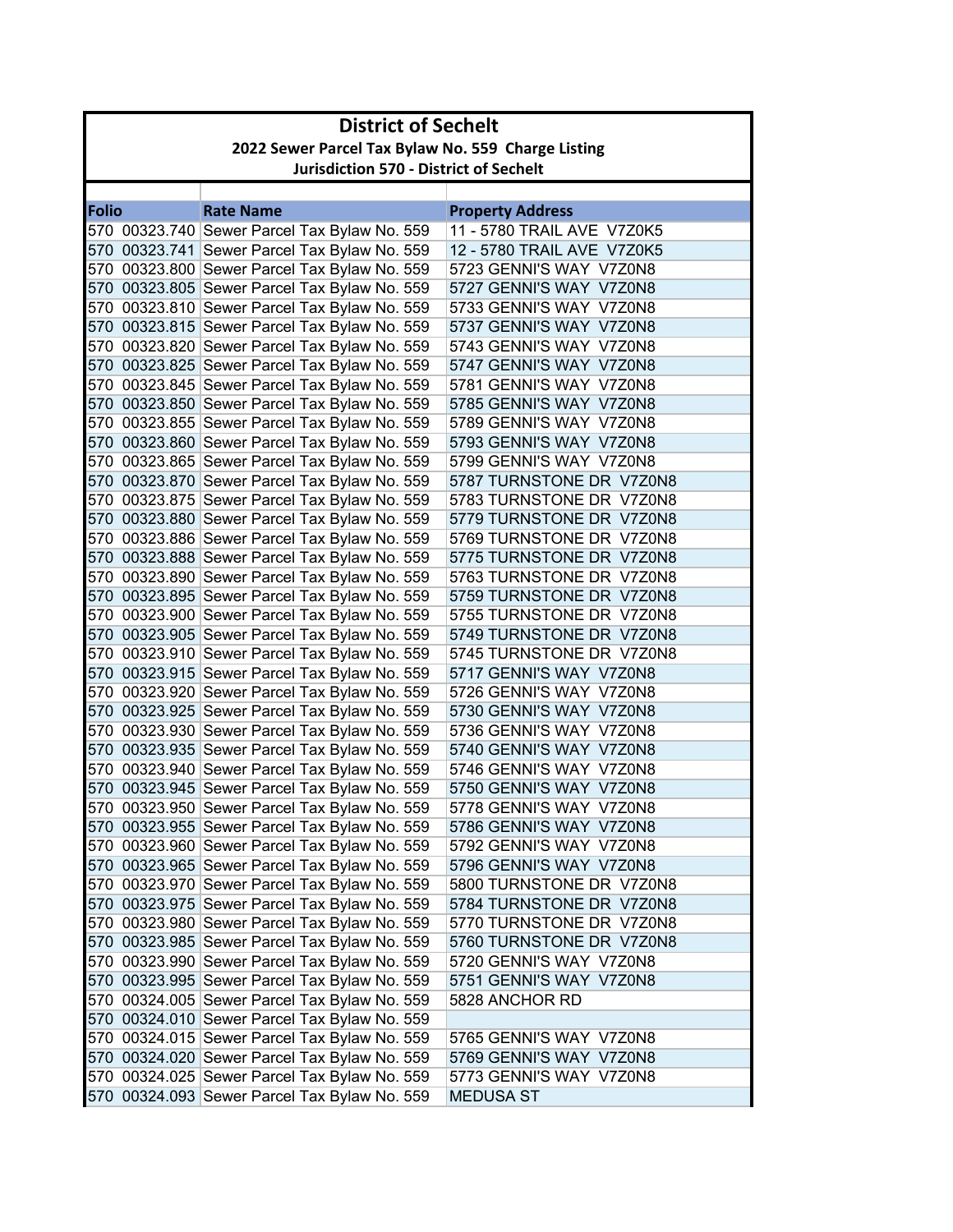|              | <b>District of Sechelt</b> |                                                                                              |                                                            |  |
|--------------|----------------------------|----------------------------------------------------------------------------------------------|------------------------------------------------------------|--|
|              |                            | 2022 Sewer Parcel Tax Bylaw No. 559 Charge Listing                                           |                                                            |  |
|              |                            | <b>Jurisdiction 570 - District of Sechelt</b>                                                |                                                            |  |
|              |                            |                                                                                              |                                                            |  |
| <b>Folio</b> |                            | <b>Rate Name</b>                                                                             | <b>Property Address</b>                                    |  |
|              |                            | 570 00324.101 Sewer Parcel Tax Bylaw No. 559                                                 | 101 - 5780 TRAIL AVE V7Z0K5                                |  |
|              |                            | 570 00324.102 Sewer Parcel Tax Bylaw No. 559                                                 | 102 - 5780 TRAIL AVE V7Z0K5                                |  |
|              |                            | 570 00324.103 Sewer Parcel Tax Bylaw No. 559                                                 | 103 - 5780 TRAIL AVE V7Z0K5                                |  |
|              |                            | 570 00324.104 Sewer Parcel Tax Bylaw No. 559                                                 | 104 - 5780 TRAIL AVE V7Z0K5                                |  |
|              |                            | 570 00324.105 Sewer Parcel Tax Bylaw No. 559                                                 | 201 - 5780 TRAIL AVE V7Z0K5                                |  |
|              |                            | 570 00324.106 Sewer Parcel Tax Bylaw No. 559                                                 | 202 - 5780 TRAIL AVE V7Z0K5                                |  |
|              |                            | 570 00324.107 Sewer Parcel Tax Bylaw No. 559                                                 | 203 - 5780 TRAIL AVE V7Z0K5                                |  |
|              |                            | 570 00324.108 Sewer Parcel Tax Bylaw No. 559                                                 | 204 - 5780 TRAIL AVE V7Z0K5                                |  |
|              |                            | 570 00324.109 Sewer Parcel Tax Bylaw No. 559                                                 | 205 - 5780 TRAIL AVE V7Z0K5                                |  |
|              |                            | 570 00324.110 Sewer Parcel Tax Bylaw No. 559                                                 | 301 - 5780 TRAIL AVE V7Z0K5                                |  |
|              |                            | 570 00324.111 Sewer Parcel Tax Bylaw No. 559                                                 | 302 - 5780 TRAIL AVE V7Z0K5                                |  |
|              |                            | 570 00324.112 Sewer Parcel Tax Bylaw No. 559                                                 | 303 - 5780 TRAIL AVE V7Z0K5                                |  |
|              |                            | 570 00324.113 Sewer Parcel Tax Bylaw No. 559                                                 | 304 - 5780 TRAIL AVE V7Z0K5                                |  |
|              |                            | 570 00324.114 Sewer Parcel Tax Bylaw No. 559                                                 | 305 - 5780 TRAIL AVE V7Z0K5                                |  |
|              |                            | 570 00324.115 Sewer Parcel Tax Bylaw No. 559                                                 | 111 - 5780 TRAIL AVE V7Z0K5                                |  |
|              |                            | 570 00324.116 Sewer Parcel Tax Bylaw No. 559                                                 | 112 - 5780 TRAIL AVE V7Z0K5<br>211 - 5780 TRAIL AVE V7Z0K5 |  |
|              |                            | 570 00324.117 Sewer Parcel Tax Bylaw No. 559                                                 | 212 - 5780 TRAIL AVE V7Z0K5                                |  |
|              |                            | 570 00324.118 Sewer Parcel Tax Bylaw No. 559<br>570 00324.119 Sewer Parcel Tax Bylaw No. 559 | 311 - 5780 TRAIL AVE V7Z0K5                                |  |
|              |                            | 570 00324.120 Sewer Parcel Tax Bylaw No. 559                                                 | 312 - 5780 TRAIL AVE V7Z0K5                                |  |
|              |                            |                                                                                              |                                                            |  |
|              |                            | 570 00324.121 Sewer Parcel Tax Bylaw No. 559<br>570 00324.122 Sewer Parcel Tax Bylaw No. 559 | 121 - 5780 TRAIL AVE V7Z0K5                                |  |
|              |                            | 570 00324.123 Sewer Parcel Tax Bylaw No. 559                                                 | 122 - 5780 TRAIL AVE V7Z0K5<br>123 - 5780 TRAIL AVE V7Z0K5 |  |
|              |                            | 570 00324.124 Sewer Parcel Tax Bylaw No. 559                                                 | 124 - 5780 TRAIL AVE V7Z0K5                                |  |
|              |                            | 570 00324.125 Sewer Parcel Tax Bylaw No. 559                                                 | 221 - 5780 TRAIL AVE V7Z0K5                                |  |
|              |                            | 570 00324.126 Sewer Parcel Tax Bylaw No. 559                                                 | 222 - 5780 TRAIL AVE V7Z0K5                                |  |
|              |                            | 570 00324.127 Sewer Parcel Tax Bylaw No. 559                                                 | 223 - 5780 TRAIL AVE V7Z0K5                                |  |
|              |                            | 570 00324.128 Sewer Parcel Tax Bylaw No. 559                                                 | 224 - 5780 TRAIL AVE V7Z0K5                                |  |
|              |                            | 570 00324.129 Sewer Parcel Tax Bylaw No. 559                                                 | 321 - 5780 TRAIL AVE V7Z0K5                                |  |
|              |                            | 570 00324.130 Sewer Parcel Tax Bylaw No. 559                                                 | 322 - 5780 TRAIL AVE V7Z0K5                                |  |
|              |                            | 570 00324.131 Sewer Parcel Tax Bylaw No. 559                                                 | 323 - 5780 TRAIL AVE V7Z0K5                                |  |
|              |                            | 570 00324.132 Sewer Parcel Tax Bylaw No. 559                                                 | 324 - 5780 TRAIL AVE V7Z0K5                                |  |
|              |                            | 570 00325.005 Sewer Parcel Tax Bylaw No. 559                                                 | 5904 COWRIE ST                                             |  |
|              |                            | 570 00325.010 Sewer Parcel Tax Bylaw No. 559                                                 |                                                            |  |
|              |                            | 570 00325.015 Sewer Parcel Tax Bylaw No. 559                                                 |                                                            |  |
|              |                            | 570 00325.044 Sewer Parcel Tax Bylaw No. 559                                                 |                                                            |  |
|              |                            | 570 00325.046 Sewer Parcel Tax Bylaw No. 559                                                 | 5824 MEDUSA ST                                             |  |
|              |                            | 570 00325.047 Sewer Parcel Tax Bylaw No. 559                                                 | 5828 MEDUSA ST                                             |  |
|              |                            | 570 00325.048 Sewer Parcel Tax Bylaw No. 559                                                 | 5832 MEDUSA ST                                             |  |
|              |                            | 570 00325.052 Sewer Parcel Tax Bylaw No. 559                                                 | 5848 MEDUSA ST                                             |  |
|              |                            | 570 00325.053 Sewer Parcel Tax Bylaw No. 559                                                 | 5589 MEDUSA PL                                             |  |
|              |                            | 570 00325.054 Sewer Parcel Tax Bylaw No. 559                                                 | 5599 MEDUSA PL V0N3A3                                      |  |
|              |                            | 570 00325.056 Sewer Parcel Tax Bylaw No. 559                                                 | 5603 MEDUSA PL                                             |  |
|              |                            | 570 00325.057 Sewer Parcel Tax Bylaw No. 559                                                 | 5605 MEDUSA PL                                             |  |
|              |                            | 570 00325.058 Sewer Parcel Tax Bylaw No. 559                                                 | 5602 MEDUSA PL                                             |  |
|              |                            | 570 00325.059 Sewer Parcel Tax Bylaw No. 559                                                 | 5606 MEDUSA PL                                             |  |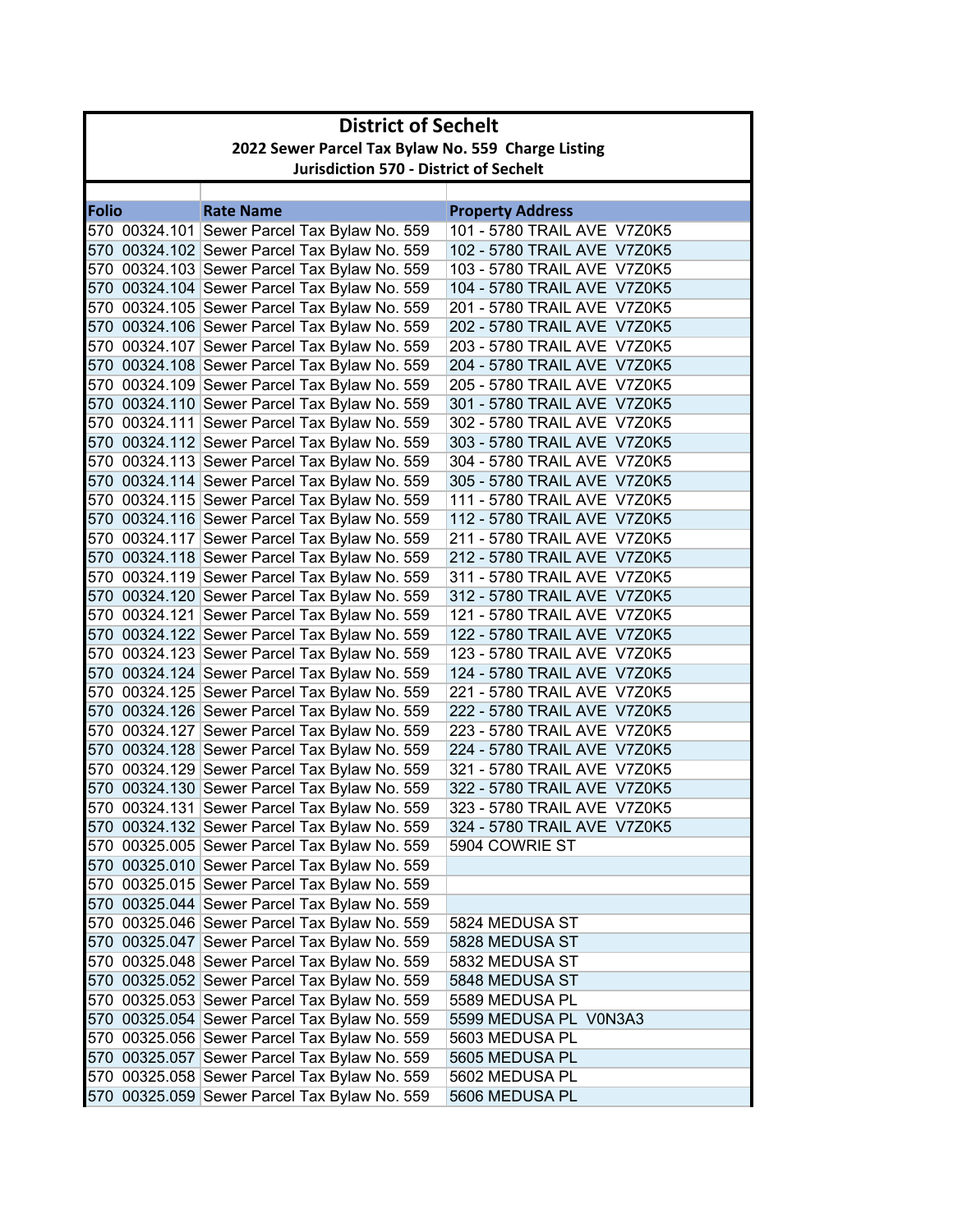|       | <b>District of Sechelt</b>                         |                                                                                              |                                               |  |
|-------|----------------------------------------------------|----------------------------------------------------------------------------------------------|-----------------------------------------------|--|
|       | 2022 Sewer Parcel Tax Bylaw No. 559 Charge Listing |                                                                                              |                                               |  |
|       | <b>Jurisdiction 570 - District of Sechelt</b>      |                                                                                              |                                               |  |
|       |                                                    |                                                                                              |                                               |  |
| Folio |                                                    | <b>Rate Name</b>                                                                             | <b>Property Address</b>                       |  |
|       |                                                    | 570 00325.061 Sewer Parcel Tax Bylaw No. 559<br>570 00325.062 Sewer Parcel Tax Bylaw No. 559 | 5613 MEDUSA PL                                |  |
|       |                                                    | 570 00325.063 Sewer Parcel Tax Bylaw No. 559                                                 |                                               |  |
|       |                                                    | 570 00325.064 Sewer Parcel Tax Bylaw No. 559                                                 | 5616 MEDUSA PL                                |  |
|       |                                                    | 570 00325.075 Sewer Parcel Tax Bylaw No. 559                                                 | 5847 MEDUSA ST                                |  |
|       |                                                    | 570 00325.088 Sewer Parcel Tax Bylaw No. 559                                                 | 5628 MEDUSA PL V0N3A3                         |  |
|       |                                                    | 570 00325.090 Sewer Parcel Tax Bylaw No. 559                                                 | 5816 MEDUSA ST                                |  |
|       |                                                    | 570 00325.100 Sewer Parcel Tax Bylaw No. 559                                                 | 5889 MEDUSA ST V0N3A0                         |  |
|       |                                                    | 570 00325.105 Sewer Parcel Tax Bylaw No. 559                                                 | 5883 MEDUSA ST V0N3A3                         |  |
|       |                                                    | 570 00325.110 Sewer Parcel Tax Bylaw No. 559                                                 | 5877 MEDUSA ST                                |  |
|       |                                                    | 570 00325.115 Sewer Parcel Tax Bylaw No. 559                                                 | 5871 MEDUSA ST V0N3A0                         |  |
|       |                                                    | 570 00325.120 Sewer Parcel Tax Bylaw No. 559                                                 | 5867 MEDUSA ST V0N3A3                         |  |
|       |                                                    | 570 00325.125 Sewer Parcel Tax Bylaw No. 559                                                 | 5863 MEDUSA ST V0N3A3                         |  |
|       |                                                    | 570 00325.130 Sewer Parcel Tax Bylaw No. 559                                                 | 5859 MEDUSA ST                                |  |
|       |                                                    | 570 00325.135 Sewer Parcel Tax Bylaw No. 559                                                 | 5855 MEDUSA ST                                |  |
|       |                                                    | 570 00325.140 Sewer Parcel Tax Bylaw No. 559                                                 | 5854 MEDUSA ST V0N3A3                         |  |
|       |                                                    | 570 00325.145 Sewer Parcel Tax Bylaw No. 559                                                 | 5860 MEDUSA ST                                |  |
|       |                                                    | 570 00325.150 Sewer Parcel Tax Bylaw No. 559                                                 | 5868 MEDUSA ST                                |  |
|       |                                                    | 570 00325.155 Sewer Parcel Tax Bylaw No. 559                                                 | 5872 MEDUSA ST                                |  |
|       |                                                    | 570 00325.160 Sewer Parcel Tax Bylaw No. 559                                                 | 5878 MEDUSA ST V0N3A0                         |  |
|       |                                                    | 570 00325.165 Sewer Parcel Tax Bylaw No. 559                                                 | 5882 MEDUSA ST V0N3A0                         |  |
|       |                                                    | 570 00325.170 Sewer Parcel Tax Bylaw No. 559                                                 | 5888 MEDUSA ST V0N3A3                         |  |
|       |                                                    | 570 00325.175 Sewer Parcel Tax Bylaw No. 559                                                 | 5611 DUNGENESS PL                             |  |
|       |                                                    | 570 00325.180 Sewer Parcel Tax Bylaw No. 559                                                 | 5621 DUNGENESS PL                             |  |
|       |                                                    | 570 00325.185 Sewer Parcel Tax Bylaw No. 559                                                 | 5623 DUNGENESS PL                             |  |
|       |                                                    | 570 00325.190 Sewer Parcel Tax Bylaw No. 559<br>570 00325.195 Sewer Parcel Tax Bylaw No. 559 | 5629 DUNGENESS PL V0N3A3<br>5624 DUNGENESS PL |  |
|       |                                                    | 570 00325.200 Sewer Parcel Tax Bylaw No. 559                                                 | 5620 DUNGENESS PL V0N3A3                      |  |
|       |                                                    | 570 00325.205 Sewer Parcel Tax Bylaw No. 559                                                 |                                               |  |
|       |                                                    | 570 00325.210 Sewer Parcel Tax Bylaw No. 559                                                 | 5894 MEDUSA ST                                |  |
|       |                                                    | 570 00325.215 Sewer Parcel Tax Bylaw No. 559                                                 |                                               |  |
|       |                                                    | 570 00325.220 Sewer Parcel Tax Bylaw No. 559                                                 |                                               |  |
|       |                                                    | 570 00325.225 Sewer Parcel Tax Bylaw No. 559                                                 |                                               |  |
|       |                                                    | 570 00325.230 Sewer Parcel Tax Bylaw No. 559                                                 |                                               |  |
|       |                                                    | 570 00326.010 Sewer Parcel Tax Bylaw No. 559                                                 | 5907 COWRIE ST V0N3A0                         |  |
|       |                                                    | 570 00326.015 Sewer Parcel Tax Bylaw No. 559                                                 | 5887 COWRIE ST V7Z0K2                         |  |
|       |                                                    | 570 00326.020 Sewer Parcel Tax Bylaw No. 559                                                 | 101 - 5883 COWRIE ST V7Z0K2                   |  |
|       |                                                    | 570 00326.025 Sewer Parcel Tax Bylaw No. 559                                                 | 102 - 5883 COWRIE ST V7Z0K2                   |  |
|       |                                                    | 570 00326.030 Sewer Parcel Tax Bylaw No. 559                                                 | 201 - 5883 COWRIE ST V7Z0K2                   |  |
|       |                                                    | 570 00326.035 Sewer Parcel Tax Bylaw No. 559                                                 | 202 - 5883 COWRIE ST V7Z0K2                   |  |
|       |                                                    | 570 00326.040 Sewer Parcel Tax Bylaw No. 559                                                 | 101 - 5885 COWRIE ST V7Z0K1                   |  |
|       |                                                    | 570 00326.045 Sewer Parcel Tax Bylaw No. 559                                                 | 102 - 5885 COWRIE ST V7Z0K1                   |  |
|       |                                                    | 570 00326.050 Sewer Parcel Tax Bylaw No. 559                                                 | 201 - 5885 COWRIE ST V7Z0K1                   |  |
|       |                                                    | 570 00326.055 Sewer Parcel Tax Bylaw No. 559                                                 | 202 - 5885 COWRIE ST V7Z0K1                   |  |
|       |                                                    | 570 00327.010 Sewer Parcel Tax Bylaw No. 559                                                 | 101 - 5855 COWRIE ST V7Z0K1                   |  |
|       |                                                    | 570 00327.011 Sewer Parcel Tax Bylaw No. 559                                                 | 102 - 5855 COWRIE ST V7Z0K1                   |  |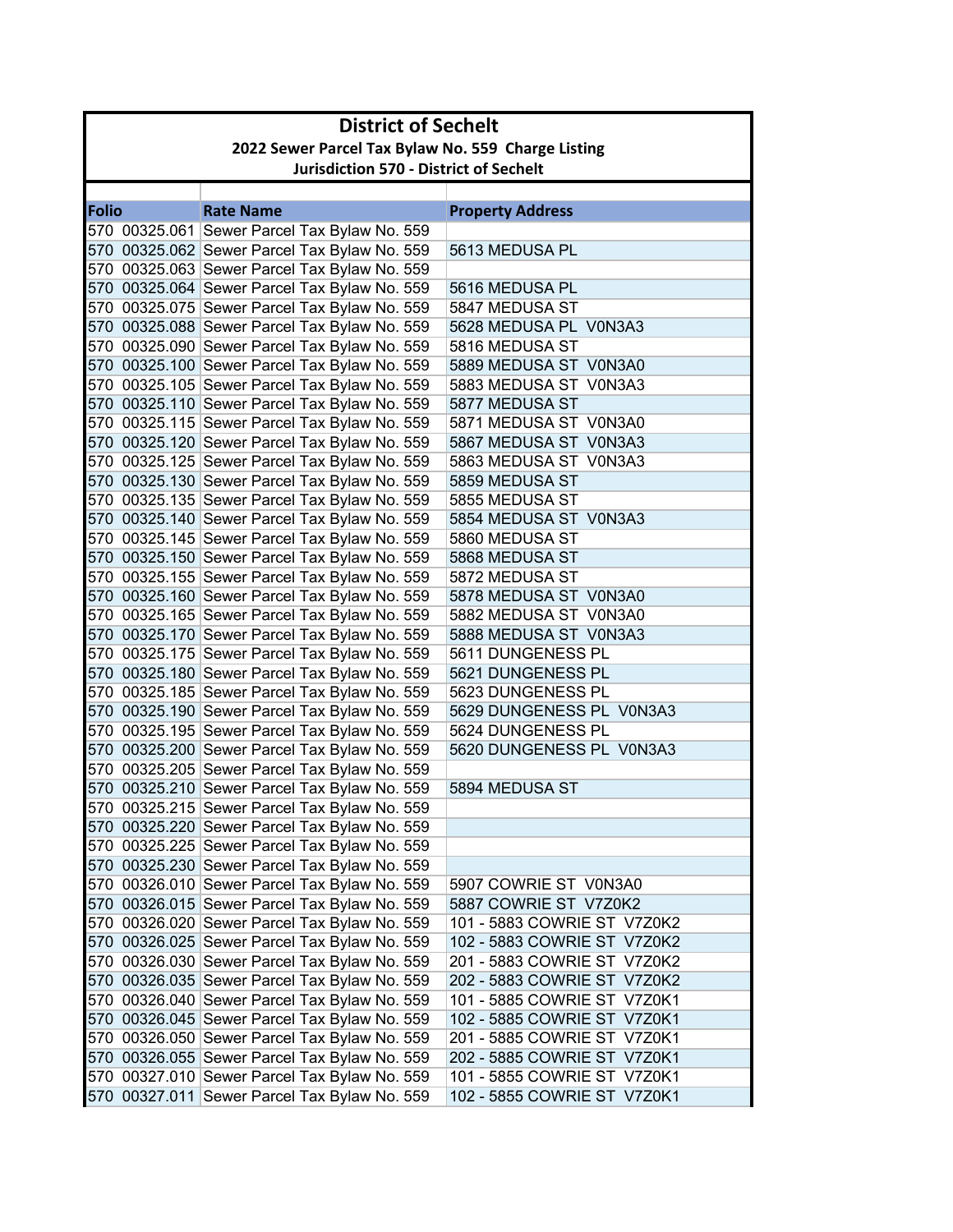| 2022 Sewer Parcel Tax Bylaw No. 559 Charge Listing<br><b>Jurisdiction 570 - District of Sechelt</b><br><b>Rate Name</b><br><b>Property Address</b><br>103 - 5855 COWRIE ST V7Z0K1<br>570 00327.012 Sewer Parcel Tax Bylaw No. 559<br>570 00327.013 Sewer Parcel Tax Bylaw No. 559<br>104 - 5855 COWRIE ST V7Z0K1<br>570 00327.014 Sewer Parcel Tax Bylaw No. 559<br>105 - 5855 COWRIE ST V7Z0K1<br>570 00327.015 Sewer Parcel Tax Bylaw No. 559<br>106 - 5855 COWRIE ST V7Z0K1<br>570 00327.016 Sewer Parcel Tax Bylaw No. 559<br>201 - 5855 COWRIE ST V7Z0K1<br>570 00327.017 Sewer Parcel Tax Bylaw No. 559<br>202 - 5855 COWRIE ST V7Z0K1<br>570 00327.018 Sewer Parcel Tax Bylaw No. 559<br>203 - 5855 COWRIE ST V7Z0K1<br>570 00327.019 Sewer Parcel Tax Bylaw No. 559<br>204 - 5855 COWRIE ST V7Z0K1<br>570 00327.020 Sewer Parcel Tax Bylaw No. 559<br>205 - 5855 COWRIE ST V7Z0K1<br>570 00327.021 Sewer Parcel Tax Bylaw No. 559<br>206 - 5855 COWRIE ST V7Z0K1<br>570 00327.022 Sewer Parcel Tax Bylaw No. 559<br>207 - 5855 COWRIE ST V7Z0K1<br>570 00327.023 Sewer Parcel Tax Bylaw No. 559<br>208 - 5855 COWRIE ST V7Z0K1<br>570 00327.024 Sewer Parcel Tax Bylaw No. 559<br>301 - 5855 COWRIE ST V7Z0K1<br>570 00327.025 Sewer Parcel Tax Bylaw No. 559<br>302 - 5855 COWRIE ST V7Z0K1<br>570 00327.026 Sewer Parcel Tax Bylaw No. 559<br>303 - 5855 COWRIE ST V7Z0K1<br>570 00327.027 Sewer Parcel Tax Bylaw No. 559<br>304 - 5855 COWRIE ST V7Z0K1<br>570 00327.028 Sewer Parcel Tax Bylaw No. 559<br>305 - 5855 COWRIE ST V7Z0K1<br>570 00327.029 Sewer Parcel Tax Bylaw No. 559<br>306 - 5855 COWRIE ST V7Z0K1<br>570 00327.030 Sewer Parcel Tax Bylaw No. 559<br>307 - 5855 COWRIE ST V7Z0K1<br>570 00327.031 Sewer Parcel Tax Bylaw No. 559<br>308 - 5855 COWRIE ST V7Z0K1<br>570 00327.032 Sewer Parcel Tax Bylaw No. 559<br>309 - 5855 COWRIE ST V7Z0K1<br>570 00327.033 Sewer Parcel Tax Bylaw No. 559<br>310 - 5855 COWRIE ST V7Z0K1<br>570 00327.034 Sewer Parcel Tax Bylaw No. 559<br>311 - 5855 COWRIE ST V7Z0K1<br>570 00327.035 Sewer Parcel Tax Bylaw No. 559<br>312 - 5855 COWRIE ST V7Z0K1<br>570 00327.036 Sewer Parcel Tax Bylaw No. 559<br>313 - 5855 COWRIE ST V7Z0K1<br>570 00327.037 Sewer Parcel Tax Bylaw No. 559<br>314 - 5855 COWRIE ST V7Z0K1<br>570 00327.038 Sewer Parcel Tax Bylaw No. 559<br>401 - 5855 COWRIE ST V7Z0K1<br>570 00327.039 Sewer Parcel Tax Bylaw No. 559<br>402 - 5855 COWRIE ST V7Z0K1<br>570 00327.040 Sewer Parcel Tax Bylaw No. 559<br>403 - 5855 COWRIE ST V7Z0K1<br>570 00327.041 Sewer Parcel Tax Bylaw No. 559<br>404 - 5855 COWRIE ST V7Z0K1<br>570 00327.042 Sewer Parcel Tax Bylaw No. 559<br>405 - 5855 COWRIE ST V7Z0K1<br>570 00327.043 Sewer Parcel Tax Bylaw No. 559<br>406 - 5855 COWRIE ST V7Z0K1<br>570 00327.044 Sewer Parcel Tax Bylaw No. 559<br>407 - 5855 COWRIE ST V7Z0K1<br>570 00327.045 Sewer Parcel Tax Bylaw No. 559<br>408 - 5855 COWRIE ST V7Z0K1<br>570 00327.046 Sewer Parcel Tax Bylaw No. 559<br>409 - 5855 COWRIE ST V7Z0K1<br>570 00327.047 Sewer Parcel Tax Bylaw No. 559<br>410 - 5855 COWRIE ST V7Z0K1<br>570 00327.048 Sewer Parcel Tax Bylaw No. 559<br>411 - 5855 COWRIE ST V7Z0K1<br>570 00327.049 Sewer Parcel Tax Bylaw No. 559<br>412 - 5855 COWRIE ST V7Z0K1 | <b>District of Sechelt</b> |                             |                                              |  |
|------------------------------------------------------------------------------------------------------------------------------------------------------------------------------------------------------------------------------------------------------------------------------------------------------------------------------------------------------------------------------------------------------------------------------------------------------------------------------------------------------------------------------------------------------------------------------------------------------------------------------------------------------------------------------------------------------------------------------------------------------------------------------------------------------------------------------------------------------------------------------------------------------------------------------------------------------------------------------------------------------------------------------------------------------------------------------------------------------------------------------------------------------------------------------------------------------------------------------------------------------------------------------------------------------------------------------------------------------------------------------------------------------------------------------------------------------------------------------------------------------------------------------------------------------------------------------------------------------------------------------------------------------------------------------------------------------------------------------------------------------------------------------------------------------------------------------------------------------------------------------------------------------------------------------------------------------------------------------------------------------------------------------------------------------------------------------------------------------------------------------------------------------------------------------------------------------------------------------------------------------------------------------------------------------------------------------------------------------------------------------------------------------------------------------------------------------------------------------------------------------------------------------------------------------------------------------------------------------------------------------------------------------------------------------------------------------------------------------------------------------------------------------------------------------------------------------------------------------------------------------------------------------------------------------------------------------------------------------------------------------------------------------------------------------------------------------------------------------------------------------------------------------------------------------------------------------------------------------------------------------------------------------|----------------------------|-----------------------------|----------------------------------------------|--|
| <b>Folio</b>                                                                                                                                                                                                                                                                                                                                                                                                                                                                                                                                                                                                                                                                                                                                                                                                                                                                                                                                                                                                                                                                                                                                                                                                                                                                                                                                                                                                                                                                                                                                                                                                                                                                                                                                                                                                                                                                                                                                                                                                                                                                                                                                                                                                                                                                                                                                                                                                                                                                                                                                                                                                                                                                                                                                                                                                                                                                                                                                                                                                                                                                                                                                                                                                                                                                 |                            |                             |                                              |  |
|                                                                                                                                                                                                                                                                                                                                                                                                                                                                                                                                                                                                                                                                                                                                                                                                                                                                                                                                                                                                                                                                                                                                                                                                                                                                                                                                                                                                                                                                                                                                                                                                                                                                                                                                                                                                                                                                                                                                                                                                                                                                                                                                                                                                                                                                                                                                                                                                                                                                                                                                                                                                                                                                                                                                                                                                                                                                                                                                                                                                                                                                                                                                                                                                                                                                              |                            |                             |                                              |  |
|                                                                                                                                                                                                                                                                                                                                                                                                                                                                                                                                                                                                                                                                                                                                                                                                                                                                                                                                                                                                                                                                                                                                                                                                                                                                                                                                                                                                                                                                                                                                                                                                                                                                                                                                                                                                                                                                                                                                                                                                                                                                                                                                                                                                                                                                                                                                                                                                                                                                                                                                                                                                                                                                                                                                                                                                                                                                                                                                                                                                                                                                                                                                                                                                                                                                              |                            |                             |                                              |  |
|                                                                                                                                                                                                                                                                                                                                                                                                                                                                                                                                                                                                                                                                                                                                                                                                                                                                                                                                                                                                                                                                                                                                                                                                                                                                                                                                                                                                                                                                                                                                                                                                                                                                                                                                                                                                                                                                                                                                                                                                                                                                                                                                                                                                                                                                                                                                                                                                                                                                                                                                                                                                                                                                                                                                                                                                                                                                                                                                                                                                                                                                                                                                                                                                                                                                              |                            |                             |                                              |  |
|                                                                                                                                                                                                                                                                                                                                                                                                                                                                                                                                                                                                                                                                                                                                                                                                                                                                                                                                                                                                                                                                                                                                                                                                                                                                                                                                                                                                                                                                                                                                                                                                                                                                                                                                                                                                                                                                                                                                                                                                                                                                                                                                                                                                                                                                                                                                                                                                                                                                                                                                                                                                                                                                                                                                                                                                                                                                                                                                                                                                                                                                                                                                                                                                                                                                              |                            |                             |                                              |  |
|                                                                                                                                                                                                                                                                                                                                                                                                                                                                                                                                                                                                                                                                                                                                                                                                                                                                                                                                                                                                                                                                                                                                                                                                                                                                                                                                                                                                                                                                                                                                                                                                                                                                                                                                                                                                                                                                                                                                                                                                                                                                                                                                                                                                                                                                                                                                                                                                                                                                                                                                                                                                                                                                                                                                                                                                                                                                                                                                                                                                                                                                                                                                                                                                                                                                              |                            |                             |                                              |  |
|                                                                                                                                                                                                                                                                                                                                                                                                                                                                                                                                                                                                                                                                                                                                                                                                                                                                                                                                                                                                                                                                                                                                                                                                                                                                                                                                                                                                                                                                                                                                                                                                                                                                                                                                                                                                                                                                                                                                                                                                                                                                                                                                                                                                                                                                                                                                                                                                                                                                                                                                                                                                                                                                                                                                                                                                                                                                                                                                                                                                                                                                                                                                                                                                                                                                              |                            |                             |                                              |  |
|                                                                                                                                                                                                                                                                                                                                                                                                                                                                                                                                                                                                                                                                                                                                                                                                                                                                                                                                                                                                                                                                                                                                                                                                                                                                                                                                                                                                                                                                                                                                                                                                                                                                                                                                                                                                                                                                                                                                                                                                                                                                                                                                                                                                                                                                                                                                                                                                                                                                                                                                                                                                                                                                                                                                                                                                                                                                                                                                                                                                                                                                                                                                                                                                                                                                              |                            |                             |                                              |  |
|                                                                                                                                                                                                                                                                                                                                                                                                                                                                                                                                                                                                                                                                                                                                                                                                                                                                                                                                                                                                                                                                                                                                                                                                                                                                                                                                                                                                                                                                                                                                                                                                                                                                                                                                                                                                                                                                                                                                                                                                                                                                                                                                                                                                                                                                                                                                                                                                                                                                                                                                                                                                                                                                                                                                                                                                                                                                                                                                                                                                                                                                                                                                                                                                                                                                              |                            |                             |                                              |  |
|                                                                                                                                                                                                                                                                                                                                                                                                                                                                                                                                                                                                                                                                                                                                                                                                                                                                                                                                                                                                                                                                                                                                                                                                                                                                                                                                                                                                                                                                                                                                                                                                                                                                                                                                                                                                                                                                                                                                                                                                                                                                                                                                                                                                                                                                                                                                                                                                                                                                                                                                                                                                                                                                                                                                                                                                                                                                                                                                                                                                                                                                                                                                                                                                                                                                              |                            |                             |                                              |  |
|                                                                                                                                                                                                                                                                                                                                                                                                                                                                                                                                                                                                                                                                                                                                                                                                                                                                                                                                                                                                                                                                                                                                                                                                                                                                                                                                                                                                                                                                                                                                                                                                                                                                                                                                                                                                                                                                                                                                                                                                                                                                                                                                                                                                                                                                                                                                                                                                                                                                                                                                                                                                                                                                                                                                                                                                                                                                                                                                                                                                                                                                                                                                                                                                                                                                              |                            |                             |                                              |  |
|                                                                                                                                                                                                                                                                                                                                                                                                                                                                                                                                                                                                                                                                                                                                                                                                                                                                                                                                                                                                                                                                                                                                                                                                                                                                                                                                                                                                                                                                                                                                                                                                                                                                                                                                                                                                                                                                                                                                                                                                                                                                                                                                                                                                                                                                                                                                                                                                                                                                                                                                                                                                                                                                                                                                                                                                                                                                                                                                                                                                                                                                                                                                                                                                                                                                              |                            |                             |                                              |  |
|                                                                                                                                                                                                                                                                                                                                                                                                                                                                                                                                                                                                                                                                                                                                                                                                                                                                                                                                                                                                                                                                                                                                                                                                                                                                                                                                                                                                                                                                                                                                                                                                                                                                                                                                                                                                                                                                                                                                                                                                                                                                                                                                                                                                                                                                                                                                                                                                                                                                                                                                                                                                                                                                                                                                                                                                                                                                                                                                                                                                                                                                                                                                                                                                                                                                              |                            |                             |                                              |  |
|                                                                                                                                                                                                                                                                                                                                                                                                                                                                                                                                                                                                                                                                                                                                                                                                                                                                                                                                                                                                                                                                                                                                                                                                                                                                                                                                                                                                                                                                                                                                                                                                                                                                                                                                                                                                                                                                                                                                                                                                                                                                                                                                                                                                                                                                                                                                                                                                                                                                                                                                                                                                                                                                                                                                                                                                                                                                                                                                                                                                                                                                                                                                                                                                                                                                              |                            |                             |                                              |  |
|                                                                                                                                                                                                                                                                                                                                                                                                                                                                                                                                                                                                                                                                                                                                                                                                                                                                                                                                                                                                                                                                                                                                                                                                                                                                                                                                                                                                                                                                                                                                                                                                                                                                                                                                                                                                                                                                                                                                                                                                                                                                                                                                                                                                                                                                                                                                                                                                                                                                                                                                                                                                                                                                                                                                                                                                                                                                                                                                                                                                                                                                                                                                                                                                                                                                              |                            |                             |                                              |  |
|                                                                                                                                                                                                                                                                                                                                                                                                                                                                                                                                                                                                                                                                                                                                                                                                                                                                                                                                                                                                                                                                                                                                                                                                                                                                                                                                                                                                                                                                                                                                                                                                                                                                                                                                                                                                                                                                                                                                                                                                                                                                                                                                                                                                                                                                                                                                                                                                                                                                                                                                                                                                                                                                                                                                                                                                                                                                                                                                                                                                                                                                                                                                                                                                                                                                              |                            |                             |                                              |  |
|                                                                                                                                                                                                                                                                                                                                                                                                                                                                                                                                                                                                                                                                                                                                                                                                                                                                                                                                                                                                                                                                                                                                                                                                                                                                                                                                                                                                                                                                                                                                                                                                                                                                                                                                                                                                                                                                                                                                                                                                                                                                                                                                                                                                                                                                                                                                                                                                                                                                                                                                                                                                                                                                                                                                                                                                                                                                                                                                                                                                                                                                                                                                                                                                                                                                              |                            |                             |                                              |  |
|                                                                                                                                                                                                                                                                                                                                                                                                                                                                                                                                                                                                                                                                                                                                                                                                                                                                                                                                                                                                                                                                                                                                                                                                                                                                                                                                                                                                                                                                                                                                                                                                                                                                                                                                                                                                                                                                                                                                                                                                                                                                                                                                                                                                                                                                                                                                                                                                                                                                                                                                                                                                                                                                                                                                                                                                                                                                                                                                                                                                                                                                                                                                                                                                                                                                              |                            |                             |                                              |  |
|                                                                                                                                                                                                                                                                                                                                                                                                                                                                                                                                                                                                                                                                                                                                                                                                                                                                                                                                                                                                                                                                                                                                                                                                                                                                                                                                                                                                                                                                                                                                                                                                                                                                                                                                                                                                                                                                                                                                                                                                                                                                                                                                                                                                                                                                                                                                                                                                                                                                                                                                                                                                                                                                                                                                                                                                                                                                                                                                                                                                                                                                                                                                                                                                                                                                              |                            |                             |                                              |  |
|                                                                                                                                                                                                                                                                                                                                                                                                                                                                                                                                                                                                                                                                                                                                                                                                                                                                                                                                                                                                                                                                                                                                                                                                                                                                                                                                                                                                                                                                                                                                                                                                                                                                                                                                                                                                                                                                                                                                                                                                                                                                                                                                                                                                                                                                                                                                                                                                                                                                                                                                                                                                                                                                                                                                                                                                                                                                                                                                                                                                                                                                                                                                                                                                                                                                              |                            |                             |                                              |  |
|                                                                                                                                                                                                                                                                                                                                                                                                                                                                                                                                                                                                                                                                                                                                                                                                                                                                                                                                                                                                                                                                                                                                                                                                                                                                                                                                                                                                                                                                                                                                                                                                                                                                                                                                                                                                                                                                                                                                                                                                                                                                                                                                                                                                                                                                                                                                                                                                                                                                                                                                                                                                                                                                                                                                                                                                                                                                                                                                                                                                                                                                                                                                                                                                                                                                              |                            |                             |                                              |  |
|                                                                                                                                                                                                                                                                                                                                                                                                                                                                                                                                                                                                                                                                                                                                                                                                                                                                                                                                                                                                                                                                                                                                                                                                                                                                                                                                                                                                                                                                                                                                                                                                                                                                                                                                                                                                                                                                                                                                                                                                                                                                                                                                                                                                                                                                                                                                                                                                                                                                                                                                                                                                                                                                                                                                                                                                                                                                                                                                                                                                                                                                                                                                                                                                                                                                              |                            |                             |                                              |  |
|                                                                                                                                                                                                                                                                                                                                                                                                                                                                                                                                                                                                                                                                                                                                                                                                                                                                                                                                                                                                                                                                                                                                                                                                                                                                                                                                                                                                                                                                                                                                                                                                                                                                                                                                                                                                                                                                                                                                                                                                                                                                                                                                                                                                                                                                                                                                                                                                                                                                                                                                                                                                                                                                                                                                                                                                                                                                                                                                                                                                                                                                                                                                                                                                                                                                              |                            |                             |                                              |  |
|                                                                                                                                                                                                                                                                                                                                                                                                                                                                                                                                                                                                                                                                                                                                                                                                                                                                                                                                                                                                                                                                                                                                                                                                                                                                                                                                                                                                                                                                                                                                                                                                                                                                                                                                                                                                                                                                                                                                                                                                                                                                                                                                                                                                                                                                                                                                                                                                                                                                                                                                                                                                                                                                                                                                                                                                                                                                                                                                                                                                                                                                                                                                                                                                                                                                              |                            |                             |                                              |  |
|                                                                                                                                                                                                                                                                                                                                                                                                                                                                                                                                                                                                                                                                                                                                                                                                                                                                                                                                                                                                                                                                                                                                                                                                                                                                                                                                                                                                                                                                                                                                                                                                                                                                                                                                                                                                                                                                                                                                                                                                                                                                                                                                                                                                                                                                                                                                                                                                                                                                                                                                                                                                                                                                                                                                                                                                                                                                                                                                                                                                                                                                                                                                                                                                                                                                              |                            |                             |                                              |  |
|                                                                                                                                                                                                                                                                                                                                                                                                                                                                                                                                                                                                                                                                                                                                                                                                                                                                                                                                                                                                                                                                                                                                                                                                                                                                                                                                                                                                                                                                                                                                                                                                                                                                                                                                                                                                                                                                                                                                                                                                                                                                                                                                                                                                                                                                                                                                                                                                                                                                                                                                                                                                                                                                                                                                                                                                                                                                                                                                                                                                                                                                                                                                                                                                                                                                              |                            |                             |                                              |  |
|                                                                                                                                                                                                                                                                                                                                                                                                                                                                                                                                                                                                                                                                                                                                                                                                                                                                                                                                                                                                                                                                                                                                                                                                                                                                                                                                                                                                                                                                                                                                                                                                                                                                                                                                                                                                                                                                                                                                                                                                                                                                                                                                                                                                                                                                                                                                                                                                                                                                                                                                                                                                                                                                                                                                                                                                                                                                                                                                                                                                                                                                                                                                                                                                                                                                              |                            |                             |                                              |  |
|                                                                                                                                                                                                                                                                                                                                                                                                                                                                                                                                                                                                                                                                                                                                                                                                                                                                                                                                                                                                                                                                                                                                                                                                                                                                                                                                                                                                                                                                                                                                                                                                                                                                                                                                                                                                                                                                                                                                                                                                                                                                                                                                                                                                                                                                                                                                                                                                                                                                                                                                                                                                                                                                                                                                                                                                                                                                                                                                                                                                                                                                                                                                                                                                                                                                              |                            |                             |                                              |  |
|                                                                                                                                                                                                                                                                                                                                                                                                                                                                                                                                                                                                                                                                                                                                                                                                                                                                                                                                                                                                                                                                                                                                                                                                                                                                                                                                                                                                                                                                                                                                                                                                                                                                                                                                                                                                                                                                                                                                                                                                                                                                                                                                                                                                                                                                                                                                                                                                                                                                                                                                                                                                                                                                                                                                                                                                                                                                                                                                                                                                                                                                                                                                                                                                                                                                              |                            |                             |                                              |  |
|                                                                                                                                                                                                                                                                                                                                                                                                                                                                                                                                                                                                                                                                                                                                                                                                                                                                                                                                                                                                                                                                                                                                                                                                                                                                                                                                                                                                                                                                                                                                                                                                                                                                                                                                                                                                                                                                                                                                                                                                                                                                                                                                                                                                                                                                                                                                                                                                                                                                                                                                                                                                                                                                                                                                                                                                                                                                                                                                                                                                                                                                                                                                                                                                                                                                              |                            |                             |                                              |  |
|                                                                                                                                                                                                                                                                                                                                                                                                                                                                                                                                                                                                                                                                                                                                                                                                                                                                                                                                                                                                                                                                                                                                                                                                                                                                                                                                                                                                                                                                                                                                                                                                                                                                                                                                                                                                                                                                                                                                                                                                                                                                                                                                                                                                                                                                                                                                                                                                                                                                                                                                                                                                                                                                                                                                                                                                                                                                                                                                                                                                                                                                                                                                                                                                                                                                              |                            |                             |                                              |  |
|                                                                                                                                                                                                                                                                                                                                                                                                                                                                                                                                                                                                                                                                                                                                                                                                                                                                                                                                                                                                                                                                                                                                                                                                                                                                                                                                                                                                                                                                                                                                                                                                                                                                                                                                                                                                                                                                                                                                                                                                                                                                                                                                                                                                                                                                                                                                                                                                                                                                                                                                                                                                                                                                                                                                                                                                                                                                                                                                                                                                                                                                                                                                                                                                                                                                              |                            |                             |                                              |  |
|                                                                                                                                                                                                                                                                                                                                                                                                                                                                                                                                                                                                                                                                                                                                                                                                                                                                                                                                                                                                                                                                                                                                                                                                                                                                                                                                                                                                                                                                                                                                                                                                                                                                                                                                                                                                                                                                                                                                                                                                                                                                                                                                                                                                                                                                                                                                                                                                                                                                                                                                                                                                                                                                                                                                                                                                                                                                                                                                                                                                                                                                                                                                                                                                                                                                              |                            |                             |                                              |  |
|                                                                                                                                                                                                                                                                                                                                                                                                                                                                                                                                                                                                                                                                                                                                                                                                                                                                                                                                                                                                                                                                                                                                                                                                                                                                                                                                                                                                                                                                                                                                                                                                                                                                                                                                                                                                                                                                                                                                                                                                                                                                                                                                                                                                                                                                                                                                                                                                                                                                                                                                                                                                                                                                                                                                                                                                                                                                                                                                                                                                                                                                                                                                                                                                                                                                              |                            |                             |                                              |  |
|                                                                                                                                                                                                                                                                                                                                                                                                                                                                                                                                                                                                                                                                                                                                                                                                                                                                                                                                                                                                                                                                                                                                                                                                                                                                                                                                                                                                                                                                                                                                                                                                                                                                                                                                                                                                                                                                                                                                                                                                                                                                                                                                                                                                                                                                                                                                                                                                                                                                                                                                                                                                                                                                                                                                                                                                                                                                                                                                                                                                                                                                                                                                                                                                                                                                              |                            |                             |                                              |  |
|                                                                                                                                                                                                                                                                                                                                                                                                                                                                                                                                                                                                                                                                                                                                                                                                                                                                                                                                                                                                                                                                                                                                                                                                                                                                                                                                                                                                                                                                                                                                                                                                                                                                                                                                                                                                                                                                                                                                                                                                                                                                                                                                                                                                                                                                                                                                                                                                                                                                                                                                                                                                                                                                                                                                                                                                                                                                                                                                                                                                                                                                                                                                                                                                                                                                              |                            |                             |                                              |  |
|                                                                                                                                                                                                                                                                                                                                                                                                                                                                                                                                                                                                                                                                                                                                                                                                                                                                                                                                                                                                                                                                                                                                                                                                                                                                                                                                                                                                                                                                                                                                                                                                                                                                                                                                                                                                                                                                                                                                                                                                                                                                                                                                                                                                                                                                                                                                                                                                                                                                                                                                                                                                                                                                                                                                                                                                                                                                                                                                                                                                                                                                                                                                                                                                                                                                              |                            |                             |                                              |  |
|                                                                                                                                                                                                                                                                                                                                                                                                                                                                                                                                                                                                                                                                                                                                                                                                                                                                                                                                                                                                                                                                                                                                                                                                                                                                                                                                                                                                                                                                                                                                                                                                                                                                                                                                                                                                                                                                                                                                                                                                                                                                                                                                                                                                                                                                                                                                                                                                                                                                                                                                                                                                                                                                                                                                                                                                                                                                                                                                                                                                                                                                                                                                                                                                                                                                              |                            |                             |                                              |  |
|                                                                                                                                                                                                                                                                                                                                                                                                                                                                                                                                                                                                                                                                                                                                                                                                                                                                                                                                                                                                                                                                                                                                                                                                                                                                                                                                                                                                                                                                                                                                                                                                                                                                                                                                                                                                                                                                                                                                                                                                                                                                                                                                                                                                                                                                                                                                                                                                                                                                                                                                                                                                                                                                                                                                                                                                                                                                                                                                                                                                                                                                                                                                                                                                                                                                              |                            |                             |                                              |  |
|                                                                                                                                                                                                                                                                                                                                                                                                                                                                                                                                                                                                                                                                                                                                                                                                                                                                                                                                                                                                                                                                                                                                                                                                                                                                                                                                                                                                                                                                                                                                                                                                                                                                                                                                                                                                                                                                                                                                                                                                                                                                                                                                                                                                                                                                                                                                                                                                                                                                                                                                                                                                                                                                                                                                                                                                                                                                                                                                                                                                                                                                                                                                                                                                                                                                              |                            |                             |                                              |  |
|                                                                                                                                                                                                                                                                                                                                                                                                                                                                                                                                                                                                                                                                                                                                                                                                                                                                                                                                                                                                                                                                                                                                                                                                                                                                                                                                                                                                                                                                                                                                                                                                                                                                                                                                                                                                                                                                                                                                                                                                                                                                                                                                                                                                                                                                                                                                                                                                                                                                                                                                                                                                                                                                                                                                                                                                                                                                                                                                                                                                                                                                                                                                                                                                                                                                              |                            |                             |                                              |  |
|                                                                                                                                                                                                                                                                                                                                                                                                                                                                                                                                                                                                                                                                                                                                                                                                                                                                                                                                                                                                                                                                                                                                                                                                                                                                                                                                                                                                                                                                                                                                                                                                                                                                                                                                                                                                                                                                                                                                                                                                                                                                                                                                                                                                                                                                                                                                                                                                                                                                                                                                                                                                                                                                                                                                                                                                                                                                                                                                                                                                                                                                                                                                                                                                                                                                              |                            | 413 - 5855 COWRIE ST V7Z0K1 | 570 00327.050 Sewer Parcel Tax Bylaw No. 559 |  |
| 570 00327.051 Sewer Parcel Tax Bylaw No. 559<br>414 - 5855 COWRIE ST V7Z0K1                                                                                                                                                                                                                                                                                                                                                                                                                                                                                                                                                                                                                                                                                                                                                                                                                                                                                                                                                                                                                                                                                                                                                                                                                                                                                                                                                                                                                                                                                                                                                                                                                                                                                                                                                                                                                                                                                                                                                                                                                                                                                                                                                                                                                                                                                                                                                                                                                                                                                                                                                                                                                                                                                                                                                                                                                                                                                                                                                                                                                                                                                                                                                                                                  |                            |                             |                                              |  |
| 570 00328.000 Sewer Parcel Tax Bylaw No. 559<br>5838 BARNACLE ST V7Z0V4                                                                                                                                                                                                                                                                                                                                                                                                                                                                                                                                                                                                                                                                                                                                                                                                                                                                                                                                                                                                                                                                                                                                                                                                                                                                                                                                                                                                                                                                                                                                                                                                                                                                                                                                                                                                                                                                                                                                                                                                                                                                                                                                                                                                                                                                                                                                                                                                                                                                                                                                                                                                                                                                                                                                                                                                                                                                                                                                                                                                                                                                                                                                                                                                      |                            |                             |                                              |  |
| 570 00329.001 Sewer Parcel Tax Bylaw No. 559<br>5938 REEF RD V7Z0R1                                                                                                                                                                                                                                                                                                                                                                                                                                                                                                                                                                                                                                                                                                                                                                                                                                                                                                                                                                                                                                                                                                                                                                                                                                                                                                                                                                                                                                                                                                                                                                                                                                                                                                                                                                                                                                                                                                                                                                                                                                                                                                                                                                                                                                                                                                                                                                                                                                                                                                                                                                                                                                                                                                                                                                                                                                                                                                                                                                                                                                                                                                                                                                                                          |                            |                             |                                              |  |
| 570 00329.005 Sewer Parcel Tax Bylaw No. 559                                                                                                                                                                                                                                                                                                                                                                                                                                                                                                                                                                                                                                                                                                                                                                                                                                                                                                                                                                                                                                                                                                                                                                                                                                                                                                                                                                                                                                                                                                                                                                                                                                                                                                                                                                                                                                                                                                                                                                                                                                                                                                                                                                                                                                                                                                                                                                                                                                                                                                                                                                                                                                                                                                                                                                                                                                                                                                                                                                                                                                                                                                                                                                                                                                 |                            |                             |                                              |  |
| 570 00329.015 Sewer Parcel Tax Bylaw No. 559<br>5932 REEF RD V7Z0R1                                                                                                                                                                                                                                                                                                                                                                                                                                                                                                                                                                                                                                                                                                                                                                                                                                                                                                                                                                                                                                                                                                                                                                                                                                                                                                                                                                                                                                                                                                                                                                                                                                                                                                                                                                                                                                                                                                                                                                                                                                                                                                                                                                                                                                                                                                                                                                                                                                                                                                                                                                                                                                                                                                                                                                                                                                                                                                                                                                                                                                                                                                                                                                                                          |                            |                             |                                              |  |
| 570 00329.020 Sewer Parcel Tax Bylaw No. 559<br>5926 REEF RD V7Z0R1                                                                                                                                                                                                                                                                                                                                                                                                                                                                                                                                                                                                                                                                                                                                                                                                                                                                                                                                                                                                                                                                                                                                                                                                                                                                                                                                                                                                                                                                                                                                                                                                                                                                                                                                                                                                                                                                                                                                                                                                                                                                                                                                                                                                                                                                                                                                                                                                                                                                                                                                                                                                                                                                                                                                                                                                                                                                                                                                                                                                                                                                                                                                                                                                          |                            |                             |                                              |  |
| 570 00329.025 Sewer Parcel Tax Bylaw No. 559<br>5920 REEF RD V7Z0L7                                                                                                                                                                                                                                                                                                                                                                                                                                                                                                                                                                                                                                                                                                                                                                                                                                                                                                                                                                                                                                                                                                                                                                                                                                                                                                                                                                                                                                                                                                                                                                                                                                                                                                                                                                                                                                                                                                                                                                                                                                                                                                                                                                                                                                                                                                                                                                                                                                                                                                                                                                                                                                                                                                                                                                                                                                                                                                                                                                                                                                                                                                                                                                                                          |                            |                             |                                              |  |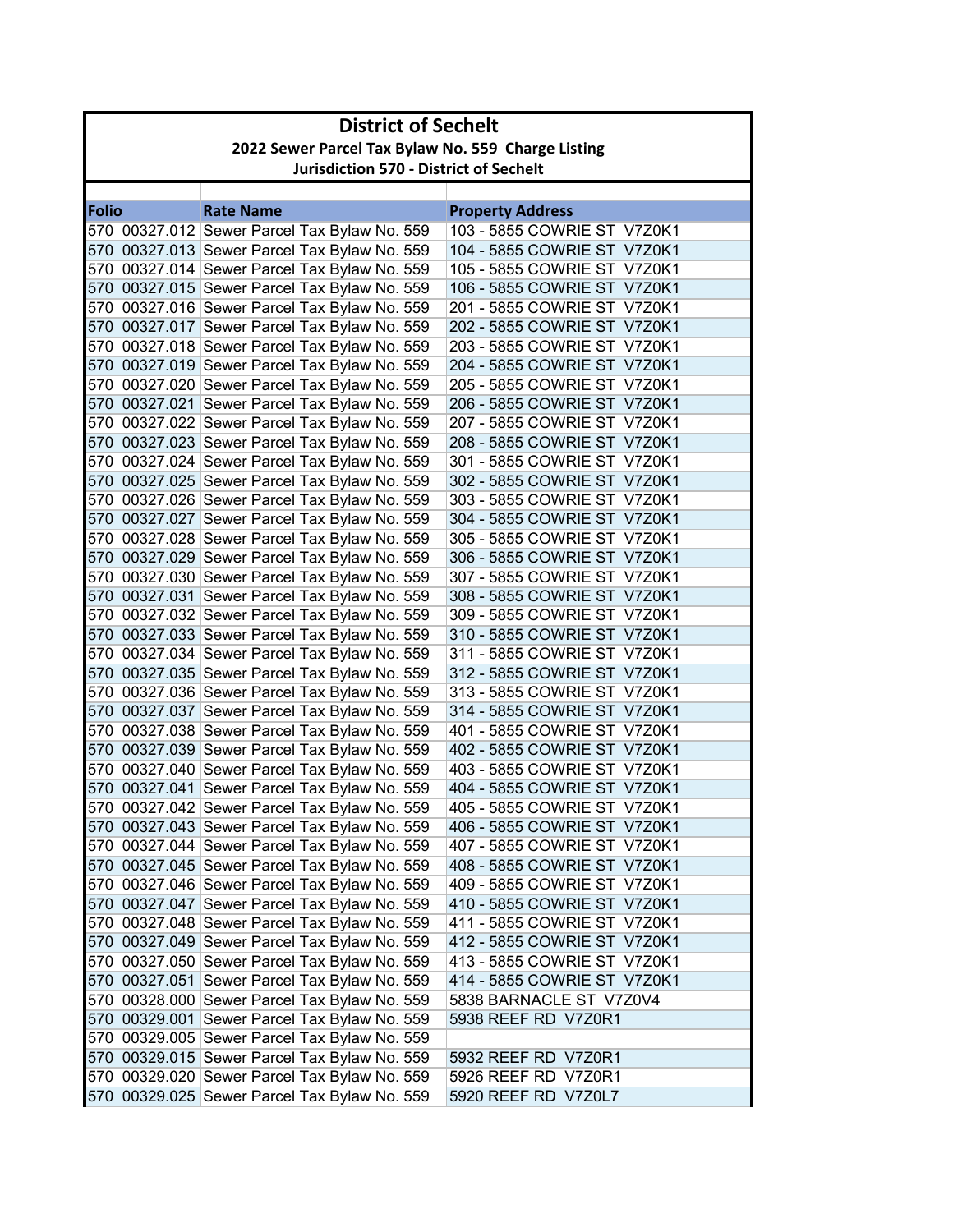|              | <b>District of Sechelt</b>                         |                                                                                              |                                                  |  |
|--------------|----------------------------------------------------|----------------------------------------------------------------------------------------------|--------------------------------------------------|--|
|              | 2022 Sewer Parcel Tax Bylaw No. 559 Charge Listing |                                                                                              |                                                  |  |
|              | <b>Jurisdiction 570 - District of Sechelt</b>      |                                                                                              |                                                  |  |
|              |                                                    |                                                                                              |                                                  |  |
| <b>Folio</b> |                                                    | <b>Rate Name</b>                                                                             | <b>Property Address</b>                          |  |
|              |                                                    | 570 00329.030 Sewer Parcel Tax Bylaw No. 559                                                 | 5914 REEF RD V7Z0L7                              |  |
|              |                                                    | 570 00329.035 Sewer Parcel Tax Bylaw No. 559                                                 | 5908 SPRAY ST V7Z0L7                             |  |
|              |                                                    | 570 00329.037 Sewer Parcel Tax Bylaw No. 559                                                 | 5906 REEF RD V7Z0L7                              |  |
|              |                                                    | 570 00329.040 Sewer Parcel Tax Bylaw No. 559                                                 | 5884 SPRAY ST V7Z0L7                             |  |
|              |                                                    | 570 00329.045 Sewer Parcel Tax Bylaw No. 559                                                 | 5894 REEF RD V7Z0L7                              |  |
|              |                                                    | 570 00329.050 Sewer Parcel Tax Bylaw No. 559                                                 | 5883 SPRAY ST V7Z0L7                             |  |
|              |                                                    | 570 00329.055 Sewer Parcel Tax Bylaw No. 559                                                 |                                                  |  |
|              |                                                    | 570 00329.060 Sewer Parcel Tax Bylaw No. 559                                                 | 5888 REEF RD V7Z0L7                              |  |
|              |                                                    | 570 00329.065 Sewer Parcel Tax Bylaw No. 559                                                 |                                                  |  |
|              |                                                    | 570 00329.075 Sewer Parcel Tax Bylaw No. 559                                                 | 5852 MARINE WAY V7Z0R3                           |  |
|              |                                                    | 570 00329.080 Sewer Parcel Tax Bylaw No. 559                                                 | 5903 SHOAL WAY V7Z0R1                            |  |
|              |                                                    | 570 00329.085 Sewer Parcel Tax Bylaw No. 559                                                 | 5891 SHOAL WAY V7Z0R1                            |  |
|              |                                                    | 570 00330.001 Sewer Parcel Tax Bylaw No. 559                                                 | 5830 MARINE WAY V7Z0L8                           |  |
|              |                                                    | 570 00330.005 Sewer Parcel Tax Bylaw No. 559                                                 | 5878 REEF RD V7Z0L7                              |  |
|              |                                                    | 570 00330.010 Sewer Parcel Tax Bylaw No. 559                                                 | 5820 MARINE WAY V7Z0L8                           |  |
|              |                                                    | 570 00330.030 Sewer Parcel Tax Bylaw No. 559<br>570 00330.035 Sewer Parcel Tax Bylaw No. 559 | 5850 MARINE WAY V7Z0R3<br>5848 MARINE WAY V7Z0R3 |  |
|              |                                                    |                                                                                              | 5846 MARINE WAY V7Z0R3                           |  |
|              |                                                    | 570 00330.040 Sewer Parcel Tax Bylaw No. 559<br>570 00330.045 Sewer Parcel Tax Bylaw No. 559 | 5844 MARINE WAY V7Z0R3                           |  |
|              |                                                    | 570 00330.050 Sewer Parcel Tax Bylaw No. 559                                                 | 5840 MARINE WAY V7Z0R3                           |  |
|              |                                                    | 570 00330.055 Sewer Parcel Tax Bylaw No. 559                                                 | 5836 MARINE WAY V7Z0R3                           |  |
|              |                                                    | 570 00331.015 Sewer Parcel Tax Bylaw No. 559                                                 | 6030 LIGHTHOUSE AVE V7Z0R2                       |  |
|              |                                                    | 570 00331.020 Sewer Parcel Tax Bylaw No. 559                                                 | 5961 RIPPLE WAY V7Z0R2                           |  |
|              |                                                    | 570 00331.021 Sewer Parcel Tax Bylaw No. 559                                                 | 6052 FAIRWAY AVE V7Z0R2                          |  |
|              |                                                    | 570 00331.022 Sewer Parcel Tax Bylaw No. 559                                                 |                                                  |  |
|              |                                                    | 570 00331.023 Sewer Parcel Tax Bylaw No. 559                                                 | 6040 FAIRWAY AVE V7Z0R2                          |  |
|              |                                                    | 570 00331.024 Sewer Parcel Tax Bylaw No. 559                                                 | 6036 FAIRWAY AVE V7Z0R2                          |  |
|              |                                                    | 570 00331.025 Sewer Parcel Tax Bylaw No. 559                                                 |                                                  |  |
|              |                                                    | 570 00331.026 Sewer Parcel Tax Bylaw No. 559                                                 |                                                  |  |
|              |                                                    | 570 00331.027 Sewer Parcel Tax Bylaw No. 559                                                 | 6018 FAIRWAY AVE V7Z0R2                          |  |
|              |                                                    | 570 00331.028 Sewer Parcel Tax Bylaw No. 559                                                 | 6012 FAIRWAY AVE V7Z0R2                          |  |
|              |                                                    | 570 00331.030 Sewer Parcel Tax Bylaw No. 559                                                 | 5890 SHOAL WAY V7Z0R1                            |  |
|              |                                                    | 570 00331.031 Sewer Parcel Tax Bylaw No. 559                                                 | 5933 RIPPLE WAY V7Z0R2                           |  |
|              |                                                    | 570 00331.032 Sewer Parcel Tax Bylaw No. 559                                                 | 5901 RIPPLE WAY                                  |  |
|              |                                                    | 570 00331.070 Sewer Parcel Tax Bylaw No. 559                                                 | 5960 SHOAL WAY V7Z0R1                            |  |
|              |                                                    | 570 00331.075 Sewer Parcel Tax Bylaw No. 559                                                 | 5986 SHOAL WAY V7Z0R1                            |  |
|              |                                                    | 570 00331.100 Sewer Parcel Tax Bylaw No. 559                                                 | 6005 SHOAL WAY V7Z0R1                            |  |
|              |                                                    | 570 00331.110 Sewer Parcel Tax Bylaw No. 559                                                 | 5981 SHOAL WAY V7Z0R1                            |  |
|              |                                                    | 570 00331.132 Sewer Parcel Tax Bylaw No. 559                                                 | 5905 REEF RD V7Z0L7                              |  |
|              |                                                    | 570 00331.134 Sewer Parcel Tax Bylaw No. 559                                                 |                                                  |  |
|              |                                                    | 570 00331.135 Sewer Parcel Tax Bylaw No. 559                                                 | 5911 REEF RD V7Z0L7                              |  |
|              |                                                    | 570 00331.137 Sewer Parcel Tax Bylaw No. 559                                                 | 5913 REEF RD V7Z0L7                              |  |
|              |                                                    | 570 00331.138 Sewer Parcel Tax Bylaw No. 559                                                 | 5935 DRIFTWOOD PL V7Z0L7                         |  |
|              |                                                    | 570 00331.142 Sewer Parcel Tax Bylaw No. 559                                                 | 5895 REEF RD V7Z0L7                              |  |
|              |                                                    | 570 00331.150 Sewer Parcel Tax Bylaw No. 559                                                 | 6028 MARINE WAY V7Z0R3                           |  |
|              |                                                    | 570 00331.160 Sewer Parcel Tax Bylaw No. 559                                                 |                                                  |  |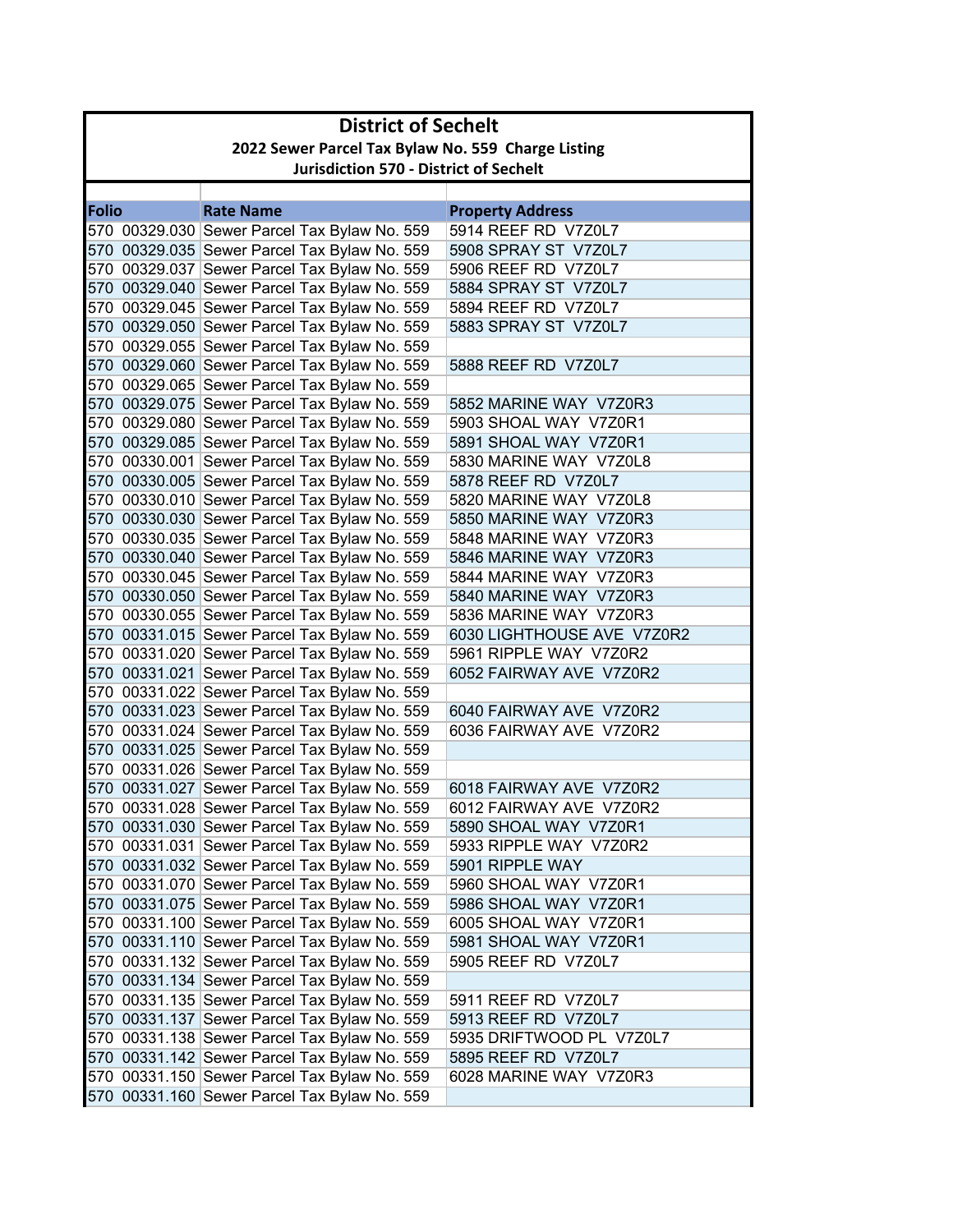|              | <b>District of Sechelt</b>                         |                                                                                              |                                                     |  |
|--------------|----------------------------------------------------|----------------------------------------------------------------------------------------------|-----------------------------------------------------|--|
|              | 2022 Sewer Parcel Tax Bylaw No. 559 Charge Listing |                                                                                              |                                                     |  |
|              | <b>Jurisdiction 570 - District of Sechelt</b>      |                                                                                              |                                                     |  |
|              |                                                    |                                                                                              |                                                     |  |
| <b>Folio</b> |                                                    | <b>Rate Name</b>                                                                             | <b>Property Address</b>                             |  |
|              |                                                    | 570 00331.168 Sewer Parcel Tax Bylaw No. 559                                                 |                                                     |  |
|              |                                                    | 570 00331.170 Sewer Parcel Tax Bylaw No. 559                                                 | 5875 REEF RD V7Z0L7                                 |  |
|              |                                                    | 570 00331.178 Sewer Parcel Tax Bylaw No. 559                                                 | 5967 KINGFISHER RD V7Z0R1                           |  |
|              |                                                    | 570 00331.180 Sewer Parcel Tax Bylaw No. 559                                                 | 5973 KINGFISHER RD V7Z0R1                           |  |
|              |                                                    | 570 00331.181 Sewer Parcel Tax Bylaw No. 559                                                 | 5954 DRIFTWOOD PL V7Z0L7                            |  |
|              |                                                    | 570 00331.182 Sewer Parcel Tax Bylaw No. 559                                                 | 5950 DRIFTWOOD PL V7Z0L7                            |  |
|              |                                                    | 570 00331.183 Sewer Parcel Tax Bylaw No. 559                                                 | 5946 DRIFTWOOD PL V7Z0L7                            |  |
|              |                                                    | 570 00331.184 Sewer Parcel Tax Bylaw No. 559                                                 | 5942 DRIFTWOOD PL V0N1V5                            |  |
|              |                                                    | 570 00331.185 Sewer Parcel Tax Bylaw No. 559                                                 | 5955 SHOAL WAY V7Z0R1                               |  |
|              |                                                    | 570 00331.186 Sewer Parcel Tax Bylaw No. 559                                                 | 5947 SHOAL WAY V7Z0R1                               |  |
|              |                                                    | 570 00331.187 Sewer Parcel Tax Bylaw No. 559                                                 | 5941 SHOAL WAY V7Z0R1                               |  |
|              |                                                    | 570 00331.188 Sewer Parcel Tax Bylaw No. 559                                                 | 5939 REEF RD V7Z0R1                                 |  |
|              |                                                    | 570 00331.189 Sewer Parcel Tax Bylaw No. 559                                                 | 5929 REEF RD V7Z0R1                                 |  |
|              |                                                    | 570 00331.191 Sewer Parcel Tax Bylaw No. 559                                                 | 5921 REEF RD V7Z0L7                                 |  |
|              |                                                    | 570 00331.200 Sewer Parcel Tax Bylaw No. 559                                                 | 5989 KINGFISHER RD V7Z0R1                           |  |
|              |                                                    | 570 00331.205 Sewer Parcel Tax Bylaw No. 559                                                 | 5930 SHOAL WAY V7Z0R1                               |  |
|              |                                                    | 570 00331.210 Sewer Parcel Tax Bylaw No. 559                                                 | 5926 SHOAL WAY V7Z0R1<br>6051 KINGFISHER AVE V7Z0R1 |  |
|              |                                                    | 570 00331.220 Sewer Parcel Tax Bylaw No. 559                                                 |                                                     |  |
|              |                                                    | 570 00331.230 Sewer Parcel Tax Bylaw No. 559                                                 | 6043 KINGFISHER AVE V7Z0R1                          |  |
|              |                                                    | 570 00331.240 Sewer Parcel Tax Bylaw No. 559                                                 | 6035 KINGFISHER AVE V7Z0R1                          |  |
|              |                                                    | 570 00331.250 Sewer Parcel Tax Bylaw No. 559                                                 | 6027 KINGFISHER AVE V7Z0R1                          |  |
|              |                                                    | 570 00331.260 Sewer Parcel Tax Bylaw No. 559                                                 | 6019 KINGFISHER AVE V7Z0R1                          |  |
|              |                                                    | 570 00331.300 Sewer Parcel Tax Bylaw No. 559                                                 | 5923 REEF RD V7Z0L7                                 |  |
|              |                                                    | 570 00331.305 Sewer Parcel Tax Bylaw No. 559                                                 | 5925 REEF RD V7Z0L7<br>5978 LINKS ST V7Z0L7         |  |
|              |                                                    | 570 00333.121 Sewer Parcel Tax Bylaw No. 559<br>570 00333.122 Sewer Parcel Tax Bylaw No. 559 | 5919 ST. ANDREWS PL V7Z0L7                          |  |
|              |                                                    | 570 00333.123 Sewer Parcel Tax Bylaw No. 559                                                 | 5925 ST. ANDREWS PL V7Z0L7                          |  |
|              |                                                    | 570 00333.124 Sewer Parcel Tax Bylaw No. 559                                                 | 5929 ST ANDREWS PL V7Z0L7                           |  |
|              |                                                    | 570 00333.125 Sewer Parcel Tax Bylaw No. 559                                                 | 5933 ST. ANDREWS PL V7Z0L7                          |  |
|              |                                                    | 570 00333.126 Sewer Parcel Tax Bylaw No. 559                                                 | 5937 ST. ANDREWS PL V7Z0L7                          |  |
|              |                                                    | 570 00333.127 Sewer Parcel Tax Bylaw No. 559                                                 | 5939 ST. ANDREWS PL V7Z0L7                          |  |
|              |                                                    | 570 00333.128 Sewer Parcel Tax Bylaw No. 559                                                 | 5943 ST. ANDREWS PL V7Z0L7                          |  |
|              |                                                    | 570 00333.129 Sewer Parcel Tax Bylaw No. 559                                                 | 5977 SHOAL WAY V7Z0R1                               |  |
|              |                                                    | 570 00333.130 Sewer Parcel Tax Bylaw No. 559                                                 | 5973 SHOAL WAY V7Z0R1                               |  |
|              |                                                    | 570 00333.131 Sewer Parcel Tax Bylaw No. 559                                                 | 5967 SHOAL WAY V7Z0R1                               |  |
|              |                                                    | 570 00333.132 Sewer Parcel Tax Bylaw No. 559                                                 | 5963 SHOAL WAY V7Z0R1                               |  |
|              |                                                    | 570 00333.133 Sewer Parcel Tax Bylaw No. 559                                                 | 5959 SHOAL WAY V7Z0R1                               |  |
|              |                                                    | 570 00333.134 Sewer Parcel Tax Bylaw No. 559                                                 | 5942 ST. ANDREWS PL V7Z0L7                          |  |
|              |                                                    | 570 00333.135 Sewer Parcel Tax Bylaw No. 559                                                 | 5940 ST. ANDREWS PL V7Z0L7                          |  |
|              |                                                    | 570 00333.136 Sewer Parcel Tax Bylaw No. 559                                                 | 5938 ST. ANDREWS PL V7Z0L7                          |  |
|              |                                                    | 570 00333.137 Sewer Parcel Tax Bylaw No. 559                                                 | 5934 ST. ANDREWS PL_V7Z0L7                          |  |
|              |                                                    | 570 00333.138 Sewer Parcel Tax Bylaw No. 559                                                 | 5930 ST. ANDREWS PL V7Z0L7                          |  |
|              |                                                    | 570 00333.139 Sewer Parcel Tax Bylaw No. 559                                                 | 5928 ST ANDREWS PL V7Z0L7                           |  |
|              |                                                    | 570 00333.140 Sewer Parcel Tax Bylaw No. 559                                                 | 5924 ST. ANDREWS PL V7Z0L7                          |  |
|              |                                                    | 570 00333.141 Sewer Parcel Tax Bylaw No. 559                                                 | 5916 ST. ANDREWS PL V7Z0L7                          |  |
|              |                                                    | 570 00333.142 Sewer Parcel Tax Bylaw No. 559                                                 | 5958 LINKS ST V7Z0L7                                |  |
|              |                                                    |                                                                                              |                                                     |  |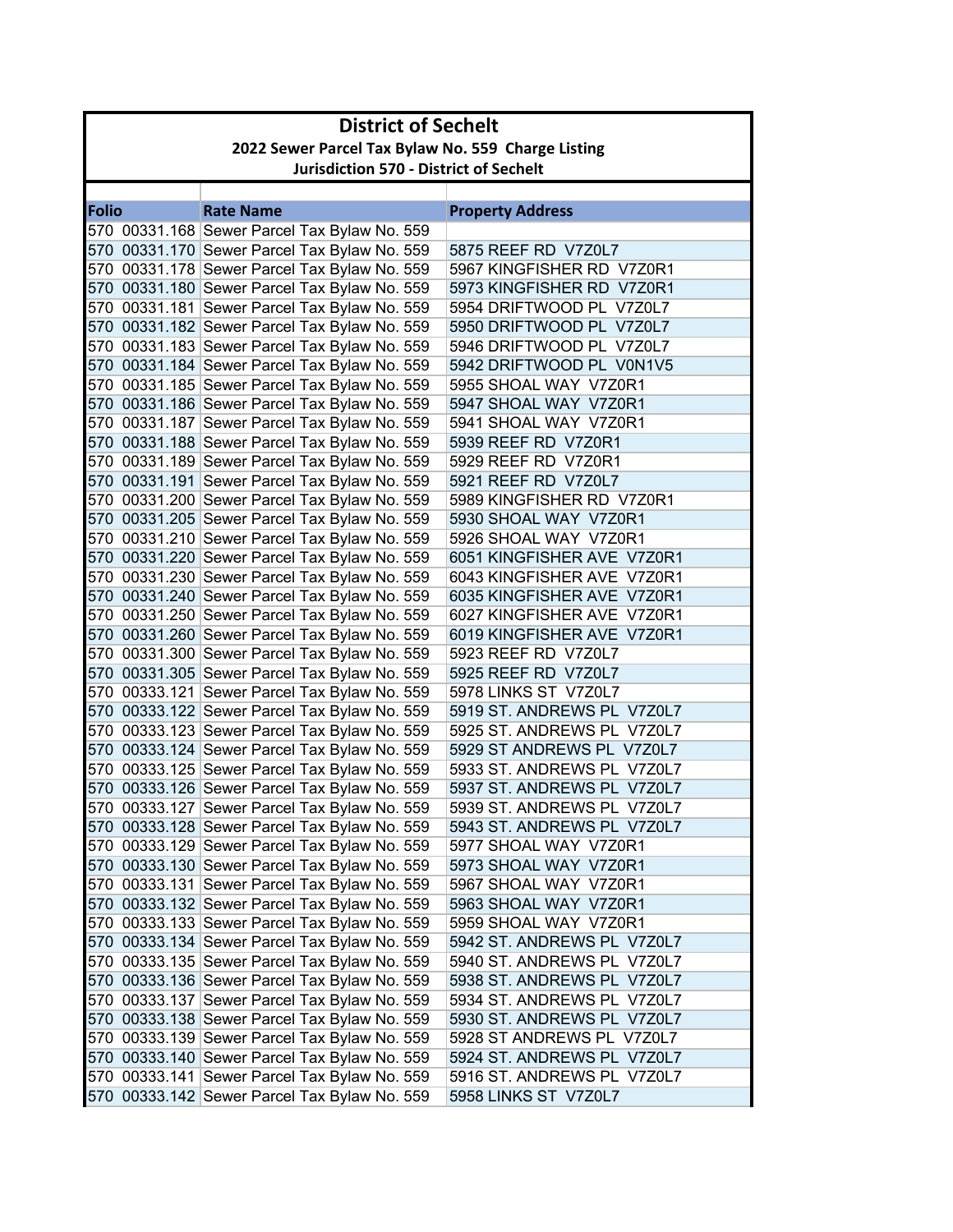|              | <b>District of Sechelt</b> |                                                    |                          |  |
|--------------|----------------------------|----------------------------------------------------|--------------------------|--|
|              |                            | 2022 Sewer Parcel Tax Bylaw No. 559 Charge Listing |                          |  |
|              |                            | <b>Jurisdiction 570 - District of Sechelt</b>      |                          |  |
|              |                            |                                                    |                          |  |
| <b>Folio</b> |                            | <b>Rate Name</b>                                   | <b>Property Address</b>  |  |
|              |                            | 570 00334.004 Sewer Parcel Tax Bylaw No. 559       | 6089 GALE AVE S V7Z0P9   |  |
|              |                            | 570 00334.005 Sewer Parcel Tax Bylaw No. 559       | 6085 GALE AVE S V7Z0P9   |  |
|              |                            | 570 00334.006 Sewer Parcel Tax Bylaw No. 559       | 6079 GALE AVE S V7Z0P9   |  |
|              |                            | 570 00334.007 Sewer Parcel Tax Bylaw No. 559       | 6075 GALE AVE S V7Z0P9   |  |
|              |                            | 570 00334.008 Sewer Parcel Tax Bylaw No. 559       | 6071 GALE AVE S V7Z0P9   |  |
|              |                            | 570 00334.009 Sewer Parcel Tax Bylaw No. 559       | 6067 GALE AVE S V7Z0P9   |  |
|              |                            | 570 00334.010 Sewer Parcel Tax Bylaw No. 559       | 6066 GALE AVE S V7Z0P9   |  |
|              |                            | 570 00334.011 Sewer Parcel Tax Bylaw No. 559       | 6070 GALE AVE S V7Z0P9   |  |
|              |                            | 570 00334.012 Sewer Parcel Tax Bylaw No. 559       | 6076 GALE AVE S V7Z0P9   |  |
|              |                            | 570 00334.013 Sewer Parcel Tax Bylaw No. 559       | 6080 GALE AVE S V7Z0P9   |  |
|              |                            | 570 00334.014 Sewer Parcel Tax Bylaw No. 559       | 6084 GALE AVE S V7Z0P9   |  |
|              |                            | 570 00334.015 Sewer Parcel Tax Bylaw No. 559       | 6088 GALE AVE S V7Z0P9   |  |
|              |                            | 570 00334.021 Sewer Parcel Tax Bylaw No. 559       | 6105 GALE AVE S V7Z0P9   |  |
|              |                            | 570 00334.022 Sewer Parcel Tax Bylaw No. 559       | 6109 GALE AVE S V7Z0P9   |  |
|              |                            | 570 00334.023 Sewer Parcel Tax Bylaw No. 559       | 6101 GALE AVE S V7Z0P9   |  |
|              |                            | 570 00334.024 Sewer Parcel Tax Bylaw No. 559       | 6113 GALE AVE S V7Z0P9   |  |
|              |                            | 570 00334.025 Sewer Parcel Tax Bylaw No. 559       | 6100 GALE AVE S V7Z0P9   |  |
|              |                            | 570 00334.026 Sewer Parcel Tax Bylaw No. 559       | 6112 GALE AVE S V7Z0P9   |  |
|              |                            | 570 00334.027 Sewer Parcel Tax Bylaw No. 559       | 6104 GALE AVE S V7Z0P9   |  |
|              |                            | 570 00334.028 Sewer Parcel Tax Bylaw No. 559       | 6108 GALE AVE S V7Z0P9   |  |
|              |                            | 570 00334.045 Sewer Parcel Tax Bylaw No. 559       |                          |  |
|              |                            | 570 00334.061 Sewer Parcel Tax Bylaw No. 559       |                          |  |
|              |                            | 570 00334.065 Sewer Parcel Tax Bylaw No. 559       |                          |  |
|              |                            | 570 00334.070 Sewer Parcel Tax Bylaw No. 559       |                          |  |
|              |                            | 570 00334.090 Sewer Parcel Tax Bylaw No. 559       |                          |  |
|              |                            | 570 00334.100 Sewer Parcel Tax Bylaw No. 559       | 6127 LOOKOUT AVE V7Z0L6  |  |
|              |                            | 570 00334.105 Sewer Parcel Tax Bylaw No. 559       | 6123 LOOKOUT AVE V7Z0L6  |  |
|              |                            | 570 00334.110 Sewer Parcel Tax Bylaw No. 559       | 6065 ROSEWOOD PL V7Z0V6  |  |
|              |                            | 570 00334.115 Sewer Parcel Tax Bylaw No. 559       | 6071 ROSEWOOD PL V7Z0V6  |  |
|              |                            | 570 00334.120 Sewer Parcel Tax Bylaw No. 559       | 6077 ROSEWOOD PL V7Z0V6  |  |
|              |                            | 570 00334.125 Sewer Parcel Tax Bylaw No. 559       | 6083 ROSEWOOD PL V7Z0V6  |  |
|              |                            | 570 00334.130 Sewer Parcel Tax Bylaw No. 559       | 6089 ROSEWOOD PL V7Z0V6  |  |
|              |                            | 570 00334.135 Sewer Parcel Tax Bylaw No. 559       | 6078 ROSEWOOD PL V7Z0V6  |  |
|              |                            | 570 00334.140 Sewer Parcel Tax Bylaw No. 559       | 6208 LOOKOUT AVE V7Z0L6  |  |
|              |                            | 570 00334.145 Sewer Parcel Tax Bylaw No. 559       | 6072 ROSEWOOD PL V7Z0V6  |  |
|              |                            | 570 00334.150 Sewer Parcel Tax Bylaw No. 559       | 6066 ROSEWOOD PL V7Z0V6  |  |
|              |                            | 570 00334.155 Sewer Parcel Tax Bylaw No. 559       | 6067 HEARTWOOD PL V7Z0V6 |  |
|              |                            | 570 00334.160 Sewer Parcel Tax Bylaw No. 559       | 6073 HEARTWOOD PL V7Z0V6 |  |
|              |                            | 570 00334.165 Sewer Parcel Tax Bylaw No. 559       | 6079 HEARTWOOD PL V7Z0V6 |  |
|              |                            | 570 00334.170 Sewer Parcel Tax Bylaw No. 559       | 6085 HEARTWOOD PL V7Z0V6 |  |
|              |                            | 570 00334.175 Sewer Parcel Tax Bylaw No. 559       | 6076 HEARTWOOD PL V7Z0V6 |  |
|              |                            | 570 00334.180 Sewer Parcel Tax Bylaw No. 559       | 6070 HEARTWOOD PL V7Z0V6 |  |
|              |                            | 570 00334.185 Sewer Parcel Tax Bylaw No. 559       | 5890 RIPPLE WAY V7Z0R2   |  |
|              |                            | 570 00334.190 Sewer Parcel Tax Bylaw No. 559       | 6240 GALE AVE S V7Z0L5   |  |
|              |                            | 570 00334.201 Sewer Parcel Tax Bylaw No. 559       |                          |  |
|              |                            | 570 00334.202 Sewer Parcel Tax Bylaw No. 559       |                          |  |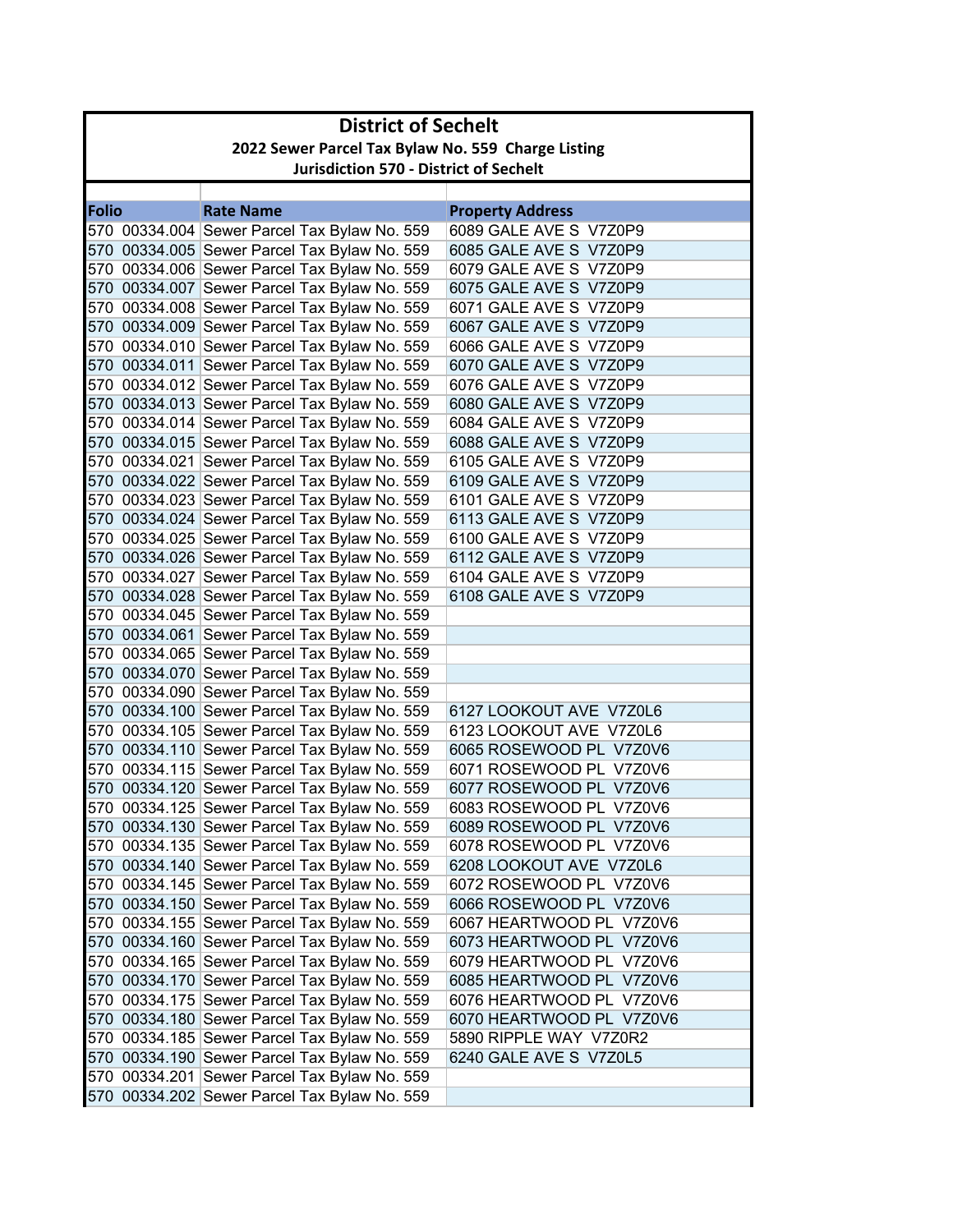|       | <b>District of Sechelt</b>                         |                                                                                              |                             |  |
|-------|----------------------------------------------------|----------------------------------------------------------------------------------------------|-----------------------------|--|
|       | 2022 Sewer Parcel Tax Bylaw No. 559 Charge Listing |                                                                                              |                             |  |
|       | <b>Jurisdiction 570 - District of Sechelt</b>      |                                                                                              |                             |  |
|       |                                                    |                                                                                              |                             |  |
| Folio |                                                    | <b>Rate Name</b>                                                                             | <b>Property Address</b>     |  |
|       |                                                    | 570 00334.203 Sewer Parcel Tax Bylaw No. 559                                                 |                             |  |
|       |                                                    | 570 00334.204 Sewer Parcel Tax Bylaw No. 559                                                 | 6251 GALE AVE N V7Z0P8      |  |
|       |                                                    | 570 00334.205 Sewer Parcel Tax Bylaw No. 559                                                 | 6256 GALE AVE N V7Z0P8      |  |
|       |                                                    | 570 00334.206 Sewer Parcel Tax Bylaw No. 559<br>570 00334.207 Sewer Parcel Tax Bylaw No. 559 | 6255 GALE AVE N V7Z0P8      |  |
|       |                                                    | 570 00334.208 Sewer Parcel Tax Bylaw No. 559                                                 | 6254 FAIRWAY AVE V7Z0L6     |  |
|       |                                                    | 570 00334.209 Sewer Parcel Tax Bylaw No. 559                                                 | 6238 FAIRWAY AVE V7Z0L6     |  |
|       |                                                    | 570 00334.231 Sewer Parcel Tax Bylaw No. 559                                                 | 6174 POISE ISLAND DR V7Z0L5 |  |
|       |                                                    | 570 00334.232 Sewer Parcel Tax Bylaw No. 559                                                 | 6168 POISE ISLAND DR V7Z0L5 |  |
|       |                                                    | 570 00334.233 Sewer Parcel Tax Bylaw No. 559                                                 | 6164 POISE ISLAND DR V7Z0L5 |  |
|       |                                                    | 570 00334.234 Sewer Parcel Tax Bylaw No. 559                                                 |                             |  |
|       |                                                    | 570 00334.235 Sewer Parcel Tax Bylaw No. 559                                                 | 6158 POISE ISLAND DR V7Z0L5 |  |
|       |                                                    | 570 00334.236 Sewer Parcel Tax Bylaw No. 559                                                 | 6154 POISE ISLAND DR V7Z0L5 |  |
|       |                                                    | 570 00334.237 Sewer Parcel Tax Bylaw No. 559                                                 | 6150 POISE ISLAND DR V7Z0L5 |  |
|       |                                                    | 570 00334.238 Sewer Parcel Tax Bylaw No. 559                                                 | 6148 POISE ISLAND DR V7Z0L5 |  |
|       |                                                    | 570 00334.239 Sewer Parcel Tax Bylaw No. 559                                                 | 6144 POISE ISLAND DR V7Z0L5 |  |
|       |                                                    | 570 00334.240 Sewer Parcel Tax Bylaw No. 559                                                 | 6140 POISE ISLAND DR V7Z0L5 |  |
|       |                                                    | 570 00334.241 Sewer Parcel Tax Bylaw No. 559                                                 |                             |  |
|       |                                                    | 570 00334.242 Sewer Parcel Tax Bylaw No. 559                                                 | 6134 POISE ISLAND DR V7Z0L5 |  |
|       |                                                    | 570 00334.243 Sewer Parcel Tax Bylaw No. 559                                                 | 6130 POISE ISLAND DR V7Z0L5 |  |
|       |                                                    | 570 00334.244 Sewer Parcel Tax Bylaw No. 559                                                 | 6126 POISE ISLAND DR V7Z0L5 |  |
|       |                                                    | 570 00334.245 Sewer Parcel Tax Bylaw No. 559                                                 | 6122 POISE ISLAND DR V7Z0L5 |  |
|       |                                                    | 570 00334.246 Sewer Parcel Tax Bylaw No. 559                                                 | 6120 POISE ISLAND DR V7Z0L5 |  |
|       |                                                    | 570 00334.247 Sewer Parcel Tax Bylaw No. 559                                                 |                             |  |
|       |                                                    | 570 00334.248 Sewer Parcel Tax Bylaw No. 559                                                 | 6116 POISE ISLAND DR V7Z0L5 |  |
|       |                                                    | 570 00334.249 Sewer Parcel Tax Bylaw No. 559                                                 | 6110 POISE ISLAND DR V7Z0L5 |  |
|       |                                                    | 570 00334.250 Sewer Parcel Tax Bylaw No. 559                                                 | 6106 POISE ISLAND DR V7Z0L5 |  |
|       |                                                    | 570 00334.260 Sewer Parcel Tax Bylaw No. 559                                                 | 6086 POISE ISLAND DR V7Z0L5 |  |
|       |                                                    | 570 00334.300 Sewer Parcel Tax Bylaw No. 559                                                 | 6158 LOOKOUT AVE V7Z0L6     |  |
|       |                                                    | 570 00334.302 Sewer Parcel Tax Bylaw No. 559                                                 | 6162 LOOKOUT AVE V7Z0L6     |  |
|       |                                                    | 570 00334.304 Sewer Parcel Tax Bylaw No. 559                                                 | 6168 LOOKOUT AVE V7Z0L6     |  |
|       |                                                    | 570 00334.306 Sewer Parcel Tax Bylaw No. 559                                                 | 6174 LOOKOUT AVE V7Z0L6     |  |
|       |                                                    | 570 00334.308 Sewer Parcel Tax Bylaw No. 559                                                 | 6174 FAIRWAY AVE V7Z0L6     |  |
|       |                                                    | 570 00334.310 Sewer Parcel Tax Bylaw No. 559                                                 | 6170 FAIRWAY AVE V7Z0L6     |  |
|       |                                                    | 570 00334.312 Sewer Parcel Tax Bylaw No. 559                                                 | 6165 LOOKOUT AVE V7Z0L6     |  |
|       |                                                    | 570 00334.314 Sewer Parcel Tax Bylaw No. 559                                                 | 6161 LOOKOUT AVE V7Z0L6     |  |
|       |                                                    | 570 00334.316 Sewer Parcel Tax Bylaw No. 559                                                 | 6157 LOOKOUT AVE V7Z0L6     |  |
|       |                                                    | 570 00334.318 Sewer Parcel Tax Bylaw No. 559                                                 | 6178 LOOKOUT AVE V7Z0L6     |  |
|       |                                                    | 570 00334.320 Sewer Parcel Tax Bylaw No. 559                                                 | 6182 LOOKOUT AVE V7Z0L6     |  |
|       |                                                    | 570 00334.322 Sewer Parcel Tax Bylaw No. 559                                                 | 6206 LOOKOUT LANE V7Z0L6    |  |
|       |                                                    | 570 00334.324 Sewer Parcel Tax Bylaw No. 559                                                 | 6202 LOOKOUT LANE V7Z0L6    |  |
|       |                                                    | 570 00334.326 Sewer Parcel Tax Bylaw No. 559                                                 | 6198 LOOKOUT LANE V7Z0L6    |  |
|       |                                                    | 570 00334.328 Sewer Parcel Tax Bylaw No. 559                                                 | 6205 GALE AVE S V7Z0L5      |  |
|       |                                                    | 570 00334.330 Sewer Parcel Tax Bylaw No. 559                                                 | 6184 LOOKOUT LANE V7Z0L6    |  |
|       |                                                    | 570 00334.332 Sewer Parcel Tax Bylaw No. 559                                                 | 6171 GALE AVE S V7Z0L5      |  |
|       |                                                    | 570 00334.450 Sewer Parcel Tax Bylaw No. 559                                                 | 6158 GALE AVE S V7Z0L5      |  |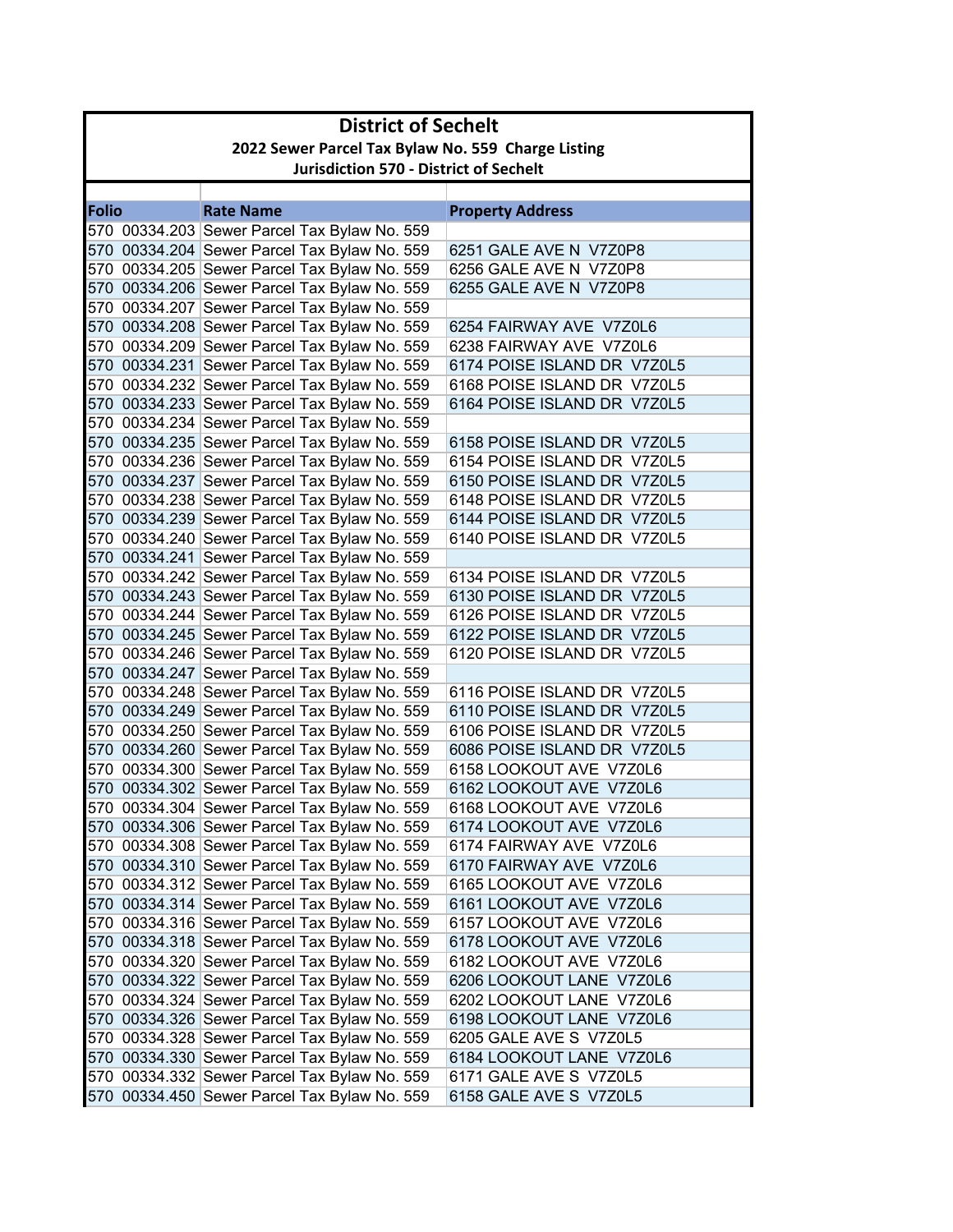| 2022 Sewer Parcel Tax Bylaw No. 559 Charge Listing<br><b>Jurisdiction 570 - District of Sechelt</b><br><b>Folio</b><br><b>Rate Name</b><br><b>Property Address</b><br>6152 GALE AVE S V7Z0L5<br>570 00334.452 Sewer Parcel Tax Bylaw No. 559<br>570 00334.454 Sewer Parcel Tax Bylaw No. 559<br>6146 GALE AVE S V7Z0L5<br>570 00334.456 Sewer Parcel Tax Bylaw No. 559<br>6142 GALE AVE S V7Z0L5<br>570 00334.458 Sewer Parcel Tax Bylaw No. 559<br>6132 GALE AVE S V7Z0L5<br>570 00334.460 Sewer Parcel Tax Bylaw No. 559<br>6124 GALE AVE S V7Z0L5<br>570 00334.462 Sewer Parcel Tax Bylaw No. 559<br>6120 GALE AVE S V7Z0P9<br>570 00334.464 Sewer Parcel Tax Bylaw No. 559<br>6114 GALE AVE S V7Z0P9<br>570 00334.466 Sewer Parcel Tax Bylaw No. 559<br>6119 GALE AVE S V7Z0P9<br>570 00334.468 Sewer Parcel Tax Bylaw No. 559<br>5951 BEACON ST V7Z0L6<br>6129 GALE AVE S V7Z0L5<br>570 00334.472 Sewer Parcel Tax Bylaw No. 559<br>570 00334.474 Sewer Parcel Tax Bylaw No. 559<br>6135 GALE AVE S V7Z0L5<br>570 00334.475 Sewer Parcel Tax Bylaw No. 559<br>5969 BEACON ST V7Z0L6<br>570 00334.476 Sewer Parcel Tax Bylaw No. 559<br>6143 GALE AVE S V7Z0L5<br>570 00334.478 Sewer Parcel Tax Bylaw No. 559<br>6151 GALE AVE S V7Z0L5<br>570 00334.480 Sewer Parcel Tax Bylaw No. 559<br>6155 GALE AVE S V7Z0L5<br>570 00334.482 Sewer Parcel Tax Bylaw No. 559<br>6159 GALE AVE S V7Z0L5<br>570 00334.484 Sewer Parcel Tax Bylaw No. 559<br>5926 HARBOUR WAY V7Z0L5<br>570 00334.485 Sewer Parcel Tax Bylaw No. 559<br>5961 BEACON ST V7Z0L6<br>570 00334.486 Sewer Parcel Tax Bylaw No. 559<br>5938 HARBOUR WAY V7Z0L5<br>570 00334.488 Sewer Parcel Tax Bylaw No. 559<br>5946 HARBOUR WAY V7Z0L5<br>570 00334.490 Sewer Parcel Tax Bylaw No. 559<br>6172 GALE AVE S V7Z0L5<br>570 00334.492 Sewer Parcel Tax Bylaw No. 559<br>6176 GALE AVE S V7Z0L5<br>570 00334.494 Sewer Parcel Tax Bylaw No. 559<br>6182 GALE AVE S V7Z0L5<br>570 00334.496 Sewer Parcel Tax Bylaw No. 559<br>6188 GALE AVE S V7Z0L5<br>570 00334.498 Sewer Parcel Tax Bylaw No. 559<br>6061 FAIRWAY AVE V7Z0R2<br>6065 FAIRWAY AVE V7Z0R2<br>570 00334.500 Sewer Parcel Tax Bylaw No. 559<br>570 00334.502 Sewer Parcel Tax Bylaw No. 559<br>570 00334.504 Sewer Parcel Tax Bylaw No. 559<br>6079 FAIRWAY AVE V7Z0R2<br>570 00334.506 Sewer Parcel Tax Bylaw No. 559<br>6083 FAIRWAY AVE V7Z0R2<br>570 00334.508 Sewer Parcel Tax Bylaw No. 559<br>6064 FAIRWAY AVE V7Z0R2<br>570 00334.600 Sewer Parcel Tax Bylaw No. 559<br>5962 BEACON ST V7Z0L6<br>570 00334.602 Sewer Parcel Tax Bylaw No. 559<br>6128 LOOKOUT AVE V7Z0L6<br>570 00334.604 Sewer Parcel Tax Bylaw No. 559<br>6134 LOOKOUT AVE V7Z0L6<br>570 00334.606 Sewer Parcel Tax Bylaw No. 559<br>6138 LOOKOUT AVE V7Z0L6<br>570 00334.608 Sewer Parcel Tax Bylaw No. 559<br>6144 LOOKOUT AVE V7Z0L6<br>570 00334.610 Sewer Parcel Tax Bylaw No. 559<br>6148 LOOKOUT AVE V7Z0L6<br>570 00334.612 Sewer Parcel Tax Bylaw No. 559<br>6154 LOOKOUT AVE V7Z0L6<br>570 00334.614 Sewer Parcel Tax Bylaw No. 559<br>5987 HARBOUR WAY V7Z0L6<br>570 00334.616 Sewer Parcel Tax Bylaw No. 559<br>6151 LOOKOUT AVE V7Z0L6<br>570 00334.618 Sewer Parcel Tax Bylaw No. 559<br>6141 LOOKOUT AVE V7Z0L6<br>570 00334.620 Sewer Parcel Tax Bylaw No. 559<br>6136 BEACON LANE V7Z0L6<br>570 00334.622 Sewer Parcel Tax Bylaw No. 559<br>6014 RIPPLE WAY V7Z0R2<br>570 00334.651 Sewer Parcel Tax Bylaw No. 559<br>6138 FAIRWAY AVE V7Z0L6<br>570 00334.652 Sewer Parcel Tax Bylaw No. 559<br>6140 FAIRWAY AVE V7Z0L6<br>570 00334.653 Sewer Parcel Tax Bylaw No. 559<br>6144 FAIRWAY AVE V7Z0L6<br>570 00334.654 Sewer Parcel Tax Bylaw No. 559 | <b>District of Sechelt</b> |  |                         |  |
|-----------------------------------------------------------------------------------------------------------------------------------------------------------------------------------------------------------------------------------------------------------------------------------------------------------------------------------------------------------------------------------------------------------------------------------------------------------------------------------------------------------------------------------------------------------------------------------------------------------------------------------------------------------------------------------------------------------------------------------------------------------------------------------------------------------------------------------------------------------------------------------------------------------------------------------------------------------------------------------------------------------------------------------------------------------------------------------------------------------------------------------------------------------------------------------------------------------------------------------------------------------------------------------------------------------------------------------------------------------------------------------------------------------------------------------------------------------------------------------------------------------------------------------------------------------------------------------------------------------------------------------------------------------------------------------------------------------------------------------------------------------------------------------------------------------------------------------------------------------------------------------------------------------------------------------------------------------------------------------------------------------------------------------------------------------------------------------------------------------------------------------------------------------------------------------------------------------------------------------------------------------------------------------------------------------------------------------------------------------------------------------------------------------------------------------------------------------------------------------------------------------------------------------------------------------------------------------------------------------------------------------------------------------------------------------------------------------------------------------------------------------------------------------------------------------------------------------------------------------------------------------------------------------------------------------------------------------------------------------------------------------------------------------------------------------------------------------------------------------------------------------------------------------------------------------------------------------------------------------------------------------------------------------------------------------------------------------------------------------------------------------------------------------------------------------------------------------------------------------------------------------------------------------------------------------------------------------------------------------------------------------------------------------------------------|----------------------------|--|-------------------------|--|
|                                                                                                                                                                                                                                                                                                                                                                                                                                                                                                                                                                                                                                                                                                                                                                                                                                                                                                                                                                                                                                                                                                                                                                                                                                                                                                                                                                                                                                                                                                                                                                                                                                                                                                                                                                                                                                                                                                                                                                                                                                                                                                                                                                                                                                                                                                                                                                                                                                                                                                                                                                                                                                                                                                                                                                                                                                                                                                                                                                                                                                                                                                                                                                                                                                                                                                                                                                                                                                                                                                                                                                                                                                                                             |                            |  |                         |  |
|                                                                                                                                                                                                                                                                                                                                                                                                                                                                                                                                                                                                                                                                                                                                                                                                                                                                                                                                                                                                                                                                                                                                                                                                                                                                                                                                                                                                                                                                                                                                                                                                                                                                                                                                                                                                                                                                                                                                                                                                                                                                                                                                                                                                                                                                                                                                                                                                                                                                                                                                                                                                                                                                                                                                                                                                                                                                                                                                                                                                                                                                                                                                                                                                                                                                                                                                                                                                                                                                                                                                                                                                                                                                             |                            |  |                         |  |
|                                                                                                                                                                                                                                                                                                                                                                                                                                                                                                                                                                                                                                                                                                                                                                                                                                                                                                                                                                                                                                                                                                                                                                                                                                                                                                                                                                                                                                                                                                                                                                                                                                                                                                                                                                                                                                                                                                                                                                                                                                                                                                                                                                                                                                                                                                                                                                                                                                                                                                                                                                                                                                                                                                                                                                                                                                                                                                                                                                                                                                                                                                                                                                                                                                                                                                                                                                                                                                                                                                                                                                                                                                                                             |                            |  |                         |  |
|                                                                                                                                                                                                                                                                                                                                                                                                                                                                                                                                                                                                                                                                                                                                                                                                                                                                                                                                                                                                                                                                                                                                                                                                                                                                                                                                                                                                                                                                                                                                                                                                                                                                                                                                                                                                                                                                                                                                                                                                                                                                                                                                                                                                                                                                                                                                                                                                                                                                                                                                                                                                                                                                                                                                                                                                                                                                                                                                                                                                                                                                                                                                                                                                                                                                                                                                                                                                                                                                                                                                                                                                                                                                             |                            |  |                         |  |
|                                                                                                                                                                                                                                                                                                                                                                                                                                                                                                                                                                                                                                                                                                                                                                                                                                                                                                                                                                                                                                                                                                                                                                                                                                                                                                                                                                                                                                                                                                                                                                                                                                                                                                                                                                                                                                                                                                                                                                                                                                                                                                                                                                                                                                                                                                                                                                                                                                                                                                                                                                                                                                                                                                                                                                                                                                                                                                                                                                                                                                                                                                                                                                                                                                                                                                                                                                                                                                                                                                                                                                                                                                                                             |                            |  |                         |  |
|                                                                                                                                                                                                                                                                                                                                                                                                                                                                                                                                                                                                                                                                                                                                                                                                                                                                                                                                                                                                                                                                                                                                                                                                                                                                                                                                                                                                                                                                                                                                                                                                                                                                                                                                                                                                                                                                                                                                                                                                                                                                                                                                                                                                                                                                                                                                                                                                                                                                                                                                                                                                                                                                                                                                                                                                                                                                                                                                                                                                                                                                                                                                                                                                                                                                                                                                                                                                                                                                                                                                                                                                                                                                             |                            |  |                         |  |
|                                                                                                                                                                                                                                                                                                                                                                                                                                                                                                                                                                                                                                                                                                                                                                                                                                                                                                                                                                                                                                                                                                                                                                                                                                                                                                                                                                                                                                                                                                                                                                                                                                                                                                                                                                                                                                                                                                                                                                                                                                                                                                                                                                                                                                                                                                                                                                                                                                                                                                                                                                                                                                                                                                                                                                                                                                                                                                                                                                                                                                                                                                                                                                                                                                                                                                                                                                                                                                                                                                                                                                                                                                                                             |                            |  |                         |  |
|                                                                                                                                                                                                                                                                                                                                                                                                                                                                                                                                                                                                                                                                                                                                                                                                                                                                                                                                                                                                                                                                                                                                                                                                                                                                                                                                                                                                                                                                                                                                                                                                                                                                                                                                                                                                                                                                                                                                                                                                                                                                                                                                                                                                                                                                                                                                                                                                                                                                                                                                                                                                                                                                                                                                                                                                                                                                                                                                                                                                                                                                                                                                                                                                                                                                                                                                                                                                                                                                                                                                                                                                                                                                             |                            |  |                         |  |
|                                                                                                                                                                                                                                                                                                                                                                                                                                                                                                                                                                                                                                                                                                                                                                                                                                                                                                                                                                                                                                                                                                                                                                                                                                                                                                                                                                                                                                                                                                                                                                                                                                                                                                                                                                                                                                                                                                                                                                                                                                                                                                                                                                                                                                                                                                                                                                                                                                                                                                                                                                                                                                                                                                                                                                                                                                                                                                                                                                                                                                                                                                                                                                                                                                                                                                                                                                                                                                                                                                                                                                                                                                                                             |                            |  |                         |  |
|                                                                                                                                                                                                                                                                                                                                                                                                                                                                                                                                                                                                                                                                                                                                                                                                                                                                                                                                                                                                                                                                                                                                                                                                                                                                                                                                                                                                                                                                                                                                                                                                                                                                                                                                                                                                                                                                                                                                                                                                                                                                                                                                                                                                                                                                                                                                                                                                                                                                                                                                                                                                                                                                                                                                                                                                                                                                                                                                                                                                                                                                                                                                                                                                                                                                                                                                                                                                                                                                                                                                                                                                                                                                             |                            |  |                         |  |
|                                                                                                                                                                                                                                                                                                                                                                                                                                                                                                                                                                                                                                                                                                                                                                                                                                                                                                                                                                                                                                                                                                                                                                                                                                                                                                                                                                                                                                                                                                                                                                                                                                                                                                                                                                                                                                                                                                                                                                                                                                                                                                                                                                                                                                                                                                                                                                                                                                                                                                                                                                                                                                                                                                                                                                                                                                                                                                                                                                                                                                                                                                                                                                                                                                                                                                                                                                                                                                                                                                                                                                                                                                                                             |                            |  |                         |  |
|                                                                                                                                                                                                                                                                                                                                                                                                                                                                                                                                                                                                                                                                                                                                                                                                                                                                                                                                                                                                                                                                                                                                                                                                                                                                                                                                                                                                                                                                                                                                                                                                                                                                                                                                                                                                                                                                                                                                                                                                                                                                                                                                                                                                                                                                                                                                                                                                                                                                                                                                                                                                                                                                                                                                                                                                                                                                                                                                                                                                                                                                                                                                                                                                                                                                                                                                                                                                                                                                                                                                                                                                                                                                             |                            |  |                         |  |
|                                                                                                                                                                                                                                                                                                                                                                                                                                                                                                                                                                                                                                                                                                                                                                                                                                                                                                                                                                                                                                                                                                                                                                                                                                                                                                                                                                                                                                                                                                                                                                                                                                                                                                                                                                                                                                                                                                                                                                                                                                                                                                                                                                                                                                                                                                                                                                                                                                                                                                                                                                                                                                                                                                                                                                                                                                                                                                                                                                                                                                                                                                                                                                                                                                                                                                                                                                                                                                                                                                                                                                                                                                                                             |                            |  |                         |  |
|                                                                                                                                                                                                                                                                                                                                                                                                                                                                                                                                                                                                                                                                                                                                                                                                                                                                                                                                                                                                                                                                                                                                                                                                                                                                                                                                                                                                                                                                                                                                                                                                                                                                                                                                                                                                                                                                                                                                                                                                                                                                                                                                                                                                                                                                                                                                                                                                                                                                                                                                                                                                                                                                                                                                                                                                                                                                                                                                                                                                                                                                                                                                                                                                                                                                                                                                                                                                                                                                                                                                                                                                                                                                             |                            |  |                         |  |
|                                                                                                                                                                                                                                                                                                                                                                                                                                                                                                                                                                                                                                                                                                                                                                                                                                                                                                                                                                                                                                                                                                                                                                                                                                                                                                                                                                                                                                                                                                                                                                                                                                                                                                                                                                                                                                                                                                                                                                                                                                                                                                                                                                                                                                                                                                                                                                                                                                                                                                                                                                                                                                                                                                                                                                                                                                                                                                                                                                                                                                                                                                                                                                                                                                                                                                                                                                                                                                                                                                                                                                                                                                                                             |                            |  |                         |  |
|                                                                                                                                                                                                                                                                                                                                                                                                                                                                                                                                                                                                                                                                                                                                                                                                                                                                                                                                                                                                                                                                                                                                                                                                                                                                                                                                                                                                                                                                                                                                                                                                                                                                                                                                                                                                                                                                                                                                                                                                                                                                                                                                                                                                                                                                                                                                                                                                                                                                                                                                                                                                                                                                                                                                                                                                                                                                                                                                                                                                                                                                                                                                                                                                                                                                                                                                                                                                                                                                                                                                                                                                                                                                             |                            |  |                         |  |
|                                                                                                                                                                                                                                                                                                                                                                                                                                                                                                                                                                                                                                                                                                                                                                                                                                                                                                                                                                                                                                                                                                                                                                                                                                                                                                                                                                                                                                                                                                                                                                                                                                                                                                                                                                                                                                                                                                                                                                                                                                                                                                                                                                                                                                                                                                                                                                                                                                                                                                                                                                                                                                                                                                                                                                                                                                                                                                                                                                                                                                                                                                                                                                                                                                                                                                                                                                                                                                                                                                                                                                                                                                                                             |                            |  |                         |  |
|                                                                                                                                                                                                                                                                                                                                                                                                                                                                                                                                                                                                                                                                                                                                                                                                                                                                                                                                                                                                                                                                                                                                                                                                                                                                                                                                                                                                                                                                                                                                                                                                                                                                                                                                                                                                                                                                                                                                                                                                                                                                                                                                                                                                                                                                                                                                                                                                                                                                                                                                                                                                                                                                                                                                                                                                                                                                                                                                                                                                                                                                                                                                                                                                                                                                                                                                                                                                                                                                                                                                                                                                                                                                             |                            |  |                         |  |
|                                                                                                                                                                                                                                                                                                                                                                                                                                                                                                                                                                                                                                                                                                                                                                                                                                                                                                                                                                                                                                                                                                                                                                                                                                                                                                                                                                                                                                                                                                                                                                                                                                                                                                                                                                                                                                                                                                                                                                                                                                                                                                                                                                                                                                                                                                                                                                                                                                                                                                                                                                                                                                                                                                                                                                                                                                                                                                                                                                                                                                                                                                                                                                                                                                                                                                                                                                                                                                                                                                                                                                                                                                                                             |                            |  |                         |  |
|                                                                                                                                                                                                                                                                                                                                                                                                                                                                                                                                                                                                                                                                                                                                                                                                                                                                                                                                                                                                                                                                                                                                                                                                                                                                                                                                                                                                                                                                                                                                                                                                                                                                                                                                                                                                                                                                                                                                                                                                                                                                                                                                                                                                                                                                                                                                                                                                                                                                                                                                                                                                                                                                                                                                                                                                                                                                                                                                                                                                                                                                                                                                                                                                                                                                                                                                                                                                                                                                                                                                                                                                                                                                             |                            |  |                         |  |
|                                                                                                                                                                                                                                                                                                                                                                                                                                                                                                                                                                                                                                                                                                                                                                                                                                                                                                                                                                                                                                                                                                                                                                                                                                                                                                                                                                                                                                                                                                                                                                                                                                                                                                                                                                                                                                                                                                                                                                                                                                                                                                                                                                                                                                                                                                                                                                                                                                                                                                                                                                                                                                                                                                                                                                                                                                                                                                                                                                                                                                                                                                                                                                                                                                                                                                                                                                                                                                                                                                                                                                                                                                                                             |                            |  |                         |  |
|                                                                                                                                                                                                                                                                                                                                                                                                                                                                                                                                                                                                                                                                                                                                                                                                                                                                                                                                                                                                                                                                                                                                                                                                                                                                                                                                                                                                                                                                                                                                                                                                                                                                                                                                                                                                                                                                                                                                                                                                                                                                                                                                                                                                                                                                                                                                                                                                                                                                                                                                                                                                                                                                                                                                                                                                                                                                                                                                                                                                                                                                                                                                                                                                                                                                                                                                                                                                                                                                                                                                                                                                                                                                             |                            |  |                         |  |
|                                                                                                                                                                                                                                                                                                                                                                                                                                                                                                                                                                                                                                                                                                                                                                                                                                                                                                                                                                                                                                                                                                                                                                                                                                                                                                                                                                                                                                                                                                                                                                                                                                                                                                                                                                                                                                                                                                                                                                                                                                                                                                                                                                                                                                                                                                                                                                                                                                                                                                                                                                                                                                                                                                                                                                                                                                                                                                                                                                                                                                                                                                                                                                                                                                                                                                                                                                                                                                                                                                                                                                                                                                                                             |                            |  |                         |  |
|                                                                                                                                                                                                                                                                                                                                                                                                                                                                                                                                                                                                                                                                                                                                                                                                                                                                                                                                                                                                                                                                                                                                                                                                                                                                                                                                                                                                                                                                                                                                                                                                                                                                                                                                                                                                                                                                                                                                                                                                                                                                                                                                                                                                                                                                                                                                                                                                                                                                                                                                                                                                                                                                                                                                                                                                                                                                                                                                                                                                                                                                                                                                                                                                                                                                                                                                                                                                                                                                                                                                                                                                                                                                             |                            |  |                         |  |
|                                                                                                                                                                                                                                                                                                                                                                                                                                                                                                                                                                                                                                                                                                                                                                                                                                                                                                                                                                                                                                                                                                                                                                                                                                                                                                                                                                                                                                                                                                                                                                                                                                                                                                                                                                                                                                                                                                                                                                                                                                                                                                                                                                                                                                                                                                                                                                                                                                                                                                                                                                                                                                                                                                                                                                                                                                                                                                                                                                                                                                                                                                                                                                                                                                                                                                                                                                                                                                                                                                                                                                                                                                                                             |                            |  |                         |  |
|                                                                                                                                                                                                                                                                                                                                                                                                                                                                                                                                                                                                                                                                                                                                                                                                                                                                                                                                                                                                                                                                                                                                                                                                                                                                                                                                                                                                                                                                                                                                                                                                                                                                                                                                                                                                                                                                                                                                                                                                                                                                                                                                                                                                                                                                                                                                                                                                                                                                                                                                                                                                                                                                                                                                                                                                                                                                                                                                                                                                                                                                                                                                                                                                                                                                                                                                                                                                                                                                                                                                                                                                                                                                             |                            |  |                         |  |
|                                                                                                                                                                                                                                                                                                                                                                                                                                                                                                                                                                                                                                                                                                                                                                                                                                                                                                                                                                                                                                                                                                                                                                                                                                                                                                                                                                                                                                                                                                                                                                                                                                                                                                                                                                                                                                                                                                                                                                                                                                                                                                                                                                                                                                                                                                                                                                                                                                                                                                                                                                                                                                                                                                                                                                                                                                                                                                                                                                                                                                                                                                                                                                                                                                                                                                                                                                                                                                                                                                                                                                                                                                                                             |                            |  |                         |  |
|                                                                                                                                                                                                                                                                                                                                                                                                                                                                                                                                                                                                                                                                                                                                                                                                                                                                                                                                                                                                                                                                                                                                                                                                                                                                                                                                                                                                                                                                                                                                                                                                                                                                                                                                                                                                                                                                                                                                                                                                                                                                                                                                                                                                                                                                                                                                                                                                                                                                                                                                                                                                                                                                                                                                                                                                                                                                                                                                                                                                                                                                                                                                                                                                                                                                                                                                                                                                                                                                                                                                                                                                                                                                             |                            |  |                         |  |
|                                                                                                                                                                                                                                                                                                                                                                                                                                                                                                                                                                                                                                                                                                                                                                                                                                                                                                                                                                                                                                                                                                                                                                                                                                                                                                                                                                                                                                                                                                                                                                                                                                                                                                                                                                                                                                                                                                                                                                                                                                                                                                                                                                                                                                                                                                                                                                                                                                                                                                                                                                                                                                                                                                                                                                                                                                                                                                                                                                                                                                                                                                                                                                                                                                                                                                                                                                                                                                                                                                                                                                                                                                                                             |                            |  |                         |  |
|                                                                                                                                                                                                                                                                                                                                                                                                                                                                                                                                                                                                                                                                                                                                                                                                                                                                                                                                                                                                                                                                                                                                                                                                                                                                                                                                                                                                                                                                                                                                                                                                                                                                                                                                                                                                                                                                                                                                                                                                                                                                                                                                                                                                                                                                                                                                                                                                                                                                                                                                                                                                                                                                                                                                                                                                                                                                                                                                                                                                                                                                                                                                                                                                                                                                                                                                                                                                                                                                                                                                                                                                                                                                             |                            |  |                         |  |
|                                                                                                                                                                                                                                                                                                                                                                                                                                                                                                                                                                                                                                                                                                                                                                                                                                                                                                                                                                                                                                                                                                                                                                                                                                                                                                                                                                                                                                                                                                                                                                                                                                                                                                                                                                                                                                                                                                                                                                                                                                                                                                                                                                                                                                                                                                                                                                                                                                                                                                                                                                                                                                                                                                                                                                                                                                                                                                                                                                                                                                                                                                                                                                                                                                                                                                                                                                                                                                                                                                                                                                                                                                                                             |                            |  |                         |  |
|                                                                                                                                                                                                                                                                                                                                                                                                                                                                                                                                                                                                                                                                                                                                                                                                                                                                                                                                                                                                                                                                                                                                                                                                                                                                                                                                                                                                                                                                                                                                                                                                                                                                                                                                                                                                                                                                                                                                                                                                                                                                                                                                                                                                                                                                                                                                                                                                                                                                                                                                                                                                                                                                                                                                                                                                                                                                                                                                                                                                                                                                                                                                                                                                                                                                                                                                                                                                                                                                                                                                                                                                                                                                             |                            |  |                         |  |
|                                                                                                                                                                                                                                                                                                                                                                                                                                                                                                                                                                                                                                                                                                                                                                                                                                                                                                                                                                                                                                                                                                                                                                                                                                                                                                                                                                                                                                                                                                                                                                                                                                                                                                                                                                                                                                                                                                                                                                                                                                                                                                                                                                                                                                                                                                                                                                                                                                                                                                                                                                                                                                                                                                                                                                                                                                                                                                                                                                                                                                                                                                                                                                                                                                                                                                                                                                                                                                                                                                                                                                                                                                                                             |                            |  |                         |  |
|                                                                                                                                                                                                                                                                                                                                                                                                                                                                                                                                                                                                                                                                                                                                                                                                                                                                                                                                                                                                                                                                                                                                                                                                                                                                                                                                                                                                                                                                                                                                                                                                                                                                                                                                                                                                                                                                                                                                                                                                                                                                                                                                                                                                                                                                                                                                                                                                                                                                                                                                                                                                                                                                                                                                                                                                                                                                                                                                                                                                                                                                                                                                                                                                                                                                                                                                                                                                                                                                                                                                                                                                                                                                             |                            |  |                         |  |
|                                                                                                                                                                                                                                                                                                                                                                                                                                                                                                                                                                                                                                                                                                                                                                                                                                                                                                                                                                                                                                                                                                                                                                                                                                                                                                                                                                                                                                                                                                                                                                                                                                                                                                                                                                                                                                                                                                                                                                                                                                                                                                                                                                                                                                                                                                                                                                                                                                                                                                                                                                                                                                                                                                                                                                                                                                                                                                                                                                                                                                                                                                                                                                                                                                                                                                                                                                                                                                                                                                                                                                                                                                                                             |                            |  |                         |  |
|                                                                                                                                                                                                                                                                                                                                                                                                                                                                                                                                                                                                                                                                                                                                                                                                                                                                                                                                                                                                                                                                                                                                                                                                                                                                                                                                                                                                                                                                                                                                                                                                                                                                                                                                                                                                                                                                                                                                                                                                                                                                                                                                                                                                                                                                                                                                                                                                                                                                                                                                                                                                                                                                                                                                                                                                                                                                                                                                                                                                                                                                                                                                                                                                                                                                                                                                                                                                                                                                                                                                                                                                                                                                             |                            |  |                         |  |
|                                                                                                                                                                                                                                                                                                                                                                                                                                                                                                                                                                                                                                                                                                                                                                                                                                                                                                                                                                                                                                                                                                                                                                                                                                                                                                                                                                                                                                                                                                                                                                                                                                                                                                                                                                                                                                                                                                                                                                                                                                                                                                                                                                                                                                                                                                                                                                                                                                                                                                                                                                                                                                                                                                                                                                                                                                                                                                                                                                                                                                                                                                                                                                                                                                                                                                                                                                                                                                                                                                                                                                                                                                                                             |                            |  |                         |  |
|                                                                                                                                                                                                                                                                                                                                                                                                                                                                                                                                                                                                                                                                                                                                                                                                                                                                                                                                                                                                                                                                                                                                                                                                                                                                                                                                                                                                                                                                                                                                                                                                                                                                                                                                                                                                                                                                                                                                                                                                                                                                                                                                                                                                                                                                                                                                                                                                                                                                                                                                                                                                                                                                                                                                                                                                                                                                                                                                                                                                                                                                                                                                                                                                                                                                                                                                                                                                                                                                                                                                                                                                                                                                             |                            |  |                         |  |
|                                                                                                                                                                                                                                                                                                                                                                                                                                                                                                                                                                                                                                                                                                                                                                                                                                                                                                                                                                                                                                                                                                                                                                                                                                                                                                                                                                                                                                                                                                                                                                                                                                                                                                                                                                                                                                                                                                                                                                                                                                                                                                                                                                                                                                                                                                                                                                                                                                                                                                                                                                                                                                                                                                                                                                                                                                                                                                                                                                                                                                                                                                                                                                                                                                                                                                                                                                                                                                                                                                                                                                                                                                                                             |                            |  |                         |  |
|                                                                                                                                                                                                                                                                                                                                                                                                                                                                                                                                                                                                                                                                                                                                                                                                                                                                                                                                                                                                                                                                                                                                                                                                                                                                                                                                                                                                                                                                                                                                                                                                                                                                                                                                                                                                                                                                                                                                                                                                                                                                                                                                                                                                                                                                                                                                                                                                                                                                                                                                                                                                                                                                                                                                                                                                                                                                                                                                                                                                                                                                                                                                                                                                                                                                                                                                                                                                                                                                                                                                                                                                                                                                             |                            |  |                         |  |
|                                                                                                                                                                                                                                                                                                                                                                                                                                                                                                                                                                                                                                                                                                                                                                                                                                                                                                                                                                                                                                                                                                                                                                                                                                                                                                                                                                                                                                                                                                                                                                                                                                                                                                                                                                                                                                                                                                                                                                                                                                                                                                                                                                                                                                                                                                                                                                                                                                                                                                                                                                                                                                                                                                                                                                                                                                                                                                                                                                                                                                                                                                                                                                                                                                                                                                                                                                                                                                                                                                                                                                                                                                                                             |                            |  |                         |  |
|                                                                                                                                                                                                                                                                                                                                                                                                                                                                                                                                                                                                                                                                                                                                                                                                                                                                                                                                                                                                                                                                                                                                                                                                                                                                                                                                                                                                                                                                                                                                                                                                                                                                                                                                                                                                                                                                                                                                                                                                                                                                                                                                                                                                                                                                                                                                                                                                                                                                                                                                                                                                                                                                                                                                                                                                                                                                                                                                                                                                                                                                                                                                                                                                                                                                                                                                                                                                                                                                                                                                                                                                                                                                             |                            |  |                         |  |
|                                                                                                                                                                                                                                                                                                                                                                                                                                                                                                                                                                                                                                                                                                                                                                                                                                                                                                                                                                                                                                                                                                                                                                                                                                                                                                                                                                                                                                                                                                                                                                                                                                                                                                                                                                                                                                                                                                                                                                                                                                                                                                                                                                                                                                                                                                                                                                                                                                                                                                                                                                                                                                                                                                                                                                                                                                                                                                                                                                                                                                                                                                                                                                                                                                                                                                                                                                                                                                                                                                                                                                                                                                                                             |                            |  |                         |  |
|                                                                                                                                                                                                                                                                                                                                                                                                                                                                                                                                                                                                                                                                                                                                                                                                                                                                                                                                                                                                                                                                                                                                                                                                                                                                                                                                                                                                                                                                                                                                                                                                                                                                                                                                                                                                                                                                                                                                                                                                                                                                                                                                                                                                                                                                                                                                                                                                                                                                                                                                                                                                                                                                                                                                                                                                                                                                                                                                                                                                                                                                                                                                                                                                                                                                                                                                                                                                                                                                                                                                                                                                                                                                             |                            |  |                         |  |
|                                                                                                                                                                                                                                                                                                                                                                                                                                                                                                                                                                                                                                                                                                                                                                                                                                                                                                                                                                                                                                                                                                                                                                                                                                                                                                                                                                                                                                                                                                                                                                                                                                                                                                                                                                                                                                                                                                                                                                                                                                                                                                                                                                                                                                                                                                                                                                                                                                                                                                                                                                                                                                                                                                                                                                                                                                                                                                                                                                                                                                                                                                                                                                                                                                                                                                                                                                                                                                                                                                                                                                                                                                                                             |                            |  |                         |  |
|                                                                                                                                                                                                                                                                                                                                                                                                                                                                                                                                                                                                                                                                                                                                                                                                                                                                                                                                                                                                                                                                                                                                                                                                                                                                                                                                                                                                                                                                                                                                                                                                                                                                                                                                                                                                                                                                                                                                                                                                                                                                                                                                                                                                                                                                                                                                                                                                                                                                                                                                                                                                                                                                                                                                                                                                                                                                                                                                                                                                                                                                                                                                                                                                                                                                                                                                                                                                                                                                                                                                                                                                                                                                             |                            |  |                         |  |
|                                                                                                                                                                                                                                                                                                                                                                                                                                                                                                                                                                                                                                                                                                                                                                                                                                                                                                                                                                                                                                                                                                                                                                                                                                                                                                                                                                                                                                                                                                                                                                                                                                                                                                                                                                                                                                                                                                                                                                                                                                                                                                                                                                                                                                                                                                                                                                                                                                                                                                                                                                                                                                                                                                                                                                                                                                                                                                                                                                                                                                                                                                                                                                                                                                                                                                                                                                                                                                                                                                                                                                                                                                                                             |                            |  |                         |  |
|                                                                                                                                                                                                                                                                                                                                                                                                                                                                                                                                                                                                                                                                                                                                                                                                                                                                                                                                                                                                                                                                                                                                                                                                                                                                                                                                                                                                                                                                                                                                                                                                                                                                                                                                                                                                                                                                                                                                                                                                                                                                                                                                                                                                                                                                                                                                                                                                                                                                                                                                                                                                                                                                                                                                                                                                                                                                                                                                                                                                                                                                                                                                                                                                                                                                                                                                                                                                                                                                                                                                                                                                                                                                             |                            |  |                         |  |
|                                                                                                                                                                                                                                                                                                                                                                                                                                                                                                                                                                                                                                                                                                                                                                                                                                                                                                                                                                                                                                                                                                                                                                                                                                                                                                                                                                                                                                                                                                                                                                                                                                                                                                                                                                                                                                                                                                                                                                                                                                                                                                                                                                                                                                                                                                                                                                                                                                                                                                                                                                                                                                                                                                                                                                                                                                                                                                                                                                                                                                                                                                                                                                                                                                                                                                                                                                                                                                                                                                                                                                                                                                                                             |                            |  | 6148 FAIRWAY AVE V7Z0L6 |  |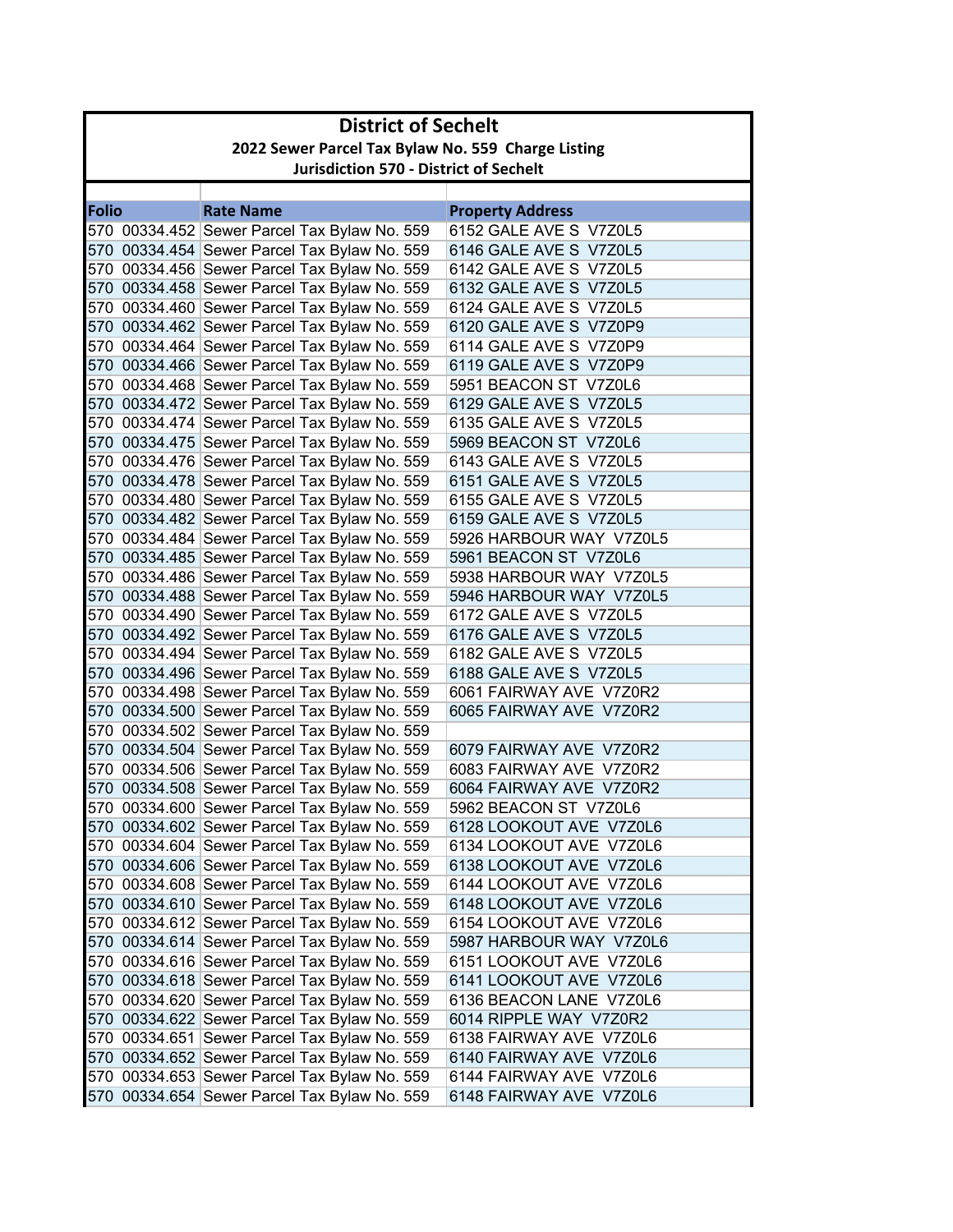|       | <b>District of Sechelt</b>                         |                                                                                              |                                                    |  |
|-------|----------------------------------------------------|----------------------------------------------------------------------------------------------|----------------------------------------------------|--|
|       | 2022 Sewer Parcel Tax Bylaw No. 559 Charge Listing |                                                                                              |                                                    |  |
|       | <b>Jurisdiction 570 - District of Sechelt</b>      |                                                                                              |                                                    |  |
|       |                                                    |                                                                                              |                                                    |  |
| Folio |                                                    | <b>Rate Name</b>                                                                             | <b>Property Address</b>                            |  |
|       |                                                    | 570 00334.655 Sewer Parcel Tax Bylaw No. 559                                                 | 6135 FAIRWAY AVE V7Z0L6                            |  |
|       |                                                    | 570 00334.656 Sewer Parcel Tax Bylaw No. 559                                                 | 6141 FAIRWAY AVE V7Z0L6                            |  |
|       |                                                    | 570 00334.657 Sewer Parcel Tax Bylaw No. 559                                                 | 6007 HARBOUR WAY V7Z0L6                            |  |
|       |                                                    | 570 00334.658 Sewer Parcel Tax Bylaw No. 559                                                 | 6151 HARBOUR WAY V7Z0L5                            |  |
|       |                                                    | 570 00334.675 Sewer Parcel Tax Bylaw No. 559                                                 |                                                    |  |
|       |                                                    | 570 00334.680 Sewer Parcel Tax Bylaw No. 559                                                 | 6010 PARKVIEW PL V7Z0L6                            |  |
|       |                                                    | 570 00334.681 Sewer Parcel Tax Bylaw No. 559                                                 | 6012 PARKVIEW PL V7Z0L6                            |  |
|       |                                                    | 570 00334.682 Sewer Parcel Tax Bylaw No. 559                                                 | 6016 PARKVIEW PL V7Z0L6                            |  |
|       |                                                    | 570 00334.683 Sewer Parcel Tax Bylaw No. 559                                                 | 6018 PARKVIEW PL V7Z0L6                            |  |
|       |                                                    | 570 00334.684 Sewer Parcel Tax Bylaw No. 559                                                 | 6022 PARKVIEW PL V7Z0L6<br>6028 PARKVIEW PL V7Z0L6 |  |
|       |                                                    | 570 00334.685 Sewer Parcel Tax Bylaw No. 559                                                 |                                                    |  |
|       |                                                    | 570 00334.686 Sewer Parcel Tax Bylaw No. 559                                                 | 6032 PARKVIEW PL V7Z0L6<br>6034 PARKVIEW PL V7Z0L6 |  |
|       |                                                    | 570 00334.687 Sewer Parcel Tax Bylaw No. 559<br>570 00334.688 Sewer Parcel Tax Bylaw No. 559 | 6039 PARKVIEW PL V7Z0L6                            |  |
|       |                                                    | 570 00334.689 Sewer Parcel Tax Bylaw No. 559                                                 | 6037 PARKVIEW PL V7Z0L6                            |  |
|       |                                                    | 570 00334.690 Sewer Parcel Tax Bylaw No. 559                                                 | 6033 PARKVIEW PL V7Z0L6                            |  |
|       |                                                    | 570 00334.691 Sewer Parcel Tax Bylaw No. 559                                                 | 6027 PARKVIEW PL V7Z0L6                            |  |
|       |                                                    | 570 00334.692 Sewer Parcel Tax Bylaw No. 559                                                 | 6021 PARKVIEW PL V7Z0L6                            |  |
|       |                                                    | 570 00334.693 Sewer Parcel Tax Bylaw No. 559                                                 | 6129 FAIRWAY AVE V7Z0L6                            |  |
|       |                                                    | 570 00334.694 Sewer Parcel Tax Bylaw No. 559                                                 | 6123 FAIRWAY AVE V7Z0L6                            |  |
|       |                                                    | 570 00334.695 Sewer Parcel Tax Bylaw No. 559                                                 | 6113 FAIRWAY AVE V7Z0L6                            |  |
|       |                                                    | 570 00334.696 Sewer Parcel Tax Bylaw No. 559                                                 | 6107 FAIRWAY AVE V7Z0L6                            |  |
|       |                                                    | 570 00334.697 Sewer Parcel Tax Bylaw No. 559                                                 | 6112 FAIRWAY AVE V7Z0L6                            |  |
|       |                                                    | 570 00334.698 Sewer Parcel Tax Bylaw No. 559                                                 | 6126 FAIRWAY AVE V7Z0L6                            |  |
|       |                                                    | 570 00334.699 Sewer Parcel Tax Bylaw No. 559                                                 | 6132 FAIRWAY AVE V7Z0L6                            |  |
|       |                                                    | 570 00334.700 Sewer Parcel Tax Bylaw No. 559                                                 | 6178 FAIRWAY AVE V7Z0L6                            |  |
|       |                                                    | 570 00334.702 Sewer Parcel Tax Bylaw No. 559                                                 | 6184 FAIRWAY AVE V7Z0L6                            |  |
|       |                                                    | 570 00334.704 Sewer Parcel Tax Bylaw No. 559                                                 | 6188 FAIRWAY AVE V7Z0L6                            |  |
|       |                                                    | 570 00334.706 Sewer Parcel Tax Bylaw No. 559                                                 | 6186 LOOKOUT AVE V7Z0L6                            |  |
|       |                                                    | 570 00334.708 Sewer Parcel Tax Bylaw No. 559                                                 | 6188 LOOKOUT AVE V7Z0L6                            |  |
|       |                                                    | 570 00334.710 Sewer Parcel Tax Bylaw No. 559                                                 | 6196 LOOKOUT AVE V7Z0L6                            |  |
|       |                                                    | 570 00334.712 Sewer Parcel Tax Bylaw No. 559                                                 | 6200 LOOKOUT AVE V7Z0L6                            |  |
|       |                                                    | 570 00334.714 Sewer Parcel Tax Bylaw No. 559                                                 | 6210 LOOKOUT AVE V7Z0L6                            |  |
|       |                                                    | 570 00334.716 Sewer Parcel Tax Bylaw No. 559                                                 | 6194 FAIRWAY AVE V7Z0L6                            |  |
|       |                                                    | 570 00334.718 Sewer Parcel Tax Bylaw No. 559                                                 | 6198 FAIRWAY AVE V7Z0L6                            |  |
|       |                                                    | 570 00334.720 Sewer Parcel Tax Bylaw No. 559                                                 | 6163 FAIRWAY AVE V7Z0L6                            |  |
|       |                                                    | 570 00334.722 Sewer Parcel Tax Bylaw No. 559                                                 | 6169 FAIRWAY AVE V7Z0L6                            |  |
|       |                                                    | 570 00334.724 Sewer Parcel Tax Bylaw No. 559                                                 | 6175 FAIRWAY AVE V7Z0L6                            |  |
|       |                                                    | 570 00334.726 Sewer Parcel Tax Bylaw No. 559                                                 | 6181 FAIRWAY AVE V7Z0L6                            |  |
|       |                                                    | 570 00334.728 Sewer Parcel Tax Bylaw No. 559                                                 | 6187 FAIRWAY AVE V7Z0L6                            |  |
|       |                                                    | 570 00334.730 Sewer Parcel Tax Bylaw No. 559                                                 | 6195 FAIRWAY AVE V7Z0L6                            |  |
|       |                                                    | 570 00334.732 Sewer Parcel Tax Bylaw No. 559                                                 | 6116 HARBOUR WAY V7Z0L6                            |  |
|       |                                                    | 570 00334.734 Sewer Parcel Tax Bylaw No. 559                                                 | 6157 FAIRWAY AVE V7Z0L6                            |  |
|       |                                                    | 570 00335.000 Sewer Parcel Tax Bylaw No. 559                                                 | 6194 GALE AVE S V7Z0L5                             |  |
|       |                                                    | 570 00335.002 Sewer Parcel Tax Bylaw No. 559                                                 | 6198 GALE AVE S V7Z0L5                             |  |
|       |                                                    | 570 00335.004 Sewer Parcel Tax Bylaw No. 559                                                 | 6206 GALE AVE S V7Z0L5                             |  |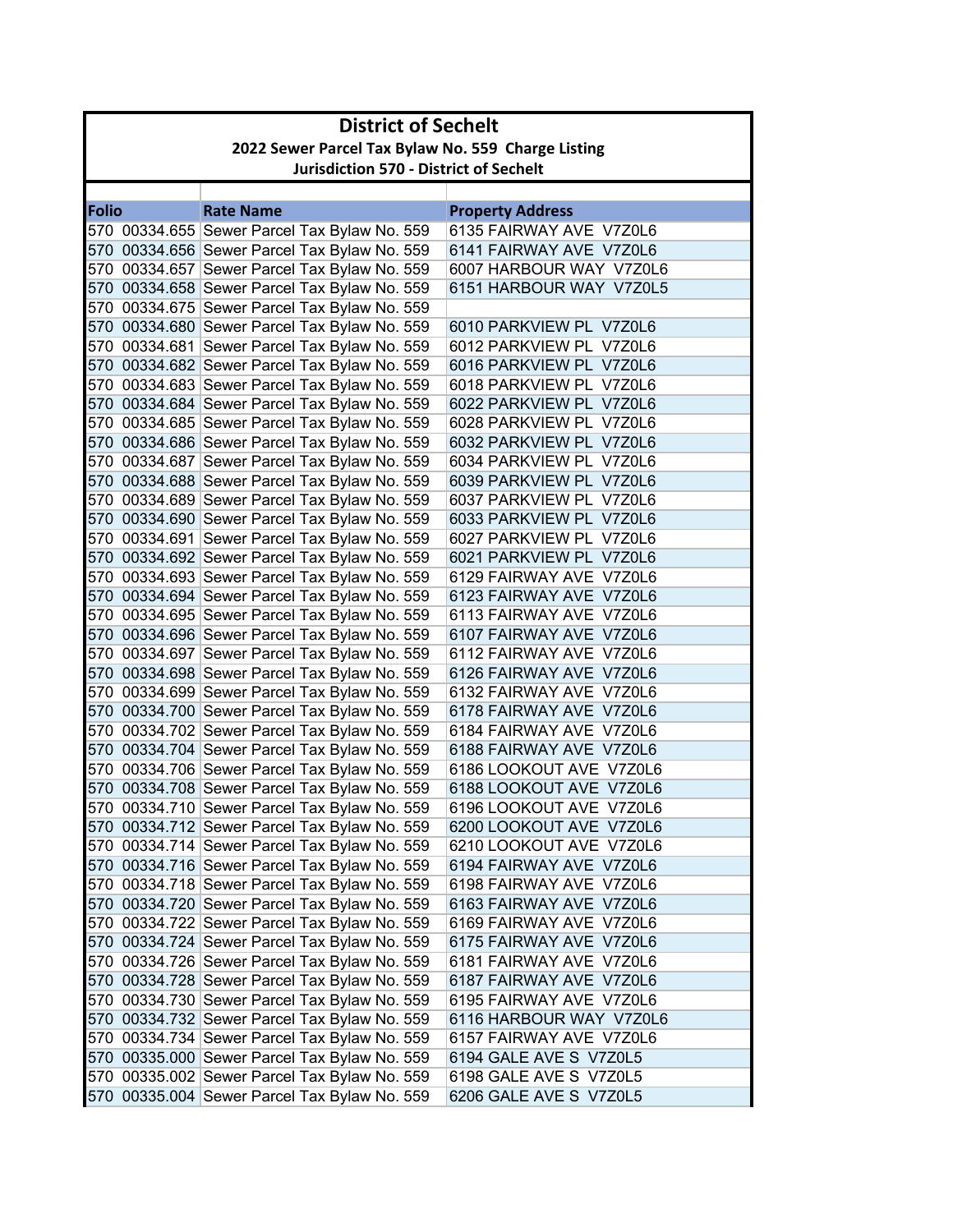|              | <b>District of Sechelt</b>                         |                                              |                            |  |
|--------------|----------------------------------------------------|----------------------------------------------|----------------------------|--|
|              | 2022 Sewer Parcel Tax Bylaw No. 559 Charge Listing |                                              |                            |  |
|              | <b>Jurisdiction 570 - District of Sechelt</b>      |                                              |                            |  |
|              |                                                    |                                              |                            |  |
| <b>Folio</b> |                                                    | <b>Rate Name</b>                             | <b>Property Address</b>    |  |
|              |                                                    | 570 00335.006 Sewer Parcel Tax Bylaw No. 559 | 6210 GALE AVE S V7Z0L5     |  |
|              |                                                    | 570 00335.008 Sewer Parcel Tax Bylaw No. 559 | 6214 GALE AVE S V7Z0L5     |  |
|              |                                                    | 570 00335.010 Sewer Parcel Tax Bylaw No. 559 | 6220 GALE AVE S V7Z0L5     |  |
|              |                                                    | 570 00335.020 Sewer Parcel Tax Bylaw No. 559 | 6230 GALE AVE S V7Z0L5     |  |
|              |                                                    | 570 00335.025 Sewer Parcel Tax Bylaw No. 559 | 6226 GALE AVE S V7Z0L5     |  |
|              |                                                    | 570 00340.000 Sewer Parcel Tax Bylaw No. 559 |                            |  |
|              |                                                    | 570 00400.101 Sewer Parcel Tax Bylaw No. 559 | 5758 WHARF AVE             |  |
|              |                                                    | 570 00400.102 Sewer Parcel Tax Bylaw No. 559 | 5764 WHARF AVE             |  |
|              |                                                    | 570 00400.111 Sewer Parcel Tax Bylaw No. 559 | 10 - 5761 WHARF AVE V0N3A3 |  |
|              |                                                    | 570 00400.112 Sewer Parcel Tax Bylaw No. 559 | 11 - 5761 WHARF AVE        |  |
|              |                                                    | 570 00400.113 Sewer Parcel Tax Bylaw No. 559 | 12 - 5761 WHARF AVE V0N3A0 |  |
|              |                                                    | 570 00400.114 Sewer Parcel Tax Bylaw No. 559 | 14 - 5761 WHARF AVE        |  |
|              |                                                    | 570 00400.115 Sewer Parcel Tax Bylaw No. 559 | 15 - 5761 WHARF AVE V0N3A0 |  |
|              |                                                    | 570 00400.121 Sewer Parcel Tax Bylaw No. 559 | 1 - 5753 WHARF AVE V0N3A0  |  |
|              |                                                    | 570 00400.122 Sewer Parcel Tax Bylaw No. 559 | 2 - 5753 WHARF AVE         |  |
|              |                                                    | 570 00400.123 Sewer Parcel Tax Bylaw No. 559 | 3 - 5753 WHARF AVE V0N3A3  |  |
|              |                                                    | 570 00400.124 Sewer Parcel Tax Bylaw No. 559 | 4 - 5753 WHARF AVE V0N3A0  |  |
|              |                                                    | 570 00400.125 Sewer Parcel Tax Bylaw No. 559 | 5 - 5753 WHARF AVE V0N3A3  |  |
|              |                                                    | 570 00400.126 Sewer Parcel Tax Bylaw No. 559 | 6 - 5753 WHARF AVE         |  |
|              |                                                    | 570 00400.127 Sewer Parcel Tax Bylaw No. 559 | 7 - 5753 WHARF AVE         |  |
|              |                                                    | 570 00400.128 Sewer Parcel Tax Bylaw No. 559 | 8 - 5753 WHARF AVE         |  |
|              |                                                    | 570 00400.129 Sewer Parcel Tax Bylaw No. 559 | 9 - 5753 WHARF AVE         |  |
|              |                                                    | 570 00400.130 Sewer Parcel Tax Bylaw No. 559 | 20 - 5761 WHARF AVE V0N3A0 |  |
|              |                                                    | 570 00400.131 Sewer Parcel Tax Bylaw No. 559 | 21 - 5761 WHARF AVE        |  |
|              |                                                    | 570 00400.132 Sewer Parcel Tax Bylaw No. 559 | 22 - 5761 WHARF AVE        |  |
|              |                                                    | 570 00400.133 Sewer Parcel Tax Bylaw No. 559 | 23 - 5761 WHARF AVE        |  |
|              |                                                    | 570 00400.134 Sewer Parcel Tax Bylaw No. 559 | 24 - 5761 WHARF AVE        |  |
|              |                                                    | 570 00400.135 Sewer Parcel Tax Bylaw No. 559 | 25 - 5761 WHARF AVE        |  |
|              |                                                    | 570 00400.136 Sewer Parcel Tax Bylaw No. 559 | 26 - 5761 WHARF AVE V0N3A3 |  |
|              |                                                    | 570 00400.137 Sewer Parcel Tax Bylaw No. 559 | 16 - 5761 WHARF AVE        |  |
|              |                                                    | 570 00400.138 Sewer Parcel Tax Bylaw No. 559 | 17 - 5761 WHARF AVE V0N3A0 |  |
|              |                                                    | 570 00400.139 Sewer Parcel Tax Bylaw No. 559 | 18 - 5761 WHARF AVE V0N3A0 |  |
|              |                                                    | 570 00400.140 Sewer Parcel Tax Bylaw No. 559 | 19 - 5761 WHARF AVE        |  |
|              |                                                    | 570 00400.141 Sewer Parcel Tax Bylaw No. 559 | 33 - 5761 WHARF AVE        |  |
|              |                                                    | 570 00400.142 Sewer Parcel Tax Bylaw No. 559 | 32 - 5761 WHARF AVE        |  |
|              |                                                    | 570 00400.143 Sewer Parcel Tax Bylaw No. 559 | 31 - 5761 WHARF AVE        |  |
|              |                                                    | 570 00400.144 Sewer Parcel Tax Bylaw No. 559 | 30 - 5761 WHARF AVE        |  |
|              |                                                    | 570 00400.145 Sewer Parcel Tax Bylaw No. 559 | 29 - 5761 WHARF AVE V0N3A3 |  |
|              |                                                    | 570 00400.146 Sewer Parcel Tax Bylaw No. 559 | 28 - 5761 WHARF AVE        |  |
|              |                                                    | 570 00400.147 Sewer Parcel Tax Bylaw No. 559 | 27 - 5761 WHARF AVE        |  |
|              |                                                    | 570 00400.148 Sewer Parcel Tax Bylaw No. 559 | 44 - 5761 WHARF AVE V0N3A0 |  |
|              |                                                    | 570 00400.149 Sewer Parcel Tax Bylaw No. 559 | 43 - 5761 WHARF AVE V0N3A3 |  |
|              |                                                    | 570 00400.150 Sewer Parcel Tax Bylaw No. 559 | 42 - 5761 WHARF AVE        |  |
|              |                                                    | 570 00400.151 Sewer Parcel Tax Bylaw No. 559 | 41 - 5761 WHARF AVE V0N3A0 |  |
|              |                                                    | 570 00400.152 Sewer Parcel Tax Bylaw No. 559 | 40 - 5761 WHARF AVE        |  |
|              |                                                    | 570 00400.153 Sewer Parcel Tax Bylaw No. 559 | 39 - 5761 WHARF AVE V0N3A3 |  |
|              |                                                    |                                              |                            |  |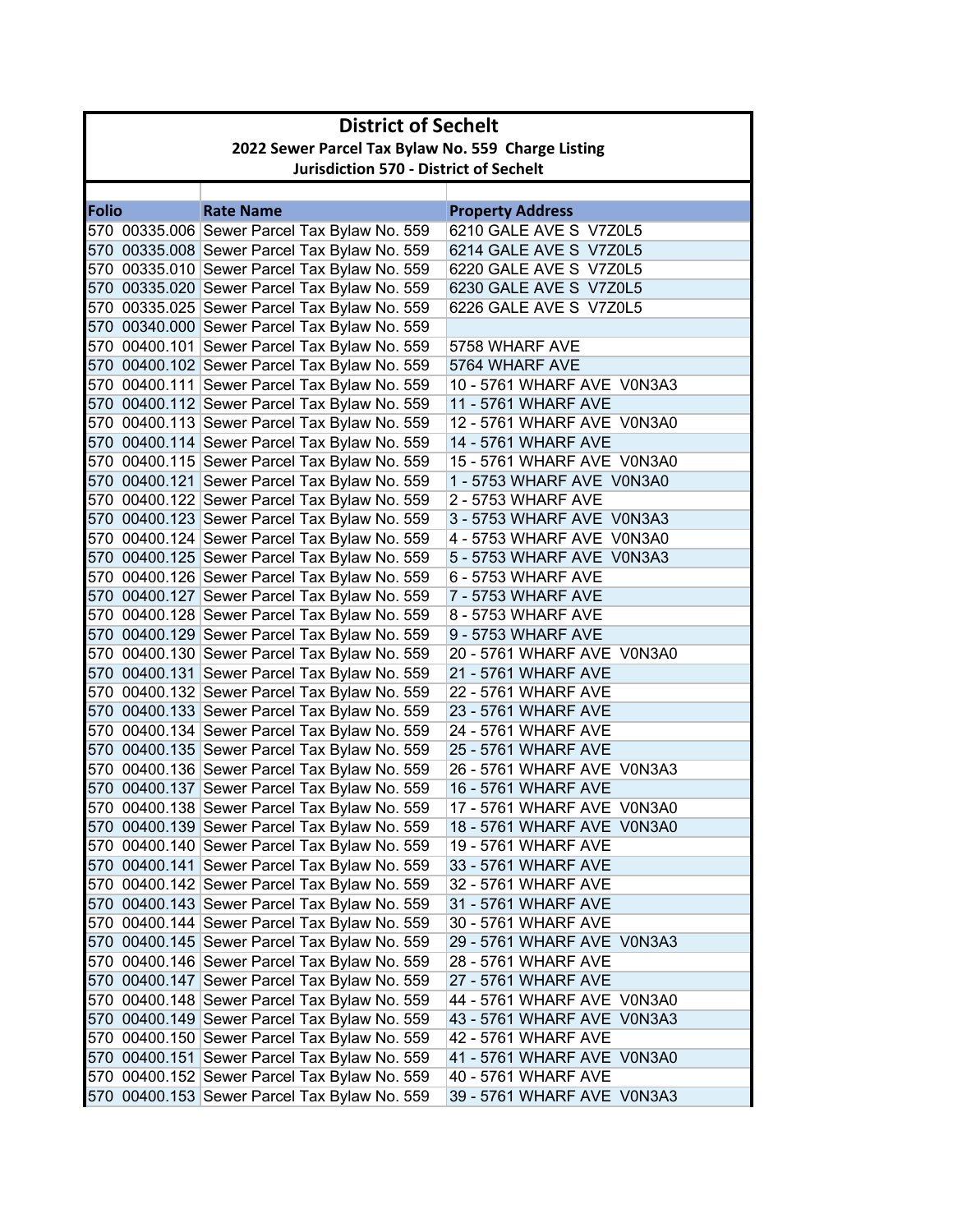|              | <b>District of Sechelt</b>                         |                                                                                              |                                                |  |
|--------------|----------------------------------------------------|----------------------------------------------------------------------------------------------|------------------------------------------------|--|
|              | 2022 Sewer Parcel Tax Bylaw No. 559 Charge Listing |                                                                                              |                                                |  |
|              | <b>Jurisdiction 570 - District of Sechelt</b>      |                                                                                              |                                                |  |
|              |                                                    |                                                                                              |                                                |  |
| <b>Folio</b> |                                                    | <b>Rate Name</b>                                                                             | <b>Property Address</b>                        |  |
|              |                                                    | 570 00400.154 Sewer Parcel Tax Bylaw No. 559                                                 | 38 - 5761 WHARF AVE                            |  |
|              |                                                    | 570 00400.155 Sewer Parcel Tax Bylaw No. 559                                                 | 37 - 5761 WHARF AVE V0N3A3                     |  |
|              |                                                    | 570 00400.156 Sewer Parcel Tax Bylaw No. 559                                                 | 36 - 5761 WHARF AVE                            |  |
|              |                                                    | 570 00400.157 Sewer Parcel Tax Bylaw No. 559                                                 | 35 - 5761 WHARF AVE                            |  |
|              |                                                    | 570 00400.158 Sewer Parcel Tax Bylaw No. 559                                                 | 34 - 5761 WHARF AVE                            |  |
|              |                                                    | 570 00401.010 Sewer Parcel Tax Bylaw No. 559                                                 | 5718 ANCHOR RD                                 |  |
|              |                                                    | 570 02084.421 Sewer Parcel Tax Bylaw No. 559                                                 | 6493 LYNNWOOD CRT V7Z0S9                       |  |
|              |                                                    | 570 02084.422 Sewer Parcel Tax Bylaw No. 559                                                 | 6499 LYNNWOOD CRT V7Z0S9                       |  |
|              |                                                    | 570 02084.425 Sewer Parcel Tax Bylaw No. 559                                                 | 6509 LYNNWOOD CRT V7Z0S9                       |  |
|              |                                                    | 570 02084.426 Sewer Parcel Tax Bylaw No. 559                                                 | 6508 LYNNWOOD CRT V7Z0S9                       |  |
|              |                                                    | 570 02084.427 Sewer Parcel Tax Bylaw No. 559                                                 | 6500 LYNNWOOD CRT V7Z0S9                       |  |
|              |                                                    | 570 02084.428 Sewer Parcel Tax Bylaw No. 559                                                 | 6494 LYNNWOOD CRT V7Z0S9                       |  |
|              |                                                    | 570 02084.429 Sewer Parcel Tax Bylaw No. 559                                                 | 6501 JASPER RD V7Z0S9                          |  |
|              |                                                    | 570 02084.430 Sewer Parcel Tax Bylaw No. 559                                                 | 6503 JASPER RD V7Z0S9                          |  |
|              |                                                    | 570 02084.431 Sewer Parcel Tax Bylaw No. 559                                                 | 6505 JASPER RD V7Z0S9                          |  |
|              |                                                    | 570 02084.432 Sewer Parcel Tax Bylaw No. 559                                                 | 6507 JASPER RD V7Z0S9                          |  |
|              |                                                    | 570 02084.433 Sewer Parcel Tax Bylaw No. 559                                                 | 6511 JASPER RD V7Z0S9                          |  |
|              |                                                    | 570 02084.434 Sewer Parcel Tax Bylaw No. 559                                                 | 6517 JASPER RD V7Z0S9                          |  |
|              |                                                    | 570 02084.435 Sewer Parcel Tax Bylaw No. 559                                                 | 6525 JASPER RD V7Z0S9                          |  |
|              |                                                    | 570 02084.436 Sewer Parcel Tax Bylaw No. 559                                                 | 6531 JASPER RD V7Z0S9<br>6537 JASPER RD V7Z0S9 |  |
|              |                                                    | 570 02084.437 Sewer Parcel Tax Bylaw No. 559<br>570 02084.438 Sewer Parcel Tax Bylaw No. 559 | 6539 JASPER RD V7Z0S9                          |  |
|              |                                                    | 570 02084.439 Sewer Parcel Tax Bylaw No. 559                                                 | 6541 JASPER RD V7Z0S9                          |  |
|              |                                                    | 570 02084.440 Sewer Parcel Tax Bylaw No. 559                                                 | 6545 JASPER RD V7Z0S9                          |  |
|              |                                                    | 570 02084.441 Sewer Parcel Tax Bylaw No. 559                                                 | 6547 JASPER RD V7Z0S9                          |  |
|              |                                                    | 570 02084.442 Sewer Parcel Tax Bylaw No. 559                                                 | 6551 JASPER RD V7Z0S9                          |  |
|              |                                                    | 570 02084.443 Sewer Parcel Tax Bylaw No. 559                                                 | 6559 JASPER RD V7Z0S9                          |  |
|              |                                                    | 570 02084.444 Sewer Parcel Tax Bylaw No. 559                                                 | 6565 JASPER RD V7Z0S9                          |  |
|              |                                                    | 570 02084.445 Sewer Parcel Tax Bylaw No. 559                                                 | 6564 JASPER RD V7Z0S9                          |  |
|              |                                                    | 570 02084.446 Sewer Parcel Tax Bylaw No. 559                                                 | 6558 JASPER RD V7Z0S9                          |  |
|              |                                                    | 570 02084.447 Sewer Parcel Tax Bylaw No. 559                                                 | 6540 JASPER RD V7Z0S9                          |  |
|              |                                                    | 570 02084.448 Sewer Parcel Tax Bylaw No. 559                                                 | <b>JASPER RD</b>                               |  |
|              |                                                    | 570 02084.449 Sewer Parcel Tax Bylaw No. 559                                                 | 6520 JASPER RD V7Z0S9                          |  |
|              |                                                    | 570 02084.450 Sewer Parcel Tax Bylaw No. 559                                                 | 6514 JASPER RD V7Z0S9                          |  |
|              |                                                    | 570 02084.451 Sewer Parcel Tax Bylaw No. 559                                                 | 6510 JASPER RD V7Z0S9                          |  |
|              |                                                    | 570 02084.452 Sewer Parcel Tax Bylaw No. 559                                                 | 6500 JASPER RD V7Z0S9                          |  |
|              |                                                    | 570 02084.500 Sewer Parcel Tax Bylaw No. 559                                                 | 6503 LYNNWOOD CRT V7Z0S9                       |  |
|              |                                                    | 570 02084.610 Sewer Parcel Tax Bylaw No. 559                                                 | 5647 CREEKSIDE PL V7Z0N4                       |  |
|              |                                                    | 570 02084.620 Sewer Parcel Tax Bylaw No. 559                                                 | 5645 CREEKSIDE PL V7Z0N4                       |  |
|              |                                                    | 570 02084.630 Sewer Parcel Tax Bylaw No. 559                                                 | 5643 CREEKSIDE PL V7Z0N4                       |  |
|              |                                                    | 570 02084.640 Sewer Parcel Tax Bylaw No. 559                                                 | 5641 CREEKSIDE PL V7Z0N4                       |  |
|              |                                                    | 570 02084.650 Sewer Parcel Tax Bylaw No. 559                                                 | 5639 CREEKSIDE PL V7Z0N4                       |  |
|              |                                                    | 570 02084.660 Sewer Parcel Tax Bylaw No. 559                                                 | 5637 CREEKSIDE PL V7Z0N4                       |  |
|              |                                                    | 570 02084.670 Sewer Parcel Tax Bylaw No. 559                                                 | 5635 CREEKSIDE PL V7Z0N4                       |  |
|              |                                                    | 570 02084.680 Sewer Parcel Tax Bylaw No. 559                                                 | 5633 CREEKSIDE PL V7Z0N4                       |  |
|              |                                                    | 570 02084.695 Sewer Parcel Tax Bylaw No. 559                                                 | 6506 NORWEST BAY RD V7Z0N4                     |  |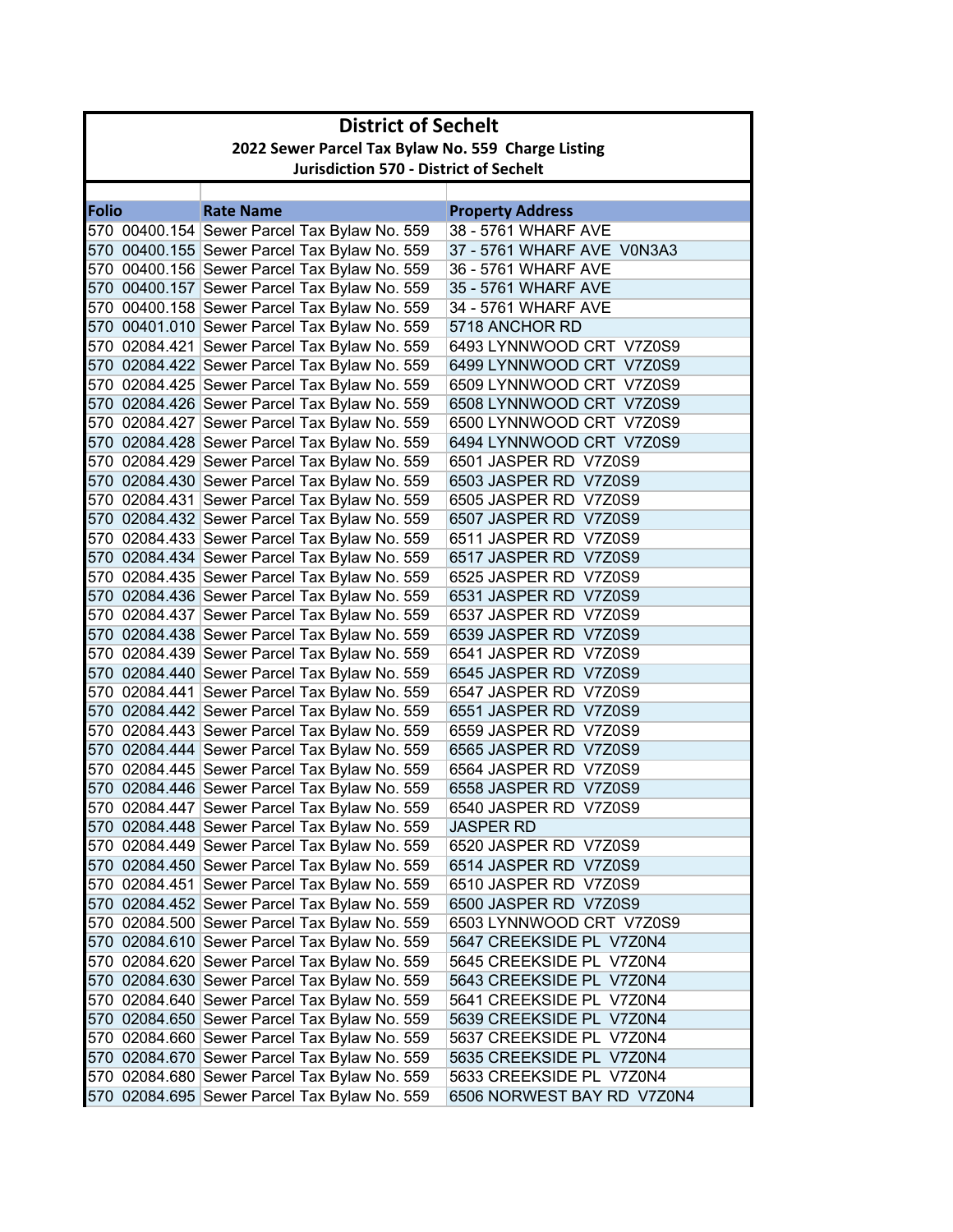|              | <b>District of Sechelt</b>                         |                                              |                            |  |
|--------------|----------------------------------------------------|----------------------------------------------|----------------------------|--|
|              | 2022 Sewer Parcel Tax Bylaw No. 559 Charge Listing |                                              |                            |  |
|              | <b>Jurisdiction 570 - District of Sechelt</b>      |                                              |                            |  |
|              |                                                    |                                              |                            |  |
| <b>Folio</b> |                                                    | <b>Rate Name</b>                             | <b>Property Address</b>    |  |
|              |                                                    | 570 02084.710 Sewer Parcel Tax Bylaw No. 559 | 5626 CREEKSIDE PL V7Z0N4   |  |
|              |                                                    | 570 02084.720 Sewer Parcel Tax Bylaw No. 559 | 5650 CREEKSIDE PL V7Z0N4   |  |
|              |                                                    | 570 02084.730 Sewer Parcel Tax Bylaw No. 559 | 5654 CREEKSIDE PL V7Z0N4   |  |
|              |                                                    | 570 02084.740 Sewer Parcel Tax Bylaw No. 559 | 5658 CREEKSIDE PL V7Z0T4   |  |
|              |                                                    | 570 02084.750 Sewer Parcel Tax Bylaw No. 559 | 5662 CREEKSIDE PL V7Z0T4   |  |
|              |                                                    | 570 02084.760 Sewer Parcel Tax Bylaw No. 559 | 5668 CREEKSIDE PL V7Z0N4   |  |
|              |                                                    | 570 02084.770 Sewer Parcel Tax Bylaw No. 559 | 5670 CREEKSIDE PL V7Z0T4   |  |
|              |                                                    | 570 02085.010 Sewer Parcel Tax Bylaw No. 559 | 5674 CREEKSIDE PL V7Z0T4   |  |
|              |                                                    | 570 02085.011 Sewer Parcel Tax Bylaw No. 559 | 5678 CREEKSIDE PL V7Z0T4   |  |
|              |                                                    | 570 02085.012 Sewer Parcel Tax Bylaw No. 559 | 5682 CREEKSIDE PL V7Z0T4   |  |
|              |                                                    | 570 02085.013 Sewer Parcel Tax Bylaw No. 559 | 5686 CREEKSIDE PL V7Z0T4   |  |
|              |                                                    | 570 02085.014 Sewer Parcel Tax Bylaw No. 559 | 6505 BJORN PL V7Z0T4       |  |
|              |                                                    | 570 02085.015 Sewer Parcel Tax Bylaw No. 559 | 6502 BJORN PL V7Z0T4       |  |
|              |                                                    | 570 02085.016 Sewer Parcel Tax Bylaw No. 559 | 6506 BJORN PL V7Z0T4       |  |
|              |                                                    | 570 02085.017 Sewer Parcel Tax Bylaw No. 559 | 6510 BJORN PL V7Z0T4       |  |
|              |                                                    | 570 02085.018 Sewer Parcel Tax Bylaw No. 559 | 6512 BJORN PL V7Z0T4       |  |
|              |                                                    | 570 02085.019 Sewer Parcel Tax Bylaw No. 559 | 6516 BJORN PL V7Z0T4       |  |
|              |                                                    | 570 02085.020 Sewer Parcel Tax Bylaw No. 559 | 6520 BJORN PL V7Z0T4       |  |
|              |                                                    | 570 02085.021 Sewer Parcel Tax Bylaw No. 559 | 6526 BJORN PL V7Z0T4       |  |
|              |                                                    | 570 02085.022 Sewer Parcel Tax Bylaw No. 559 | 6530 BJORN PL V7Z0T4       |  |
|              |                                                    | 570 02085.023 Sewer Parcel Tax Bylaw No. 559 | 6534 BJORN PL V7Z0T4       |  |
|              |                                                    | 570 02085.024 Sewer Parcel Tax Bylaw No. 559 | 6536 BJORN PL V7Z0T4       |  |
|              |                                                    | 570 02085.025 Sewer Parcel Tax Bylaw No. 559 | 6538 BJORN PL V7Z0T4       |  |
|              |                                                    | 570 02085.026 Sewer Parcel Tax Bylaw No. 559 | 6542 BJORN PL V7Z0T4       |  |
|              |                                                    | 570 02085.027 Sewer Parcel Tax Bylaw No. 559 | 6548 BJORN PL V7Z0T4       |  |
|              |                                                    | 570 02085.028 Sewer Parcel Tax Bylaw No. 559 | 6552 BJORN PL V7Z0T4       |  |
|              |                                                    | 570 02085.029 Sewer Parcel Tax Bylaw No. 559 | 6556 BJORN PL V7Z0T4       |  |
|              |                                                    | 570 02085.030 Sewer Parcel Tax Bylaw No. 559 | 6559 BJORN PL V7Z0T4       |  |
|              |                                                    | 570 02085.031 Sewer Parcel Tax Bylaw No. 559 | 6557 BJORN PL V7Z0T4       |  |
|              |                                                    | 570 02085.032 Sewer Parcel Tax Bylaw No. 559 | 6547 BJORN PL V7Z0T4       |  |
|              |                                                    | 570 02085.033 Sewer Parcel Tax Bylaw No. 559 | 5689 BJORN PL V7Z0T4       |  |
|              |                                                    | 570 02085.034 Sewer Parcel Tax Bylaw No. 559 | 5685 CREEKSIDE PL V7Z0T4   |  |
|              |                                                    | 570 02085.035 Sewer Parcel Tax Bylaw No. 559 | 5683 CREEKSIDE PL V7Z0T4   |  |
|              |                                                    | 570 02085.036 Sewer Parcel Tax Bylaw No. 559 | 5679 CREEKSIDE PL V7Z0T4   |  |
|              |                                                    | 570 02085.037 Sewer Parcel Tax Bylaw No. 559 | 5675 CREEKSIDE PL V7Z0T4   |  |
|              |                                                    | 570 02085.038 Sewer Parcel Tax Bylaw No. 559 | 6578 NORWEST BAY RD V7Z0S5 |  |
|              |                                                    | 570 02085.101 Sewer Parcel Tax Bylaw No. 559 | 6490 EMBER PL V7Z0M9       |  |
|              |                                                    | 570 02085.102 Sewer Parcel Tax Bylaw No. 559 | 6492 EMBER PL V7Z0M9       |  |
|              |                                                    | 570 02085.103 Sewer Parcel Tax Bylaw No. 559 | 6494 EMBER PL V7Z0M9       |  |
|              |                                                    | 570 02085.104 Sewer Parcel Tax Bylaw No. 559 | 6496 EMBER PL V7Z0M9       |  |
|              |                                                    | 570 02085.105 Sewer Parcel Tax Bylaw No. 559 | 6498 EMBER PL V7Z0M9       |  |
|              |                                                    | 570 02085.106 Sewer Parcel Tax Bylaw No. 559 | 6500 EMBER PL V7Z0M9       |  |
|              |                                                    | 570 02085.107 Sewer Parcel Tax Bylaw No. 559 | 6490 WILDFLOWER PL V7Z0M9  |  |
|              |                                                    | 570 02085.108 Sewer Parcel Tax Bylaw No. 559 | 6492 WILDFLOWER PL V7Z0M9  |  |
|              |                                                    | 570 02085.109 Sewer Parcel Tax Bylaw No. 559 | 6494 WILDFLOWER PL V7Z0M9  |  |
|              |                                                    | 570 02085.110 Sewer Parcel Tax Bylaw No. 559 | 6496 WILDFLOWER PL V7Z0M9  |  |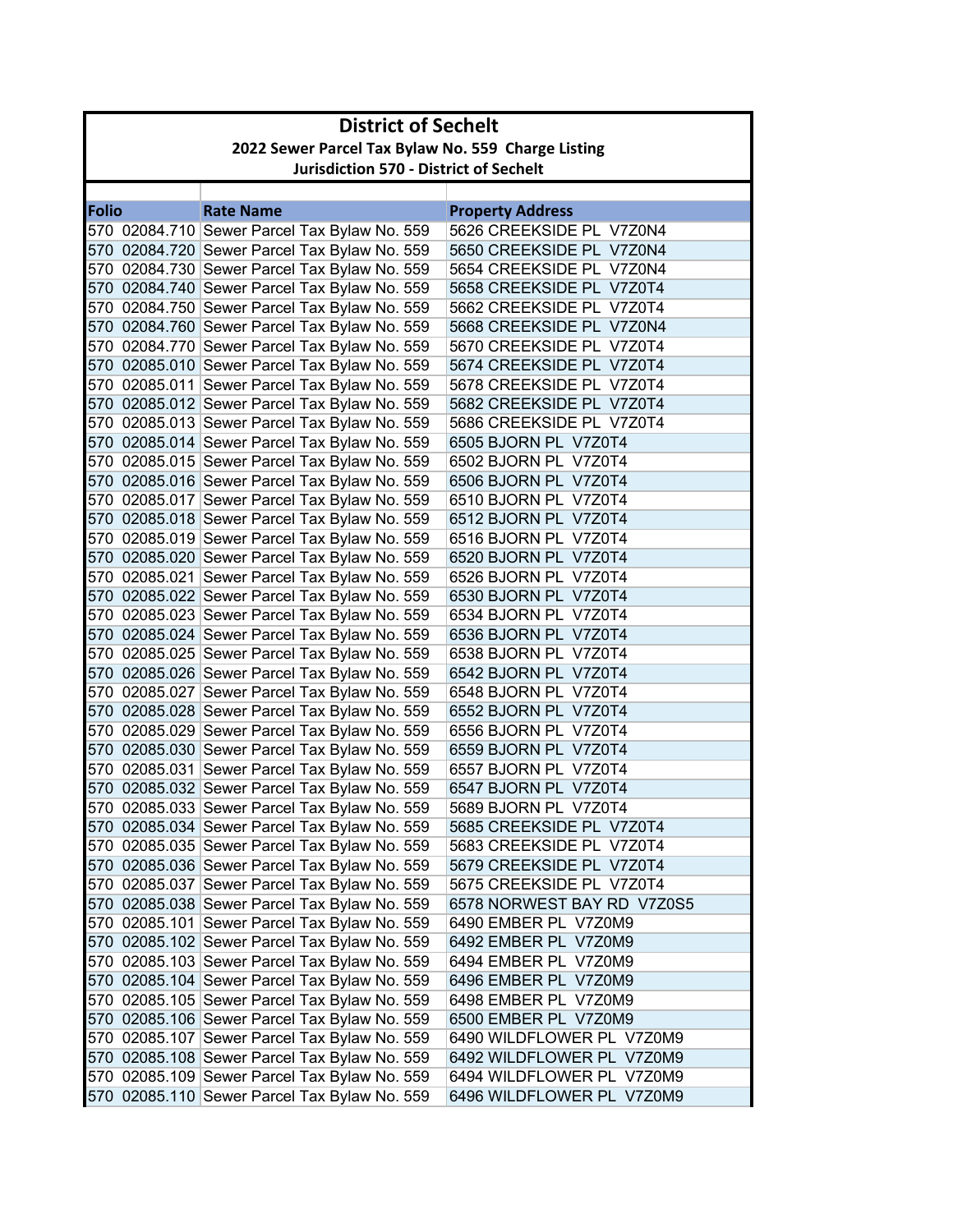|       | <b>District of Sechelt</b>                         |                                                                                              |                                                                      |  |
|-------|----------------------------------------------------|----------------------------------------------------------------------------------------------|----------------------------------------------------------------------|--|
|       | 2022 Sewer Parcel Tax Bylaw No. 559 Charge Listing |                                                                                              |                                                                      |  |
|       | <b>Jurisdiction 570 - District of Sechelt</b>      |                                                                                              |                                                                      |  |
|       |                                                    |                                                                                              |                                                                      |  |
| Folio |                                                    | <b>Rate Name</b>                                                                             | <b>Property Address</b>                                              |  |
|       |                                                    | 570 02085.111 Sewer Parcel Tax Bylaw No. 559                                                 | 6498 WILDFLOWER PL V7Z0M9                                            |  |
|       |                                                    | 570 02085.112 Sewer Parcel Tax Bylaw No. 559                                                 | 6500 WILDFLOWER PL V7Z0M9                                            |  |
|       |                                                    | 570 02085.113 Sewer Parcel Tax Bylaw No. 559                                                 | 6491 WILDFLOWER PL V7Z0M9                                            |  |
|       |                                                    | 570 02085.114 Sewer Parcel Tax Bylaw No. 559                                                 | 6495 WILDFLOWER PL V7Z0M9                                            |  |
|       |                                                    | 570 02085.115 Sewer Parcel Tax Bylaw No. 559                                                 | 6499 WILDFLOWER PL V7Z0M9                                            |  |
|       |                                                    | 570 02086.101 Sewer Parcel Tax Bylaw No. 559                                                 | 5398 WAKEFIELD BEACH LANE V7Z0T6                                     |  |
|       |                                                    | 570 02086.102 Sewer Parcel Tax Bylaw No. 559                                                 | 5396 WAKEFIELD BEACH LANE V7Z0T6<br>5394 WAKEFIELD BEACH LANE V7Z0T6 |  |
|       |                                                    | 570 02086.103 Sewer Parcel Tax Bylaw No. 559                                                 | 5392 WAKEFIELD BEACH LANE V7Z0T6                                     |  |
|       |                                                    | 570 02086.104 Sewer Parcel Tax Bylaw No. 559                                                 | 5390 WAKEFIELD BEACH LANE V7Z0T6                                     |  |
|       |                                                    | 570 02086.105 Sewer Parcel Tax Bylaw No. 559                                                 | 5388 WAKEFIELD BEACH LANE V7Z0T6                                     |  |
|       |                                                    | 570 02086.106 Sewer Parcel Tax Bylaw No. 559<br>570 02086.107 Sewer Parcel Tax Bylaw No. 559 | 5386 WAKEFIELD BEACH LANE V7Z0T6                                     |  |
|       |                                                    | 570  02086.108 Sewer Parcel Tax Bylaw No. 559                                                | 5384 WAKEFIELD BEACH LANE V7Z0T6                                     |  |
|       |                                                    | 570 02086.109 Sewer Parcel Tax Bylaw No. 559                                                 | 5382 WAKEFIELD BEACH LANE V7Z0T6                                     |  |
|       |                                                    | 570  02086.110 Sewer Parcel Tax Bylaw No. 559                                                | 5380 WAKEFIELD BEACH LANE V7Z0T6                                     |  |
|       |                                                    | 570 02086.111 Sewer Parcel Tax Bylaw No. 559                                                 | 5378 WAKEFIELD BEACH LANE V7Z0T6                                     |  |
|       |                                                    | 570  02086.112 Sewer Parcel Tax Bylaw No. 559                                                | 5376 WAKEFIELD BEACH LANE V7Z0T6                                     |  |
|       |                                                    | 570 02086.113 Sewer Parcel Tax Bylaw No. 559                                                 | 5374 WAKEFIELD BEACH LANE V7Z0T6                                     |  |
|       |                                                    | 570 02086.114 Sewer Parcel Tax Bylaw No. 559                                                 | 5372 WAKEFIELD BEACH LANE V7Z0T6                                     |  |
|       |                                                    | 570 02086.115 Sewer Parcel Tax Bylaw No. 559                                                 | 5370 WAKEFIELD BEACH LANE V7Z0T6                                     |  |
|       |                                                    | 570 02086.116 Sewer Parcel Tax Bylaw No. 559                                                 | 5399 WAKEFIELD BEACH LANE V7Z0T6                                     |  |
|       |                                                    | 570 02086.117 Sewer Parcel Tax Bylaw No. 559                                                 | 5397 WAKEFIELD BEACH LANE V7Z0T6                                     |  |
|       |                                                    | 570 02086.118 Sewer Parcel Tax Bylaw No. 559                                                 | 5393 WAKEFIELD BEACH LANE V7Z0T6                                     |  |
|       |                                                    | 570 02086.119 Sewer Parcel Tax Bylaw No. 559                                                 | 5391 WAKEFIELD BEACH LANE V7Z0T6                                     |  |
|       |                                                    | 570 02086.120 Sewer Parcel Tax Bylaw No. 559                                                 | 5387 WAKEFIELD BEACH LANE V7Z0T6                                     |  |
|       |                                                    | 570 02086.121 Sewer Parcel Tax Bylaw No. 559                                                 | 5385 WAKEFIELD BEACH LANE V7Z0T6                                     |  |
|       |                                                    | 570 02086.122 Sewer Parcel Tax Bylaw No. 559                                                 | 5381 WAKEFIELD BEACH LANE V7Z0T6                                     |  |
|       |                                                    | 570 02086.123 Sewer Parcel Tax Bylaw No. 559                                                 | 5379 WAKEFIELD BEACH LANE V7Z0T6                                     |  |
|       |                                                    | 570 02086.124 Sewer Parcel Tax Bylaw No. 559                                                 | 5375 WAKEFIELD BEACH LANE V7Z0T6                                     |  |
|       |                                                    | 570 02086.125 Sewer Parcel Tax Bylaw No. 559                                                 | 5373 WAKEFIELD BEACH LANE V7Z0T6                                     |  |
|       |                                                    | 570 02086.126 Sewer Parcel Tax Bylaw No. 559                                                 | 5360 WAKEFIELD BEACH LANE V7Z0T6                                     |  |
|       |                                                    | 570 02086.127 Sewer Parcel Tax Bylaw No. 559                                                 | 5356 WAKEFIELD BEACH LANE V7Z0T6                                     |  |
|       |                                                    | 570 02086.128 Sewer Parcel Tax Bylaw No. 559                                                 | 5352 WAKEFIELD BEACH LANE V7Z0T6                                     |  |
|       |                                                    | 570 02086.129 Sewer Parcel Tax Bylaw No. 559                                                 | 5348 WAKEFIELD BEACH LANE V7Z0T6                                     |  |
|       |                                                    | 570 02086.130 Sewer Parcel Tax Bylaw No. 559                                                 | 5344 WAKEFIELD BEACH LANE V7Z0T6                                     |  |
|       |                                                    | 570 02086.131 Sewer Parcel Tax Bylaw No. 559                                                 | 5340 WAKEFIELD BEACH LANE V7Z0T6                                     |  |
|       |                                                    | 570 02087.000 Sewer Parcel Tax Bylaw No. 559                                                 | 6547 SUNSHINE COAST HWY V7Z0T1                                       |  |
|       |                                                    | 570 02088.000 Sewer Parcel Tax Bylaw No. 559                                                 | 5400 WAKEFIELD RD V7Z0T1                                             |  |
|       |                                                    | 570 02089.000 Sewer Parcel Tax Bylaw No. 559                                                 | 5398 WAKEFIELD RD V7Z0T1                                             |  |
|       |                                                    | 570 02090.000 Sewer Parcel Tax Bylaw No. 559                                                 | 5395 WAKEFIELD RD V7Z0T1                                             |  |
|       |                                                    | 570 02094.100 Sewer Parcel Tax Bylaw No. 559                                                 | 5451 MASON RD V7Z0S8                                                 |  |
|       |                                                    | 570 02094.110 Sewer Parcel Tax Bylaw No. 559                                                 | 5439 MASON RD V7Z0S8                                                 |  |
|       |                                                    | 570 02094.170 Sewer Parcel Tax Bylaw No. 559                                                 | 6521 YULE RD V7Z0S8                                                  |  |
|       |                                                    | 570 02094.190 Sewer Parcel Tax Bylaw No. 559                                                 | 6513 YULE RD V7Z0S8                                                  |  |
|       |                                                    | 570 02094.200 Sewer Parcel Tax Bylaw No. 559                                                 | 6509 YULE RD V7Z0S8                                                  |  |
|       |                                                    | 570 02094.210 Sewer Parcel Tax Bylaw No. 559                                                 | 6503 YULE RD V7Z0S8                                                  |  |
|       |                                                    |                                                                                              |                                                                      |  |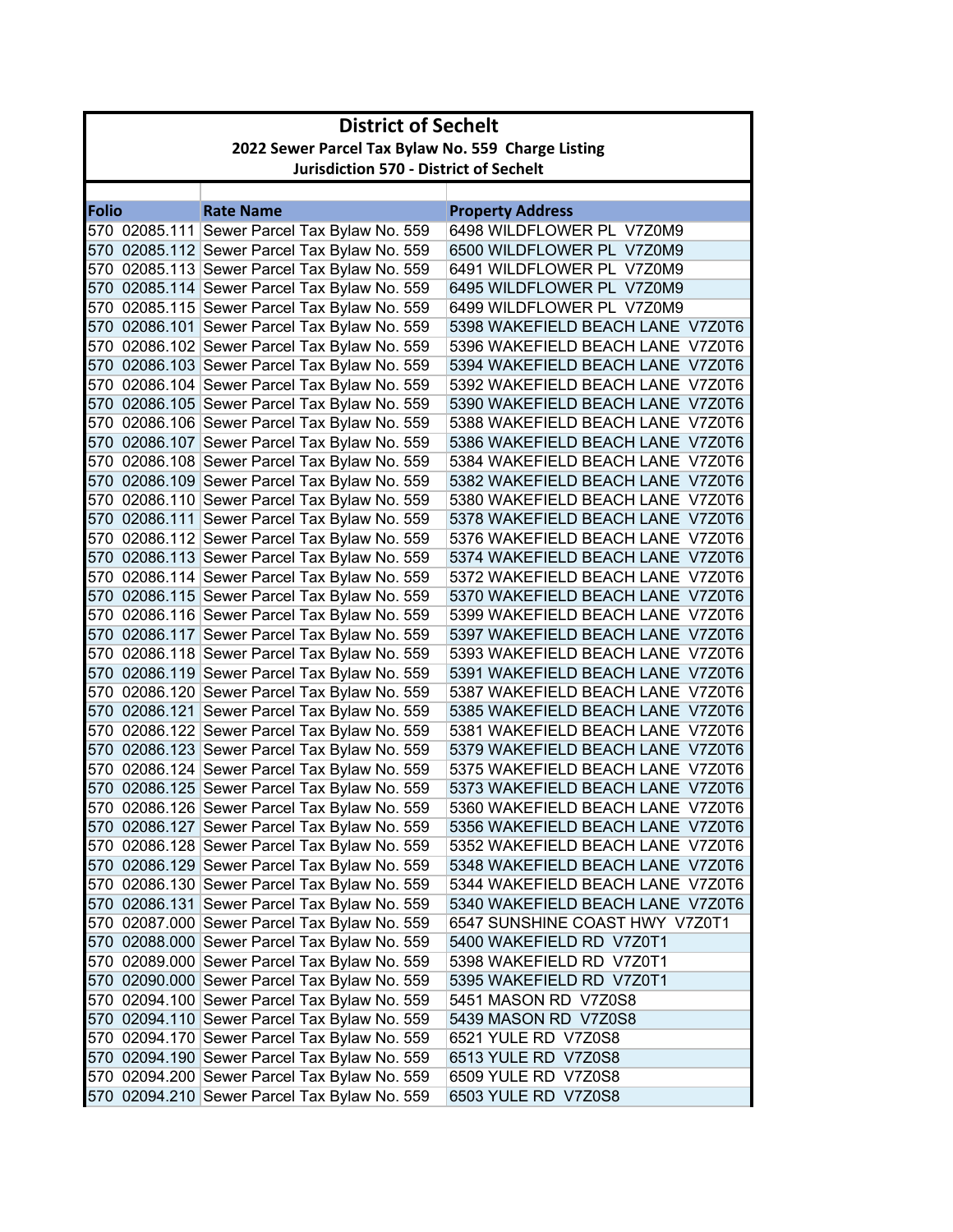| <b>District of Sechelt</b>                         |                                                                                              |                                                      |  |
|----------------------------------------------------|----------------------------------------------------------------------------------------------|------------------------------------------------------|--|
| 2022 Sewer Parcel Tax Bylaw No. 559 Charge Listing |                                                                                              |                                                      |  |
| <b>Jurisdiction 570 - District of Sechelt</b>      |                                                                                              |                                                      |  |
|                                                    |                                                                                              |                                                      |  |
| <b>Folio</b>                                       | <b>Rate Name</b>                                                                             | <b>Property Address</b>                              |  |
|                                                    | 570 02094.500 Sewer Parcel Tax Bylaw No. 559                                                 | 5429 MASON RD V7Z0S8                                 |  |
|                                                    | 570 02094.600 Sewer Parcel Tax Bylaw No. 559                                                 | 5425 MASON RD V7Z0S8                                 |  |
|                                                    | 570 02095.000 Sewer Parcel Tax Bylaw No. 559                                                 | 6516 SUNSHINE COAST HWY V7Z0M9                       |  |
|                                                    | 570 02096.030 Sewer Parcel Tax Bylaw No. 559                                                 | 6527 YULE RD V7Z0S8                                  |  |
|                                                    | 570 02096.040 Sewer Parcel Tax Bylaw No. 559                                                 | 6530 SUNSHINE COAST HWY V7Z0M9                       |  |
|                                                    | 570 02097.000 Sewer Parcel Tax Bylaw No. 559                                                 | 6538 SUNSHINE COAST HWY V7Z0T1                       |  |
|                                                    | 570 02098.000 Sewer Parcel Tax Bylaw No. 559                                                 | 5436 WAKEFIELD RD V7Z0T1                             |  |
|                                                    | 570 02098.100 Sewer Parcel Tax Bylaw No. 559                                                 | 5432 WAKEFIELD RD V7Z0T1                             |  |
|                                                    | 570 02098.200 Sewer Parcel Tax Bylaw No. 559                                                 | 5420 WAKEFIELD RD V7Z0T1                             |  |
|                                                    | 570 02098.300 Sewer Parcel Tax Bylaw No. 559                                                 | 5410 WAKEFIELD RD V7Z0T1                             |  |
|                                                    | 570 02099.100 Sewer Parcel Tax Bylaw No. 559                                                 | 5454 WAKEFIELD RD V7Z0T1<br>5446 WAKEFIELD RD V7Z0T1 |  |
|                                                    | 570 02099.200 Sewer Parcel Tax Bylaw No. 559                                                 | 6502 SUNSHINE COAST HWY V7Z0M9                       |  |
|                                                    | 570 02100.000 Sewer Parcel Tax Bylaw No. 559<br>570 02101.000 Sewer Parcel Tax Bylaw No. 559 | 6532 MEIER RD V7Z0S8                                 |  |
|                                                    | 570 02101.001 Sewer Parcel Tax Bylaw No. 559                                                 | 6526 MEIER RD V7Z0S8                                 |  |
|                                                    | 570 02101.003 Sewer Parcel Tax Bylaw No. 559                                                 | 6518 MEIER RD V7Z0S8                                 |  |
|                                                    | 570 02101.005 Sewer Parcel Tax Bylaw No. 559                                                 | 6510 MEIER RD V7Z0S8                                 |  |
|                                                    | 570 02101.007 Sewer Parcel Tax Bylaw No. 559                                                 | 6504 MEIER RD V7Z0S8                                 |  |
|                                                    | 570 02101.009 Sewer Parcel Tax Bylaw No. 559                                                 | 5487 MASON RD V7Z0S8                                 |  |
|                                                    | 570 02101.011 Sewer Parcel Tax Bylaw No. 559                                                 | 6495 MEIER RD V7Z0S8                                 |  |
|                                                    | 570 02101.013 Sewer Parcel Tax Bylaw No. 559                                                 | 6505 MEIER RD V7Z0S8                                 |  |
|                                                    | 570 02101.015 Sewer Parcel Tax Bylaw No. 559                                                 | 6511 MEIER RD V7Z0S8                                 |  |
|                                                    | 570 02101.017 Sewer Parcel Tax Bylaw No. 559                                                 | 6519 MEIER RD V7Z0S8                                 |  |
|                                                    | 570 02101.019 Sewer Parcel Tax Bylaw No. 559                                                 | 6527 MEIER RD V7Z0S8                                 |  |
|                                                    | 570 02101.021 Sewer Parcel Tax Bylaw No. 559                                                 | 6533 MEIER RD V7Z0S8                                 |  |
|                                                    | 570 02101.030 Sewer Parcel Tax Bylaw No. 559                                                 | 5650 WAKEFIELD RD V7Z0N4                             |  |
|                                                    | 570 02101.031 Sewer Parcel Tax Bylaw No. 559                                                 | 5638 WAKEFIELD RD V7Z0N3                             |  |
|                                                    | 570 02101.032 Sewer Parcel Tax Bylaw No. 559                                                 | 5628 WAKEFIELD RD V7Z0N3                             |  |
|                                                    | 570 02101.033 Sewer Parcel Tax Bylaw No. 559                                                 | 5620 WAKEFIELD RD V7Z0N3                             |  |
|                                                    | 570 02101.034 Sewer Parcel Tax Bylaw No. 559                                                 | 5614 WAKEFIELD RD V7Z0N3                             |  |
|                                                    | 570 02101.035 Sewer Parcel Tax Bylaw No. 559                                                 | 5608 WAKEFIELD RD V7Z0N3                             |  |
|                                                    | 570 02101.036 Sewer Parcel Tax Bylaw No. 559                                                 | 5600 WAKEFIELD RD V7Z0N3                             |  |
|                                                    | 570 02101.038 Sewer Parcel Tax Bylaw No. 559                                                 | 6560 PICKLEBALL CRT V7Z0N3                           |  |
|                                                    | 570 02101.039 Sewer Parcel Tax Bylaw No. 559                                                 | 6559 PICKLEBALL CRT V7Z0N3                           |  |
|                                                    | 570 02101.041 Sewer Parcel Tax Bylaw No. 559                                                 | 6552 ANCHOR PL V7Z0N3                                |  |
|                                                    | 570 02101.042 Sewer Parcel Tax Bylaw No. 559                                                 | 6549 ANCHOR PL V7Z0N3                                |  |
|                                                    | 570 02101.044 Sewer Parcel Tax Bylaw No. 559                                                 | 5522 WAKEFIELD RD V7Z0N3                             |  |
|                                                    | 570 02101.045 Sewer Parcel Tax Bylaw No. 559                                                 | 5518 WAKEFIELD RD V7Z0N3                             |  |
|                                                    | 570 02101.048 Sewer Parcel Tax Bylaw No. 559                                                 | 5465 WAKEFIELD RD  V7Z0T1                            |  |
|                                                    | 570 02101.049 Sewer Parcel Tax Bylaw No. 559                                                 | 5473 WAKEFIELD RD V7Z0T1                             |  |
|                                                    | 570 02101.050 Sewer Parcel Tax Bylaw No. 559                                                 | 5479 WAKEFIELD RD V7Z0T1                             |  |
|                                                    | 570 02101.051 Sewer Parcel Tax Bylaw No. 559                                                 | 5485 WAKEFIELD RD V7Z0T1                             |  |
|                                                    | 570 02101.052 Sewer Parcel Tax Bylaw No. 559                                                 | 5493 WAKEFIELD RD V7Z0T1                             |  |
|                                                    | 570 02101.053 Sewer Parcel Tax Bylaw No. 559                                                 | 5513 WAKEFIELD RD V7Z0N3                             |  |
|                                                    | 570 02101.054 Sewer Parcel Tax Bylaw No. 559                                                 | 5523 WAKEFIELD RD V7Z0N3                             |  |
|                                                    | 570 02101.055 Sewer Parcel Tax Bylaw No. 559                                                 | 5529 WAKEFIELD RD V7Z0N3                             |  |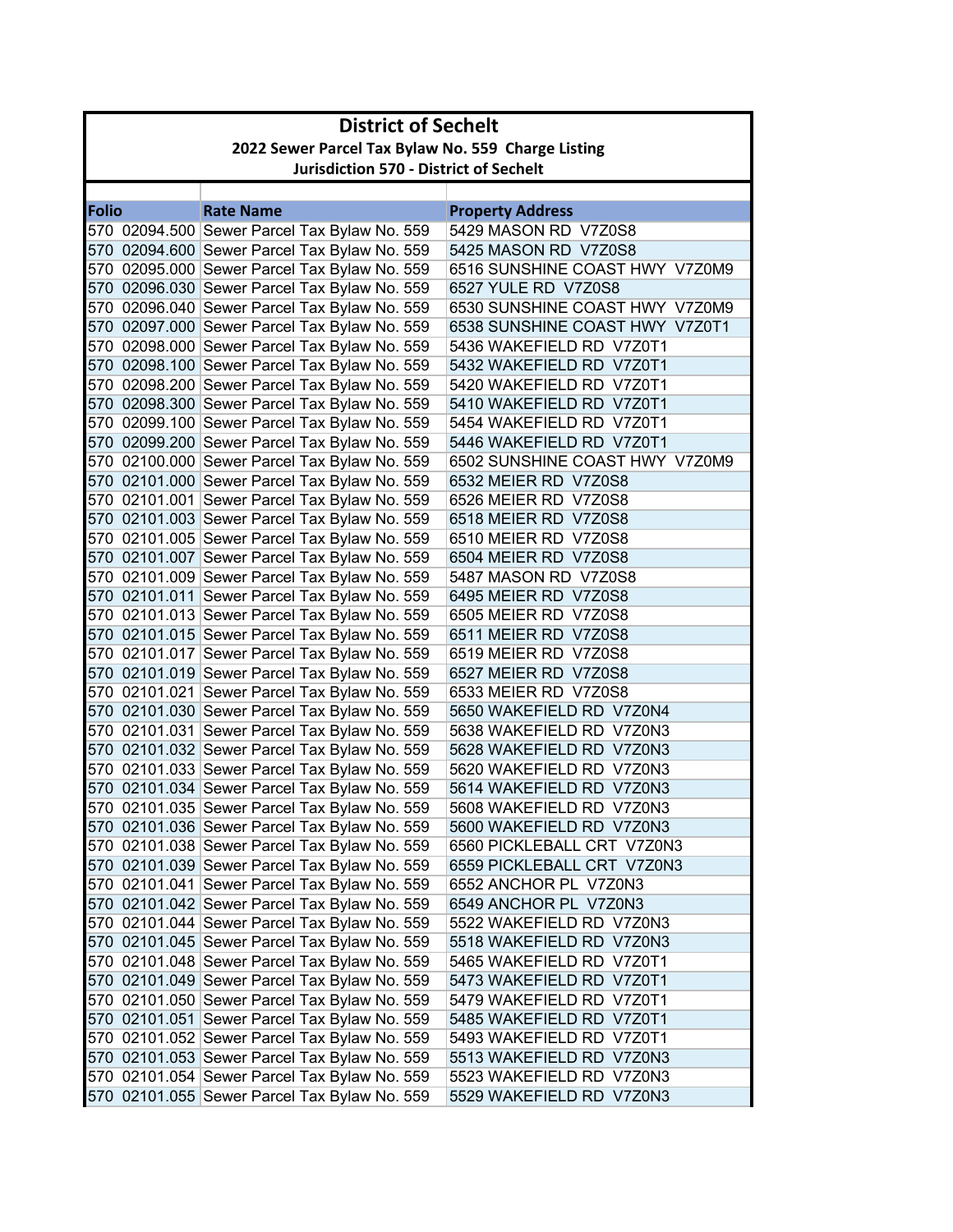| <b>District of Sechelt</b> |                                                    |                                                                                              |                                                   |  |
|----------------------------|----------------------------------------------------|----------------------------------------------------------------------------------------------|---------------------------------------------------|--|
|                            | 2022 Sewer Parcel Tax Bylaw No. 559 Charge Listing |                                                                                              |                                                   |  |
|                            | <b>Jurisdiction 570 - District of Sechelt</b>      |                                                                                              |                                                   |  |
|                            |                                                    |                                                                                              |                                                   |  |
| <b>Folio</b>               |                                                    | <b>Rate Name</b>                                                                             | <b>Property Address</b>                           |  |
|                            |                                                    | 570 02101.056 Sewer Parcel Tax Bylaw No. 559                                                 | 5535 WAKEFIELD RD V7Z0N3                          |  |
|                            |                                                    | 570 02101.057 Sewer Parcel Tax Bylaw No. 559                                                 | 5541 WAKEFIELD RD V7Z0N3                          |  |
|                            |                                                    | 570 02101.058 Sewer Parcel Tax Bylaw No. 559                                                 | 5551 WAKEFIELD RD V7Z0N3                          |  |
|                            |                                                    | 570 02101.059 Sewer Parcel Tax Bylaw No. 559                                                 | 5557 WAKEFIELD RD V7Z0N3                          |  |
|                            |                                                    | 570 02101.060 Sewer Parcel Tax Bylaw No. 559                                                 | 5567 WAKEFIELD RD V7Z0N3                          |  |
|                            |                                                    | 570 02101.061 Sewer Parcel Tax Bylaw No. 559                                                 | 5575 WAKEFIELD RD V7Z0N3                          |  |
|                            |                                                    | 570 02101.065 Sewer Parcel Tax Bylaw No. 559                                                 | 5619 WAKEFIELD RD V7Z0N3                          |  |
|                            |                                                    | 570 02101.066 Sewer Parcel Tax Bylaw No. 559                                                 | 5625 WAKEFIELD RD V7Z0N3                          |  |
|                            |                                                    | 570 02101.067 Sewer Parcel Tax Bylaw No. 559                                                 | 5633 WAKEFIELD RD V7Z0N3                          |  |
|                            |                                                    | 570 02101.069 Sewer Parcel Tax Bylaw No. 559                                                 | 5651 WAKEFIELD RD V7Z0N4                          |  |
|                            |                                                    | 570 02101.070 Sewer Parcel Tax Bylaw No. 559                                                 | 6577 NORWEST BAY RD V7Z0N4                        |  |
|                            |                                                    | 570 02101.071 Sewer Parcel Tax Bylaw No. 559                                                 | 6589 NORWEST BAY RD V7Z0S5                        |  |
|                            |                                                    | 570 02101.074 Sewer Parcel Tax Bylaw No. 559                                                 | 5641 WAKEFIELD RD V7Z0N3                          |  |
|                            |                                                    | 570 02101.076 Sewer Parcel Tax Bylaw No. 559                                                 | 5642 GOWLAND RD V7Z0N3                            |  |
|                            |                                                    | 570 02101.080 Sewer Parcel Tax Bylaw No. 559                                                 | 6565 PICKLEBALL CRT V7Z0N3                        |  |
|                            |                                                    | 570 02101.081 Sewer Parcel Tax Bylaw No. 559                                                 | 5558 WAKEFIELD RD V7Z0N3                          |  |
|                            |                                                    | 570 02101.082 Sewer Parcel Tax Bylaw No. 559                                                 | 6560 ANCHOR PL V7Z0N3<br>6589 ACORN RD V7Z0N3     |  |
|                            |                                                    | 570 02101.084 Sewer Parcel Tax Bylaw No. 559                                                 | 6583 ACORN RD V7Z0N3                              |  |
|                            |                                                    | 570 02101.086 Sewer Parcel Tax Bylaw No. 559                                                 |                                                   |  |
|                            |                                                    | 570 02101.088 Sewer Parcel Tax Bylaw No. 559                                                 | 6577 ACORN RD V7Z0N3                              |  |
|                            |                                                    | 570 02101.091 Sewer Parcel Tax Bylaw No. 559                                                 | 6569 ANCHOR PL V7Z0N3                             |  |
|                            |                                                    | 570 02101.092 Sewer Parcel Tax Bylaw No. 559                                                 | 6563 ANCHOR PL V7Z0N3                             |  |
|                            |                                                    | 570 02101.093 Sewer Parcel Tax Bylaw No. 559<br>570 02101.094 Sewer Parcel Tax Bylaw No. 559 | 6555 ANCHOR PL V7Z0N3<br>5530 WAKEFIELD RD V7Z0N3 |  |
|                            |                                                    | 570 02101.096 Sewer Parcel Tax Bylaw No. 559                                                 | 5596 GOWLAND RD V7Z0N3                            |  |
|                            |                                                    | 570 02101.097 Sewer Parcel Tax Bylaw No. 559                                                 | 6578 ACORN RD V7Z0N3                              |  |
|                            |                                                    | 570 02101.098 Sewer Parcel Tax Bylaw No. 559                                                 | 5480 WAKEFIELD RD V7Z0T1                          |  |
|                            |                                                    | 570 02101.099 Sewer Parcel Tax Bylaw No. 559                                                 | 5470 WAKEFIELD RD V7Z0T1                          |  |
|                            |                                                    | 570 02101.101 Sewer Parcel Tax Bylaw No. 559                                                 | 5592 WAKEFIELD RD V7Z0N3                          |  |
|                            |                                                    | 570 02101.102 Sewer Parcel Tax Bylaw No. 559                                                 | 6568 PICKLEBALL CRT V7Z0N3                        |  |
|                            |                                                    | 570 02101.111 Sewer Parcel Tax Bylaw No. 559                                                 | 5612 GOWLAND RD V7Z0N3                            |  |
|                            |                                                    | 570 02101.112 Sewer Parcel Tax Bylaw No. 559                                                 | 5604 GOWLAND RD V7Z0N3                            |  |
|                            |                                                    | 570 02101.113 Sewer Parcel Tax Bylaw No. 559                                                 | 5603 WAKEFIELD RD V7Z0N3                          |  |
|                            |                                                    | 570 02101.114 Sewer Parcel Tax Bylaw No. 559                                                 | 5607 WAKEFIELD RD V7Z0N3                          |  |
|                            |                                                    | 570 02101.115 Sewer Parcel Tax Bylaw No. 559                                                 | 5611 WAKEFIELD RD V7Z0N3                          |  |
|                            |                                                    | 570 02101.500 Sewer Parcel Tax Bylaw No. 559                                                 | 5510 WAKEFIELD RD V7Z0N3                          |  |
|                            |                                                    | 570 02101.510 Sewer Parcel Tax Bylaw No. 559                                                 | <b>WAKEFIELD RD</b>                               |  |
|                            |                                                    | 570 02102.000 Sewer Parcel Tax Bylaw No. 559                                                 | 5429 WAKEFIELD RD V7Z0T1                          |  |
|                            |                                                    | 570 02104.000 Sewer Parcel Tax Bylaw No. 559                                                 |                                                   |  |
|                            |                                                    | 570 02105.000 Sewer Parcel Tax Bylaw No. 559                                                 | 5447 WAKEFIELD RD V7Z0T1                          |  |
|                            |                                                    | 570 02106.000 Sewer Parcel Tax Bylaw No. 559                                                 | 5459 WAKEFIELD RD V7Z0T1                          |  |
|                            |                                                    | 570 02107.000 Sewer Parcel Tax Bylaw No. 559                                                 | 5575 MASON RD V7Z0K9                              |  |
|                            |                                                    | 570 02108.000 Sewer Parcel Tax Bylaw No. 559                                                 | 5609 MASON RD V7Z0N4                              |  |
|                            |                                                    | 570 02108.200 Sewer Parcel Tax Bylaw No. 559                                                 | 6529 NORWEST BAY RD V7Z0N4                        |  |
|                            |                                                    | 570 02547.001 Sewer Parcel Tax Bylaw No. 559                                                 | 1 - 5631 INLET RD V7Z0J1                          |  |
|                            |                                                    | 570 02547.002 Sewer Parcel Tax Bylaw No. 559                                                 | 2 - 5631 INLET RD V7Z0J1                          |  |
|                            |                                                    |                                                                                              |                                                   |  |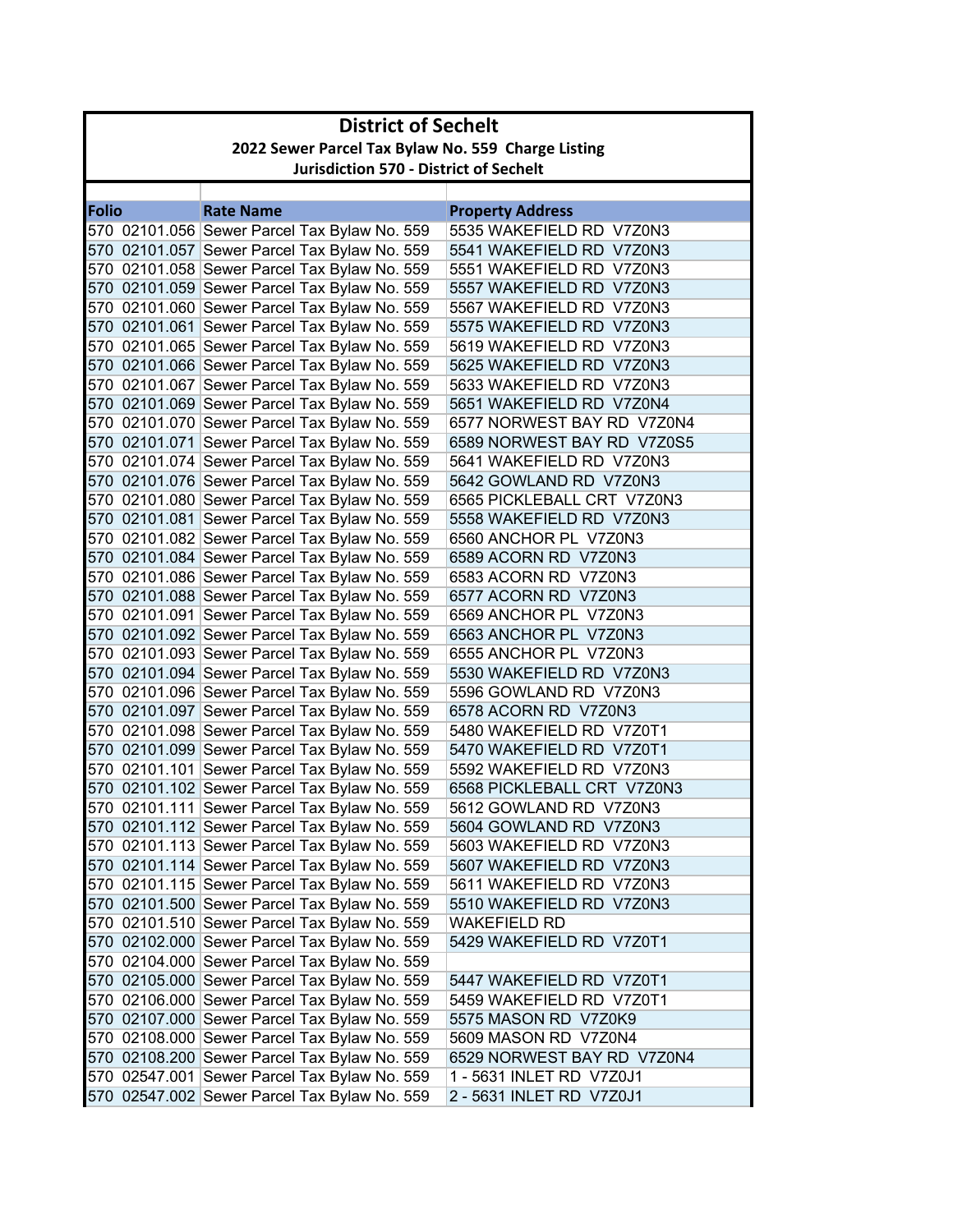| <b>District of Sechelt</b> |                                                                                              |                              |  |  |
|----------------------------|----------------------------------------------------------------------------------------------|------------------------------|--|--|
|                            | 2022 Sewer Parcel Tax Bylaw No. 559 Charge Listing                                           |                              |  |  |
|                            | <b>Jurisdiction 570 - District of Sechelt</b>                                                |                              |  |  |
|                            |                                                                                              |                              |  |  |
| Folio                      | <b>Rate Name</b>                                                                             | <b>Property Address</b>      |  |  |
|                            | 570 02547.003 Sewer Parcel Tax Bylaw No. 559                                                 | 3 - 5631 INLET RD V7Z0J1     |  |  |
|                            | 570 02547.004 Sewer Parcel Tax Bylaw No. 559                                                 | 4 - 5631 INLET RD V7Z0J1     |  |  |
|                            | 570 02547.005 Sewer Parcel Tax Bylaw No. 559                                                 | 5 - 5631 INLET RD V7Z0J1     |  |  |
|                            | 570 02547.006 Sewer Parcel Tax Bylaw No. 559                                                 | 6 - 5631 INLET RD V7Z0J1     |  |  |
|                            | 570 02547.007 Sewer Parcel Tax Bylaw No. 559                                                 | 7 - 5631 INLET RD V7Z0J1     |  |  |
|                            | 570 02547.008 Sewer Parcel Tax Bylaw No. 559                                                 | 8 - 5631 INLET RD V7Z0J1     |  |  |
|                            | 570 02547.009 Sewer Parcel Tax Bylaw No. 559                                                 | 201 - 5631 INLET AVE V7Z0J1  |  |  |
|                            | 570 02547.010 Sewer Parcel Tax Bylaw No. 559                                                 | 202 - 5631 INLET AVE V7Z0J1  |  |  |
|                            | 570 02547.011 Sewer Parcel Tax Bylaw No. 559                                                 | 203 - 5631 INLET AVE V7Z0J1  |  |  |
|                            | 570 02547.012 Sewer Parcel Tax Bylaw No. 559                                                 | 204 - 5631 INLET AVE V7Z0J1  |  |  |
|                            | 570 02547.013 Sewer Parcel Tax Bylaw No. 559                                                 | 205 - 5631 INLET AVE V7Z0J1  |  |  |
|                            | 570 02547.014 Sewer Parcel Tax Bylaw No. 559                                                 | 206 - 5631 INLET AVE V7Z0J1  |  |  |
|                            | 570 02547.015 Sewer Parcel Tax Bylaw No. 559                                                 | 207 - 5631 INLET AVE V7Z0J1  |  |  |
|                            | 570 02547.016 Sewer Parcel Tax Bylaw No. 559                                                 | 208 - 5631 INLET AVE V7Z0J1  |  |  |
|                            | 570 02547.017 Sewer Parcel Tax Bylaw No. 559                                                 | 301 - 5631 INLET AVE V7Z0J1  |  |  |
|                            | 570 02547.018 Sewer Parcel Tax Bylaw No. 559                                                 | 302 - 5631 INLET AVE V7Z0J1  |  |  |
|                            | 570 02547.019 Sewer Parcel Tax Bylaw No. 559                                                 | 303 - 5631 INLET AVE V7Z0J1  |  |  |
|                            | 570 02547.020 Sewer Parcel Tax Bylaw No. 559                                                 | 304 - 5631 INLET AVE V7Z0J1  |  |  |
|                            | 570 02547.021 Sewer Parcel Tax Bylaw No. 559                                                 | 305 - 5631 INLET AVE V7Z0J1  |  |  |
|                            | 570 02547.022 Sewer Parcel Tax Bylaw No. 559                                                 | 306 - 5631 INLET AVE V7Z0J1  |  |  |
|                            | 570 02547.023 Sewer Parcel Tax Bylaw No. 559                                                 | 307 - 5631 INLET AVE V7Z0J1  |  |  |
|                            | 570 02547.024 Sewer Parcel Tax Bylaw No. 559                                                 | 308 - 5631 INLET AVE V7Z0J1  |  |  |
|                            | 570 02547.025 Sewer Parcel Tax Bylaw No. 559                                                 | 401 - 5631 INLET AVE V7Z0J1  |  |  |
|                            | 570 02547.026 Sewer Parcel Tax Bylaw No. 559                                                 | 402 - 5631 INLET AVE V7Z0J1  |  |  |
|                            | 570 02547.027 Sewer Parcel Tax Bylaw No. 559                                                 | 403 - 5631 INLET AVE V7Z0J1  |  |  |
|                            | 570 02547.028 Sewer Parcel Tax Bylaw No. 559                                                 | 404 - 5631 INLET AVE V7Z0J1  |  |  |
|                            | 570 02547.029 Sewer Parcel Tax Bylaw No. 559                                                 | 405 - 5631 INLET AVE V7Z0J1  |  |  |
|                            | 570 02547.030 Sewer Parcel Tax Bylaw No. 559                                                 | 406 - 5631 INLET AVE V7Z0J1  |  |  |
|                            | 570 02547.031 Sewer Parcel Tax Bylaw No. 559                                                 | 407 - 5631 INLET AVE V7Z0J1  |  |  |
|                            | 570 02547.032 Sewer Parcel Tax Bylaw No. 559                                                 | 408 - 5631 INLET AVE V7Z0J1  |  |  |
|                            | 570 03225.001 Sewer Parcel Tax Bylaw No. 559                                                 | 6384 NORWEST BAY RD V7Z0M5   |  |  |
|                            | 570 03225.105 Sewer Parcel Tax Bylaw No. 559                                                 | 5578 EMERSON RD V7Z0R8       |  |  |
|                            | 570 03225.110 Sewer Parcel Tax Bylaw No. 559                                                 | 5582 EMERSON RD V7Z0R8       |  |  |
|                            | 570 03225.115 Sewer Parcel Tax Bylaw No. 559                                                 | 6391 ORACLE RD V7Z0R8        |  |  |
|                            | 570 03225.120 Sewer Parcel Tax Bylaw No. 559                                                 | 6387 ORACLE RD V7Z0R8        |  |  |
|                            | 570 03225.125 Sewer Parcel Tax Bylaw No. 559                                                 | 6383 ORACLE RD V7Z0R8        |  |  |
|                            | 570 03225.130 Sewer Parcel Tax Bylaw No. 559                                                 | 6379 ORACLE RD V7Z0R8        |  |  |
|                            | 570 03225.135 Sewer Parcel Tax Bylaw No. 559                                                 | 6375 ORACLE RD V7Z0R8        |  |  |
|                            | 570 03225.140 Sewer Parcel Tax Bylaw No. 559                                                 | 6371 ORACLE RD V7Z0R8        |  |  |
|                            | 570 03402.000 Sewer Parcel Tax Bylaw No. 559<br>570 03402.105 Sewer Parcel Tax Bylaw No. 559 | 6040 SILVERSTONE LANE V7Z0T8 |  |  |
|                            |                                                                                              | 6034 SILVERSTONE LANE V7Z0T8 |  |  |
|                            | 570 03402.110 Sewer Parcel Tax Bylaw No. 559                                                 | 6030 SILVERSTONE LANE V7Z0T8 |  |  |
|                            | 570 03402.115 Sewer Parcel Tax Bylaw No. 559<br>570 03402.120 Sewer Parcel Tax Bylaw No. 559 | 6024 SILVERSTONE LANE V7Z0T8 |  |  |
|                            | 570 03402.125 Sewer Parcel Tax Bylaw No. 559                                                 | 6020 SILVERSTONE LANE V7Z0T8 |  |  |
|                            |                                                                                              |                              |  |  |
|                            | 570 03402.130 Sewer Parcel Tax Bylaw No. 559                                                 | 6014 SILVERSTONE LANE V7Z0T8 |  |  |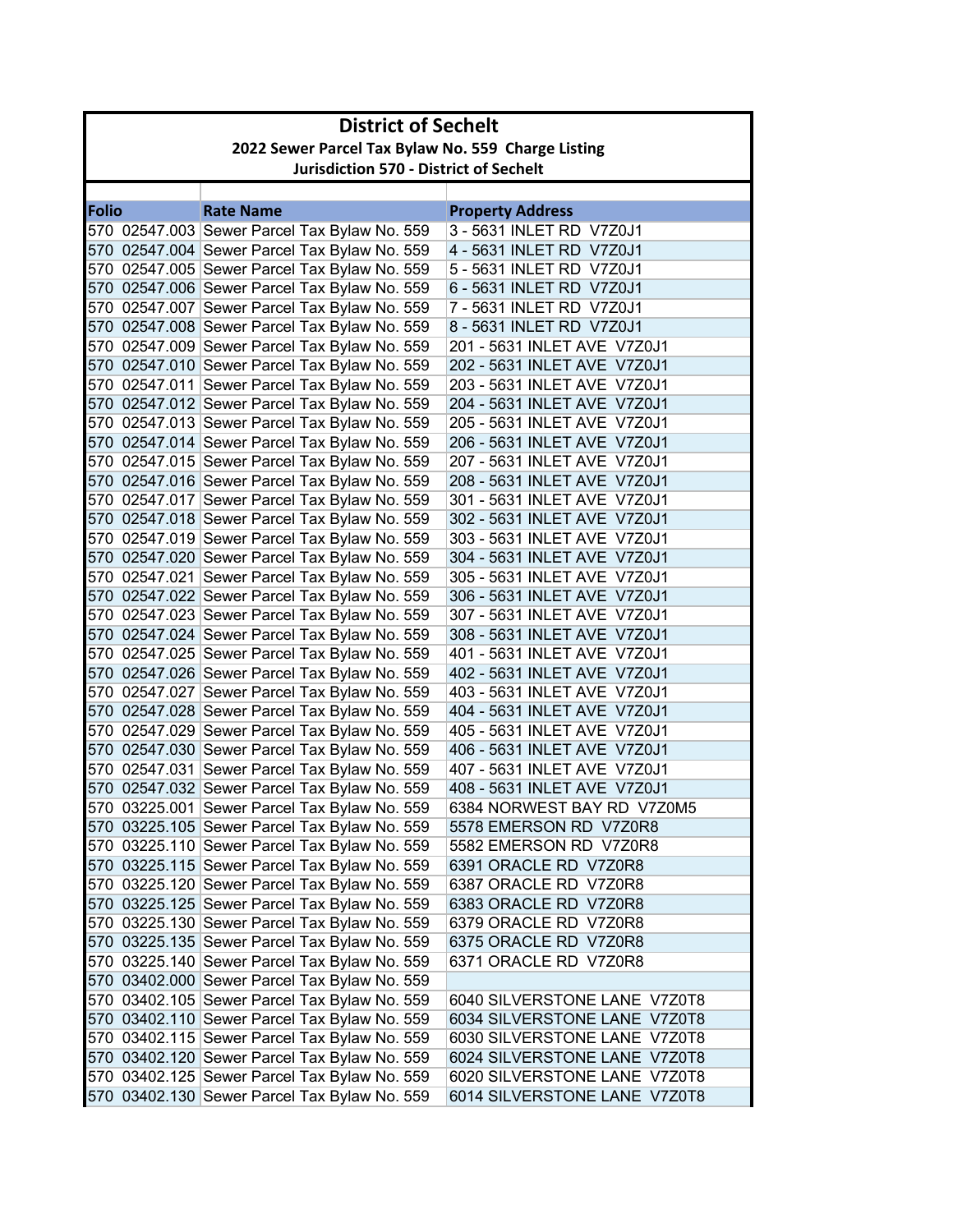| <b>District of Sechelt</b> |                                                    |                              |  |  |
|----------------------------|----------------------------------------------------|------------------------------|--|--|
|                            | 2022 Sewer Parcel Tax Bylaw No. 559 Charge Listing |                              |  |  |
|                            | <b>Jurisdiction 570 - District of Sechelt</b>      |                              |  |  |
|                            |                                                    |                              |  |  |
| <b>Folio</b>               | <b>Rate Name</b>                                   | <b>Property Address</b>      |  |  |
|                            | 570 03402.135 Sewer Parcel Tax Bylaw No. 559       | 6010 SILVERSTONE LANE V7Z0T8 |  |  |
|                            | 570 03402.140 Sewer Parcel Tax Bylaw No. 559       | 6004 SILVERSTONE LANE V7Z0T8 |  |  |
|                            | 570 03402.145 Sewer Parcel Tax Bylaw No. 559       | 6000 SILVERSTONE LANE V7Z0T8 |  |  |
|                            | 570 03402.150 Sewer Parcel Tax Bylaw No. 559       | 6001 SILVERSTONE LANE V7Z0T8 |  |  |
|                            | 570 03402.155 Sewer Parcel Tax Bylaw No. 559       | 6005 SILVERSTONE LANE V7Z0T8 |  |  |
|                            | 570 03402.160 Sewer Parcel Tax Bylaw No. 559       | 6011 SILVERSTONE LANE V7Z0T8 |  |  |
|                            | 570 03402.165 Sewer Parcel Tax Bylaw No. 559       | 6015 SILVERSTONE LANE V7Z0T8 |  |  |
|                            | 570 03402.170 Sewer Parcel Tax Bylaw No. 559       | 6021 SILVERSTONE LANE V7Z0T8 |  |  |
|                            | 570 03402.175 Sewer Parcel Tax Bylaw No. 559       | 6025 SILVERSTONE LANE V7Z0T8 |  |  |
|                            | 570 03402.180 Sewer Parcel Tax Bylaw No. 559       | 6031 SILVERSTONE LANE V7Z0T8 |  |  |
|                            | 570 03402.185 Sewer Parcel Tax Bylaw No. 559       | 6035 SILVERSTONE LANE V7Z0T8 |  |  |
|                            | 570 03402.190 Sewer Parcel Tax Bylaw No. 559       | 6041 SILVERSTONE LANE V7Z0T8 |  |  |
|                            | 570 03402.195 Sewer Parcel Tax Bylaw No. 559       | 6045 SILVERSTONE LANE V7Z0T8 |  |  |
|                            | 570 03402.200 Sewer Parcel Tax Bylaw No. 559       | 6051 SILVERSTONE LANE V7Z0T8 |  |  |
|                            | 570 03402.205 Sewer Parcel Tax Bylaw No. 559       | 6055 SILVERSTONE LANE V7Z0T8 |  |  |
|                            | 570 03402.210 Sewer Parcel Tax Bylaw No. 559       | 6061 SILVERSTONE LANE V7Z0T8 |  |  |
|                            | 570 03402.215 Sewer Parcel Tax Bylaw No. 559       | 6065 SILVERSTONE LANE V7Z0T8 |  |  |
|                            | 570 03402.220 Sewer Parcel Tax Bylaw No. 559       | 6071 SILVERSTONE LANE V7Z0T8 |  |  |
|                            | 570 03402.225 Sewer Parcel Tax Bylaw No. 559       | 6075 SILVERSTONE LANE V7Z0T8 |  |  |
|                            | 570 03402.230 Sewer Parcel Tax Bylaw No. 559       | 6081 SILVERSTONE LANE V7Z0T8 |  |  |
|                            | 570 03402.235 Sewer Parcel Tax Bylaw No. 559       | 6085 SILVERSTONE LANE V7Z0T8 |  |  |
|                            | 570 03402.240 Sewer Parcel Tax Bylaw No. 559       | 6091 SILVERSTONE LANE V7Z0T8 |  |  |
|                            | 570 03402.245 Sewer Parcel Tax Bylaw No. 559       | 6095 SILVERSTONE LANE V7Z0T8 |  |  |
|                            | 570 03402.250 Sewer Parcel Tax Bylaw No. 559       | 6101 SILVERSTONE LANE V7Z0T8 |  |  |
|                            | 570 03402.300 Sewer Parcel Tax Bylaw No. 559       | 6037 COWRIE ST V7Z0V5        |  |  |
|                            | 570 03402.305 Sewer Parcel Tax Bylaw No. 559       | 6033 COWRIE ST V7Z0V5        |  |  |
|                            | 570 03402.310 Sewer Parcel Tax Bylaw No. 559       | 6029 COWRIE ST V7Z0V5        |  |  |
|                            | 570 03402.315 Sewer Parcel Tax Bylaw No. 559       | 6025 COWRIE ST V7Z0V5        |  |  |
|                            | 570 03402.320 Sewer Parcel Tax Bylaw No. 559       | 6021 COWRIE ST V7Z0V5        |  |  |
|                            | 570 03402.325 Sewer Parcel Tax Bylaw No. 559       | 6019 COWRIE ST V7Z0V5        |  |  |
|                            | 570 03402.330 Sewer Parcel Tax Bylaw No. 559       | 6013 COWRIE ST V7Z0V5        |  |  |
|                            | 570 03402.335 Sewer Parcel Tax Bylaw No. 559       | 6011 COWRIE ST V7Z0V5        |  |  |
|                            | 570 03402.340 Sewer Parcel Tax Bylaw No. 559       | 6010 COWRIE ST V7Z0V5        |  |  |
|                            | 570 03402.345 Sewer Parcel Tax Bylaw No. 559       | 6014 COWRIE ST V7Z0V5        |  |  |
|                            | 570 03402.350 Sewer Parcel Tax Bylaw No. 559       | 6018 COWRIE ST V7Z0V5        |  |  |
|                            | 570 03402.355 Sewer Parcel Tax Bylaw No. 559       | 6022 COWRIE ST V7Z0V5        |  |  |
|                            | 570 03402.360 Sewer Parcel Tax Bylaw No. 559       | 6026 COWRIE ST V7Z0V5        |  |  |
|                            | 570 03402.365 Sewer Parcel Tax Bylaw No. 559       | 6030 COWRIE ST V7Z0V5        |  |  |
|                            | 570 03402.370 Sewer Parcel Tax Bylaw No. 559       | 5528 PEREGRINE CRES V7Z0V5   |  |  |
|                            | 570 03402.375 Sewer Parcel Tax Bylaw No. 559       | 5536 PEREGRINE CRES V7Z0V5   |  |  |
|                            | 570 03402.380 Sewer Parcel Tax Bylaw No. 559       | 5540 PEREGRINE CRES V7Z0V5   |  |  |
|                            | 570 03402.385 Sewer Parcel Tax Bylaw No. 559       | 5544 PEREGRINE CRES V7Z0V5   |  |  |
|                            | 570 03402.390 Sewer Parcel Tax Bylaw No. 559       | 5548 PEREGRINE CRES V7Z0V5   |  |  |
|                            | 570 03402.395 Sewer Parcel Tax Bylaw No. 559       | 5552 PEREGRINE CRES V7Z0V5   |  |  |
|                            | 570 03402.400 Sewer Parcel Tax Bylaw No. 559       | 5561 PEREGRINE CRES V7Z0V5   |  |  |
|                            | 570 03402.405 Sewer Parcel Tax Bylaw No. 559       | 5557 PEREGRINE CRES V7Z0V5   |  |  |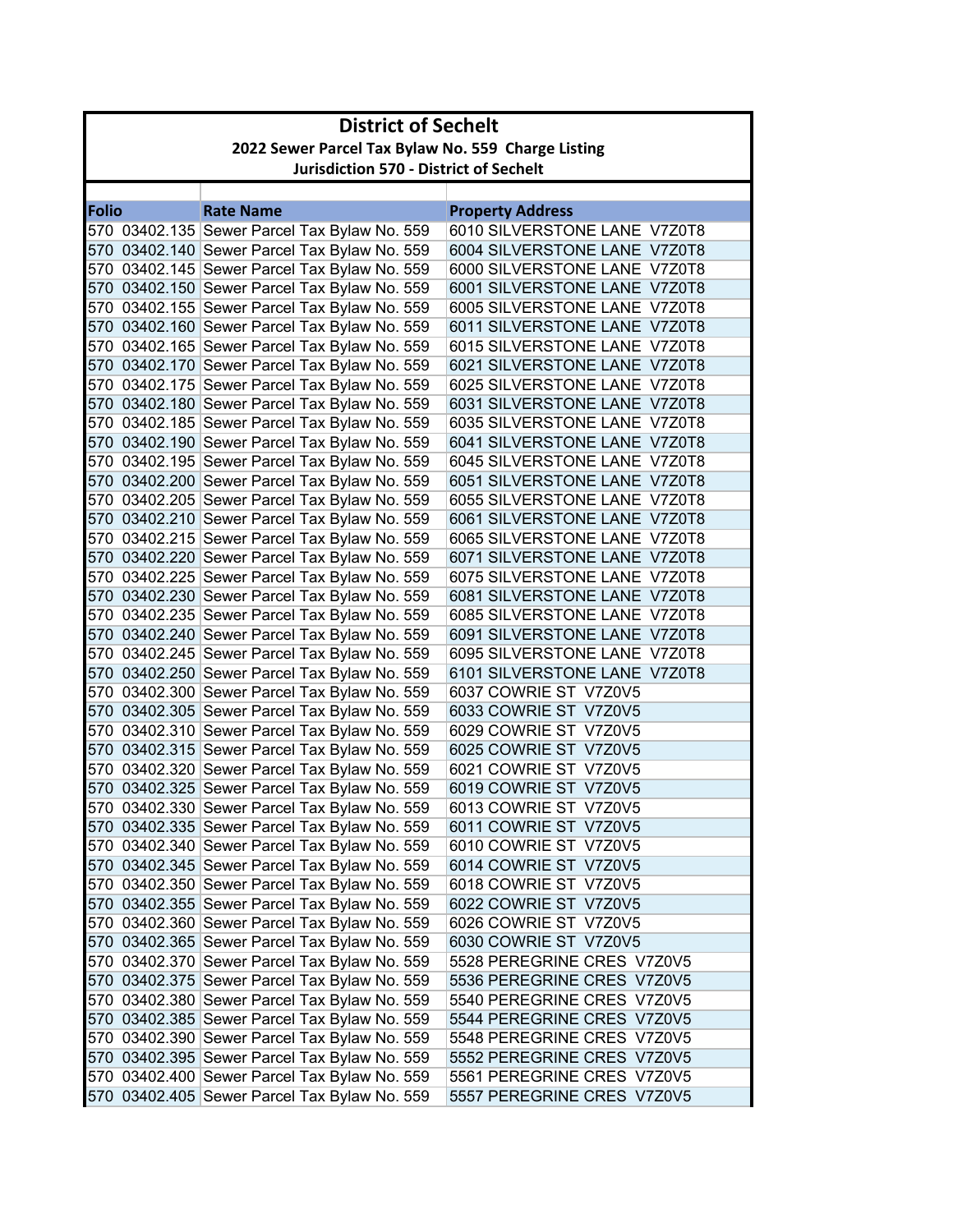|              | <b>District of Sechelt</b>                         |                                                                                              |                                              |  |
|--------------|----------------------------------------------------|----------------------------------------------------------------------------------------------|----------------------------------------------|--|
|              | 2022 Sewer Parcel Tax Bylaw No. 559 Charge Listing |                                                                                              |                                              |  |
|              | <b>Jurisdiction 570 - District of Sechelt</b>      |                                                                                              |                                              |  |
|              |                                                    |                                                                                              |                                              |  |
| <b>Folio</b> |                                                    | <b>Rate Name</b>                                                                             | <b>Property Address</b>                      |  |
|              |                                                    | 570 03402.410 Sewer Parcel Tax Bylaw No. 559                                                 | 5553 PEREGRINE CRES V7Z0V5                   |  |
|              |                                                    | 570 03402.415 Sewer Parcel Tax Bylaw No. 559                                                 | 5549 PEREGRINE CRES V7Z0V5                   |  |
|              |                                                    | 570 03402.420 Sewer Parcel Tax Bylaw No. 559                                                 | 5545 PEREGRINE CRES V7Z0V5                   |  |
|              |                                                    | 570 03402.425 Sewer Parcel Tax Bylaw No. 559                                                 | 5541 PEREGRINE CRES V7Z0V5                   |  |
|              |                                                    | 570 03402.430 Sewer Parcel Tax Bylaw No. 559                                                 | 5537 PEREGRINE CRES V7Z0V5                   |  |
|              |                                                    | 570 03402.435 Sewer Parcel Tax Bylaw No. 559                                                 | 5533 PEREGRINE CRES V7Z0V5                   |  |
|              |                                                    | 570 03402.440 Sewer Parcel Tax Bylaw No. 559                                                 | 5529 PEREGRINE CRES V7Z0V5                   |  |
|              |                                                    | 570 03402.445 Sewer Parcel Tax Bylaw No. 559                                                 | 5525 PEREGRINE CRES V7Z0V5                   |  |
|              |                                                    | 570 03402.600 Sewer Parcel Tax Bylaw No. 559                                                 | 5684 DERBY RD V7Z0S4                         |  |
|              |                                                    | 570 03402.605 Sewer Parcel Tax Bylaw No. 559                                                 | 5680 DERBY RD V7Z0S4                         |  |
|              |                                                    | 570 03402.610 Sewer Parcel Tax Bylaw No. 559                                                 | 5676 DERBY RD V7Z0S4                         |  |
|              |                                                    | 570 03402.615 Sewer Parcel Tax Bylaw No. 559                                                 | 5672 DERBY RD V7Z0S4                         |  |
|              |                                                    | 570 03402.620 Sewer Parcel Tax Bylaw No. 559                                                 | 5668 DERBY RD V7Z0S4                         |  |
|              |                                                    | 570 03402.625 Sewer Parcel Tax Bylaw No. 559                                                 | 5664 DERBY RD V7Z0S4                         |  |
|              |                                                    | 570 03402.630 Sewer Parcel Tax Bylaw No. 559<br>570 03402.635 Sewer Parcel Tax Bylaw No. 559 | 5652 DERBY RD V7Z0S4<br>5648 DERBY RD V7Z0S4 |  |
|              |                                                    | 570 03402.640 Sewer Parcel Tax Bylaw No. 559                                                 | 5644 DERBY RD V7Z0S4                         |  |
|              |                                                    |                                                                                              | 5640 DERBY RD V7Z0S4                         |  |
|              |                                                    | 570 03402.645 Sewer Parcel Tax Bylaw No. 559<br>570 03402.650 Sewer Parcel Tax Bylaw No. 559 | 5636 DERBY RD V7Z0S4                         |  |
|              |                                                    | 570 03402.655 Sewer Parcel Tax Bylaw No. 559                                                 | 5632 DERBY RD V7Z0S4                         |  |
|              |                                                    | 570 03402.660 Sewer Parcel Tax Bylaw No. 559                                                 | 5628 DERBY RD V7Z0S4                         |  |
|              |                                                    | 570 03402.665 Sewer Parcel Tax Bylaw No. 559                                                 | 5624 DERBY RD V7Z0S4                         |  |
|              |                                                    | 570 03402.670 Sewer Parcel Tax Bylaw No. 559                                                 | 5620 DERBY RD V7Z0S4                         |  |
|              |                                                    | 570 03402.675 Sewer Parcel Tax Bylaw No. 559                                                 | 6068 COWRIE ST V7Z0S4                        |  |
|              |                                                    | 570 03402.680 Sewer Parcel Tax Bylaw No. 559                                                 | 6072 COWRIE ST V7Z0S4                        |  |
|              |                                                    | 570 03402.685 Sewer Parcel Tax Bylaw No. 559                                                 | 6064 COWRIE ST V7Z0S4                        |  |
|              |                                                    | 570 03402.690 Sewer Parcel Tax Bylaw No. 559                                                 | 6060 COWRIE ST V7Z0S4                        |  |
|              |                                                    | 570 03402.695 Sewer Parcel Tax Bylaw No. 559                                                 | 6054 COWRIE ST V7Z0S4                        |  |
|              |                                                    | 570 03402.700 Sewer Parcel Tax Bylaw No. 559                                                 | 6050 COWRIE ST V7Z0S4                        |  |
|              |                                                    | 570 03402.705 Sewer Parcel Tax Bylaw No. 559                                                 | 6042 COWRIE ST V7Z0V5                        |  |
|              |                                                    | 570 03402.800 Sewer Parcel Tax Bylaw No. 559                                                 | 6082 KINGBIRD AVE V7Z0S4                     |  |
|              |                                                    | 570 03402.805 Sewer Parcel Tax Bylaw No. 559                                                 | 6078 KINGBIRD AVE V7Z0S4                     |  |
|              |                                                    | 570 03402.810 Sewer Parcel Tax Bylaw No. 559                                                 | 6074 KINGBIRD AVE V7Z0S4                     |  |
|              |                                                    | 570 03402.815 Sewer Parcel Tax Bylaw No. 559                                                 | 6070 KINGBIRD AVE V7Z0S4                     |  |
|              |                                                    | 570 03402.820 Sewer Parcel Tax Bylaw No. 559                                                 | 5669 KINGBIRD CRES V7Z0S4                    |  |
|              |                                                    | 570 03402.825 Sewer Parcel Tax Bylaw No. 559                                                 | 5673 KINGBIRD CRES V7Z0S4                    |  |
|              |                                                    | 570 03402.830 Sewer Parcel Tax Bylaw No. 559                                                 | 5677 KINGBIRD CRES V7Z0S4                    |  |
|              |                                                    | 570 03402.835 Sewer Parcel Tax Bylaw No. 559                                                 | 5674 KINGBIRD CRES V7Z0S4                    |  |
|              |                                                    | 570 03402.840 Sewer Parcel Tax Bylaw No. 559                                                 | 5670 KINGBIRD CRES V7Z0S4                    |  |
|              |                                                    | 570 03402.845 Sewer Parcel Tax Bylaw No. 559                                                 | 5666 KINGBIRD CRES V7Z0S4                    |  |
|              |                                                    | 570 03402.850 Sewer Parcel Tax Bylaw No. 559                                                 | 5662 KINGBIRD CRES V7Z0S4                    |  |
|              |                                                    | 570 03402.855 Sewer Parcel Tax Bylaw No. 559                                                 | 5658 KINGBIRD CRES V7Z0S4                    |  |
|              |                                                    | 570 03402.860 Sewer Parcel Tax Bylaw No. 559                                                 | 5654 KINGBIRD CRES V7Z0S4                    |  |
|              |                                                    | 570 03402.865 Sewer Parcel Tax Bylaw No. 559                                                 | 5650 KINGBIRD CRES V7Z0S4                    |  |
|              |                                                    | 570 03402.870 Sewer Parcel Tax Bylaw No. 559                                                 | 5646 KINGBIRD CRES V7Z0S4                    |  |
|              |                                                    | 570 03402.875 Sewer Parcel Tax Bylaw No. 559                                                 | 5642 KINGBIRD CRES V7Z0S4                    |  |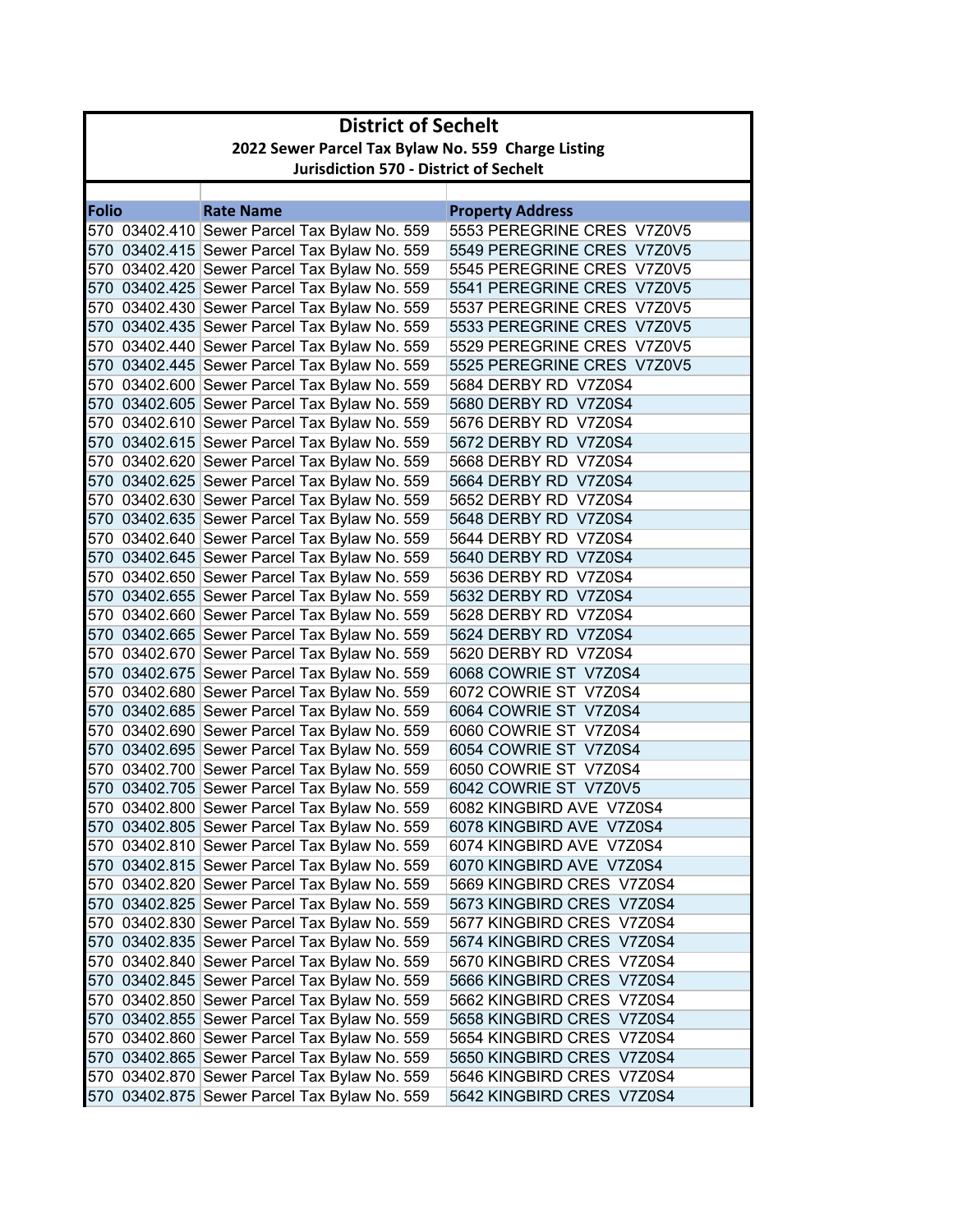|              | <b>District of Sechelt</b>                         |                                              |                             |  |
|--------------|----------------------------------------------------|----------------------------------------------|-----------------------------|--|
|              | 2022 Sewer Parcel Tax Bylaw No. 559 Charge Listing |                                              |                             |  |
|              | <b>Jurisdiction 570 - District of Sechelt</b>      |                                              |                             |  |
|              |                                                    |                                              |                             |  |
| <b>Folio</b> |                                                    | <b>Rate Name</b>                             | <b>Property Address</b>     |  |
|              |                                                    | 570 03402.880 Sewer Parcel Tax Bylaw No. 559 | 5638 KINGBIRD CRES V7Z0S4   |  |
|              |                                                    | 570 03402.885 Sewer Parcel Tax Bylaw No. 559 | 5634 KINGBIRD CRES V7Z0S4   |  |
|              |                                                    | 570 03402.890 Sewer Parcel Tax Bylaw No. 559 | 5630 KINGBIRD CRES V7Z0S4   |  |
|              |                                                    | 570 03402.895 Sewer Parcel Tax Bylaw No. 559 | 5626 KINGBIRD CRES V7Z0S4   |  |
|              |                                                    | 570 03402.900 Sewer Parcel Tax Bylaw No. 559 | 5622 KINGBIRD CRES V7Z0S4   |  |
|              |                                                    | 570 03402.905 Sewer Parcel Tax Bylaw No. 559 | 5621 KINGBIRD CRES V7Z0S4   |  |
|              |                                                    | 570 03402.910 Sewer Parcel Tax Bylaw No. 559 | 5625 KINGBIRD CRES V7Z0S4   |  |
|              |                                                    | 570 03402.915 Sewer Parcel Tax Bylaw No. 559 | 5629 KINGBIRD CRES V7Z0S4   |  |
|              |                                                    | 570 03402.920 Sewer Parcel Tax Bylaw No. 559 | 5633 KINGBIRD CRES V7Z0S4   |  |
|              |                                                    | 570 03402.925 Sewer Parcel Tax Bylaw No. 559 | 5637 KINGBIRD CRES V7Z0S4   |  |
|              |                                                    | 570 03402.930 Sewer Parcel Tax Bylaw No. 559 | 5641 KINGBIRD CRES V7Z0S4   |  |
|              |                                                    | 570 03402.935 Sewer Parcel Tax Bylaw No. 559 | 5645 KINGBIRD CRES V7Z0S4   |  |
|              |                                                    | 570 03402.940 Sewer Parcel Tax Bylaw No. 559 | 5649 KINGBIRD CRES V7Z0S4   |  |
|              |                                                    | 570 03402.945 Sewer Parcel Tax Bylaw No. 559 | 5653 KINGBIRD CRES V7Z0S4   |  |
|              |                                                    | 570 03402.950 Sewer Parcel Tax Bylaw No. 559 | 6071 KINGBIRD AVE V7Z0S4    |  |
|              |                                                    | 570 03402.955 Sewer Parcel Tax Bylaw No. 559 | 6075 KINGBIRD AVE V7Z0S4    |  |
|              |                                                    | 570 03402.960 Sewer Parcel Tax Bylaw No. 559 | 6079 KINGBIRD AVE V7Z0S4    |  |
|              |                                                    | 570 03402.965 Sewer Parcel Tax Bylaw No. 559 | 6083 KINGBIRD AVE V7Z0S4    |  |
|              |                                                    | 570 03403.000 Sewer Parcel Tax Bylaw No. 559 | V0N3A7                      |  |
|              |                                                    | 570 03403.110 Sewer Parcel Tax Bylaw No. 559 | 5995 SUNSHINE COAST HWY     |  |
|              |                                                    | 570 03403.115 Sewer Parcel Tax Bylaw No. 559 | 2 - 5987 SUNSHINE COAST HWY |  |
|              |                                                    | 570 03403.120 Sewer Parcel Tax Bylaw No. 559 | 3 - 5987 SUNSHINE COAST HWY |  |
|              |                                                    | 570 03403.125 Sewer Parcel Tax Bylaw No. 559 | 4 - 5987 SUNSHINE COAST HWY |  |
|              |                                                    | 570 03403.201 Sewer Parcel Tax Bylaw No. 559 | 5933 BARNACLE ST V7Z0V4     |  |
|              |                                                    | 570 03403.202 Sewer Parcel Tax Bylaw No. 559 | 5939 BARNACLE ST V7Z0V4     |  |
|              |                                                    | 570 03403.203 Sewer Parcel Tax Bylaw No. 559 | SUNSHINE COAST HWY          |  |
|              |                                                    | 570 03403.204 Sewer Parcel Tax Bylaw No. 559 | SUNSHINE COAST HWY          |  |
|              |                                                    | 570 03403.205 Sewer Parcel Tax Bylaw No. 559 | SUNSHINE COAST HWY          |  |
|              |                                                    | 570 03403.206 Sewer Parcel Tax Bylaw No. 559 | 5959 BARNACLE ST V7Z0V4     |  |
|              |                                                    | 570 03403.208 Sewer Parcel Tax Bylaw No. 559 | SUNSHINE COAST HWY          |  |
|              |                                                    | 570 03403.209 Sewer Parcel Tax Bylaw No. 559 | SUNSHINE COAST HWY          |  |
|              |                                                    | 570 03403.210 Sewer Parcel Tax Bylaw No. 559 | SUNSHINE COAST HWY          |  |
|              |                                                    | 570 03403.211 Sewer Parcel Tax Bylaw No. 559 | 5987 BARNACLE ST V7Z0V4     |  |
|              |                                                    | 570 03403.212 Sewer Parcel Tax Bylaw No. 559 | 5991 BARNACLE ST V7Z0V4     |  |
|              |                                                    | 570 03403.213 Sewer Parcel Tax Bylaw No. 559 | 5995 BARNACLE ST V7Z0V4     |  |
|              |                                                    | 570 03403.214 Sewer Parcel Tax Bylaw No. 559 | 5996 BARNACLE ST V7Z0V4     |  |
|              |                                                    | 570 03403.215 Sewer Parcel Tax Bylaw No. 559 | 5990 BARNACLE ST V7Z0V4     |  |
|              |                                                    | 570 03403.216 Sewer Parcel Tax Bylaw No. 559 | 5986 BARNACLE ST V7Z0V4     |  |
|              |                                                    | 570 03403.217 Sewer Parcel Tax Bylaw No. 559 | SUNSHINE COAST HWY          |  |
|              |                                                    | 570 03403.220 Sewer Parcel Tax Bylaw No. 559 | 5958 BARNACLE ST V7Z0V4     |  |
|              |                                                    | 570 03403.221 Sewer Parcel Tax Bylaw No. 559 | SUNSHINE COAST HWY          |  |
|              |                                                    | 570 03403.222 Sewer Parcel Tax Bylaw No. 559 | 5946 BARNACLE ST V7Z0V4     |  |
|              |                                                    | 570 03403.223 Sewer Parcel Tax Bylaw No. 559 | 5940 BARNACLE ST V7Z0V4     |  |
|              |                                                    | 570 03403.224 Sewer Parcel Tax Bylaw No. 559 | 5936 BARNACLE ST V7Z0V4     |  |
|              |                                                    | 570 03403.225 Sewer Parcel Tax Bylaw No. 559 | 5937 COWRIE ST V7Z0V1       |  |
|              |                                                    | 570 03403.226 Sewer Parcel Tax Bylaw No. 559 | 5945 COWRIE ST V7Z0V1       |  |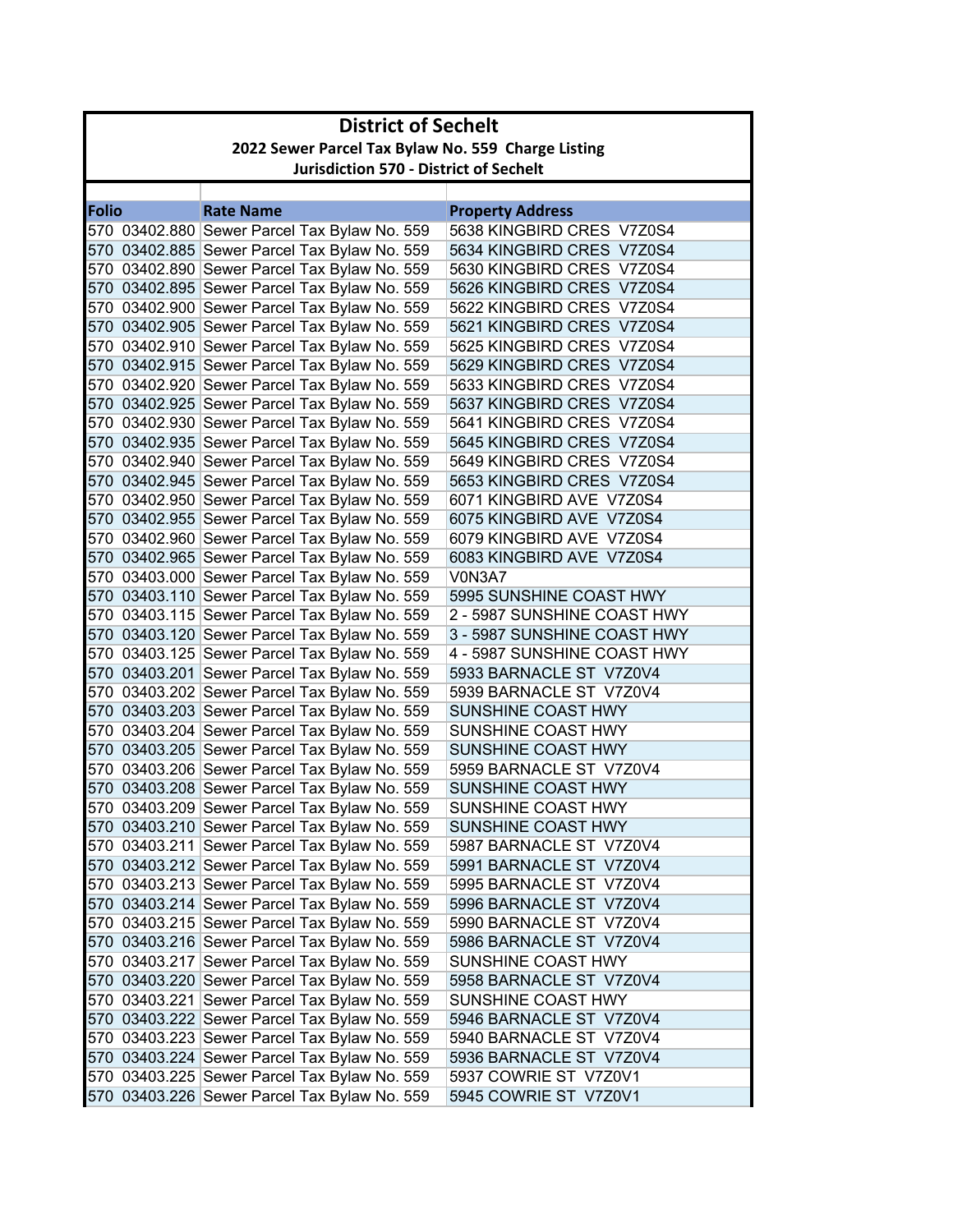|              | <b>District of Sechelt</b>                         |                                              |                          |  |
|--------------|----------------------------------------------------|----------------------------------------------|--------------------------|--|
|              | 2022 Sewer Parcel Tax Bylaw No. 559 Charge Listing |                                              |                          |  |
|              | <b>Jurisdiction 570 - District of Sechelt</b>      |                                              |                          |  |
|              |                                                    |                                              |                          |  |
| <b>Folio</b> |                                                    | <b>Rate Name</b>                             | <b>Property Address</b>  |  |
|              |                                                    | 570 03403.227 Sewer Parcel Tax Bylaw No. 559 | 5953 COWRIE ST V7Z0V1    |  |
|              |                                                    | 570 03403.228 Sewer Parcel Tax Bylaw No. 559 | 5957 COWRIE ST V7Z0V1    |  |
|              |                                                    | 570 03403.229 Sewer Parcel Tax Bylaw No. 559 | 5961 COWRIE ST V7Z0V1    |  |
|              |                                                    | 570 03403.230 Sewer Parcel Tax Bylaw No. 559 | 5967 COWRIE ST V7Z0V1    |  |
|              |                                                    | 570 03403.231 Sewer Parcel Tax Bylaw No. 559 | 5973 COWRIE ST V7Z0V1    |  |
|              |                                                    | 570 03403.232 Sewer Parcel Tax Bylaw No. 559 | SUNSHINE COAST HWY       |  |
|              |                                                    | 570 03403.233 Sewer Parcel Tax Bylaw No. 559 | 5985 COWRIE ST V7Z0V1    |  |
|              |                                                    | 570 03403.234 Sewer Parcel Tax Bylaw No. 559 | 5991 COWRIE ST V7Z0V1    |  |
|              |                                                    | 570 03403.235 Sewer Parcel Tax Bylaw No. 559 | 5997 COWRIE ST V7Z0V1    |  |
|              |                                                    | 570 03403.236 Sewer Parcel Tax Bylaw No. 559 | 5996 COWRIE ST V7Z0V1    |  |
|              |                                                    | 570 03403.237 Sewer Parcel Tax Bylaw No. 559 | SUNSHINE COAST HWY       |  |
|              |                                                    | 570 03403.238 Sewer Parcel Tax Bylaw No. 559 | 5984 COWRIE ST V7Z0V1    |  |
|              |                                                    | 570 03403.239 Sewer Parcel Tax Bylaw No. 559 | SUNSHINE COAST HWY       |  |
|              |                                                    | 570 03403.240 Sewer Parcel Tax Bylaw No. 559 | 5970 COWRIE ST V7Z0V1    |  |
|              |                                                    | 570 03403.241 Sewer Parcel Tax Bylaw No. 559 | 5960 COWRIE ST V7Z0V1    |  |
|              |                                                    | 570 03403.242 Sewer Parcel Tax Bylaw No. 559 | 5958 COWRIE ST V7Z0V1    |  |
|              |                                                    | 570 03403.243 Sewer Parcel Tax Bylaw No. 559 | SUNSHINE COAST HWY       |  |
|              |                                                    | 570 03403.244 Sewer Parcel Tax Bylaw No. 559 | 5940 COWRIE ST V7Z0V1    |  |
|              |                                                    | 570 03403.245 Sewer Parcel Tax Bylaw No. 559 | SUNSHINE COAST HWY       |  |
|              |                                                    | 570 03403.246 Sewer Parcel Tax Bylaw No. 559 | SUNSHINE COAST HWY       |  |
|              |                                                    | 570 03403.247 Sewer Parcel Tax Bylaw No. 559 | SUNSHINE COAST HWY       |  |
|              |                                                    | 570 03403.248 Sewer Parcel Tax Bylaw No. 559 | SUNSHINE COAST HWY       |  |
|              |                                                    | 570 03403.249 Sewer Parcel Tax Bylaw No. 559 | 5957 BARNACLE PL V7Z0V4  |  |
|              |                                                    | 570 03403.250 Sewer Parcel Tax Bylaw No. 559 | 5953 BARNACLE PL V7Z0V4  |  |
|              |                                                    | 570 03403.251 Sewer Parcel Tax Bylaw No. 559 | SUNSHINE COAST HWY       |  |
|              |                                                    | 570 03403.301 Sewer Parcel Tax Bylaw No. 559 | 5528 CLAYTON AVE V7Z0V1  |  |
|              |                                                    | 570 03403.302 Sewer Parcel Tax Bylaw No. 559 | 5532 CLAYTON AVE V7Z0V1  |  |
|              |                                                    | 570 03403.303 Sewer Parcel Tax Bylaw No. 559 | 5536 CLAYTON AVE V7Z0V1  |  |
|              |                                                    | 570 03403.304 Sewer Parcel Tax Bylaw No. 559 | 5540 CLAYTON AVE V7Z0V1  |  |
|              |                                                    | 570 03403.305 Sewer Parcel Tax Bylaw No. 559 | 5544 CLAYTON AVE V7Z0V1  |  |
|              |                                                    | 570 03403.306 Sewer Parcel Tax Bylaw No. 559 | 5951 COMPASS LANE V7Z0V1 |  |
|              |                                                    | 570 03403.307 Sewer Parcel Tax Bylaw No. 559 | 5957 COMPASS LANE V7Z0V1 |  |
|              |                                                    | 570 03403.308 Sewer Parcel Tax Bylaw No. 559 | 5963 COMPASS LANE V7Z0V1 |  |
|              |                                                    | 570 03403.309 Sewer Parcel Tax Bylaw No. 559 | 5969 COMPASS LANE V7Z0V1 |  |
|              |                                                    | 570 03403.310 Sewer Parcel Tax Bylaw No. 559 | COMPASS LANE V7Z0V1      |  |
|              |                                                    | 570 03403.311 Sewer Parcel Tax Bylaw No. 559 | 5981 COMPASS LANE V7Z0V1 |  |
|              |                                                    | 570 03403.312 Sewer Parcel Tax Bylaw No. 559 | COMPASS LANE V7Z0V1      |  |
|              |                                                    | 570 03403.313 Sewer Parcel Tax Bylaw No. 559 | 5993 COMPASS LANE V7Z0V1 |  |
|              |                                                    | 570 03403.314 Sewer Parcel Tax Bylaw No. 559 | 5995 COMPASS LANE V7Z0V1 |  |
|              |                                                    | 570 03403.315 Sewer Parcel Tax Bylaw No. 559 | 5992 COMPASS LANE V7Z0V1 |  |
|              |                                                    | 570 03403.316 Sewer Parcel Tax Bylaw No. 559 | 5984 COMPASS LANE V7Z0V1 |  |
|              |                                                    | 570 03403.317 Sewer Parcel Tax Bylaw No. 559 | 5980 COMPASS LANE V7Z0V1 |  |
|              |                                                    | 570 03403.318 Sewer Parcel Tax Bylaw No. 559 | 5974 COMPASS LANE V7Z0V1 |  |
|              |                                                    | 570 03403.319 Sewer Parcel Tax Bylaw No. 559 | COMPASS LANE V7Z0V1      |  |
|              |                                                    | 570 03403.320 Sewer Parcel Tax Bylaw No. 559 | 5962 COMPASS LANE V7Z0V1 |  |
|              |                                                    | 570 03403.321 Sewer Parcel Tax Bylaw No. 559 | 5958 COMPASS LANE V7Z0V1 |  |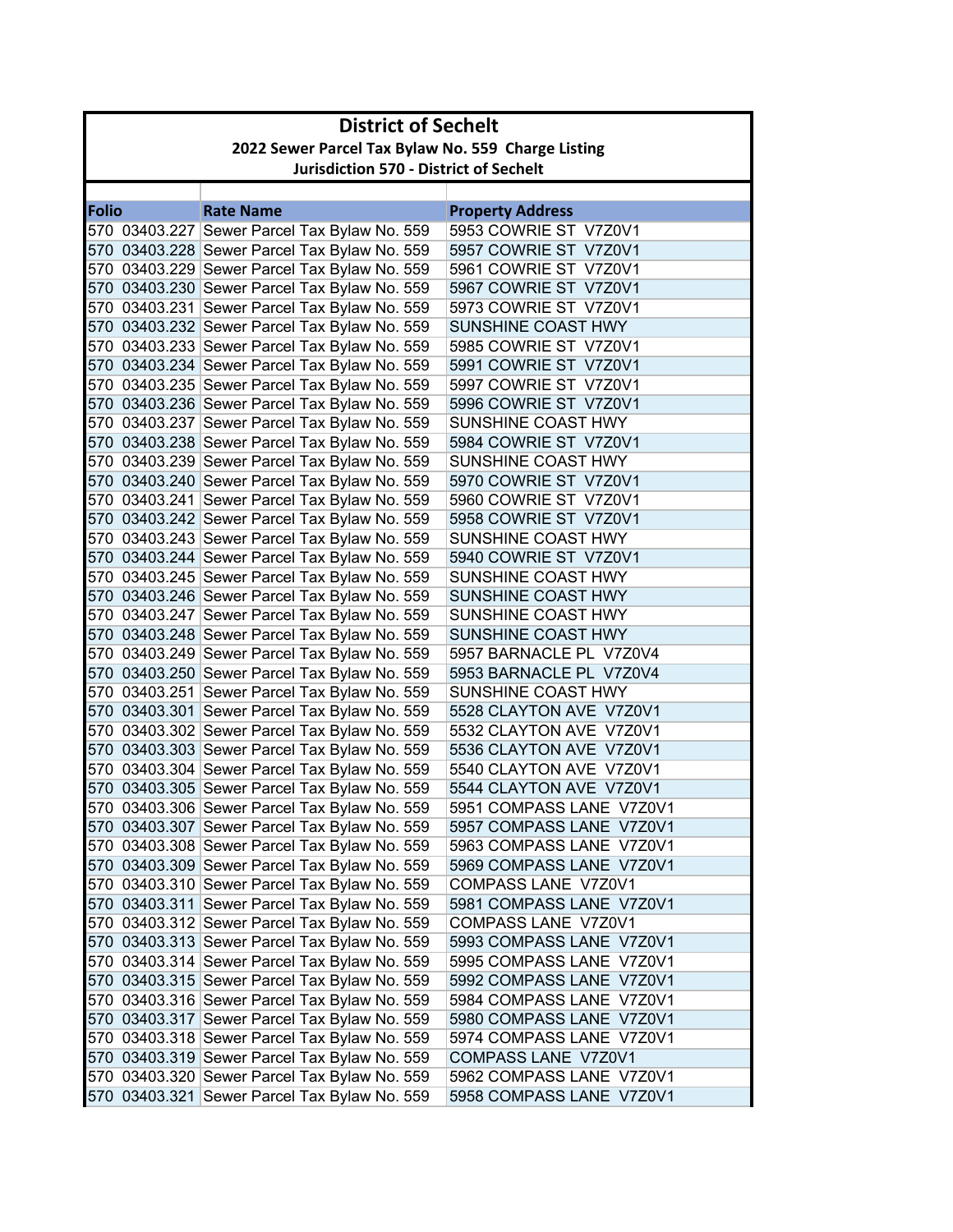|              | <b>District of Sechelt</b>                         |                                               |                                |  |
|--------------|----------------------------------------------------|-----------------------------------------------|--------------------------------|--|
|              | 2022 Sewer Parcel Tax Bylaw No. 559 Charge Listing |                                               |                                |  |
|              |                                                    | <b>Jurisdiction 570 - District of Sechelt</b> |                                |  |
|              |                                                    |                                               |                                |  |
| <b>Folio</b> |                                                    | <b>Rate Name</b>                              | <b>Property Address</b>        |  |
|              |                                                    | 570 03403.322 Sewer Parcel Tax Bylaw No. 559  | 5950 COMPASS LANE V7Z0V1       |  |
|              |                                                    | 570 03403.400 Sewer Parcel Tax Bylaw No. 559  |                                |  |
|              |                                                    | 570 03404.000 Sewer Parcel Tax Bylaw No. 559  | 5937 SUNSHINE COAST HWY V0N3A0 |  |
|              |                                                    | 570 03405.000 Sewer Parcel Tax Bylaw No. 559  | 5943 SUNSHINE COAST HWY        |  |
|              |                                                    | 570 03405.100 Sewer Parcel Tax Bylaw No. 559  | 5951 SUNSHINE COAST HWY        |  |
|              |                                                    | 570 03405.200 Sewer Parcel Tax Bylaw No. 559  | 5957 SUNSHINE COAST HWY        |  |
|              |                                                    | 570 03405.210 Sewer Parcel Tax Bylaw No. 559  | 5963 SUNSHINE COAST HWY        |  |
|              |                                                    | 570 03985.000 Sewer Parcel Tax Bylaw No. 559  | 5981A SECHELT INLET RD V7Z0G1  |  |
|              |                                                    | 570 03986.000 Sewer Parcel Tax Bylaw No. 559  | 5977A SECHELT INLET RD V7Z0G1  |  |
|              |                                                    | 570 03990.010 Sewer Parcel Tax Bylaw No. 559  | 5916 SECHELT INLET RD V7Z0G1   |  |
|              |                                                    | 570 03992.150 Sewer Parcel Tax Bylaw No. 559  | 5500 SECHELT INLET CRES V7Z0G1 |  |
|              |                                                    | 570 03993.030 Sewer Parcel Tax Bylaw No. 559  | 6416 SEGADOR RD V7Z0L1         |  |
|              |                                                    | 570 03993.040 Sewer Parcel Tax Bylaw No. 559  |                                |  |
|              |                                                    | 570 03993.050 Sewer Parcel Tax Bylaw No. 559  |                                |  |
|              |                                                    | 570 03993.065 Sewer Parcel Tax Bylaw No. 559  |                                |  |
|              |                                                    | 570 03993.070 Sewer Parcel Tax Bylaw No. 559  | 6335 CROWSTON RD V7Z0L1        |  |
|              |                                                    | 570 03993.080 Sewer Parcel Tax Bylaw No. 559  |                                |  |
|              |                                                    | 570 03993.110 Sewer Parcel Tax Bylaw No. 559  |                                |  |
|              |                                                    | 570 03993.120 Sewer Parcel Tax Bylaw No. 559  | 6315 CROWSTON RD V7Z0L1        |  |
|              |                                                    | 570 03993.130 Sewer Parcel Tax Bylaw No. 559  | 6358 HERITAGE RD               |  |
|              |                                                    | 570 03993.150 Sewer Parcel Tax Bylaw No. 559  | 6316 CROWSTON RD V7Z0L1        |  |
|              |                                                    | 570 03993.160 Sewer Parcel Tax Bylaw No. 559  | 6336 CROWSTON RD V7Z0L1        |  |
|              |                                                    | 570 03993.170 Sewer Parcel Tax Bylaw No. 559  | 6370 CROWSTON RD V7Z0L1        |  |
|              |                                                    | 570 03993.180 Sewer Parcel Tax Bylaw No. 559  |                                |  |
|              |                                                    | 570 03993.190 Sewer Parcel Tax Bylaw No. 559  | 6400 CROWSTON RD V7Z0L1        |  |
|              |                                                    | 570 03993.270 Sewer Parcel Tax Bylaw No. 559  | 6399 SANDPIPER RD V7Z0L1       |  |
|              |                                                    | 570 03993.290 Sewer Parcel Tax Bylaw No. 559  | 6363 SANDPIPER RD V7Z0L1       |  |
|              |                                                    | 570 03993.300 Sewer Parcel Tax Bylaw No. 559  | 6333 SANDPIPER RD V7Z0L1       |  |
|              |                                                    | 570 03993.310 Sewer Parcel Tax Bylaw No. 559  | <b>SANDPIPER RD</b>            |  |
|              |                                                    | 570 03993.320 Sewer Parcel Tax Bylaw No. 559  | 6280 HERITAGE RD V7Z0L1        |  |
|              |                                                    | 570 03993.330 Sewer Parcel Tax Bylaw No. 559  | 6198 HERITAGE RD V7Z0L1        |  |
|              |                                                    | 570 03993.340 Sewer Parcel Tax Bylaw No. 559  | 6312 SANDPIPER RD V7Z0L1       |  |
|              |                                                    | 570 03993.350 Sewer Parcel Tax Bylaw No. 559  |                                |  |
|              |                                                    | 570 03993.360 Sewer Parcel Tax Bylaw No. 559  | 6352 SANDPIPER RD V7Z0L1       |  |
|              |                                                    | 570 03993.370 Sewer Parcel Tax Bylaw No. 559  |                                |  |
|              |                                                    | 570 03993.381 Sewer Parcel Tax Bylaw No. 559  | 6417 PIPER PL V7Z0L1           |  |
|              |                                                    | 570 03993.382 Sewer Parcel Tax Bylaw No. 559  |                                |  |
|              |                                                    | 570 03993.383 Sewer Parcel Tax Bylaw No. 559  | 6225 HIGHMOOR RD V7Z0L1        |  |
|              |                                                    | 570 03993.384 Sewer Parcel Tax Bylaw No. 559  | 6233 HIGHMOOR RD V7Z0L1        |  |
|              |                                                    | 570 03993.385 Sewer Parcel Tax Bylaw No. 559  | 6410 SANDPIPER RD V7Z0L1       |  |
|              |                                                    | 570 03993.386 Sewer Parcel Tax Bylaw No. 559  | 6404 SANDPIPER RD V7Z0L1       |  |
|              |                                                    | 570 03993.387 Sewer Parcel Tax Bylaw No. 559  | 6398 SANDPIPER RD V7Z0L1       |  |
|              |                                                    | 570 03993.388 Sewer Parcel Tax Bylaw No. 559  | 6399 PIPER PL V7Z0L1           |  |
|              |                                                    | 570 03993.389 Sewer Parcel Tax Bylaw No. 559  | 6391 PIPER PL V7Z0L1           |  |
|              |                                                    | 570 03993.390 Sewer Parcel Tax Bylaw No. 559  | 6387 PIPER PL V7Z0L1           |  |
|              |                                                    | 570 03993.391 Sewer Parcel Tax Bylaw No. 559  | 6388 PIPER PL V7Z0L1           |  |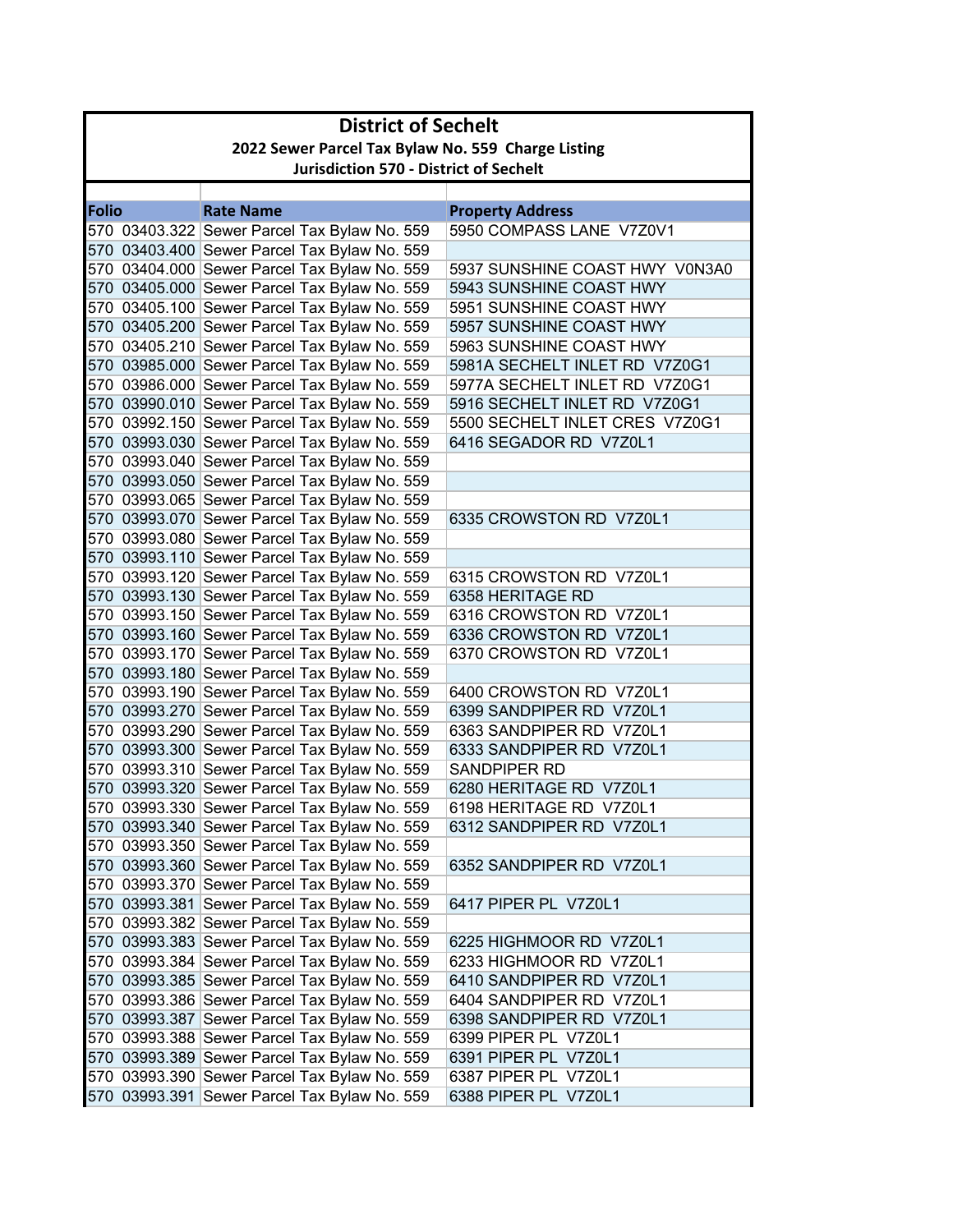|              | <b>District of Sechelt</b>                         |                                              |                          |  |
|--------------|----------------------------------------------------|----------------------------------------------|--------------------------|--|
|              | 2022 Sewer Parcel Tax Bylaw No. 559 Charge Listing |                                              |                          |  |
|              | <b>Jurisdiction 570 - District of Sechelt</b>      |                                              |                          |  |
|              |                                                    |                                              |                          |  |
| <b>Folio</b> |                                                    | <b>Rate Name</b>                             | <b>Property Address</b>  |  |
|              |                                                    | 570 03993.392 Sewer Parcel Tax Bylaw No. 559 | 6392 PIPER PL V7Z0L1     |  |
|              |                                                    | 570 03993.393 Sewer Parcel Tax Bylaw No. 559 | 6396 PIPER PL V7Z0L1     |  |
|              |                                                    | 570 03993.394 Sewer Parcel Tax Bylaw No. 559 | 6400 PIPER PL V7Z0L1     |  |
|              |                                                    | 570 03993.395 Sewer Parcel Tax Bylaw No. 559 | 6404 PIPER PL V7Z0L1     |  |
|              |                                                    | 570 03993.396 Sewer Parcel Tax Bylaw No. 559 | 6408 PIPER PL V7Z0L1     |  |
|              |                                                    | 570 03993.397 Sewer Parcel Tax Bylaw No. 559 | 6201 HIGHMOOR RD V7Z0L1  |  |
|              |                                                    | 570 03993.398 Sewer Parcel Tax Bylaw No. 559 | 6193 HIGHMOOR RD V7Z0L1  |  |
|              |                                                    | 570 03993.431 Sewer Parcel Tax Bylaw No. 559 | 6187 HIGHMOOR RD V7Z0L1  |  |
|              |                                                    | 570 03993.432 Sewer Parcel Tax Bylaw No. 559 | 6181 HIGHMOOR RD V7Z0L1  |  |
|              |                                                    | 570 03993.433 Sewer Parcel Tax Bylaw No. 559 | 6177 HIGHMOOR RD V7Z0L1  |  |
|              |                                                    | 570 03993.434 Sewer Parcel Tax Bylaw No. 559 | 6167 HIGHMOOR PL V7Z0L1  |  |
|              |                                                    | 570 03993.435 Sewer Parcel Tax Bylaw No. 559 | <b>HIGHMOOR PL</b>       |  |
|              |                                                    | 570 03993.436 Sewer Parcel Tax Bylaw No. 559 | 6161 HIGHMOOR PL V7Z0L1  |  |
|              |                                                    | 570 03993.437 Sewer Parcel Tax Bylaw No. 559 | 6159 HIGHMOOR PL V7Z0L1  |  |
|              |                                                    | 570 03993.438 Sewer Parcel Tax Bylaw No. 559 | 6157 HIGHMOOR PL V7Z0L1  |  |
|              |                                                    | 570 03993.439 Sewer Parcel Tax Bylaw No. 559 | 6155 HIGHMOOR PL V7Z0L1  |  |
|              |                                                    | 570 03993.440 Sewer Parcel Tax Bylaw No. 559 | 6153 HIGHMOOR PL V7Z0L1  |  |
|              |                                                    | 570 03993.441 Sewer Parcel Tax Bylaw No. 559 | 6151 HIGHMOOR PL V7Z0L1  |  |
|              |                                                    | 570 03993.442 Sewer Parcel Tax Bylaw No. 559 | 6145 HIGHMOOR PL V7Z0L1  |  |
|              |                                                    | 570 03993.443 Sewer Parcel Tax Bylaw No. 559 | 6148 HIGHMOOR PL V7Z0L1  |  |
|              |                                                    | 570 03993.444 Sewer Parcel Tax Bylaw No. 559 | 6152 HIGHMOOR PL V7Z0L1  |  |
|              |                                                    | 570 03993.445 Sewer Parcel Tax Bylaw No. 559 | <b>HIGHMOOR PL</b>       |  |
|              |                                                    | 570 03993.446 Sewer Parcel Tax Bylaw No. 559 | 6164 HIGHMOOR PL V7Z0L1  |  |
|              |                                                    | 570 03993.447 Sewer Parcel Tax Bylaw No. 559 | 6156 HIGHMOOR PL V7Z0L1  |  |
|              |                                                    | 570 03993.460 Sewer Parcel Tax Bylaw No. 559 | 6333 RIMROCK RD V7Z0L1   |  |
|              |                                                    | 570 03993.470 Sewer Parcel Tax Bylaw No. 559 | 6315 RIMROCK RD V7Z0L1   |  |
|              |                                                    | 570 03993.480 Sewer Parcel Tax Bylaw No. 559 | 6180 HERITAGE RD V7Z0L1  |  |
|              |                                                    | 570 03993.490 Sewer Parcel Tax Bylaw No. 559 | 6090 HERITAGE RD V7Z0L1  |  |
|              |                                                    | 570 03993.500 Sewer Parcel Tax Bylaw No. 559 | 6318 RIMROCK RD V7Z0L1   |  |
|              |                                                    | 570 03993.510 Sewer Parcel Tax Bylaw No. 559 |                          |  |
|              |                                                    | 570 03994.000 Sewer Parcel Tax Bylaw No. 559 | 6391 SANDPIPER RD V7Z0L1 |  |
|              |                                                    | 570 03994.005 Sewer Parcel Tax Bylaw No. 559 | 6244 SEGADOR RD V7Z0L1   |  |
|              |                                                    | 570 04065.001 Sewer Parcel Tax Bylaw No. 559 | 6439 GALE AVE N V7Z0L1   |  |
|              |                                                    | 570 04065.005 Sewer Parcel Tax Bylaw No. 559 | 6506 GALE AVE N V7Z0L1   |  |
|              |                                                    | 570 04065.012 Sewer Parcel Tax Bylaw No. 559 | 6299 FAIRWAY AVE V7Z0P8  |  |
|              |                                                    | 570 04065.014 Sewer Parcel Tax Bylaw No. 559 | 6287 FAIRWAY AVE V7Z0L6  |  |
|              |                                                    | 570 04065.016 Sewer Parcel Tax Bylaw No. 559 | 6275 FAIRWAY AVE V7Z0P8  |  |
|              |                                                    | 570 04065.024 Sewer Parcel Tax Bylaw No. 559 | 6272 GALE AVE N V7Z0P8   |  |
|              |                                                    | 570 04065.025 Sewer Parcel Tax Bylaw No. 559 | 6274 FAIRWAY AVE V7Z0P8  |  |
|              |                                                    | 570 04065.026 Sewer Parcel Tax Bylaw No. 559 | 6278 GALE AVE N V7Z0P8   |  |
|              |                                                    | 570 04065.027 Sewer Parcel Tax Bylaw No. 559 | 6273 GALE AVE N V7Z0P8   |  |
|              |                                                    | 570 04065.028 Sewer Parcel Tax Bylaw No. 559 | 6284 GALE AVE N V7Z0P8   |  |
|              |                                                    | 570 04065.030 Sewer Parcel Tax Bylaw No. 559 | 6290 GALE AVE N V7Z0P8   |  |
|              |                                                    | 570 04065.032 Sewer Parcel Tax Bylaw No. 559 | 6296 GALE AVE N V7Z0P8   |  |
|              |                                                    | 570 04065.034 Sewer Parcel Tax Bylaw No. 559 | 6300 GALE AVE N V7Z0P8   |  |
|              |                                                    | 570 04065.036 Sewer Parcel Tax Bylaw No. 559 | 6310 GALE AVE N V7Z0P8   |  |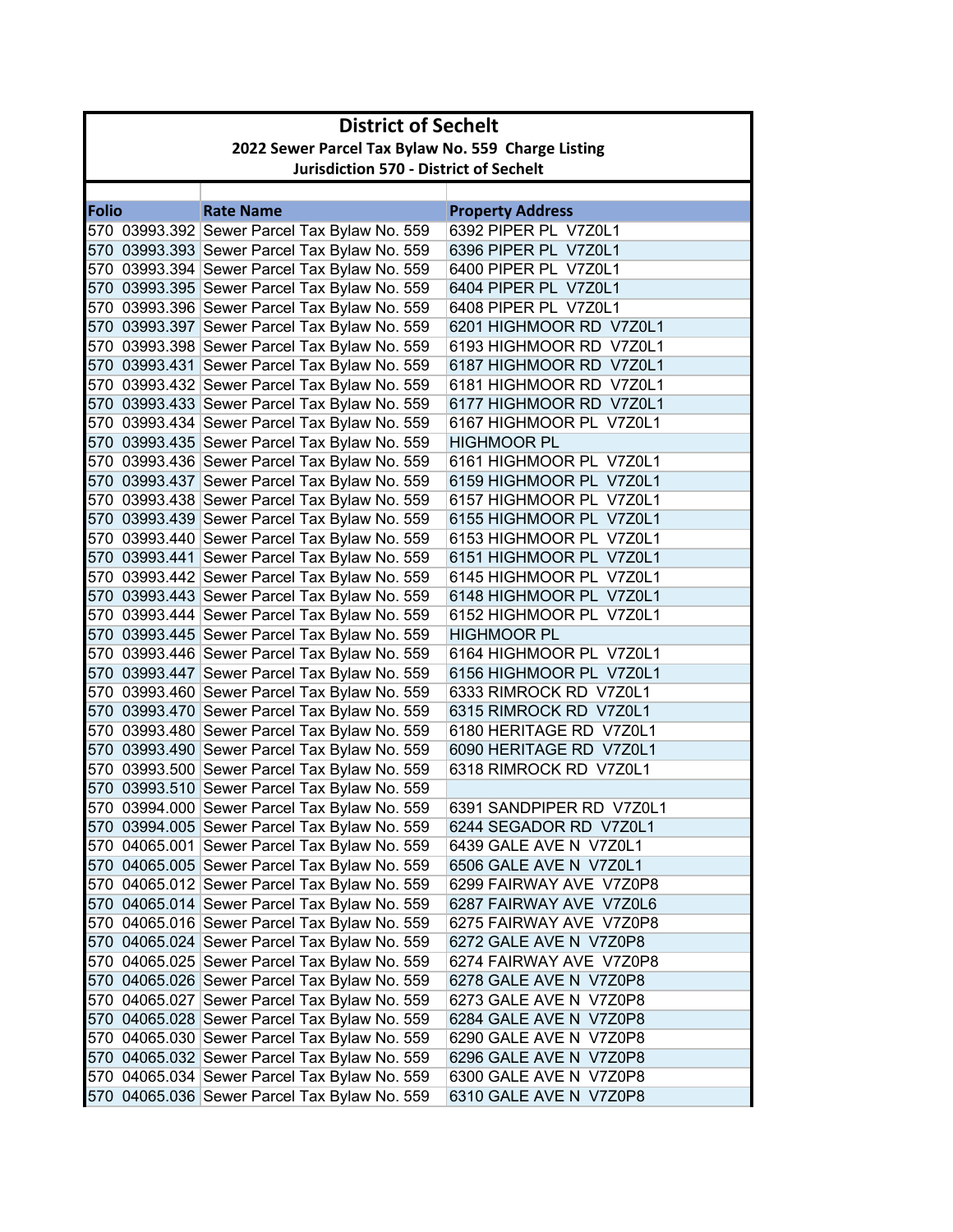|              | <b>District of Sechelt</b>                         |                                                                                              |                                                  |  |
|--------------|----------------------------------------------------|----------------------------------------------------------------------------------------------|--------------------------------------------------|--|
|              | 2022 Sewer Parcel Tax Bylaw No. 559 Charge Listing |                                                                                              |                                                  |  |
|              | <b>Jurisdiction 570 - District of Sechelt</b>      |                                                                                              |                                                  |  |
|              |                                                    |                                                                                              |                                                  |  |
| <b>Folio</b> |                                                    | <b>Rate Name</b>                                                                             | <b>Property Address</b>                          |  |
|              |                                                    | 570 04065.040 Sewer Parcel Tax Bylaw No. 559                                                 | 6318 GALE AVE N V7Z0P8                           |  |
|              |                                                    | 570 04065.042 Sewer Parcel Tax Bylaw No. 559                                                 |                                                  |  |
|              |                                                    | 570 04065.044 Sewer Parcel Tax Bylaw No. 559                                                 | 6332 GALE AVE N V7Z0P8                           |  |
|              |                                                    | 570 04065.046 Sewer Parcel Tax Bylaw No. 559                                                 |                                                  |  |
|              |                                                    | 570 04065.048 Sewer Parcel Tax Bylaw No. 559                                                 |                                                  |  |
|              |                                                    | 570 04065.050 Sewer Parcel Tax Bylaw No. 559                                                 | 6298 FAIRWAY AVE V7Z0P8                          |  |
|              |                                                    | 570 04065.051 Sewer Parcel Tax Bylaw No. 559                                                 | 6290 FAIRWAY AVE V7Z0P8                          |  |
|              |                                                    | 570 04065.052 Sewer Parcel Tax Bylaw No. 559                                                 | 6346 GALE AVE N V7Z0P7                           |  |
|              |                                                    | 570 04065.053 Sewer Parcel Tax Bylaw No. 559                                                 | 6352 GALE AVE N V7Z0P7                           |  |
|              |                                                    | 570 04065.054 Sewer Parcel Tax Bylaw No. 559                                                 | 6374 GALE AVE N V7Z0P7                           |  |
|              |                                                    | 570 04065.055 Sewer Parcel Tax Bylaw No. 559                                                 | 6384 GALE AVE N V7Z0P7                           |  |
|              |                                                    | 570 04065.056 Sewer Parcel Tax Bylaw No. 559                                                 | 6390 GALE AVE N V7Z0P7                           |  |
|              |                                                    | 570 04065.057 Sewer Parcel Tax Bylaw No. 559                                                 | 6394 GALE AVE N V7Z0P7                           |  |
|              |                                                    | 570 04065.058 Sewer Parcel Tax Bylaw No. 559                                                 | 6398 GALE AVE N V7Z0L1                           |  |
|              |                                                    | 570 04065.059 Sewer Parcel Tax Bylaw No. 559                                                 | 6406 GALE AVE N V7Z0L1                           |  |
|              |                                                    | 570 04065.060 Sewer Parcel Tax Bylaw No. 559                                                 | 6420 GALE AVE N V7Z0L1                           |  |
|              |                                                    | 570 04065.061 Sewer Parcel Tax Bylaw No. 559                                                 | 6430 GALE AVE N V7Z0L1<br>6440 GALE AVE N V7Z0L1 |  |
|              |                                                    | 570 04065.062 Sewer Parcel Tax Bylaw No. 559                                                 |                                                  |  |
|              |                                                    | 570 04065.063 Sewer Parcel Tax Bylaw No. 559                                                 | 6347 GALE AVE N V7Z0P7                           |  |
|              |                                                    | 570 04065.064 Sewer Parcel Tax Bylaw No. 559                                                 |                                                  |  |
|              |                                                    | 570 04065.065 Sewer Parcel Tax Bylaw No. 559<br>570 04065.066 Sewer Parcel Tax Bylaw No. 559 | 6361 GALE AVE N V7Z0P7<br>6367 GALE AVE N V7Z0P7 |  |
|              |                                                    | 570 04065.067 Sewer Parcel Tax Bylaw No. 559                                                 | 6373 GALE AVE N V7Z0P7                           |  |
|              |                                                    | 570 04065.068 Sewer Parcel Tax Bylaw No. 559                                                 | 6383 GALE AVE N V7Z0P7                           |  |
|              |                                                    | 570 04065.069 Sewer Parcel Tax Bylaw No. 559                                                 | 6397 GALE AVE N V0N3A5                           |  |
|              |                                                    | 570 04065.071 Sewer Parcel Tax Bylaw No. 559                                                 | 6398 RIMROCK RD V7Z0L1                           |  |
|              |                                                    | 570 04065.072 Sewer Parcel Tax Bylaw No. 559                                                 | 6410 RIMROCK RD V7Z0L1                           |  |
|              |                                                    | 570 04065.073 Sewer Parcel Tax Bylaw No. 559                                                 | 6377 GALE AVE N V7Z0P7                           |  |
|              |                                                    | 570 04065.074 Sewer Parcel Tax Bylaw No. 559                                                 | 6510 GALE AVE N V7Z0L1                           |  |
|              |                                                    | 570 04065.075 Sewer Parcel Tax Bylaw No. 559                                                 | 6528 GALE AVE N V7Z0L1                           |  |
|              |                                                    | 570 04065.077 Sewer Parcel Tax Bylaw No. 559                                                 | 6480 SHORELINE PL V7Z0L1                         |  |
|              |                                                    | 570 04065.078 Sewer Parcel Tax Bylaw No. 559                                                 | 6538 GALE AVE N V7Z0L1                           |  |
|              |                                                    | 570 04065.079 Sewer Parcel Tax Bylaw No. 559                                                 | 6464 SHORELINE PL V7Z0L1                         |  |
|              |                                                    | 570 04065.081 Sewer Parcel Tax Bylaw No. 559                                                 | 6534 GALE AVE N V7Z0L1                           |  |
|              |                                                    | 570 04065.082 Sewer Parcel Tax Bylaw No. 559                                                 | 6532 GALE AVE N V7Z0L1                           |  |
|              |                                                    | 570 04065.085 Sewer Parcel Tax Bylaw No. 559                                                 | 6382 RIMROCK RD V7Z0L1                           |  |
|              |                                                    | 570 04065.090 Sewer Parcel Tax Bylaw No. 559                                                 | 6399 GALE AVE N V7Z0P7                           |  |
|              |                                                    | 570 04065.100 Sewer Parcel Tax Bylaw No. 559                                                 | 6443 GALE AVE N V7Z0L1                           |  |
|              |                                                    | 570 04065.105 Sewer Parcel Tax Bylaw No. 559                                                 | 6307 FAIRWAY AVE V7Z0P8                          |  |
|              |                                                    | 570 04065.110 Sewer Parcel Tax Bylaw No. 559                                                 | 6303 FAIRWAY AVE V7Z0P8                          |  |
|              |                                                    | 570 04065.115 Sewer Parcel Tax Bylaw No. 559                                                 | 6280 FAIRWAY AVE V7Z0P8                          |  |
|              |                                                    | 570 04065.120 Sewer Parcel Tax Bylaw No. 559                                                 | 6289 GALE AVE N V7Z0P8                           |  |
|              |                                                    | 570 04065.125 Sewer Parcel Tax Bylaw No. 559                                                 | 6285 GALE AVE N V7Z0P8                           |  |
|              |                                                    | 570 04065.163 Sewer Parcel Tax Bylaw No. 559                                                 | 6537 GALE AVE N V7Z0L1                           |  |
|              |                                                    | 570 04065.164 Sewer Parcel Tax Bylaw No. 559                                                 | 6543 GALE AVE N V7Z0L1                           |  |
|              |                                                    | 570 04065.166 Sewer Parcel Tax Bylaw No. 559                                                 | 6232 HIGHMOOR RD V7Z0L1                          |  |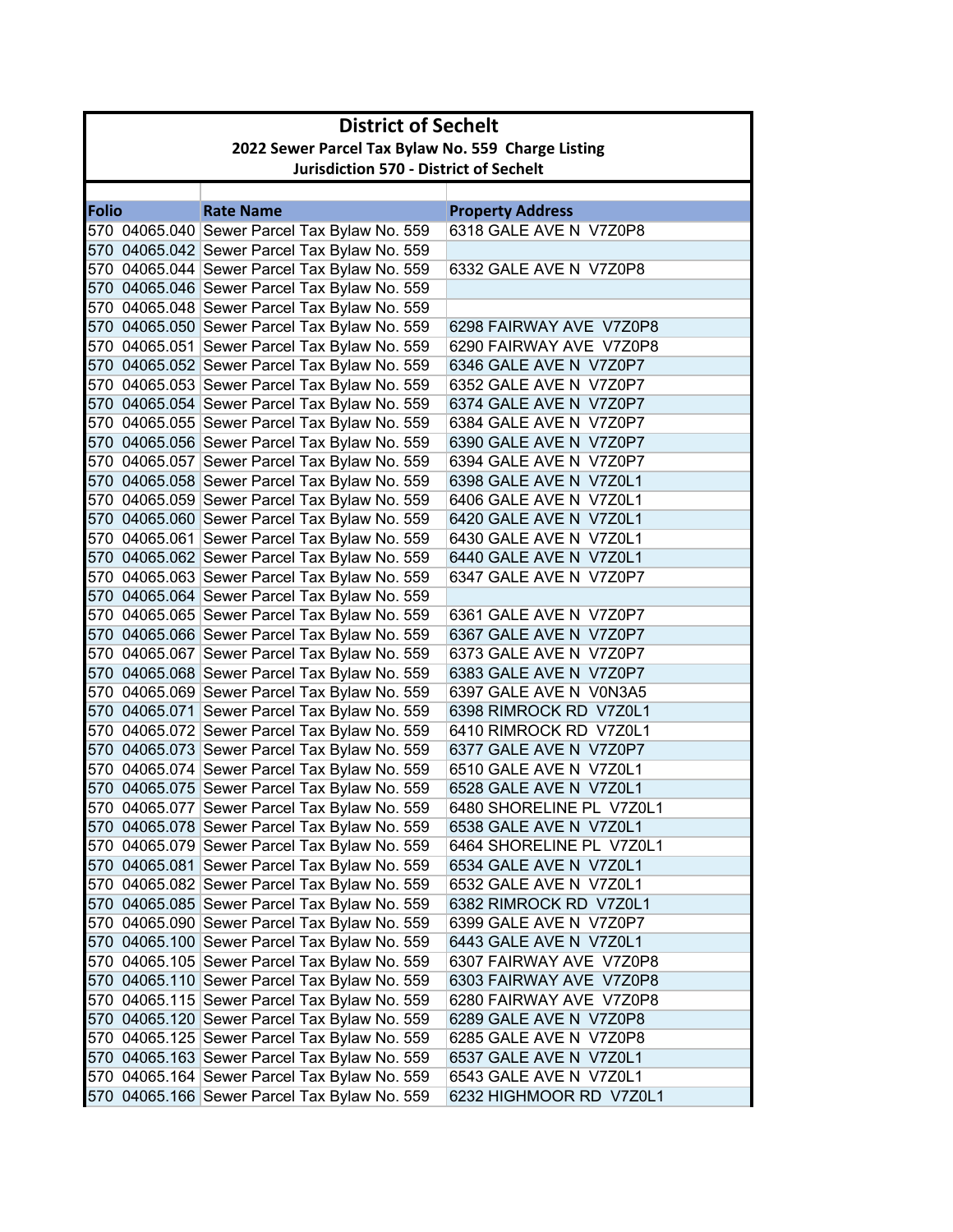| 2022 Sewer Parcel Tax Bylaw No. 559 Charge Listing                       |  |  |  |
|--------------------------------------------------------------------------|--|--|--|
| <b>Jurisdiction 570 - District of Sechelt</b>                            |  |  |  |
|                                                                          |  |  |  |
| <b>Folio</b><br><b>Rate Name</b><br><b>Property Address</b>              |  |  |  |
| 6226 HIGHMOOR RD V7Z0L1<br>570 04065.167 Sewer Parcel Tax Bylaw No. 559  |  |  |  |
| 570 04065.168 Sewer Parcel Tax Bylaw No. 559<br>6218 HIGHMOOR RD V7Z0L1  |  |  |  |
| 570 04065.169 Sewer Parcel Tax Bylaw No. 559<br>6210 HIGHMOOR RD V7Z0L1  |  |  |  |
| 570 04065.170 Sewer Parcel Tax Bylaw No. 559<br>6204 HIGHMOOR RD V7Z0L1  |  |  |  |
| 570 04065.171 Sewer Parcel Tax Bylaw No. 559<br>6192 HIGHMOOR RD V7Z0L1  |  |  |  |
| 570 04065.172 Sewer Parcel Tax Bylaw No. 559<br>6184 HIGHMOOR RD V7Z0L1  |  |  |  |
| 570 04065.173 Sewer Parcel Tax Bylaw No. 559<br>6180 HIGHMOOR RD V7Z0L1  |  |  |  |
| 570 04065.200 Sewer Parcel Tax Bylaw No. 559<br>6447 GALE AVE N V7Z0L1   |  |  |  |
| 570 04065.201 Sewer Parcel Tax Bylaw No. 559<br>6477 SHORELINE PL V7Z0L1 |  |  |  |
| 570 04065.202 Sewer Parcel Tax Bylaw No. 559<br>6560 GALE AVE N V7Z0L1   |  |  |  |
| 570 04065.203 Sewer Parcel Tax Bylaw No. 559<br>6564 GALE AVE N V7Z0L1   |  |  |  |
| 570 04065.204 Sewer Parcel Tax Bylaw No. 559                             |  |  |  |
| 570 04065.205 Sewer Parcel Tax Bylaw No. 559                             |  |  |  |
| 570 04065.206 Sewer Parcel Tax Bylaw No. 559                             |  |  |  |
| 570 04065.207 Sewer Parcel Tax Bylaw No. 559<br>GALE AVE N V0N3A5        |  |  |  |
| 570 04065.208 Sewer Parcel Tax Bylaw No. 559<br>6602 GALE AVE N V7Z0L1   |  |  |  |
| 570 04065.209 Sewer Parcel Tax Bylaw No. 559                             |  |  |  |
| 570 04065.210 Sewer Parcel Tax Bylaw No. 559<br>6610 GALE AVE N V7Z0L1   |  |  |  |
| 570 04065.211 Sewer Parcel Tax Bylaw No. 559<br>GALE AVE N V0N3A5        |  |  |  |
| 570 04065.212 Sewer Parcel Tax Bylaw No. 559<br>6620 GALE AVE N V7Z0L1   |  |  |  |
| 570 04065.213 Sewer Parcel Tax Bylaw No. 559<br>6624 GALE AVE N V7Z0L1   |  |  |  |
| 570 04065.214 Sewer Parcel Tax Bylaw No. 559<br>6556 GALE AVE N V7Z0L1   |  |  |  |
| 570 04065.215 Sewer Parcel Tax Bylaw No. 559<br>6550 GALE AVE N V7Z0L1   |  |  |  |
| 570 04065.216 Sewer Parcel Tax Bylaw No. 559<br>6549 GALE AVE N V7Z0L1   |  |  |  |
| 570 04065.217 Sewer Parcel Tax Bylaw No. 559<br>6553 GALE AVE N          |  |  |  |
| 570 04065.218 Sewer Parcel Tax Bylaw No. 559<br>6559 GALE AVE N V7Z0L1   |  |  |  |
| 570 04065.219 Sewer Parcel Tax Bylaw No. 559<br>6563 GALE AVE N V7Z0L1   |  |  |  |
| 570 04065.220 Sewer Parcel Tax Bylaw No. 559                             |  |  |  |
| 570 04065.221 Sewer Parcel Tax Bylaw No. 559<br>6575 GALE AVE N V7Z0L1   |  |  |  |
| 570 04065.222 Sewer Parcel Tax Bylaw No. 559                             |  |  |  |
| 570 04065.223 Sewer Parcel Tax Bylaw No. 559<br>6587 GALE AVE N V7Z0L1   |  |  |  |
| 570 04065.224 Sewer Parcel Tax Bylaw No. 559<br>6595 GALE AVE N V7Z0L1   |  |  |  |
| 570 04065.225 Sewer Parcel Tax Bylaw No. 559<br>6605 GALE AVE N V7Z0L1   |  |  |  |
| 570 04065.226 Sewer Parcel Tax Bylaw No. 559<br>6609 GALE AVE N V7Z0L1   |  |  |  |
| 570 04065.227 Sewer Parcel Tax Bylaw No. 559<br>6613 GALE AVE N V7Z0L1   |  |  |  |
| 570 04065.228 Sewer Parcel Tax Bylaw No. 559<br>6621 GALE AVE N V7Z0L1   |  |  |  |
| 570 04065.229 Sewer Parcel Tax Bylaw No. 559<br>6443 SANDPIPER RD V7Z0L1 |  |  |  |
| 570 04065.230 Sewer Parcel Tax Bylaw No. 559<br>6437 SANDPIPER RD V7Z0L1 |  |  |  |
| 570 04065.231 Sewer Parcel Tax Bylaw No. 559<br>6431 SANDPIPER RD V7Z0L1 |  |  |  |
| 570 04065.232 Sewer Parcel Tax Bylaw No. 559                             |  |  |  |
| 570 04065.390 Sewer Parcel Tax Bylaw No. 559<br>6453 GALE AVE N V7Z0L1   |  |  |  |
| 570 04065.395 Sewer Parcel Tax Bylaw No. 559<br>6176 HIGHMOOR RD V7Z0L1  |  |  |  |
| 570 04065.400 Sewer Parcel Tax Bylaw No. 559<br>6448 GALE AVE N V7Z0L1   |  |  |  |
| 570 04065.500 Sewer Parcel Tax Bylaw No. 559<br>6444 GALE AVE N V7Z0L1   |  |  |  |
| 570 04065.649 Sewer Parcel Tax Bylaw No. 559<br>6464 GALE AVE N V7Z0L1   |  |  |  |
| 570 04065.650 Sewer Parcel Tax Bylaw No. 559<br>6470 GALE AVE N V7Z0L1   |  |  |  |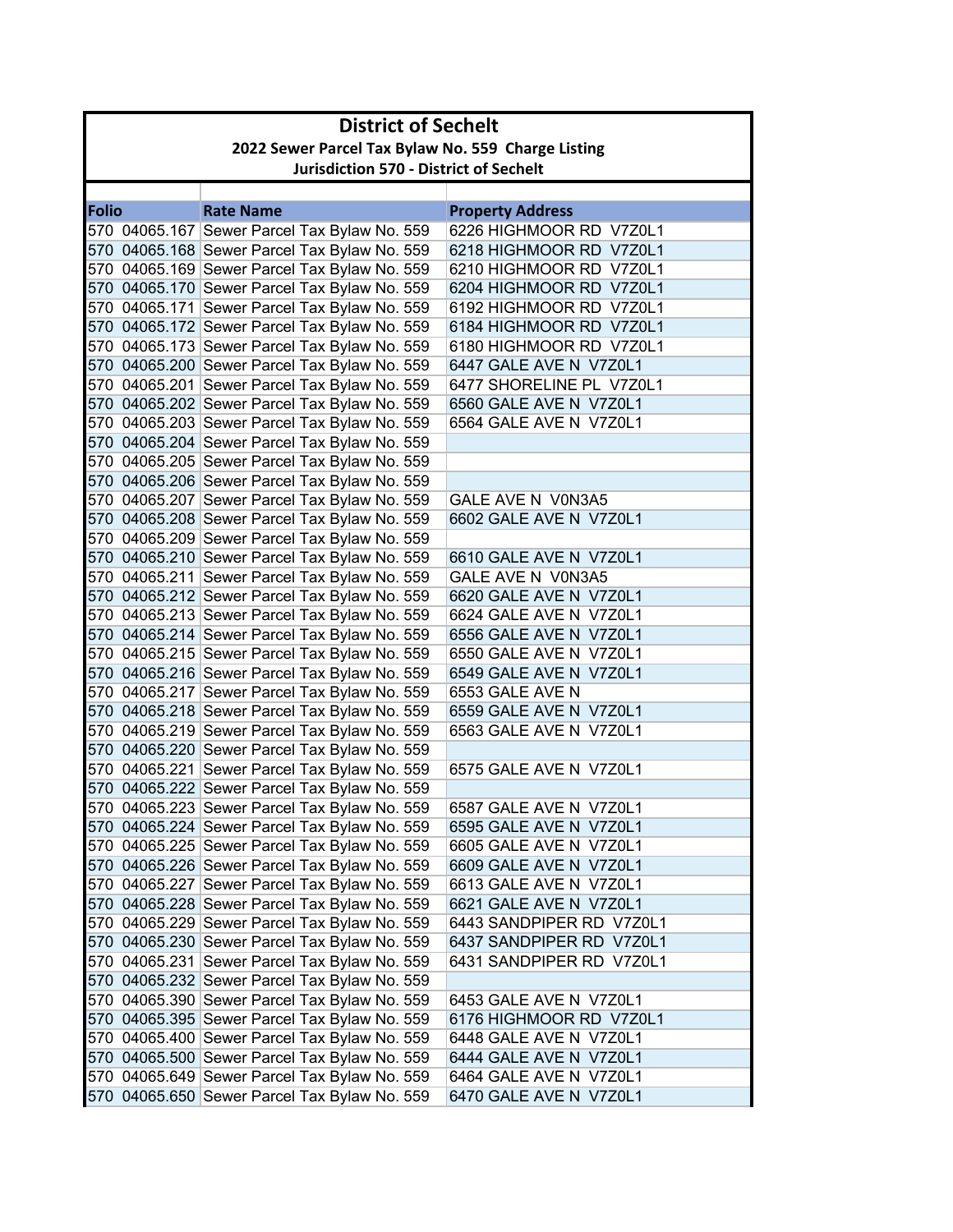|              | <b>District of Sechelt</b>                         |                                                                                              |                                                  |  |
|--------------|----------------------------------------------------|----------------------------------------------------------------------------------------------|--------------------------------------------------|--|
|              | 2022 Sewer Parcel Tax Bylaw No. 559 Charge Listing |                                                                                              |                                                  |  |
|              | <b>Jurisdiction 570 - District of Sechelt</b>      |                                                                                              |                                                  |  |
|              |                                                    |                                                                                              |                                                  |  |
| <b>Folio</b> |                                                    | <b>Rate Name</b>                                                                             | <b>Property Address</b>                          |  |
|              |                                                    | 570 04065.651 Sewer Parcel Tax Bylaw No. 559                                                 | 6476 GALE AVE N V7Z0L1                           |  |
|              |                                                    | 570 04065.652 Sewer Parcel Tax Bylaw No. 559                                                 | 6478 GALE AVE N V7Z0L1                           |  |
|              |                                                    | 570 04065.653 Sewer Parcel Tax Bylaw No. 559                                                 | 6480 GALE AVE N V7Z0L1                           |  |
|              |                                                    | 570 04065.654 Sewer Parcel Tax Bylaw No. 559                                                 | 6484 GALE AVE N V7Z0L1                           |  |
|              |                                                    | 570 04065.655 Sewer Parcel Tax Bylaw No. 559                                                 | 6488 GALE AVE N V7Z0L1                           |  |
|              |                                                    | 570 04065.656 Sewer Parcel Tax Bylaw No. 559                                                 | 6490 GALE AVE N V7Z0L1                           |  |
|              |                                                    | 570 04065.657 Sewer Parcel Tax Bylaw No. 559                                                 | 6467 GALE AVE N V7Z0L1                           |  |
|              |                                                    | 570 04065.658 Sewer Parcel Tax Bylaw No. 559                                                 | 6473 GALE AVE N V7Z0L1                           |  |
|              |                                                    | 570 04065.659 Sewer Parcel Tax Bylaw No. 559                                                 | 6481 GALE AVE N V7Z0L1                           |  |
|              |                                                    | 570 04065.660 Sewer Parcel Tax Bylaw No. 559                                                 | 6485 GALE AVE N V7Z0L1                           |  |
|              |                                                    | 570 04065.661 Sewer Parcel Tax Bylaw No. 559                                                 | 6501 GALE AVE N V7Z0L1                           |  |
|              |                                                    | 570 04065.664 Sewer Parcel Tax Bylaw No. 559                                                 | 6529 GALE AVE N V7Z0L1                           |  |
|              |                                                    | 570 04065.665 Sewer Parcel Tax Bylaw No. 559                                                 | 6517 GALE AVE N V7Z0L1                           |  |
|              |                                                    | 570 04065.666 Sewer Parcel Tax Bylaw No. 559                                                 | 6525 GALE AVE N V7Z0L1<br>6509 GALE AVE N V7Z0L1 |  |
|              |                                                    | 570 04065.667 Sewer Parcel Tax Bylaw No. 559<br>570 04065.700 Sewer Parcel Tax Bylaw No. 559 | FAIRWAY AVE V0N3A5                               |  |
|              |                                                    | 570 04065.705 Sewer Parcel Tax Bylaw No. 559                                                 | 6319 FAIRWAY AVE V7Z0P8                          |  |
|              |                                                    | 570 04065.710 Sewer Parcel Tax Bylaw No. 559                                                 | 6333 GALE AVE N V0N3A5                           |  |
|              |                                                    | 570 04065.800 Sewer Parcel Tax Bylaw No. 559                                                 | 6314 GALE AVE N V7Z0P8                           |  |
|              |                                                    | 570 04065.805 Sewer Parcel Tax Bylaw No. 559                                                 | 6312 GALE AVE N V7Z0P8                           |  |
|              |                                                    | 570 04067.000 Sewer Parcel Tax Bylaw No. 559                                                 | 6282 CROWSTON RD V7Z0L1                          |  |
|              |                                                    | 570 04073.010 Sewer Parcel Tax Bylaw No. 559                                                 | 6375 RIMROCK RD V7Z0L1                           |  |
|              |                                                    | 570 04073.011 Sewer Parcel Tax Bylaw No. 559                                                 | 6162 SEGADOR RD V7Z0L1                           |  |
|              |                                                    | 570 04074.000 Sewer Parcel Tax Bylaw No. 559                                                 | <b>RIMROCK RD</b>                                |  |
|              |                                                    | 570 04079.000 Sewer Parcel Tax Bylaw No. 559                                                 | GALE AVE N V0N3A5                                |  |
|              |                                                    | 570 06274.002 Sewer Parcel Tax Bylaw No. 559                                                 | 6487 SUNSHINE COAST HWY V7Z0M9                   |  |
|              |                                                    | 570 06275.000 Sewer Parcel Tax Bylaw No. 559                                                 | 6483 SUNSHINE COAST HWY V7Z0M9                   |  |
|              |                                                    | 570 06276.000 Sewer Parcel Tax Bylaw No. 559                                                 | 6477 SUNSHINE COAST HWY V7Z0M9                   |  |
|              |                                                    | 570 06277.000 Sewer Parcel Tax Bylaw No. 559                                                 | 6471 SUNSHINE COAST HWY V7Z0M9                   |  |
|              |                                                    | 570 06278.000 Sewer Parcel Tax Bylaw No. 559                                                 | 6465 SUNSHINE COAST HWY V7Z0M9                   |  |
|              |                                                    | 570 06279.000 Sewer Parcel Tax Bylaw No. 559                                                 | 6461 SUNSHINE COAST HWY V7Z0N6                   |  |
|              |                                                    | 570 06280.000 Sewer Parcel Tax Bylaw No. 559                                                 | 6457 SUNSHINE COAST HWY V7Z0N6                   |  |
|              |                                                    | 570 06281.000 Sewer Parcel Tax Bylaw No. 559                                                 | 6451 SUNSHINE COAST HWY V7Z0N6                   |  |
|              |                                                    | 570 06282.000 Sewer Parcel Tax Bylaw No. 559                                                 | 6447 SUNSHINE COAST HWY V7Z0N6                   |  |
|              |                                                    | 570 06283.000 Sewer Parcel Tax Bylaw No. 559                                                 | 6443 SUNSHINE COAST HWY V7Z0N6                   |  |
|              |                                                    | 570 06284.000 Sewer Parcel Tax Bylaw No. 559                                                 | 6437 SUNSHINE COAST HWY V7Z0N6                   |  |
|              |                                                    | 570 06285.000 Sewer Parcel Tax Bylaw No. 559                                                 | SUNSHINE COAST HWY                               |  |
|              |                                                    | 570 06286.000 Sewer Parcel Tax Bylaw No. 559                                                 | 6429 SUNSHINE COAST HWY V7Z0N6                   |  |
|              |                                                    | 570 06287.005 Sewer Parcel Tax Bylaw No. 559                                                 | 6425 SUNSHINE COAST HWY V7Z0N6                   |  |
|              |                                                    | 570 06288.000 Sewer Parcel Tax Bylaw No. 559                                                 | 6417 SUNSHINE COAST HWY V7Z0N6                   |  |
|              |                                                    | 570 06289.000 Sewer Parcel Tax Bylaw No. 559                                                 | 6413 SUNSHINE COAST HWY V7Z0N6                   |  |
|              |                                                    | 570 06290.000 Sewer Parcel Tax Bylaw No. 559                                                 | 6407 SUNSHINE COAST HWY V7Z0N6                   |  |
|              |                                                    | 570 06291.005 Sewer Parcel Tax Bylaw No. 559                                                 | 5397 MCCOURT RD V7Z0N6                           |  |
|              |                                                    | 570 06294.000 Sewer Parcel Tax Bylaw No. 559                                                 | 6424 SUNSHINE COAST HWY V7Z0N6                   |  |
|              |                                                    | 570 06295.000 Sewer Parcel Tax Bylaw No. 559                                                 |                                                  |  |
|              |                                                    | 570 06296.005 Sewer Parcel Tax Bylaw No. 559                                                 | 6440 SUNSHINE COAST HWY V7Z0N6                   |  |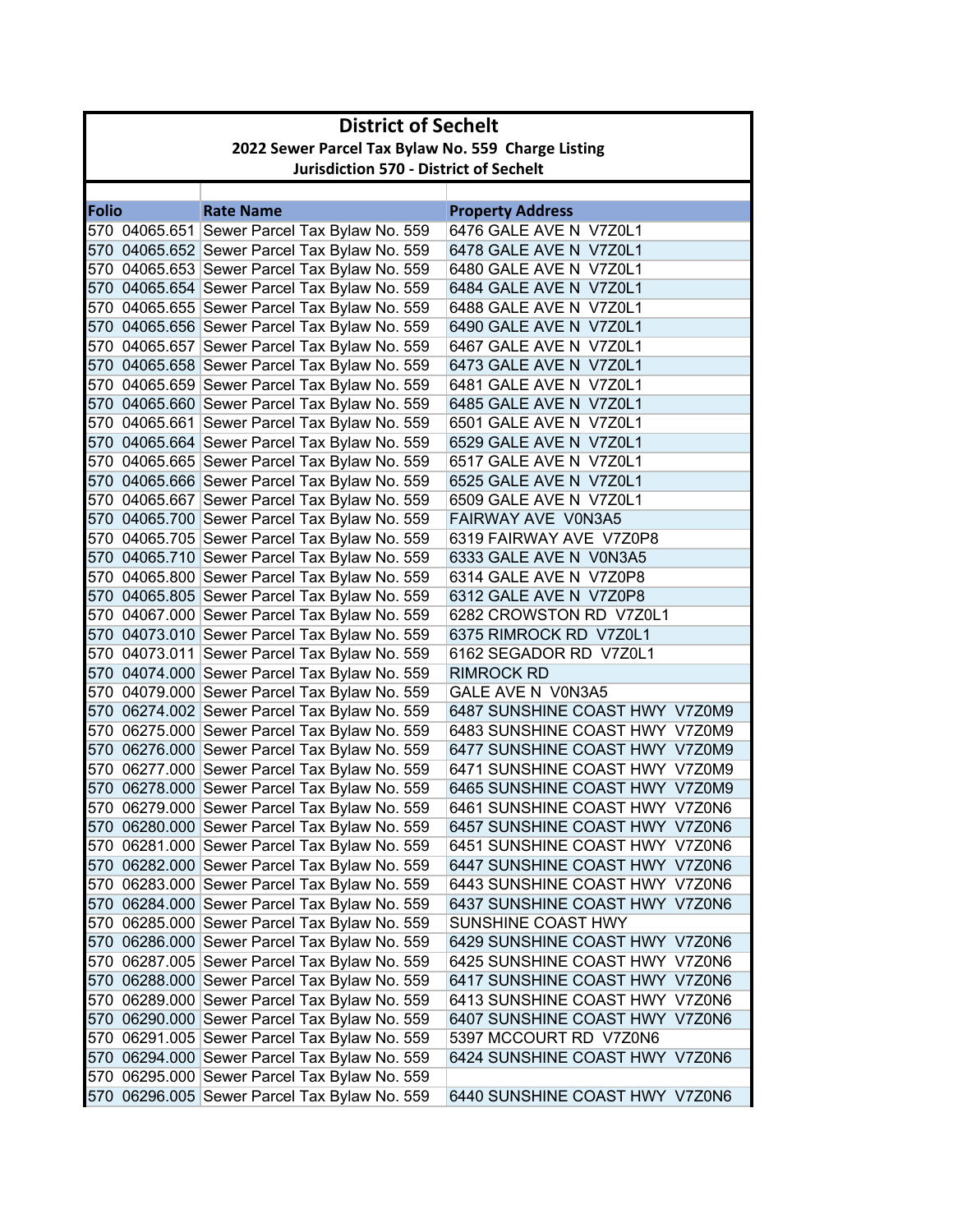| <b>District of Sechelt</b> |                                                    |                                                                                              |                                                                  |  |
|----------------------------|----------------------------------------------------|----------------------------------------------------------------------------------------------|------------------------------------------------------------------|--|
|                            | 2022 Sewer Parcel Tax Bylaw No. 559 Charge Listing |                                                                                              |                                                                  |  |
|                            | <b>Jurisdiction 570 - District of Sechelt</b>      |                                                                                              |                                                                  |  |
|                            |                                                    |                                                                                              |                                                                  |  |
| <b>Folio</b>               |                                                    | <b>Rate Name</b>                                                                             | <b>Property Address</b>                                          |  |
|                            |                                                    | 570 06296.010 Sewer Parcel Tax Bylaw No. 559                                                 | 6437 JASPER RD V7Z0S6                                            |  |
|                            |                                                    | 570 06298.000 Sewer Parcel Tax Bylaw No. 559                                                 | 6446 SUNSHINE COAST HWY V7Z0N6                                   |  |
|                            |                                                    | 570 06299.000 Sewer Parcel Tax Bylaw No. 559                                                 | 6450 SUNSHINE COAST HWY V7Z0N6                                   |  |
|                            |                                                    | 570 06300.000 Sewer Parcel Tax Bylaw No. 559                                                 | 6458 SUNSHINE COAST HWY V7Z0N6                                   |  |
|                            |                                                    | 570 06301.000 Sewer Parcel Tax Bylaw No. 559                                                 | 6462 SUNSHINE COAST HWY V7Z0N6                                   |  |
|                            |                                                    | 570 06302.000 Sewer Parcel Tax Bylaw No. 559                                                 | 6468 SUNSHINE COAST HWY V7Z0M9                                   |  |
|                            |                                                    | 570 06303.000 Sewer Parcel Tax Bylaw No. 559                                                 | 6472 SUNSHINE COAST HWY V7Z0M9                                   |  |
|                            |                                                    | 570 06304.005 Sewer Parcel Tax Bylaw No. 559                                                 | 5438 MASON RD V7Z0S8                                             |  |
|                            |                                                    | 570 06304.010 Sewer Parcel Tax Bylaw No. 559                                                 | 5430B MASON RD V7Z0S8                                            |  |
|                            |                                                    | 570 06305.000 Sewer Parcel Tax Bylaw No. 559                                                 | 5454 MASON RD V7Z0S8                                             |  |
|                            |                                                    | 570 06308.000 Sewer Parcel Tax Bylaw No. 559                                                 | 5462A MASON RD V7Z0S8                                            |  |
|                            |                                                    | 570 06309.000 Sewer Parcel Tax Bylaw No. 559                                                 | 5470 MASON RD V7Z0S8                                             |  |
|                            |                                                    | 570 06311.000 Sewer Parcel Tax Bylaw No. 559                                                 | 5480 MASON RD V7Z0S8                                             |  |
|                            |                                                    | 570 06313.005 Sewer Parcel Tax Bylaw No. 559                                                 | 5494 MASON RD V7Z0S7                                             |  |
|                            |                                                    | 570 06313.010 Sewer Parcel Tax Bylaw No. 559                                                 | 6447 JASPER RD V7Z0S6                                            |  |
|                            |                                                    | 570 06314.000 Sewer Parcel Tax Bylaw No. 559                                                 | 6361 SUNSHINE COAST HWY V7Z0M3                                   |  |
|                            |                                                    | 570 06315.000 Sewer Parcel Tax Bylaw No. 559                                                 | 6357 SUNSHINE COAST HWY V7Z0M3                                   |  |
|                            |                                                    | 570 06316.000 Sewer Parcel Tax Bylaw No. 559                                                 | 6351 SUNSHINE COAST HWY V7Z0M3                                   |  |
|                            |                                                    | 570 06317.000 Sewer Parcel Tax Bylaw No. 559                                                 | 6347 SUNSHINE COAST HWY V7Z0M3                                   |  |
|                            |                                                    | 570 06318.000 Sewer Parcel Tax Bylaw No. 559                                                 | 6341 SUNSHINE COAST HWY V7Z0M3                                   |  |
|                            |                                                    | 570 06319.000 Sewer Parcel Tax Bylaw No. 559                                                 | 6337 SUNSHINE COAST HWY V7Z0M3                                   |  |
|                            |                                                    | 570 06320.000 Sewer Parcel Tax Bylaw No. 559                                                 | 6333 SUNSHINE COAST HWY V7Z0M3                                   |  |
|                            |                                                    | 570 06321.000 Sewer Parcel Tax Bylaw No. 559                                                 | 6329 SUNSHINE COAST HWY V7Z0M3                                   |  |
|                            |                                                    | 570 06322.000 Sewer Parcel Tax Bylaw No. 559                                                 | 6325 SUNSHINE COAST HWY V7Z0M3                                   |  |
|                            |                                                    | 570 06323.000 Sewer Parcel Tax Bylaw No. 559                                                 | 6321 SUNSHINE COAST HWY V7Z0M3                                   |  |
|                            |                                                    | 570 06324.000 Sewer Parcel Tax Bylaw No. 559                                                 | 6315 SUNSHINE COAST HWY V7Z0M3                                   |  |
|                            |                                                    | 570 06325.000 Sewer Parcel Tax Bylaw No. 559                                                 | 6311 SUNSHINE COAST HWY V7Z0M3<br>6305 SUNSHINE COAST HWY V7Z0M3 |  |
|                            |                                                    | 570 06326.000 Sewer Parcel Tax Bylaw No. 559<br>570 06327.000 Sewer Parcel Tax Bylaw No. 559 | 6373 SUNSHINE COAST HWY V7Z0M3                                   |  |
|                            |                                                    | 570 06328.000 Sewer Parcel Tax Bylaw No. 559                                                 | 6367 SUNSHINE COAST HWY V7Z0M3                                   |  |
|                            |                                                    |                                                                                              | 6360A SUNSHINE COAST HWY V7Z0M3                                  |  |
|                            |                                                    | 570 06329.000 Sewer Parcel Tax Bylaw No. 559                                                 | 6376 SUNSHINE COAST HWY V7Z0M3                                   |  |
|                            |                                                    | 570 06330.000 Sewer Parcel Tax Bylaw No. 559                                                 |                                                                  |  |
|                            |                                                    | 570 06331.000 Sewer Parcel Tax Bylaw No. 559                                                 | 6368A SUNSHINE COAST HWY V7Z0M3                                  |  |
|                            |                                                    | 570 06332.000 Sewer Parcel Tax Bylaw No. 559                                                 | SUNSHINE COAST HWY                                               |  |
|                            |                                                    | 570 06333.000 Sewer Parcel Tax Bylaw No. 559                                                 | 6350 SUNSHINE COAST HWY V7Z0M3                                   |  |
|                            |                                                    | 570 06334.000 Sewer Parcel Tax Bylaw No. 559                                                 | 6340 SUNSHINE COAST HWY V7Z0M3                                   |  |
|                            |                                                    | 570 06335.000 Sewer Parcel Tax Bylaw No. 559                                                 | 6332 SUNSHINE COAST HWY V7Z0M3                                   |  |
|                            |                                                    | 570 06336.000 Sewer Parcel Tax Bylaw No. 559                                                 | 5392 MCCOURT RD V7Z0N6                                           |  |
|                            |                                                    | 570 06338.000 Sewer Parcel Tax Bylaw No. 559<br>570 06339.000 Sewer Parcel Tax Bylaw No. 559 | 6322 SUNSHINE COAST HWY V7Z0M3                                   |  |
|                            |                                                    |                                                                                              | 6314 SUNSHINE COAST HWY V7Z0M3                                   |  |
|                            |                                                    | 570 06340.000 Sewer Parcel Tax Bylaw No. 559                                                 | 5369 MILLS RD V7Z0M3                                             |  |
|                            |                                                    | 570 06340.015 Sewer Parcel Tax Bylaw No. 559                                                 | 5424 MCCOURT RD V7Z0N6                                           |  |
|                            |                                                    | 570 06340.029 Sewer Parcel Tax Bylaw No. 559                                                 | 6307 BLIGH RD V7Z0M3                                             |  |
|                            |                                                    | 570 06340.031 Sewer Parcel Tax Bylaw No. 559                                                 |                                                                  |  |
|                            |                                                    | 570 06340.032 Sewer Parcel Tax Bylaw No. 559                                                 | 5377 MILLS RD V7Z0M3                                             |  |
|                            |                                                    | 570 06340.034 Sewer Parcel Tax Bylaw No. 559                                                 | 6335 PICADILLY PL V7Z0N9                                         |  |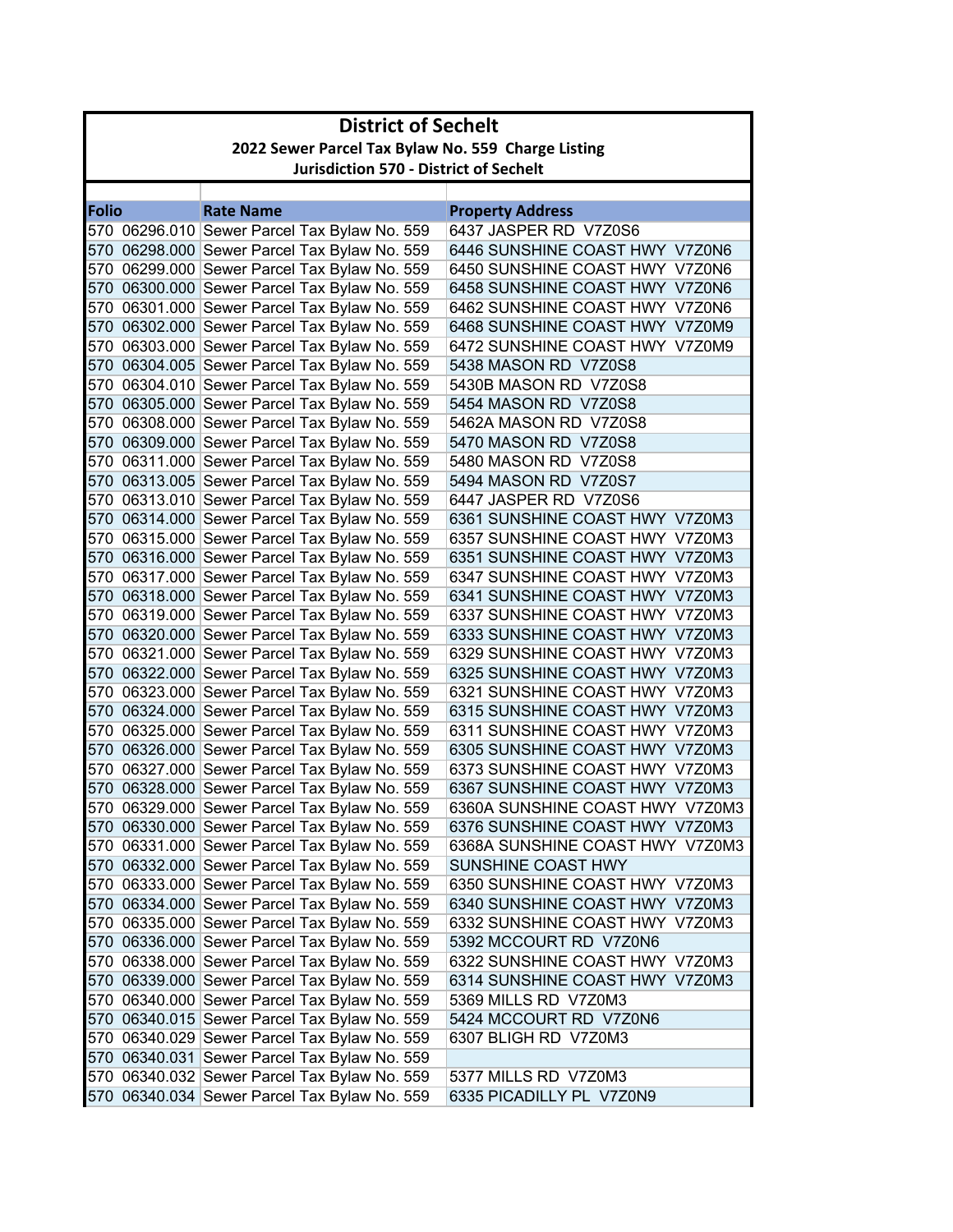|              | <b>District of Sechelt</b>                         |                                                                                              |                                                  |  |
|--------------|----------------------------------------------------|----------------------------------------------------------------------------------------------|--------------------------------------------------|--|
|              | 2022 Sewer Parcel Tax Bylaw No. 559 Charge Listing |                                                                                              |                                                  |  |
|              | <b>Jurisdiction 570 - District of Sechelt</b>      |                                                                                              |                                                  |  |
|              |                                                    |                                                                                              |                                                  |  |
| <b>Folio</b> |                                                    | <b>Rate Name</b>                                                                             | <b>Property Address</b>                          |  |
|              |                                                    | 570 06340.036 Sewer Parcel Tax Bylaw No. 559                                                 | 6331 PICADILLY PL V7Z0N9                         |  |
|              |                                                    | 570 06340.038 Sewer Parcel Tax Bylaw No. 559                                                 | 6327 PICADILLY PL V7Z0N9                         |  |
|              |                                                    | 570 06340.040 Sewer Parcel Tax Bylaw No. 559                                                 | 6323 PICADILLY PL V7Z0N9                         |  |
|              |                                                    | 570 06340.042 Sewer Parcel Tax Bylaw No. 559                                                 | 6317 PICADILLY PL V7Z0N9                         |  |
|              |                                                    | 570 06340.044 Sewer Parcel Tax Bylaw No. 559                                                 | 6318 PICADILLY PL V7Z0N9                         |  |
|              |                                                    | 570 06340.046 Sewer Parcel Tax Bylaw No. 559                                                 | 6322 PICADILLY PL V7Z0N9                         |  |
|              |                                                    | 570 06340.048 Sewer Parcel Tax Bylaw No. 559                                                 | 6326 PICADILLY PL_V7Z0N9                         |  |
|              |                                                    | 570 06340.050 Sewer Parcel Tax Bylaw No. 559                                                 | 6330 PICADILLY PL V7Z0N9                         |  |
|              |                                                    | 570 06340.052 Sewer Parcel Tax Bylaw No. 559                                                 | 6362 PICADILLY PL V7Z0N9                         |  |
|              |                                                    | 570 06340.054 Sewer Parcel Tax Bylaw No. 559                                                 | 5463 KENSINGTON RD V7Z0N9                        |  |
|              |                                                    | 570 06340.056 Sewer Parcel Tax Bylaw No. 559                                                 | 5455 KENSINGTON RD V7Z0N9                        |  |
|              |                                                    | 570 06340.058 Sewer Parcel Tax Bylaw No. 559                                                 | 5449 KENSINGTON RD V7Z0N9                        |  |
|              |                                                    | 570 06340.060 Sewer Parcel Tax Bylaw No. 559                                                 | 5435 KENSINGTON RD V7Z0N9                        |  |
|              |                                                    | 570 06340.062 Sewer Parcel Tax Bylaw No. 559                                                 | 5431 KENSINGTON RD V7Z0N9                        |  |
|              |                                                    | 570 06340.064 Sewer Parcel Tax Bylaw No. 559                                                 | 5427 KENSINGTON RD V7Z0N9                        |  |
|              |                                                    | 570 06340.066 Sewer Parcel Tax Bylaw No. 559                                                 | 5430 KENSINGTON RD V7Z0N9                        |  |
|              |                                                    | 570 06340.068 Sewer Parcel Tax Bylaw No. 559                                                 | 5434 KENSINGTON RD V7Z0N9                        |  |
|              |                                                    | 570 06340.070 Sewer Parcel Tax Bylaw No. 559                                                 | 5440 KENSINGTON RD V7Z0N9                        |  |
|              |                                                    | 570 06340.072 Sewer Parcel Tax Bylaw No. 559                                                 | 5444 KENSINGTON RD V7Z0N9                        |  |
|              |                                                    | 570 06340.074 Sewer Parcel Tax Bylaw No. 559                                                 | 5448 KENSINGTON RD V7Z0N9                        |  |
|              |                                                    | 570 06340.076 Sewer Parcel Tax Bylaw No. 559                                                 | 5452 KENSINGTON RD V7Z0N9                        |  |
|              |                                                    | 570 06340.078 Sewer Parcel Tax Bylaw No. 559                                                 | 5456 KENSINGTON RD V7Z0N9                        |  |
|              |                                                    | 570 06340.080 Sewer Parcel Tax Bylaw No. 559                                                 | 5462 KENSINGTON RD  V7Z0N9                       |  |
|              |                                                    | 570 06340.082 Sewer Parcel Tax Bylaw No. 559                                                 | 6359 PICADILLY PL V7Z0N9                         |  |
|              |                                                    | 570 06340.084 Sewer Parcel Tax Bylaw No. 559                                                 | 6347 PICADILLY PL V7Z0N9                         |  |
|              |                                                    | 570 06340.086 Sewer Parcel Tax Bylaw No. 559                                                 | 6341 PICADILLY PL V7Z0N9                         |  |
|              |                                                    | 570 06340.087 Sewer Parcel Tax Bylaw No. 559                                                 | 6311 JASPER RD V7Z0R7                            |  |
|              |                                                    | 570 06340.088 Sewer Parcel Tax Bylaw No. 559                                                 | 6317 JASPER RD V7Z0R7                            |  |
|              |                                                    | 570 06340.089 Sewer Parcel Tax Bylaw No. 559                                                 | 6323 JASPER RD V7Z0R7                            |  |
|              |                                                    | 570 06340.090 Sewer Parcel Tax Bylaw No. 559                                                 | 6317 BLIGH RD V7Z0M3                             |  |
|              |                                                    | 570 06340.091 Sewer Parcel Tax Bylaw No. 559                                                 | 6327 JASPER RD V7Z0R7                            |  |
|              |                                                    | 570 06340.092 Sewer Parcel Tax Bylaw No. 559                                                 | 5399 MILLS RD V7Z0M3<br>6333 JASPER RD V7Z0R7    |  |
|              |                                                    | 570 06340.093 Sewer Parcel Tax Bylaw No. 559                                                 |                                                  |  |
|              |                                                    | 570 06340.145 Sewer Parcel Tax Bylaw No. 559<br>570 06340.146 Sewer Parcel Tax Bylaw No. 559 | 5431 MILLS RD V7Z0M3<br>6316 BLIGH RD V7Z0M3     |  |
|              |                                                    | 570 06340.147 Sewer Parcel Tax Bylaw No. 559                                                 | 6320 BLIGH RD V7Z0M3                             |  |
|              |                                                    | 570 06340.148 Sewer Parcel Tax Bylaw No. 559                                                 |                                                  |  |
|              |                                                    |                                                                                              | 6326 BLIGH RD V7Z0M3                             |  |
|              |                                                    | 570 06340.149 Sewer Parcel Tax Bylaw No. 559<br>570 06340.150 Sewer Parcel Tax Bylaw No. 559 | 6330 BLIGH RD V7Z0M3                             |  |
|              |                                                    | 570 06340.151 Sewer Parcel Tax Bylaw No. 559                                                 | 5460 CARNABY PL V7Z0M3<br>5466 CARNABY PL V7Z0M3 |  |
|              |                                                    | 570 06340.152 Sewer Parcel Tax Bylaw No. 559                                                 | 5472 CARNABY PL V7Z0M3                           |  |
|              |                                                    | 570 06340.153 Sewer Parcel Tax Bylaw No. 559                                                 | 5474 CARNABY PL V7Z0M3                           |  |
|              |                                                    | 570 06340.154 Sewer Parcel Tax Bylaw No. 559                                                 | 5475 CARNABY PL V7Z0M3                           |  |
|              |                                                    | 570 06340.155 Sewer Parcel Tax Bylaw No. 559                                                 | 5471 CARNABY PL V7Z0M3                           |  |
|              |                                                    | 570 06340.156 Sewer Parcel Tax Bylaw No. 559                                                 | 5467 CARNABY PL V7Z0M3                           |  |
|              |                                                    | 570 06340.157 Sewer Parcel Tax Bylaw No. 559                                                 | 5461 CARNABY PL V7Z0M3                           |  |
|              |                                                    |                                                                                              |                                                  |  |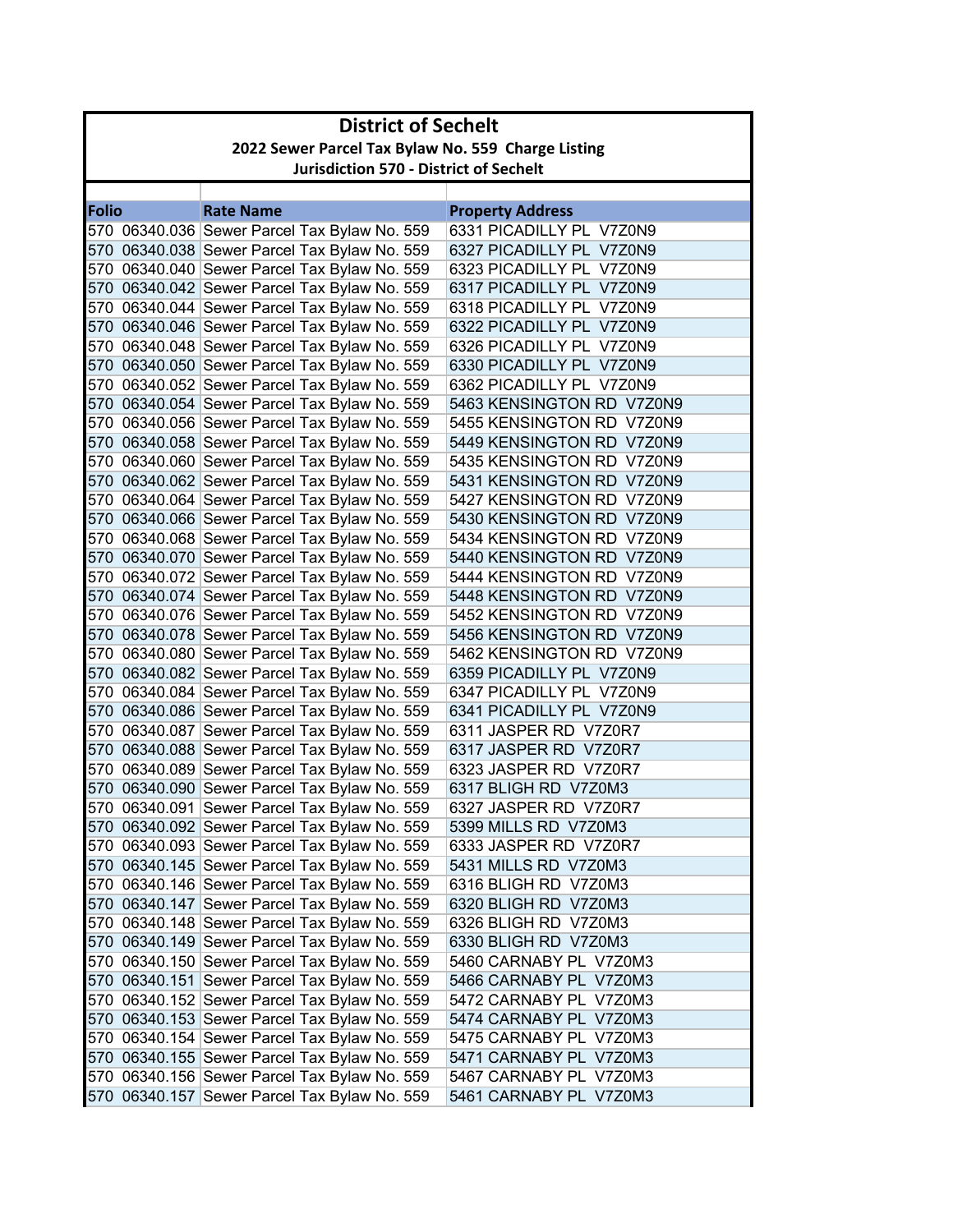|              | <b>District of Sechelt</b>                         |                                              |                          |  |
|--------------|----------------------------------------------------|----------------------------------------------|--------------------------|--|
|              | 2022 Sewer Parcel Tax Bylaw No. 559 Charge Listing |                                              |                          |  |
|              | <b>Jurisdiction 570 - District of Sechelt</b>      |                                              |                          |  |
|              |                                                    |                                              |                          |  |
| <b>Folio</b> |                                                    | <b>Rate Name</b>                             | <b>Property Address</b>  |  |
|              |                                                    | 570 06340.158 Sewer Parcel Tax Bylaw No. 559 | 5457 CARNABY PL V7Z0M3   |  |
|              |                                                    | 570 06340.159 Sewer Parcel Tax Bylaw No. 559 | 5453 CARNABY PL V7Z0M3   |  |
|              |                                                    | 570 06340.160 Sewer Parcel Tax Bylaw No. 559 | 5449 CARNABY PL V7Z0M3   |  |
|              |                                                    | 570 06340.161 Sewer Parcel Tax Bylaw No. 559 | 5445 CARNABY PL V7Z0M3   |  |
|              |                                                    | 570 06340.162 Sewer Parcel Tax Bylaw No. 559 | 5439 CARNABY PL V7Z0M3   |  |
|              |                                                    | 570 06340.163 Sewer Parcel Tax Bylaw No. 559 | 5435 CARNABY PL V7Z0M3   |  |
|              |                                                    | 570 06340.164 Sewer Parcel Tax Bylaw No. 559 | 5431 CARNABY PL_V7Z0M3   |  |
|              |                                                    | 570 06340.165 Sewer Parcel Tax Bylaw No. 559 | 5435 MILLS RD V7Z0M3     |  |
|              |                                                    | 570 06340.166 Sewer Parcel Tax Bylaw No. 559 | 5441 MILLS RD V7Z0M3     |  |
|              |                                                    | 570 06340.167 Sewer Parcel Tax Bylaw No. 559 | 5445 MILLS RD V7Z0M3     |  |
|              |                                                    | 570 06340.168 Sewer Parcel Tax Bylaw No. 559 | 5449 MILLS RD V7Z0M3     |  |
|              |                                                    | 570 06340.169 Sewer Parcel Tax Bylaw No. 559 | 5455 MILLS RD V7Z0M3     |  |
|              |                                                    | 570 06340.170 Sewer Parcel Tax Bylaw No. 559 | 5461 MILLS RD V7Z0M3     |  |
|              |                                                    | 570 06340.171 Sewer Parcel Tax Bylaw No. 559 | 5465 MILLS RD V7Z0M3     |  |
|              |                                                    | 570 06340.172 Sewer Parcel Tax Bylaw No. 559 | 5469 MILLS RD V7Z0M3     |  |
|              |                                                    | 570 06340.173 Sewer Parcel Tax Bylaw No. 559 | 5475 MILLS RD V7Z0M3     |  |
|              |                                                    | 570 06340.174 Sewer Parcel Tax Bylaw No. 559 | 5479 MILLS RD V7Z0M3     |  |
|              |                                                    | 570 06340.175 Sewer Parcel Tax Bylaw No. 559 | 5487 MILLS RD V7Z0M3     |  |
|              |                                                    | 570 06340.176 Sewer Parcel Tax Bylaw No. 559 | 6396 PICADILLY PL V7Z0N9 |  |
|              |                                                    | 570 06340.177 Sewer Parcel Tax Bylaw No. 559 | 6388 PICADILLY PL V7Z0N9 |  |
|              |                                                    | 570 06340.178 Sewer Parcel Tax Bylaw No. 559 | 6384 PICADILLY PL V7Z0N9 |  |
|              |                                                    | 570 06340.179 Sewer Parcel Tax Bylaw No. 559 | 6380 PICADILLY PL V7Z0N9 |  |
|              |                                                    | 570 06340.180 Sewer Parcel Tax Bylaw No. 559 | 6376 PICADILLY PL_V7Z0N9 |  |
|              |                                                    | 570 06340.181 Sewer Parcel Tax Bylaw No. 559 | 6372 PICADILLY PL V7Z0N9 |  |
|              |                                                    | 570 06340.182 Sewer Parcel Tax Bylaw No. 559 | 6368 PICADILLY PL V7Z0N9 |  |
|              |                                                    | 570 06340.183 Sewer Parcel Tax Bylaw No. 559 | 6369 PICADILLY PL V7Z0N9 |  |
|              |                                                    | 570 06340.184 Sewer Parcel Tax Bylaw No. 559 | 6373 PICADILLY PL V7Z0N9 |  |
|              |                                                    | 570 06340.185 Sewer Parcel Tax Bylaw No. 559 | 6377 PICADILLY PL V7Z0N9 |  |
|              |                                                    | 570 06340.186 Sewer Parcel Tax Bylaw No. 559 | 6383 PICADILLY PL V7Z0N9 |  |
|              |                                                    | 570 06340.187 Sewer Parcel Tax Bylaw No. 559 | 6389 PICADILLY PL V7Z0N9 |  |
|              |                                                    | 570 06340.188 Sewer Parcel Tax Bylaw No. 559 | 6395 PICADILLY PL V7Z0N9 |  |
|              |                                                    | 570 06340.200 Sewer Parcel Tax Bylaw No. 559 | 5458 MCCOURT RD V7Z0N6   |  |
|              |                                                    | 570 06340.205 Sewer Parcel Tax Bylaw No. 559 | 5454 MCCOURT RD V7Z0N6   |  |
|              |                                                    | 570 06340.210 Sewer Parcel Tax Bylaw No. 559 | 5448 MCCOURT RD V7Z0N6   |  |
|              |                                                    | 570 06340.215 Sewer Parcel Tax Bylaw No. 559 | 5442 MCCOURT RD V7Z0N6   |  |
|              |                                                    | 570 06340.220 Sewer Parcel Tax Bylaw No. 559 | 6391 HIGGS CRES V7Z0N9   |  |
|              |                                                    | 570 06340.225 Sewer Parcel Tax Bylaw No. 559 | 6397 HIGGS CRES V7Z0N9   |  |
|              |                                                    | 570 06340.230 Sewer Parcel Tax Bylaw No. 559 | 6400 HIGGS CRES V7Z0N9   |  |
|              |                                                    | 570 06340.235 Sewer Parcel Tax Bylaw No. 559 | 6392 HIGGS CRES V7Z0N9   |  |
|              |                                                    | 570 06340.240 Sewer Parcel Tax Bylaw No. 559 | 6384 HIGGS CRES V7Z0N9   |  |
|              |                                                    | 570 06340.245 Sewer Parcel Tax Bylaw No. 559 | 6370 HIGGS CRES V7Z0N9   |  |
|              |                                                    | 570 06340.250 Sewer Parcel Tax Bylaw No. 559 | 6375 HIGGS CRES V7Z0N9   |  |
|              |                                                    | 570 06340.255 Sewer Parcel Tax Bylaw No. 559 | 6381 HIGGS CRES V7Z0N9   |  |
|              |                                                    | 570 06340.260 Sewer Parcel Tax Bylaw No. 559 | 6385 HIGGS CRES V7Z0N9   |  |
|              |                                                    | 570 06340.265 Sewer Parcel Tax Bylaw No. 559 | 5438 MCCOURT RD V7Z0N6   |  |
|              |                                                    | 570 06340.270 Sewer Parcel Tax Bylaw No. 559 | 5434 MCCOURT RD V7Z0N6   |  |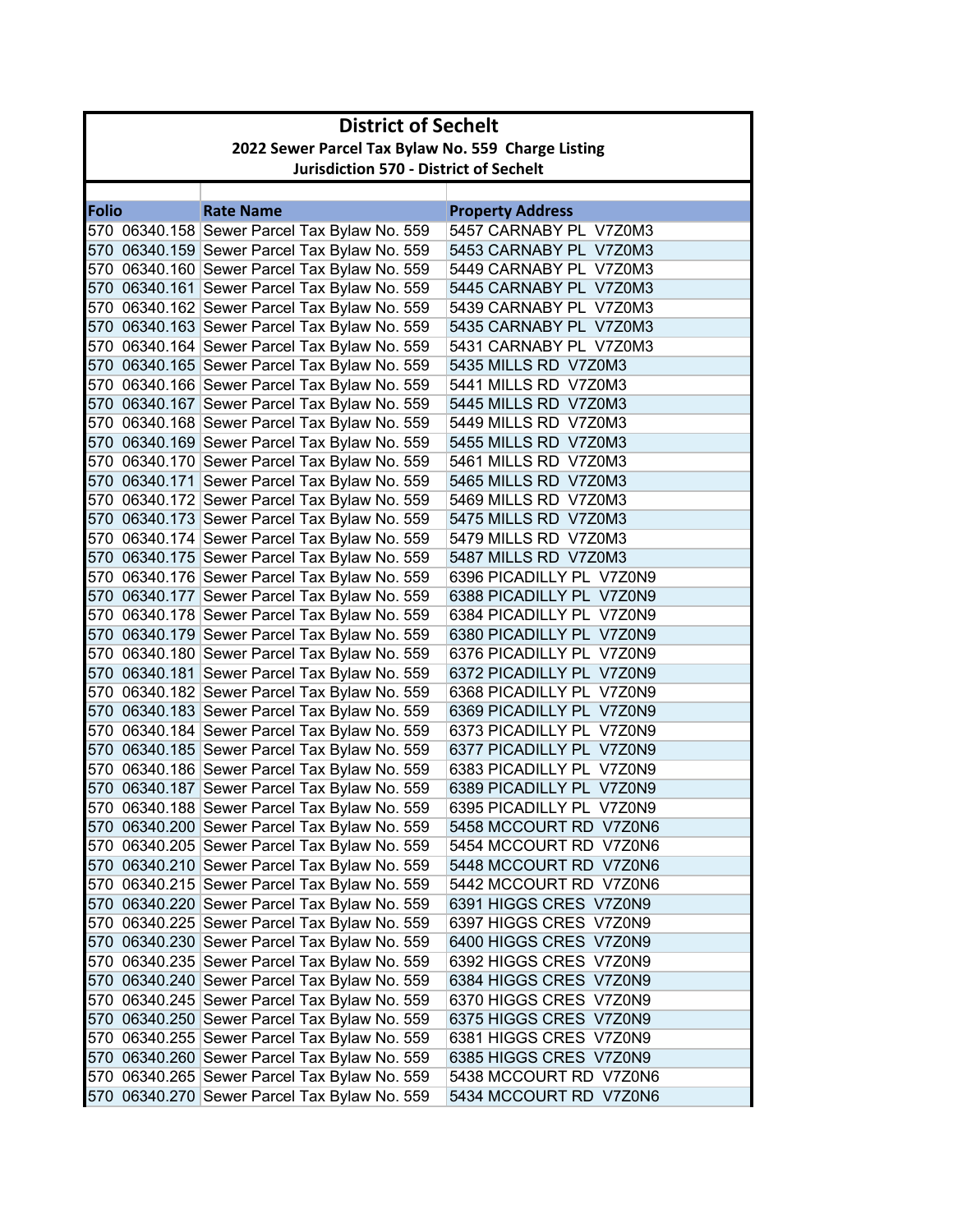|              | <b>District of Sechelt</b>                         |                                                                                              |                                                        |  |
|--------------|----------------------------------------------------|----------------------------------------------------------------------------------------------|--------------------------------------------------------|--|
|              | 2022 Sewer Parcel Tax Bylaw No. 559 Charge Listing |                                                                                              |                                                        |  |
|              | <b>Jurisdiction 570 - District of Sechelt</b>      |                                                                                              |                                                        |  |
|              |                                                    |                                                                                              |                                                        |  |
| <b>Folio</b> |                                                    | <b>Rate Name</b>                                                                             | <b>Property Address</b>                                |  |
|              |                                                    | 570 06340.300 Sewer Parcel Tax Bylaw No. 559                                                 | 6327 BURDETT RD                                        |  |
|              |                                                    | 570 06340.305 Sewer Parcel Tax Bylaw No. 559                                                 | 6323 BURDETT RD                                        |  |
|              |                                                    | 570 06340.310 Sewer Parcel Tax Bylaw No. 559                                                 | 6319 BURDETT RD                                        |  |
|              |                                                    | 570 06340.315 Sewer Parcel Tax Bylaw No. 559                                                 | 6315 BURDETT RD                                        |  |
|              |                                                    | 570 06340.320 Sewer Parcel Tax Bylaw No. 559                                                 | 6311 BURDETT RD                                        |  |
|              |                                                    | 570 06342.000 Sewer Parcel Tax Bylaw No. 559                                                 | 6239 SUNSHINE COAST HWY V7Z0M1                         |  |
|              |                                                    | 570 06343.000 Sewer Parcel Tax Bylaw No. 559                                                 | 6235 SUNSHINE COAST HWY V7Z0M1                         |  |
|              |                                                    | 570 06344.000 Sewer Parcel Tax Bylaw No. 559                                                 | 6231 SUNSHINE COAST HWY V7Z0M1                         |  |
|              |                                                    | 570 06345.000 Sewer Parcel Tax Bylaw No. 559                                                 | 6227 SUNSHINE COAST HWY V7Z0M1                         |  |
|              |                                                    | 570 06346.000 Sewer Parcel Tax Bylaw No. 559                                                 | 6225 SUNSHINE COAST HWY V7Z0M1                         |  |
|              |                                                    | 570 06347.000 Sewer Parcel Tax Bylaw No. 559                                                 | 6221 SUNSHINE COAST HWY V7Z0M1                         |  |
|              |                                                    | 570 06348.000 Sewer Parcel Tax Bylaw No. 559                                                 | 6217 SUNSHINE COAST HWY V7Z0M1                         |  |
|              |                                                    | 570 06348.100 Sewer Parcel Tax Bylaw No. 559                                                 | 6209 SUNSHINE COAST HWY V7Z0M1                         |  |
|              |                                                    | 570 06349.000 Sewer Parcel Tax Bylaw No. 559                                                 | 6213 SUNSHINE COAST HWY V7Z0M1                         |  |
|              |                                                    | 570 06349.010 Sewer Parcel Tax Bylaw No. 559                                                 | 6210 SUNSHINE COAST HWY V7Z0M1                         |  |
|              |                                                    | 570 06349.020 Sewer Parcel Tax Bylaw No. 559                                                 | 5399 DERBY RD V7Z0M1                                   |  |
|              |                                                    | 570  06349.031 Sewer Parcel Tax Bylaw No. 559                                                | 5409 DERBY RD V7Z0M1                                   |  |
|              |                                                    | 570 06349.033 Sewer Parcel Tax Bylaw No. 559                                                 | 5413 DERBY RD V7Z0M1                                   |  |
|              |                                                    | 570 06349.035 Sewer Parcel Tax Bylaw No. 559                                                 | 5417 DERBY RD V7Z0M1                                   |  |
|              |                                                    | 570 06349.037 Sewer Parcel Tax Bylaw No. 559                                                 | 5423 DERBY RD V7Z0M1                                   |  |
|              |                                                    | 570 06349.039 Sewer Parcel Tax Bylaw No. 559                                                 | 5427 DERBY RD V7Z0M1                                   |  |
|              |                                                    | 570 06349.041 Sewer Parcel Tax Bylaw No. 559                                                 | 5431 DERBY RD V7Z0M1                                   |  |
|              |                                                    | 570 06349.043 Sewer Parcel Tax Bylaw No. 559                                                 | 5439 DERBY RD V7Z0M1                                   |  |
|              |                                                    | 570 06349.045 Sewer Parcel Tax Bylaw No. 559                                                 | 5445 DERBY RD V7Z0M1                                   |  |
|              |                                                    | 570 06349.047 Sewer Parcel Tax Bylaw No. 559                                                 | 5449 DERBY RD V7Z0M1                                   |  |
|              |                                                    | 570 06349.049 Sewer Parcel Tax Bylaw No. 559                                                 | 5453 DERBY RD V7Z0M1                                   |  |
|              |                                                    | 570 06349.051 Sewer Parcel Tax Bylaw No. 559<br>570 06349.053 Sewer Parcel Tax Bylaw No. 559 | 5459 DERBY RD V7Z0M1<br>5463 DERBY RD V7Z0M1           |  |
|              |                                                    |                                                                                              |                                                        |  |
|              |                                                    | 570 06349.055 Sewer Parcel Tax Bylaw No. 559                                                 | 5467 DERBY RD V7Z0M1                                   |  |
|              |                                                    | 570 06349.057 Sewer Parcel Tax Bylaw No. 559                                                 | 6211 NORWEST BAY RD V7Z0M2                             |  |
|              |                                                    | 570 06349.059 Sewer Parcel Tax Bylaw No. 559                                                 | 6207 NORWEST BAY RD V7Z0M2                             |  |
|              |                                                    | 570 06350.000 Sewer Parcel Tax Bylaw No. 559                                                 | 6220 SUNSHINE COAST HWY V7Z0M1                         |  |
|              |                                                    | 570 06350.100 Sewer Parcel Tax Bylaw No. 559                                                 | 6217 NORWEST BAY RD V7Z0M2                             |  |
|              |                                                    | 570 06350.200 Sewer Parcel Tax Bylaw No. 559                                                 | 6216 BLIGH RD V7Z0M1                                   |  |
|              |                                                    | 570 06350.300 Sewer Parcel Tax Bylaw No. 559                                                 | 6217 BLIGH RD V7Z0M1                                   |  |
|              |                                                    | 570 06351.005 Sewer Parcel Tax Bylaw No. 559                                                 | 6216 SUNSHINE COAST HWY V7Z0M1                         |  |
|              |                                                    | 570 06354.100 Sewer Parcel Tax Bylaw No. 559                                                 | 6229 NORWEST BAY RD V7Z0M2                             |  |
|              |                                                    | 570 06354.200 Sewer Parcel Tax Bylaw No. 559                                                 | 6225 NORWEST BAY RD V7Z0M2                             |  |
|              |                                                    | 570 06354.300 Sewer Parcel Tax Bylaw No. 559                                                 | 6230 SUNSHINE COAST HWY V7Z0M1                         |  |
|              |                                                    | 570 06354.400 Sewer Parcel Tax Bylaw No. 559<br>570 06355.005 Sewer Parcel Tax Bylaw No. 559 | 6224 SUNSHINE COAST HWY V7Z0M1                         |  |
|              |                                                    |                                                                                              | 6236 SUNSHINE COAST HWY V7Z0M1                         |  |
|              |                                                    | 570 06355.010 Sewer Parcel Tax Bylaw No. 559                                                 | 6237 NORWEST BAY RD V7Z0M2                             |  |
|              |                                                    | 570 06358.001 Sewer Parcel Tax Bylaw No. 559                                                 | 6267 SUNSHINE COAST HWY V7Z0M3<br>6263 BLIGH RD V7Z0M3 |  |
|              |                                                    | 570 06358.122 Sewer Parcel Tax Bylaw No. 559                                                 | 6268 SUNSHINE COAST HWY V7Z0M3                         |  |
|              |                                                    | 570 06358.150 Sewer Parcel Tax Bylaw No. 559                                                 |                                                        |  |
|              |                                                    | 570 06359.000 Sewer Parcel Tax Bylaw No. 559                                                 | 6259 SUNSHINE COAST HWY V7Z0M1                         |  |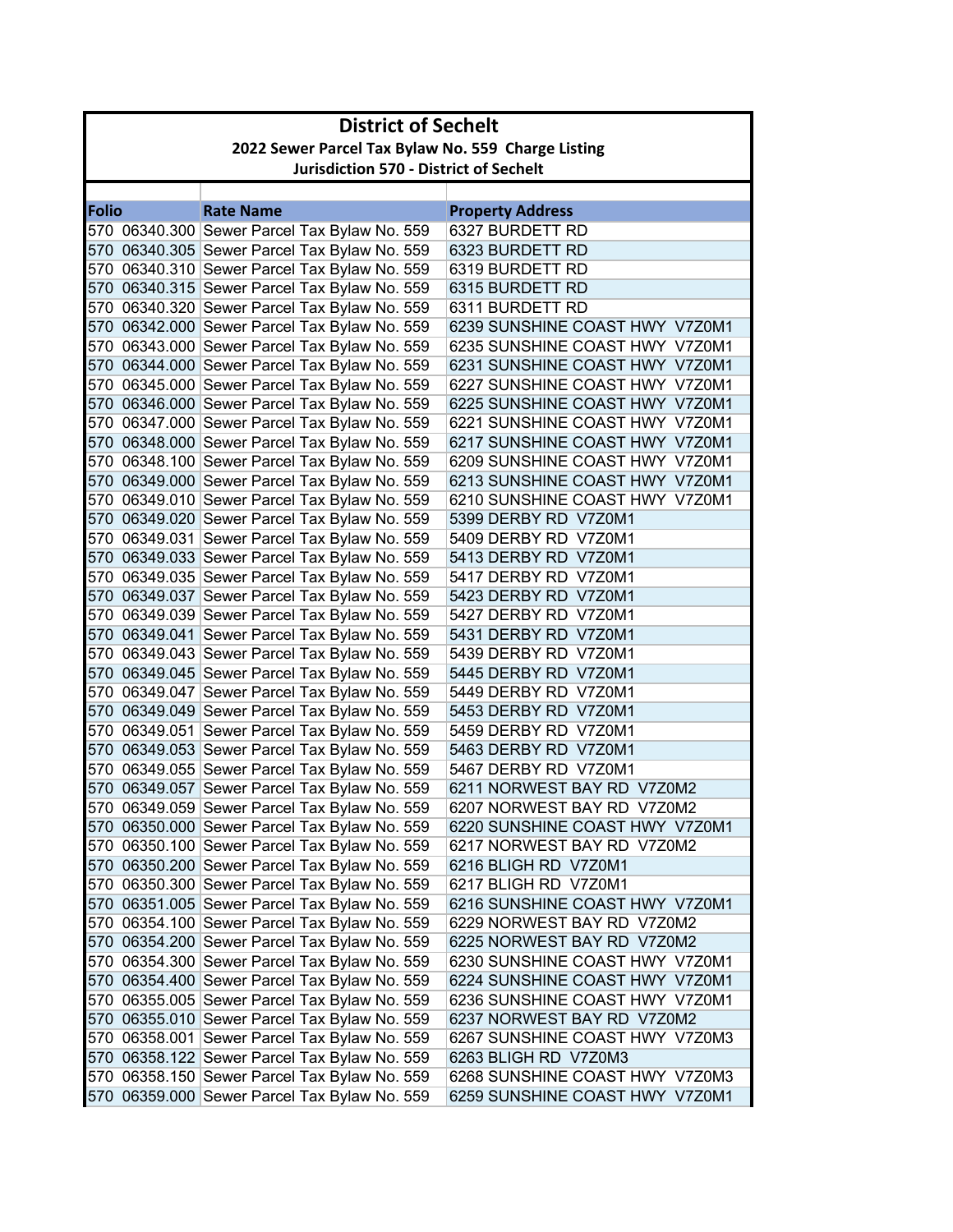|              | <b>District of Sechelt</b>                         |                                                                                              |                                                              |  |
|--------------|----------------------------------------------------|----------------------------------------------------------------------------------------------|--------------------------------------------------------------|--|
|              | 2022 Sewer Parcel Tax Bylaw No. 559 Charge Listing |                                                                                              |                                                              |  |
|              | <b>Jurisdiction 570 - District of Sechelt</b>      |                                                                                              |                                                              |  |
|              |                                                    |                                                                                              |                                                              |  |
| <b>Folio</b> |                                                    | <b>Rate Name</b>                                                                             | <b>Property Address</b>                                      |  |
|              |                                                    | 570 06360.005 Sewer Parcel Tax Bylaw No. 559                                                 | 6261 JASPER RD V7Z0M2                                        |  |
|              |                                                    | 570 06360.010 Sewer Parcel Tax Bylaw No. 559                                                 | 6260 SUNSHINE COAST HWY V7Z0M3                               |  |
|              |                                                    | 570 06361.005 Sewer Parcel Tax Bylaw No. 559                                                 | 6251 JASPER RD V7Z0M2                                        |  |
|              |                                                    | 570 06361.010 Sewer Parcel Tax Bylaw No. 559                                                 | 6250 SUNSHINE COAST HWY V7Z0M1                               |  |
|              |                                                    | 570 06361.100 Sewer Parcel Tax Bylaw No. 559                                                 | 6251 SUNSHINE COAST HWY V7Z0M1                               |  |
|              |                                                    | 570 06362.000 Sewer Parcel Tax Bylaw No. 559                                                 | 6244 SUNSHINE COAST HWY V7Z0M1                               |  |
|              |                                                    | 570 06362.001 Sewer Parcel Tax Bylaw No. 559                                                 | 6245 JASPER RD V7Z0M2                                        |  |
|              |                                                    | 570 06362.010 Sewer Parcel Tax Bylaw No. 559                                                 | 6247 SUNSHINE COAST HWY V7Z0M1                               |  |
|              |                                                    | 570 06363.000 Sewer Parcel Tax Bylaw No. 559                                                 | 6243 SUNSHINE COAST HWY V7Z0M1                               |  |
|              |                                                    | 570 06364.005 Sewer Parcel Tax Bylaw No. 559                                                 | 6241 NORWEST BAY RD V7Z0M2<br>6242 SUNSHINE COAST HWY V7Z0M1 |  |
|              |                                                    | 570 06364.010 Sewer Parcel Tax Bylaw No. 559                                                 | 6273 SUNSHINE COAST HWY V7Z0M3                               |  |
|              |                                                    | 570 06365.000 Sewer Parcel Tax Bylaw No. 559                                                 |                                                              |  |
|              |                                                    | 570 06366.005 Sewer Parcel Tax Bylaw No. 559<br>570 06366.010 Sewer Parcel Tax Bylaw No. 559 | 6283 JASPER RD V7Z0R7<br>6277 JASPER RD V7Z0R7               |  |
|              |                                                    | 570 06366.015 Sewer Parcel Tax Bylaw No. 559                                                 | 6271 JASPER RD V7Z0R7                                        |  |
|              |                                                    | 570 06366.020 Sewer Parcel Tax Bylaw No. 559                                                 | 6276 SUNSHINE COAST HWY V7Z0M3                               |  |
|              |                                                    | 570 06366.030 Sewer Parcel Tax Bylaw No. 559                                                 | 6280 CHRISTIAN RD V7Z0M3                                     |  |
|              |                                                    | 570 06366.040 Sewer Parcel Tax Bylaw No. 559                                                 | 6276 CHRISTIAN RD V7Z0M3                                     |  |
|              |                                                    | 570 06366.050 Sewer Parcel Tax Bylaw No. 559                                                 | 6264 CHRISTIAN RD V7Z0M3                                     |  |
|              |                                                    | 570 06366.100 Sewer Parcel Tax Bylaw No. 559                                                 | 6265 JASPER RD V7Z0M2                                        |  |
|              |                                                    | 570 06366.105 Sewer Parcel Tax Bylaw No. 559                                                 | 6276 BLIGH RD V7Z0M3                                         |  |
|              |                                                    | 570 06366.110 Sewer Parcel Tax Bylaw No. 559                                                 | 6277 CHRISTIAN RD V7Z0M3                                     |  |
|              |                                                    | 570 06367.000 Sewer Parcel Tax Bylaw No. 559                                                 | 6285 SUNSHINE COAST HWY V7Z0M3                               |  |
|              |                                                    | 570 06367.010 Sewer Parcel Tax Bylaw No. 559                                                 | 6281 SUNSHINE COAST HWY V7Z0M3                               |  |
|              |                                                    | 570 06369.000 Sewer Parcel Tax Bylaw No. 559                                                 | 6289 SUNSHINE COAST HWY V7Z0M3                               |  |
|              |                                                    | 570 06370.200 Sewer Parcel Tax Bylaw No. 559                                                 | 6290 SUNSHINE COAST HWY V7Z0M3                               |  |
|              |                                                    | 570 06371.010 Sewer Parcel Tax Bylaw No. 559                                                 | 5382 MILLS RD V7Z0M3                                         |  |
|              |                                                    | 570 06371.120 Sewer Parcel Tax Bylaw No. 559                                                 | 5410 MILLS RD V7Z0M3                                         |  |
|              |                                                    | 570 06371.130 Sewer Parcel Tax Bylaw No. 559                                                 | 6287 JASPER RD V7Z0R7                                        |  |
|              |                                                    | 570 06371.140 Sewer Parcel Tax Bylaw No. 559                                                 | 6289 BLIGH RD V7Z0M3                                         |  |
|              |                                                    | 570 06371.150 Sewer Parcel Tax Bylaw No. 559                                                 | 6284 SUNSHINE COAST HWY V7Z0M3                               |  |
|              |                                                    | 570 06371.155 Sewer Parcel Tax Bylaw No. 559                                                 | 6285 CHRISTIAN RD V7Z0M3                                     |  |
|              |                                                    | 570 06371.160 Sewer Parcel Tax Bylaw No. 559                                                 | 6286 CHRISTIAN RD V7Z0M3                                     |  |
|              |                                                    | 570 06372.000 Sewer Parcel Tax Bylaw No. 559                                                 | 6299 SUNSHINE COAST HWY V7Z0M3                               |  |
|              |                                                    | 570 06373.000 Sewer Parcel Tax Bylaw No. 559                                                 | 6202 NORWEST BAY RD V7Z0M2                                   |  |
|              |                                                    | 570 06374.001 Sewer Parcel Tax Bylaw No. 559                                                 | 6199 SUNSHINE COAST HWY V7Z0M1                               |  |
|              |                                                    | 570 06374.010 Sewer Parcel Tax Bylaw No. 559                                                 | 5410 DERBY RD V7Z0M1                                         |  |
|              |                                                    | 570 06374.020 Sewer Parcel Tax Bylaw No. 559                                                 | 5400 DERBY RD V7Z0M1                                         |  |
|              |                                                    | 570 06375.000 Sewer Parcel Tax Bylaw No. 559                                                 | 6191 SUNSHINE COAST HWY V7Z0M1                               |  |
|              |                                                    | 570 06375.010 Sewer Parcel Tax Bylaw No. 559                                                 | 6190 SUNSHINE COAST HWY V7Z0M1                               |  |
|              |                                                    | 570 06376.000 Sewer Parcel Tax Bylaw No. 559                                                 | 6180 SUNSHINE COAST HWY V7Z0M1                               |  |
|              |                                                    | 570 06377.000 Sewer Parcel Tax Bylaw No. 559                                                 | 6184 SUNSHINE COAST HWY V7Z0M1                               |  |
|              |                                                    | 570 06378.000 Sewer Parcel Tax Bylaw No. 559                                                 | 6183 SUNSHINE COAST HWY V7Z0M1                               |  |
|              |                                                    | 570 06379.000 Sewer Parcel Tax Bylaw No. 559                                                 | 6175 SUNSHINE COAST HWY V7Z0M1                               |  |
|              |                                                    | 570 06380.005 Sewer Parcel Tax Bylaw No. 559                                                 | 6168 SUNSHINE COAST HWY V7Z0M1                               |  |
|              |                                                    | 570 06380.010 Sewer Parcel Tax Bylaw No. 559                                                 | 6169 SUNSHINE COAST HWY V7Z0M1                               |  |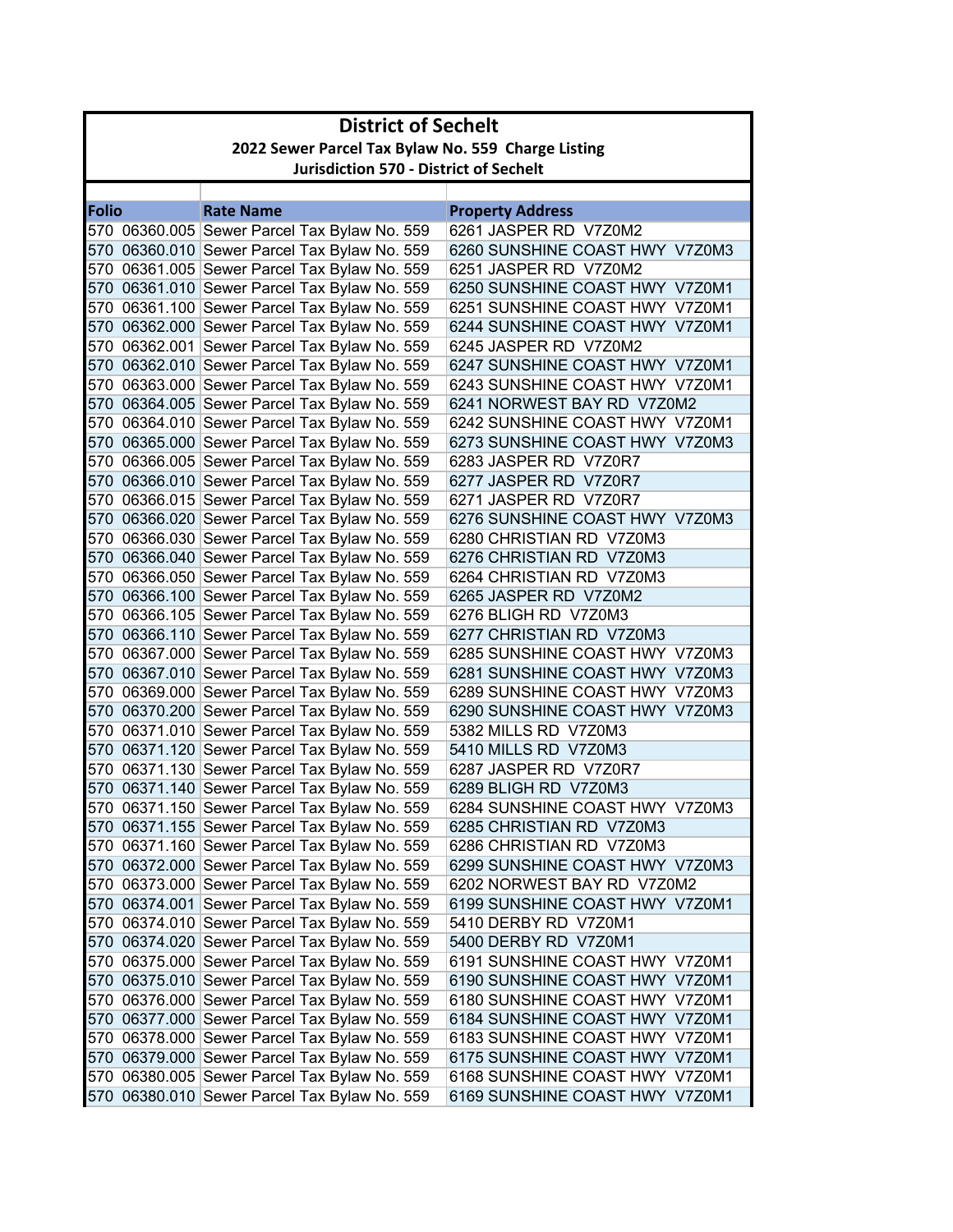|              | <b>District of Sechelt</b>                         |                                                                                              |                                                                  |  |
|--------------|----------------------------------------------------|----------------------------------------------------------------------------------------------|------------------------------------------------------------------|--|
|              | 2022 Sewer Parcel Tax Bylaw No. 559 Charge Listing |                                                                                              |                                                                  |  |
|              | <b>Jurisdiction 570 - District of Sechelt</b>      |                                                                                              |                                                                  |  |
|              |                                                    |                                                                                              |                                                                  |  |
| <b>Folio</b> |                                                    | <b>Rate Name</b>                                                                             | <b>Property Address</b>                                          |  |
|              |                                                    | 570 06381.005 Sewer Parcel Tax Bylaw No. 559                                                 | 6162 SUNSHINE COAST HWY V7Z0M1                                   |  |
|              |                                                    | 570 06381.010 Sewer Parcel Tax Bylaw No. 559                                                 | 6161 SUNSHINE COAST HWY V7Z0M1                                   |  |
|              |                                                    | 570 06382.011 Sewer Parcel Tax Bylaw No. 559                                                 | 6157 SUNSHINE COAST HWY V7Z0M1                                   |  |
|              |                                                    | 570 06382.012 Sewer Parcel Tax Bylaw No. 559<br>570 06382.015 Sewer Parcel Tax Bylaw No. 559 | 6153 SUNSHINE COAST HWY V7Z0M1<br>6158 SUNSHINE COAST HWY V7Z0M1 |  |
|              |                                                    | 570 06382.030 Sewer Parcel Tax Bylaw No. 559                                                 | 5433 GRANITE RD V7Z0M2                                           |  |
|              |                                                    | 570 06382.040 Sewer Parcel Tax Bylaw No. 559                                                 | 6146 SUNSHINE COAST HWY V7Z0M1                                   |  |
|              |                                                    | 570 06384.005 Sewer Parcel Tax Bylaw No. 559                                                 | 5416 DERBY RD V7Z0M1                                             |  |
|              |                                                    | 570 06384.010 Sewer Parcel Tax Bylaw No. 559                                                 | 5422 DERBY RD V7Z0M1                                             |  |
|              |                                                    | 570 06384.015 Sewer Parcel Tax Bylaw No. 559                                                 | 5428 DERBY RD V7Z0M1                                             |  |
|              |                                                    | 570 06384.020 Sewer Parcel Tax Bylaw No. 559                                                 | 6187 BLIGH RD V7Z0M1                                             |  |
|              |                                                    | 570 06384.025 Sewer Parcel Tax Bylaw No. 559                                                 | 6183 BLIGH RD V7Z0M1                                             |  |
|              |                                                    | 570 06384.030 Sewer Parcel Tax Bylaw No. 559                                                 | 6179 BLIGH RD V7Z0M1                                             |  |
|              |                                                    | 570 06384.035 Sewer Parcel Tax Bylaw No. 559                                                 | 6173 BLIGH RD V7Z0M1                                             |  |
|              |                                                    | 570 06384.040 Sewer Parcel Tax Bylaw No. 559                                                 | 6169 BLIGH RD V7Z0M1                                             |  |
|              |                                                    | 570 06384.045 Sewer Parcel Tax Bylaw No. 559                                                 | 6153 NORWEST BAY RD V7Z0M2                                       |  |
|              |                                                    | 570 06384.050 Sewer Parcel Tax Bylaw No. 559                                                 | 6157 NORWEST BAY RD V7Z0M2                                       |  |
|              |                                                    | 570 06384.055 Sewer Parcel Tax Bylaw No. 559                                                 | 6167 BLIGH RD V7Z0M1                                             |  |
|              |                                                    | 570 06384.060 Sewer Parcel Tax Bylaw No. 559                                                 | 6170 BLIGH RD V7Z0M1                                             |  |
|              |                                                    | 570 06384.065 Sewer Parcel Tax Bylaw No. 559                                                 | 6171 NORWEST BAY RD V7Z0M2                                       |  |
|              |                                                    | 570 06384.070 Sewer Parcel Tax Bylaw No. 559                                                 | 6175 NORWEST BAY RD V7Z0M2                                       |  |
|              |                                                    | 570 06384.075 Sewer Parcel Tax Bylaw No. 559                                                 | 6179 NORWEST BAY RD V7Z0M2                                       |  |
|              |                                                    | 570 06384.080 Sewer Parcel Tax Bylaw No. 559                                                 | 6185 NORWEST BAY RD V7Z0M2                                       |  |
|              |                                                    | 570 06384.085 Sewer Parcel Tax Bylaw No. 559                                                 | 6176 BLIGH RD V7Z0M1                                             |  |
|              |                                                    | 570 06384.090 Sewer Parcel Tax Bylaw No. 559                                                 | 6182 BLIGH RD V7Z0M1                                             |  |
|              |                                                    | 570 06384.095 Sewer Parcel Tax Bylaw No. 559                                                 | 6194 BLIGH RD V7Z0M1                                             |  |
|              |                                                    | 570 06384.100 Sewer Parcel Tax Bylaw No. 559                                                 | 5446 DERBY RD V7Z0M1                                             |  |
|              |                                                    | 570 06384.105 Sewer Parcel Tax Bylaw No. 559                                                 | 5452 DERBY RD V7Z0M1                                             |  |
|              |                                                    | 570 06384.110 Sewer Parcel Tax Bylaw No. 559                                                 | 5456 DERBY RD V7Z0M1                                             |  |
|              |                                                    | 570 06384.115 Sewer Parcel Tax Bylaw No. 559                                                 | 5462 DERBY RD V7Z0M1                                             |  |
|              |                                                    | 570 06384.120 Sewer Parcel Tax Bylaw No. 559                                                 | 5466 DERBY RD V7Z0M1                                             |  |
|              |                                                    | 570 06384.125 Sewer Parcel Tax Bylaw No. 559                                                 | 6192 NORWEST BAY RD V7Z0M2                                       |  |
|              |                                                    | 570 06384.130 Sewer Parcel Tax Bylaw No. 559                                                 | 6188 NORWEST BAY RD V7Z0M2                                       |  |
|              |                                                    | 570 06384.135 Sewer Parcel Tax Bylaw No. 559                                                 | 6182 NORWEST BAY RD V7Z0M2                                       |  |
|              |                                                    | 570 06384.140 Sewer Parcel Tax Bylaw No. 559                                                 | 6176 NORWEST BAY RD V7Z0M2                                       |  |
|              |                                                    | 570 06384.145 Sewer Parcel Tax Bylaw No. 559                                                 | 6172 NORWEST BAY RD V7Z0M2                                       |  |
|              |                                                    | 570 06384.150 Sewer Parcel Tax Bylaw No. 559                                                 | 6168 NORWEST BAY RD V7Z0M2<br>6166 NORWEST BAY RD V7Z0M2         |  |
|              |                                                    | 570 06384.155 Sewer Parcel Tax Bylaw No. 559                                                 | 5461 JULMAR RD V7Z0M2                                            |  |
|              |                                                    | 570 06384.160 Sewer Parcel Tax Bylaw No. 559<br>570 06384.165 Sewer Parcel Tax Bylaw No. 559 | 5456 JULMAR RD V7Z0M2                                            |  |
|              |                                                    | 570 06384.201 Sewer Parcel Tax Bylaw No. 559                                                 | 6165 BAILLIE RD V7Z0M2                                           |  |
|              |                                                    | 570 06384.202 Sewer Parcel Tax Bylaw No. 559                                                 | 6157 BAILLIE RD V7Z0M2                                           |  |
|              |                                                    | 570 06384.203 Sewer Parcel Tax Bylaw No. 559                                                 | 5469 JULMAR RD V7Z0M2                                            |  |
|              |                                                    | 570 06384.210 Sewer Parcel Tax Bylaw No. 559                                                 | 6181 BAILLIE RD V7Z0M2                                           |  |
|              |                                                    | 570 06384.216 Sewer Parcel Tax Bylaw No. 559                                                 | 6195 BAILLIE RD V7Z0R5                                           |  |
|              |                                                    | 570 06384.217 Sewer Parcel Tax Bylaw No. 559                                                 | 5491 DERBY RD V7Z0M2                                             |  |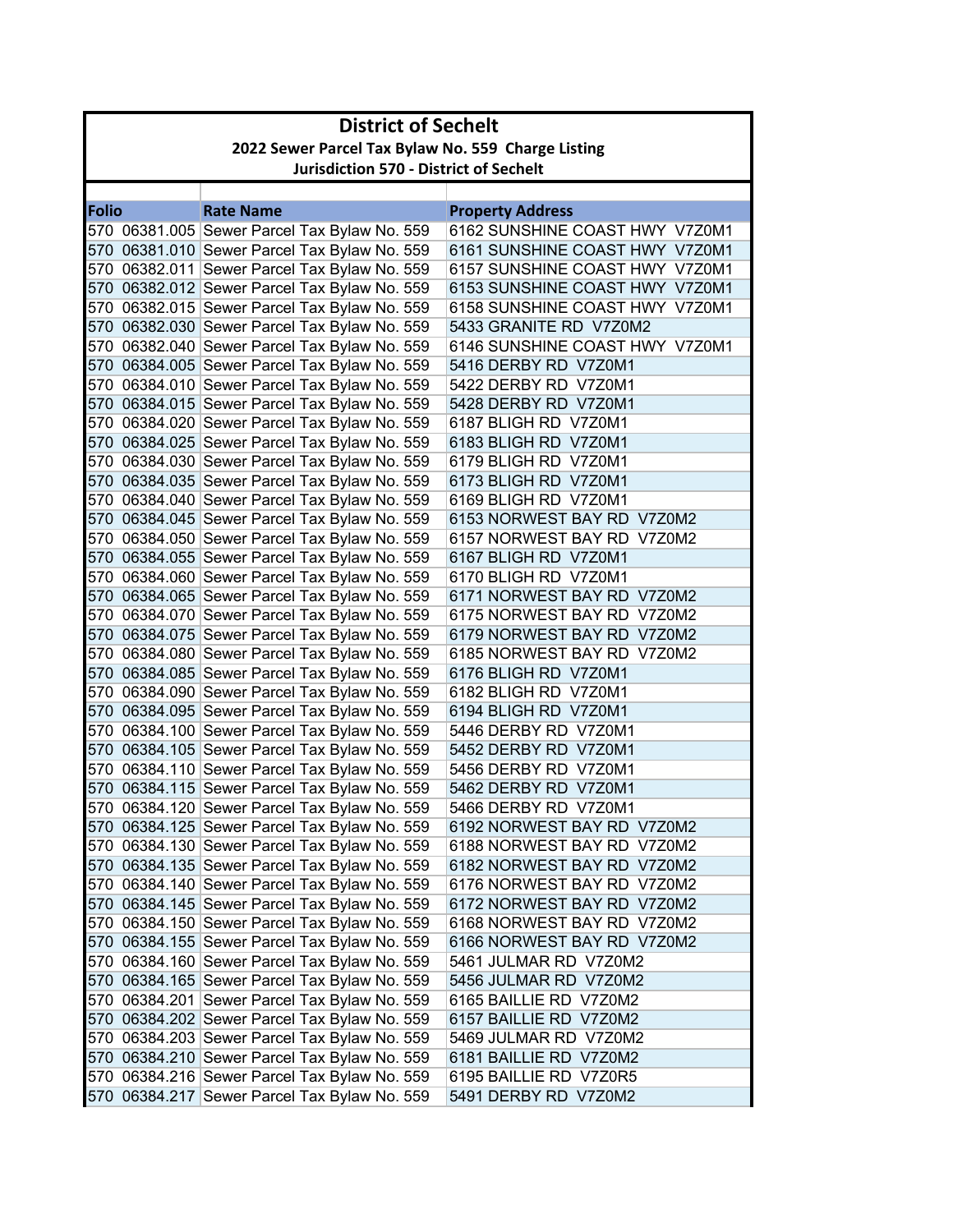|       | <b>District of Sechelt</b>                         |                                              |                            |  |  |
|-------|----------------------------------------------------|----------------------------------------------|----------------------------|--|--|
|       | 2022 Sewer Parcel Tax Bylaw No. 559 Charge Listing |                                              |                            |  |  |
|       | <b>Jurisdiction 570 - District of Sechelt</b>      |                                              |                            |  |  |
|       |                                                    |                                              |                            |  |  |
| Folio |                                                    | <b>Rate Name</b>                             | <b>Property Address</b>    |  |  |
|       |                                                    | 570 06384.220 Sewer Parcel Tax Bylaw No. 559 | 6196 BAILLIE RD V7Z0R5     |  |  |
|       |                                                    | 570 06384.225 Sewer Parcel Tax Bylaw No. 559 | 5507 DERBY RD V7Z0M2       |  |  |
|       |                                                    | 570 06384.230 Sewer Parcel Tax Bylaw No. 559 | 5504 DERBY RD V7Z0M2       |  |  |
|       |                                                    | 570 06384.235 Sewer Parcel Tax Bylaw No. 559 | 6170 BAILLIE RD V7Z0M2     |  |  |
|       |                                                    | 570 06384.246 Sewer Parcel Tax Bylaw No. 559 | 6150 BAILLIE RD V7Z0M2     |  |  |
|       |                                                    | 570 06384.247 Sewer Parcel Tax Bylaw No. 559 | 6146 BAILLIE RD V7Z0M2     |  |  |
|       |                                                    | 570 06384.251 Sewer Parcel Tax Bylaw No. 559 | 5536 DERBY RD V7Z0M2       |  |  |
|       |                                                    | 570 06384.252 Sewer Parcel Tax Bylaw No. 559 | 5532 DERBY RD V7Z0M2       |  |  |
|       |                                                    | 570 06384.255 Sewer Parcel Tax Bylaw No. 559 | 5514 DERBY RD V7Z0M2       |  |  |
|       |                                                    | 570 06384.260 Sewer Parcel Tax Bylaw No. 559 | 5462 JULMAR RD V7Z0M2      |  |  |
|       |                                                    | 570 06384.270 Sewer Parcel Tax Bylaw No. 559 | 5531 DERBY RD V7Z0M2       |  |  |
|       |                                                    | 570 06384.271 Sewer Parcel Tax Bylaw No. 559 | 5543 GRANITE RD V7Z0M2     |  |  |
|       |                                                    | 570 06384.272 Sewer Parcel Tax Bylaw No. 559 | 5550 GRANITE RD V7Z0R6     |  |  |
|       |                                                    | 570 06384.273 Sewer Parcel Tax Bylaw No. 559 | 6151 MIKA RD V7Z0R6        |  |  |
|       |                                                    | 570 06384.274 Sewer Parcel Tax Bylaw No. 559 | 6157 MIKA RD V7Z0R6        |  |  |
|       |                                                    | 570 06384.275 Sewer Parcel Tax Bylaw No. 559 | 6163 MIKA RD V7Z0R6        |  |  |
|       |                                                    | 570 06384.276 Sewer Parcel Tax Bylaw No. 559 | 6167 MIKA RD V7Z0R6        |  |  |
|       |                                                    | 570 06384.277 Sewer Parcel Tax Bylaw No. 559 | 6169 MIKA RD V7Z0R6        |  |  |
|       |                                                    | 570 06384.278 Sewer Parcel Tax Bylaw No. 559 | 6173 MIKA RD V7Z0R6        |  |  |
|       |                                                    | 570 06384.279 Sewer Parcel Tax Bylaw No. 559 | 6177 MIKA RD V7Z0R6        |  |  |
|       |                                                    | 570 06384.280 Sewer Parcel Tax Bylaw No. 559 | 6193 MIKA RD V7Z0R6        |  |  |
|       |                                                    | 570 06384.281 Sewer Parcel Tax Bylaw No. 559 | 6196 MIKA RD V7Z0R6        |  |  |
|       |                                                    | 570 06384.282 Sewer Parcel Tax Bylaw No. 559 | 6188 MIKA RD V7Z0R6        |  |  |
|       |                                                    | 570 06384.284 Sewer Parcel Tax Bylaw No. 559 | 6168 MIKA RD V7Z0R6        |  |  |
|       |                                                    | 570 06384.285 Sewer Parcel Tax Bylaw No. 559 | 6162 MIKA RD V7Z0R6        |  |  |
|       |                                                    | 570 06384.286 Sewer Parcel Tax Bylaw No. 559 |                            |  |  |
|       |                                                    | 570 06384.287 Sewer Parcel Tax Bylaw No. 559 | 6150 MIKA RD V7Z0R6        |  |  |
|       |                                                    | 570 06384.288 Sewer Parcel Tax Bylaw No. 559 | 6149 ORACLE RD V7Z0N7      |  |  |
|       |                                                    | 570 06384.289 Sewer Parcel Tax Bylaw No. 559 | 6155 ORACLE RD V7Z0N7      |  |  |
|       |                                                    | 570 06384.290 Sewer Parcel Tax Bylaw No. 559 | 6159 ORACLE RD V7Z0N7      |  |  |
|       |                                                    | 570 06384.291 Sewer Parcel Tax Bylaw No. 559 | 6167 ORACLE RD V7Z0N7      |  |  |
|       |                                                    | 570 06384.292 Sewer Parcel Tax Bylaw No. 559 | 6173 ORACLE RD V7Z0N7      |  |  |
|       |                                                    | 570 06384.294 Sewer Parcel Tax Bylaw No. 559 | 6183 ORACLE RD V7Z0N7      |  |  |
|       |                                                    | 570 06384.295 Sewer Parcel Tax Bylaw No. 559 |                            |  |  |
|       |                                                    | 570 06384.296 Sewer Parcel Tax Bylaw No. 559 | 6195 ORACLE RD V7Z0N7      |  |  |
|       |                                                    | 570 06384.297 Sewer Parcel Tax Bylaw No. 559 | 6177 ORACLE RD V7Z0N7      |  |  |
|       |                                                    | 570 06384.300 Sewer Parcel Tax Bylaw No. 559 | 6158 BAILLIE RD V7Z0M2     |  |  |
|       |                                                    | 570 06384.305 Sewer Parcel Tax Bylaw No. 559 | 6154 BAILLIE RD V7Z0M2     |  |  |
|       |                                                    | 570 06385.005 Sewer Parcel Tax Bylaw No. 559 | SUNSHINE COAST HWY         |  |  |
|       |                                                    | 570 06385.050 Sewer Parcel Tax Bylaw No. 559 | 6171 BAILLIE RD V7Z0M2     |  |  |
|       |                                                    | 570 06385.051 Sewer Parcel Tax Bylaw No. 559 | 6167 BAILLIE RD V7Z0M2     |  |  |
|       |                                                    | 570 06386.011 Sewer Parcel Tax Bylaw No. 559 | 6248 NORWEST BAY RD V7Z0M2 |  |  |
|       |                                                    | 570 06386.012 Sewer Parcel Tax Bylaw No. 559 | 6242 NORWEST BAY RD V7Z0M2 |  |  |
|       |                                                    | 570 06386.013 Sewer Parcel Tax Bylaw No. 559 | 6236 NORWEST BAY RD V7Z0M2 |  |  |
|       |                                                    | 570 06386.014 Sewer Parcel Tax Bylaw No. 559 | 6230 NORWEST BAY RD V7Z0M2 |  |  |
|       |                                                    | 570 06386.015 Sewer Parcel Tax Bylaw No. 559 | 6226 NORWEST BAY RD V7Z0M2 |  |  |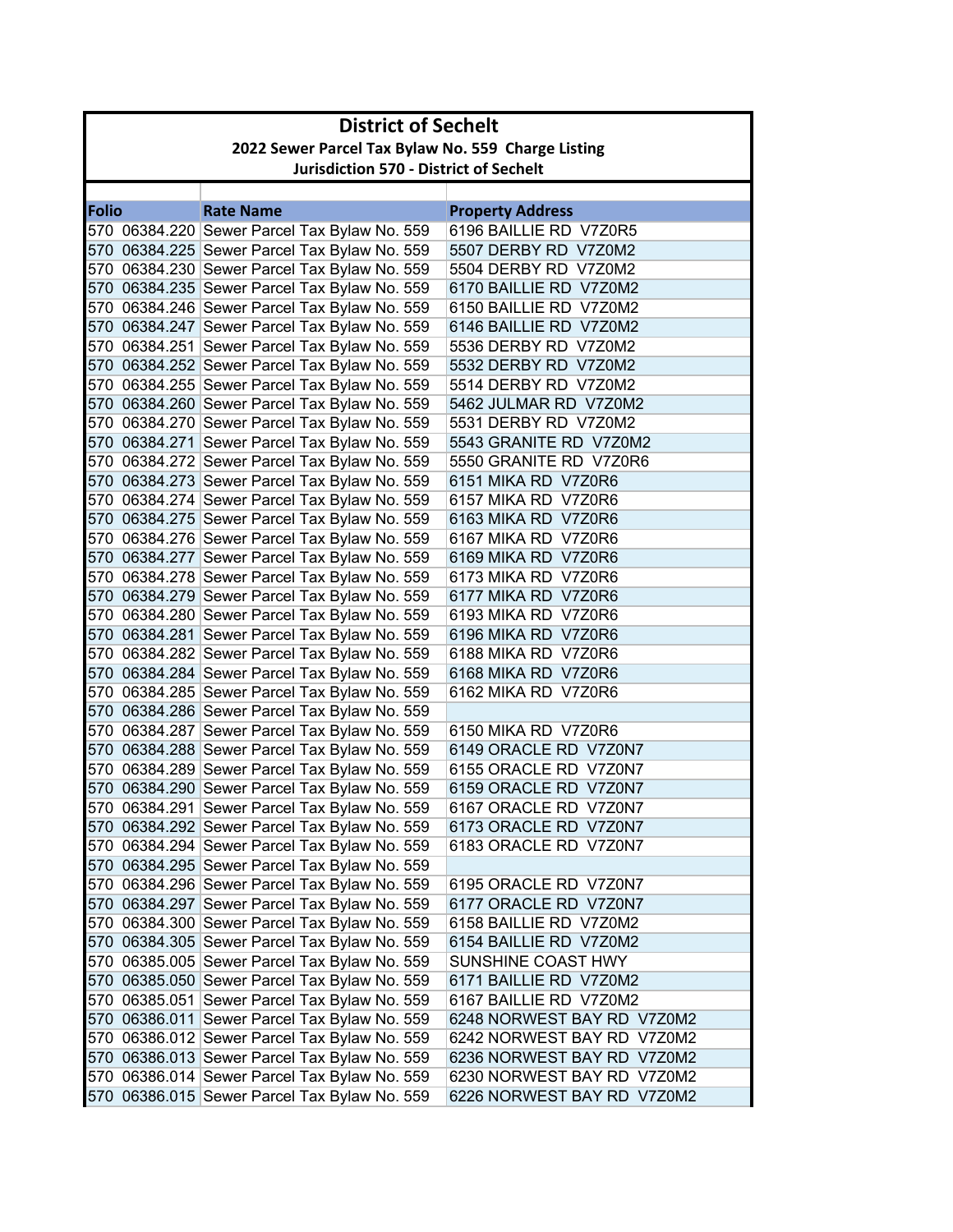|              | <b>District of Sechelt</b>                         |                                              |                          |  |
|--------------|----------------------------------------------------|----------------------------------------------|--------------------------|--|
|              | 2022 Sewer Parcel Tax Bylaw No. 559 Charge Listing |                                              |                          |  |
|              | <b>Jurisdiction 570 - District of Sechelt</b>      |                                              |                          |  |
|              |                                                    |                                              |                          |  |
| <b>Folio</b> |                                                    | <b>Rate Name</b>                             | <b>Property Address</b>  |  |
|              |                                                    | 570 06386.016 Sewer Parcel Tax Bylaw No. 559 | 6217 BAILLIE RD V7Z0R5   |  |
|              |                                                    | 570 06386.017 Sewer Parcel Tax Bylaw No. 559 | 6221 SUNRISE BLVD V7Z0R5 |  |
|              |                                                    | 570 06386.018 Sewer Parcel Tax Bylaw No. 559 | 6225 SUNRISE BLVD V7Z0R5 |  |
|              |                                                    | 570 06386.019 Sewer Parcel Tax Bylaw No. 559 | 6231 SUNRISE BLVD V7Z0R5 |  |
|              |                                                    | 570 06386.020 Sewer Parcel Tax Bylaw No. 559 | 6239 SUNRISE BLVD V7Z0R5 |  |
|              |                                                    | 570 06386.021 Sewer Parcel Tax Bylaw No. 559 | 6245 SUNRISE BLVD V7Z0R5 |  |
|              |                                                    | 570 06386.022 Sewer Parcel Tax Bylaw No. 559 | 6246 SUNRISE BLVD V7Z0R5 |  |
|              |                                                    | 570 06386.023 Sewer Parcel Tax Bylaw No. 559 | 6238 SUNRISE BLVD V7Z0R5 |  |
|              |                                                    | 570 06386.024 Sewer Parcel Tax Bylaw No. 559 | 6235 BAILLIE RD V7Z0R5   |  |
|              |                                                    | 570 06386.025 Sewer Parcel Tax Bylaw No. 559 | 6208 BAILLIE RD V7Z0R5   |  |
|              |                                                    | 570 06386.026 Sewer Parcel Tax Bylaw No. 559 | 6216 BAILLIE RD V7Z0R5   |  |
|              |                                                    | 570 06386.027 Sewer Parcel Tax Bylaw No. 559 | 6220 BAILLIE RD V7Z0R5   |  |
|              |                                                    | 570 06386.028 Sewer Parcel Tax Bylaw No. 559 | 6224 BAILLIE RD V7Z0R5   |  |
|              |                                                    | 570 06386.029 Sewer Parcel Tax Bylaw No. 559 | 6236 BAILLIE RD V7Z0R5   |  |
|              |                                                    | 570 06386.030 Sewer Parcel Tax Bylaw No. 559 | 6240 BAILLIE RD V7Z0R5   |  |
|              |                                                    | 570 06386.040 Sewer Parcel Tax Bylaw No. 559 | 6211 BAILLIE RD V7Z0R5   |  |
|              |                                                    | 570 06386.045 Sewer Parcel Tax Bylaw No. 559 |                          |  |
|              |                                                    | 570 06386.121 Sewer Parcel Tax Bylaw No. 559 | 6244 BAILLIE RD V7Z0R5   |  |
|              |                                                    | 570 06386.122 Sewer Parcel Tax Bylaw No. 559 | 6252 BAILLIE RD V7Z0R5   |  |
|              |                                                    | 570 06386.123 Sewer Parcel Tax Bylaw No. 559 | 6258 BAILLIE RD V7Z0R5   |  |
|              |                                                    | 570 06386.124 Sewer Parcel Tax Bylaw No. 559 | 6229 MIKA RD V7Z0R6      |  |
|              |                                                    | 570 06386.125 Sewer Parcel Tax Bylaw No. 559 | 6243 BAILLIE RD V7Z0R5   |  |
|              |                                                    | 570 06386.126 Sewer Parcel Tax Bylaw No. 559 | 6249 BAILLIE RD V7Z0R5   |  |
|              |                                                    | 570 06386.127 Sewer Parcel Tax Bylaw No. 559 | 6253 BAILLIE RD V7Z0R5   |  |
|              |                                                    | 570 06386.128 Sewer Parcel Tax Bylaw No. 559 | 6259 BAILLIE RD V7Z0R5   |  |
|              |                                                    | 570 06386.129 Sewer Parcel Tax Bylaw No. 559 | 6265 BAILLIE RD V7Z0R5   |  |
|              |                                                    | 570 06386.130 Sewer Parcel Tax Bylaw No. 559 | 6271 BAILLIE RD V7Z0R5   |  |
|              |                                                    | 570 06386.131 Sewer Parcel Tax Bylaw No. 559 | 6277 BAILLIE RD V7Z0R5   |  |
|              |                                                    | 570 06386.132 Sewer Parcel Tax Bylaw No. 559 | 6283 BAILLIE RD V7Z0R5   |  |
|              |                                                    | 570 06386.133 Sewer Parcel Tax Bylaw No. 559 | 6223 MIKA RD V7Z0R6      |  |
|              |                                                    | 570 06386.134 Sewer Parcel Tax Bylaw No. 559 | 6217 MIKA RD V7Z0R6      |  |
|              |                                                    | 570 06386.135 Sewer Parcel Tax Bylaw No. 559 | 6211 MIKA RD V7Z0R6      |  |
|              |                                                    | 570 06386.136 Sewer Parcel Tax Bylaw No. 559 | 6202 MIKA RD V7Z0R6      |  |
|              |                                                    | 570 06386.137 Sewer Parcel Tax Bylaw No. 559 | MIKA RD V7Z0R6           |  |
|              |                                                    | 570 06386.138 Sewer Parcel Tax Bylaw No. 559 | 6220 MIKA RD V7Z0R6      |  |
|              |                                                    | 570 06386.139 Sewer Parcel Tax Bylaw No. 559 | 6226 MIKA RD V7Z0R6      |  |
|              |                                                    | 570 06386.140 Sewer Parcel Tax Bylaw No. 559 | 6280 BAILLIE RD V7Z0R5   |  |
|              |                                                    | 570 06386.150 Sewer Parcel Tax Bylaw No. 559 | 6247 ORACLE RD V7Z0N7    |  |
|              |                                                    | 570 06386.155 Sewer Parcel Tax Bylaw No. 559 | 6289 BAILLIE RD V7Z0R5   |  |
|              |                                                    | 570 06386.160 Sewer Parcel Tax Bylaw No. 559 | 6233 ORACLE RD V7Z0N7    |  |
|              |                                                    | 570 06386.165 Sewer Parcel Tax Bylaw No. 559 | 6227 ORACLE RD V7Z0N7    |  |
|              |                                                    | 570 06386.170 Sewer Parcel Tax Bylaw No. 559 | 6221 ORACLE RD V7Z0N7    |  |
|              |                                                    | 570 06386.175 Sewer Parcel Tax Bylaw No. 559 | 6217 ORACLE RD V7Z0N7    |  |
|              |                                                    | 570 06386.180 Sewer Parcel Tax Bylaw No. 559 | 6209 ORACLE RD V7Z0N7    |  |
|              |                                                    | 570 06386.185 Sewer Parcel Tax Bylaw No. 559 | 6201 ORACLE RD V7Z0N7    |  |
|              |                                                    | 570 06388.005 Sewer Parcel Tax Bylaw No. 559 | 5588 NICKERSON RD V7Z0M4 |  |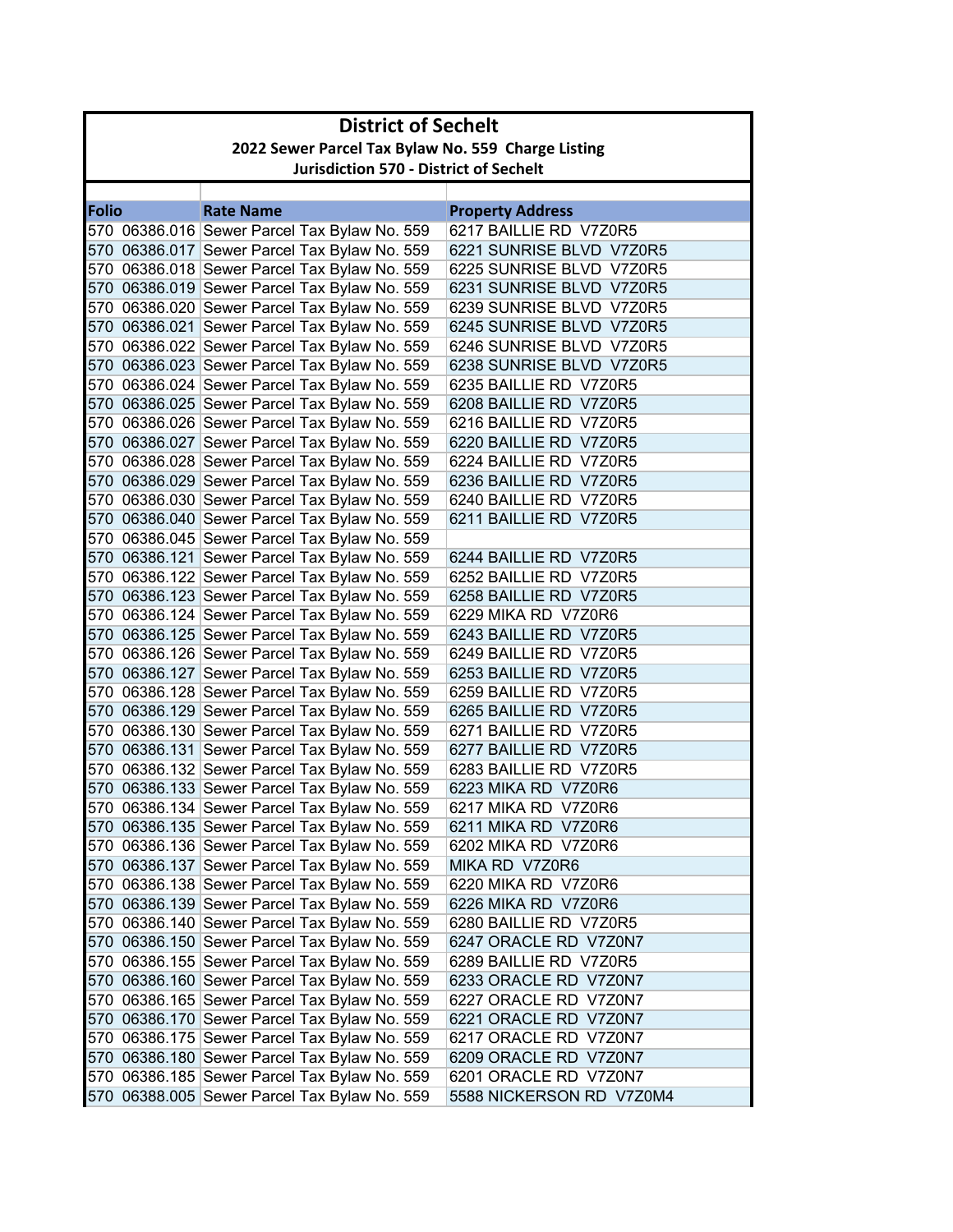|              | <b>District of Sechelt</b>                         |                                                                                              |                                                     |  |
|--------------|----------------------------------------------------|----------------------------------------------------------------------------------------------|-----------------------------------------------------|--|
|              | 2022 Sewer Parcel Tax Bylaw No. 559 Charge Listing |                                                                                              |                                                     |  |
|              | <b>Jurisdiction 570 - District of Sechelt</b>      |                                                                                              |                                                     |  |
|              |                                                    |                                                                                              |                                                     |  |
| <b>Folio</b> |                                                    | <b>Rate Name</b>                                                                             | <b>Property Address</b>                             |  |
|              |                                                    | 570 06388.015 Sewer Parcel Tax Bylaw No. 559                                                 | 6267 ORACLE RD V7Z0N7                               |  |
|              |                                                    | 570 06388.020 Sewer Parcel Tax Bylaw No. 559                                                 | 6263 ORACLE RD V7Z0N7                               |  |
|              |                                                    | 570 06388.025 Sewer Parcel Tax Bylaw No. 559                                                 | 6259 ORACLE RD V7Z0N7                               |  |
|              |                                                    | 570 06388.030 Sewer Parcel Tax Bylaw No. 559                                                 | 6255 ORACLE RD V7Z0N7                               |  |
|              |                                                    | 570 06388.035 Sewer Parcel Tax Bylaw No. 559                                                 | 6251 ORACLE RD V7Z0N7                               |  |
|              |                                                    | 570 06389.000 Sewer Parcel Tax Bylaw No. 559                                                 | 5576 NICKERSON RD V7Z0M4                            |  |
|              |                                                    | 570 06390.015 Sewer Parcel Tax Bylaw No. 559                                                 | 5566 NICKERSON RD V7Z0M4                            |  |
|              |                                                    | 570 06390.020 Sewer Parcel Tax Bylaw No. 559                                                 | 5560 NICKERSON RD V7Z0M4                            |  |
|              |                                                    | 570 06391.000 Sewer Parcel Tax Bylaw No. 559                                                 | 5556 NICKERSON RD V7Z0M4                            |  |
|              |                                                    | 570 06392.005 Sewer Parcel Tax Bylaw No. 559                                                 | 5550 NICKERSON RD V0N3A7                            |  |
|              |                                                    | 570 06392.010 Sewer Parcel Tax Bylaw No. 559                                                 | 5546 NICKERSON RD V7Z0M4                            |  |
|              |                                                    | 570 06393.000 Sewer Parcel Tax Bylaw No. 559                                                 | 6294 NORWEST BAY RD V7Z0M5                          |  |
|              |                                                    | 570 06394.000 Sewer Parcel Tax Bylaw No. 559                                                 | 6282 NORWEST BAY RD V7Z0M5                          |  |
|              |                                                    | 570 06395.000 Sewer Parcel Tax Bylaw No. 559                                                 | 6274 NORWEST BAY RD V7Z0M5                          |  |
|              |                                                    | 570 06396.000 Sewer Parcel Tax Bylaw No. 559                                                 | 6268 NORWEST BAY RD V7Z0M2                          |  |
|              |                                                    | 570 06397.005 Sewer Parcel Tax Bylaw No. 559                                                 | 6257 SUNRISE BLVD V7Z0R5                            |  |
|              |                                                    | 570 06397.010 Sewer Parcel Tax Bylaw No. 559                                                 | 6251 SUNRISE BLVD V7Z0R5                            |  |
|              |                                                    | 570 06397.015 Sewer Parcel Tax Bylaw No. 559                                                 | 6252 SUNRISE BLVD V7Z0R5                            |  |
|              |                                                    | 570 06397.020 Sewer Parcel Tax Bylaw No. 559                                                 | 6260 SUNRISE BLVD V7Z0R5                            |  |
|              |                                                    | 570 06398.000 Sewer Parcel Tax Bylaw No. 559                                                 | 6297 NORWEST BAY RD V7Z0M5                          |  |
|              |                                                    | 570 06399.005 Sewer Parcel Tax Bylaw No. 559                                                 | 6293 NORWEST BAY RD V7Z0M5                          |  |
|              |                                                    | 570 06399.010 Sewer Parcel Tax Bylaw No. 559                                                 | 6294 JASPER RD V7Z0R7                               |  |
|              |                                                    | 570 06400.015 Sewer Parcel Tax Bylaw No. 559                                                 | 6287 NORWEST BAY RD V7Z0M5                          |  |
|              |                                                    | 570 06400.020 Sewer Parcel Tax Bylaw No. 559                                                 | 6283 NORWEST BAY RD V7Z0M5                          |  |
|              |                                                    | 570 06400.030 Sewer Parcel Tax Bylaw No. 559                                                 | 6279 NORWEST BAY RD V7Z0M5                          |  |
|              |                                                    | 570 06400.040 Sewer Parcel Tax Bylaw No. 559                                                 | 6275 NORWEST BAY RD V7Z0M5                          |  |
|              |                                                    | 570 06400.050 Sewer Parcel Tax Bylaw No. 559                                                 | 6269 NORWEST BAY RD V7Z0M2                          |  |
|              |                                                    | 570 06400.060 Sewer Parcel Tax Bylaw No. 559                                                 | 6263 NORWEST BAY RD V7Z0M2                          |  |
|              |                                                    | 570 06400.070 Sewer Parcel Tax Bylaw No. 559                                                 | 6257 NORWEST BAY RD V7Z0M2<br>5550 WINTER RD V7Z0M5 |  |
|              |                                                    | 570 06401.001 Sewer Parcel Tax Bylaw No. 559                                                 |                                                     |  |
|              |                                                    | 570 06401.003 Sewer Parcel Tax Bylaw No. 559                                                 | 5560 WINTER RD V7Z0M5                               |  |
|              |                                                    | 570 06401.005 Sewer Parcel Tax Bylaw No. 559                                                 | 6350 NORWEST BAY RD V7Z0M5<br>6302 JASPER RD V7Z0R7 |  |
|              |                                                    | 570 06401.012 Sewer Parcel Tax Bylaw No. 559<br>570 06401.013 Sewer Parcel Tax Bylaw No. 559 | 6308 JASPER RD V7Z0R7                               |  |
|              |                                                    | 570 06401.014 Sewer Parcel Tax Bylaw No. 559                                                 | 6314 JASPER RD V7Z0R7                               |  |
|              |                                                    | 570 06401.015 Sewer Parcel Tax Bylaw No. 559                                                 | 6328 JASPER RD V7Z0R7                               |  |
|              |                                                    | 570 06401.016 Sewer Parcel Tax Bylaw No. 559                                                 | 6334 JASPER RD V7Z0R7                               |  |
|              |                                                    | 570 06401.017 Sewer Parcel Tax Bylaw No. 559                                                 | 6340 JASPER RD V7Z0R7                               |  |
|              |                                                    | 570 06401.018 Sewer Parcel Tax Bylaw No. 559                                                 | 6346 JASPER RD V7Z0R7                               |  |
|              |                                                    | 570 06401.019 Sewer Parcel Tax Bylaw No. 559                                                 | 6352 JASPER RD V7Z0R7                               |  |
|              |                                                    | 570 06401.020 Sewer Parcel Tax Bylaw No. 559                                                 | 6356 JASPER RD V7Z0R7                               |  |
|              |                                                    | 570 06401.100 Sewer Parcel Tax Bylaw No. 559                                                 | 6323 ORACLE RD V7Z0R8                               |  |
|              |                                                    | 570 06401.105 Sewer Parcel Tax Bylaw No. 559                                                 | 6321 ORACLE RD V7Z0M5                               |  |
|              |                                                    | 570 06401.110 Sewer Parcel Tax Bylaw No. 559                                                 | 5573 NICKERSON RD V7Z0M4                            |  |
|              |                                                    | 570 06401.120 Sewer Parcel Tax Bylaw No. 559                                                 | 6315 ORACLE RD V7Z0M5                               |  |
|              |                                                    | 570 06401.125 Sewer Parcel Tax Bylaw No. 559                                                 | 6305 ORACLE RD V7Z0N7                               |  |
|              |                                                    |                                                                                              |                                                     |  |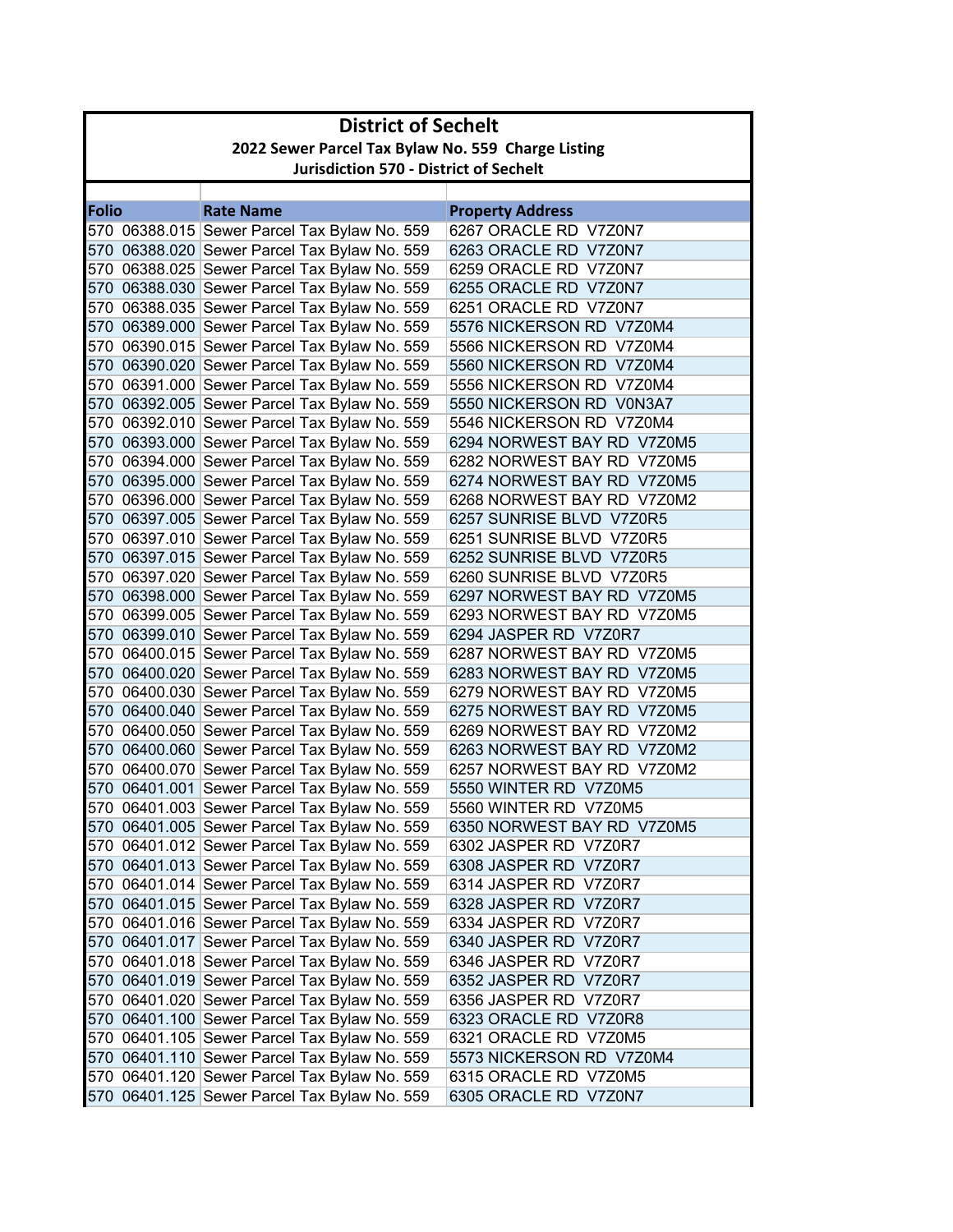|                                                    | <b>District of Sechelt</b>                    |                                              |                            |  |
|----------------------------------------------------|-----------------------------------------------|----------------------------------------------|----------------------------|--|
| 2022 Sewer Parcel Tax Bylaw No. 559 Charge Listing |                                               |                                              |                            |  |
|                                                    | <b>Jurisdiction 570 - District of Sechelt</b> |                                              |                            |  |
|                                                    |                                               |                                              |                            |  |
| <b>Folio</b>                                       |                                               | <b>Rate Name</b>                             | <b>Property Address</b>    |  |
|                                                    |                                               | 570 06401.130 Sewer Parcel Tax Bylaw No. 559 | 5581 NICKERSON RD V7Z0M4   |  |
|                                                    |                                               | 570 06401.135 Sewer Parcel Tax Bylaw No. 559 | 5577 NICKERSON RD V7Z0M4   |  |
|                                                    |                                               | 570 06401.500 Sewer Parcel Tax Bylaw No. 559 | 6345 NORWEST BAY RD V7Z0M5 |  |
|                                                    |                                               | 570 06401.621 Sewer Parcel Tax Bylaw No. 559 | 6317 SAMRON RD V7Z0N6      |  |
|                                                    |                                               | 570 06401.622 Sewer Parcel Tax Bylaw No. 559 | 6300 SAMRON RD V7Z0N6      |  |
|                                                    |                                               | 570 06401.623 Sewer Parcel Tax Bylaw No. 559 | 6304 SAMRON RD V7Z0N6      |  |
|                                                    |                                               | 570 06401.624 Sewer Parcel Tax Bylaw No. 559 | 6308 SAMRON RD V7Z0N6      |  |
|                                                    |                                               | 570 06401.625 Sewer Parcel Tax Bylaw No. 559 | 6312 SAMRON RD V7Z0N6      |  |
|                                                    |                                               | 570 06401.626 Sewer Parcel Tax Bylaw No. 559 | 6316 SAMRON RD V7Z0N6      |  |
|                                                    |                                               | 570 06401.627 Sewer Parcel Tax Bylaw No. 559 | 6320 SAMRON RD V7Z0N6      |  |
|                                                    |                                               | 570 06401.628 Sewer Parcel Tax Bylaw No. 559 | 6324 SAMRON RD V7Z0N6      |  |
|                                                    |                                               | 570 06401.629 Sewer Parcel Tax Bylaw No. 559 | 6330 SAMRON RD V7Z0N6      |  |
|                                                    |                                               | 570 06401.630 Sewer Parcel Tax Bylaw No. 559 | 6334 SAMRON RD V7Z0N6      |  |
|                                                    |                                               | 570 06401.631 Sewer Parcel Tax Bylaw No. 559 | 6340 SAMRON RD V7Z0N6      |  |
|                                                    |                                               | 570 06401.632 Sewer Parcel Tax Bylaw No. 559 | 6344 SAMRON RD V7Z0N6      |  |
|                                                    |                                               | 570 06401.633 Sewer Parcel Tax Bylaw No. 559 | 6348 SAMRON RD V7Z0N6      |  |
|                                                    |                                               | 570 06401.634 Sewer Parcel Tax Bylaw No. 559 | 6354 SAMRON RD V7Z0N6      |  |
|                                                    |                                               | 570 06401.635 Sewer Parcel Tax Bylaw No. 559 | 6360 SAMRON RD V7Z0N6      |  |
|                                                    |                                               | 570 06401.636 Sewer Parcel Tax Bylaw No. 559 | 6364 SAMRON RD V7Z0N6      |  |
|                                                    |                                               | 570 06401.637 Sewer Parcel Tax Bylaw No. 559 | 6368 SAMRON RD V7Z0N6      |  |
|                                                    |                                               | 570 06401.638 Sewer Parcel Tax Bylaw No. 559 | 6374 SAMRON RD V7Z0N6      |  |
|                                                    |                                               | 570 06401.639 Sewer Parcel Tax Bylaw No. 559 |                            |  |
|                                                    |                                               | 570 06401.640 Sewer Parcel Tax Bylaw No. 559 | 6382 SAMRON RD V7Z0N6      |  |
|                                                    |                                               | 570 06401.641 Sewer Parcel Tax Bylaw No. 559 | 6386 SAMRON RD V7Z0N6      |  |
|                                                    |                                               | 570 06401.642 Sewer Parcel Tax Bylaw No. 559 | 6390 SAMRON RD V7Z0N6      |  |
|                                                    |                                               | 570 06401.643 Sewer Parcel Tax Bylaw No. 559 | 6396 SAMRON RD V7Z0N6      |  |
|                                                    |                                               | 570 06401.644 Sewer Parcel Tax Bylaw No. 559 | 5524 MCCOURT RD V7Z0N6     |  |
|                                                    |                                               | 570 06401.645 Sewer Parcel Tax Bylaw No. 559 | 6387 SAMRON RD V7Z0N6      |  |
|                                                    |                                               | 570 06401.646 Sewer Parcel Tax Bylaw No. 559 | 6383 SAMRON RD V7Z0N6      |  |
|                                                    |                                               | 570 06401.647 Sewer Parcel Tax Bylaw No. 559 | 6379 SAMRON RD V7Z0N6      |  |
|                                                    |                                               | 570 06401.648 Sewer Parcel Tax Bylaw No. 559 | 6375 SAMRON RD V7Z0N6      |  |
|                                                    |                                               | 570 06401.649 Sewer Parcel Tax Bylaw No. 559 | 6371 SAMRON RD V7Z0N6      |  |
|                                                    |                                               | 570 06401.650 Sewer Parcel Tax Bylaw No. 559 | 6367 SAMRON RD V7Z0N6      |  |
|                                                    |                                               | 570 06401.651 Sewer Parcel Tax Bylaw No. 559 | 6361 SAMRON RD V7Z0N6      |  |
|                                                    |                                               | 570 06401.652 Sewer Parcel Tax Bylaw No. 559 | 6357 SAMRON RD V7Z0N6      |  |
|                                                    |                                               | 570 06401.653 Sewer Parcel Tax Bylaw No. 559 | 6351 SAMRON RD V7Z0N6      |  |
|                                                    |                                               | 570 06401.654 Sewer Parcel Tax Bylaw No. 559 | 6347 SAMRON RD V7Z0N6      |  |
|                                                    |                                               | 570 06401.655 Sewer Parcel Tax Bylaw No. 559 | 6343 SAMRON RD V7Z0N6      |  |
|                                                    |                                               | 570 06401.656 Sewer Parcel Tax Bylaw No. 559 | 6339 SAMRON RD V7Z0N6      |  |
|                                                    |                                               | 570 06401.657 Sewer Parcel Tax Bylaw No. 559 | 6337 SAMRON RD V7Z0N6      |  |
|                                                    |                                               | 570 06401.658 Sewer Parcel Tax Bylaw No. 559 | 6331 SAMRON RD V7Z0N6      |  |
|                                                    |                                               | 570 06401.659 Sewer Parcel Tax Bylaw No. 559 | 6323 SAMRON RD V7Z0N6      |  |
|                                                    |                                               | 570 06401.660 Sewer Parcel Tax Bylaw No. 559 | 6364 JASPER RD V7Z0R7      |  |
|                                                    |                                               | 570 06401.661 Sewer Parcel Tax Bylaw No. 559 | 6360 JASPER RD V7Z0R7      |  |
|                                                    |                                               | 570 06401.662 Sewer Parcel Tax Bylaw No. 559 | 6361 NORWEST BAY RD V7Z0M5 |  |
|                                                    |                                               | 570 06401.664 Sewer Parcel Tax Bylaw No. 559 | 5520 MCCOURT RD V7Z0K7     |  |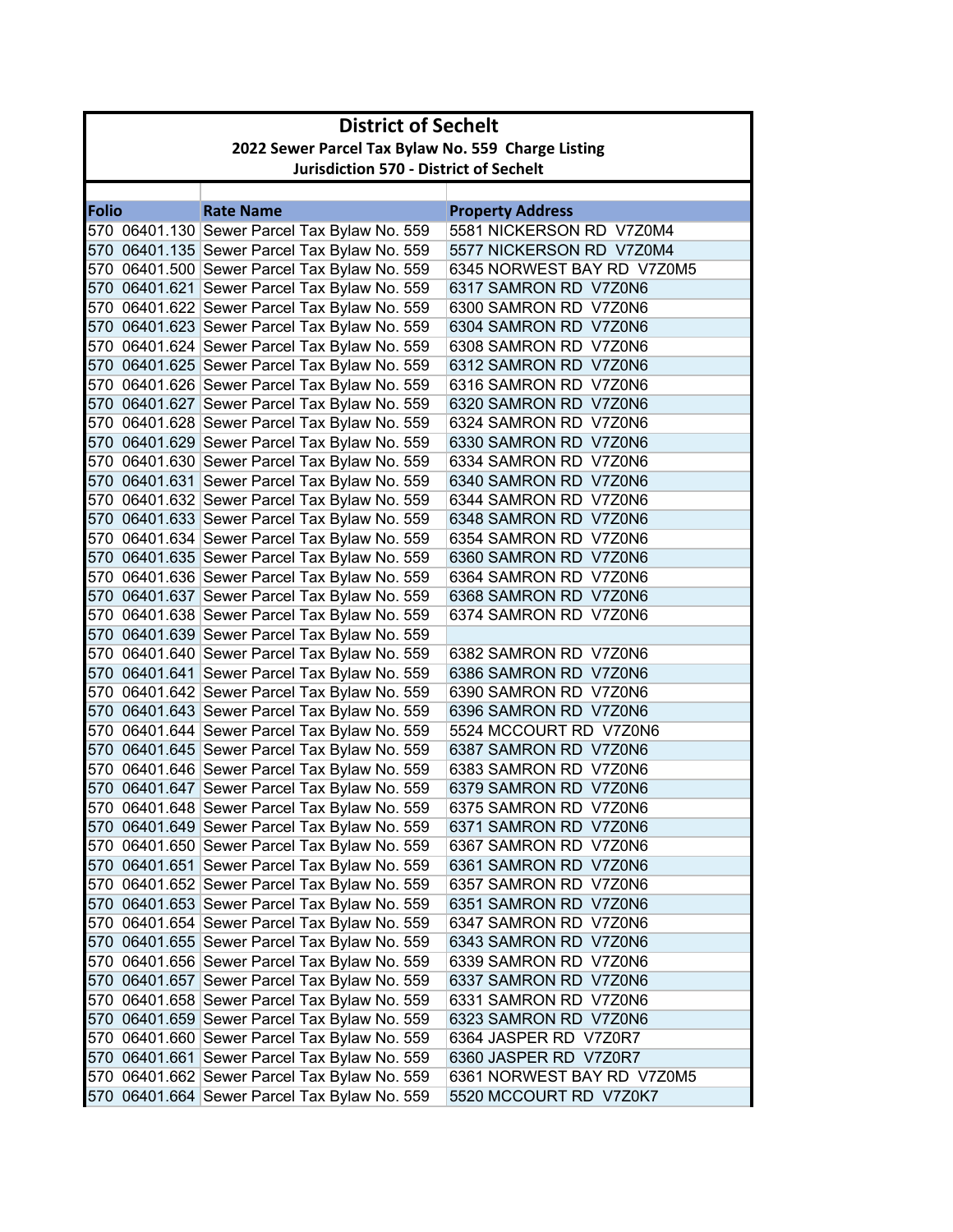|              | <b>District of Sechelt</b>                         |                                                                                              |                                                     |  |
|--------------|----------------------------------------------------|----------------------------------------------------------------------------------------------|-----------------------------------------------------|--|
|              | 2022 Sewer Parcel Tax Bylaw No. 559 Charge Listing |                                                                                              |                                                     |  |
|              | <b>Jurisdiction 570 - District of Sechelt</b>      |                                                                                              |                                                     |  |
|              |                                                    |                                                                                              |                                                     |  |
| <b>Folio</b> |                                                    | <b>Rate Name</b>                                                                             | <b>Property Address</b>                             |  |
|              |                                                    | 570 06401.666 Sewer Parcel Tax Bylaw No. 559                                                 | 6363 JASPER RD V7Z0R7                               |  |
|              |                                                    | 570 06401.667 Sewer Parcel Tax Bylaw No. 559                                                 | 6369 JASPER RD V7Z0R7                               |  |
|              |                                                    | 570 06401.668 Sewer Parcel Tax Bylaw No. 559                                                 | 6373 JASPER RD V7Z0R7                               |  |
|              |                                                    | 570 06401.669 Sewer Parcel Tax Bylaw No. 559                                                 | 6379 JASPER RD V7Z0R7                               |  |
|              |                                                    | 570 06401.670 Sewer Parcel Tax Bylaw No. 559                                                 | 6383 JASPER RD V7Z0R7                               |  |
|              |                                                    | 570 06401.671 Sewer Parcel Tax Bylaw No. 559                                                 | 6389 JASPER RD V7Z0R7                               |  |
|              |                                                    | 570 06401.672 Sewer Parcel Tax Bylaw No. 559                                                 | 6393 JASPER RD V7Z0R7                               |  |
|              |                                                    | 570 06401.673 Sewer Parcel Tax Bylaw No. 559                                                 | 6397 JASPER RD V7Z0R7                               |  |
|              |                                                    | 570 06402.008 Sewer Parcel Tax Bylaw No. 559                                                 | 5551 NICKERSON RD V7Z0M4                            |  |
|              |                                                    | 570 06402.011 Sewer Parcel Tax Bylaw No. 559                                                 | 6334 NORWEST BAY RD V7Z0M5                          |  |
|              |                                                    | 570 06402.012 Sewer Parcel Tax Bylaw No. 559                                                 | 6326 NORWEST BAY RD V7Z0M5                          |  |
|              |                                                    | 570 06402.013 Sewer Parcel Tax Bylaw No. 559                                                 | NORWEST BAY RD V7Z0S5                               |  |
|              |                                                    | 570 06402.015 Sewer Parcel Tax Bylaw No. 559                                                 | 5563 NICKERSON RD V7Z0M4                            |  |
|              |                                                    | 570 06402.016 Sewer Parcel Tax Bylaw No. 559                                                 | 5569 NICKERSON RD V7Z0M4                            |  |
|              |                                                    | 570 06402.017 Sewer Parcel Tax Bylaw No. 559                                                 | 5571 NICKERSON RD V7Z0M4                            |  |
|              |                                                    | 570 06402.020 Sewer Parcel Tax Bylaw No. 559                                                 | 6307 NORWEST BAY RD V7Z0M5                          |  |
|              |                                                    | 570 06402.025 Sewer Parcel Tax Bylaw No. 559                                                 | 6315 NORWEST BAY RD V7Z0M5                          |  |
|              |                                                    | 570 06402.030 Sewer Parcel Tax Bylaw No. 559                                                 | 6341 NORWEST BAY RD V7Z0M5                          |  |
|              |                                                    | 570 06402.035 Sewer Parcel Tax Bylaw No. 559                                                 | 6369 NORWEST BAY RD V7Z0M5                          |  |
|              |                                                    | 570 06402.040 Sewer Parcel Tax Bylaw No. 559                                                 | 6375 NORWEST BAY RD V7Z0M5                          |  |
|              |                                                    | 570 06402.045 Sewer Parcel Tax Bylaw No. 559                                                 | 6383 NORWEST BAY RD V7Z0M5                          |  |
|              |                                                    | 570 06402.050 Sewer Parcel Tax Bylaw No. 559                                                 | 6389 NORWEST BAY RD V7Z0M5                          |  |
|              |                                                    | 570 06402.055 Sewer Parcel Tax Bylaw No. 559                                                 | 6335 NORWEST BAY RD V7Z0M5                          |  |
|              |                                                    | 570 06402.060 Sewer Parcel Tax Bylaw No. 559                                                 | 6327 NORWEST BAY RD V7Z0M5                          |  |
|              |                                                    | 570 06402.065 Sewer Parcel Tax Bylaw No. 559                                                 | 6323 NORWEST BAY RD V7Z0M5                          |  |
|              |                                                    | 570 06402.070 Sewer Parcel Tax Bylaw No. 559                                                 | 6319 NORWEST BAY RD V7Z0M5<br>5574 WINTER RD V7Z0M5 |  |
|              |                                                    | 570 06402.101 Sewer Parcel Tax Bylaw No. 559<br>570 06402.102 Sewer Parcel Tax Bylaw No. 559 | 5576 WINTER RD V7Z0M5                               |  |
|              |                                                    | 570 06402.103 Sewer Parcel Tax Bylaw No. 559                                                 | 5578 WINTER RD V7Z0M5                               |  |
|              |                                                    | 570 06402.104 Sewer Parcel Tax Bylaw No. 559                                                 | 5582 WINTER RD V7Z0M5                               |  |
|              |                                                    | 570 06402.105 Sewer Parcel Tax Bylaw No. 559                                                 | 6327 ORACLE RD V7Z0M5                               |  |
|              |                                                    | 570 06402.106 Sewer Parcel Tax Bylaw No. 559                                                 | 6333 ORACLE RD V7Z0M5                               |  |
|              |                                                    | 570 06402.107 Sewer Parcel Tax Bylaw No. 559                                                 | 6339 ORACLE RD V7Z0M5                               |  |
|              |                                                    | 570 06402.108 Sewer Parcel Tax Bylaw No. 559                                                 | 6345 ORACLE RD V7Z0M5                               |  |
|              |                                                    | 570 06402.201 Sewer Parcel Tax Bylaw No. 559                                                 | 5551 WINTER RD V7Z0M5                               |  |
|              |                                                    | 570 06402.203 Sewer Parcel Tax Bylaw No. 559                                                 | 5555 WINTER RD V7Z0M5                               |  |
|              |                                                    | 570 06402.205 Sewer Parcel Tax Bylaw No. 559                                                 | 5589 WINTER RD V7Z0M5                               |  |
|              |                                                    | 570 06402.210 Sewer Parcel Tax Bylaw No. 559                                                 | 6359 ORACLE RD V7Z0R8                               |  |
|              |                                                    | 570 06402.215 Sewer Parcel Tax Bylaw No. 559                                                 | 6365 ORACLE RD V7Z0R8                               |  |
|              |                                                    | 570 06402.220 Sewer Parcel Tax Bylaw No. 559                                                 | 5577 WINTER RD V7Z0M5                               |  |
|              |                                                    | 570 06403.001 Sewer Parcel Tax Bylaw No. 559                                                 | 6366 NORVAN RD V7Z0M8                               |  |
|              |                                                    | 570 06403.006 Sewer Parcel Tax Bylaw No. 559                                                 | 5523 MCCOURT RD V7Z0N6                              |  |
|              |                                                    | 570 06403.007 Sewer Parcel Tax Bylaw No. 559                                                 | 6422 NORVAN RD V7Z0M8                               |  |
|              |                                                    | 570 06403.009 Sewer Parcel Tax Bylaw No. 559                                                 | 6410 SAMRON RD V7Z0M8                               |  |
|              |                                                    | 570 06403.013 Sewer Parcel Tax Bylaw No. 559                                                 | 5508 MASON RD V7Z0S7                                |  |
|              |                                                    | 570 06403.014 Sewer Parcel Tax Bylaw No. 559                                                 | 6483 SAMRON RD V7Z0S6                               |  |
|              |                                                    |                                                                                              |                                                     |  |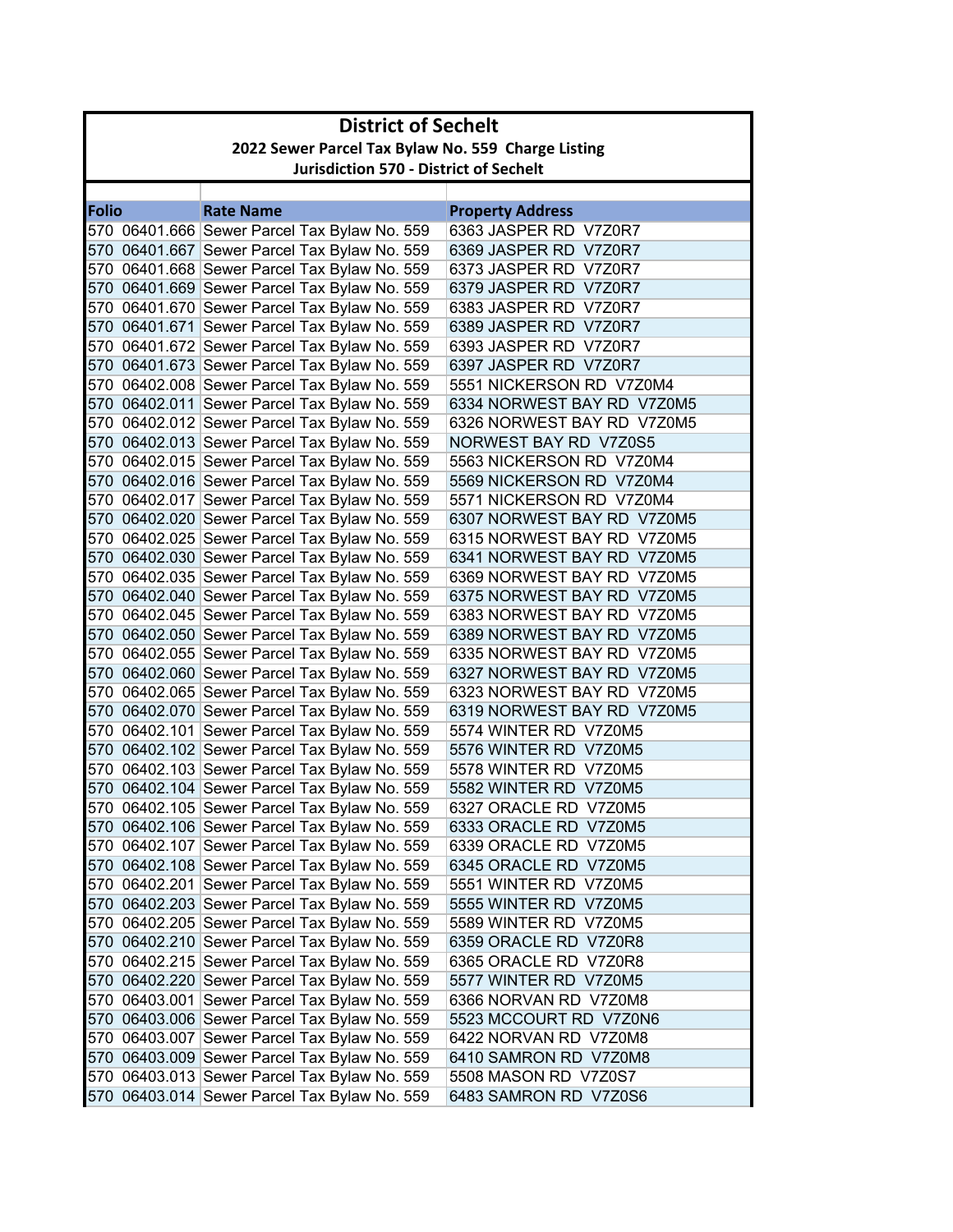|              | <b>District of Sechelt</b>                         |                                                                                              |                                                          |  |
|--------------|----------------------------------------------------|----------------------------------------------------------------------------------------------|----------------------------------------------------------|--|
|              | 2022 Sewer Parcel Tax Bylaw No. 559 Charge Listing |                                                                                              |                                                          |  |
|              | <b>Jurisdiction 570 - District of Sechelt</b>      |                                                                                              |                                                          |  |
|              |                                                    |                                                                                              |                                                          |  |
| <b>Folio</b> |                                                    | <b>Rate Name</b>                                                                             | <b>Property Address</b>                                  |  |
|              |                                                    | 570 06403.015 Sewer Parcel Tax Bylaw No. 559                                                 | 5498 MASON RD V7Z0S7                                     |  |
|              |                                                    | 570 06403.016 Sewer Parcel Tax Bylaw No. 559<br>570 06403.018 Sewer Parcel Tax Bylaw No. 559 | 5532 MASON RD V7Z0S7<br>5528 MASON RD V7Z0S7             |  |
|              |                                                    | 570 06403.019 Sewer Parcel Tax Bylaw No. 559                                                 | 6480 JASPER RD V7Z0S6                                    |  |
|              |                                                    | 570 06403.025 Sewer Parcel Tax Bylaw No. 559                                                 | 6473 SAMRON RD V7Z0S6                                    |  |
|              |                                                    | 570 06403.026 Sewer Parcel Tax Bylaw No. 559                                                 | 6467 SAMRON RD V7Z0M8                                    |  |
|              |                                                    | 570 06403.027 Sewer Parcel Tax Bylaw No. 559                                                 | 6461 SAMRON RD V7Z0M8                                    |  |
|              |                                                    | 570 06403.028 Sewer Parcel Tax Bylaw No. 559                                                 | 6453 SAMRON RD V7Z0M8                                    |  |
|              |                                                    | 570 06403.029 Sewer Parcel Tax Bylaw No. 559                                                 | 6447 SAMRON RD V7Z0M8                                    |  |
|              |                                                    | 570 06403.030 Sewer Parcel Tax Bylaw No. 559                                                 | 6407 SAMRON RD V7Z0M8                                    |  |
|              |                                                    | 570 06403.031 Sewer Parcel Tax Bylaw No. 559                                                 | 6413 SAMRON RD V7Z0M8                                    |  |
|              |                                                    | 570 06403.032 Sewer Parcel Tax Bylaw No. 559                                                 | 6417 SAMRON RD V7Z0M8                                    |  |
|              |                                                    | 570 06403.033 Sewer Parcel Tax Bylaw No. 559                                                 | 6402 NORVAN RD V7Z0M8                                    |  |
|              |                                                    | 570 06403.034 Sewer Parcel Tax Bylaw No. 559                                                 | 6435 SAMRON RD V7Z0M8                                    |  |
|              |                                                    | 570 06403.035 Sewer Parcel Tax Bylaw No. 559                                                 | 6441 SAMRON RD V7Z0M8                                    |  |
|              |                                                    | 570 06403.038 Sewer Parcel Tax Bylaw No. 559                                                 | 6476 SAMRON RD V7Z0S6                                    |  |
|              |                                                    | 570 06403.039 Sewer Parcel Tax Bylaw No. 559                                                 | 6468 SAMRON RD V7Z0M8                                    |  |
|              |                                                    | 570 06403.040 Sewer Parcel Tax Bylaw No. 559                                                 | 6462 SAMRON RD V7Z0M8                                    |  |
|              |                                                    | 570 06403.041 Sewer Parcel Tax Bylaw No. 559                                                 | 6454 SAMRON RD V7Z0M8                                    |  |
|              |                                                    | 570 06403.042 Sewer Parcel Tax Bylaw No. 559                                                 | 6448 SAMRON RD V7Z0M8                                    |  |
|              |                                                    | 570 06403.043 Sewer Parcel Tax Bylaw No. 559                                                 | 6442 SAMRON RD V7Z0M8                                    |  |
|              |                                                    | 570 06403.044 Sewer Parcel Tax Bylaw No. 559                                                 | 6434 SAMRON RD V7Z0M8                                    |  |
|              |                                                    | 570 06403.045 Sewer Parcel Tax Bylaw No. 559                                                 | 6396 NORVAN RD V7Z0M8                                    |  |
|              |                                                    | 570 06403.046 Sewer Parcel Tax Bylaw No. 559                                                 | 6388 NORVAN RD V7Z0M8                                    |  |
|              |                                                    | 570 06403.047 Sewer Parcel Tax Bylaw No. 559                                                 | 6384 NORVAN RD V7Z0M8                                    |  |
|              |                                                    | 570 06403.048 Sewer Parcel Tax Bylaw No. 559                                                 | 6378 NORVAN RD V7Z0M8                                    |  |
|              |                                                    | 570 06403.050 Sewer Parcel Tax Bylaw No. 559                                                 | 6369 NORVAN RD V7Z0M8                                    |  |
|              |                                                    | 570 06403.051 Sewer Parcel Tax Bylaw No. 559                                                 | 6379 NORVAN RD V7Z0M8                                    |  |
|              |                                                    | 570 06403.052 Sewer Parcel Tax Bylaw No. 559                                                 | 6385 NORVAN RD V7Z0M8                                    |  |
|              |                                                    | 570 06403.053 Sewer Parcel Tax Bylaw No. 559                                                 | 6389 NORVAN RD V7Z0M8                                    |  |
|              |                                                    | 570 06403.054 Sewer Parcel Tax Bylaw No. 559                                                 | 6397 NORVAN RD V7Z0M8                                    |  |
|              |                                                    | 570 06403.055 Sewer Parcel Tax Bylaw No. 559<br>570 06403.056 Sewer Parcel Tax Bylaw No. 559 | 6420 NORWEST BAY RD V7Z0M5<br>6414 NORWEST BAY RD V7Z0M5 |  |
|              |                                                    | 570 06403.057 Sewer Parcel Tax Bylaw No. 559                                                 | 6408 NORWEST BAY RD V7Z0M5                               |  |
|              |                                                    | 570 06403.058 Sewer Parcel Tax Bylaw No. 559                                                 | 6426 NORWEST BAY RD V7Z0M5                               |  |
|              |                                                    | 570 06403.100 Sewer Parcel Tax Bylaw No. 559                                                 | 6445 NORWEST BAY RD V7Z0M5                               |  |
|              |                                                    | 570 06403.105 Sewer Parcel Tax Bylaw No. 559                                                 | 6441 NORWEST BAY RD V7Z0M5                               |  |
|              |                                                    | 570 06403.110 Sewer Parcel Tax Bylaw No. 559                                                 | 6435 NORWEST BAY RD V7Z0M5                               |  |
|              |                                                    | 570 06403.115 Sewer Parcel Tax Bylaw No. 559                                                 | 6431 NORWEST BAY RD V7Z0M5                               |  |
|              |                                                    | 570 06403.120 Sewer Parcel Tax Bylaw No. 559                                                 | 6425 NORWEST BAY RD V7Z0M5                               |  |
|              |                                                    | 570 06403.125 Sewer Parcel Tax Bylaw No. 559                                                 | 6421 NORWEST BAY RD V7Z0M5                               |  |
|              |                                                    | 570 06403.130 Sewer Parcel Tax Bylaw No. 559                                                 | 6417 NORWEST BAY RD V7Z0M5                               |  |
|              |                                                    | 570 06403.135 Sewer Parcel Tax Bylaw No. 559                                                 | 6409 NORWEST BAY RD V7Z0M5                               |  |
|              |                                                    | 570 06403.140 Sewer Parcel Tax Bylaw No. 559                                                 | 6405 NORWEST BAY RD V7Z0M5                               |  |
|              |                                                    | 570 06403.200 Sewer Parcel Tax Bylaw No. 559                                                 | 6372 NORVAN RD V7Z0M8                                    |  |
|              |                                                    | 570 06403.300 Sewer Parcel Tax Bylaw No. 559                                                 | 6450 JASPER RD V7Z0S6                                    |  |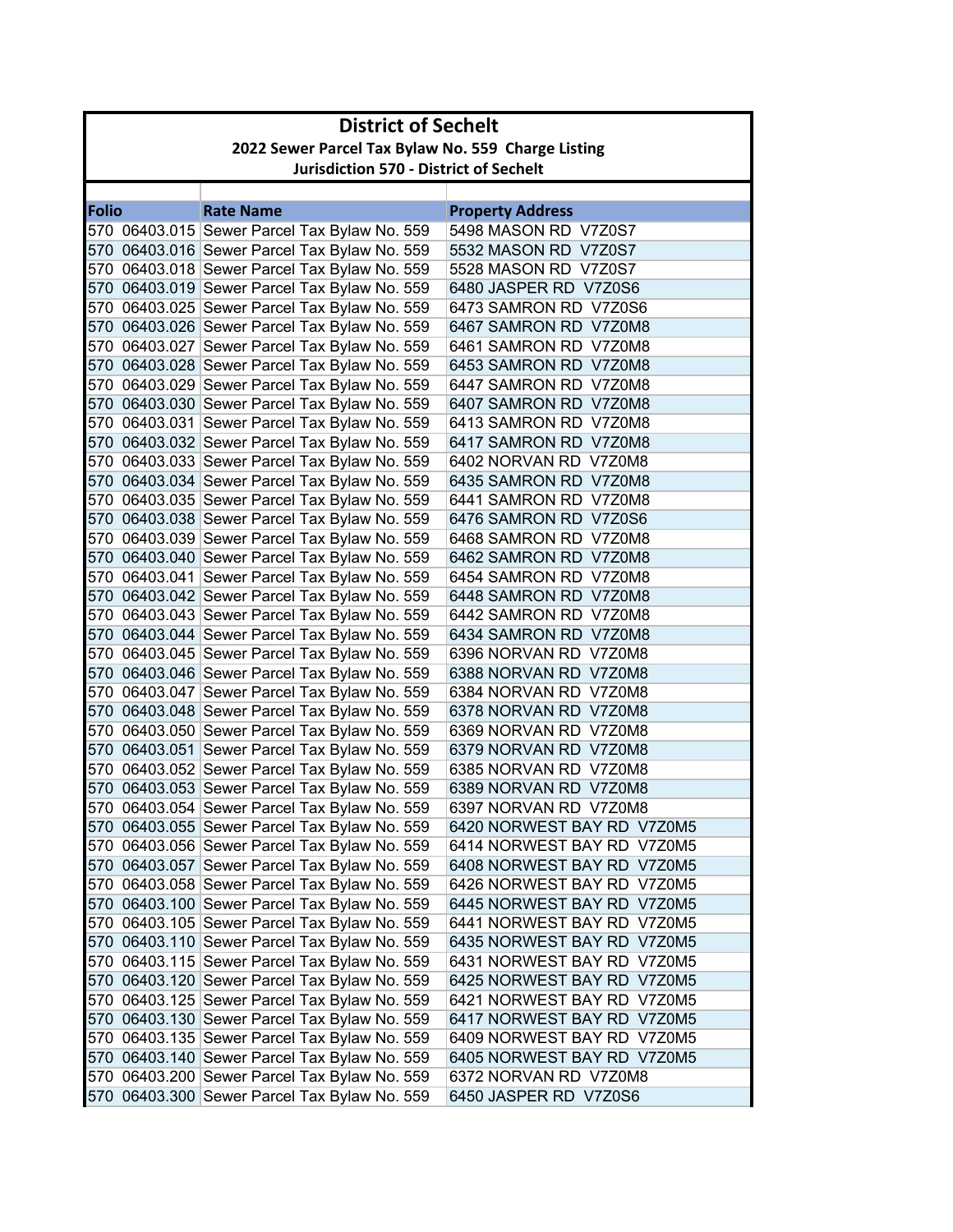|              | <b>District of Sechelt</b>                         |                                                                                              |                                                            |  |
|--------------|----------------------------------------------------|----------------------------------------------------------------------------------------------|------------------------------------------------------------|--|
|              | 2022 Sewer Parcel Tax Bylaw No. 559 Charge Listing |                                                                                              |                                                            |  |
|              | <b>Jurisdiction 570 - District of Sechelt</b>      |                                                                                              |                                                            |  |
|              |                                                    |                                                                                              |                                                            |  |
| <b>Folio</b> |                                                    | <b>Rate Name</b>                                                                             | <b>Property Address</b>                                    |  |
|              |                                                    | 570 06403.305 Sewer Parcel Tax Bylaw No. 559                                                 | 6456 JASPER RD V7Z0S6                                      |  |
|              |                                                    | 570 06403.310 Sewer Parcel Tax Bylaw No. 559                                                 | 6460 JASPER RD V7Z0S6                                      |  |
|              |                                                    | 570 06403.315 Sewer Parcel Tax Bylaw No. 559                                                 | 6464 JASPER RD V7Z0S6                                      |  |
|              |                                                    | 570 06403.320 Sewer Parcel Tax Bylaw No. 559                                                 | 6472 JASPER RD V7Z0S6                                      |  |
|              |                                                    | 570 06403.325 Sewer Parcel Tax Bylaw No. 559                                                 | 6465 JASPER RD V7Z0S6                                      |  |
|              |                                                    | 570 06403.330 Sewer Parcel Tax Bylaw No. 559                                                 | 6457 JASPER RD V7Z0S6                                      |  |
|              |                                                    | 570 06403.335 Sewer Parcel Tax Bylaw No. 559                                                 | 6449 JASPER RD V7Z0S6                                      |  |
|              |                                                    | 570 06403.400 Sewer Parcel Tax Bylaw No. 559                                                 | 6488 SAMRON RD V7Z0S6                                      |  |
|              |                                                    | 570 06403.405 Sewer Parcel Tax Bylaw No. 559                                                 | 6482 SAMRON RD V7Z0S6                                      |  |
|              |                                                    | 570 06403.600 Sewer Parcel Tax Bylaw No. 559                                                 | 6434 NORVAN RD V7Z0M8                                      |  |
|              |                                                    | 570 06403.605 Sewer Parcel Tax Bylaw No. 559                                                 | 6438 NORVAN RD V7Z0M8                                      |  |
|              |                                                    | 570 06403.610 Sewer Parcel Tax Bylaw No. 559                                                 | 6444 NORVAN RD V7Z0M8                                      |  |
|              |                                                    | 570 06403.615 Sewer Parcel Tax Bylaw No. 559                                                 | 6450 NORVAN RD V7Z0M8                                      |  |
|              |                                                    | 570 06403.620 Sewer Parcel Tax Bylaw No. 559                                                 | 6454 NORVAN RD V7Z0M8                                      |  |
|              |                                                    | 570 06403.625 Sewer Parcel Tax Bylaw No. 559                                                 | 6460 NORVAN RD V7Z0M8                                      |  |
|              |                                                    | 570 06403.630 Sewer Parcel Tax Bylaw No. 559                                                 | 6464 NORVAN RD V7Z0M8                                      |  |
|              |                                                    | 570 06403.635 Sewer Parcel Tax Bylaw No. 559                                                 | 6453 NORWEST BAY RD V7Z0S1                                 |  |
|              |                                                    | 570 06403.640 Sewer Parcel Tax Bylaw No. 559                                                 | 5586 CALLI PL V7Z0S6                                       |  |
|              |                                                    | 570 06403.646 Sewer Parcel Tax Bylaw No. 559                                                 | 5592 MASON RD V7Z0S7                                       |  |
|              |                                                    | 570 06403.647 Sewer Parcel Tax Bylaw No. 559                                                 | 5588 MASON RD V7Z0S7                                       |  |
|              |                                                    | 570 06403.648 Sewer Parcel Tax Bylaw No. 559                                                 | 6488 NORVAN RD V7Z0S6                                      |  |
|              |                                                    | 570 06403.649 Sewer Parcel Tax Bylaw No. 559                                                 | 6480 NORVAN RD V7Z0S6                                      |  |
|              |                                                    | 570 06403.650 Sewer Parcel Tax Bylaw No. 559                                                 | 5567 CALLI PL V7Z0S6                                       |  |
|              |                                                    | 570 06403.651 Sewer Parcel Tax Bylaw No. 559                                                 | 5587 CALLI PL V7Z0S6                                       |  |
|              |                                                    | 570 06403.652 Sewer Parcel Tax Bylaw No. 559                                                 | 5588 CALLI PL V7Z0S6                                       |  |
|              |                                                    | 570 06403.656 Sewer Parcel Tax Bylaw No. 559                                                 | 6487 NORVAN RD V7Z0S6                                      |  |
|              |                                                    | 570 06403.657 Sewer Parcel Tax Bylaw No. 559                                                 | 5562 MASON RD V7Z0S7                                       |  |
|              |                                                    | 570 06403.658 Sewer Parcel Tax Bylaw No. 559                                                 | 6479 NORVAN RD V7Z0S6                                      |  |
|              |                                                    | 570 06403.659 Sewer Parcel Tax Bylaw No. 559                                                 | 6473 NORVAN RD V7Z0S6                                      |  |
|              |                                                    | 570 06403.661 Sewer Parcel Tax Bylaw No. 559                                                 | 6453 NORVAN RD V7Z0M8                                      |  |
|              |                                                    | 570 06403.670 Sewer Parcel Tax Bylaw No. 559                                                 | 6465 NORVAN RD V7Z0M8                                      |  |
|              |                                                    | 570 06403.675 Sewer Parcel Tax Bylaw No. 559                                                 | 6430 NORVAN RD V7Z0M8                                      |  |
|              |                                                    | 570 06403.676 Sewer Parcel Tax Bylaw No. 559                                                 | 6426 NORVAN RD V7Z0M8                                      |  |
|              |                                                    | 570 06403.677 Sewer Parcel Tax Bylaw No. 559                                                 | 6416 NORVAN RD V7Z0M8                                      |  |
|              |                                                    | 570 06403.682 Sewer Parcel Tax Bylaw No. 559                                                 | 6446 JASPER RD V7Z0S6                                      |  |
|              |                                                    | 570 06404.000 Sewer Parcel Tax Bylaw No. 559                                                 | 5688 MASON RD V7Z0N4                                       |  |
|              |                                                    | 570 06404.001 Sewer Parcel Tax Bylaw No. 559                                                 | 5 - 5520 MCCOURT RD V7Z0K7                                 |  |
|              |                                                    | 570 06404.002 Sewer Parcel Tax Bylaw No. 559                                                 | 6 - 5520 MCCOURT RD V7Z0K7                                 |  |
|              |                                                    | 570 06404.003 Sewer Parcel Tax Bylaw No. 559                                                 | 7 - 5520 MCCOURT RD V7Z0K7                                 |  |
|              |                                                    | 570 06404.004 Sewer Parcel Tax Bylaw No. 559<br>570 06404.005 Sewer Parcel Tax Bylaw No. 559 | 8 - 5520 MCCOURT RD V7Z0K7                                 |  |
|              |                                                    |                                                                                              | 13 - 5520 MCCOURT RD V7Z0K7                                |  |
|              |                                                    | 570 06404.006 Sewer Parcel Tax Bylaw No. 559                                                 | 14 - 5520 MCCOURT RD V7Z0K7                                |  |
|              |                                                    | 570 06404.007 Sewer Parcel Tax Bylaw No. 559                                                 | 15 - 5520 MCCOURT RD V7Z0K7<br>16 - 5520 MCCOURT RD V7Z0K7 |  |
|              |                                                    | 570 06404.008 Sewer Parcel Tax Bylaw No. 559<br>570 06405.000 Sewer Parcel Tax Bylaw No. 559 | 5666 MASON RD V7Z0N4                                       |  |
|              |                                                    |                                                                                              |                                                            |  |
|              |                                                    | 570 06405.005 Sewer Parcel Tax Bylaw No. 559                                                 | 6400 APPLE ORCHARD RD V7Z0R9                               |  |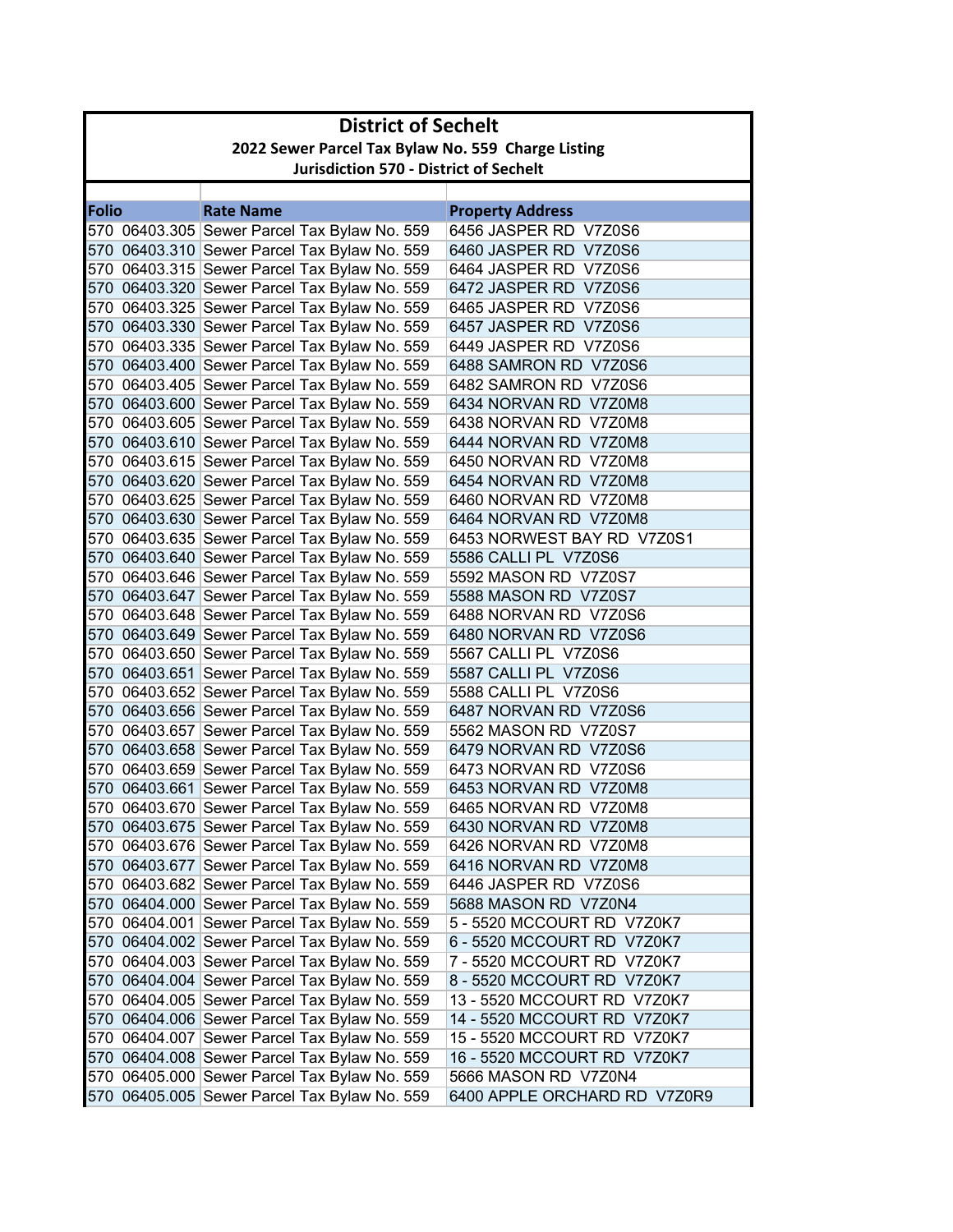|              | <b>District of Sechelt</b>                         |                                              |                              |  |
|--------------|----------------------------------------------------|----------------------------------------------|------------------------------|--|
|              | 2022 Sewer Parcel Tax Bylaw No. 559 Charge Listing |                                              |                              |  |
|              | <b>Jurisdiction 570 - District of Sechelt</b>      |                                              |                              |  |
|              |                                                    |                                              |                              |  |
| <b>Folio</b> |                                                    | <b>Rate Name</b>                             | <b>Property Address</b>      |  |
|              |                                                    | 570 06405.010 Sewer Parcel Tax Bylaw No. 559 | 6406 APPLE ORCHARD RD V7Z0R9 |  |
|              |                                                    | 570 06405.015 Sewer Parcel Tax Bylaw No. 559 | 6412 APPLE ORCHARD RD V7Z0R9 |  |
|              |                                                    | 570 06405.020 Sewer Parcel Tax Bylaw No. 559 | 6418 APPLE ORCHARD RD V7Z0R9 |  |
|              |                                                    | 570 06405.025 Sewer Parcel Tax Bylaw No. 559 | 6424 APPLE ORCHARD RD V7Z0R9 |  |
|              |                                                    | 570 06405.030 Sewer Parcel Tax Bylaw No. 559 | 6430 APPLE ORCHARD RD V7Z0R9 |  |
|              |                                                    | 570 06405.035 Sewer Parcel Tax Bylaw No. 559 | 6436 APPLE ORCHARD RD V7Z0R9 |  |
|              |                                                    | 570 06405.040 Sewer Parcel Tax Bylaw No. 559 | 6442 APPLE ORCHARD RD V7Z0R9 |  |
|              |                                                    | 570 06406.005 Sewer Parcel Tax Bylaw No. 559 | 5656 MASON RD V7Z0N4         |  |
|              |                                                    | 570 06406.006 Sewer Parcel Tax Bylaw No. 559 | 5651 CURTIS PL V7Z0R9        |  |
|              |                                                    | 570 06406.015 Sewer Parcel Tax Bylaw No. 559 | 6431 APPLE ORCHARD RD        |  |
|              |                                                    | 570 06406.020 Sewer Parcel Tax Bylaw No. 559 | 6425 APPLE ORCHARD RD        |  |
|              |                                                    | 570 06406.025 Sewer Parcel Tax Bylaw No. 559 | 6419 APPLE ORCHARD RD        |  |
|              |                                                    | 570 06406.030 Sewer Parcel Tax Bylaw No. 559 | 6413 APPLE ORCHARD RD        |  |
|              |                                                    | 570 06406.035 Sewer Parcel Tax Bylaw No. 559 | 6407 APPLE ORCHARD RD        |  |
|              |                                                    | 570 06406.040 Sewer Parcel Tax Bylaw No. 559 | 6401 APPLE ORCHARD RD        |  |
|              |                                                    | 570 06407.000 Sewer Parcel Tax Bylaw No. 559 | 5642 MASON RD V7Z0N4         |  |
|              |                                                    | 570 06408.010 Sewer Parcel Tax Bylaw No. 559 | 6490 NORWEST BAY RD V7Z0S1   |  |
|              |                                                    | 570 06408.020 Sewer Parcel Tax Bylaw No. 559 | 6486 NORWEST BAY RD V7Z0S1   |  |
|              |                                                    | 570 06408.030 Sewer Parcel Tax Bylaw No. 559 | 5636 MASON RD V7Z0N4         |  |
|              |                                                    | 570 06409.000 Sewer Parcel Tax Bylaw No. 559 | 6480 NORWEST BAY RD V7Z0S1   |  |
|              |                                                    | 570 06410.000 Sewer Parcel Tax Bylaw No. 559 | 6470 NORWEST BAY RD V7Z0S1   |  |
|              |                                                    | 570 06411.000 Sewer Parcel Tax Bylaw No. 559 | 6460 NORWEST BAY RD V7Z0S1   |  |
|              |                                                    | 570 06412.000 Sewer Parcel Tax Bylaw No. 559 | 6452 NORWEST BAY RD V7Z0S1   |  |
|              |                                                    | 570 06413.001 Sewer Parcel Tax Bylaw No. 559 | 5599 EMERSON RD V7Z0R8       |  |
|              |                                                    | 570 06413.002 Sewer Parcel Tax Bylaw No. 559 | 5607 EMERSON RD V7Z0R8       |  |
|              |                                                    | 570 06413.003 Sewer Parcel Tax Bylaw No. 559 | 5613 EMERSON RD V7Z0R8       |  |
|              |                                                    | 570 06413.004 Sewer Parcel Tax Bylaw No. 559 | 5619 EMERSON RD V7Z0R8       |  |
|              |                                                    | 570 06413.005 Sewer Parcel Tax Bylaw No. 559 | 5623 EMERSON RD V7Z0R8       |  |
|              |                                                    | 570 06413.006 Sewer Parcel Tax Bylaw No. 559 | 5631 EMERSON RD V7Z0R8       |  |
|              |                                                    | 570 06413.007 Sewer Parcel Tax Bylaw No. 559 | 6417 LLOYD AVE V7Z0R9        |  |
|              |                                                    | 570 06413.008 Sewer Parcel Tax Bylaw No. 559 | 6423 LLOYD AVE V7Z0R9        |  |
|              |                                                    | 570 06413.009 Sewer Parcel Tax Bylaw No. 559 | 6427 LLOYD AVE V7Z0R9        |  |
|              |                                                    | 570 06413.010 Sewer Parcel Tax Bylaw No. 559 | 5602 CURTIS PL V7Z0R9        |  |
|              |                                                    | 570 06413.011 Sewer Parcel Tax Bylaw No. 559 | 5596 CURTIS PL V7Z0R9        |  |
|              |                                                    | 570 06413.012 Sewer Parcel Tax Bylaw No. 559 | 5594 CURTIS PL V7Z0R9        |  |
|              |                                                    | 570 06413.013 Sewer Parcel Tax Bylaw No. 559 | 5592 CURTIS PL V7Z0R9        |  |
|              |                                                    | 570 06413.014 Sewer Parcel Tax Bylaw No. 559 | 5595 CURTIS PL V7Z0R9        |  |
|              |                                                    | 570 06413.015 Sewer Parcel Tax Bylaw No. 559 | 5597 CURTIS PL V7Z0R9        |  |
|              |                                                    | 570 06413.016 Sewer Parcel Tax Bylaw No. 559 | 5599 CURTIS PL V7Z0R9        |  |
|              |                                                    | 570 06413.017 Sewer Parcel Tax Bylaw No. 559 | 5603 CURTIS PL V7Z0R9        |  |
|              |                                                    | 570 06413.018 Sewer Parcel Tax Bylaw No. 559 | 6440 NORWEST BAY RD V7Z0M5   |  |
|              |                                                    | 570 06413.019 Sewer Parcel Tax Bylaw No. 559 | 5609 CURTIS PL V7Z0R9        |  |
|              |                                                    | 570 06413.020 Sewer Parcel Tax Bylaw No. 559 | 5617 CURTIS PL V7Z0R9        |  |
|              |                                                    | 570 06413.021 Sewer Parcel Tax Bylaw No. 559 | 5619 CURTIS PL V7Z0R9        |  |
|              |                                                    | 570 06413.022 Sewer Parcel Tax Bylaw No. 559 | 5629 CURTIS PL V7Z0R9        |  |
|              |                                                    | 570 06413.023 Sewer Parcel Tax Bylaw No. 559 | 5637 CURTIS PL V7Z0R9        |  |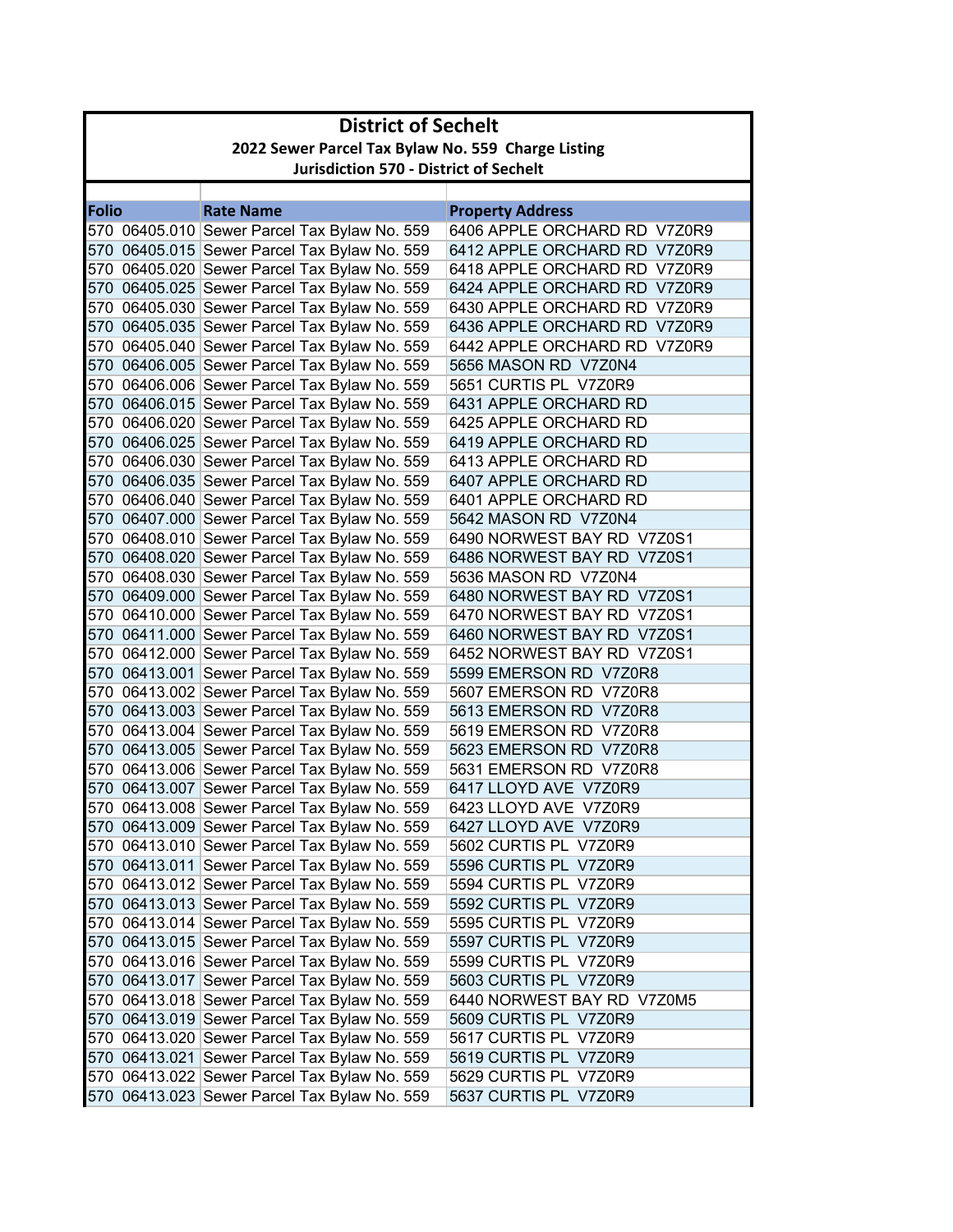|              | <b>District of Sechelt</b>                         |                                                                                              |                                                        |  |
|--------------|----------------------------------------------------|----------------------------------------------------------------------------------------------|--------------------------------------------------------|--|
|              | 2022 Sewer Parcel Tax Bylaw No. 559 Charge Listing |                                                                                              |                                                        |  |
|              | <b>Jurisdiction 570 - District of Sechelt</b>      |                                                                                              |                                                        |  |
|              |                                                    |                                                                                              |                                                        |  |
| <b>Folio</b> |                                                    | <b>Rate Name</b>                                                                             | <b>Property Address</b>                                |  |
|              |                                                    | 570 06413.024 Sewer Parcel Tax Bylaw No. 559                                                 | 5643 CURTIS PL V7Z0R9                                  |  |
|              |                                                    | 570 06413.025 Sewer Parcel Tax Bylaw No. 559                                                 | 5642 CURTIS PL V7Z0R9                                  |  |
|              |                                                    | 570 06413.026 Sewer Parcel Tax Bylaw No. 559                                                 | 6422 LLOYD AVE V7Z0R9                                  |  |
|              |                                                    | 570 06413.027 Sewer Parcel Tax Bylaw No. 559                                                 | 6416 LLOYD AVE V7Z0R9                                  |  |
|              |                                                    | 570 06413.028 Sewer Parcel Tax Bylaw No. 559                                                 | 6410 LLOYD AVE V7Z0R9                                  |  |
|              |                                                    | 570 06413.029 Sewer Parcel Tax Bylaw No. 559                                                 | 5641 EMERSON RD V7Z0R8                                 |  |
|              |                                                    | 570 06414.009 Sewer Parcel Tax Bylaw No. 559                                                 | 6463 NORWEST BAY RD V7Z0S1                             |  |
|              |                                                    | 570 06414.010 Sewer Parcel Tax Bylaw No. 559                                                 | 6467 NORWEST BAY RD V7Z0S1                             |  |
|              |                                                    | 570 06414.011 Sewer Parcel Tax Bylaw No. 559                                                 | 6473 NORWEST BAY RD V7Z0S1                             |  |
|              |                                                    | 570 06414.012 Sewer Parcel Tax Bylaw No. 559                                                 | 5598 MASON RD V7Z0S7                                   |  |
|              |                                                    | 570 06414.013 Sewer Parcel Tax Bylaw No. 559                                                 | 6477 NORWEST BAY RD V7Z0S1                             |  |
|              |                                                    | 570 06414.014 Sewer Parcel Tax Bylaw No. 559                                                 | 6485 NORWEST BAY RD V7Z0S1                             |  |
|              |                                                    | 570 06414.015 Sewer Parcel Tax Bylaw No. 559                                                 | 5604 MASON RD V7Z0N4                                   |  |
|              |                                                    | 570 06414.016 Sewer Parcel Tax Bylaw No. 559                                                 | 5610 MASON RD V7Z0N4                                   |  |
|              |                                                    | 570 06415.006 Sewer Parcel Tax Bylaw No. 559                                                 | 6364 ORACLE RD V7Z0R8                                  |  |
|              |                                                    | 570 06415.007 Sewer Parcel Tax Bylaw No. 559                                                 | 6358 ORACLE RD V7Z0R8                                  |  |
|              |                                                    | 570 06415.009 Sewer Parcel Tax Bylaw No. 559                                                 | 5601 NICKERSON RD V7Z0M6                               |  |
|              |                                                    | 570 06415.010 Sewer Parcel Tax Bylaw No. 559                                                 | 6342 ORACLE RD V7Z0M5                                  |  |
|              |                                                    | 570 06415.015 Sewer Parcel Tax Bylaw No. 559                                                 | 6336 ORACLE RD V7Z0M5                                  |  |
|              |                                                    | 570 06415.020 Sewer Parcel Tax Bylaw No. 559                                                 | 6330 ORACLE RD V7Z0M5                                  |  |
|              |                                                    | 570 06415.041 Sewer Parcel Tax Bylaw No. 559                                                 | 6329 HOMESTEAD AVE V7Z0M6                              |  |
|              |                                                    | 570 06415.042 Sewer Parcel Tax Bylaw No. 559                                                 | 6325 HOMESTEAD AVE V7Z0M6                              |  |
|              |                                                    | 570 06415.043 Sewer Parcel Tax Bylaw No. 559                                                 | 6321 HOMESTEAD AVE V7Z0M6                              |  |
|              |                                                    | 570 06415.044 Sewer Parcel Tax Bylaw No. 559<br>570 06415.045 Sewer Parcel Tax Bylaw No. 559 | 6319 HOMESTEAD AVE V7Z0M6<br>6317 HOMESTEAD AVE V7Z0M6 |  |
|              |                                                    | 570 06415.046 Sewer Parcel Tax Bylaw No. 559                                                 | 6315 HOMESTEAD AVE V7Z0M6                              |  |
|              |                                                    | 570 06415.047 Sewer Parcel Tax Bylaw No. 559                                                 | 6311 HOMESTEAD AVE V7Z0M6                              |  |
|              |                                                    | 570 06415.048 Sewer Parcel Tax Bylaw No. 559                                                 | 6307 HOMESTEAD AVE V7Z0M6                              |  |
|              |                                                    | 570 06415.049 Sewer Parcel Tax Bylaw No. 559                                                 | 6303 HOMESTEAD AVE V7Z0M6                              |  |
|              |                                                    | 570 06415.050 Sewer Parcel Tax Bylaw No. 559                                                 | 6293 HOMESTEAD AVE V7Z0M6                              |  |
|              |                                                    | 570 06415.051 Sewer Parcel Tax Bylaw No. 559                                                 | 6281 HOMESTEAD AVE V7Z0M6                              |  |
|              |                                                    | 570 06415.052 Sewer Parcel Tax Bylaw No. 559                                                 | 6277 HOMESTEAD AVE V7Z0M6                              |  |
|              |                                                    | 570 06415.053 Sewer Parcel Tax Bylaw No. 559                                                 | 5641 NICKERSON RD V7Z0M6                               |  |
|              |                                                    | 570 06415.054 Sewer Parcel Tax Bylaw No. 559                                                 | 5637 NICKERSON RD V7Z0M6                               |  |
|              |                                                    | 570 06415.055 Sewer Parcel Tax Bylaw No. 559                                                 | 5633 NICKERSON RD V7Z0M6                               |  |
|              |                                                    | 570 06415.056 Sewer Parcel Tax Bylaw No. 559                                                 | 5629 NICKERSON RD V7Z0M6                               |  |
|              |                                                    | 570 06415.057 Sewer Parcel Tax Bylaw No. 559                                                 | 5625 NICKERSON RD V7Z0M6                               |  |
|              |                                                    | 570 06415.058 Sewer Parcel Tax Bylaw No. 559                                                 | 5621 NICKERSON RD V7Z0M6                               |  |
|              |                                                    | 570 06415.059 Sewer Parcel Tax Bylaw No. 559                                                 | 5617 NICKERSON RD V7Z0M6                               |  |
|              |                                                    | 570 06415.060 Sewer Parcel Tax Bylaw No. 559                                                 | 5609 NICKERSON RD V7Z0M6                               |  |
|              |                                                    | 570 06415.061 Sewer Parcel Tax Bylaw No. 559                                                 | 6312 HOMESTEAD AVE V7Z0M6                              |  |
|              |                                                    | 570 06415.062 Sewer Parcel Tax Bylaw No. 559                                                 | 6308 HOMESTEAD AVE V7Z0M6                              |  |
|              |                                                    | 570 06415.063 Sewer Parcel Tax Bylaw No. 559                                                 | 6302 HOMESTEAD AVE V7Z0M6                              |  |
|              |                                                    | 570 06415.064 Sewer Parcel Tax Bylaw No. 559                                                 | 6290 HOMESTEAD AVE V7Z0M6                              |  |
|              |                                                    | 570 06415.065 Sewer Parcel Tax Bylaw No. 559                                                 | 6280 HOMESTEAD AVE V7Z0M6                              |  |
|              |                                                    | 570 06415.066 Sewer Parcel Tax Bylaw No. 559                                                 | 6326 HOMESTEAD AVE V7Z0M6                              |  |
|              |                                                    |                                                                                              |                                                        |  |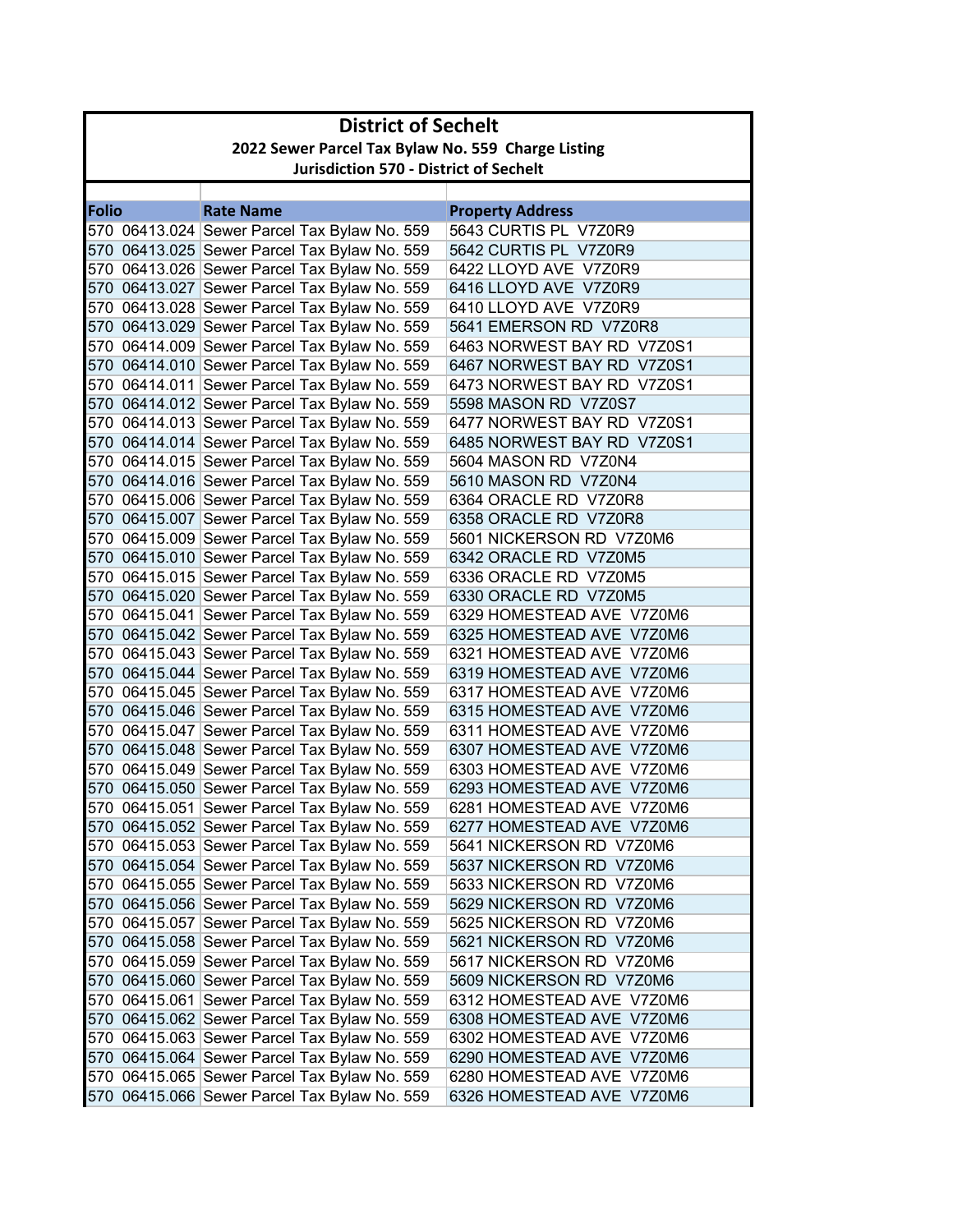|              | <b>District of Sechelt</b>                         |                                              |                           |  |
|--------------|----------------------------------------------------|----------------------------------------------|---------------------------|--|
|              | 2022 Sewer Parcel Tax Bylaw No. 559 Charge Listing |                                              |                           |  |
|              | <b>Jurisdiction 570 - District of Sechelt</b>      |                                              |                           |  |
|              |                                                    |                                              |                           |  |
| <b>Folio</b> |                                                    | <b>Rate Name</b>                             | <b>Property Address</b>   |  |
|              |                                                    | 570 06415.070 Sewer Parcel Tax Bylaw No. 559 | 5626 CASCADE CRES V7Z0M7  |  |
|              |                                                    | 570 06415.071 Sewer Parcel Tax Bylaw No. 559 | 5632 CASCADE CRES V7Z0M7  |  |
|              |                                                    | 570 06415.072 Sewer Parcel Tax Bylaw No. 559 | 5636 CASCADE CRES V7Z0M7  |  |
|              |                                                    | 570 06415.073 Sewer Parcel Tax Bylaw No. 559 | 5638 CASCADE CRES V7Z0M7  |  |
|              |                                                    | 570 06415.074 Sewer Parcel Tax Bylaw No. 559 | 5644 CASCADE CRES V7Z0M7  |  |
|              |                                                    | 570 06415.075 Sewer Parcel Tax Bylaw No. 559 | 5648 CASCADE CRES V7Z0M7  |  |
|              |                                                    | 570 06415.076 Sewer Parcel Tax Bylaw No. 559 | 5656 CASCADE CRES V7Z0M7  |  |
|              |                                                    | 570 06415.077 Sewer Parcel Tax Bylaw No. 559 | 5660 CASCADE CRES V7Z0M7  |  |
|              |                                                    | 570 06415.078 Sewer Parcel Tax Bylaw No. 559 | 5665 CASCADE CRES V7Z0M7  |  |
|              |                                                    | 570 06415.079 Sewer Parcel Tax Bylaw No. 559 | 5649 CASCADE CRES V7Z0M7  |  |
|              |                                                    | 570 06415.080 Sewer Parcel Tax Bylaw No. 559 | 5645 CASCADE CRES V7Z0M7  |  |
|              |                                                    | 570 06415.081 Sewer Parcel Tax Bylaw No. 559 | 5641 CASCADE CRES V7Z0M7  |  |
|              |                                                    | 570 06415.082 Sewer Parcel Tax Bylaw No. 559 | 5635 CASCADE CRES V7Z0M7  |  |
|              |                                                    | 570 06415.083 Sewer Parcel Tax Bylaw No. 559 | 5631 CASCADE CRES V7Z0M7  |  |
|              |                                                    | 570 06415.084 Sewer Parcel Tax Bylaw No. 559 | 5625 CASCADE CRES V7Z0M7  |  |
|              |                                                    | 570 06415.085 Sewer Parcel Tax Bylaw No. 559 | 5621 CASCADE CRES V7Z0M7  |  |
|              |                                                    | 570 06415.086 Sewer Parcel Tax Bylaw No. 559 | 5715 CASCADE CRES V7Z0M7  |  |
|              |                                                    | 570 06415.087 Sewer Parcel Tax Bylaw No. 559 | 5709 CASCADE CRES V7Z0M7  |  |
|              |                                                    | 570 06415.088 Sewer Parcel Tax Bylaw No. 559 | 5705 CASCADE CRES V7Z0M7  |  |
|              |                                                    | 570 06415.089 Sewer Parcel Tax Bylaw No. 559 | 5699 CASCADE CRES V7Z0M7  |  |
|              |                                                    | 570 06415.090 Sewer Parcel Tax Bylaw No. 559 | 5695 CASCADE CRES V7Z0M7  |  |
|              |                                                    | 570 06415.091 Sewer Parcel Tax Bylaw No. 559 | 5691 CASCADE CRES V7Z0M7  |  |
|              |                                                    | 570 06415.092 Sewer Parcel Tax Bylaw No. 559 | 5685 CASCADE CRES V7Z0M7  |  |
|              |                                                    | 570 06415.093 Sewer Parcel Tax Bylaw No. 559 | 5681 CASCADE CRES V7Z0M7  |  |
|              |                                                    | 570 06415.094 Sewer Parcel Tax Bylaw No. 559 | 5668 CASCADE CRES V7Z0M7  |  |
|              |                                                    | 570 06415.095 Sewer Parcel Tax Bylaw No. 559 | 5670 CASCADE CRES V7Z0M7  |  |
|              |                                                    | 570 06415.096 Sewer Parcel Tax Bylaw No. 559 | 5678 CASCADE CRES V7Z0M7  |  |
|              |                                                    | 570 06415.097 Sewer Parcel Tax Bylaw No. 559 | 5682 CASCADE CRES V7Z0M7  |  |
|              |                                                    | 570 06415.098 Sewer Parcel Tax Bylaw No. 559 | 5686 CASCADE CRES V7Z0M7  |  |
|              |                                                    | 570 06415.099 Sewer Parcel Tax Bylaw No. 559 | 5690 CASCADE CRES V7Z0M7  |  |
|              |                                                    | 570 06415.100 Sewer Parcel Tax Bylaw No. 559 | 5694 CASCADE CRES V7Z0M7  |  |
|              |                                                    | 570 06415.101 Sewer Parcel Tax Bylaw No. 559 | 5698 CASCADE CRES V7Z0M7  |  |
|              |                                                    | 570 06415.102 Sewer Parcel Tax Bylaw No. 559 | 5704 CASCADE CRES V7Z0M7  |  |
|              |                                                    | 570 06415.103 Sewer Parcel Tax Bylaw No. 559 | 5708 CASCADE CRES V7Z0M7  |  |
|              |                                                    | 570 06415.104 Sewer Parcel Tax Bylaw No. 559 | 5714 CASCADE CRES V7Z0M7  |  |
|              |                                                    | 570 06415.108 Sewer Parcel Tax Bylaw No. 559 | 6348 ORACLE RD V7Z0M5     |  |
|              |                                                    | 570 06415.109 Sewer Parcel Tax Bylaw No. 559 | 6352 ORACLE RD V7Z0R8     |  |
|              |                                                    | 570 06415.110 Sewer Parcel Tax Bylaw No. 559 | 6370 ORACLE RD V7Z0R8     |  |
|              |                                                    | 570 06415.111 Sewer Parcel Tax Bylaw No. 559 | 6374 ORACLE RD V7Z0R8     |  |
|              |                                                    | 570 06415.112 Sewer Parcel Tax Bylaw No. 559 | 6380 ORACLE RD V7Z0R8     |  |
|              |                                                    | 570 06415.113 Sewer Parcel Tax Bylaw No. 559 | 6384 ORACLE RD V7Z0R8     |  |
|              |                                                    | 570 06415.114 Sewer Parcel Tax Bylaw No. 559 | 5616 EMERSON RD V7Z0R8    |  |
|              |                                                    | 570 06415.115 Sewer Parcel Tax Bylaw No. 559 | 6373 HOMESTEAD AVE V7Z0M7 |  |
|              |                                                    | 570 06415.116 Sewer Parcel Tax Bylaw No. 559 | 5626 EMERSON RD V7Z0R8    |  |
|              |                                                    | 570 06415.117 Sewer Parcel Tax Bylaw No. 559 | 6389 HOMESTEAD AVE V7Z0M7 |  |
|              |                                                    | 570 06415.118 Sewer Parcel Tax Bylaw No. 559 | 6381 HOMESTEAD AVE V7Z0M7 |  |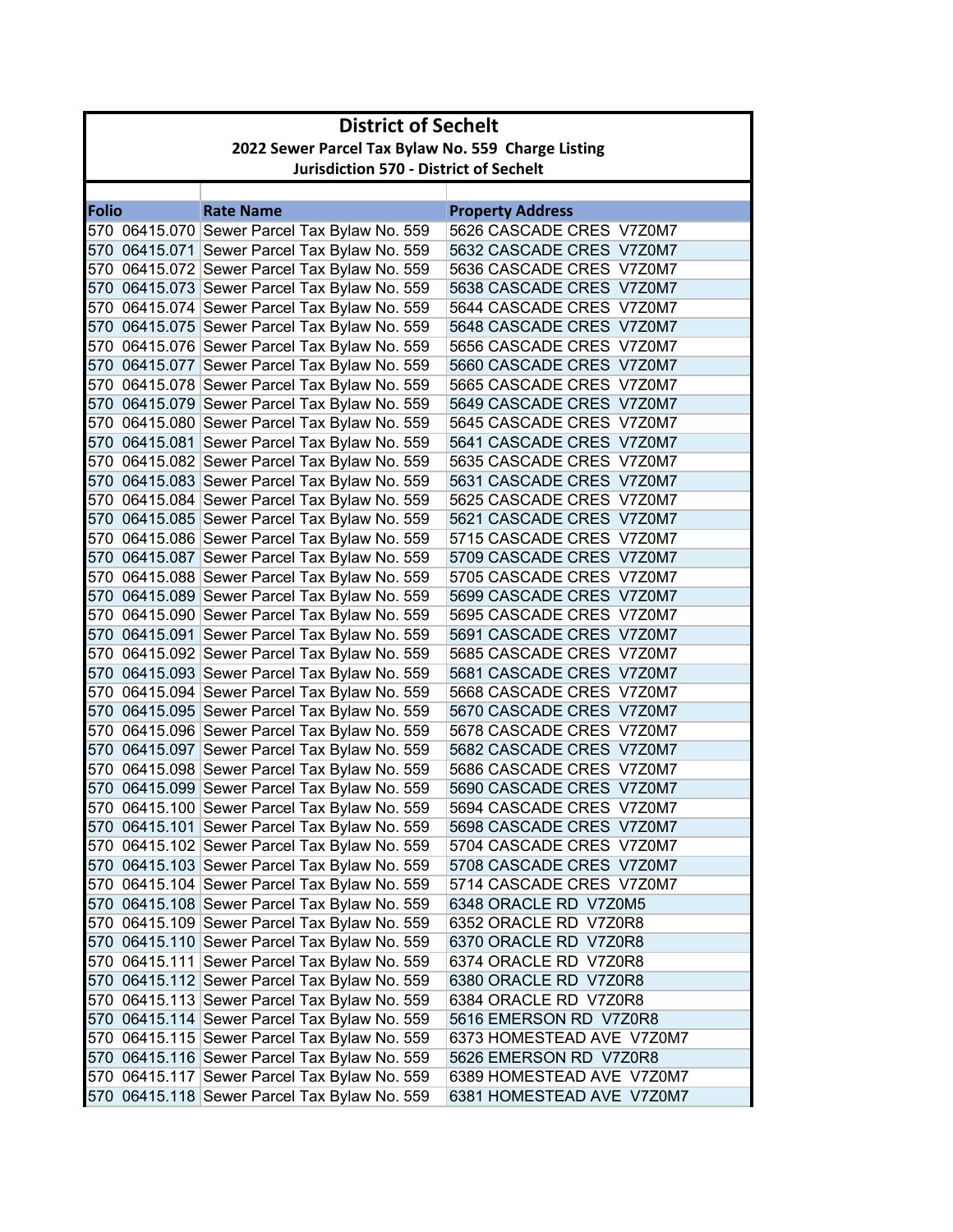| <b>District of Sechelt</b>                         |                                               |                           |  |
|----------------------------------------------------|-----------------------------------------------|---------------------------|--|
| 2022 Sewer Parcel Tax Bylaw No. 559 Charge Listing |                                               |                           |  |
|                                                    | <b>Jurisdiction 570 - District of Sechelt</b> |                           |  |
|                                                    |                                               |                           |  |
| <b>Folio</b>                                       | <b>Rate Name</b>                              | <b>Property Address</b>   |  |
|                                                    | 570 06415.119 Sewer Parcel Tax Bylaw No. 559  | 6369 HOMESTEAD AVE V7Z0M7 |  |
|                                                    | 570 06415.120 Sewer Parcel Tax Bylaw No. 559  | 6365 HOMESTEAD AVE V7Z0M7 |  |
|                                                    | 570 06415.121 Sewer Parcel Tax Bylaw No. 559  | 6363 HOMESTEAD AVE V7Z0M7 |  |
|                                                    | 570 06415.122 Sewer Parcel Tax Bylaw No. 559  | 6359 HOMESTEAD AVE V7Z0M7 |  |
|                                                    | 570 06415.123 Sewer Parcel Tax Bylaw No. 559  | 6353 HOMESTEAD AVE V7Z0M7 |  |
|                                                    | 570 06415.124 Sewer Parcel Tax Bylaw No. 559  | 6347 HOMESTEAD AVE V7Z0M7 |  |
|                                                    | 570 06415.125 Sewer Parcel Tax Bylaw No. 559  | 6343 HOMESTEAD AVE V7Z0M7 |  |
|                                                    | 570 06415.126 Sewer Parcel Tax Bylaw No. 559  | 6339 HOMESTEAD AVE V7Z0M6 |  |
|                                                    | 570 06415.127 Sewer Parcel Tax Bylaw No. 559  | 6331 HOMESTEAD AVE V7Z0M6 |  |
|                                                    | 570 06415.129 Sewer Parcel Tax Bylaw No. 559  | 6338 HOMESTEAD AVE V7Z0M6 |  |
|                                                    | 570 06415.130 Sewer Parcel Tax Bylaw No. 559  | 6344 HOMESTEAD AVE V7Z0M7 |  |
|                                                    | 570 06415.131 Sewer Parcel Tax Bylaw No. 559  | 5639 COOK PL V7Z0M7       |  |
|                                                    | 570 06415.132 Sewer Parcel Tax Bylaw No. 559  | 5645 COOK PL V7Z0M7       |  |
|                                                    | 570 06415.133 Sewer Parcel Tax Bylaw No. 559  | 5657 COOK PL V7Z0M7       |  |
|                                                    | 570 06415.134 Sewer Parcel Tax Bylaw No. 559  | 5663 COOK PL V7Z0M7       |  |
|                                                    | 570 06415.135 Sewer Parcel Tax Bylaw No. 559  | 5648 COOK PL V7Z0M7       |  |
|                                                    | 570 06415.136 Sewer Parcel Tax Bylaw No. 559  | 5656 COOK PL V7Z0M7       |  |
|                                                    | 570 06415.137 Sewer Parcel Tax Bylaw No. 559  | 5660 COOK PL V7Z0M7       |  |
|                                                    | 570 06415.138 Sewer Parcel Tax Bylaw No. 559  | 5651 COOK PL V7Z0M7       |  |
|                                                    | 570 06415.141 Sewer Parcel Tax Bylaw No. 559  | 5608 EMERSON RD V7Z0R8    |  |
|                                                    | 570 06415.142 Sewer Parcel Tax Bylaw No. 559  | 6392 ORACLE RD V7Z0R8     |  |
|                                                    | 570 06416.011 Sewer Parcel Tax Bylaw No. 559  | 6289 TYLER RD V7Z0M4      |  |
|                                                    | 570 06416.012 Sewer Parcel Tax Bylaw No. 559  | 5680 NICKERSON RD V7Z0M4  |  |
|                                                    | 570 06416.013 Sewer Parcel Tax Bylaw No. 559  | 5672 NICKERSON RD V7Z0M4  |  |
|                                                    | 570 06416.014 Sewer Parcel Tax Bylaw No. 559  | 5664 NICKERSON RD V7Z0M6  |  |
|                                                    | 570 06416.015 Sewer Parcel Tax Bylaw No. 559  | 5650 NICKERSON RD V7Z0M6  |  |
|                                                    | 570 06416.016 Sewer Parcel Tax Bylaw No. 559  | 5642 NICKERSON RD V7Z0M6  |  |
|                                                    | 570 06416.017 Sewer Parcel Tax Bylaw No. 559  | 5634 NICKERSON RD V7Z0M6  |  |
|                                                    | 570 06416.018 Sewer Parcel Tax Bylaw No. 559  | 5628 NICKERSON RD V7Z0M6  |  |
|                                                    | 570 06416.019 Sewer Parcel Tax Bylaw No. 559  | 5618 NICKERSON RD V7Z0M6  |  |
|                                                    | 570 06416.020 Sewer Parcel Tax Bylaw No. 559  | 5608 NICKERSON RD V7Z0M6  |  |
|                                                    | 570 06416.021 Sewer Parcel Tax Bylaw No. 559  | 5600 NICKERSON RD V7Z0M6  |  |
|                                                    | 570 06416.100 Sewer Parcel Tax Bylaw No. 559  | 6393 BAILLIE RD V7Z0V2    |  |
|                                                    | 570 06416.105 Sewer Parcel Tax Bylaw No. 559  | 6387 BAILLIE RD V7Z0V2    |  |
|                                                    | 570 06416.110 Sewer Parcel Tax Bylaw No. 559  | 6381 BAILLIE RD V7Z0V2    |  |
|                                                    | 570 06416.130 Sewer Parcel Tax Bylaw No. 559  | 6201 TYLER RD V7Z0N7      |  |
|                                                    | 570 06416.131 Sewer Parcel Tax Bylaw No. 559  | 5685 ANDRES RD V7Z0M4     |  |
|                                                    | 570 06416.132 Sewer Parcel Tax Bylaw No. 559  | 5681 ANDRES RD V7Z0M4     |  |
|                                                    | 570 06416.133 Sewer Parcel Tax Bylaw No. 559  | 5677 ANDRES RD V7Z0M4     |  |
|                                                    | 570 06416.134 Sewer Parcel Tax Bylaw No. 559  | 5673 ANDRES RD V7Z0M4     |  |
|                                                    | 570 06416.135 Sewer Parcel Tax Bylaw No. 559  | 5669 ANDRES RD V7Z0M4     |  |
|                                                    | 570 06416.136 Sewer Parcel Tax Bylaw No. 559  | 5665 ANDRES RD V7Z0M4     |  |
|                                                    | 570 06416.137 Sewer Parcel Tax Bylaw No. 559  | 6266 KEVINS RD V7Z0V2     |  |
|                                                    | 570 06416.138 Sewer Parcel Tax Bylaw No. 559  | 6262 KEVINS RD V7Z0V2     |  |
|                                                    | 570 06416.139 Sewer Parcel Tax Bylaw No. 559  | 6258 KEVINS RD V7Z0V2     |  |
|                                                    | 570 06416.140 Sewer Parcel Tax Bylaw No. 559  | 6254 KEVINS RD V7Z0V2     |  |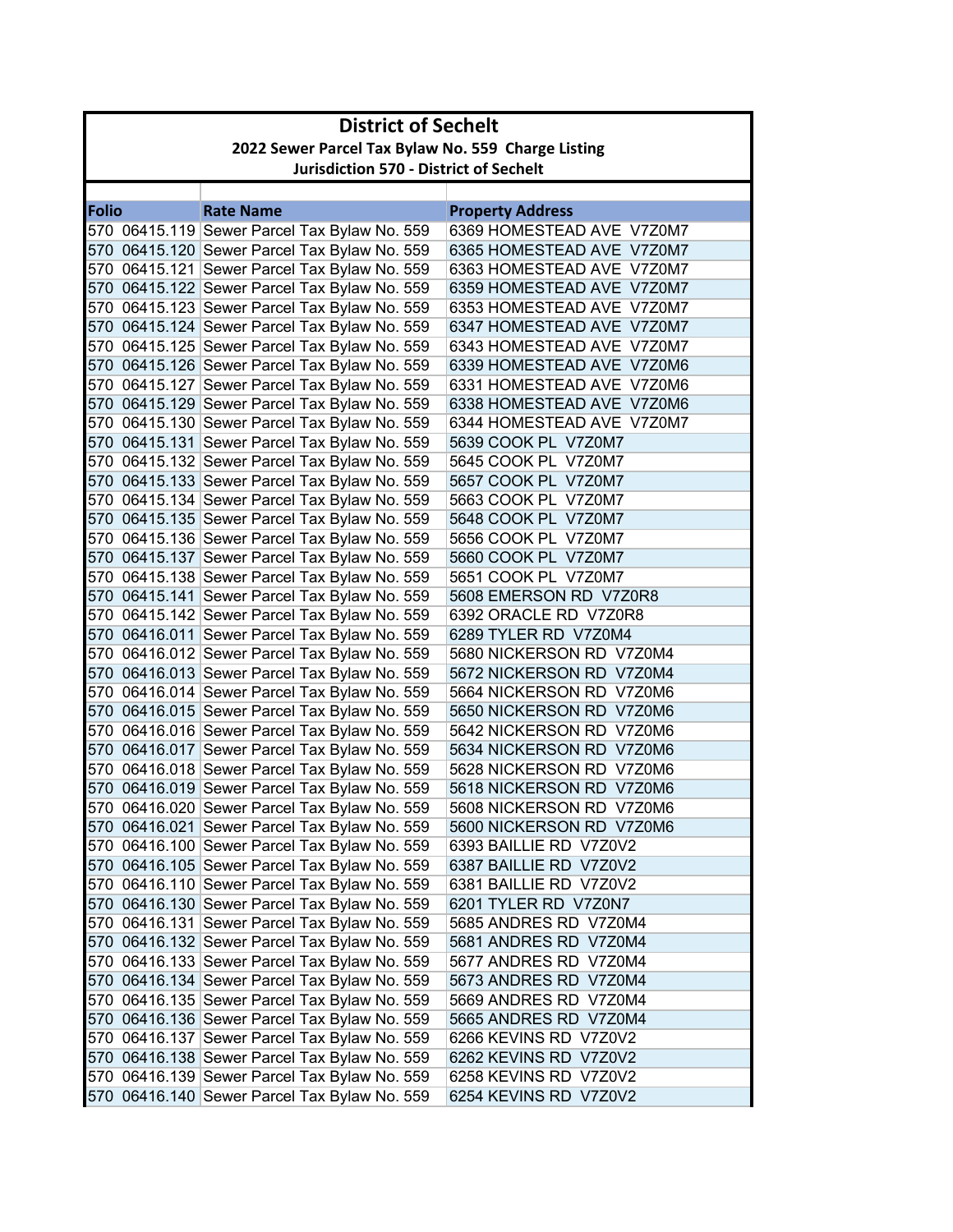|              | <b>District of Sechelt</b>                         |                                                                                              |                                                |  |
|--------------|----------------------------------------------------|----------------------------------------------------------------------------------------------|------------------------------------------------|--|
|              | 2022 Sewer Parcel Tax Bylaw No. 559 Charge Listing |                                                                                              |                                                |  |
|              | <b>Jurisdiction 570 - District of Sechelt</b>      |                                                                                              |                                                |  |
|              |                                                    |                                                                                              |                                                |  |
| <b>Folio</b> |                                                    | <b>Rate Name</b>                                                                             | <b>Property Address</b>                        |  |
|              |                                                    | 570 06416.141 Sewer Parcel Tax Bylaw No. 559                                                 | 6250 KEVINS RD V7Z0V2                          |  |
|              |                                                    | 570 06416.142 Sewer Parcel Tax Bylaw No. 559                                                 | 6246 KEVINS RD V7Z0V2                          |  |
|              |                                                    | 570 06416.143 Sewer Parcel Tax Bylaw No. 559                                                 | 6242 KEVINS RD V7Z0V2                          |  |
|              |                                                    | 570 06416.144 Sewer Parcel Tax Bylaw No. 559                                                 | 6238 KEVINS RD V7Z0V2                          |  |
|              |                                                    | 570 06416.145 Sewer Parcel Tax Bylaw No. 559                                                 | 6234 KEVINS RD V7Z0V2                          |  |
|              |                                                    | 570 06416.146 Sewer Parcel Tax Bylaw No. 559                                                 | 6230 KEVINS RD V7Z0V2                          |  |
|              |                                                    | 570 06416.147 Sewer Parcel Tax Bylaw No. 559                                                 | 6227 KEVINS RD V7Z0V2                          |  |
|              |                                                    | 570 06416.148 Sewer Parcel Tax Bylaw No. 559                                                 | 6231 KEVINS RD V7Z0V2                          |  |
|              |                                                    | 570 06416.149 Sewer Parcel Tax Bylaw No. 559                                                 | 6235 KEVINS RD V7Z0V2                          |  |
|              |                                                    | 570 06416.150 Sewer Parcel Tax Bylaw No. 559                                                 | 6239 KEVINS RD V7Z0V2                          |  |
|              |                                                    | 570 06416.151 Sewer Parcel Tax Bylaw No. 559                                                 | 6245 KEVINS RD V7Z0V2                          |  |
|              |                                                    | 570 06416.152 Sewer Parcel Tax Bylaw No. 559                                                 | 6249 KEVINS RD V7Z0V2                          |  |
|              |                                                    | 570 06416.153 Sewer Parcel Tax Bylaw No. 559                                                 | 6253 KEVINS RD V7Z0V2                          |  |
|              |                                                    | 570 06416.154 Sewer Parcel Tax Bylaw No. 559                                                 | 6257 KEVINS RD V7Z0V2                          |  |
|              |                                                    | 570 06416.155 Sewer Parcel Tax Bylaw No. 559                                                 | 6261 KEVINS RD V7Z0V2                          |  |
|              |                                                    | 570 06416.156 Sewer Parcel Tax Bylaw No. 559                                                 | 5656 ANDRES RD V7Z0M4                          |  |
|              |                                                    | 570 06416.157 Sewer Parcel Tax Bylaw No. 559                                                 | 5653 ANDRES RD V7Z0M4                          |  |
|              |                                                    | 570 06416.160 Sewer Parcel Tax Bylaw No. 559                                                 | 1 - 6233 TYLER RD V7Z0K8                       |  |
|              |                                                    | 570 06416.161 Sewer Parcel Tax Bylaw No. 559                                                 | 2 - 6233 TYLER RD V7Z0K8                       |  |
|              |                                                    | 570 06416.162 Sewer Parcel Tax Bylaw No. 559                                                 | 3 - 6233 TYLER RD V7Z0K8                       |  |
|              |                                                    | 570 06416.163 Sewer Parcel Tax Bylaw No. 559                                                 | 4 - 6233 TYLER RD V7Z0K8                       |  |
|              |                                                    | 570 06416.164 Sewer Parcel Tax Bylaw No. 559                                                 | 5 - 6233 TYLER RD V7Z0K8                       |  |
|              |                                                    | 570 06416.165 Sewer Parcel Tax Bylaw No. 559                                                 | 6 - 6233 TYLER RD V7Z0K8                       |  |
|              |                                                    | 570 06416.166 Sewer Parcel Tax Bylaw No. 559                                                 | 7 - 6233 TYLER RD V7Z0K8                       |  |
|              |                                                    | 570 06416.167 Sewer Parcel Tax Bylaw No. 559                                                 | 8 - 6233 TYLER RD V7Z0K8                       |  |
|              |                                                    | 570 06416.168 Sewer Parcel Tax Bylaw No. 559                                                 | 9 - 6233 TYLER RD V7Z0K8                       |  |
|              |                                                    | 570 06416.169 Sewer Parcel Tax Bylaw No. 559                                                 | 10 - 6233 TYLER RD V7Z0K8                      |  |
|              |                                                    | 570 06416.170 Sewer Parcel Tax Bylaw No. 559                                                 | 11 - 6233 TYLER RD V7Z0K8                      |  |
|              |                                                    | 570 06416.171 Sewer Parcel Tax Bylaw No. 559                                                 | 12 - 6233 TYLER RD V7Z0K8                      |  |
|              |                                                    | 570 06416.172 Sewer Parcel Tax Bylaw No. 559                                                 | 13 - 6233 TYLER RD V7Z0K8                      |  |
|              |                                                    | 570 06416.173 Sewer Parcel Tax Bylaw No. 559                                                 | 14 - 6233 TYLER RD V7Z0K8                      |  |
|              |                                                    | 570 06416.174 Sewer Parcel Tax Bylaw No. 559                                                 | 15 - 6233 TYLER RD V7Z0K8                      |  |
|              |                                                    | 570 06416.175 Sewer Parcel Tax Bylaw No. 559                                                 | 16 - 6233 TYLER RD V7Z0K8                      |  |
|              |                                                    | 570 06416.176 Sewer Parcel Tax Bylaw No. 559                                                 | 17 - 6233 TYLER RD V7Z0K8                      |  |
|              |                                                    | 570 06416.177 Sewer Parcel Tax Bylaw No. 559                                                 | 18 - 6233 TYLER RD V7Z0K8                      |  |
|              |                                                    | 570 06416.200 Sewer Parcel Tax Bylaw No. 559<br>570 06416.205 Sewer Parcel Tax Bylaw No. 559 | 5649 ANDRES RD V7Z0M4                          |  |
|              |                                                    |                                                                                              | 5645 ANDRES RD V7Z0M4<br>5639 ANDRES RD V7Z0M4 |  |
|              |                                                    | 570 06416.210 Sewer Parcel Tax Bylaw No. 559<br>570 06416.215 Sewer Parcel Tax Bylaw No. 559 | 5633 ANDRES RD V7Z0M4                          |  |
|              |                                                    | 570 06416.220 Sewer Parcel Tax Bylaw No. 559                                                 | 5629 ANDRES RD V7Z0M4                          |  |
|              |                                                    | 570 06416.225 Sewer Parcel Tax Bylaw No. 559                                                 | 5623 ANDRES RD V7Z0M4                          |  |
|              |                                                    | 570 06416.230 Sewer Parcel Tax Bylaw No. 559                                                 | 6277 APOLLO RD V7Z0N7                          |  |
|              |                                                    | 570 06416.235 Sewer Parcel Tax Bylaw No. 559                                                 | 6271 APOLLO RD V7Z0N7                          |  |
|              |                                                    | 570 06416.240 Sewer Parcel Tax Bylaw No. 559                                                 | 6267 APOLLO RD V7Z0N7                          |  |
|              |                                                    | 570 06416.245 Sewer Parcel Tax Bylaw No. 559                                                 | 6263 APOLLO RD V7Z0N7                          |  |
|              |                                                    | 570 06416.250 Sewer Parcel Tax Bylaw No. 559                                                 | 6259 APOLLO RD V7Z0N7                          |  |
|              |                                                    |                                                                                              |                                                |  |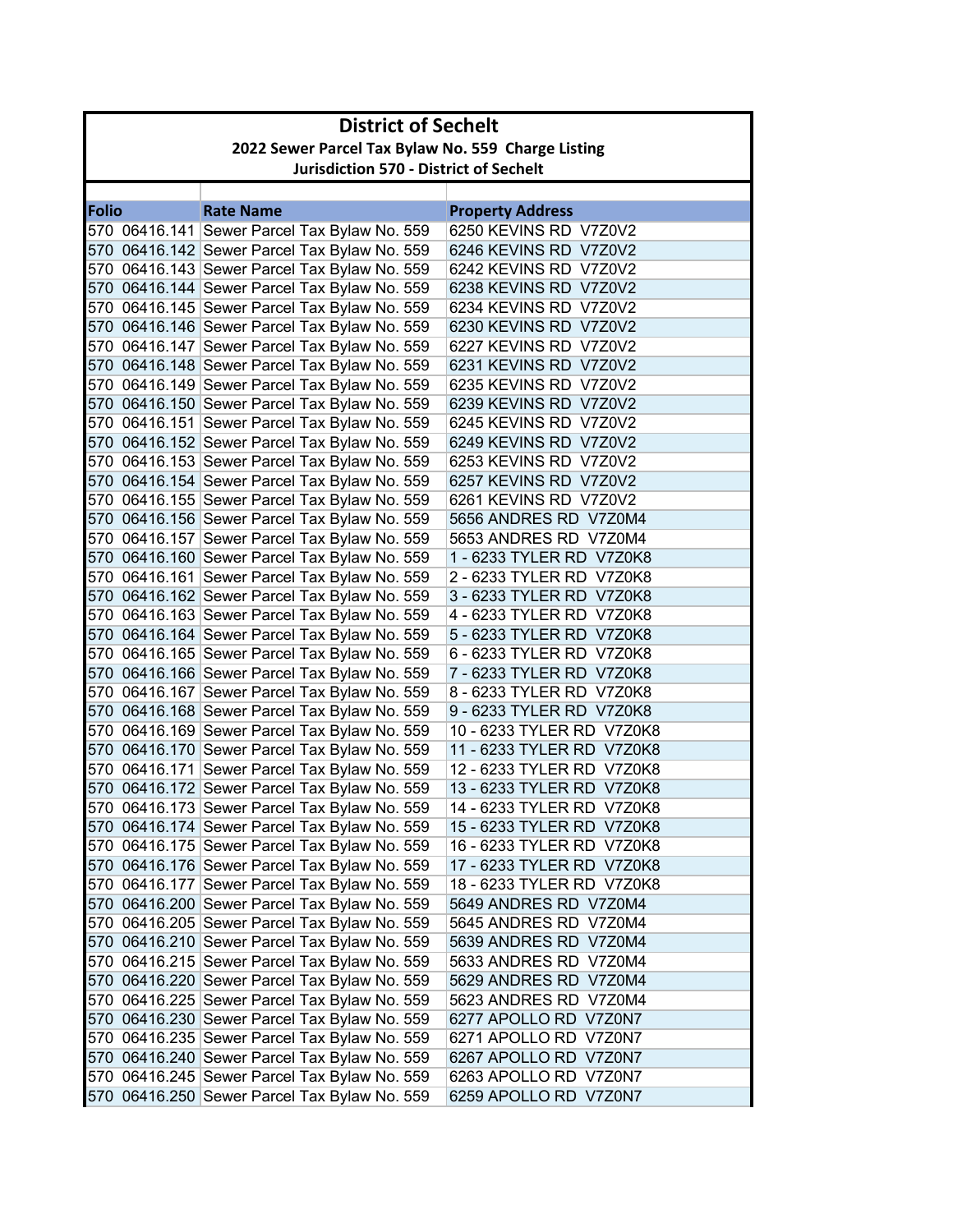| <b>District of Sechelt</b>                    |                                                    |                                                                                              |                                                |  |
|-----------------------------------------------|----------------------------------------------------|----------------------------------------------------------------------------------------------|------------------------------------------------|--|
|                                               | 2022 Sewer Parcel Tax Bylaw No. 559 Charge Listing |                                                                                              |                                                |  |
| <b>Jurisdiction 570 - District of Sechelt</b> |                                                    |                                                                                              |                                                |  |
|                                               |                                                    |                                                                                              |                                                |  |
| Folio                                         |                                                    | <b>Rate Name</b>                                                                             | <b>Property Address</b>                        |  |
|                                               |                                                    | 570 06416.255 Sewer Parcel Tax Bylaw No. 559                                                 | 6255 APOLLO RD V7Z0N7                          |  |
|                                               |                                                    | 570 06416.260 Sewer Parcel Tax Bylaw No. 559                                                 | 6251 APOLLO RD V7Z0N7                          |  |
|                                               |                                                    | 570 06416.265 Sewer Parcel Tax Bylaw No. 559                                                 | 5620 PETERS CRES V7Z0M4                        |  |
|                                               |                                                    | 570 06416.270 Sewer Parcel Tax Bylaw No. 559                                                 | 5624 PETER CRES V7Z0M4                         |  |
|                                               |                                                    | 570 06416.275 Sewer Parcel Tax Bylaw No. 559                                                 | 5628 PETER CRES V7Z0M4                         |  |
|                                               |                                                    | 570 06416.280 Sewer Parcel Tax Bylaw No. 559                                                 | 5632 PETER CRES V7Z0M4                         |  |
|                                               |                                                    | 570 06416.285 Sewer Parcel Tax Bylaw No. 559                                                 | 5636 PETER CRES V7Z0M4                         |  |
|                                               |                                                    | 570 06416.290 Sewer Parcel Tax Bylaw No. 559                                                 | 5640 PETER CRES V7Z0M4                         |  |
|                                               |                                                    | 570 06416.295 Sewer Parcel Tax Bylaw No. 559                                                 | 5642 PETER CRES V7Z0M4                         |  |
|                                               |                                                    | 570 06416.300 Sewer Parcel Tax Bylaw No. 559                                                 | 5641 PETER CRES V7Z0M4                         |  |
|                                               |                                                    | 570 06416.305 Sewer Parcel Tax Bylaw No. 559                                                 | 6262 APOLLO RD V7Z0N7                          |  |
|                                               |                                                    | 570 06416.310 Sewer Parcel Tax Bylaw No. 559                                                 | 5622 ANDRES RD V7Z0M4<br>5626 ANDRES RD V7Z0M4 |  |
|                                               |                                                    | 570 06416.315 Sewer Parcel Tax Bylaw No. 559<br>570 06416.320 Sewer Parcel Tax Bylaw No. 559 | 5630 ANDRES RD V7Z0M4                          |  |
|                                               |                                                    | 570 06416.325 Sewer Parcel Tax Bylaw No. 559                                                 | 5636 ANDRES RD V7Z0M4                          |  |
|                                               |                                                    | 570 06416.330 Sewer Parcel Tax Bylaw No. 559                                                 | 5644 ANDRES RD V7Z0M4                          |  |
|                                               |                                                    | 570 06416.335 Sewer Parcel Tax Bylaw No. 559                                                 | 5648 ANDRES RD V7Z0M4                          |  |
|                                               |                                                    | 570 06416.340 Sewer Parcel Tax Bylaw No. 559                                                 | 5652 ANDRES RD V7Z0M4                          |  |
|                                               |                                                    | 570 06416.350 Sewer Parcel Tax Bylaw No. 559                                                 | 6276 ORACLE RD V7Z0N7                          |  |
|                                               |                                                    | 570 06416.355 Sewer Parcel Tax Bylaw No. 559                                                 | 6270 ORACLE RD V7Z0N7                          |  |
|                                               |                                                    | 570 06416.360 Sewer Parcel Tax Bylaw No. 559                                                 | 6264 ORACLE RD V7Z0N7                          |  |
|                                               |                                                    | 570 06416.365 Sewer Parcel Tax Bylaw No. 559                                                 | 6260 ORACLE RD V7Z0N7                          |  |
|                                               |                                                    | 570 06416.370 Sewer Parcel Tax Bylaw No. 559                                                 | 6256 ORACLE RD V7Z0N7                          |  |
|                                               |                                                    | 570 06416.375 Sewer Parcel Tax Bylaw No. 559                                                 | 6252 ORACLE RD V7Z0N7                          |  |
|                                               |                                                    | 570 06416.380 Sewer Parcel Tax Bylaw No. 559                                                 | 6360 BAILLIE RD V7Z0V2                         |  |
|                                               |                                                    | 570 06416.385 Sewer Parcel Tax Bylaw No. 559                                                 | 6364 BAILLIE RD V7Z0V2                         |  |
|                                               |                                                    | 570 06416.390 Sewer Parcel Tax Bylaw No. 559                                                 | 6370 BAILLIE RD V7Z0V2                         |  |
|                                               |                                                    | 570 06416.395 Sewer Parcel Tax Bylaw No. 559                                                 | 6376 BAILLIE RD V7Z0V2                         |  |
|                                               |                                                    | 570 06416.400 Sewer Parcel Tax Bylaw No. 559                                                 | 6380 BAILLIE RD V7Z0V2                         |  |
|                                               |                                                    | 570 06416.405 Sewer Parcel Tax Bylaw No. 559                                                 | 6384 BAILLIE RD V7Z0V2                         |  |
|                                               |                                                    | 570 06416.500 Sewer Parcel Tax Bylaw No. 559                                                 | 6401 BAILLIE RD V7Z0V2                         |  |
|                                               |                                                    | 570 06416.505 Sewer Parcel Tax Bylaw No. 559                                                 | 6397 BAILLIE RD V7Z0V2                         |  |
|                                               |                                                    | 570 06416.515 Sewer Parcel Tax Bylaw No. 559                                                 | 5648 PARTRIDGE WAY V7Z0M4                      |  |
|                                               |                                                    | 570 06416.520 Sewer Parcel Tax Bylaw No. 559                                                 | 5652 PARTRIDGE WAY V7Z0M4                      |  |
|                                               |                                                    | 570 06416.525 Sewer Parcel Tax Bylaw No. 559                                                 | 5656 PARTRIDGE WAY V7Z0M4                      |  |
|                                               |                                                    | 570 06416.530 Sewer Parcel Tax Bylaw No. 559                                                 | 5660 PARTRIDGE WAY V7Z0M4                      |  |
|                                               |                                                    | 570 06416.535 Sewer Parcel Tax Bylaw No. 559                                                 | 5664 PARTRIDGE WAY V7Z0M4                      |  |
|                                               |                                                    | 570 06416.540 Sewer Parcel Tax Bylaw No. 559                                                 | 5668 PARTRIDGE WAY V7Z0M4                      |  |
|                                               |                                                    | 570 06416.545 Sewer Parcel Tax Bylaw No. 559                                                 | 5672 PARTRIDGE WAY V7Z0M4                      |  |
|                                               |                                                    | 570 06416.550 Sewer Parcel Tax Bylaw No. 559                                                 | 5676 PARTRIDGE WAY V7Z0M4                      |  |
|                                               |                                                    | 570 06416.555 Sewer Parcel Tax Bylaw No. 559                                                 | 5680 PARTRIDGE WAY V7Z0M4                      |  |
|                                               |                                                    | 570 06416.560 Sewer Parcel Tax Bylaw No. 559                                                 | 5684 PARTRIDGE WAY V7Z0M4                      |  |
|                                               |                                                    | 570 06416.565 Sewer Parcel Tax Bylaw No. 559                                                 | 5688 PARTRIDGE WAY V7Z0M4                      |  |
|                                               |                                                    | 570 06416.570 Sewer Parcel Tax Bylaw No. 559                                                 | 5692 PARTRIDGE WAY V7Z0M4                      |  |
|                                               |                                                    | 570 06416.575 Sewer Parcel Tax Bylaw No. 559                                                 | 5691 PARTRIDGE WAY V7Z0M4                      |  |
|                                               |                                                    | 570 06416.580 Sewer Parcel Tax Bylaw No. 559                                                 | 5687 PARTRIDGE WAY V7Z0M4                      |  |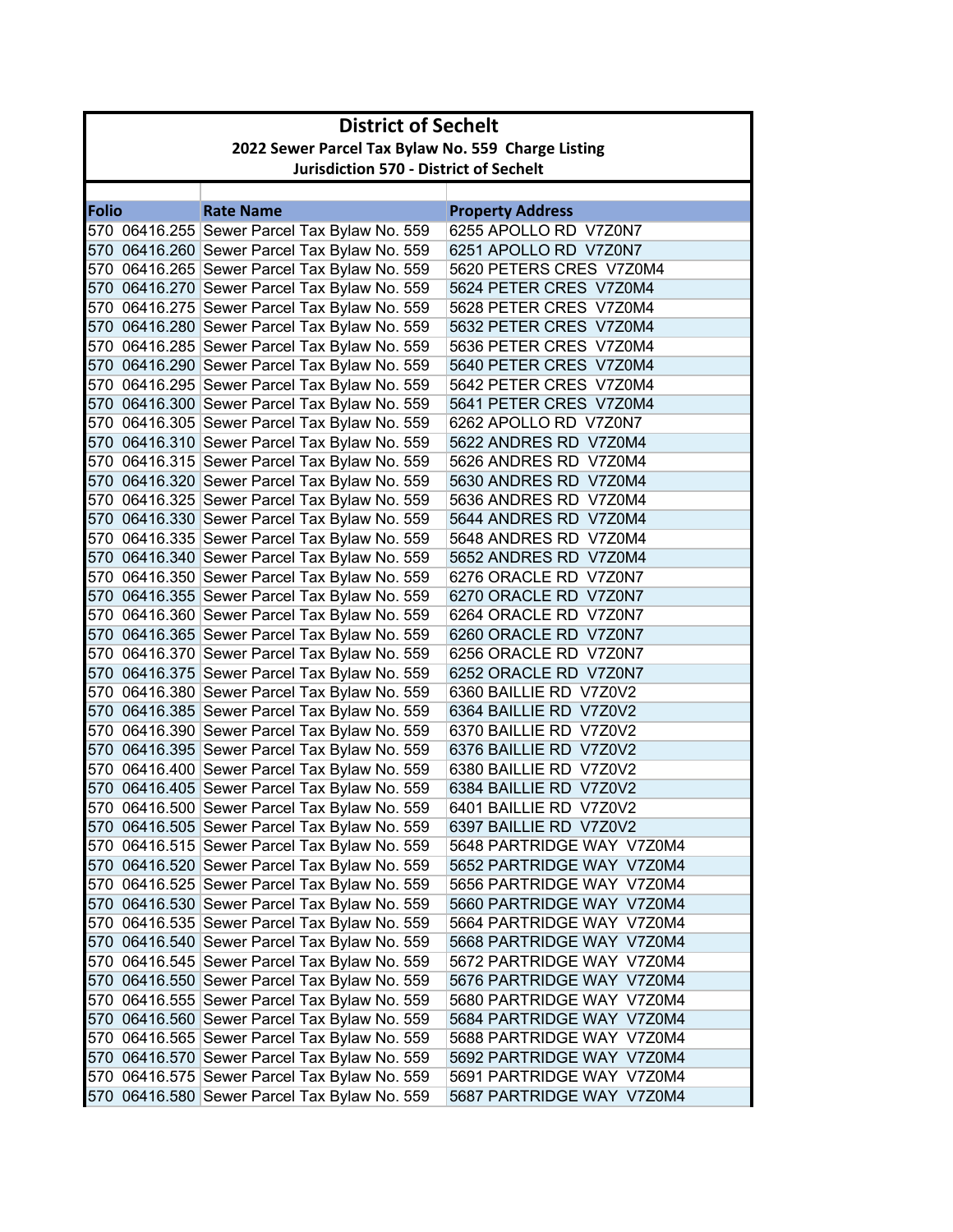| <b>District of Sechelt</b>                         |                                               |                           |  |  |
|----------------------------------------------------|-----------------------------------------------|---------------------------|--|--|
| 2022 Sewer Parcel Tax Bylaw No. 559 Charge Listing |                                               |                           |  |  |
|                                                    | <b>Jurisdiction 570 - District of Sechelt</b> |                           |  |  |
|                                                    |                                               |                           |  |  |
| <b>Folio</b>                                       | <b>Rate Name</b>                              | <b>Property Address</b>   |  |  |
|                                                    | 570 06416.585 Sewer Parcel Tax Bylaw No. 559  | 5683 PARTRIDGE WAY V7Z0M4 |  |  |
|                                                    | 570 06417.000 Sewer Parcel Tax Bylaw No. 559  | 6190 ORACLE RD V7Z0N7     |  |  |
|                                                    | 570 06417.001 Sewer Parcel Tax Bylaw No. 559  | 6202 ORACLE RD V7Z0N7     |  |  |
|                                                    | 570 06417.002 Sewer Parcel Tax Bylaw No. 559  | 6208 ORACLE RD V7Z0N7     |  |  |
|                                                    | 570 06417.003 Sewer Parcel Tax Bylaw No. 559  | 6216 ORACLE RD V7Z0N7     |  |  |
|                                                    | 570 06417.004 Sewer Parcel Tax Bylaw No. 559  | 6226 ORACLE RD V7Z0N7     |  |  |
|                                                    | 570 06417.005 Sewer Parcel Tax Bylaw No. 559  | 6306 BAILLIE RD V7Z0N7    |  |  |
|                                                    | 570 06417.006 Sewer Parcel Tax Bylaw No. 559  | 6305 BAILLIE RD           |  |  |
|                                                    | 570 06417.007 Sewer Parcel Tax Bylaw No. 559  |                           |  |  |
|                                                    | 570 06417.008 Sewer Parcel Tax Bylaw No. 559  | 6249 APOLLO RD V7Z0N7     |  |  |
|                                                    | 570 06417.009 Sewer Parcel Tax Bylaw No. 559  | 6247 APOLLO RD V7Z0N7     |  |  |
|                                                    | 570 06417.010 Sewer Parcel Tax Bylaw No. 559  | 6327 BAILLIE RD V7Z0N7    |  |  |
|                                                    | 570 06417.011 Sewer Parcel Tax Bylaw No. 559  | 6250 APOLLO RD V7Z0N7     |  |  |
|                                                    | 570 06417.012 Sewer Parcel Tax Bylaw No. 559  | 6239 DELPHI PL V7Z0N7     |  |  |
|                                                    | 570 06417.013 Sewer Parcel Tax Bylaw No. 559  | 6241 DELPHI PL V7Z0N7     |  |  |
|                                                    | 570 06417.014 Sewer Parcel Tax Bylaw No. 559  | 6245 DELPHI PL V7Z0N7     |  |  |
|                                                    | 570 06417.015 Sewer Parcel Tax Bylaw No. 559  | 6251 DELPHI PL V7Z0N7     |  |  |
|                                                    | 570 06417.016 Sewer Parcel Tax Bylaw No. 559  | 6355 BAILLIE RD V7Z0V2    |  |  |
|                                                    | 570 06417.017 Sewer Parcel Tax Bylaw No. 559  | 6349 BAILLIE RD V7Z0N7    |  |  |
|                                                    | 570 06417.018 Sewer Parcel Tax Bylaw No. 559  | 6354 BAILLIE RD V7Z0N7    |  |  |
|                                                    | 570 06417.019 Sewer Parcel Tax Bylaw No. 559  | 6350 BAILLIE RD V7Z0N7    |  |  |
|                                                    | 570 06417.020 Sewer Parcel Tax Bylaw No. 559  | 6346 BAILLIE RD V7Z0N7    |  |  |
|                                                    | 570 06417.021 Sewer Parcel Tax Bylaw No. 559  | 6338 BAILLIE RD V7Z0N7    |  |  |
|                                                    | 570 06417.022 Sewer Parcel Tax Bylaw No. 559  | 6332 BAILLIE RD V7Z0N7    |  |  |
|                                                    | 570 06417.023 Sewer Parcel Tax Bylaw No. 559  | 6326 BAILLIE RD V7Z0N7    |  |  |
|                                                    | 570 06417.024 Sewer Parcel Tax Bylaw No. 559  | 6316 BAILLIE RD V7Z0N7    |  |  |
|                                                    | 570 06417.025 Sewer Parcel Tax Bylaw No. 559  | 6310 BAILLIE RD V7Z0N7    |  |  |
|                                                    | 570 06417.026 Sewer Parcel Tax Bylaw No. 559  | 6201 DODONA PL V7Z0N7     |  |  |
|                                                    | 570 06417.027 Sewer Parcel Tax Bylaw No. 559  | 6205 DODONA PL V7Z0N7     |  |  |
|                                                    | 570 06417.028 Sewer Parcel Tax Bylaw No. 559  | 6209 DODONA PL V7Z0N7     |  |  |
|                                                    | 570 06417.029 Sewer Parcel Tax Bylaw No. 559  | 6212 DODONA PL V7Z0N7     |  |  |
|                                                    | 570 06417.030 Sewer Parcel Tax Bylaw No. 559  | 6208 DODONA PL V7Z0N7     |  |  |
|                                                    | 570 06417.031 Sewer Parcel Tax Bylaw No. 559  | 6204 DODONA PL V7Z0N7     |  |  |
|                                                    | 570 06417.032 Sewer Parcel Tax Bylaw No. 559  | 5627 PAGE RD V7Z0N7       |  |  |
|                                                    | 570 06417.033 Sewer Parcel Tax Bylaw No. 559  | 5631 PAGE RD V7Z0N7       |  |  |
|                                                    | 570 06417.034 Sewer Parcel Tax Bylaw No. 559  | 5637 PAGE RD V7Z0N7       |  |  |
|                                                    | 570 06417.035 Sewer Parcel Tax Bylaw No. 559  | 6203 MAXI LANE V7Z0N7     |  |  |
|                                                    | 570 06418.005 Sewer Parcel Tax Bylaw No. 559  | 6139 REEVES RD V7Z0T7     |  |  |
|                                                    | 570 06418.010 Sewer Parcel Tax Bylaw No. 559  | 6190 TYLER RD V7Z0K8      |  |  |
|                                                    | 570 06419.001 Sewer Parcel Tax Bylaw No. 559  | 5770 NICKERSON RD V7Z0M4  |  |  |
|                                                    | 570 06419.011 Sewer Parcel Tax Bylaw No. 559  | 5760 NICKERSON RD V7Z0M4  |  |  |
|                                                    | 570 06419.015 Sewer Parcel Tax Bylaw No. 559  |                           |  |  |
|                                                    | 570 06419.020 Sewer Parcel Tax Bylaw No. 559  | 5752 NICKERSON RD V7Z0M4  |  |  |
|                                                    | 570 06419.030 Sewer Parcel Tax Bylaw No. 559  | 5746 NICKERSON RD V7Z0M4  |  |  |
|                                                    | 570 06419.040 Sewer Parcel Tax Bylaw No. 559  | 5740 NICKERSON RD V7Z0M4  |  |  |
|                                                    | 570 06419.050 Sewer Parcel Tax Bylaw No. 559  | 5734 NICKERSON RD V7Z0M4  |  |  |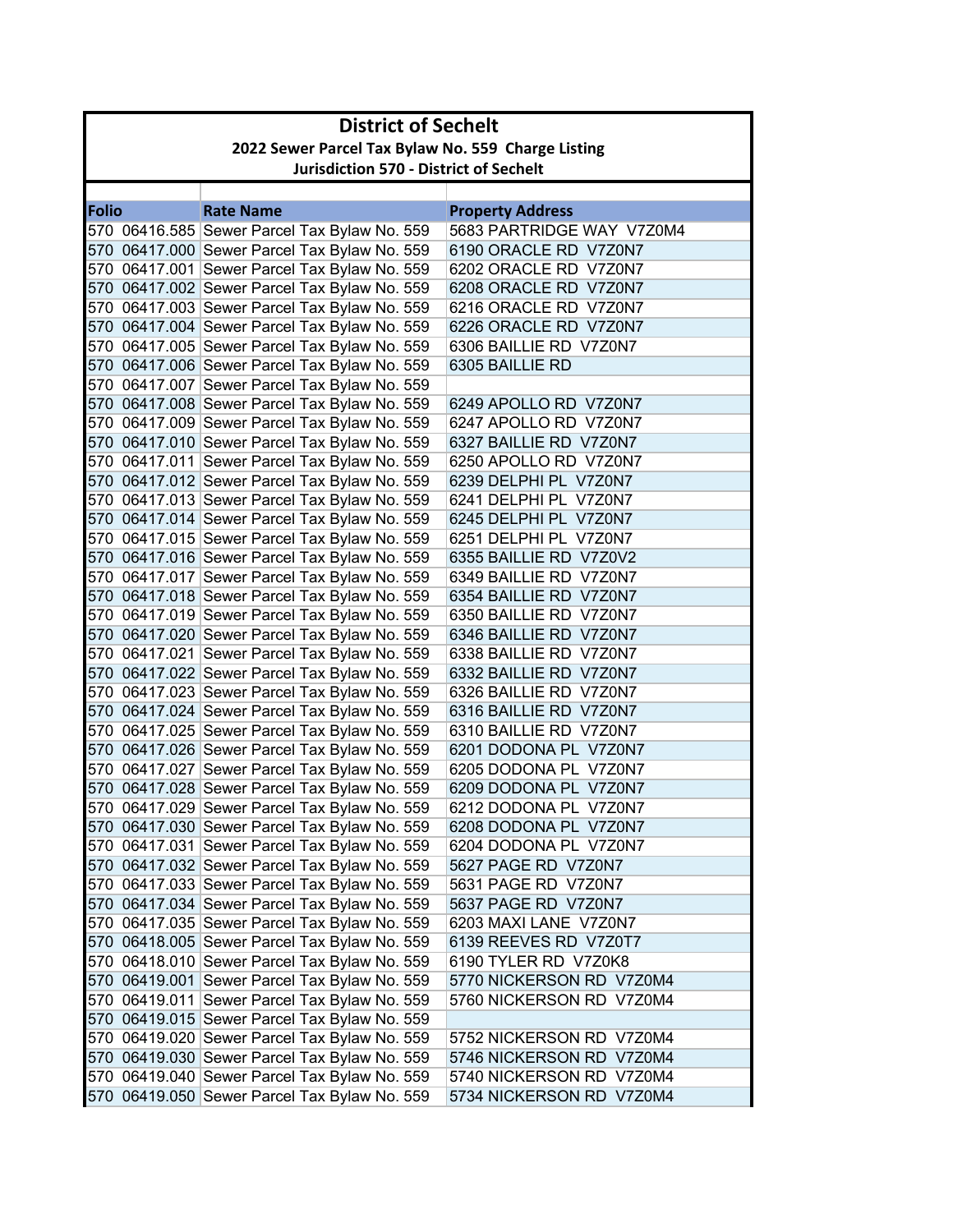|              | <b>District of Sechelt</b>                         |                                              |                           |  |
|--------------|----------------------------------------------------|----------------------------------------------|---------------------------|--|
|              | 2022 Sewer Parcel Tax Bylaw No. 559 Charge Listing |                                              |                           |  |
|              | <b>Jurisdiction 570 - District of Sechelt</b>      |                                              |                           |  |
|              |                                                    |                                              |                           |  |
| <b>Folio</b> |                                                    | <b>Rate Name</b>                             | <b>Property Address</b>   |  |
|              |                                                    | 570 06419.060 Sewer Parcel Tax Bylaw No. 559 | 5728 NICKERSON RD V7Z0M4  |  |
|              |                                                    | 570 06419.070 Sewer Parcel Tax Bylaw No. 559 | 5724 NICKERSON RD V7Z0M4  |  |
|              |                                                    | 570 06419.080 Sewer Parcel Tax Bylaw No. 559 | 5720 NICKERSON RD V7Z0M4  |  |
|              |                                                    | 570 06419.081 Sewer Parcel Tax Bylaw No. 559 | 5714 NICKERSON RD V7Z0M4  |  |
|              |                                                    | 570 06419.085 Sewer Parcel Tax Bylaw No. 559 | 6236 TYLER RD V7Z0M4      |  |
|              |                                                    | 570 06419.090 Sewer Parcel Tax Bylaw No. 559 | <b>TYLER RD</b>           |  |
|              |                                                    | 570 06420.001 Sewer Parcel Tax Bylaw No. 559 | 5751 NICKERSON RD V7Z0M4  |  |
|              |                                                    | 570 06420.004 Sewer Parcel Tax Bylaw No. 559 | 6326 TOWER RD V7Z0T7      |  |
|              |                                                    | 570 06420.020 Sewer Parcel Tax Bylaw No. 559 | NICKERSON RD V7Z0M4       |  |
|              |                                                    | 570 06420.025 Sewer Parcel Tax Bylaw No. 559 | 6360 TOWER RD V7Z0T7      |  |
|              |                                                    | 570 06420.030 Sewer Parcel Tax Bylaw No. 559 |                           |  |
|              |                                                    | 570 06420.069 Sewer Parcel Tax Bylaw No. 559 | 5661 NICKERSON RD V7Z0M6  |  |
|              |                                                    | 570 06420.070 Sewer Parcel Tax Bylaw No. 559 | 5667 NICKERSON RD V7Z0M6  |  |
|              |                                                    | 570 06420.071 Sewer Parcel Tax Bylaw No. 559 | 5671 NICKERSON RD V7Z0M6  |  |
|              |                                                    | 570 06420.072 Sewer Parcel Tax Bylaw No. 559 | 5675 NICKERSON RD V7Z0M4  |  |
|              |                                                    | 570 06420.073 Sewer Parcel Tax Bylaw No. 559 | 5679 NICKERSON RD V7Z0M4  |  |
|              |                                                    | 570 06420.074 Sewer Parcel Tax Bylaw No. 559 | 5685 NICKERSON RD V7Z0M4  |  |
|              |                                                    | 570 06420.075 Sewer Parcel Tax Bylaw No. 559 | 5689 NICKERSON RD V7Z0M4  |  |
|              |                                                    | 570 06420.101 Sewer Parcel Tax Bylaw No. 559 | 6270 HOMESTEAD AVE V7Z0M6 |  |
|              |                                                    | 570 06420.102 Sewer Parcel Tax Bylaw No. 559 | 6276 HOMESTEAD AVE V7Z0M6 |  |
|              |                                                    | 570 06420.103 Sewer Parcel Tax Bylaw No. 559 | 5660 LEONARD WYND V7Z0M6  |  |
|              |                                                    | 570 06420.104 Sewer Parcel Tax Bylaw No. 559 | 5668 LEONARD WYND V7Z0M6  |  |
|              |                                                    | 570 06420.105 Sewer Parcel Tax Bylaw No. 559 | 5670 LEONARD WYND V7Z0M6  |  |
|              |                                                    | 570 06420.106 Sewer Parcel Tax Bylaw No. 559 | 5671 LEONARD WYND V7Z0M6  |  |
|              |                                                    | 570 06420.107 Sewer Parcel Tax Bylaw No. 559 | 5675 LEONARD WYND V7Z0M6  |  |
|              |                                                    | 570 06420.108 Sewer Parcel Tax Bylaw No. 559 | 5676 LEONARD WYND V7Z0M6  |  |
|              |                                                    | 570 06420.109 Sewer Parcel Tax Bylaw No. 559 | 6321 WILLIAMS PL V7Z0M6   |  |
|              |                                                    | 570 06420.110 Sewer Parcel Tax Bylaw No. 559 | 6317 WILLIAMS PL V7Z0M6   |  |
|              |                                                    | 570 06420.111 Sewer Parcel Tax Bylaw No. 559 | 6315 WILLIAMS PL V7Z0M6   |  |
|              |                                                    | 570 06420.112 Sewer Parcel Tax Bylaw No. 559 | 6312 WILLIAMS PL V7Z0M6   |  |
|              |                                                    | 570 06420.113 Sewer Parcel Tax Bylaw No. 559 | 6316 WILLIAMS PL V7Z0M6   |  |
|              |                                                    | 570 06420.114 Sewer Parcel Tax Bylaw No. 559 | 6320 WILLIAMS PL V7Z0M6   |  |
|              |                                                    | 570 06420.115 Sewer Parcel Tax Bylaw No. 559 | 6324 WILLIAMS PL V7Z0M6   |  |
|              |                                                    | 570 06420.116 Sewer Parcel Tax Bylaw No. 559 | 6330 WILLIAMS PL V7Z0M6   |  |
|              |                                                    | 570 06420.117 Sewer Parcel Tax Bylaw No. 559 | 6334 WILLIAMS PL V7Z0M6   |  |
|              |                                                    | 570 06420.118 Sewer Parcel Tax Bylaw No. 559 | 6340 WILLIAMS PL V7Z0M6   |  |
|              |                                                    | 570 06420.119 Sewer Parcel Tax Bylaw No. 559 | 6346 WILLIAMS PL V7Z0M6   |  |
|              |                                                    | 570 06420.120 Sewer Parcel Tax Bylaw No. 559 | 6352 WILLIAMS PL V7Z0M6   |  |
|              |                                                    | 570 06420.121 Sewer Parcel Tax Bylaw No. 559 | 6358 WILLIAMS PL V7Z0M6   |  |
|              |                                                    | 570 06420.122 Sewer Parcel Tax Bylaw No. 559 | 6343 WILLIAMS PL V7Z0M6   |  |
|              |                                                    | 570 06420.123 Sewer Parcel Tax Bylaw No. 559 | 6349 WILLIAMS PL V7Z0M6   |  |
|              |                                                    | 570 06420.124 Sewer Parcel Tax Bylaw No. 559 | 6353 WILLIAMS PL V7Z0M6   |  |
|              |                                                    | 570 06420.125 Sewer Parcel Tax Bylaw No. 559 | 6359 WILLIAMS PL V7Z0M6   |  |
|              |                                                    | 570 06420.126 Sewer Parcel Tax Bylaw No. 559 | 6365 WILLIAMS PL V7Z0M6   |  |
|              |                                                    | 570 06420.127 Sewer Parcel Tax Bylaw No. 559 | 6371 WILLIAMS PL V7Z0M6   |  |
|              |                                                    | 570 06420.128 Sewer Parcel Tax Bylaw No. 559 | 6377 WILLIAMS PL V7Z0M6   |  |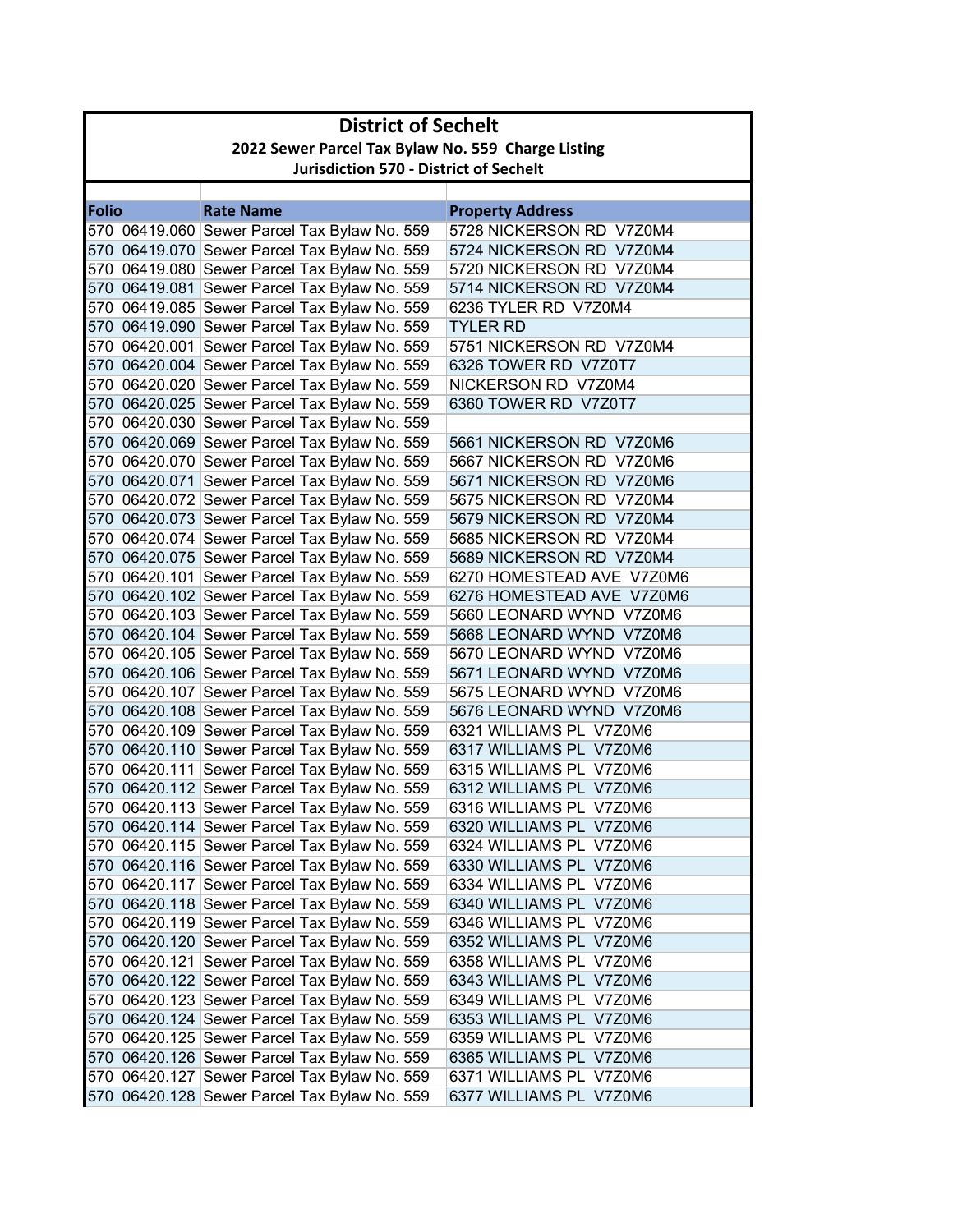| <b>District of Sechelt</b> |                                                    |                                              |                         |  |
|----------------------------|----------------------------------------------------|----------------------------------------------|-------------------------|--|
|                            | 2022 Sewer Parcel Tax Bylaw No. 559 Charge Listing |                                              |                         |  |
|                            | <b>Jurisdiction 570 - District of Sechelt</b>      |                                              |                         |  |
|                            |                                                    |                                              |                         |  |
| <b>Folio</b>               |                                                    | <b>Rate Name</b>                             | <b>Property Address</b> |  |
|                            |                                                    | 570 06420.129 Sewer Parcel Tax Bylaw No. 559 | 6381 WILLIAMS PL V7Z0M6 |  |
|                            |                                                    | 570 06420.130 Sewer Parcel Tax Bylaw No. 559 | 6385 WILLIAMS PL V7Z0M6 |  |
|                            |                                                    | 570 06420.131 Sewer Parcel Tax Bylaw No. 559 | 6389 WILLIAMS PL V7Z0M6 |  |
|                            |                                                    | 570 06421.002 Sewer Parcel Tax Bylaw No. 559 | 5734 MASON RD V7Z0N4    |  |
|                            |                                                    | 570 06421.101 Sewer Parcel Tax Bylaw No. 559 | 5684 EMILY WAY V7Z0N5   |  |
|                            |                                                    | 570 06421.102 Sewer Parcel Tax Bylaw No. 559 | 5688 EMILY WAY V7Z0N5   |  |
|                            |                                                    | 570 06421.103 Sewer Parcel Tax Bylaw No. 559 | 5692 EMILY WAY V7Z0N5   |  |
|                            |                                                    | 570 06421.104 Sewer Parcel Tax Bylaw No. 559 | 5696 EMILY WAY V7Z0N5   |  |
|                            |                                                    | 570 06421.105 Sewer Parcel Tax Bylaw No. 559 | 5700 EMILY WAY V7Z0N5   |  |
|                            |                                                    | 570 06421.106 Sewer Parcel Tax Bylaw No. 559 | 5704 EMILY WAY V7Z0N5   |  |
|                            |                                                    | 570 06421.107 Sewer Parcel Tax Bylaw No. 559 | 5708 EMILY WAY V7Z0N5   |  |
|                            |                                                    | 570 06421.108 Sewer Parcel Tax Bylaw No. 559 | 5712 EMILY WAY V7Z0N5   |  |
|                            |                                                    | 570 06421.109 Sewer Parcel Tax Bylaw No. 559 | 5714 EMILY WAY V7Z0N5   |  |
|                            |                                                    | 570 06421.110 Sewer Parcel Tax Bylaw No. 559 | 5718 EMILY WAY V7Z0N5   |  |
|                            |                                                    | 570 06421.111 Sewer Parcel Tax Bylaw No. 559 | 5722 EMILY WAY V7Z0N5   |  |
|                            |                                                    | 570 06421.112 Sewer Parcel Tax Bylaw No. 559 | 5726 EMILY WAY V7Z0N5   |  |
|                            |                                                    | 570 06421.113 Sewer Parcel Tax Bylaw No. 559 | 5728 EMILY WAY V7Z0N5   |  |
|                            |                                                    | 570 06421.114 Sewer Parcel Tax Bylaw No. 559 | 5732 EMILY WAY V7Z0N5   |  |
|                            |                                                    | 570 06421.115 Sewer Parcel Tax Bylaw No. 559 | 5736 EMILY WAY V7Z0N5   |  |
|                            |                                                    | 570 06421.116 Sewer Parcel Tax Bylaw No. 559 | 5740 EMILY WAY V7Z0N5   |  |
|                            |                                                    | 570 06421.117 Sewer Parcel Tax Bylaw No. 559 | 5744 EMILY WAY V7Z0N5   |  |
|                            |                                                    | 570 06421.118 Sewer Parcel Tax Bylaw No. 559 | 6315 TOWER RD V7Z0T7    |  |
|                            |                                                    | 570 06421.119 Sewer Parcel Tax Bylaw No. 559 | 6319 TOWER RD V7Z0T7    |  |
|                            |                                                    | 570 06421.120 Sewer Parcel Tax Bylaw No. 559 | 5748 EMILY WAY V7Z0N5   |  |
|                            |                                                    | 570 06421.121 Sewer Parcel Tax Bylaw No. 559 | 5739 EMILY WAY V7Z0N5   |  |
|                            |                                                    | 570 06421.122 Sewer Parcel Tax Bylaw No. 559 | 5735 EMILY WAY V7Z0N5   |  |
|                            |                                                    | 570 06421.123 Sewer Parcel Tax Bylaw No. 559 | 5731 EMILY WAY V7Z0N5   |  |
|                            |                                                    | 570 06421.124 Sewer Parcel Tax Bylaw No. 559 | 5727 EMILY WAY V7Z0N5   |  |
|                            |                                                    | 570 06421.125 Sewer Parcel Tax Bylaw No. 559 | 5723 EMILY WAY V7Z0N5   |  |
|                            |                                                    | 570 06421.126 Sewer Parcel Tax Bylaw No. 559 | 5719 EMILY WAY V7Z0N5   |  |
|                            |                                                    | 570 06421.127 Sewer Parcel Tax Bylaw No. 559 | 5703 EMILY WAY V7Z0N5   |  |
|                            |                                                    | 570 06421.128 Sewer Parcel Tax Bylaw No. 559 | 5699 EMILY WAY V7Z0N5   |  |
|                            |                                                    | 570 06421.129 Sewer Parcel Tax Bylaw No. 559 | 5695 EMILY WAY V7Z0N5   |  |
|                            |                                                    | 570 06421.130 Sewer Parcel Tax Bylaw No. 559 | 5691 EMILY WAY V7Z0N5   |  |
|                            |                                                    | 570 06421.131 Sewer Parcel Tax Bylaw No. 559 | 5687 EMILY WAY V7Z0N5   |  |
|                            |                                                    | 570 06421.132 Sewer Parcel Tax Bylaw No. 559 | 5683 EMILY WAY V7Z0N5   |  |
|                            |                                                    | 570 06421.133 Sewer Parcel Tax Bylaw No. 559 | 5699 CARTIER RD V7Z0N5  |  |
|                            |                                                    | 570 06421.134 Sewer Parcel Tax Bylaw No. 559 | 5703 CARTIER RD V7Z0N5  |  |
|                            |                                                    | 570 06421.135 Sewer Parcel Tax Bylaw No. 559 | 5707 CARTIER RD V7Z0N5  |  |
|                            |                                                    | 570 06421.136 Sewer Parcel Tax Bylaw No. 559 | 5711 CARTIER RD V7Z0N5  |  |
|                            |                                                    | 570 06421.137 Sewer Parcel Tax Bylaw No. 559 | 5715 CARTIER RD V7Z0N5  |  |
|                            |                                                    | 570 06421.138 Sewer Parcel Tax Bylaw No. 559 | 5719 CARTIER RD V7Z0N5  |  |
|                            |                                                    | 570 06421.139 Sewer Parcel Tax Bylaw No. 559 | 5723 CARTIER RD V7Z0N5  |  |
|                            |                                                    | 570 06421.140 Sewer Parcel Tax Bylaw No. 559 | 5727 CARTIER RD V7Z0N5  |  |
|                            |                                                    | 570 06421.141 Sewer Parcel Tax Bylaw No. 559 | 5731 CARTIER RD V7Z0N5  |  |
|                            |                                                    | 570 06421.142 Sewer Parcel Tax Bylaw No. 559 | 5735 CARTIER RD V7Z0N5  |  |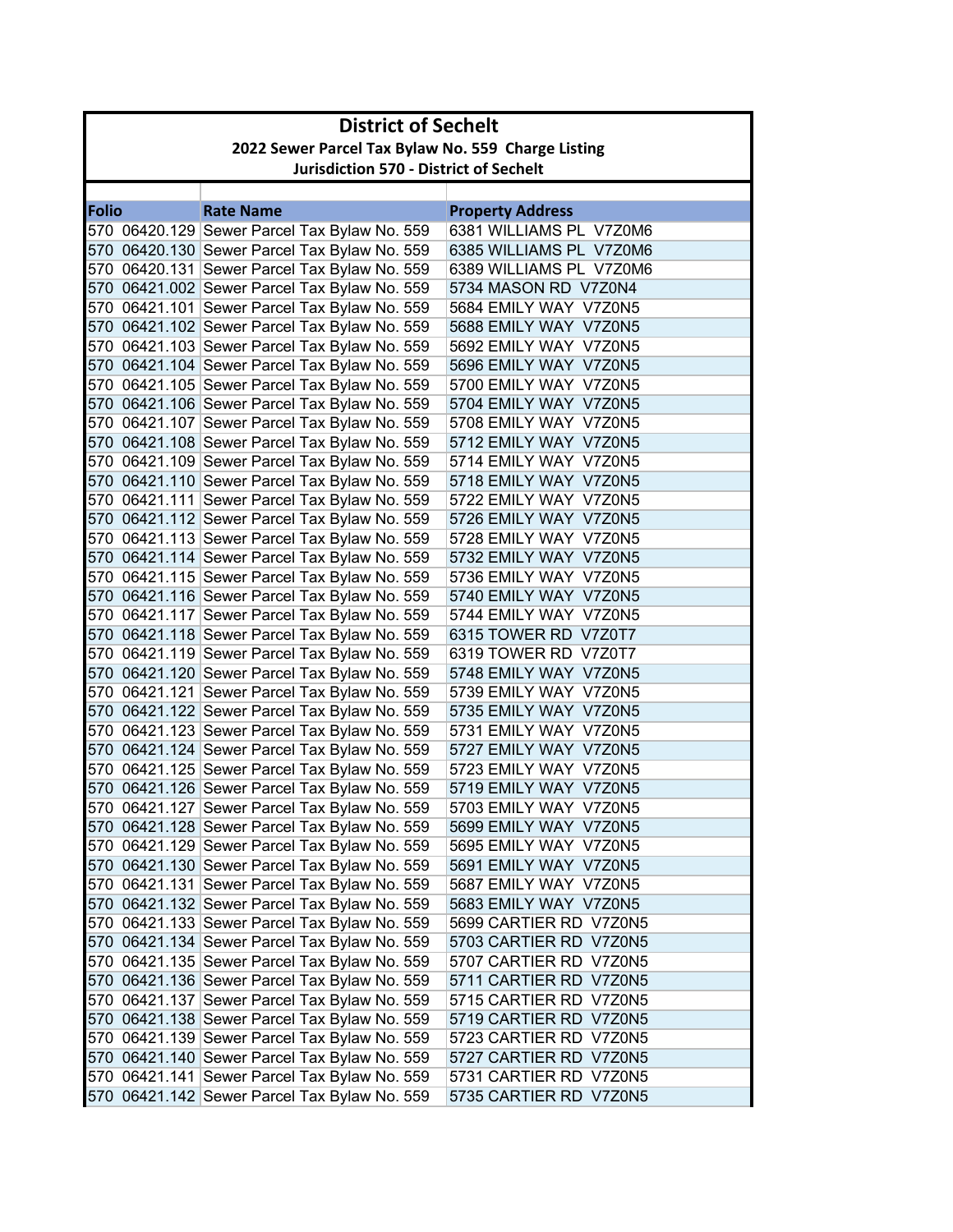| <b>District of Sechelt</b>                         |                                               |                                              |                          |  |  |  |
|----------------------------------------------------|-----------------------------------------------|----------------------------------------------|--------------------------|--|--|--|
| 2022 Sewer Parcel Tax Bylaw No. 559 Charge Listing |                                               |                                              |                          |  |  |  |
|                                                    | <b>Jurisdiction 570 - District of Sechelt</b> |                                              |                          |  |  |  |
|                                                    |                                               |                                              |                          |  |  |  |
| <b>Folio</b>                                       |                                               | <b>Rate Name</b>                             | <b>Property Address</b>  |  |  |  |
|                                                    |                                               | 570 06421.143 Sewer Parcel Tax Bylaw No. 559 | 5739 CARTIER RD V7Z0N5   |  |  |  |
|                                                    |                                               | 570 06421.144 Sewer Parcel Tax Bylaw No. 559 | 5743 CARTIER RD V7Z0N5   |  |  |  |
|                                                    |                                               | 570 06421.145 Sewer Parcel Tax Bylaw No. 559 | 5747 CARTIER RD V7Z0N5   |  |  |  |
|                                                    |                                               | 570 06421.146 Sewer Parcel Tax Bylaw No. 559 | 5751 CARTIER RD V7Z0N5   |  |  |  |
|                                                    |                                               | 570 06421.147 Sewer Parcel Tax Bylaw No. 559 | 5720 LOUISE WAY V7Z0N5   |  |  |  |
|                                                    |                                               | 570 06421.148 Sewer Parcel Tax Bylaw No. 559 | 5716 LOUISE WAY V7Z0N5   |  |  |  |
|                                                    |                                               | 570 06421.149 Sewer Parcel Tax Bylaw No. 559 | 5712 LOUISE WAY V7Z0N5   |  |  |  |
|                                                    |                                               | 570 06421.150 Sewer Parcel Tax Bylaw No. 559 | 5708 LOUISE WAY V7Z0N5   |  |  |  |
|                                                    |                                               | 570 06421.151 Sewer Parcel Tax Bylaw No. 559 | 5702 LOUISE WAY V7Z0N5   |  |  |  |
|                                                    |                                               | 570 06421.152 Sewer Parcel Tax Bylaw No. 559 | 5696 LOUISE WAY V7Z0N5   |  |  |  |
|                                                    |                                               | 570 06421.153 Sewer Parcel Tax Bylaw No. 559 | 5692 LOUISE WAY V7Z0N5   |  |  |  |
|                                                    |                                               | 570 06421.154 Sewer Parcel Tax Bylaw No. 559 | 5688 LOUISE WAY V7Z0N5   |  |  |  |
|                                                    |                                               | 570 06421.155 Sewer Parcel Tax Bylaw No. 559 | 5684 LOUISE WAY V7Z0N5   |  |  |  |
|                                                    |                                               | 570 06421.156 Sewer Parcel Tax Bylaw No. 559 | 5691 LOUISE WAY V7Z0N5   |  |  |  |
|                                                    |                                               | 570 06421.157 Sewer Parcel Tax Bylaw No. 559 | 5687 LOUISE WAY V7Z0N5   |  |  |  |
|                                                    |                                               | 570 06421.158 Sewer Parcel Tax Bylaw No. 559 | 5683 LOUISE WAY V7Z0N5   |  |  |  |
|                                                    |                                               | 570 06421.159 Sewer Parcel Tax Bylaw No. 559 | 5726 CARTIER RD V7Z0N5   |  |  |  |
|                                                    |                                               | 570 06421.160 Sewer Parcel Tax Bylaw No. 559 | 5732 CARTIER RD V7Z0N5   |  |  |  |
|                                                    |                                               | 570 06421.161 Sewer Parcel Tax Bylaw No. 559 | 5738 CARTIER RD V7Z0N5   |  |  |  |
|                                                    |                                               | 570 06421.162 Sewer Parcel Tax Bylaw No. 559 | 5744 CARTIER RD V7Z0N5   |  |  |  |
|                                                    |                                               | 570 06421.176 Sewer Parcel Tax Bylaw No. 559 | 6311 TYLER RD V7Z0M4     |  |  |  |
|                                                    |                                               | 570 06421.177 Sewer Parcel Tax Bylaw No. 559 | 6317 TYLER RD V7Z0M4     |  |  |  |
|                                                    |                                               | 570 06421.178 Sewer Parcel Tax Bylaw No. 559 | 6321 TYLER RD V7Z0M4     |  |  |  |
|                                                    |                                               | 570 06421.179 Sewer Parcel Tax Bylaw No. 559 | 6325 TYLER RD V7Z0M4     |  |  |  |
|                                                    |                                               | 570 06421.180 Sewer Parcel Tax Bylaw No. 559 | 6331 TYLER RD V7Z0M4     |  |  |  |
|                                                    |                                               | 570 06421.181 Sewer Parcel Tax Bylaw No. 559 | 6335 TYLER RD V7Z0M4     |  |  |  |
|                                                    |                                               | 570 06421.182 Sewer Parcel Tax Bylaw No. 559 | 6341 TYLER RD V7Z0M4     |  |  |  |
|                                                    |                                               | 570 06421.183 Sewer Parcel Tax Bylaw No. 559 | 6347 TYLER RD V7Z0M4     |  |  |  |
|                                                    |                                               | 570 06421.184 Sewer Parcel Tax Bylaw No. 559 | 6351 TYLER RD V7Z0M4     |  |  |  |
|                                                    |                                               | 570 06421.185 Sewer Parcel Tax Bylaw No. 559 | 6357 TYLER RD V7Z0M4     |  |  |  |
|                                                    |                                               | 570 06421.186 Sewer Parcel Tax Bylaw No. 559 | 5699 NICKERSON RD V7Z0M4 |  |  |  |
|                                                    |                                               | 570 06421.187 Sewer Parcel Tax Bylaw No. 559 | 5705 NICKERSON RD V7Z0M4 |  |  |  |
|                                                    |                                               | 570 06421.188 Sewer Parcel Tax Bylaw No. 559 | 5711 NICKERSON RD V7Z0M4 |  |  |  |
|                                                    |                                               | 570 06421.189 Sewer Parcel Tax Bylaw No. 559 | 5717 NICKERSON RD V7Z0M4 |  |  |  |
|                                                    |                                               | 570 06421.190 Sewer Parcel Tax Bylaw No. 559 | 5723 NICKERSON RD V7Z0M4 |  |  |  |
|                                                    |                                               | 570 06421.191 Sewer Parcel Tax Bylaw No. 559 | 5727 NICKERSON RD V7Z0M4 |  |  |  |
|                                                    |                                               | 570 06421.192 Sewer Parcel Tax Bylaw No. 559 | 5731 NICKERSON RD V7Z0M4 |  |  |  |
|                                                    |                                               | 570 06421.193 Sewer Parcel Tax Bylaw No. 559 | 5735 NICKERSON RD V7Z0M4 |  |  |  |
|                                                    |                                               | 570 06421.194 Sewer Parcel Tax Bylaw No. 559 | 5739 NICKERSON RD V7Z0M4 |  |  |  |
|                                                    |                                               | 570 06421.195 Sewer Parcel Tax Bylaw No. 559 | 5743 NICKERSON RD V7Z0M4 |  |  |  |
|                                                    |                                               | 570 06421.200 Sewer Parcel Tax Bylaw No. 559 | 6327 TOWER RD V7Z0T7     |  |  |  |
|                                                    |                                               | 570 06421.205 Sewer Parcel Tax Bylaw No. 559 | 6333 TOWER RD V7Z0T7     |  |  |  |
|                                                    |                                               | 570 06421.210 Sewer Parcel Tax Bylaw No. 559 | 6337 TOWER RD V7Z0T7     |  |  |  |
|                                                    |                                               | 570 06421.215 Sewer Parcel Tax Bylaw No. 559 | 6343 TOWER RD V7Z0T7     |  |  |  |
|                                                    |                                               | 570 06421.220 Sewer Parcel Tax Bylaw No. 559 | 6347 TOWER RD V7Z0T7     |  |  |  |
|                                                    |                                               | 570 06421.225 Sewer Parcel Tax Bylaw No. 559 | 6353 TOWER RD V7Z0T7     |  |  |  |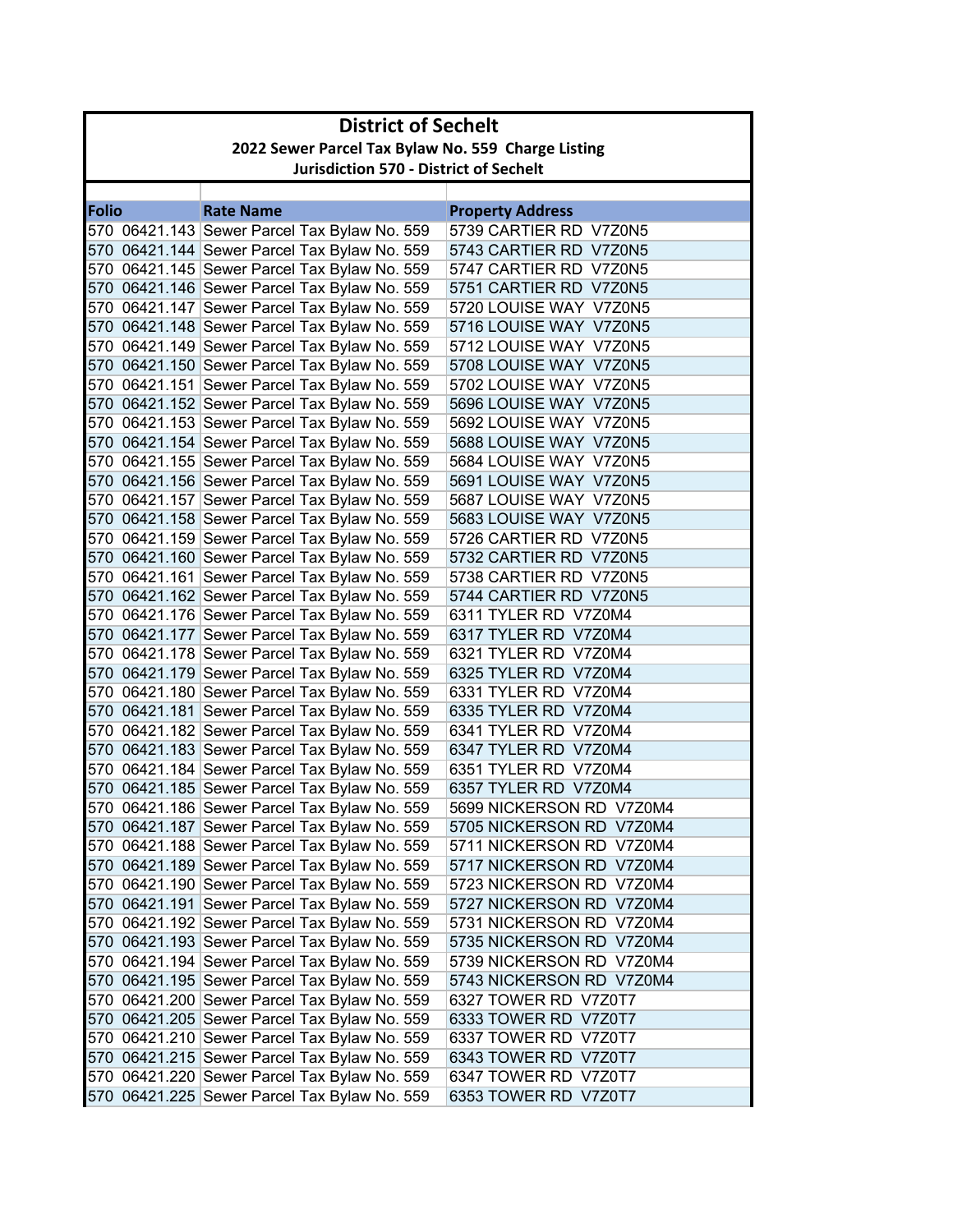| <b>District of Sechelt</b> |                                                    |                                              |                            |  |  |  |
|----------------------------|----------------------------------------------------|----------------------------------------------|----------------------------|--|--|--|
|                            | 2022 Sewer Parcel Tax Bylaw No. 559 Charge Listing |                                              |                            |  |  |  |
|                            | <b>Jurisdiction 570 - District of Sechelt</b>      |                                              |                            |  |  |  |
|                            |                                                    |                                              |                            |  |  |  |
| <b>Folio</b>               |                                                    | <b>Rate Name</b>                             | <b>Property Address</b>    |  |  |  |
|                            |                                                    | 570 06421.230 Sewer Parcel Tax Bylaw No. 559 | 6357 TOWER RD V7Z0T7       |  |  |  |
|                            |                                                    | 570 06421.235 Sewer Parcel Tax Bylaw No. 559 | 6363 TOWER RD V7Z0T7       |  |  |  |
|                            |                                                    | 570 06421.240 Sewer Parcel Tax Bylaw No. 559 | 6367 TOWER RD V7Z0T7       |  |  |  |
|                            |                                                    | 570 06421.245 Sewer Parcel Tax Bylaw No. 559 | 6373 TOWER RD V7Z0T7       |  |  |  |
|                            |                                                    | 570 06421.250 Sewer Parcel Tax Bylaw No. 559 | 6377 TOWER RD V7Z0T7       |  |  |  |
|                            |                                                    | 570 06421.255 Sewer Parcel Tax Bylaw No. 559 | 6383 TOWER RD V7Z0T7       |  |  |  |
|                            |                                                    | 570 06421.260 Sewer Parcel Tax Bylaw No. 559 | 6387 TOWER RD  V7Z0T7      |  |  |  |
|                            |                                                    | 570 06421.265 Sewer Parcel Tax Bylaw No. 559 | 6393 TOWER RD V7Z0T7       |  |  |  |
|                            |                                                    | 570 06421.270 Sewer Parcel Tax Bylaw No. 559 | 6397 TOWER RD V7Z0T7       |  |  |  |
|                            |                                                    | 570 06421.275 Sewer Parcel Tax Bylaw No. 559 | 6403 TOWER RD V7Z0T7       |  |  |  |
|                            |                                                    | 570 06421.280 Sewer Parcel Tax Bylaw No. 559 | 6407 TOWER RD V7Z0T7       |  |  |  |
|                            |                                                    | 570 52738.001 Sewer Parcel Tax Bylaw No. 559 | 5995 BEACHGATE LANE V7Z0S2 |  |  |  |
|                            |                                                    | 570 52738.002 Sewer Parcel Tax Bylaw No. 559 | 5993 BEACHGATE LANE V7Z0S2 |  |  |  |
|                            |                                                    | 570 52738.003 Sewer Parcel Tax Bylaw No. 559 | 5991 BEACHGATE LANE V7Z0S2 |  |  |  |
|                            |                                                    | 570 52738.004 Sewer Parcel Tax Bylaw No. 559 | 5989 BEACHGATE LANE V7Z0S2 |  |  |  |
|                            |                                                    | 570 52738.005 Sewer Parcel Tax Bylaw No. 559 | 5985 BEACHGATE LANE V7Z0S2 |  |  |  |
|                            |                                                    | 570 52738.006 Sewer Parcel Tax Bylaw No. 559 | 5983 BEACHGATE LANE V7Z0S2 |  |  |  |
|                            |                                                    | 570 52738.007 Sewer Parcel Tax Bylaw No. 559 | 5981 BEACHGATE LANE V7Z0S2 |  |  |  |
|                            |                                                    | 570 52738.008 Sewer Parcel Tax Bylaw No. 559 | 5979 BEACHGATE LANE V7Z0S2 |  |  |  |
|                            |                                                    | 570 52738.009 Sewer Parcel Tax Bylaw No. 559 | 5980 BEACHGATE LANE V7Z0S2 |  |  |  |
|                            |                                                    | 570 52738.010 Sewer Parcel Tax Bylaw No. 559 | 5982 BEACHGATE LANE V7Z0S2 |  |  |  |
|                            |                                                    | 570 52738.011 Sewer Parcel Tax Bylaw No. 559 | 5984 BEACHGATE LANE V7Z0S2 |  |  |  |
|                            |                                                    | 570 52738.012 Sewer Parcel Tax Bylaw No. 559 | 5986 BEACHGATE LANE V7Z0S2 |  |  |  |
|                            |                                                    | 570 52738.013 Sewer Parcel Tax Bylaw No. 559 | 5990 BEACHGATE LANE V7Z0S2 |  |  |  |
|                            |                                                    | 570 52738.014 Sewer Parcel Tax Bylaw No. 559 | 5992 BEACHGATE LANE V7Z0S2 |  |  |  |
|                            |                                                    | 570 52738.015 Sewer Parcel Tax Bylaw No. 559 | 5994 BEACHGATE LANE V7Z0S2 |  |  |  |
|                            |                                                    | 570 52738.016 Sewer Parcel Tax Bylaw No. 559 | 5996 BEACHGATE LANE V7Z0S2 |  |  |  |
|                            |                                                    | 570 52738.017 Sewer Parcel Tax Bylaw No. 559 | 5998 OLDMILL LANE V7Z0S2   |  |  |  |
|                            |                                                    | 570 52738.018 Sewer Parcel Tax Bylaw No. 559 | 5996 OLDMILL LANE V7Z0S2   |  |  |  |
|                            |                                                    | 570 52738.019 Sewer Parcel Tax Bylaw No. 559 | 5994 OLDMILL LANE V7Z0S2   |  |  |  |
|                            |                                                    | 570 52738.020 Sewer Parcel Tax Bylaw No. 559 | 5992 OLDMILL LANE V7Z0S2   |  |  |  |
|                            |                                                    | 570 52738.021 Sewer Parcel Tax Bylaw No. 559 | 5990 OLDMILL LANE V7Z0S2   |  |  |  |
|                            |                                                    | 570 52738.022 Sewer Parcel Tax Bylaw No. 559 | 5988 OLDMILL LANE V7Z0S2   |  |  |  |
|                            |                                                    | 570 52738.023 Sewer Parcel Tax Bylaw No. 559 | 5986 OLDMILL LANE V7Z0S2   |  |  |  |
|                            |                                                    | 570 52738.024 Sewer Parcel Tax Bylaw No. 559 | 5984 OLDMILL LANE V7Z0S2   |  |  |  |
|                            |                                                    | 570 52738.025 Sewer Parcel Tax Bylaw No. 559 | 5982 OLDMILL LANE V7Z0S2   |  |  |  |
|                            |                                                    | 570 52738.026 Sewer Parcel Tax Bylaw No. 559 | 5980 OLDMILL LANE V7Z0S2   |  |  |  |
|                            |                                                    | 570 52738.027 Sewer Parcel Tax Bylaw No. 559 | 5978 OLDMILL LANE V7Z0S2   |  |  |  |
|                            |                                                    | 570 52738.028 Sewer Parcel Tax Bylaw No. 559 | 5977 BEACHGATE LANE V7Z0S2 |  |  |  |
|                            |                                                    | 570 52738.029 Sewer Parcel Tax Bylaw No. 559 | 5975 BEACHGATE LANE V7Z0S2 |  |  |  |
|                            |                                                    | 570 52738.030 Sewer Parcel Tax Bylaw No. 559 | 5973 BEACHGATE LANE V7Z0S2 |  |  |  |
|                            |                                                    | 570 52738.031 Sewer Parcel Tax Bylaw No. 559 | 5969 BEACHGATE LANE V7Z0S2 |  |  |  |
|                            |                                                    | 570 52738.032 Sewer Parcel Tax Bylaw No. 559 | 5967 BEACHGATE LANE V7Z0S2 |  |  |  |
|                            |                                                    | 570 52738.033 Sewer Parcel Tax Bylaw No. 559 | 5965 BEACHGATE LANE V7Z0S2 |  |  |  |
|                            |                                                    | 570 52738.034 Sewer Parcel Tax Bylaw No. 559 | 5961 BEACHGATE LANE V7Z0S2 |  |  |  |
|                            |                                                    | 570 52738.035 Sewer Parcel Tax Bylaw No. 559 | 5959 BEACHGATE LANE V7Z0S2 |  |  |  |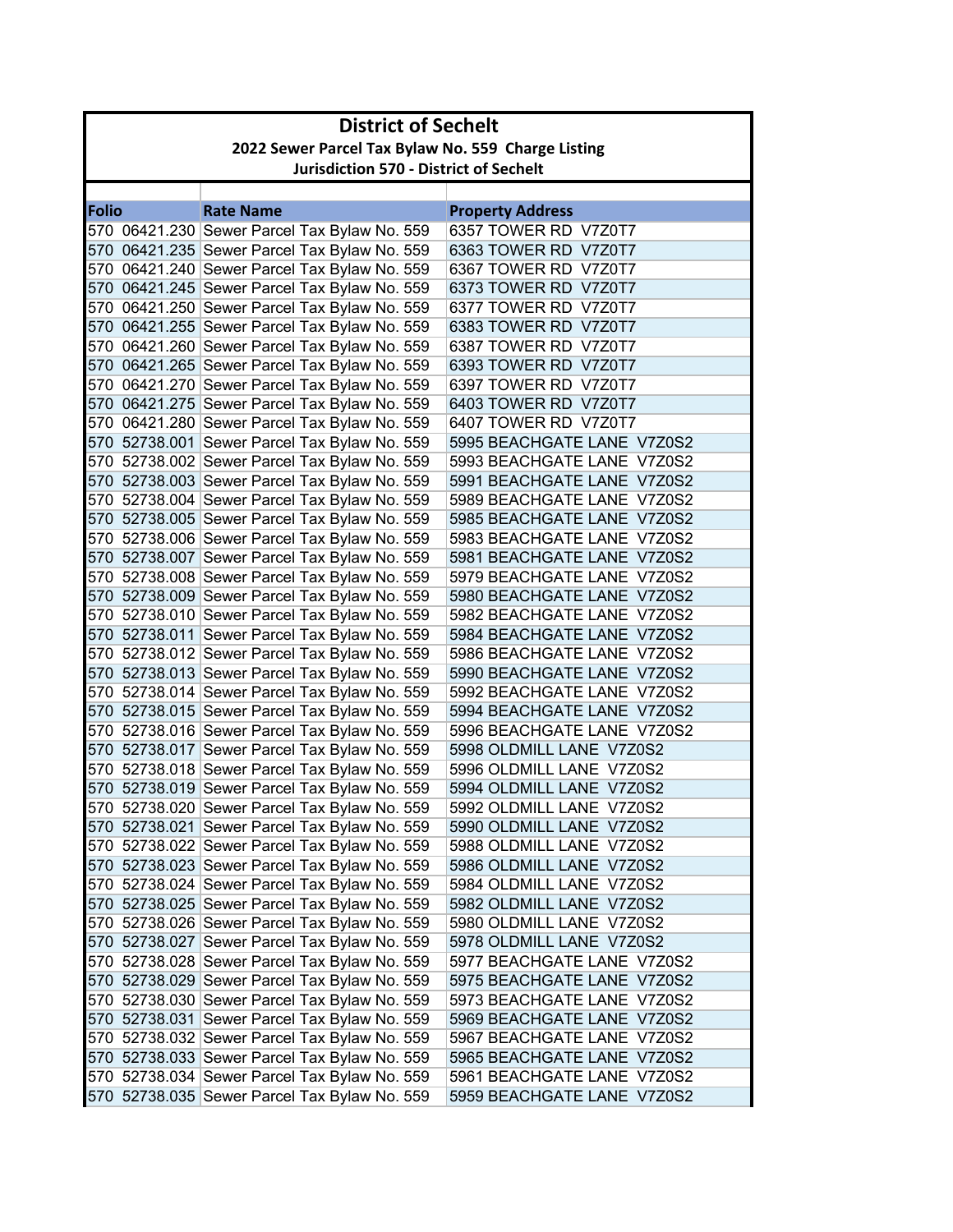| <b>District of Sechelt</b> |                                                    |                                                    |                            |  |  |  |
|----------------------------|----------------------------------------------------|----------------------------------------------------|----------------------------|--|--|--|
|                            | 2022 Sewer Parcel Tax Bylaw No. 559 Charge Listing |                                                    |                            |  |  |  |
|                            | <b>Jurisdiction 570 - District of Sechelt</b>      |                                                    |                            |  |  |  |
|                            |                                                    |                                                    |                            |  |  |  |
| <b>Folio</b>               |                                                    | <b>Rate Name</b>                                   | <b>Property Address</b>    |  |  |  |
|                            |                                                    | 570 52738.036 Sewer Parcel Tax Bylaw No. 559       | 5957 BEACHGATE LANE V7Z0S2 |  |  |  |
|                            |                                                    | 570 52738.037 Sewer Parcel Tax Bylaw No. 559       | 5945 BEACHGATE LANE V7Z0S3 |  |  |  |
|                            |                                                    | 570 52738.038 Sewer Parcel Tax Bylaw No. 559       | 5943 BEACHGATE LANE V7Z0S3 |  |  |  |
|                            |                                                    | 570 52738.039 Sewer Parcel Tax Bylaw No. 559       | 5941 BEACHGATE LANE V7Z0S3 |  |  |  |
|                            |                                                    | 570 52738.040 Sewer Parcel Tax Bylaw No. 559       | 5937 BEACHGATE LANE V7Z0S3 |  |  |  |
|                            |                                                    | 570 52738.041 Sewer Parcel Tax Bylaw No. 559       | 5935 BEACHGATE LANE V7Z0S3 |  |  |  |
|                            |                                                    | 570 52738.042 Sewer Parcel Tax Bylaw No. 559       | 5933 BEACHGATE LANE V7Z0S3 |  |  |  |
|                            |                                                    | 570 52738.043 Sewer Parcel Tax Bylaw No. 559       | 5954 BEACHGATE LANE V7Z0S2 |  |  |  |
|                            |                                                    | 570 52738.044 Sewer Parcel Tax Bylaw No. 559       | 5956 BEACHGATE LANE V7Z0S2 |  |  |  |
|                            |                                                    | 570 52738.045 Sewer Parcel Tax Bylaw No. 559       | 5958 BEACHGATE LANE V7Z0S2 |  |  |  |
|                            |                                                    | 570 52738.046 Sewer Parcel Tax Bylaw No. 559       | 5960 BEACHGATE LANE V7Z0S2 |  |  |  |
|                            |                                                    | 570 52738.047 Sewer Parcel Tax Bylaw No. 559       | 5962 BEACHGATE LANE V7Z0S2 |  |  |  |
|                            |                                                    | 570 52738.048 Sewer Parcel Tax Bylaw No. 559       | 5964 BEACHGATE LANE V7Z0S2 |  |  |  |
|                            |                                                    | 570 52738.049 Sewer Parcel Tax Bylaw No. 559       | 5966 BEACHGATE LANE V7Z0S2 |  |  |  |
|                            |                                                    | 570 52738.050 Sewer Parcel Tax Bylaw No. 559       | 5968 BEACHGATE LANE V7Z0S2 |  |  |  |
|                            |                                                    | 570 52738.051 Sewer Parcel Tax Bylaw No. 559       | 5972 BEACHGATE LANE V7Z0S2 |  |  |  |
|                            |                                                    | 570    52738.052    Sewer Parcel Tax Bylaw No. 559 | 5974 BEACHGATE LANE V7Z0S2 |  |  |  |
|                            |                                                    | 570 52738.053 Sewer Parcel Tax Bylaw No. 559       | 5976 BEACHGATE LANE V7Z0S2 |  |  |  |
|                            |                                                    | 570 52738.054 Sewer Parcel Tax Bylaw No. 559       | 5978 BEACHGATE LANE V7Z0S2 |  |  |  |
|                            |                                                    | 570 52738.055 Sewer Parcel Tax Bylaw No. 559       | 5976 OLDMILL LANE V7Z0S2   |  |  |  |
|                            |                                                    | 570 52738.056 Sewer Parcel Tax Bylaw No. 559       | 5974 OLDMILL LANE V7Z0S2   |  |  |  |
|                            |                                                    | 570 52738.057 Sewer Parcel Tax Bylaw No. 559       | 5972 OLDMILL LANE V7Z0S2   |  |  |  |
|                            |                                                    | 570 52738.058 Sewer Parcel Tax Bylaw No. 559       | 5970 OLDMILL LANE V7Z0S2   |  |  |  |
|                            |                                                    | 570 52738.059 Sewer Parcel Tax Bylaw No. 559       | 5968 OLDMILL LANE V7Z0S2   |  |  |  |
|                            |                                                    | 570 52738.060 Sewer Parcel Tax Bylaw No. 559       | 5966 OLDMILL LANE V7Z0S2   |  |  |  |
|                            |                                                    | 570 52738.061 Sewer Parcel Tax Bylaw No. 559       | 5964 OLDMILL LANE V7Z0S2   |  |  |  |
|                            |                                                    | 570 52738.062 Sewer Parcel Tax Bylaw No. 559       | 5962 OLDMILL LANE V7Z0S2   |  |  |  |
|                            |                                                    | 570 52738.063 Sewer Parcel Tax Bylaw No. 559       | 5960 OLDMILL LANE V7Z0S2   |  |  |  |
|                            |                                                    | 570 52738.064 Sewer Parcel Tax Bylaw No. 559       | 5958 OLDMILL LANE V7Z0S2   |  |  |  |
|                            |                                                    | 570 52738.065 Sewer Parcel Tax Bylaw No. 559       | 5956 OLDMILL LANE V7Z0S2   |  |  |  |
|                            |                                                    | 570 52738.066 Sewer Parcel Tax Bylaw No. 559       | 5954 OLDMILL LANE V7Z0S2   |  |  |  |
|                            |                                                    | 570 52738.067 Sewer Parcel Tax Bylaw No. 559       | 5927 BEACHGATE LANE V7Z0S3 |  |  |  |
|                            |                                                    | 570 52738.068 Sewer Parcel Tax Bylaw No. 559       | 5925 BEACHGATE LANE V7Z0S3 |  |  |  |
|                            |                                                    | 570 52738.069 Sewer Parcel Tax Bylaw No. 559       | 5923 BEACHGATE LANE V7Z0S3 |  |  |  |
|                            |                                                    | 570 52738.070 Sewer Parcel Tax Bylaw No. 559       | 5921 BEACHGATE LANE V7Z0S3 |  |  |  |
|                            |                                                    | 570 52738.071 Sewer Parcel Tax Bylaw No. 559       | 5919 BEACHGATE LANE V7Z0S3 |  |  |  |
|                            |                                                    | 570 52738.072 Sewer Parcel Tax Bylaw No. 559       | 5917 BEACHGATE LANE V7Z0S3 |  |  |  |
|                            |                                                    | 570 52738.073 Sewer Parcel Tax Bylaw No. 559       | 5915 BEACHGATE LANE V7Z0S3 |  |  |  |
|                            |                                                    | 570 52738.074 Sewer Parcel Tax Bylaw No. 559       | 5907 BEACHGATE LANE V7Z0S3 |  |  |  |
|                            |                                                    | 570 52738.075 Sewer Parcel Tax Bylaw No. 559       | 5905 BEACHGATE LANE V7Z0S3 |  |  |  |
|                            |                                                    | 570 52738.076 Sewer Parcel Tax Bylaw No. 559       | 5903 BEACHGATE LANE V7Z0S3 |  |  |  |
|                            |                                                    | 570 52738.077 Sewer Parcel Tax Bylaw No. 559       | 5901 BEACHGATE LANE V7Z0S3 |  |  |  |
|                            |                                                    | 570 52738.078 Sewer Parcel Tax Bylaw No. 559       | 5932 BEACHGATE LANE V7Z0S3 |  |  |  |
|                            |                                                    | 570 52738.079 Sewer Parcel Tax Bylaw No. 559       | 5934 BEACHGATE LANE V7Z0S3 |  |  |  |
|                            |                                                    | 570 52738.080 Sewer Parcel Tax Bylaw No. 559       | 5936 BEACHGATE LANE V7Z0S3 |  |  |  |
|                            |                                                    | 570 52738.081 Sewer Parcel Tax Bylaw No. 559       | 5938 BEACHGATE LANE V7Z0S3 |  |  |  |